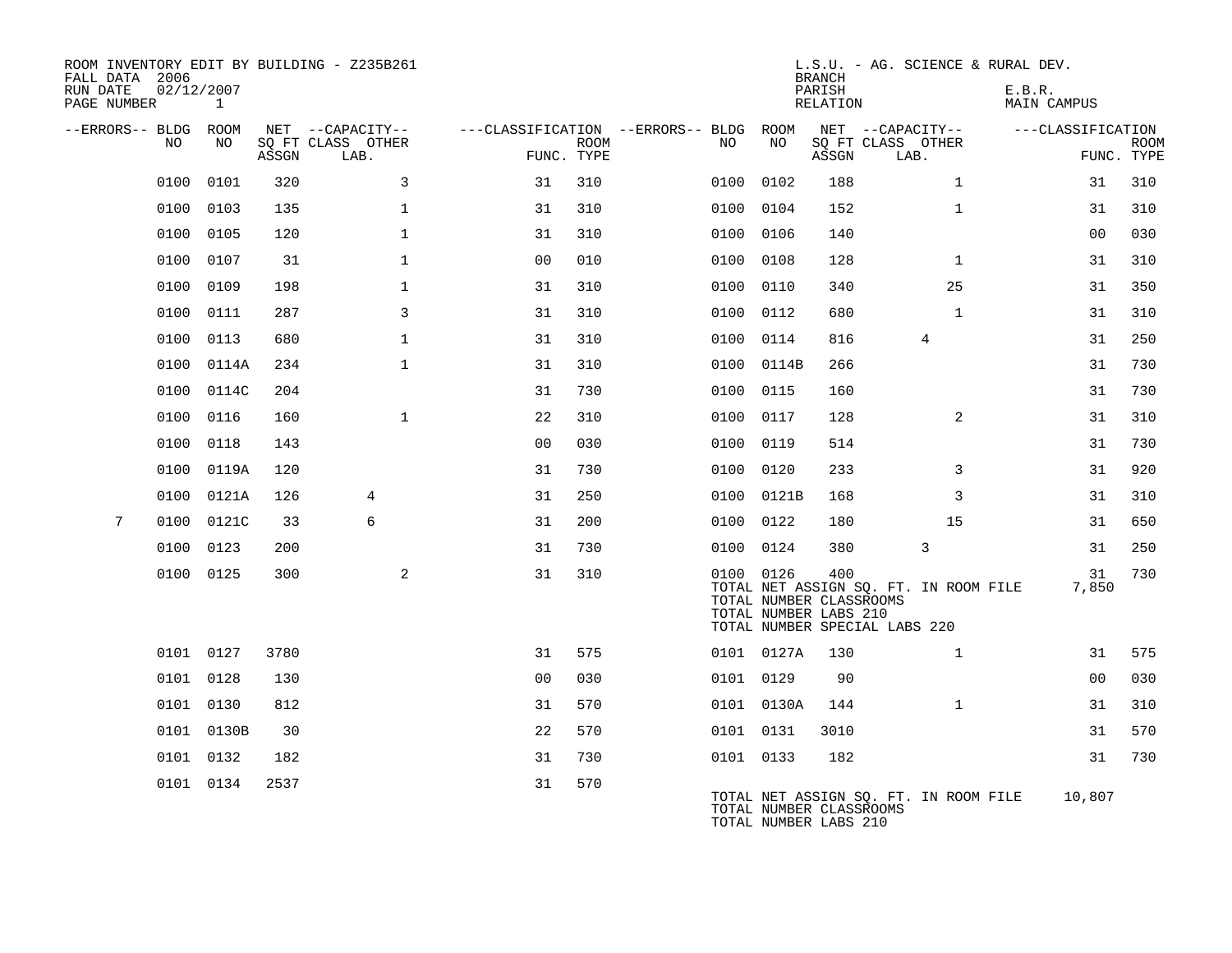| ROOM INVENTORY EDIT BY BUILDING - Z235B261<br>FALL DATA 2006 |           |                |    |        | L.S.U. - AG. SCIENCE & RURAL DEV.<br>BRANCH                                                                                                                                                                                                                  |                       |
|--------------------------------------------------------------|-----------|----------------|----|--------|--------------------------------------------------------------------------------------------------------------------------------------------------------------------------------------------------------------------------------------------------------------|-----------------------|
| RUN DATE 02/12/2007<br>PAGE NUMBER 2                         |           |                |    |        | PARISH<br>RELATION                                                                                                                                                                                                                                           | E.B.R.<br>MAIN CAMPUS |
|                                                              |           |                |    |        | ERRORS-- BLDG ROOM NET --CAPACITY--- --CLASSIFICATION --ERRORS-- BLDG ROOM NET --CAPACITY--------------------<br>NO NO SQ FT CLASS OTHER ROOM ROOM NO SQ FT CLASS OTHER ROOM ROOM ROOM NO SQ FT CLASS OTHER ROOM ASSGN LAB.<br>TOTAL NUMBER SPECIAL LABS 220 |                       |
|                                                              |           | 0102 0001 2400 |    | 21 730 | TOTAL NET ASSIGN SQ. FT. IN ROOM FILE<br>TOTAL NUMBER CLASSROOMS<br>TOTAL NUMBER LABS 210<br>TOTAL NUMBER SPECIAL LABS 220                                                                                                                                   | 2,400                 |
|                                                              |           | 0103 0100 544  |    | 31 570 | TOTAL NET ASSIGN SQ. FT. IN ROOM FILE<br>TOTAL NUMBER CLASSROOMS<br>TOTAL NUMBER LABS 210<br>TOTAL NUMBER SPECIAL LABS 220                                                                                                                                   | 544                   |
|                                                              |           | 0104 0100 1000 |    | 31 570 | TOTAL NET ASSIGN SQ. FT. IN ROOM FILE<br>TOTAL NUMBER CLASSROOMS<br>TOTAL NUMBER LABS 210<br>TOTAL NUMBER SPECIAL LABS 220                                                                                                                                   | 1,000                 |
|                                                              | 0105 0100 | 544            | 31 | 570    | TOTAL NET ASSIGN SO. FT. IN ROOM FILE<br>TOTAL NUMBER CLASSROOMS<br>TOTAL NUMBER LABS 210<br>TOTAL NUMBER SPECIAL LABS 220                                                                                                                                   | 544                   |
| 0106 0100                                                    |           | 544            | 31 | 570    | TOTAL NET ASSIGN SQ. FT. IN ROOM FILE<br>TOTAL NUMBER CLASSROOMS<br>TOTAL NUMBER LABS 210<br>TOTAL NUMBER SPECIAL LABS 220                                                                                                                                   | 544                   |
|                                                              | 0107 0100 | 544            | 31 | 570    | TOTAL NET ASSIGN SQ. FT. IN ROOM FILE<br>TOTAL NUMBER CLASSROOMS<br>TOTAL NUMBER LABS 210<br>TOTAL NUMBER SPECIAL LABS 220                                                                                                                                   | 544                   |
| 0108 0100                                                    |           | 544            | 31 | 570    | TOTAL NET ASSIGN SQ. FT. IN ROOM FILE<br>TOTAL NUMBER CLASSROOMS<br>TOTAL NUMBER LABS 210<br>TOTAL NUMBER SPECIAL LABS 220                                                                                                                                   | 544                   |
|                                                              | 0109 0100 | 544            | 31 | 570    | TOTAL NET ASSIGN SQ. FT. IN ROOM FILE<br>TOTAL NUMBER CLASSROOMS<br>TOTAL NUMBER LABS 210<br>TOTAL NUMBER SPECIAL LABS 220                                                                                                                                   | 544                   |
| 0110 0100                                                    |           | 544            |    | 31 570 | TOTAL NET ASSIGN SQ. FT. IN ROOM FILE                                                                                                                                                                                                                        | 544                   |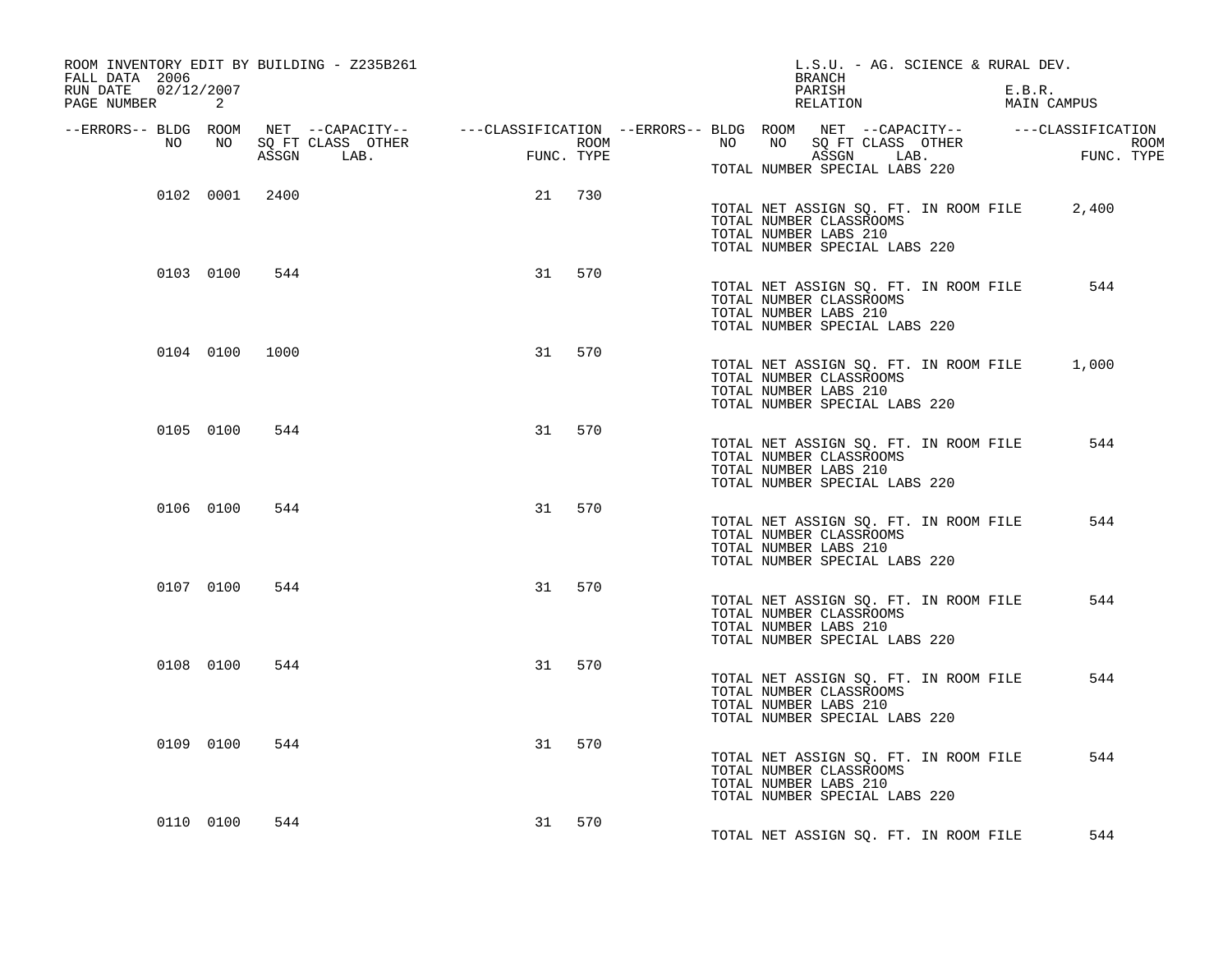| ROOM INVENTORY EDIT BY BUILDING - Z235B261<br>FALL DATA 2006<br>02/12/2007<br>RUN DATE |            |                 |                                                                                                                                                       |                |                    |           |            | L.S.U. - AG. SCIENCE & RURAL DEV.<br><b>BRANCH</b><br>PARISH                                                                      |              | E.B.R. |             |        |
|----------------------------------------------------------------------------------------|------------|-----------------|-------------------------------------------------------------------------------------------------------------------------------------------------------|----------------|--------------------|-----------|------------|-----------------------------------------------------------------------------------------------------------------------------------|--------------|--------|-------------|--------|
| PAGE NUMBER                                                                            | $\sim$ 3   |                 |                                                                                                                                                       |                |                    |           |            | RELATION                                                                                                                          |              |        | MAIN CAMPUS |        |
| --ERRORS-- BLDG ROOM<br>NO                                                             | NO 11      |                 | NET --CAPACITY--    ---CLASSIFICATION --ERRORS-- BLDG ROOM NET --CAPACITY--    ---CLASSIFICATION<br>NET --CHINALITY<br>SQ FT CLASS OTHER<br>ACCON LAR |                | ROOM<br>FUNC. TYPE |           |            | NO NO SQ FT CLASS OTHER                                                                                                           |              |        | FUNC. TYPE  | ROOM   |
|                                                                                        |            |                 |                                                                                                                                                       |                |                    |           |            | ASSGN LAB.<br>TOTAL NUMBER CLASSROOMS<br>TOTAL NUMBER LABS 210<br>TOTAL NUMBER SPECIAL LABS 220                                   |              |        |             |        |
|                                                                                        |            | 0186 0100 12500 |                                                                                                                                                       | 22             | 570                |           |            | TOTAL NET ASSIGN SQ. FT. IN ROOM FILE 12,500<br>TOTAL NUMBER CLASSROOMS<br>TOTAL NUMBER LABS 210<br>TOTAL NUMBER SPECIAL LABS 220 |              |        |             |        |
|                                                                                        | 0204 0001  | 200             |                                                                                                                                                       | 81             | 081                |           | 0204 0001A | 150                                                                                                                               | $\mathbf{1}$ |        | 00          | 030    |
|                                                                                        | 0204 0001B | 134             |                                                                                                                                                       | 81             | 081                | 0204 0101 |            | 1755                                                                                                                              |              |        | 11          | 255    |
| 0204 0102                                                                              |            | 1134            | 8                                                                                                                                                     | 11             | 250                | 0204 0103 |            | 210                                                                                                                               | 2            |        | 11          | 255    |
| 0204 0104                                                                              |            | 323             |                                                                                                                                                       | 11             | 255                | 0204 0105 |            | 180                                                                                                                               |              |        | 11          | 730    |
| 0204 0106                                                                              |            | 50              |                                                                                                                                                       | 0 <sub>0</sub> | 030                |           | 0204 0106A | 42                                                                                                                                | $\mathbf{1}$ |        | 00          | 030    |
|                                                                                        | 0204 0107  | 120             |                                                                                                                                                       | 0 <sub>0</sub> | 020                |           |            | TOTAL NET ASSIGN SQ. FT. IN ROOM FILE<br>TOTAL NUMBER CLASSROOMS<br>TOTAL NUMBER LABS 210<br>TOTAL NUMBER SPECIAL LABS 220        |              |        | 3,936       |        |
|                                                                                        | 0330 0100  | 544             |                                                                                                                                                       | 31             | 570                |           |            | TOTAL NET ASSIGN SQ. FT. IN ROOM FILE<br>TOTAL NUMBER CLASSROOMS<br>TOTAL NUMBER LABS 210<br>TOTAL NUMBER SPECIAL LABS 220        |              |        | 544         |        |
|                                                                                        | 0331 0100  | 544             |                                                                                                                                                       | 31             | 570                |           |            | TOTAL NET ASSIGN SQ. FT. IN ROOM FILE<br>TOTAL NUMBER CLASSROOMS<br>TOTAL NUMBER LABS 210<br>TOTAL NUMBER SPECIAL LABS 220        |              |        | 544         |        |
|                                                                                        | 0332 0100  | 544             |                                                                                                                                                       | 31             | 570                |           |            | TOTAL NET ASSIGN SQ. FT. IN ROOM FILE<br>TOTAL NUMBER CLASSROOMS<br>TOTAL NUMBER LABS 210<br>TOTAL NUMBER SPECIAL LABS 220        |              |        | 544         |        |
|                                                                                        | 0333 0100  | 2000            |                                                                                                                                                       | 31             | 970                |           |            | TOTAL NET ASSIGN SQ. FT. IN ROOM FILE<br>TOTAL NUMBER CLASSROOMS<br>TOTAL NUMBER LABS 210<br>TOTAL NUMBER SPECIAL LABS 220        |              |        | 2,000       |        |
|                                                                                        | 0346 0100  | 80              |                                                                                                                                                       | 00             | 020                |           | 0346 0101  | 420                                                                                                                               | 4            |        |             | 11 310 |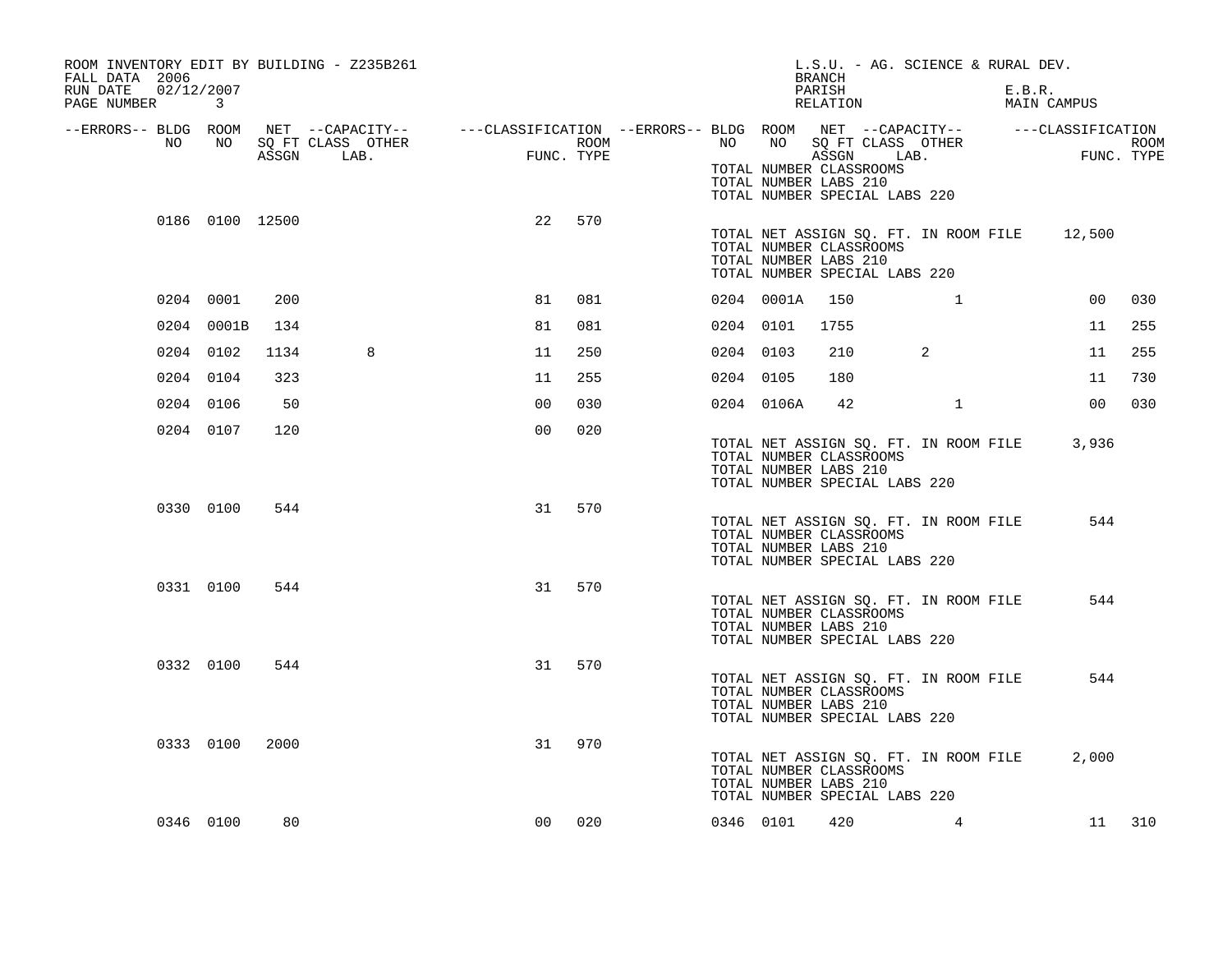| ROOM INVENTORY EDIT BY BUILDING - Z235B261<br>FALL DATA 2006 |                |       |                           |                                                                                                              |      |           |            | <b>BRANCH</b>                                                                     |            | L.S.U. - AG. SCIENCE & RURAL DEV.     |        |                                             |                    |
|--------------------------------------------------------------|----------------|-------|---------------------------|--------------------------------------------------------------------------------------------------------------|------|-----------|------------|-----------------------------------------------------------------------------------|------------|---------------------------------------|--------|---------------------------------------------|--------------------|
| RUN DATE<br>PAGE NUMBER 4                                    | 02/12/2007     |       |                           |                                                                                                              |      |           |            | PARISH<br>RELATION                                                                |            |                                       | E.B.R. | MAIN CAMPUS                                 |                    |
| --ERRORS-- BLDG ROOM<br>NO                                   | NO             | ASSGN | SQ FT CLASS OTHER<br>LAB. | NET --CAPACITY-- - ---CLASSIFICATION --ERRORS-- BLDG ROOM NET --CAPACITY-- - ---CLASSIFICATION<br>FUNC. TYPE | ROOM | NO .      |            | NO SQ FT CLASS OTHER                                                              | ASSGN LAB. |                                       |        |                                             | ROOM<br>FUNC. TYPE |
|                                                              | 0346 0102      | 240   | 5                         | 11                                                                                                           | 310  |           | 0346 0103  | 64                                                                                |            |                                       |        | 0 <sub>0</sub>                              | 030                |
|                                                              | 0346 0104      | 131   |                           | 11                                                                                                           | 730  |           | 0346 0105  |                                                                                   |            | $\overline{2}$                        |        |                                             | 11 575             |
|                                                              | 0346 0106      | 1012  |                           | 11                                                                                                           | 570  |           |            | TOTAL NUMBER CLASSROOMS<br>TOTAL NUMBER LABS 210<br>TOTAL NUMBER SPECIAL LABS 220 |            |                                       |        | TOTAL NET ASSIGN SQ. FT. IN ROOM FILE 1,934 |                    |
|                                                              | 0404 0100      | 100   | $\mathbf{1}$              | 22                                                                                                           | 310  |           | 0404 0101  | 100                                                                               |            |                                       |        |                                             | 22 730             |
|                                                              | 0404 0102      | 900   |                           | 22                                                                                                           | 570  |           |            | TOTAL NUMBER CLASSROOMS<br>TOTAL NUMBER LABS 210<br>TOTAL NUMBER SPECIAL LABS 220 |            |                                       |        | TOTAL NET ASSIGN SQ. FT. IN ROOM FILE 1,100 |                    |
|                                                              | 0453 0100      | 2599  |                           | 31                                                                                                           | 590  |           | 0453 0101  | 44                                                                                |            | $\mathbf{1}$                          |        |                                             | 31 570             |
|                                                              | 0453 0102      | 44    | $\mathbf{1}$              | 31                                                                                                           | 570  | 0453 0103 |            | 44                                                                                |            | $\mathbf{1}$                          |        | 31                                          | 570                |
|                                                              | 0453 0104      | 44    | $\mathbf{1}$              | 31                                                                                                           | 570  | 0453 0105 |            | 44                                                                                |            | $\mathbf{1}$                          |        | 31                                          | 570                |
|                                                              | 0453 0106      | 44    | $\mathbf{1}$              | 31                                                                                                           | 570  | 0453 0107 |            | 144                                                                               |            |                                       |        | 31                                          | 575                |
|                                                              | 0453 0108      | 102   |                           | 31                                                                                                           | 575  |           | 0453 0108A | 16                                                                                |            |                                       |        | 31                                          | 575                |
|                                                              | 0453 0108B     | 16    |                           | 31                                                                                                           | 575  | 0453 0109 |            | 168                                                                               |            | $\mathbf{1}$                          |        | 31                                          | 570                |
|                                                              | 0453 0110      | 168   | $\mathbf{1}$              | 31                                                                                                           | 570  |           | 0453 0111  | 144                                                                               |            | 3                                     |        | 31                                          | 250                |
|                                                              | 0453 0112      | 144   |                           | 31                                                                                                           | 575  |           |            | TOTAL NUMBER CLASSROOMS<br>TOTAL NUMBER LABS 210<br>TOTAL NUMBER SPECIAL LABS 220 |            |                                       |        | TOTAL NET ASSIGN SQ. FT. IN ROOM FILE 3,765 |                    |
|                                                              | 0483 0101      | 69    |                           | 22                                                                                                           | 560  |           | 0483 0102  | 69                                                                                |            |                                       |        |                                             | 22 560             |
|                                                              | 0483 0103      | 69    |                           | 22                                                                                                           | 560  |           |            | TOTAL NUMBER CLASSROOMS<br>TOTAL NUMBER LABS 210<br>TOTAL NUMBER SPECIAL LABS 220 |            | TOTAL NET ASSIGN SQ. FT. IN ROOM FILE |        | 207                                         |                    |
|                                                              | 0484 0001 1949 |       | $\mathbf{3}$              | 11                                                                                                           | 920  |           |            | TOTAL NUMBER CLASSROOMS<br>TOTAL NUMBER LABS 210                                  |            |                                       |        | TOTAL NET ASSIGN SQ. FT. IN ROOM FILE 1,949 |                    |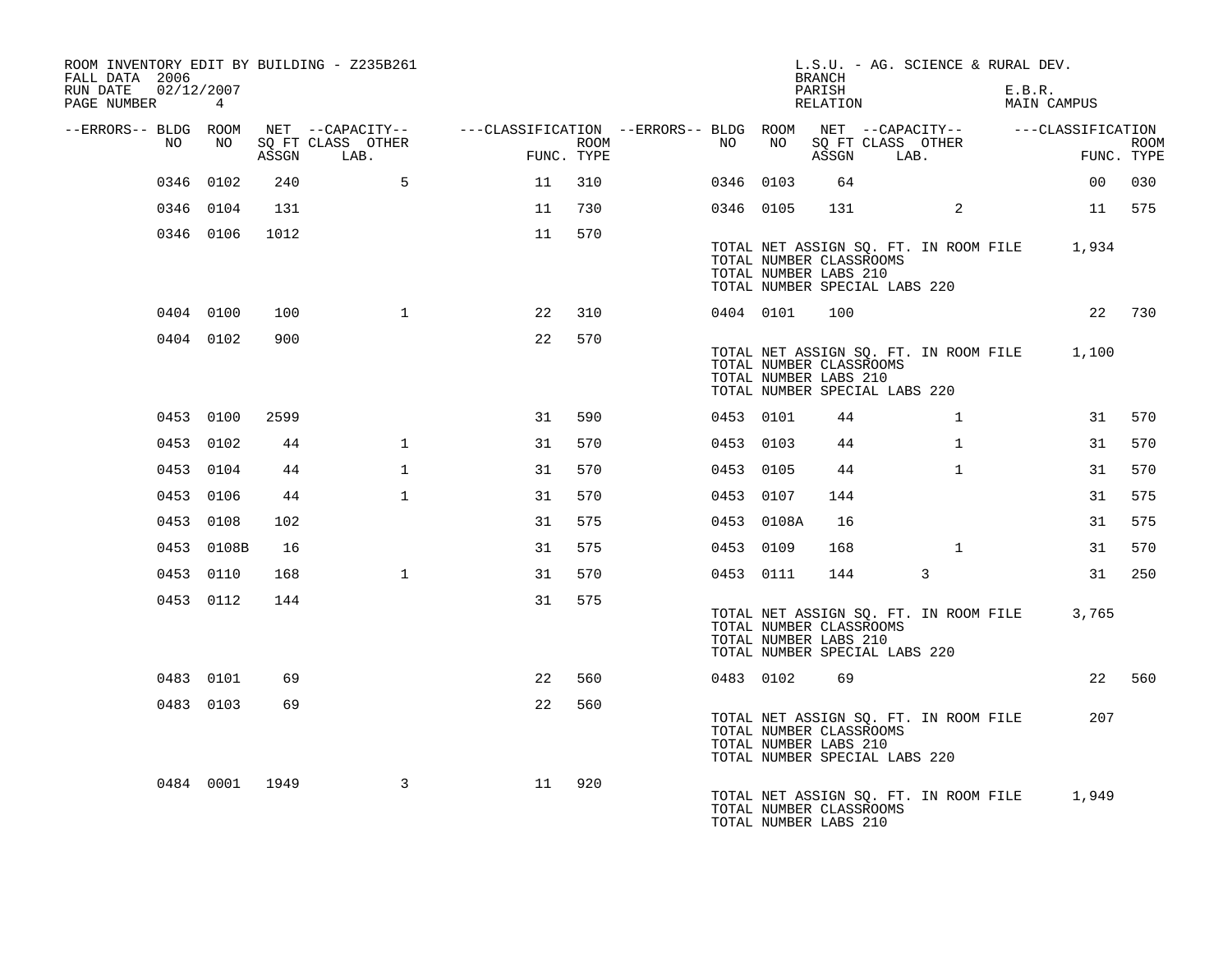| FALL DATA<br>RUN DATE<br>PAGE NUMBER | 2006<br>02/12/2007 | 5          | ROOM INVENTORY EDIT BY BUILDING - Z235B261             |                                         |                 |                   | L.S.U. - AG. SCIENCE & RURAL DEV.<br><b>BRANCH</b><br>PARISH<br>RELATION                | E.B.R.<br>MAIN CAMPUS                   |
|--------------------------------------|--------------------|------------|--------------------------------------------------------|-----------------------------------------|-----------------|-------------------|-----------------------------------------------------------------------------------------|-----------------------------------------|
| --ERRORS-- BLDG                      | NO                 | ROOM<br>NO | NET --CAPACITY--<br>SQ FT CLASS OTHER<br>ASSGN<br>LAB. | ---CLASSIFICATION<br>ROOM<br>FUNC. TYPE | --ERRORS-- BLDG | ROOM<br>NO.<br>NO | NET --CAPACITY--<br>SQ FT CLASS OTHER<br>ASSGN<br>LAB.<br>TOTAL NUMBER SPECIAL LABS 220 | ---CLASSIFICATION<br>ROOM<br>FUNC. TYPE |
| 5                                    | 0899               |            |                                                        |                                         |                 | NO ROOMS          |                                                                                         |                                         |
| 5                                    | 0900               |            |                                                        |                                         |                 | NO ROOMS          |                                                                                         |                                         |
| 5                                    | 1007               |            |                                                        |                                         |                 | NO ROOMS          |                                                                                         |                                         |
| 5                                    | 1008               |            |                                                        |                                         |                 | NO ROOMS          |                                                                                         |                                         |
| 5                                    | 1011               |            |                                                        |                                         |                 | NO ROOMS          |                                                                                         |                                         |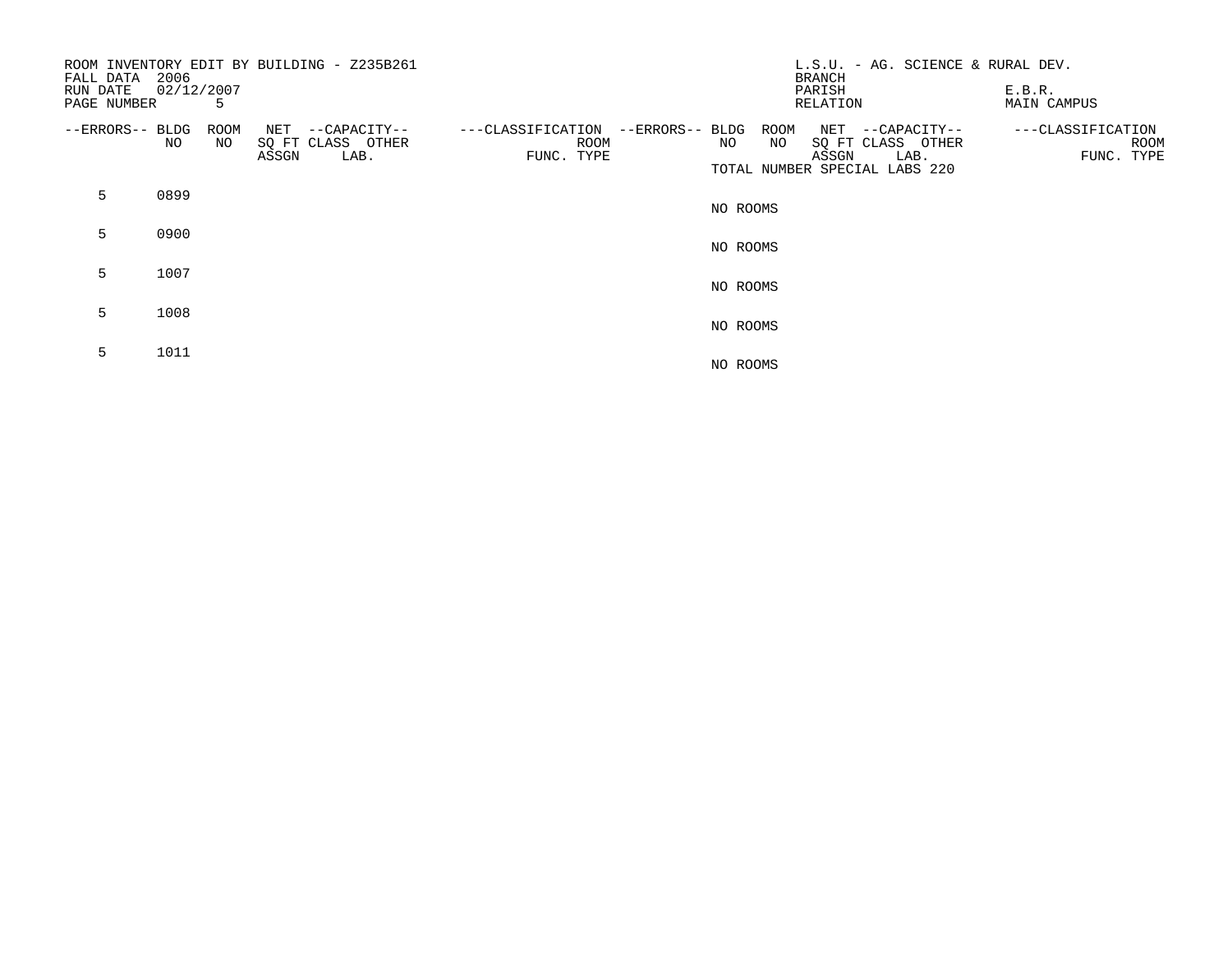- ERROR 1 BLD NUMBER OF THE ROOM FILE DOES NOT MATCH THE BLD NUMBER OF THE BLD FILE. THE BUILDING NUMBERS SHOULD BE EXACTLY THE SAME ON THE BUILDING FILE AND THE ROOM FILE.
- ERROR 2 DUPLICATE RECORD IN THE ROOM FILE.
- ERROR 3 NET ASSIGNABLE SQUARE FEET IS BLANK.
- ERROR 4 CAPACITY IS NOT ENTERED FOR ROOM TYPE 110, 210, 220, 230, 250, 410, 430, 610, 910, 920.
- ERROR 5 BUILDING DOES NOT CONTAIN ANY ROOMS. 5 IF THE BUILDING IS A WAREHOUSE, BARN, ETC. WITH NO ROOMS, CODE ONE ROOM WITH THE GROSS AND NET EQUAL.
- ERROR 6 FUNCTION USE OF ROOMS IS 00 AND ROOM TYPE NOT 010, 020, 030, 051, 052, OR 053.
- ERROR 7 ROOM TYPE IS NOT A VALID ROOM USE CODE OR PCS FUNCTION USE CODE IS NOT A VALID CODE 1
- ERROR 8 ROOM TYPE IS WRONG (000).

## TOTAL ERRORS 6

#9 WARNING ONLY - RATIO OF NET ASSIGN SQ. FT. TO CAPACITY IS NOT 5 TO 50 SQ. FT. FOR ROOM TYPES 110 410 430 OR IS NOT 10 TO 400 SQ. FT. FOR ROOM TYPES 210 220 230 250 OR IS NOT 5 TO 25 SQ. FT. FOR ROOM TYPE 610.

| TOTAL NUMBER OF ROOM RECORDS                                                                                    | 97    |
|-----------------------------------------------------------------------------------------------------------------|-------|
| TOTAL CLASSROOM CAPACITY                                                                                        |       |
| TOTAL LAB CAPACITY                                                                                              | 30    |
| TOTAL OTHER CAPACITY                                                                                            | 94    |
| TOTAL NON ASSIGN AREA - ROOMS (FUNCT 00)                                                                        | 1040  |
| TOTAL UNASSIGNED AREA - ROOMS (FUNCT 81, 82, 83)                                                                | 334   |
| TOTAL FACIL IN USE - ROOMS (FUNCT 10 THROUGH 70)                                                                | 54554 |
| TOTAL ASSIGNABLE AREA - ROOMS (FUNCT 10 THROUGH 83)                                                             | 54888 |
| TOTAL NUMBER OF NON-ASSIGN ROOMS (FUNCT 00)                                                                     | 11    |
| TOTAL NUMBER OF INSTRUCTIONAL, RESEARCH, ACADEMIC SUPPORT, AND STUDENT SERVICE ROOMS (FUNCTS 10, 20, 40 AND 50) | 21    |
| TOTAL NUMBER OF PUBLIC SERVICE, INSTITUTIONAL SUPPORT AND INDEPENDENT OPERATIONS ROOMS (FUNCTS 30, 60 AND 70)   | 63    |
| TOTAL NUMBER OF UNASSIGNED ROOMS (FUNCT 81, 82, 83)                                                             |       |
| TOTAL NUMBER OF ASSIGNABLE ROOMS (FUNCT 10 TO 83)                                                               | 86    |
| TOTAL NUMBER OF CLASSROOMS<br>(110)                                                                             |       |
| TOTAL NUMBER OF LABS<br>(210)                                                                                   |       |
| (220)<br>TOTAL NUMBER OF SPECIAL LABS                                                                           |       |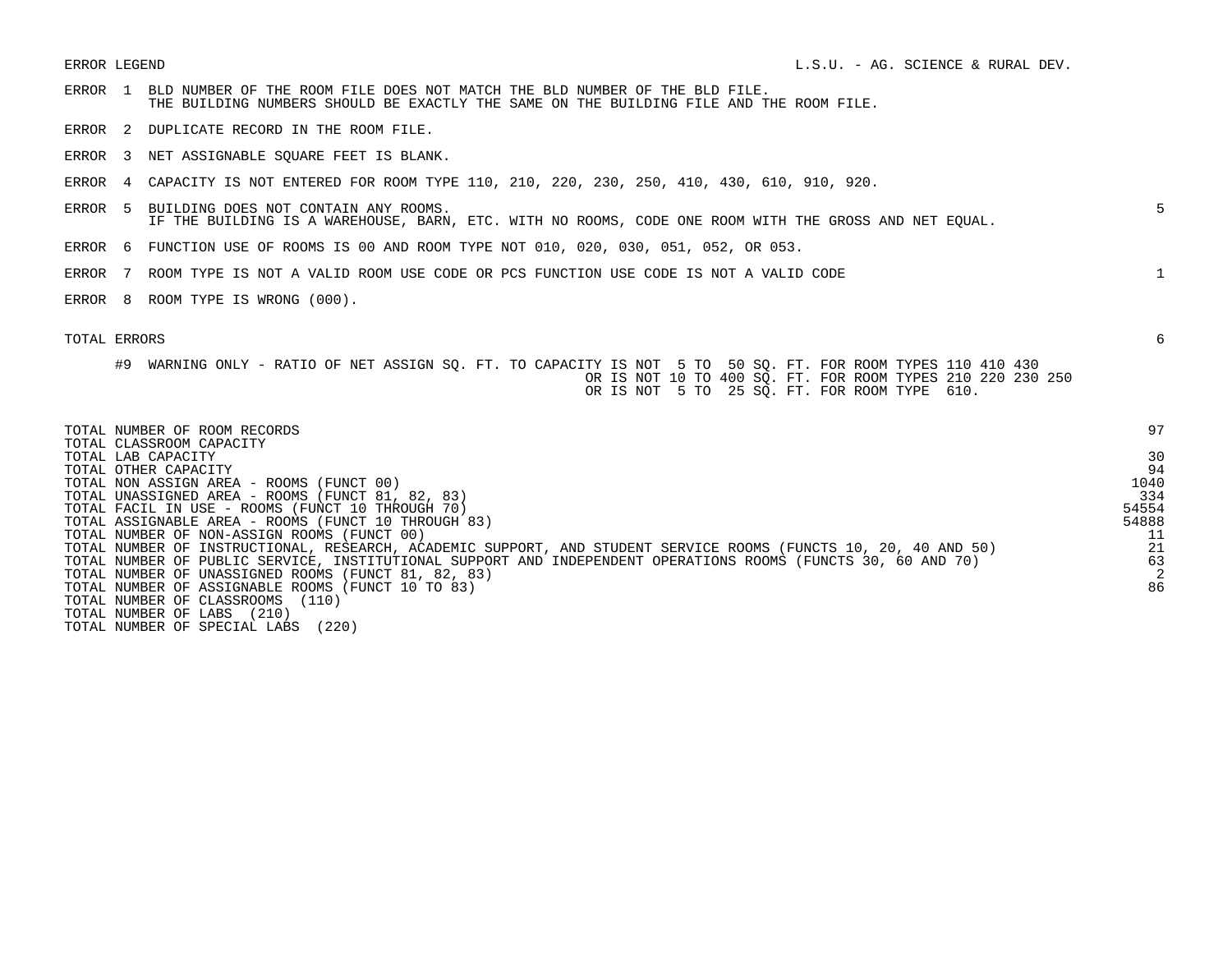| FALL DATA 2006                       |           |                |      | ROOM INVENTORY EDIT BY BUILDING - Z235B261                                                        |                 |            |      |                | BRANCH                                                                                              | BURDEN RESEARCH CENTER                |                                       |                                                |                    |
|--------------------------------------|-----------|----------------|------|---------------------------------------------------------------------------------------------------|-----------------|------------|------|----------------|-----------------------------------------------------------------------------------------------------|---------------------------------------|---------------------------------------|------------------------------------------------|--------------------|
| RUN DATE 02/12/2007<br>PAGE NUMBER 1 |           |                |      |                                                                                                   |                 |            |      |                |                                                                                                     |                                       |                                       | PARISH E.B.R.<br>RELATION BRANCH-RESTRICT PROG |                    |
| --ERRORS-- BLDG ROOM                 |           |                |      | NET --CAPACITY--    ---CLASSIFICATION --ERRORS-- BLDG ROOM  NET --CAPACITY--    ---CLASSIFICATION |                 |            |      |                |                                                                                                     |                                       |                                       |                                                |                    |
|                                      | NO        | NO 11          |      | SQ FT CLASS OTHER<br>ASSGN LAB.                                                                   | <b>EXECUTE:</b> | FUNC. TYPE | ROOM |                |                                                                                                     | NO NO SQ FT CLASS OTHER<br>ASSGN LAB. |                                       | <b>FUN</b>                                     | ROOM<br>FUNC. TYPE |
|                                      |           | 0094 0001 1176 |      |                                                                                                   | 21              | 730        |      |                | TOTAL NUMBER CLASSROOMS<br>TOTAL NUMBER LABS 210<br>TOTAL NUMBER SPECIAL LABS 220                   |                                       |                                       | TOTAL NET ASSIGN SQ. FT. IN ROOM FILE 1,176    |                    |
|                                      |           | 0244 0001 2160 |      |                                                                                                   | 92              | 970        |      |                | TOTAL NUMBER CLASSROOMS<br>TOTAL NUMBER LABS 210<br>TOTAL NUMBER SPECIAL LABS 220                   |                                       |                                       | TOTAL NET ASSIGN SQ. FT. IN ROOM FILE 2,160    |                    |
| $7\phantom{.0}$                      |           | 0245 0001      | 36   |                                                                                                   | 21              | 700        |      |                | TOTAL NUMBER CLASSROOMS<br>TOTAL NUMBER LABS 210<br>TOTAL NUMBER SPECIAL LABS 220                   |                                       |                                       | TOTAL NET ASSIGN SQ. FT. IN ROOM FILE 36       |                    |
|                                      |           | 0246 0101      | 1200 |                                                                                                   | 21              | 730        |      | 0246 0102      | 2400                                                                                                |                                       |                                       | 21                                             | 730                |
|                                      |           | 0246 0103 1200 |      |                                                                                                   | 21              | 730        |      |                | 0246 0104 1200<br>TOTAL NUMBER CLASSROOMS<br>TOTAL NUMBER LABS 210<br>TOTAL NUMBER SPECIAL LABS 220 |                                       | TOTAL NET ASSIGN SQ. FT. IN ROOM FILE | 21<br>6,000                                    | 730                |
|                                      |           | 0267 0001 1428 |      |                                                                                                   | 92              | 970        |      |                | TOTAL NUMBER CLASSROOMS<br>TOTAL NUMBER LABS 210<br>TOTAL NUMBER SPECIAL LABS 220                   |                                       |                                       | TOTAL NET ASSIGN SQ. FT. IN ROOM FILE 1,428    |                    |
|                                      |           | 0299 0101      | 750  |                                                                                                   | 21              | 730        |      | 0299 0102      | 1950                                                                                                |                                       |                                       | 21                                             | 730                |
|                                      |           | 0299 0102A     | 225  |                                                                                                   | 21              | 730        |      | 0299 0102B     | 225                                                                                                 |                                       |                                       | 21                                             | 730                |
|                                      | 0299 0103 |                | 600  |                                                                                                   | 21              | 590        |      | 0299 0104      | 1950                                                                                                |                                       |                                       | 21                                             | 750                |
|                                      |           | 0299 0104A     | 225  |                                                                                                   | 21              | 730        |      | 0299 0104B     | 225                                                                                                 |                                       |                                       | 21                                             | 730                |
|                                      |           | 0299 0105      | 1800 |                                                                                                   | 21              | 730        |      | 0299 0106      | 49                                                                                                  |                                       |                                       | 0 <sub>0</sub>                                 | 030                |
|                                      |           | 0299 0107      | 49   |                                                                                                   | 0 <sub>0</sub>  | 030        |      | 0299 0108      | 390                                                                                                 |                                       |                                       | 21                                             | 730                |
|                                      |           | 0299 0108A 165 |      |                                                                                                   | 21              | 650        |      | 0299 0109 1800 | TOTAL NUMBER CLASSROOMS<br>TOTAL NUMBER LABS 210<br>TOTAL NUMBER SPECIAL LABS 220                   |                                       | TOTAL NET ASSIGN SQ. FT. IN ROOM FILE | 21<br>10,305                                   | 730                |
|                                      |           | 0386 0001 1344 |      |                                                                                                   |                 | 21 580     |      |                |                                                                                                     |                                       |                                       | TOTAL NET ASSIGN SQ. FT. IN ROOM FILE 1,344    |                    |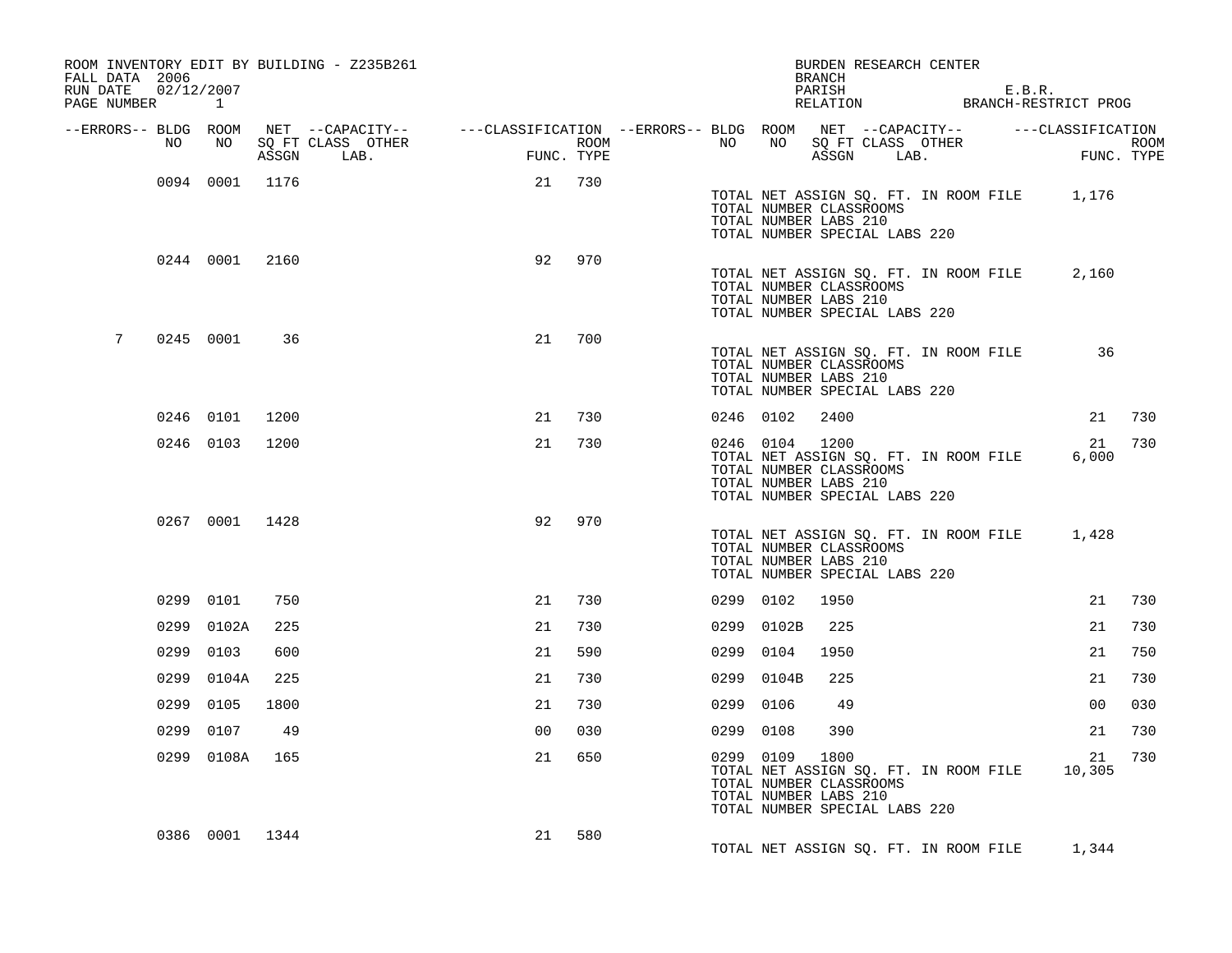| ROOM INVENTORY EDIT BY BUILDING - Z235B261<br>FALL DATA 2006<br>02/12/2007<br>RUN DATE |                 |      |                                                                                                |                                                                                                                                                                         |      |           |            | BURDEN RESEARCH CENTER<br><b>BRANCH</b><br>PARISH<br>PARISH E.B.R.<br>RELATION BRANCH-RESTRICT PROG                               |              | E.B.R. |                        |      |
|----------------------------------------------------------------------------------------|-----------------|------|------------------------------------------------------------------------------------------------|-------------------------------------------------------------------------------------------------------------------------------------------------------------------------|------|-----------|------------|-----------------------------------------------------------------------------------------------------------------------------------|--------------|--------|------------------------|------|
| PAGE NUMBER                                                                            | 2               |      |                                                                                                |                                                                                                                                                                         |      |           |            |                                                                                                                                   |              |        |                        |      |
| --ERRORS-- BLDG ROOM<br>NO                                                             | NO              |      | NET --CAPACITY-- ----CLASSIFICATION --ERRORS-- BLDG ROOM NET --CAPACITY--<br>SQ FT CLASS OTHER |                                                                                                                                                                         | ROOM | NO        |            | NO SQ FT CLASS OTHER                                                                                                              |              |        | ---CLASSIFICATION      | ROOM |
|                                                                                        |                 |      | ASSGN LAB.                                                                                     | enter<br>1990 - Personal Bartham Bartham<br>1990 - Personal Bartham Bartham Bartham Bartham Bartham Bartham Bartham Bartham Bartham Bartham Bartham Barth<br>FUNC. TYPE |      |           |            | ASSGN LAB.<br>TOTAL NUMBER CLASSROOMS<br>TOTAL NUMBER LABS 210<br>TOTAL NUMBER SPECIAL LABS 220                                   |              |        | FUNC. TYPE             |      |
|                                                                                        | 0387 0001       | 3100 |                                                                                                | 21                                                                                                                                                                      | 580  |           |            | TOTAL NET ASSIGN SQ. FT. IN ROOM FILE 3,100<br>TOTAL NUMBER CLASSROOMS<br>TOTAL NUMBER LABS 210<br>TOTAL NUMBER SPECIAL LABS 220  |              |        |                        |      |
|                                                                                        | 0388 0101       | 288  |                                                                                                | 21                                                                                                                                                                      | 350  |           | 0388 0101A | 144                                                                                                                               | $\mathbf{1}$ |        | 21                     | 310  |
|                                                                                        | 0388 0101B      | 144  | $\mathbf{1}$                                                                                   | 21                                                                                                                                                                      | 310  |           | 0388 0101C | 36                                                                                                                                |              |        | 00                     | 030  |
|                                                                                        | 0388 0101D      | 30   |                                                                                                | 0 <sup>0</sup>                                                                                                                                                          | 030  |           | 0388 0101E | 64<br>TOTAL NET ASSIGN SQ. FT. IN ROOM FILE<br>TOTAL NUMBER CLASSROOMS<br>TOTAL NUMBER LABS 210<br>TOTAL NUMBER SPECIAL LABS 220  |              |        | 00 <sup>1</sup><br>576 | 030  |
|                                                                                        | 0396 0001       | 396  | 8                                                                                              | 21                                                                                                                                                                      | 250  |           | 0396 0101A | 36                                                                                                                                |              |        | 21                     | 730  |
|                                                                                        | 0396 0101B      | 46   |                                                                                                | 0 <sub>0</sub>                                                                                                                                                          | 030  | 0396 0102 |            | 600                                                                                                                               |              |        | 21                     | 585  |
|                                                                                        | 0396 0102A      | 53   |                                                                                                | 0 <sub>0</sub>                                                                                                                                                          | 030  | 0396 0103 |            | 600<br>TOTAL NET ASSIGN SQ. FT. IN ROOM FILE<br>TOTAL NUMBER CLASSROOMS<br>TOTAL NUMBER LABS 210<br>TOTAL NUMBER SPECIAL LABS 220 |              |        | 21<br>1,632            | 585  |
|                                                                                        | 0397 0001 11200 |      |                                                                                                | 21                                                                                                                                                                      | 580  |           |            | TOTAL NET ASSIGN SQ. FT. IN ROOM FILE 11,200<br>TOTAL NUMBER CLASSROOMS<br>TOTAL NUMBER LABS 210<br>TOTAL NUMBER SPECIAL LABS 220 |              |        |                        |      |
|                                                                                        | 0415 0101       | 195  |                                                                                                | 0 <sub>0</sub>                                                                                                                                                          | 030  | 0415 0102 |            | 169                                                                                                                               |              |        | 0 <sub>0</sub>         | 030  |
|                                                                                        | 0415 0103       | 192  | $\mathbf{1}$                                                                                   | 21                                                                                                                                                                      | 310  |           | 0415 0103A | 20                                                                                                                                |              |        | 21                     | 315  |
|                                                                                        | 0415 0104       | 32   |                                                                                                | 0 <sub>0</sub>                                                                                                                                                          | 010  | 0415 0105 |            | 16                                                                                                                                | $\mathbf{1}$ |        | 21                     | 310  |
|                                                                                        | 0415 0106       | 156  | $\mathbf{1}$                                                                                   | 21                                                                                                                                                                      | 310  |           | 0415 0106A | 16                                                                                                                                |              |        | 0 <sub>0</sub>         | 030  |
|                                                                                        | 0415 0106B      | 16   |                                                                                                | 0 <sub>0</sub>                                                                                                                                                          | 030  | 0415 0107 |            | 2048                                                                                                                              |              |        | 21                     | 680  |
|                                                                                        | 0415 0107A      | 384  |                                                                                                | 21                                                                                                                                                                      | 630  |           | 0415 0107B | 80                                                                                                                                |              |        | 21                     | 635  |
|                                                                                        | 0415 0107C      | 16   |                                                                                                | 0 <sub>0</sub>                                                                                                                                                          | 030  |           |            | TOTAL NET ASSIGN SQ. FT. IN ROOM FILE<br>TOTAL NUMBER CLASSROOMS                                                                  |              |        | 2,896                  |      |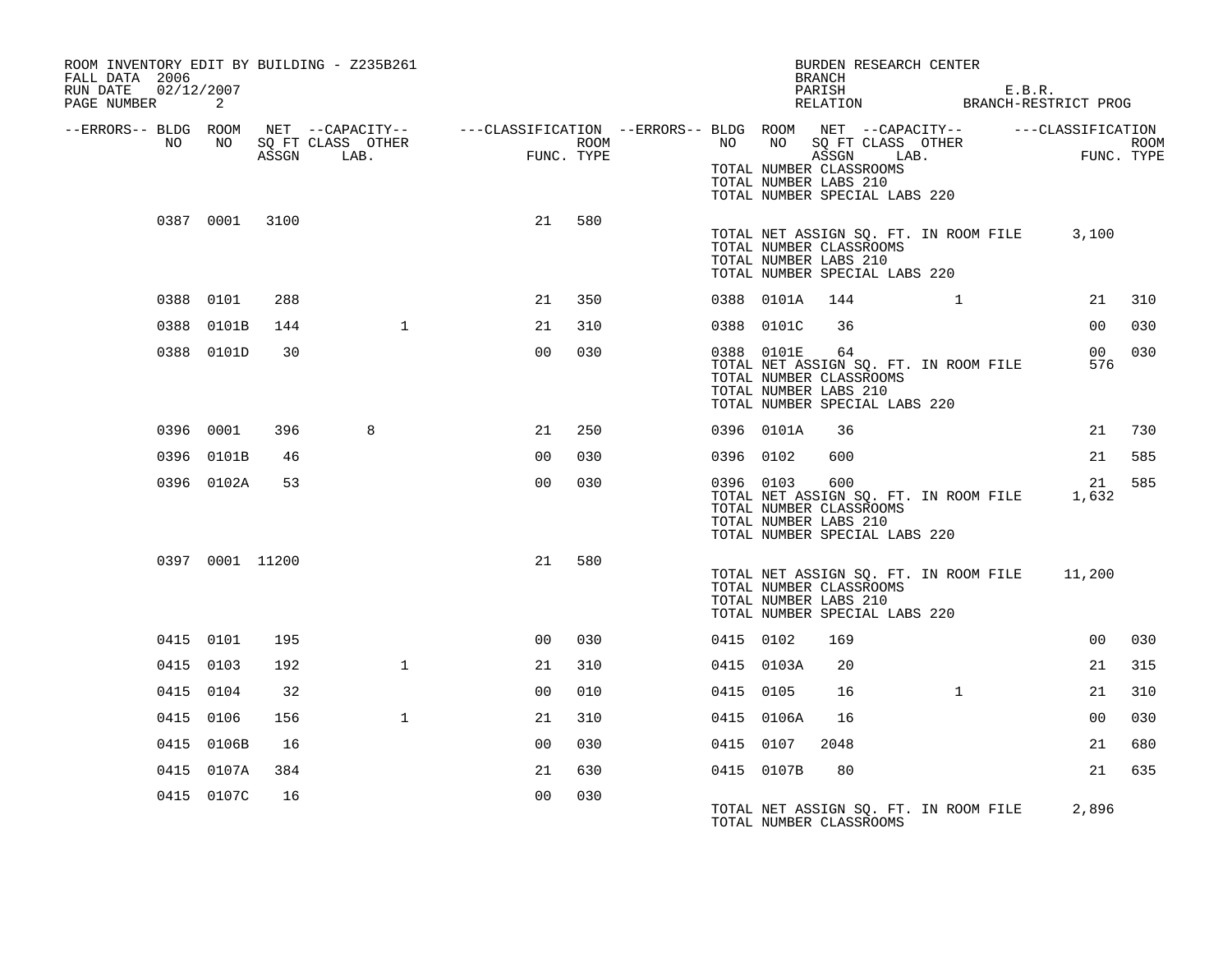| FALL DATA 2006<br>RUN DATE<br>PAGE NUMBER | 02/12/2007 | $\overline{3}$ |       | ROOM INVENTORY EDIT BY BUILDING - Z235B261                                                                                  |    |                    | <b>BRANCH</b><br>PARISH                                       | BURDEN RESEARCH CENTER<br>RELATION                                           | E.B.R.<br>BRANCH-RESTRICT PROG |                          |             |
|-------------------------------------------|------------|----------------|-------|-----------------------------------------------------------------------------------------------------------------------------|----|--------------------|---------------------------------------------------------------|------------------------------------------------------------------------------|--------------------------------|--------------------------|-------------|
| --ERRORS-- BLDG ROOM                      | NO         | NO             | ASSGN | NET --CAPACITY-- - ---CLASSIFICATION --ERRORS-- BLDG ROOM NET --CAPACITY-- - ---CLASSIFICATION<br>SQ FT CLASS OTHER<br>LAB. |    | ROOM<br>FUNC. TYPE | NO<br>NO<br>TOTAL NUMBER LABS 210                             | SQ FT CLASS OTHER<br>ASSGN<br>LAB.<br>TOTAL NUMBER SPECIAL LABS 220          |                                | FUNC. TYPE               | <b>ROOM</b> |
|                                           |            | 0426 0001      | 6000  |                                                                                                                             | 21 | 580                | TOTAL NUMBER CLASSROOMS<br>TOTAL NUMBER LABS 210              | TOTAL NET ASSIGN SQ. FT. IN ROOM FILE<br>TOTAL NUMBER SPECIAL LABS 220       |                                | 6,000                    |             |
|                                           | 0434 0101  |                | 840   | 17                                                                                                                          | 21 | 250                | 0434 0101A                                                    | 229                                                                          |                                | 21                       | 255         |
|                                           |            | 0434 0101B     | 96    |                                                                                                                             | 21 | 255                | 0434 0102<br>TOTAL NUMBER CLASSROOMS<br>TOTAL NUMBER LABS 210 | 41<br>TOTAL NET ASSIGN SQ. FT. IN ROOM FILE<br>TOTAL NUMBER SPECIAL LABS 220 |                                | 00 <sup>1</sup><br>1,165 | 030         |
| 5                                         | 0921       |                |       |                                                                                                                             |    |                    | NO ROOMS                                                      |                                                                              |                                |                          |             |
|                                           |            | 0945 0001      | 89    |                                                                                                                             | 32 | 650                | TOTAL NUMBER CLASSROOMS<br>TOTAL NUMBER LABS 210              | TOTAL NET ASSIGN SQ. FT. IN ROOM FILE<br>TOTAL NUMBER SPECIAL LABS 220       |                                | 89                       |             |
| 5                                         | 0976       |                |       |                                                                                                                             |    |                    | NO ROOMS                                                      |                                                                              |                                |                          |             |
| 5                                         | 0985       |                |       |                                                                                                                             |    |                    | NO ROOMS                                                      |                                                                              |                                |                          |             |
| 5                                         | 0987       |                |       |                                                                                                                             |    |                    | NO ROOMS                                                      |                                                                              |                                |                          |             |
| 5                                         | 0988       |                |       |                                                                                                                             |    |                    | NO ROOMS                                                      |                                                                              |                                |                          |             |
| 5                                         | 0989       |                |       |                                                                                                                             |    |                    | NO ROOMS                                                      |                                                                              |                                |                          |             |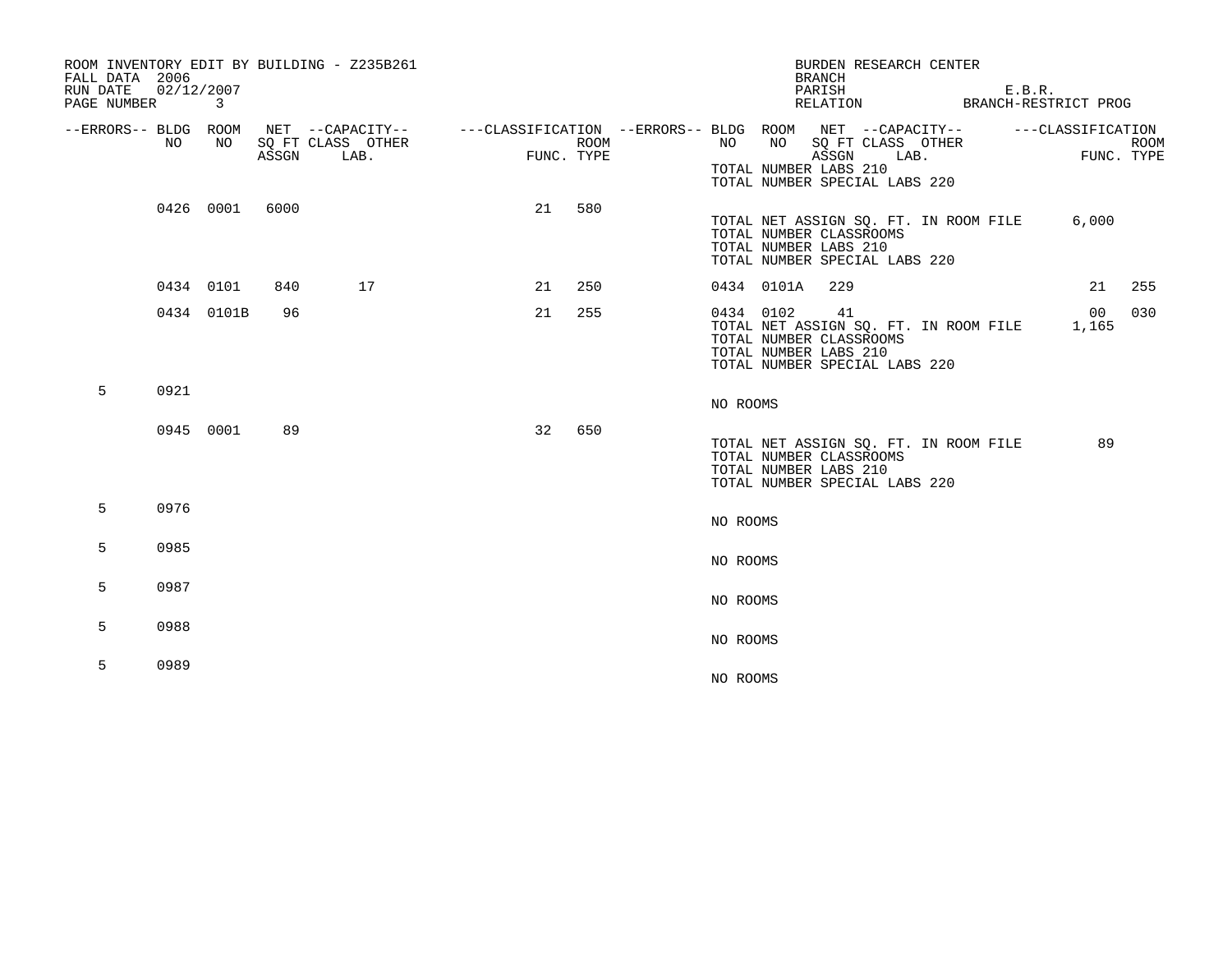ERROR LEGEND BURDEN RESEARCH CENTER ERROR 1 BLD NUMBER OF THE ROOM FILE DOES NOT MATCH THE BLD NUMBER OF THE BLD FILE. THE BUILDING NUMBERS SHOULD BE EXACTLY THE SAME ON THE BUILDING FILE AND THE ROOM FILE. ERROR 2 DUPLICATE RECORD IN THE ROOM FILE. ERROR 3 NET ASSIGNABLE SQUARE FEET IS BLANK. ERROR 4 CAPACITY IS NOT ENTERED FOR ROOM TYPE 110, 210, 220, 230, 250, 410, 430, 610, 910, 920. ERROR 5 BUILDING DOES NOT CONTAIN ANY ROOMS. 6 IF THE BUILDING IS A WAREHOUSE, BARN, ETC. WITH NO ROOMS, CODE ONE ROOM WITH THE GROSS AND NET EQUAL. ERROR 6 FUNCTION USE OF ROOMS IS 00 AND ROOM TYPE NOT 010, 020, 030, 051, 052, OR 053. ERROR 7 ROOM TYPE IS NOT A VALID ROOM USE CODE OR PCS FUNCTION USE CODE IS NOT A VALID CODE 1 ERROR 8 ROOM TYPE IS WRONG (000). TOTAL ERRORS 7 #9 WARNING ONLY - RATIO OF NET ASSIGN SQ. FT. TO CAPACITY IS NOT 5 TO 50 SQ. FT. FOR ROOM TYPES 110 410 430 OR IS NOT 10 TO 400 SQ. FT. FOR ROOM TYPES 210 220 230 250 OR IS NOT 5 TO 25 SQ. FT. FOR ROOM TYPE 610. TOTAL NUMBER OF ROOM RECORDS 56 TOTAL CLASSROOM CAPACITY TOTAL LAB CAPACITY 25 TOTAL OTHER CAPACITY 5 TOTAL NON ASSIGN AREA - ROOMS (FUNCT 00) 812 TOTAL UNASSIGNED AREA - ROOMS (FUNCT 81, 82, 83) TOTAL FACIL IN USE – ROOMS (FUNCT 10 THROUGH 70)<br>TOTAL ASSIGNARLE AREA – ROOMS (FUNCT 10 THROUGH 83) TOTAL ASSIGNABLE AREA - ROOMS (FUNCT 10 THROUGH 83) TOTAL NUMBER OF NON-ASSIGN ROOMS (FUNCT 00) 14 TOTAL NUMBER OF INSTRUCTIONAL, RESEARCH, ACADEMIC SUPPORT, AND STUDENT SERVICE ROOMS (FUNCTS 10, 20, 40 AND 50) 39 TOTAL NUMBER OF PUBLIC SERVICE, INSTITUTIONAL SUPPORT AND INDEPENDENT OPERATIONS ROOMS (FUNCTS 30, 60 AND 70) 1 TOTAL NUMBER OF UNASSIGNED ROOMS (FUNCT 81, 82, 83) TOTAL NUMBER OF ASSIGNABLE ROOMS (FUNCT 10 TO 83) 42 TOTAL NUMBER OF CLASSROOMS (110)

TOTAL NUMBER OF LABS (210)

TOTAL NUMBER OF SPECIAL LABS (220)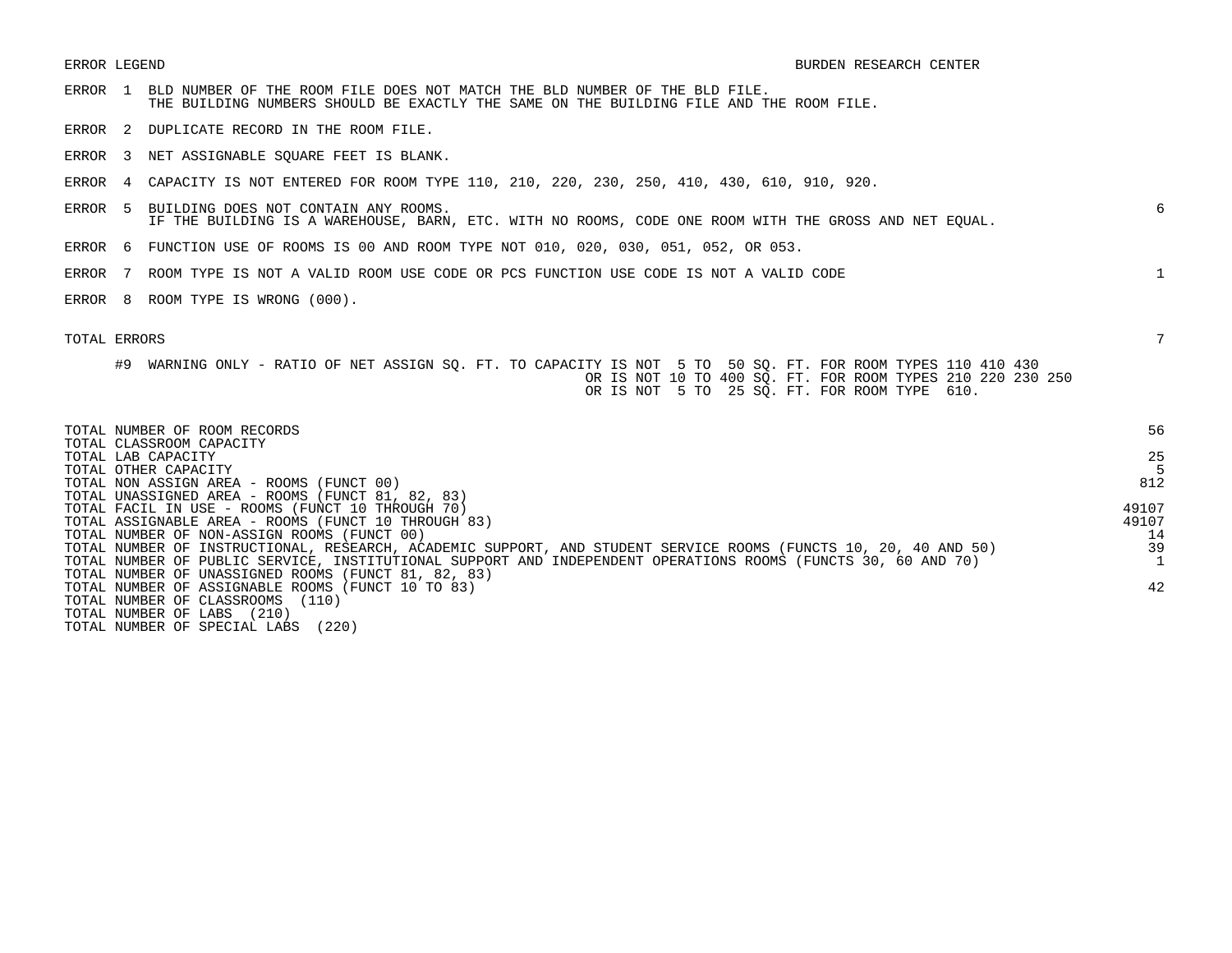| FALL DATA 2006<br>RUN DATE<br>PAGE NUMBER 1 | 02/12/2007 |                |                 | ROOM INVENTORY EDIT BY BUILDING - Z235B261                                                                                  |            |      |    |            | BEN-HUR RESEARCH CENTER<br>BRANCH                                                 |            |                                       | PARISH E.B.R.<br>RELATION BRANCH-RESTRICT PROG |                           |
|---------------------------------------------|------------|----------------|-----------------|-----------------------------------------------------------------------------------------------------------------------------|------------|------|----|------------|-----------------------------------------------------------------------------------|------------|---------------------------------------|------------------------------------------------|---------------------------|
| --ERRORS-- BLDG ROOM                        | NO         | NO             | ASSGN           | NET --CAPACITY-- - ---CLASSIFICATION --ERRORS-- BLDG ROOM NET --CAPACITY-- - ---CLASSIFICATION<br>SQ FT CLASS OTHER<br>LAB. | FUNC. TYPE | ROOM | NO |            | NO SQ FT CLASS OTHER                                                              | ASSGN LAB. |                                       |                                                | <b>ROOM</b><br>FUNC. TYPE |
|                                             |            |                | 0047 0001 1152  |                                                                                                                             | 21         | 560  |    |            | 0047 0001A 1152                                                                   |            |                                       |                                                | 21 730                    |
|                                             |            |                | 0047 0001B 1152 |                                                                                                                             | 21         | 740  |    |            | TOTAL NUMBER CLASSROOMS<br>TOTAL NUMBER LABS 210<br>TOTAL NUMBER SPECIAL LABS 220 |            |                                       | TOTAL NET ASSIGN SQ. FT. IN ROOM FILE 3,456    |                           |
|                                             |            | 0089 0001      | 5000            |                                                                                                                             | 21         | 560  |    |            | TOTAL NUMBER CLASSROOMS<br>TOTAL NUMBER LABS 210<br>TOTAL NUMBER SPECIAL LABS 220 |            | TOTAL NET ASSIGN SQ. FT. IN ROOM FILE | 5,000                                          |                           |
|                                             |            | 0112 0001      | 750             |                                                                                                                             | 21         | 570  |    |            | TOTAL NUMBER CLASSROOMS<br>TOTAL NUMBER LABS 210<br>TOTAL NUMBER SPECIAL LABS 220 |            | TOTAL NET ASSIGN SQ. FT. IN ROOM FILE | 750                                            |                           |
|                                             |            | 0127 0001 1200 |                 |                                                                                                                             | 21         | 720  |    |            | TOTAL NUMBER CLASSROOMS<br>TOTAL NUMBER LABS 210<br>TOTAL NUMBER SPECIAL LABS 220 |            | TOTAL NET ASSIGN SQ. FT. IN ROOM FILE | 1,200                                          |                           |
|                                             |            | 0128 0001 1000 |                 |                                                                                                                             | 21         | 560  |    |            | TOTAL NUMBER CLASSROOMS<br>TOTAL NUMBER LABS 210<br>TOTAL NUMBER SPECIAL LABS 220 |            |                                       | TOTAL NET ASSIGN SQ. FT. IN ROOM FILE 1,000    |                           |
|                                             | 0129 0001  |                | 400             | $\mathbf{1}$                                                                                                                | 21         | 310  |    | 0129 0001A | 400                                                                               |            |                                       | 0 <sub>0</sub>                                 | 030                       |
|                                             |            | 0129 0001B     | 400             |                                                                                                                             | 21         | 560  |    | 0129 0001C | 400                                                                               |            |                                       |                                                | 21 570                    |
|                                             | 0129 0003  |                | 400             |                                                                                                                             | 21         | 730  |    |            | TOTAL NUMBER CLASSROOMS<br>TOTAL NUMBER LABS 210<br>TOTAL NUMBER SPECIAL LABS 220 |            | TOTAL NET ASSIGN SQ. FT. IN ROOM FILE | 1,600                                          |                           |
|                                             |            | 0131 0001 2400 |                 |                                                                                                                             | 21         | 570  |    |            | TOTAL NUMBER CLASSROOMS<br>TOTAL NUMBER LABS 210<br>TOTAL NUMBER SPECIAL LABS 220 |            | TOTAL NET ASSIGN SQ. FT. IN ROOM FILE | 2,400                                          |                           |
|                                             |            | 0132 0001 1600 |                 |                                                                                                                             | 21         | 560  |    |            |                                                                                   |            |                                       | TOTAL NET ASSIGN SQ. FT. IN ROOM FILE 1,600    |                           |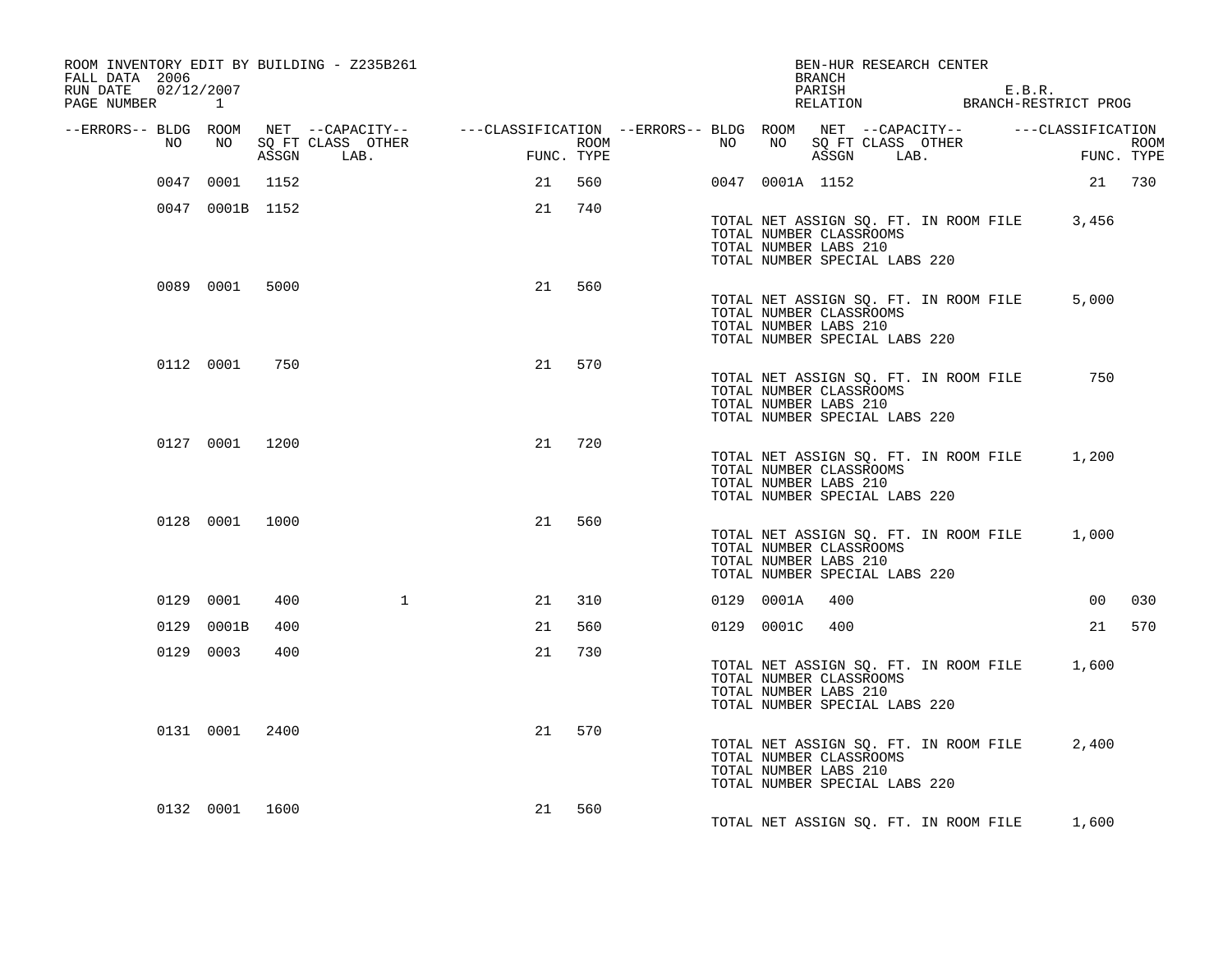| ROOM INVENTORY EDIT BY BUILDING - Z235B261<br>FALL DATA 2006<br>RUN DATE<br>02/12/2007 |           |                |                                                                                                                       |                                            |            |    |                                                  | BRANCH<br>PARISH | BEN-HUR RESEARCH CENTER                                                |                                       | E.B.R.                                         |  |
|----------------------------------------------------------------------------------------|-----------|----------------|-----------------------------------------------------------------------------------------------------------------------|--------------------------------------------|------------|----|--------------------------------------------------|------------------|------------------------------------------------------------------------|---------------------------------------|------------------------------------------------|--|
| PAGE NUMBER                                                                            | 2         |                |                                                                                                                       |                                            |            |    |                                                  |                  |                                                                        |                                       | PARISH E.B.R.<br>RELATION BRANCH-RESTRICT PROG |  |
| --ERRORS-- BLDG ROOM<br>NO .                                                           | NO        |                | NET --CAPACITY--    ---CLASSIFICATION --ERRORS-- BLDG ROOM NET --CAPACITY--    ---CLASSIFICATION<br>SQ FT CLASS OTHER | $\begin{aligned} \text{FUN} \end{aligned}$ | ROOM       | NO |                                                  |                  | NO SQ FT CLASS OTHER                                                   |                                       |                                                |  |
|                                                                                        |           |                | ASSGN LAB.                                                                                                            |                                            | FUNC. TYPE |    | TOTAL NUMBER LABS 210                            |                  | ASSGN LAB.<br>TOTAL NUMBER CLASSROOMS<br>TOTAL NUMBER SPECIAL LABS 220 |                                       | ROOM<br>FUNC. TYPE                             |  |
|                                                                                        |           | 0139 0001 1500 |                                                                                                                       | 21                                         | 970        |    | TOTAL NUMBER CLASSROOMS<br>TOTAL NUMBER LABS 210 |                  | TOTAL NUMBER SPECIAL LABS 220                                          |                                       | TOTAL NET ASSIGN SQ. FT. IN ROOM FILE 1,500    |  |
|                                                                                        |           | 0140 0001 1050 |                                                                                                                       | 21                                         | 970        |    | TOTAL NUMBER CLASSROOMS<br>TOTAL NUMBER LABS 210 |                  | TOTAL NUMBER SPECIAL LABS 220                                          | TOTAL NET ASSIGN SQ. FT. IN ROOM FILE | 1,050                                          |  |
|                                                                                        | 0145 0001 | 800            |                                                                                                                       | 92                                         | 970        |    | TOTAL NUMBER CLASSROOMS<br>TOTAL NUMBER LABS 210 |                  | TOTAL NUMBER SPECIAL LABS 220                                          | TOTAL NET ASSIGN SQ. FT. IN ROOM FILE | 800                                            |  |
|                                                                                        |           | 0147 0001 1200 |                                                                                                                       | 21                                         | 970        |    | TOTAL NUMBER CLASSROOMS<br>TOTAL NUMBER LABS 210 |                  | TOTAL NUMBER SPECIAL LABS 220                                          | TOTAL NET ASSIGN SQ. FT. IN ROOM FILE | 1,200                                          |  |
|                                                                                        |           | 0247 0001 1340 |                                                                                                                       | 21                                         | 970        |    | TOTAL NUMBER CLASSROOMS<br>TOTAL NUMBER LABS 210 |                  | TOTAL NUMBER SPECIAL LABS 220                                          | TOTAL NET ASSIGN SQ. FT. IN ROOM FILE | 1,340                                          |  |
|                                                                                        | 0257 0002 | 2800           |                                                                                                                       | 21                                         | 570        |    | TOTAL NUMBER CLASSROOMS<br>TOTAL NUMBER LABS 210 |                  | TOTAL NUMBER SPECIAL LABS 220                                          | TOTAL NET ASSIGN SQ. FT. IN ROOM FILE | 2,800                                          |  |
|                                                                                        | 0262 0101 | 720            | 14                                                                                                                    | 21                                         | 250        |    | TOTAL NUMBER CLASSROOMS<br>TOTAL NUMBER LABS 210 |                  | 0262 0102 720 14<br>TOTAL NUMBER SPECIAL LABS 220                      | TOTAL NET ASSIGN SQ. FT. IN ROOM FILE | 21 250<br>1,440                                |  |
|                                                                                        |           | 0263 0001 1000 |                                                                                                                       | 21                                         | 570        |    | TOTAL NUMBER CLASSROOMS<br>TOTAL NUMBER LABS 210 |                  | TOTAL NUMBER SPECIAL LABS 220                                          | TOTAL NET ASSIGN SQ. FT. IN ROOM FILE | 1,000                                          |  |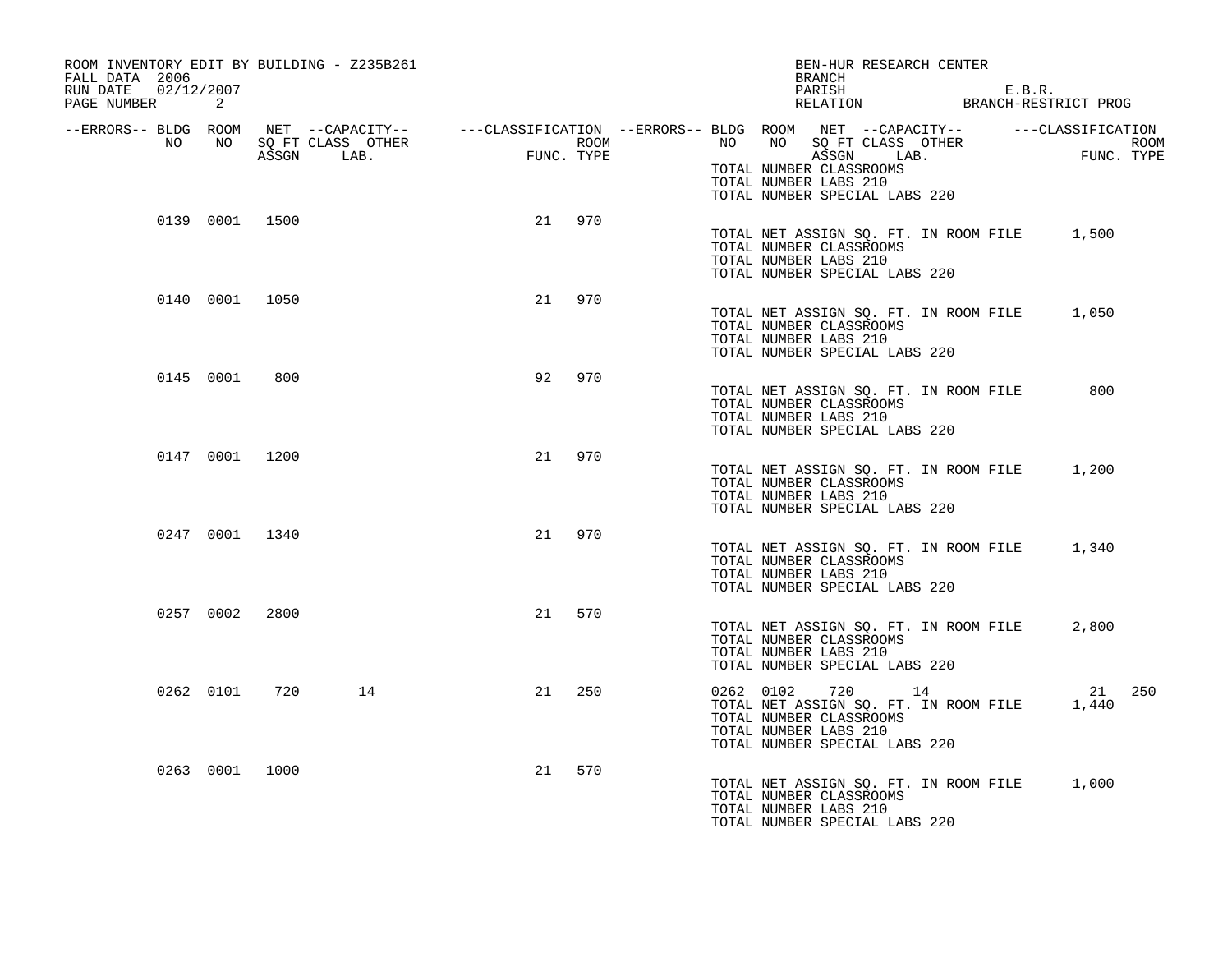| ROOM INVENTORY EDIT BY BUILDING - Z235B261<br>FALL DATA 2006<br>RUN DATE 02/12/2007 |                |      |                                                                                                                                   |                                                           |        |      |    |            | BRANCH                                                          | BEN-HUR RESEARCH CENTER       |                                       | PARISH E.B.R.<br>RELATION BRANCH-RESTRICT PROG          |                    |
|-------------------------------------------------------------------------------------|----------------|------|-----------------------------------------------------------------------------------------------------------------------------------|-----------------------------------------------------------|--------|------|----|------------|-----------------------------------------------------------------|-------------------------------|---------------------------------------|---------------------------------------------------------|--------------------|
| PAGE NUMBER 3                                                                       |                |      |                                                                                                                                   |                                                           |        |      |    |            |                                                                 |                               |                                       |                                                         |                    |
| --ERRORS-- BLDG ROOM<br>NO .                                                        | NO             |      | NET --CAPACITY-- - ---CLASSIFICATION --ERRORS-- BLDG ROOM NET --CAPACITY-- - ---CLASSIFICATION<br>SQ FT CLASS OTHER<br>ASSGN LAB. | $\begin{tabular}{cc} \bf FUI \end{tabular}$<br>FUNC. TYPE |        | ROOM | NO |            |                                                                 |                               |                                       | ROOM NEI --ONEACLIL<br>NO SQ FT CLASS OTHER<br>COOM LAR | ROOM<br>FUNC. TYPE |
|                                                                                     |                |      |                                                                                                                                   |                                                           |        |      |    |            |                                                                 |                               |                                       |                                                         |                    |
|                                                                                     | 0264 0001 1400 |      |                                                                                                                                   |                                                           | 21 570 |      |    |            | TOTAL NUMBER CLASSROOMS<br>TOTAL NUMBER LABS 210                | TOTAL NUMBER SPECIAL LABS 220 |                                       | TOTAL NET ASSIGN SQ. FT. IN ROOM FILE 1,400             |                    |
|                                                                                     | 0265 0001 1650 |      |                                                                                                                                   | 92                                                        | 970    |      |    |            | TOTAL NUMBER CLASSROOMS<br>TOTAL NUMBER LABS 210                | TOTAL NUMBER SPECIAL LABS 220 |                                       | TOTAL NET ASSIGN SQ. FT. IN ROOM FILE 1,650             |                    |
|                                                                                     | 0268 0001 1500 |      |                                                                                                                                   | 21                                                        | 725    |      |    |            | 0268 0002 1<br>TOTAL NUMBER CLASSROOMS<br>TOTAL NUMBER LABS 210 | TOTAL NUMBER SPECIAL LABS 220 | TOTAL NET ASSIGN SQ. FT. IN ROOM FILE | 21 720<br>1,501                                         |                    |
|                                                                                     | 0286 0001      | 120  |                                                                                                                                   | 21                                                        | 560    |      |    |            | TOTAL NUMBER CLASSROOMS<br>TOTAL NUMBER LABS 210                | TOTAL NUMBER SPECIAL LABS 220 | TOTAL NET ASSIGN SQ. FT. IN ROOM FILE | 120                                                     |                    |
|                                                                                     | 0290 0001      | 2000 |                                                                                                                                   | 21                                                        | 560    |      |    | 0290 0001A | 640                                                             |                               |                                       |                                                         | 21 730             |
|                                                                                     | 0290 0001B 640 |      |                                                                                                                                   | 21                                                        | 570    |      |    |            | TOTAL NUMBER CLASSROOMS<br>TOTAL NUMBER LABS 210                | TOTAL NUMBER SPECIAL LABS 220 | TOTAL NET ASSIGN SQ. FT. IN ROOM FILE | 3,280                                                   |                    |
|                                                                                     | 0291 0001 2700 |      |                                                                                                                                   | 21                                                        | 570    |      |    |            | TOTAL NUMBER CLASSROOMS<br>TOTAL NUMBER LABS 210                | TOTAL NUMBER SPECIAL LABS 220 | TOTAL NET ASSIGN SQ. FT. IN ROOM FILE | 2,700                                                   |                    |
|                                                                                     | 0292 0001      | 432  |                                                                                                                                   | 21                                                        | 730    |      |    |            | TOTAL NUMBER CLASSROOMS<br>TOTAL NUMBER LABS 210                | TOTAL NUMBER SPECIAL LABS 220 | TOTAL NET ASSIGN SQ. FT. IN ROOM FILE | 432                                                     |                    |
|                                                                                     | 0300 0001      | 900  |                                                                                                                                   | 21                                                        | 560    |      |    |            | TOTAL NUMBER CLASSROOMS<br>TOTAL NUMBER LABS 210                | TOTAL NUMBER SPECIAL LABS 220 | TOTAL NET ASSIGN SQ. FT. IN ROOM FILE | 900                                                     |                    |
|                                                                                     | 0304 0001 1728 |      |                                                                                                                                   | 21 570                                                    |        |      |    |            |                                                                 |                               | TOTAL NET ASSIGN SQ. FT. IN ROOM FILE | 1,728                                                   |                    |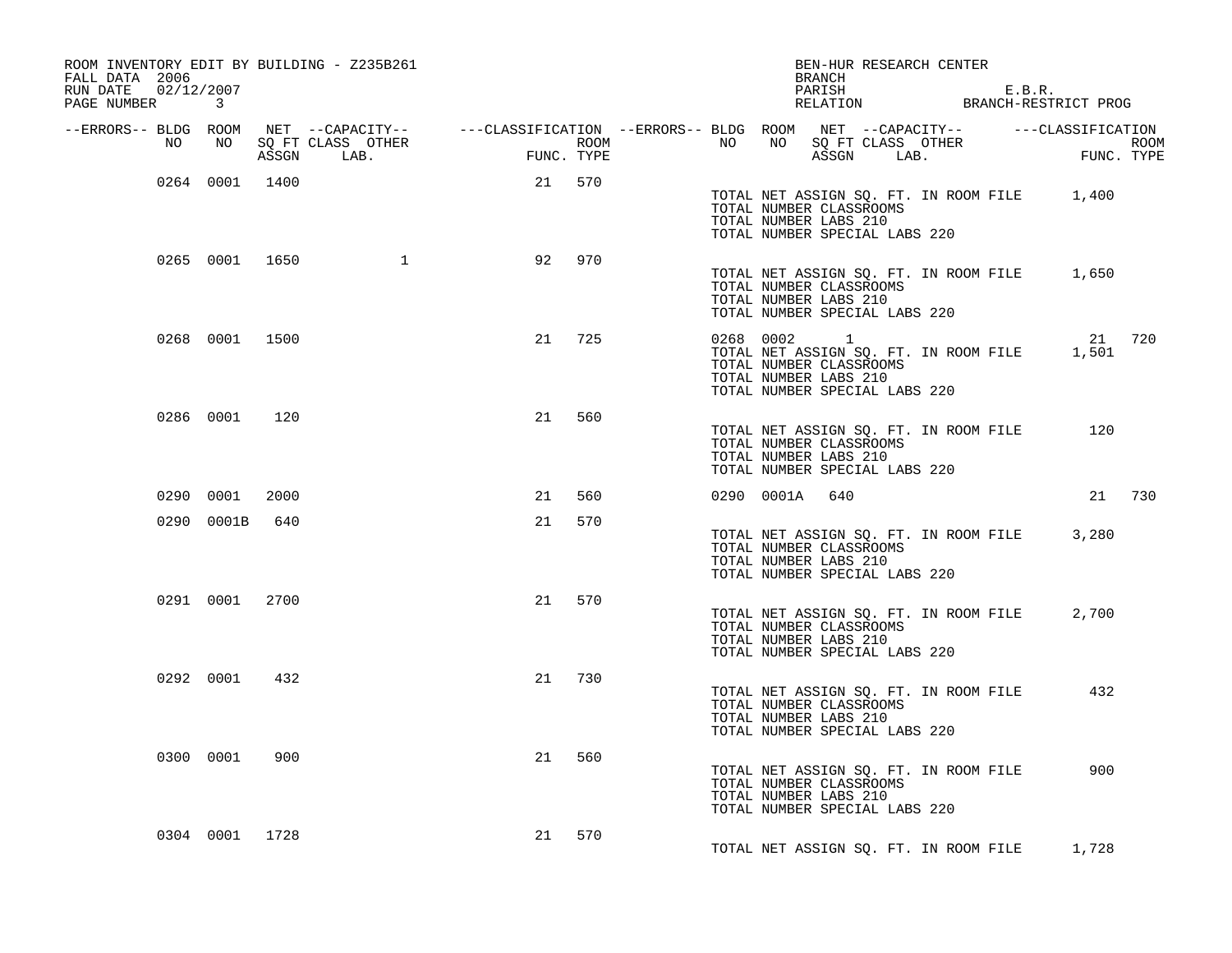| ROOM INVENTORY EDIT BY BUILDING - Z235B261<br>FALL DATA 2006<br>RUN DATE 02/12/2007 |                |                                                                                                                                                       |        |            |             | BRANCH<br>PARISH                                                                                                                              | BEN-HUR RESEARCH CENTER<br>PARISH E.B.R.<br>RELATION BRANCH-RESTRICT PROG |                    |  |
|-------------------------------------------------------------------------------------|----------------|-------------------------------------------------------------------------------------------------------------------------------------------------------|--------|------------|-------------|-----------------------------------------------------------------------------------------------------------------------------------------------|---------------------------------------------------------------------------|--------------------|--|
| PAGE NUMBER 4                                                                       |                |                                                                                                                                                       |        |            |             |                                                                                                                                               |                                                                           |                    |  |
| NO                                                                                  | NO             | --ERRORS-- BLDG ROOM NET --CAPACITY-- ----CLASSIFICATION --ERRORS-- BLDG ROOM NET --CAPACITY-- -----CLASSIFICATION<br>SQ FT CLASS OTHER<br>ASSGN LAB. | FUNC   | FUNC. TYPE | <b>ROOM</b> | NO NO SQ FT CLASS OTHER                                                                                                                       | ASSGN LAB.                                                                | ROOM<br>FUNC. TYPE |  |
|                                                                                     |                |                                                                                                                                                       |        |            |             | TOTAL NUMBER CLASSROOMS<br>TOTAL NUMBER LABS 210<br>TOTAL NUMBER SPECIAL LABS 220                                                             |                                                                           |                    |  |
|                                                                                     | 0305 0001 1700 |                                                                                                                                                       | 21 970 |            |             | TOTAL NET ASSIGN SQ. FT. IN ROOM FILE 1,700<br>TOTAL NUMBER CLASSROOMS<br>TOTAL NUMBER LABS 210<br>TOTAL NUMBER SPECIAL LABS 220              |                                                                           |                    |  |
|                                                                                     | 0306 0001 1440 |                                                                                                                                                       | 21     | 560        |             | TOTAL NET ASSIGN SQ. FT. IN ROOM FILE 1,440<br>TOTAL NUMBER CLASSROOMS<br>TOTAL NUMBER LABS 210<br>TOTAL NUMBER SPECIAL LABS 220              |                                                                           |                    |  |
|                                                                                     | 0310 0001 1768 |                                                                                                                                                       | 21     | 730        |             | 0310 0001A 1768<br>TOTAL NET ASSIGN SQ. FT. IN ROOM FILE<br>TOTAL NUMBER CLASSROOMS<br>TOTAL NUMBER LABS 210<br>TOTAL NUMBER SPECIAL LABS 220 |                                                                           | 21 570<br>3,536    |  |
|                                                                                     | 0311 0001 1200 |                                                                                                                                                       | 21     | 560        |             | TOTAL NET ASSIGN SQ. FT. IN ROOM FILE<br>TOTAL NUMBER CLASSROOMS<br>TOTAL NUMBER LABS 210<br>TOTAL NUMBER SPECIAL LABS 220                    |                                                                           | 1,200              |  |
|                                                                                     | 0312 0001 3116 |                                                                                                                                                       | 21     | 570        |             | TOTAL NET ASSIGN SQ. FT. IN ROOM FILE<br>TOTAL NUMBER CLASSROOMS<br>TOTAL NUMBER LABS 210<br>TOTAL NUMBER SPECIAL LABS 220                    |                                                                           | 3,116              |  |
|                                                                                     | 0313 0001 6825 |                                                                                                                                                       | 21     | 560        |             | TOTAL NET ASSIGN SQ. FT. IN ROOM FILE<br>TOTAL NUMBER CLASSROOMS<br>TOTAL NUMBER LABS 210<br>TOTAL NUMBER SPECIAL LABS 220                    |                                                                           | 6,825              |  |
|                                                                                     | 0314 0001 6825 |                                                                                                                                                       | 21     | 560        |             | TOTAL NET ASSIGN SQ. FT. IN ROOM FILE<br>TOTAL NUMBER CLASSROOMS<br>TOTAL NUMBER LABS 210<br>TOTAL NUMBER SPECIAL LABS 220                    |                                                                           | 6,825              |  |
|                                                                                     | 0315 0001 3840 |                                                                                                                                                       | 21     | 730        |             | TOTAL NET ASSIGN SQ. FT. IN ROOM FILE<br>TOTAL NUMBER CLASSROOMS<br>TOTAL NUMBER LABS 210<br>TOTAL NUMBER SPECIAL LABS 220                    |                                                                           | 3,840              |  |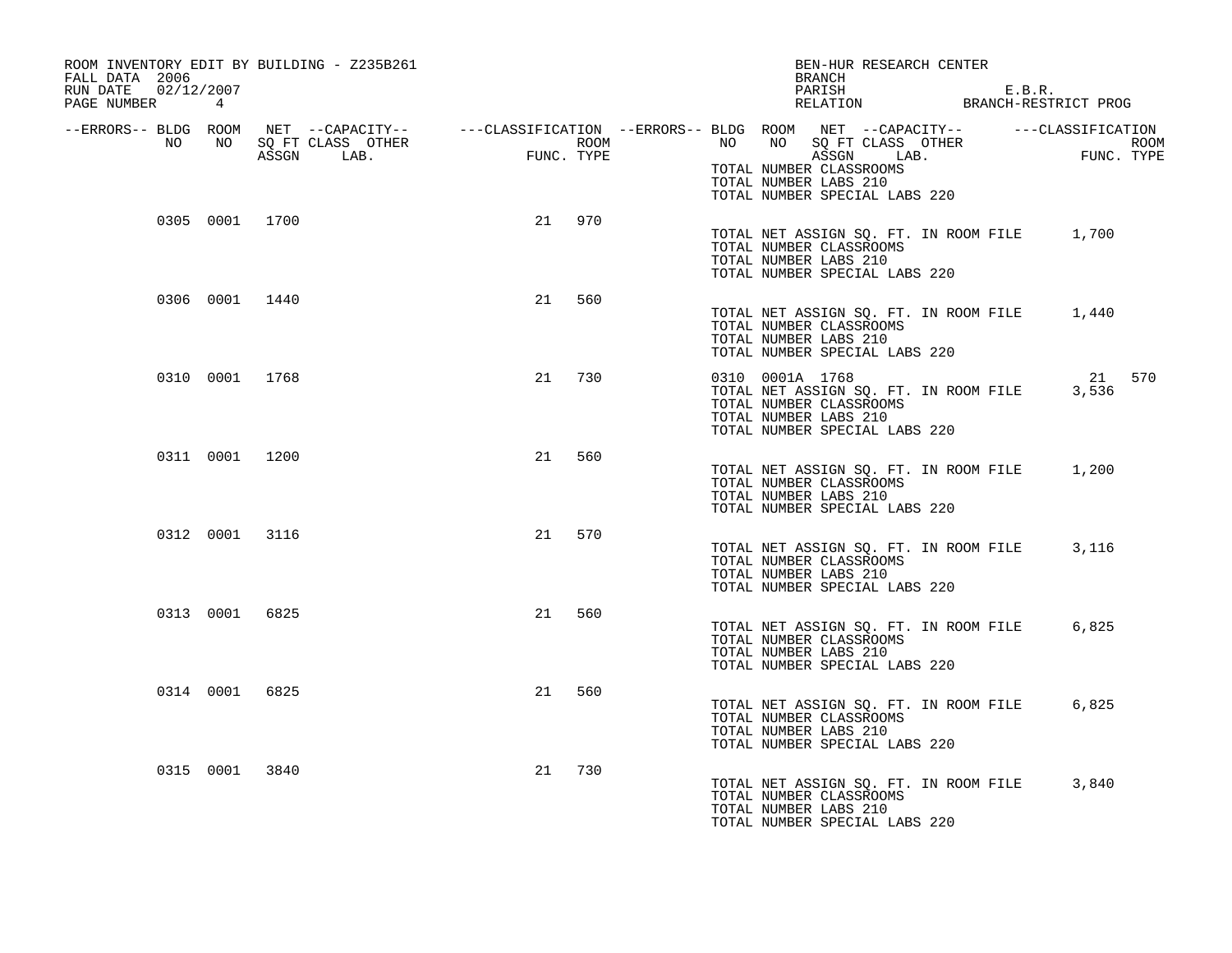| ROOM INVENTORY EDIT BY BUILDING - Z235B261<br>FALL DATA 2006<br>RUN DATE<br>PAGE NUMBER | 02/12/2007<br>-5 |       |                                                                                                          |            |      |           |                | <b>BRANCH</b><br>PARISH                                                           | BEN-HUR RESEARCH CENTER               | E.B.R.<br>RELATION BRANCH-RESTRICT PROG |             |
|-----------------------------------------------------------------------------------------|------------------|-------|----------------------------------------------------------------------------------------------------------|------------|------|-----------|----------------|-----------------------------------------------------------------------------------|---------------------------------------|-----------------------------------------|-------------|
| --ERRORS-- BLDG ROOM<br>NO                                                              | NO               | ASSGN | NET --CAPACITY--    ---CLASSIFICATION --ERRORS-- BLDG ROOM NET --CAPACITY--<br>SQ FT CLASS OTHER<br>LAB. | FUNC. TYPE | ROOM | NO        |                | NO SQ FT CLASS OTHER<br>ASSGN                                                     | LAB.                                  | ---CLASSIFICATION<br>FUNC. TYPE         | <b>ROOM</b> |
|                                                                                         | 0316 0001        | 2000  |                                                                                                          | 21         | 560  |           | 0316 0001A 640 |                                                                                   |                                       |                                         | 21 730      |
|                                                                                         | 0316 0001B       | 640   |                                                                                                          | 21         | 570  |           |                |                                                                                   |                                       |                                         |             |
|                                                                                         |                  |       |                                                                                                          |            |      |           |                | TOTAL NUMBER CLASSROOMS<br>TOTAL NUMBER LABS 210<br>TOTAL NUMBER SPECIAL LABS 220 | TOTAL NET ASSIGN SQ. FT. IN ROOM FILE | 3,280                                   |             |
|                                                                                         | 0336 0001        | 500   |                                                                                                          | 21         | 570  |           |                | TOTAL NUMBER CLASSROOMS<br>TOTAL NUMBER LABS 210<br>TOTAL NUMBER SPECIAL LABS 220 | TOTAL NET ASSIGN SQ. FT. IN ROOM FILE | 500                                     |             |
|                                                                                         | 0337 0001        | 1000  |                                                                                                          | 21         | 570  |           |                | TOTAL NUMBER CLASSROOMS<br>TOTAL NUMBER LABS 210<br>TOTAL NUMBER SPECIAL LABS 220 | TOTAL NET ASSIGN SQ. FT. IN ROOM FILE | 1,000                                   |             |
|                                                                                         | 0338 0001 1000   |       |                                                                                                          | 21         | 570  |           |                | TOTAL NUMBER CLASSROOMS<br>TOTAL NUMBER LABS 210<br>TOTAL NUMBER SPECIAL LABS 220 | TOTAL NET ASSIGN SQ. FT. IN ROOM FILE | 1,000                                   |             |
|                                                                                         | 0356 0101        | 340   |                                                                                                          | 21         | 740  | 0356 0102 |                | 340                                                                               |                                       | 21                                      | 740         |
|                                                                                         | 0356 0103        | 340   |                                                                                                          | 21         | 740  | 0356 0104 |                | 340                                                                               |                                       | 21                                      | 740         |
|                                                                                         | 0356 0105        | 340   |                                                                                                          | 21         | 740  | 0356 0106 |                | 340                                                                               |                                       | 21                                      | 740         |
|                                                                                         | 0356 0107        | 340   |                                                                                                          | 21         | 740  | 0356 0108 |                | 340                                                                               |                                       | 21                                      | 740         |
|                                                                                         | 0356 0109        | 340   |                                                                                                          | 21         | 740  | 0356 0110 |                | 340                                                                               |                                       | 21                                      | 740         |
|                                                                                         | 0356 0111        | 340   |                                                                                                          | 21         | 740  | 0356 0112 |                | 340                                                                               |                                       | 21                                      | 740         |
|                                                                                         | 0356 0113        | 340   |                                                                                                          | 21         | 740  | 0356 0114 |                | 340                                                                               |                                       | 21                                      | 740         |
|                                                                                         | 0356 0115        | 340   |                                                                                                          | 21         | 740  | 0356 0116 |                | 340                                                                               |                                       | 21                                      | 740         |
|                                                                                         | 0356 0117        | 340   |                                                                                                          | 21         | 740  | 0356 0118 |                | 340                                                                               |                                       | 21                                      | 740         |
|                                                                                         | 0356 0119        | 340   |                                                                                                          | 21         | 740  | 0356 0120 |                | 340                                                                               |                                       | 21                                      | 740         |
|                                                                                         | 0356 0121        | 340   |                                                                                                          | 21         | 740  | 0356 0122 |                | 340<br>TOTAL NUMBER CLASSROOMS<br>TOTAL NUMBER LABS 210                           | TOTAL NET ASSIGN SQ. FT. IN ROOM FILE | 21<br>7,480                             | 740         |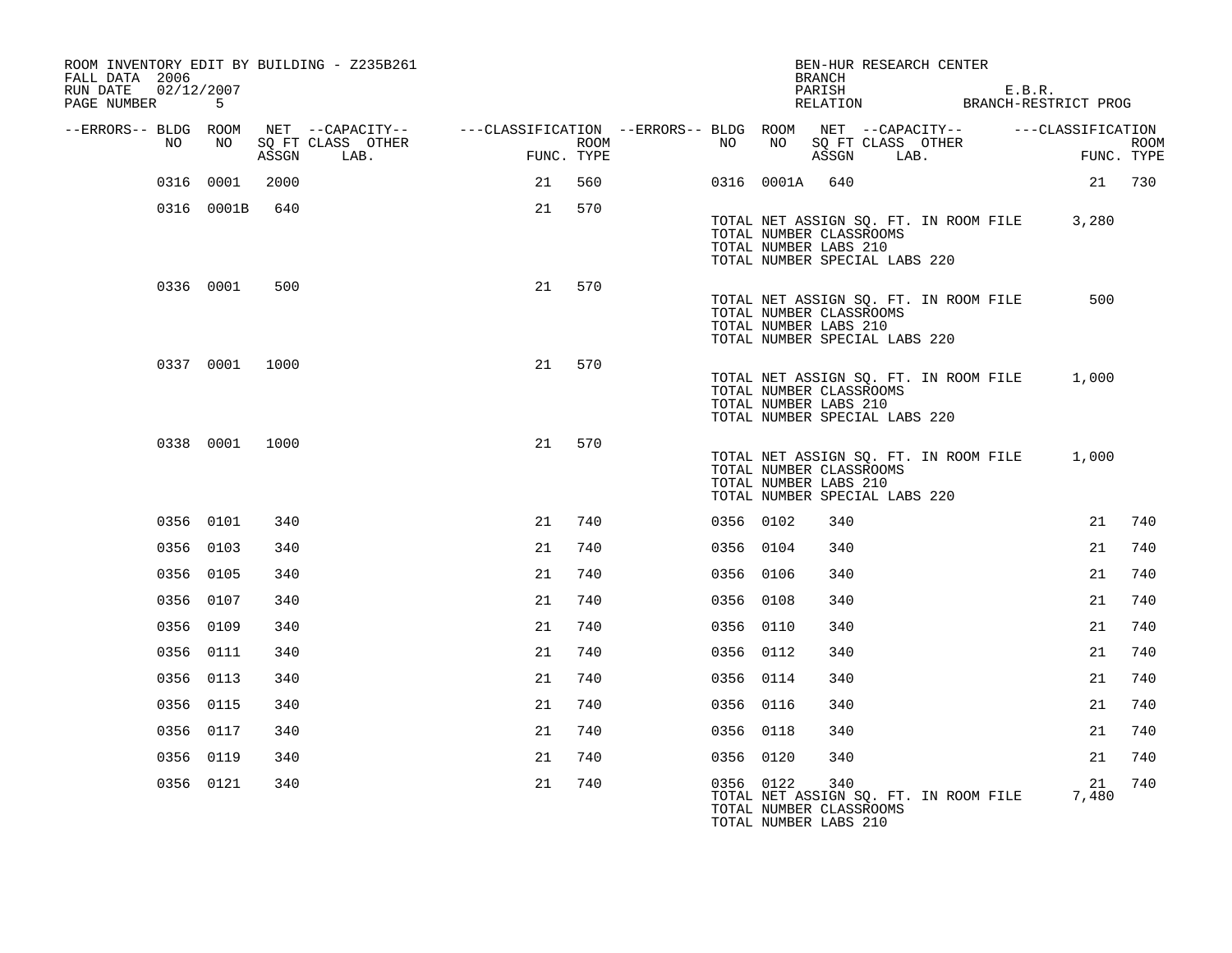| ROOM INVENTORY EDIT BY BUILDING - Z235B261<br>FALL DATA 2006 |                |       |                                                                                                                     |                |      |           |    | BEN-HUR RESEARCH CENTER<br>BRANCH                                                                                                 |              |                                                          |             |             |
|--------------------------------------------------------------|----------------|-------|---------------------------------------------------------------------------------------------------------------------|----------------|------|-----------|----|-----------------------------------------------------------------------------------------------------------------------------------|--------------|----------------------------------------------------------|-------------|-------------|
| RUN DATE<br>02/12/2007<br>PAGE NUMBER                        | 6              |       |                                                                                                                     |                |      |           |    | PARISH                                                                                                                            |              | E.B.R.<br>PARISH E.B.R.<br>RELATION BRANCH-RESTRICT PROG |             |             |
| --ERRORS-- BLDG ROOM<br>NO                                   | NO             |       | NET --CAPACITY-- - ---CLASSIFICATION --ERRORS-- BLDG ROOM NET --CAPACITY-- - ---CLASSIFICATION<br>SQ FT CLASS OTHER |                | ROOM | NO        | NO | SQ FT CLASS OTHER                                                                                                                 |              |                                                          |             | <b>ROOM</b> |
|                                                              |                | ASSGN | LAB.                                                                                                                | FUNC. TYPE     |      |           |    | ASSGN<br>TOTAL NUMBER SPECIAL LABS 220                                                                                            | LAB.         |                                                          | FUNC. TYPE  |             |
|                                                              | 0357 0101      | 200   |                                                                                                                     | 21             | 730  | 0357 0102 |    | 200                                                                                                                               |              |                                                          | 21          | 730         |
| 0357 0103                                                    |                | 200   |                                                                                                                     | 21             | 730  | 0357 0104 |    | 200                                                                                                                               |              |                                                          | 21          | 730         |
| 0357 0105                                                    |                | 200   |                                                                                                                     | 21             | 730  | 0357 0106 |    | 200                                                                                                                               |              |                                                          | 21          | 730         |
| 0357 0107                                                    |                | 200   |                                                                                                                     | 21             | 730  | 0357 0108 |    | 200                                                                                                                               |              |                                                          | 21          | 730         |
| 0357 0109                                                    |                | 200   |                                                                                                                     | 21             | 730  | 0357 0110 |    | 200                                                                                                                               |              |                                                          | 21          | 730         |
| 0357 0111                                                    |                | 200   |                                                                                                                     | 21             | 730  | 0357 0112 |    | 200                                                                                                                               |              |                                                          | 21          | 730         |
| 0357 0113                                                    |                | 200   |                                                                                                                     | 21             | 730  | 0357 0114 |    | 200                                                                                                                               |              |                                                          | 21          | 730         |
|                                                              | 0357 0115      | 200   |                                                                                                                     | 21             | 730  | 0357 0116 |    | 200<br>TOTAL NET ASSIGN SQ. FT. IN ROOM FILE<br>TOTAL NUMBER CLASSROOMS<br>TOTAL NUMBER LABS 210<br>TOTAL NUMBER SPECIAL LABS 220 |              |                                                          | 21<br>3,200 | 730         |
|                                                              | 0359 0001 1792 |       |                                                                                                                     | 21             | 570  |           |    | TOTAL NET ASSIGN SQ. FT. IN ROOM FILE<br>TOTAL NUMBER CLASSROOMS<br>TOTAL NUMBER LABS 210<br>TOTAL NUMBER SPECIAL LABS 220        |              |                                                          | 1,792       |             |
|                                                              | 0360 0001 1792 |       |                                                                                                                     | 21             | 570  |           |    | TOTAL NET ASSIGN SQ. FT. IN ROOM FILE<br>TOTAL NUMBER CLASSROOMS<br>TOTAL NUMBER LABS 210<br>TOTAL NUMBER SPECIAL LABS 220        |              |                                                          | 1,792       |             |
|                                                              | 0361 0001      | 418   |                                                                                                                     | 21             | 560  |           |    | TOTAL NET ASSIGN SQ. FT. IN ROOM FILE<br>TOTAL NUMBER CLASSROOMS<br>TOTAL NUMBER LABS 210<br>TOTAL NUMBER SPECIAL LABS 220        |              |                                                          | 418         |             |
|                                                              | 0362 0001      | 3200  |                                                                                                                     | 21             | 560  |           |    | TOTAL NET ASSIGN SQ. FT. IN ROOM FILE<br>TOTAL NUMBER CLASSROOMS<br>TOTAL NUMBER LABS 210<br>TOTAL NUMBER SPECIAL LABS 220        |              |                                                          | 3,200       |             |
|                                                              | 0389 0001      | 1720  |                                                                                                                     | 21             | 720  | 0389 0002 |    | 289                                                                                                                               | $\mathbf{1}$ |                                                          | 21          | 310         |
| 0389                                                         | 0002A          | 66    |                                                                                                                     | 0 <sup>0</sup> | 030  | 0389 0003 |    | 36                                                                                                                                |              |                                                          | 00          | 030         |
|                                                              | 0389 0004      | 289   | $\mathbf{1}$                                                                                                        | 21             | 310  |           |    | TOTAL NET ASSIGN SQ. FT. IN ROOM FILE                                                                                             |              |                                                          | 2,298       |             |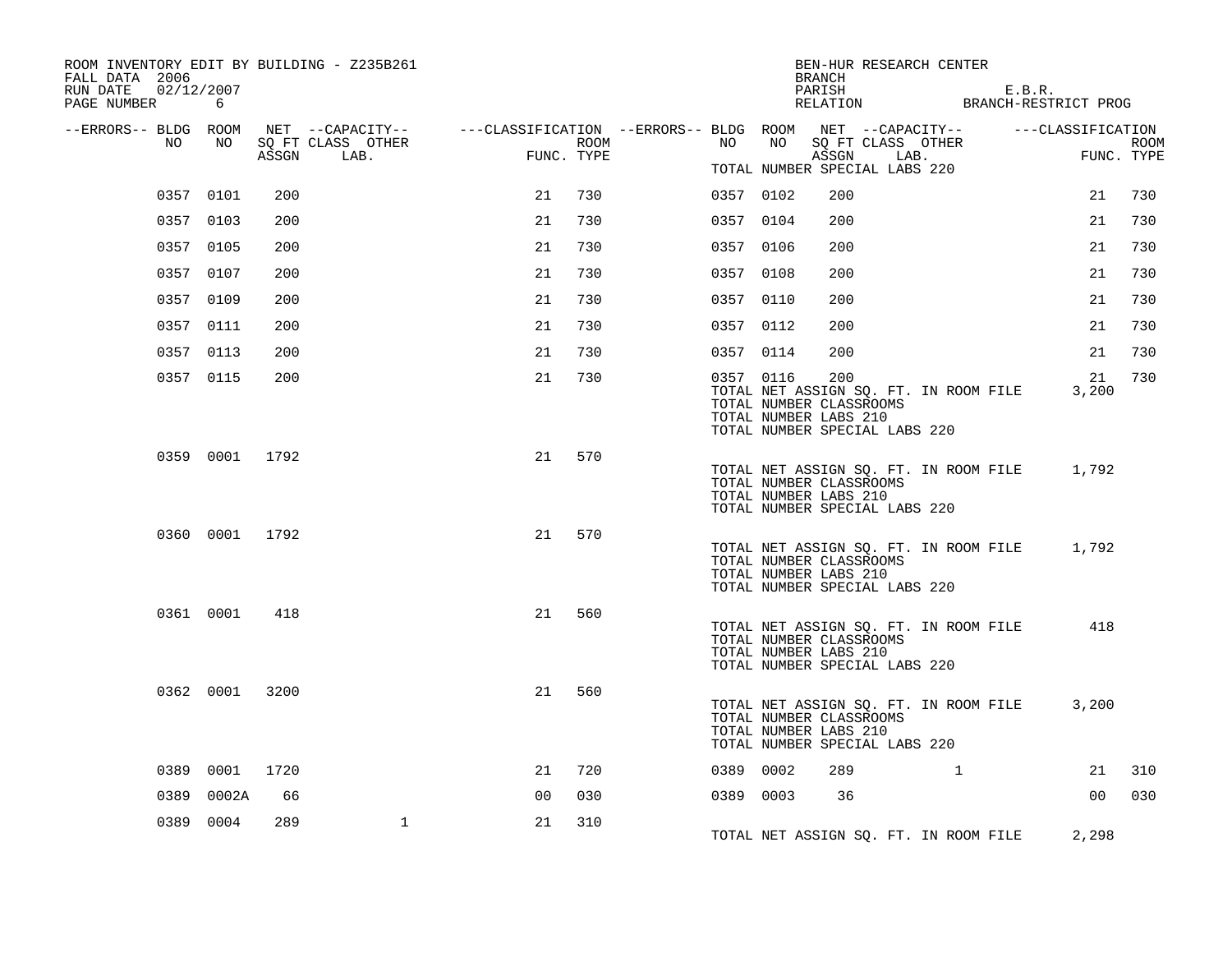| ROOM INVENTORY EDIT BY BUILDING - Z235B261<br>FALL DATA 2006<br>02/12/2007<br>RUN DATE<br>PAGE NUMBER | 7          |       |                           |                                                                           |                    |   |           |            | BEN-HUR RESEARCH CENTER<br><b>BRANCH</b><br>PARISH<br>RELATION BRANCH-RESTRICT PROG                                        |              | E.B.R. |                   |                    |
|-------------------------------------------------------------------------------------------------------|------------|-------|---------------------------|---------------------------------------------------------------------------|--------------------|---|-----------|------------|----------------------------------------------------------------------------------------------------------------------------|--------------|--------|-------------------|--------------------|
| --ERRORS-- BLDG ROOM<br>NO.                                                                           | NO         | ASSGN | SQ FT CLASS OTHER<br>LAB. | NET --CAPACITY-- ----CLASSIFICATION --ERRORS-- BLDG ROOM NET --CAPACITY-- | ROOM<br>FUNC. TYPE |   | NO        | NO         | SQ FT CLASS OTHER<br>ASSGN<br>LAB.<br>TOTAL NUMBER CLASSROOMS<br>TOTAL NUMBER LABS 210<br>TOTAL NUMBER SPECIAL LABS 220    |              |        | ---CLASSIFICATION | ROOM<br>FUNC. TYPE |
|                                                                                                       | 0390 0001  | 406   | $\mathbf{1}$              | 21                                                                        | 310                |   |           | 0390 0001A | 306                                                                                                                        |              |        | 0 <sub>0</sub>    | 030                |
|                                                                                                       | 0390 0001B | 72    |                           | 21                                                                        | 570                |   |           | 0390 0001C | 72                                                                                                                         |              |        | 21                | 720                |
|                                                                                                       | 0390 0001D | 144   |                           | 21                                                                        | 720                |   |           | 0390 0002  | 3530                                                                                                                       |              |        | 21                | 720                |
|                                                                                                       | 0390 0002A | 270   |                           | 21                                                                        | 720                |   |           |            | TOTAL NET ASSIGN SQ. FT. IN ROOM FILE<br>TOTAL NUMBER CLASSROOMS<br>TOTAL NUMBER LABS 210<br>TOTAL NUMBER SPECIAL LABS 220 |              |        | 4,494             |                    |
|                                                                                                       | 0391 0001A | 90    |                           | 21                                                                        | 350                |   | 0391 0101 |            | 288                                                                                                                        |              |        | 21                | 350                |
|                                                                                                       | 0391 0101A | 90    | $\mathbf{1}$              | 21                                                                        | 310                |   |           | 0391 0101B | 70                                                                                                                         |              |        | 00                | 030                |
|                                                                                                       | 0391 0101C | 70    |                           | 0 <sub>0</sub>                                                            | 030                |   |           |            | TOTAL NET ASSIGN SQ. FT. IN ROOM FILE<br>TOTAL NUMBER CLASSROOMS<br>TOTAL NUMBER LABS 210<br>TOTAL NUMBER SPECIAL LABS 220 |              |        | 468               |                    |
|                                                                                                       | 0392 0101  | 400   |                           | 21                                                                        | 730                |   |           |            | TOTAL NET ASSIGN SQ. FT. IN ROOM FILE<br>TOTAL NUMBER CLASSROOMS<br>TOTAL NUMBER LABS 210<br>TOTAL NUMBER SPECIAL LABS 220 |              |        | 400               |                    |
|                                                                                                       | 0393 0001  | 108   |                           | 0 <sub>0</sub>                                                            | 030                |   | 0393 0002 |            | 111                                                                                                                        |              |        | 00                | 030                |
|                                                                                                       | 0393 0003  | 387   |                           | 21                                                                        | 730                |   | 0393 0004 |            | 189                                                                                                                        |              |        | 21                | 730                |
|                                                                                                       | 0393 0005  | 4085  |                           | 21                                                                        | 590                |   |           |            | TOTAL NET ASSIGN SQ. FT. IN ROOM FILE<br>TOTAL NUMBER CLASSROOMS<br>TOTAL NUMBER LABS 210<br>TOTAL NUMBER SPECIAL LABS 220 |              |        | 4,661             |                    |
|                                                                                                       | 0405 0001  | 1     |                           | 0 <sub>0</sub>                                                            | 030                |   | 0405 0002 |            | 1                                                                                                                          |              |        | 21                | 560                |
| 0405                                                                                                  | 0003       | 1     |                           | 21                                                                        | 730                |   | 0405 0004 |            | 1                                                                                                                          |              |        | 21                | 730                |
|                                                                                                       | 0405 0005  | 1     |                           | 21                                                                        | 740                | 9 | 0405 0101 |            | 460                                                                                                                        | $\mathbf{1}$ |        | 21                | 250                |
|                                                                                                       | 0405 0101A | 94    |                           | 21                                                                        | 730                |   |           | 0405 0101B | 83                                                                                                                         |              |        | 0 <sub>0</sub>    | 030                |
|                                                                                                       | 0405 0101C | 75    | $\mathbf{1}$              | 21                                                                        | 310                |   | 0405 0102 |            | 1470                                                                                                                       |              |        | 21                | 740                |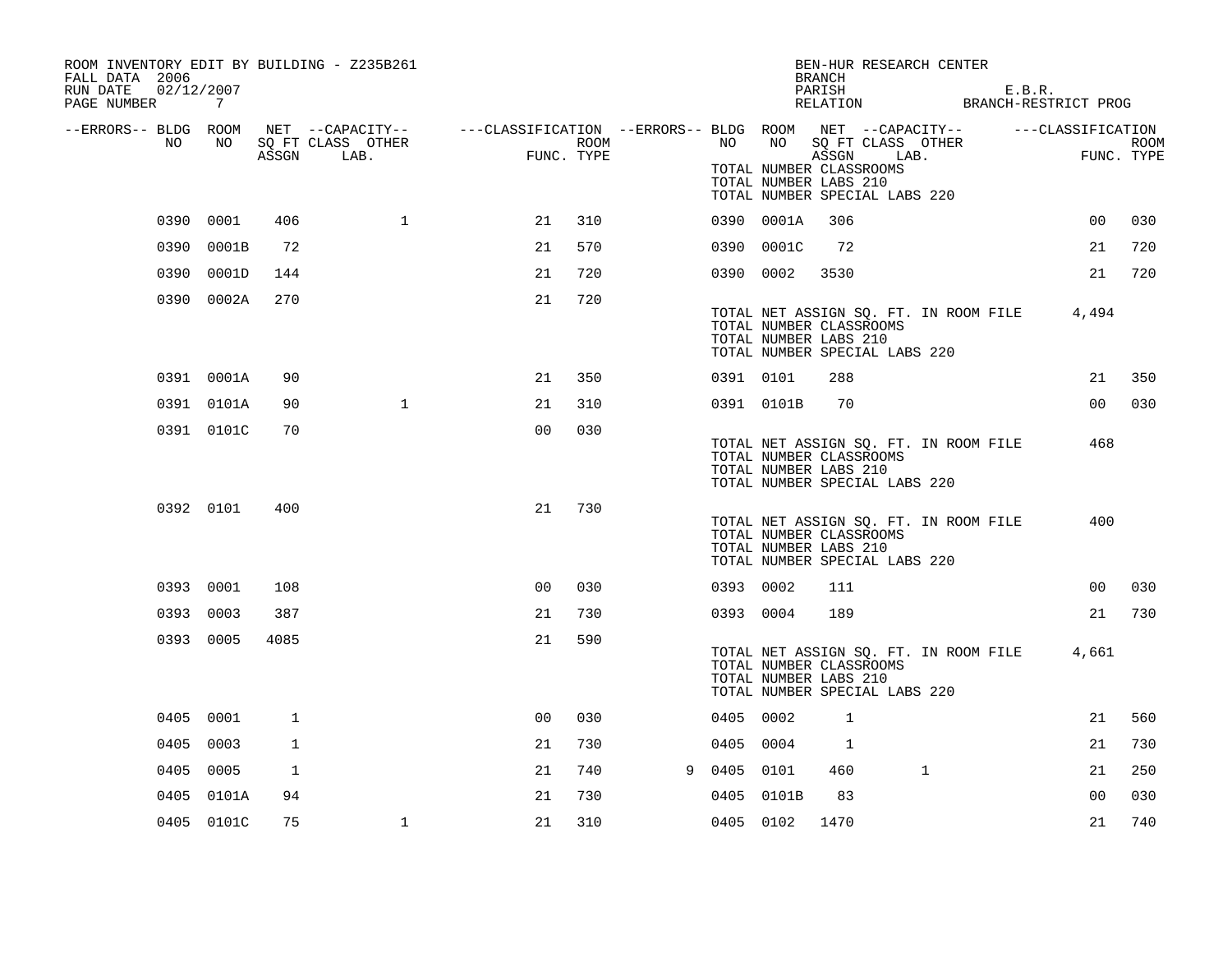| ROOM INVENTORY EDIT BY BUILDING - Z235B261<br>FALL DATA 2006<br>RUN DATE 02/12/2007 |                |      |                                       |    |            |                  |                | BEN-HUR RESEARCH CENTER<br>BRANCH                                                                                                |              |       |        |
|-------------------------------------------------------------------------------------|----------------|------|---------------------------------------|----|------------|------------------|----------------|----------------------------------------------------------------------------------------------------------------------------------|--------------|-------|--------|
| PAGE NUMBER 8                                                                       |                |      |                                       |    |            |                  |                | PARISH E.B.R.<br>RELATION BRANCH-RESTRICT PROG                                                                                   |              |       |        |
| --ERRORS-- BLDG ROOM<br>NO                                                          | NO             |      | SQ FT CLASS OTHER<br>ASSGN LAB. FUNC. |    | FUNC. TYPE | ROOM <b>ROOM</b> |                | NO NO SQ FT CLASS OTHER THE ROOM ROOM ASSGN LAB. FUNC. TYPE                                                                      |              |       |        |
|                                                                                     |                |      |                                       |    |            |                  |                | TOTAL NET ASSIGN SQ. FT. IN ROOM FILE 2,103<br>TOTAL NUMBER CLASSROOMS<br>TOTAL NUMBER LABS 210<br>TOTAL NUMBER SPECIAL LABS 220 |              |       |        |
|                                                                                     | 0406 0001      | 192  |                                       | 21 | 590        |                  |                | TOTAL NET ASSIGN SQ. FT. IN ROOM FILE<br>TOTAL NUMBER CLASSROOMS<br>TOTAL NUMBER LABS 210<br>TOTAL NUMBER SPECIAL LABS 220       |              | 192   |        |
|                                                                                     | 0416 0101      | 800  | 16                                    | 21 | 250        |                  | 0416 0101A     | 80                                                                                                                               | $\mathbf{1}$ |       | 21 310 |
|                                                                                     | 0416 0101B     | 80   | $\mathbf{1}$                          | 21 | 310        |                  | 0416 0101C     | 80                                                                                                                               | $\mathbf{1}$ | 21    | 310    |
|                                                                                     | 0416 0101D     | 80   |                                       | 21 | 730        |                  |                | TOTAL NET ASSIGN SQ. FT. IN ROOM FILE 1,120<br>TOTAL NUMBER CLASSROOMS<br>TOTAL NUMBER LABS 210<br>TOTAL NUMBER SPECIAL LABS 220 |              |       |        |
|                                                                                     | 0417 0101 1800 |      | 36                                    | 21 | 250        |                  | 0417 0101A 100 |                                                                                                                                  |              |       | 21 730 |
|                                                                                     | 0417 0101B     | 84   |                                       | 21 | 735        |                  |                | TOTAL NET ASSIGN SQ. FT. IN ROOM FILE 1,984<br>TOTAL NUMBER CLASSROOMS<br>TOTAL NUMBER LABS 210<br>TOTAL NUMBER SPECIAL LABS 220 |              |       |        |
|                                                                                     | 0441 0101 3000 |      |                                       | 21 | 720        |                  |                | TOTAL NET ASSIGN SQ. FT. IN ROOM FILE<br>TOTAL NUMBER CLASSROOMS<br>TOTAL NUMBER LABS 210<br>TOTAL NUMBER SPECIAL LABS 220       |              | 3,000 |        |
|                                                                                     | 0454 0001 3072 |      |                                       | 21 | 560        |                  |                | TOTAL NET ASSIGN SQ. FT. IN ROOM FILE<br>TOTAL NUMBER CLASSROOMS<br>TOTAL NUMBER LABS 210<br>TOTAL NUMBER SPECIAL LABS 220       |              | 3,072 |        |
|                                                                                     | 0456 0101      | 972  |                                       | 21 | 740        |                  |                | TOTAL NET ASSIGN SQ. FT. IN ROOM FILE<br>TOTAL NUMBER CLASSROOMS<br>TOTAL NUMBER LABS 210<br>TOTAL NUMBER SPECIAL LABS 220       |              | 972   |        |
|                                                                                     | 0457 0101      | 140  |                                       | 21 | 720        |                  | 0457 0102      | 140                                                                                                                              |              |       | 21 730 |
|                                                                                     | 0457 0103      | 1078 |                                       | 21 | 730        |                  |                | TOTAL NET ASSIGN SQ. FT. IN ROOM FILE 1,358                                                                                      |              |       |        |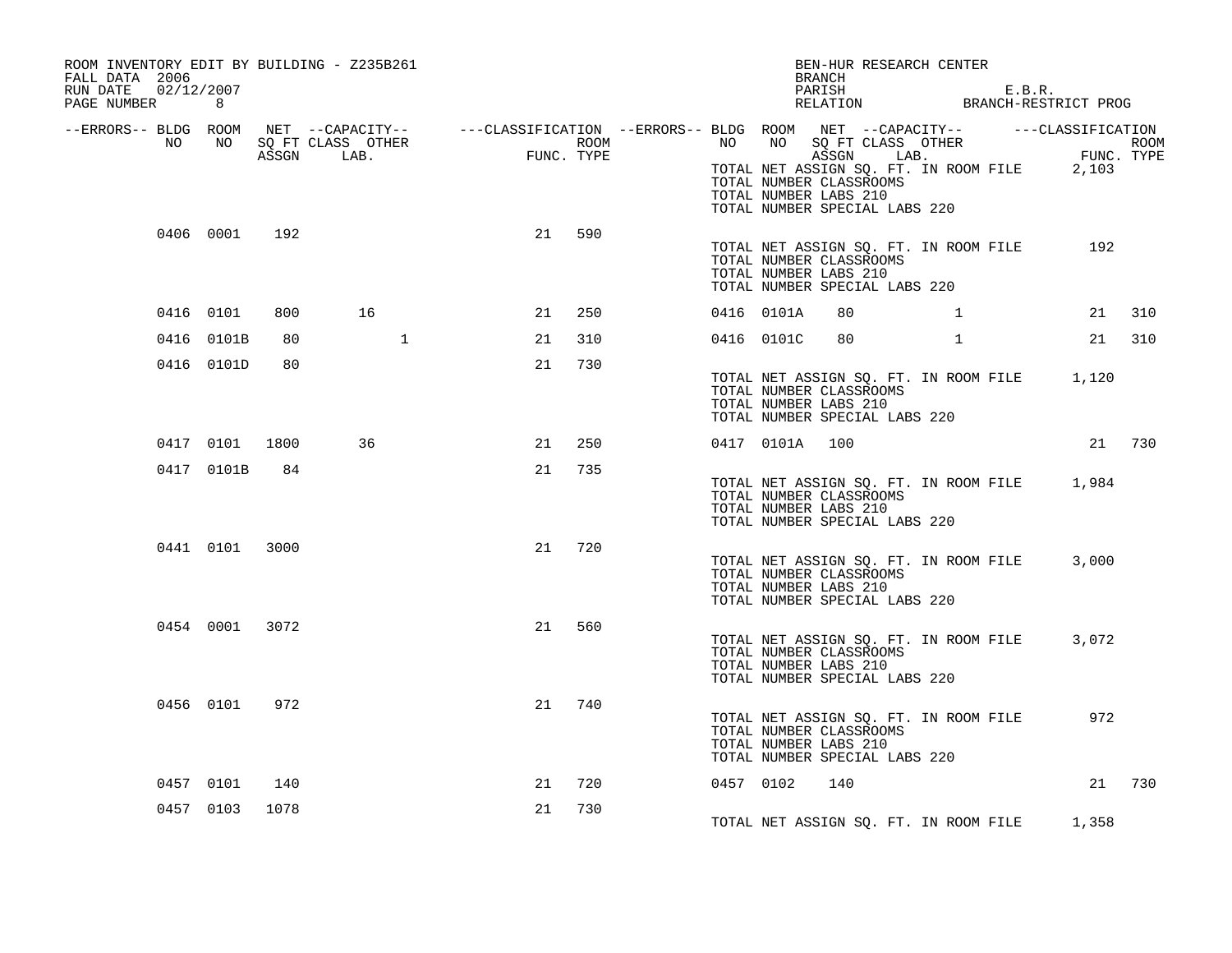| ROOM INVENTORY EDIT BY BUILDING - Z235B261<br>FALL DATA 2006<br>02/12/2007<br>RUN DATE<br>PAGE NUMBER 9 |    |     |                                                                                                                                                                                             |            |     |                  |           |       | BEN-HUR RESEARCH CENTER<br>BRANCH<br>PARISH                                                        |  |                                       | E.B.R.<br>RELATION BRANCH-RESTRICT PROG |                    |
|---------------------------------------------------------------------------------------------------------|----|-----|---------------------------------------------------------------------------------------------------------------------------------------------------------------------------------------------|------------|-----|------------------|-----------|-------|----------------------------------------------------------------------------------------------------|--|---------------------------------------|-----------------------------------------|--------------------|
| --ERRORS-- BLDG ROOM<br>NO                                                                              | NO |     | NET --CAPACITY-- $---CLASSIFICATION --ERRORS-- BLDG R OOM NET --CAPACITY-- --- CLASSIFICATION ---CLASSIFICATION ---CLASSIFICATION ---CIRS OF R.$<br>SQ FT CLASS OTHER<br>A SSCAN LAR. FUNC. | FUNC. TYPE |     | ROOM <b>ROOM</b> |           | NO NO | ASSGN LAB.<br>TOTAL NUMBER CLASSROOMS<br>TOTAL NUMBER LABS 210<br>TOTAL NUMBER SPECIAL LABS 220    |  |                                       | SQ FT CLASS OTHER<br>ACCON LAB          | ROOM<br>FUNC. TYPE |
| 0458 0101                                                                                               |    | 154 |                                                                                                                                                                                             | 21         | 730 |                  | 0458 0102 |       | 154                                                                                                |  |                                       | 21                                      | 730                |
| 0458 0103                                                                                               |    | 476 |                                                                                                                                                                                             | 21         | 730 |                  |           |       | 0458 0201 476<br>TOTAL NUMBER CLASSROOMS<br>TOTAL NUMBER LABS 210<br>TOTAL NUMBER SPECIAL LABS 220 |  | TOTAL NET ASSIGN SQ. FT. IN ROOM FILE | 21<br>1,260                             | 730                |
| 0459 0001 1300                                                                                          |    |     |                                                                                                                                                                                             | 21         | 570 |                  |           |       | TOTAL NUMBER CLASSROOMS<br>TOTAL NUMBER LABS 210<br>TOTAL NUMBER SPECIAL LABS 220                  |  | TOTAL NET ASSIGN SQ. FT. IN ROOM FILE | 1,300                                   |                    |
| 0512 0001 3200                                                                                          |    |     |                                                                                                                                                                                             | 21         | 560 |                  |           |       | TOTAL NUMBER CLASSROOMS<br>TOTAL NUMBER LABS 210<br>TOTAL NUMBER SPECIAL LABS 220                  |  | TOTAL NET ASSIGN SQ. FT. IN ROOM FILE | 3,200                                   |                    |
| 0513 0001 2295                                                                                          |    |     |                                                                                                                                                                                             | 21         | 740 |                  |           |       | TOTAL NUMBER CLASSROOMS<br>TOTAL NUMBER LABS 210<br>TOTAL NUMBER SPECIAL LABS 220                  |  | TOTAL NET ASSIGN SQ. FT. IN ROOM FILE | 2,295                                   |                    |
| 0514 0001 1680                                                                                          |    |     |                                                                                                                                                                                             | 21         | 575 |                  |           |       | TOTAL NUMBER CLASSROOMS<br>TOTAL NUMBER LABS 210<br>TOTAL NUMBER SPECIAL LABS 220                  |  | TOTAL NET ASSIGN SQ. FT. IN ROOM FILE | 1,680                                   |                    |
| 0515 0001 6825                                                                                          |    |     |                                                                                                                                                                                             | 21         | 730 |                  |           |       | TOTAL NUMBER CLASSROOMS<br>TOTAL NUMBER LABS 210<br>TOTAL NUMBER SPECIAL LABS 220                  |  | TOTAL NET ASSIGN SQ. FT. IN ROOM FILE | 6,825                                   |                    |
| 0516 0001 3200                                                                                          |    |     |                                                                                                                                                                                             | 21         | 730 |                  |           |       | TOTAL NUMBER CLASSROOMS<br>TOTAL NUMBER LABS 210<br>TOTAL NUMBER SPECIAL LABS 220                  |  | TOTAL NET ASSIGN SQ. FT. IN ROOM FILE | 3,200                                   |                    |
| 0518 0001 2400                                                                                          |    |     |                                                                                                                                                                                             | 21         | 730 |                  |           |       | TOTAL NUMBER CLASSROOMS                                                                            |  | TOTAL NET ASSIGN SQ. FT. IN ROOM FILE | 2,400                                   |                    |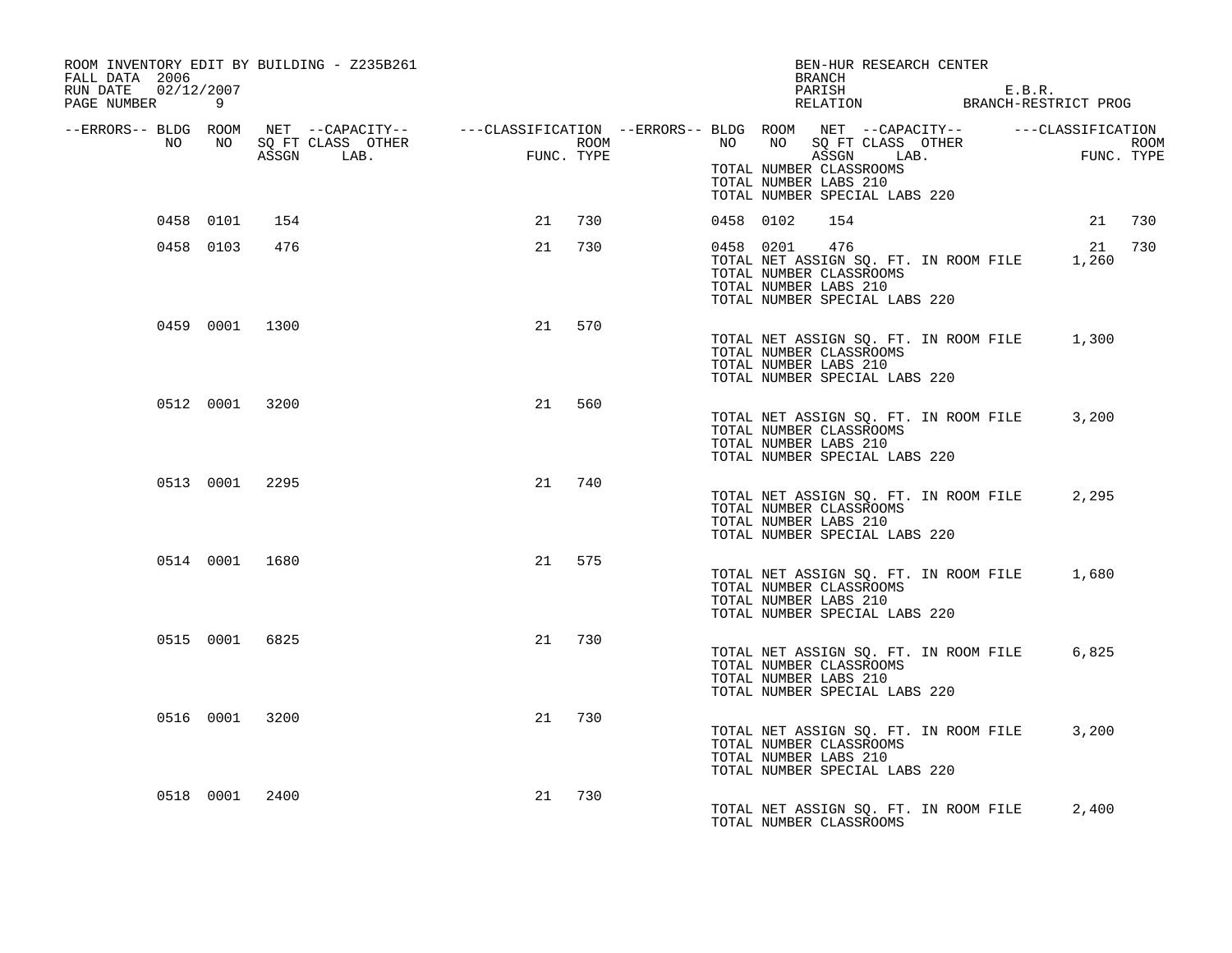| ROOM INVENTORY EDIT BY BUILDING - Z235B261<br>FALL DATA 2006<br>RUN DATE 02/12/2007<br>PAGE NUMBER 10                    |       |     |                                 |                                              |            |                  |                                                  | BEN-HUR RESEARCH CENTER<br>BRANCH<br>PARISH E.B.R.<br>RELATION BRANCH-RESTRICT PROG |                    |
|--------------------------------------------------------------------------------------------------------------------------|-------|-----|---------------------------------|----------------------------------------------|------------|------------------|--------------------------------------------------|-------------------------------------------------------------------------------------|--------------------|
| --ERRORS-- BLDG ROOM NET --CAPACITY-- ----CLASSIFICATION --ERRORS-- BLDG ROOM NET --CAPACITY-- -----CLASSIFICATION<br>NO | NO 11 |     | SQ FT CLASS OTHER<br>ASSGN LAB. | $\begin{aligned} \mathrm{FUN} \end{aligned}$ | FUNC. TYPE | ROOM <b>ROOM</b> |                                                  | NO NO SQ FT CLASS OTHER<br>NO NO SQ FT CLASS OTHER<br>ASSGN LAB.                    | ROOM<br>FUNC. TYPE |
|                                                                                                                          |       |     |                                 |                                              |            |                  |                                                  | TOTAL NUMBER LABS 210<br>TOTAL NUMBER SPECIAL LABS 220                              |                    |
| 0519 0001                                                                                                                |       | 821 |                                 |                                              | 21 575     |                  | TOTAL NUMBER CLASSROOMS<br>TOTAL NUMBER LABS 210 | TOTAL NET ASSIGN SQ. FT. IN ROOM FILE<br>TOTAL NUMBER SPECIAL LABS 220              | 821                |
| 0635 0101                                                                                                                |       | 855 |                                 | 21                                           | 740        |                  | TOTAL NUMBER CLASSROOMS<br>TOTAL NUMBER LABS 210 | TOTAL NET ASSIGN SQ. FT. IN ROOM FILE<br>TOTAL NUMBER SPECIAL LABS 220              | 855                |
| 0636 0101                                                                                                                |       | 336 |                                 |                                              | 21 575     |                  | TOTAL NUMBER CLASSROOMS<br>TOTAL NUMBER LABS 210 | TOTAL NET ASSIGN SQ. FT. IN ROOM FILE<br>TOTAL NUMBER SPECIAL LABS 220              | 336                |
| 0637 0101                                                                                                                |       | 336 |                                 |                                              | 21 575     |                  | TOTAL NUMBER CLASSROOMS<br>TOTAL NUMBER LABS 210 | TOTAL NET ASSIGN SQ. FT. IN ROOM FILE<br>TOTAL NUMBER SPECIAL LABS 220              | 336                |
| 0638 0101                                                                                                                |       | 336 |                                 | 21                                           | 575        |                  | TOTAL NUMBER CLASSROOMS<br>TOTAL NUMBER LABS 210 | TOTAL NET ASSIGN SQ. FT. IN ROOM FILE<br>TOTAL NUMBER SPECIAL LABS 220              | 336                |
| 0639 0101                                                                                                                |       | 540 |                                 |                                              | 21 575     |                  | TOTAL NUMBER CLASSROOMS<br>TOTAL NUMBER LABS 210 | TOTAL NET ASSIGN SQ. FT. IN ROOM FILE<br>TOTAL NUMBER SPECIAL LABS 220              | 540                |
| 0640 0101                                                                                                                |       | 540 |                                 |                                              | 21 575     |                  | TOTAL NUMBER CLASSROOMS<br>TOTAL NUMBER LABS 210 | TOTAL NET ASSIGN SQ. FT. IN ROOM FILE<br>TOTAL NUMBER SPECIAL LABS 220              | 540                |
| 0641 0101                                                                                                                |       | 384 |                                 | 21                                           | 575        |                  | TOTAL NUMBER CLASSROOMS<br>TOTAL NUMBER LABS 210 | TOTAL NET ASSIGN SQ. FT. IN ROOM FILE<br>TOTAL NUMBER SPECIAL LABS 220              | 384                |
| 0642 0101                                                                                                                |       | 384 |                                 |                                              | 21 575     |                  |                                                  | TOTAL NET ASSIGN SQ. FT. IN ROOM FILE                                               | 384                |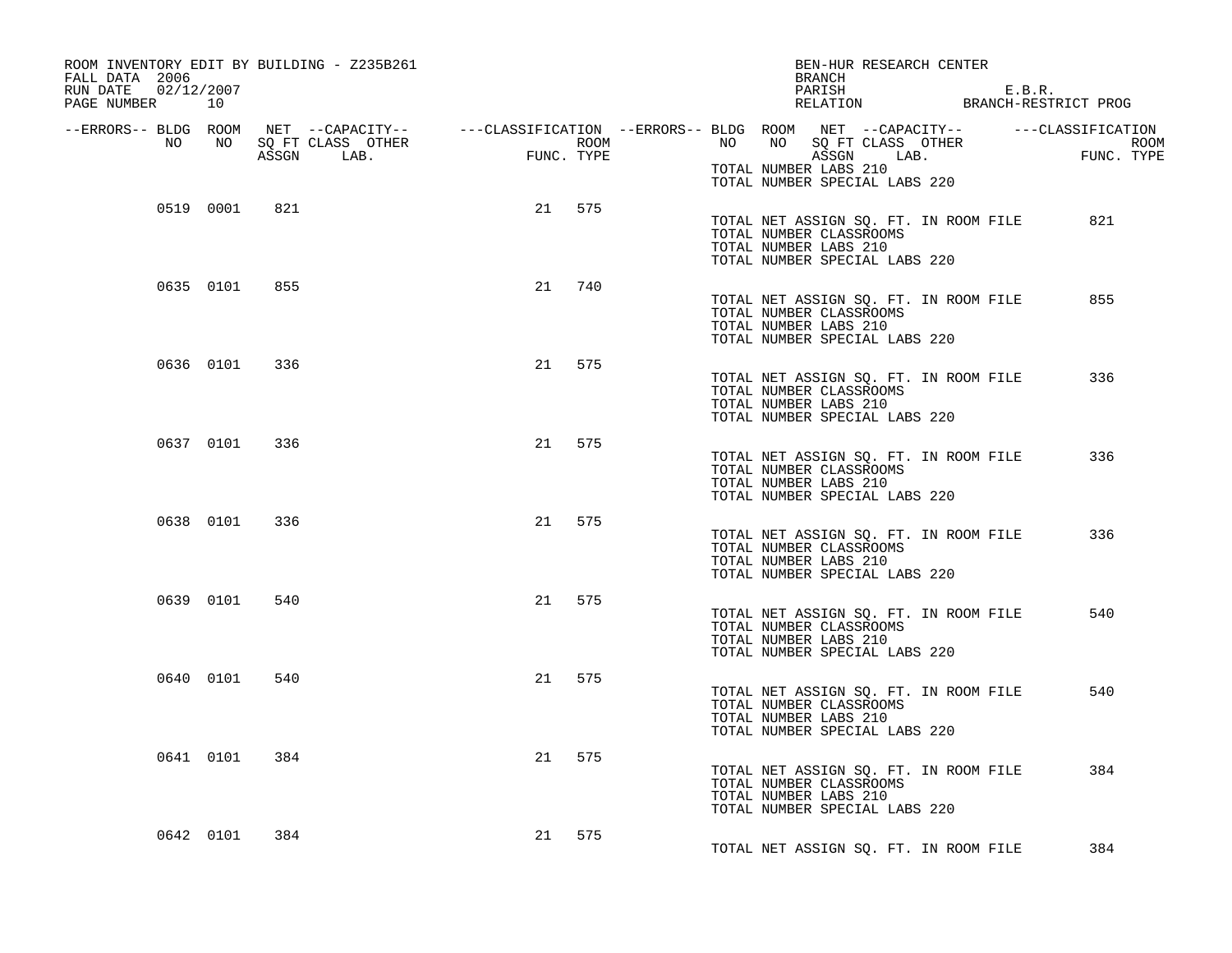| ROOM INVENTORY EDIT BY BUILDING - Z235B261<br>FALL DATA 2006<br>RUN DATE 02/12/2007<br>PAGE NUMBER 11 |                 |                |                                                                                                                                                       |            |            |                  |       | BRANCH                                                                            | BEN-HUR RESEARCH CENTER            |                                       | PARISH E.B.R.<br>RELATION BRANCH-RESTRICT PROG |
|-------------------------------------------------------------------------------------------------------|-----------------|----------------|-------------------------------------------------------------------------------------------------------------------------------------------------------|------------|------------|------------------|-------|-----------------------------------------------------------------------------------|------------------------------------|---------------------------------------|------------------------------------------------|
| NO                                                                                                    | NO <sub>1</sub> |                | --ERRORS-- BLDG ROOM NET --CAPACITY-- ----CLASSIFICATION --ERRORS-- BLDG ROOM NET --CAPACITY-- -----CLASSIFICATION<br>SQ FT CLASS OTHER<br>ASSGN LAB. | <b>FUN</b> | FUNC. TYPE | ROOM <b>ROOM</b> | NO NO | TOTAL NUMBER CLASSROOMS<br>TOTAL NUMBER LABS 210<br>TOTAL NUMBER SPECIAL LABS 220 | NO SQ FT CLASS OTHER<br>ASSGN LAB. |                                       | ROOM<br>FUNC. TYPE                             |
|                                                                                                       | 0644 0101       | 160            |                                                                                                                                                       | 21         | 255        |                  |       | TOTAL NUMBER CLASSROOMS<br>TOTAL NUMBER LABS 210<br>TOTAL NUMBER SPECIAL LABS 220 |                                    | TOTAL NET ASSIGN SQ. FT. IN ROOM FILE | 160                                            |
|                                                                                                       | 0645 0101       | 600            |                                                                                                                                                       | 21         | 575        |                  |       | TOTAL NUMBER CLASSROOMS<br>TOTAL NUMBER LABS 210<br>TOTAL NUMBER SPECIAL LABS 220 |                                    | TOTAL NET ASSIGN SQ. FT. IN ROOM FILE | 600                                            |
|                                                                                                       |                 | 0646 0101 3024 |                                                                                                                                                       | 21         | 580        |                  |       | TOTAL NUMBER CLASSROOMS<br>TOTAL NUMBER LABS 210<br>TOTAL NUMBER SPECIAL LABS 220 |                                    | TOTAL NET ASSIGN SQ. FT. IN ROOM FILE | 3.024                                          |
|                                                                                                       | 0648 0101       | 150            |                                                                                                                                                       |            | 21 575     |                  |       | TOTAL NUMBER CLASSROOMS<br>TOTAL NUMBER LABS 210<br>TOTAL NUMBER SPECIAL LABS 220 |                                    | TOTAL NET ASSIGN SQ. FT. IN ROOM FILE | 150                                            |
|                                                                                                       | 0651 0101       | 516            |                                                                                                                                                       | 21         | 575        |                  |       | TOTAL NUMBER CLASSROOMS<br>TOTAL NUMBER LABS 210<br>TOTAL NUMBER SPECIAL LABS 220 |                                    | TOTAL NET ASSIGN SQ. FT. IN ROOM FILE | 516                                            |
|                                                                                                       | 0653 0101       | 408            |                                                                                                                                                       | 21         | 575        |                  |       | TOTAL NUMBER CLASSROOMS<br>TOTAL NUMBER LABS 210<br>TOTAL NUMBER SPECIAL LABS 220 |                                    | TOTAL NET ASSIGN SQ. FT. IN ROOM FILE | 408                                            |
|                                                                                                       | 0654 0101       | 360            |                                                                                                                                                       |            | 21 575     |                  |       | TOTAL NUMBER CLASSROOMS<br>TOTAL NUMBER LABS 210<br>TOTAL NUMBER SPECIAL LABS 220 |                                    | TOTAL NET ASSIGN SQ. FT. IN ROOM FILE | 360                                            |
|                                                                                                       | 0656 0101       | 294            |                                                                                                                                                       | 21         | 590        |                  |       | TOTAL NUMBER CLASSROOMS<br>TOTAL NUMBER LABS 210<br>TOTAL NUMBER SPECIAL LABS 220 |                                    | TOTAL NET ASSIGN SQ. FT. IN ROOM FILE | 294                                            |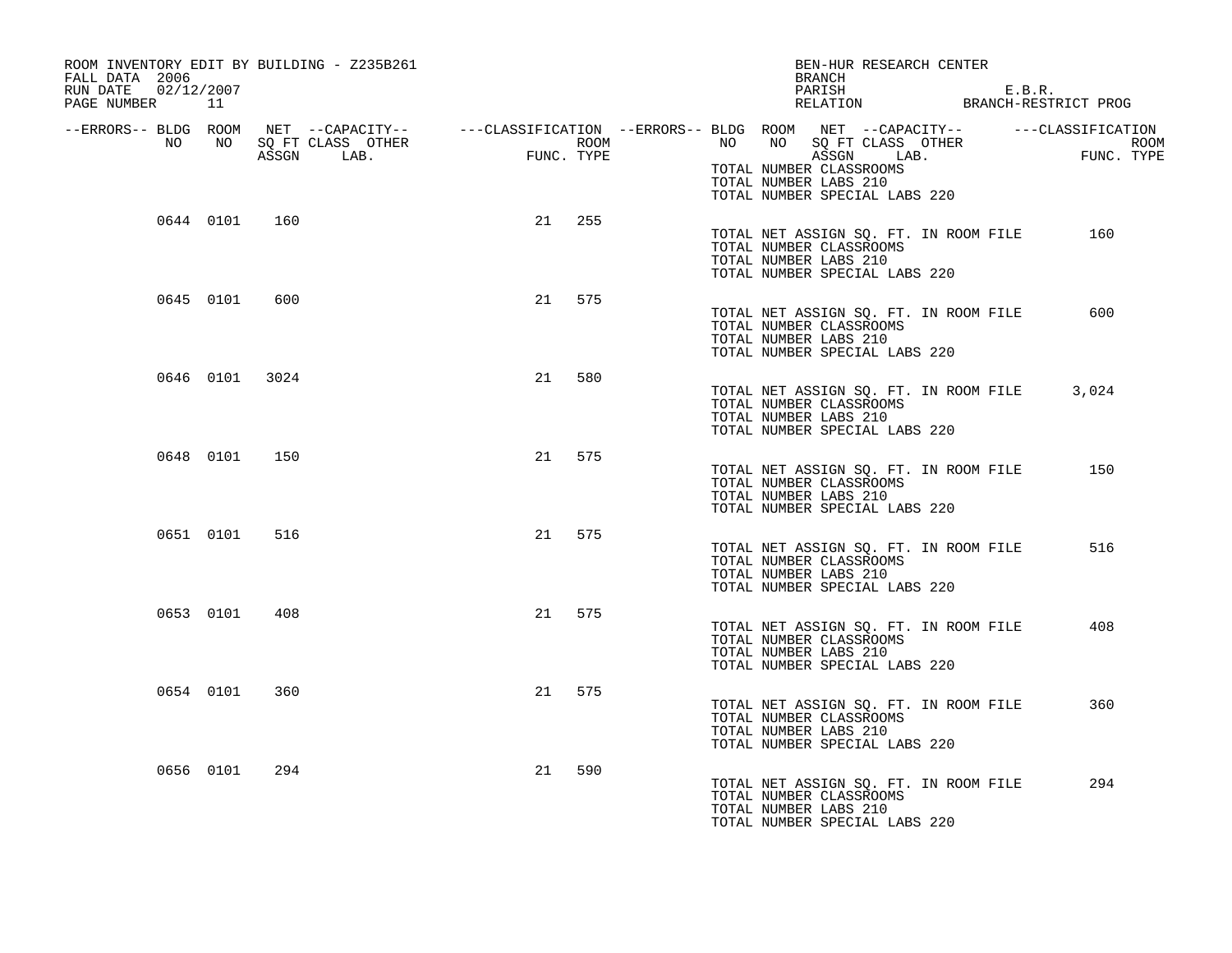| ROOM INVENTORY EDIT BY BUILDING - Z235B261<br>FALL DATA 2006 |           |                |                                                                                                                                   |    |            |                  |    |           | BEN-HUR RESEARCH CENTER<br>BRANCH                                                 |                                 |                                       |                                                          |  |
|--------------------------------------------------------------|-----------|----------------|-----------------------------------------------------------------------------------------------------------------------------------|----|------------|------------------|----|-----------|-----------------------------------------------------------------------------------|---------------------------------|---------------------------------------|----------------------------------------------------------|--|
| 02/12/2007<br>RUN DATE<br>PAGE NUMBER 12                     |           |                |                                                                                                                                   |    |            |                  |    |           | PARISH                                                                            |                                 |                                       | E.B.R.<br>PARISH E.B.R.<br>RELATION BRANCH-RESTRICT PROG |  |
| --ERRORS-- BLDG ROOM<br>NO                                   | NO        |                | NET --CAPACITY-- - ---CLASSIFICATION --ERRORS-- BLDG ROOM NET --CAPACITY-- - ---CLASSIFICATION<br>SQ FT CLASS OTHER<br>ASSGN LAB. |    | FUNC. TYPE | ROOM <b>ROOM</b> | NO | NO        |                                                                                   | SQ FT CLASS OTHER<br>ASSGN LAB. |                                       | ROOM<br>התייחי במודה<br>FUNC. TYPE                       |  |
|                                                              | 0658 0101 | 42             |                                                                                                                                   | 00 | 030        |                  |    |           | TOTAL NUMBER CLASSROOMS<br>TOTAL NUMBER LABS 210<br>TOTAL NUMBER SPECIAL LABS 220 |                                 | TOTAL NET ASSIGN SQ. FT. IN ROOM FILE |                                                          |  |
|                                                              | 0661 0101 | 631            |                                                                                                                                   | 21 | 575        |                  |    |           | TOTAL NUMBER CLASSROOMS<br>TOTAL NUMBER LABS 210<br>TOTAL NUMBER SPECIAL LABS 220 |                                 | TOTAL NET ASSIGN SQ. FT. IN ROOM FILE | 631                                                      |  |
|                                                              | 0662 0101 | 458            |                                                                                                                                   | 21 | 575        |                  |    |           | TOTAL NUMBER CLASSROOMS<br>TOTAL NUMBER LABS 210<br>TOTAL NUMBER SPECIAL LABS 220 |                                 | TOTAL NET ASSIGN SQ. FT. IN ROOM FILE | 458                                                      |  |
|                                                              | 0663 0101 | 458            |                                                                                                                                   |    | 21 575     |                  |    |           | TOTAL NUMBER CLASSROOMS<br>TOTAL NUMBER LABS 210<br>TOTAL NUMBER SPECIAL LABS 220 |                                 | TOTAL NET ASSIGN SQ. FT. IN ROOM FILE | 458                                                      |  |
|                                                              | 0664 0101 | 458            |                                                                                                                                   |    | 21 575     |                  |    |           | TOTAL NUMBER CLASSROOMS<br>TOTAL NUMBER LABS 210<br>TOTAL NUMBER SPECIAL LABS 220 |                                 | TOTAL NET ASSIGN SQ. FT. IN ROOM FILE | 458                                                      |  |
|                                                              | 0665 0101 | 458            |                                                                                                                                   | 21 | 575        |                  |    |           | TOTAL NUMBER CLASSROOMS<br>TOTAL NUMBER LABS 210<br>TOTAL NUMBER SPECIAL LABS 220 |                                 | TOTAL NET ASSIGN SQ. FT. IN ROOM FILE | 458                                                      |  |
|                                                              | 0666 0101 | 458            |                                                                                                                                   | 21 | 575        |                  |    |           | TOTAL NUMBER CLASSROOMS<br>TOTAL NUMBER LABS 210<br>TOTAL NUMBER SPECIAL LABS 220 |                                 | TOTAL NET ASSIGN SQ. FT. IN ROOM FILE | 458                                                      |  |
|                                                              |           | 0668 0101 1868 |                                                                                                                                   | 21 | 575        |                  |    |           | TOTAL NUMBER CLASSROOMS<br>TOTAL NUMBER LABS 210<br>TOTAL NUMBER SPECIAL LABS 220 |                                 | TOTAL NET ASSIGN SQ. FT. IN ROOM FILE | 1,868                                                    |  |
|                                                              | 0775 0101 | 576            |                                                                                                                                   | 21 | 730        |                  |    | 0775 0102 | 288                                                                               |                                 | TOTAL NET ASSIGN SQ. FT. IN ROOM FILE | 21 730<br>864                                            |  |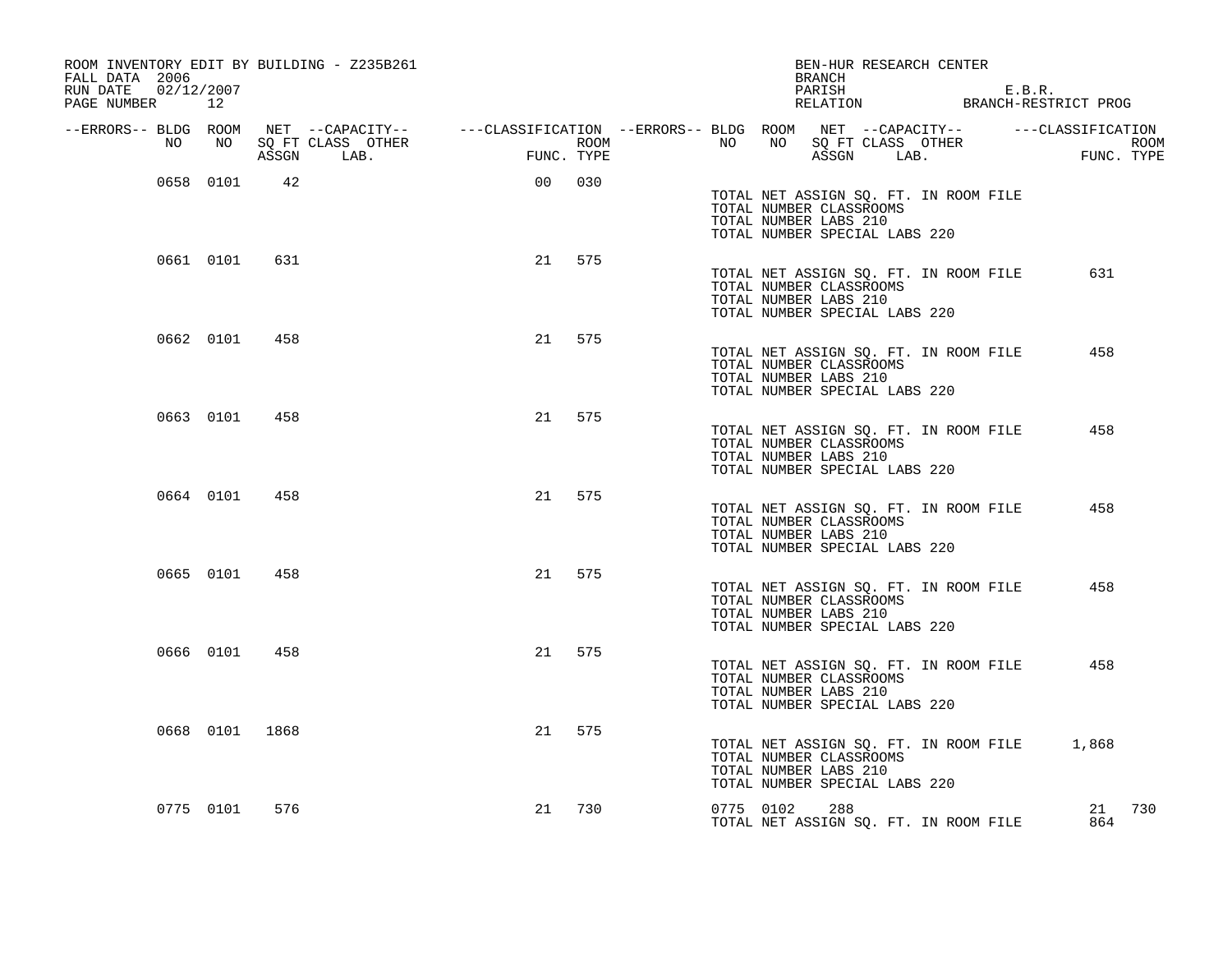| FALL DATA 2006<br>RUN DATE | 02/12/2007      |       | ROOM INVENTORY EDIT BY BUILDING - Z235B261 |                                                         |      |     |           |            | <b>BRANCH</b><br>PARISH                                   | BEN-HUR RESEARCH CENTER                                                     | E.B.R. |                      |      |
|----------------------------|-----------------|-------|--------------------------------------------|---------------------------------------------------------|------|-----|-----------|------------|-----------------------------------------------------------|-----------------------------------------------------------------------------|--------|----------------------|------|
| PAGE NUMBER                | 13              |       |                                            |                                                         |      |     |           |            | RELATION                                                  |                                                                             |        | BRANCH-RESTRICT PROG |      |
| --ERRORS-- BLDG ROOM<br>NO | NO              |       | NET --CAPACITY--<br>SQ FT CLASS OTHER      | ---CLASSIFICATION --ERRORS-- BLDG ROOM NET --CAPACITY-- | ROOM |     | NO        | NO         |                                                           | SQ FT CLASS OTHER                                                           |        | ---CLASSIFICATION    | ROOM |
|                            |                 | ASSGN | LAB.                                       | FUNC. TYPE                                              |      |     |           |            | ASSGN<br>TOTAL NUMBER CLASSROOMS<br>TOTAL NUMBER LABS 210 | LAB.<br>TOTAL NUMBER SPECIAL LABS 220                                       |        | FUNC. TYPE           |      |
|                            |                 |       |                                            |                                                         |      |     |           |            |                                                           |                                                                             |        |                      |      |
|                            | 0776 0101       | 1656  | 6                                          | 21                                                      | 250  |     |           | 0776 0101A | 50                                                        |                                                                             |        | 00                   | 030  |
|                            | 0776 0101B      | 50    |                                            | 0 <sub>0</sub>                                          | 030  |     |           | 0776 0101C | 270                                                       | 4                                                                           |        | 21                   | 250  |
|                            | 0776 0101D      | 165   |                                            | 21                                                      | 255  |     |           | 0776 0101E | 165                                                       |                                                                             |        | 21                   | 255  |
|                            | 0776 0101F      | 165   |                                            | 21                                                      | 255  |     |           | 0776 0101G | 165                                                       |                                                                             |        | 21                   | 255  |
|                            | 0776 0101H      | 165   |                                            | 21                                                      | 255  |     |           | 0776 0101I | 165                                                       |                                                                             |        | 21                   | 255  |
|                            | 0776 0101J      | 165   |                                            | 21                                                      | 255  |     |           | 0776 0101K | 192                                                       | $\mathbf{1}$                                                                |        | 21                   | 250  |
|                            | 0776 0101L      | 28    |                                            | 21                                                      | 255  |     |           | 0776 0101M | 28                                                        |                                                                             |        | 21                   | 255  |
|                            | 0776 0101N      | 28    |                                            | 21                                                      | 255  |     | 0776 0102 |            | 960<br>TOTAL NUMBER CLASSROOMS<br>TOTAL NUMBER LABS 210   | 4<br>TOTAL NET ASSIGN SQ. FT. IN ROOM FILE<br>TOTAL NUMBER SPECIAL LABS 220 |        | 21<br>4,317          | 250  |
|                            | 0777 0101       | 1120  |                                            | 21                                                      | 970  |     |           |            | TOTAL NUMBER CLASSROOMS<br>TOTAL NUMBER LABS 210          | TOTAL NET ASSIGN SQ. FT. IN ROOM FILE<br>TOTAL NUMBER SPECIAL LABS 220      |        | 1,120                |      |
|                            | 0782 0100       | 292   | $\mathbf 1$                                | 21                                                      | 310  |     | 0782 0101 |            | 158                                                       | $\mathbf{1}$                                                                |        | 21                   | 310  |
|                            | 0782 0102       | 153   | $\mathbf 1$                                | 21                                                      | 310  |     | 0782 0103 |            | 220                                                       | $\mathbf{1}$                                                                |        | 21                   | 310  |
|                            | 0782 0104       | 158   | $\mathbf 1$                                | 21                                                      | 310  | 678 | 0782 0105 |            | 161                                                       |                                                                             |        | 00                   | 000  |
|                            | 0782 0106       | 158   | $\mathbf 1$                                | 21                                                      | 310  |     | 0782 0107 |            | 166                                                       | $\mathbf{1}$                                                                |        | 21                   | 310  |
|                            | 0782 0108       | 146   | $\mathbf{1}$                               | 21                                                      | 310  |     | 0782 0109 |            | 173                                                       | $\mathbf{1}$                                                                |        | 21                   | 310  |
|                            | 0782 0110       | 144   | $\mathbf{1}$                               | 21                                                      | 310  |     | 0782 0111 |            | 144                                                       | $\mathbf{1}$                                                                |        | 21                   | 310  |
|                            | 0782 0112       | 198   |                                            | 21                                                      | 650  |     | 0782 0113 |            | 325                                                       |                                                                             |        | 00                   | 030  |
| 7                          | 0782 0114       | 1195  |                                            | 92                                                      | 200  | 7   | 0782 0116 |            | 350                                                       |                                                                             |        | 92                   | 200  |
|                            | 0782 0116A      | 130   |                                            | 92                                                      | 730  | 7   |           | 0782 0116B | 48                                                        |                                                                             |        | 92                   | 200  |
| 7                          | 0782 0117       | 350   |                                            | 92                                                      | 200  | 7   |           | 0782 0117A | 72                                                        |                                                                             |        | 92                   | 200  |
| 7                          | 0782 0117B 1010 |       |                                            | 92                                                      | 200  | 7   | 0782 0118 |            | 400                                                       |                                                                             |        | 92                   | 200  |
|                            |                 |       |                                            |                                                         |      |     |           |            |                                                           |                                                                             |        |                      |      |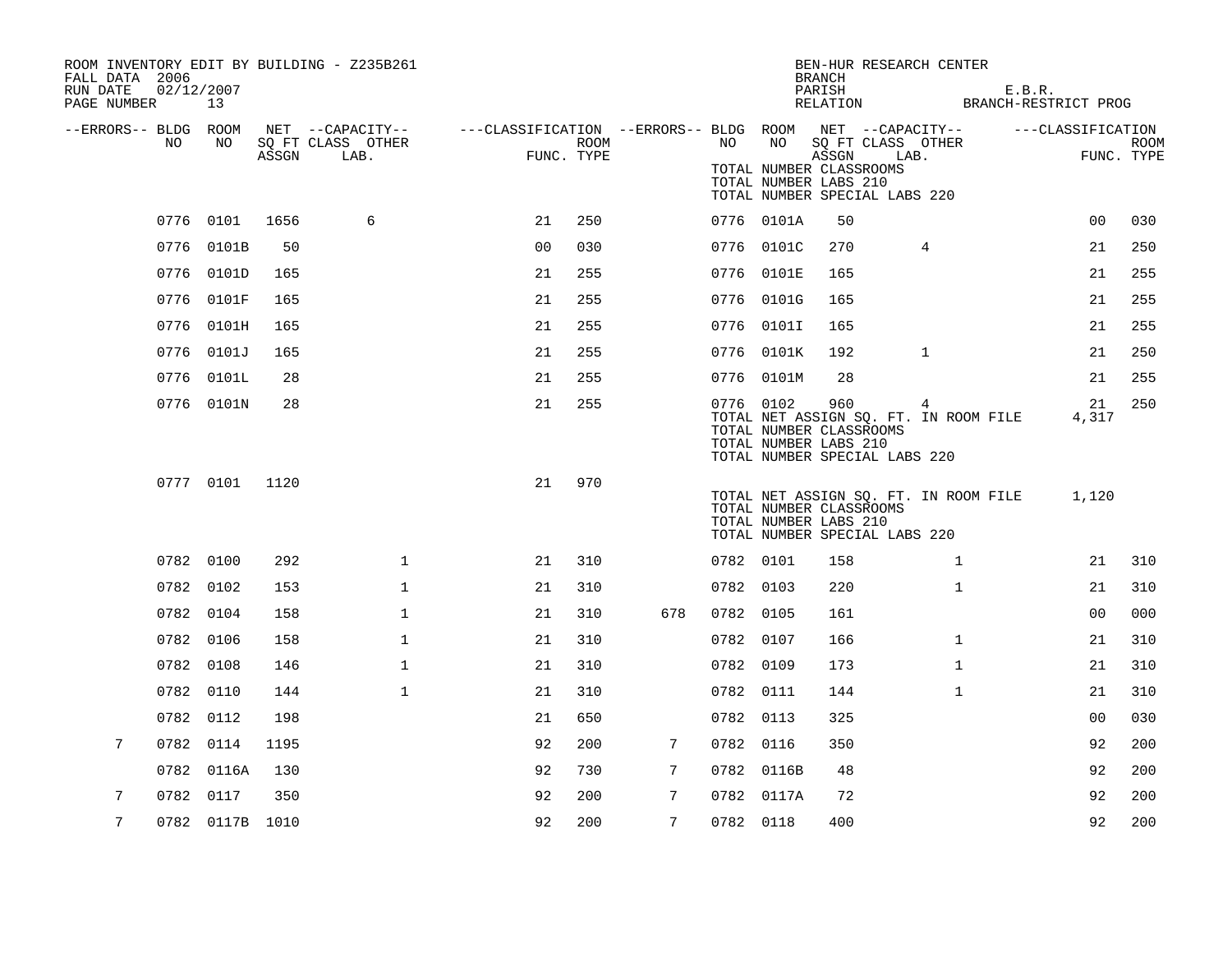| FALL DATA 2006<br>RUN DATE<br>PAGE NUMBER 14 | 02/12/2007 |            |       | ROOM INVENTORY EDIT BY BUILDING - Z235B261                |                |      |     |     |                                                                    | <b>BRANCH</b><br>PARISH | BEN-HUR RESEARCH CENTER<br>PARISH E.B.R.<br>RELATION BRANCH-RESTRICT PROG |              | E.B.R.            |                    |
|----------------------------------------------|------------|------------|-------|-----------------------------------------------------------|----------------|------|-----|-----|--------------------------------------------------------------------|-------------------------|---------------------------------------------------------------------------|--------------|-------------------|--------------------|
| --ERRORS-- BLDG ROOM                         |            |            |       | NET --CAPACITY-- - ---CLASSIFICATION --ERRORS-- BLDG ROOM |                |      |     |     |                                                                    |                         | NET --CAPACITY--                                                          |              | ---CLASSIFICATION |                    |
|                                              | NO         | NO         | ASSGN | SQ FT CLASS OTHER<br>LAB.                                 | FUNC. TYPE     | ROOM |     | NO. | NO                                                                 | ASSGN                   | SQ FT CLASS OTHER<br>LAB.                                                 |              |                   | ROOM<br>FUNC. TYPE |
|                                              | 0782       | 0118A      | 76    |                                                           | 92             | 730  |     |     | 0782 0118B                                                         | 109                     |                                                                           |              | 92                | 650                |
|                                              |            | 0782 0118C | 930   |                                                           | 92             | 650  |     |     | 0782 0119                                                          | 188                     |                                                                           |              | 0 <sub>0</sub>    | 030                |
| 7                                            |            | 0782 0120  | 1358  |                                                           | 92             | 200  |     |     | 0782 0122A                                                         | 48                      |                                                                           |              | 0 <sub>0</sub>    | 030                |
| 7                                            | 0782 0129  |            | 296   |                                                           | 92             | 200  | 7   |     | 0782 0129A 1327                                                    |                         |                                                                           |              | 92                | 200                |
| 7                                            | 0782 0130  |            | 275   |                                                           | 21             | 200  | 7   |     | 0782 0130A 1347                                                    |                         |                                                                           |              | 92                | 200                |
|                                              |            | 0782 0131  | 175   |                                                           | 0 <sub>0</sub> | 030  |     |     | 0782 0132                                                          | 144                     |                                                                           | $\mathbf{1}$ | 92                | 310                |
|                                              | 0782 0133  |            | 144   | $\mathbf{1}$                                              | 92             | 310  | 678 |     | 0782 0134                                                          | 72                      |                                                                           |              | 0 <sub>0</sub>    | 000                |
|                                              | 0782 0135  |            | 146   | $\mathbf{1}$                                              | 92             | 310  |     |     | 0782 0136                                                          | 238                     |                                                                           |              | 92                | 350                |
| 678                                          |            | 0782 0137  | 60    |                                                           | 0 <sub>0</sub> | 000  |     |     | 0782 0138                                                          | 81                      |                                                                           |              | 0 <sub>0</sub>    | 030                |
|                                              |            | 0782 0138A | 142   |                                                           | 00             | 030  |     |     | 0782 0139                                                          | 75                      |                                                                           |              | 0 <sub>0</sub>    | 030                |
|                                              |            | 0782 0139A | 130   |                                                           | 0 <sub>0</sub> | 030  |     |     | 0782 0140                                                          | 34                      |                                                                           |              | 0 <sub>0</sub>    | 010                |
| 7                                            |            | 0782 0141  | 174   |                                                           | 92             | 200  | 7   |     | 0782 0141A 1042                                                    |                         |                                                                           |              | 92                | 200                |
| $7\overline{ }$                              |            | 0782 0142  | 1053  |                                                           | 92             | 200  |     |     | 0782 0142A 120<br>TOTAL NUMBER CLASSROOMS<br>TOTAL NUMBER LABS 210 |                         | TOTAL NET ASSIGN SQ. FT. IN ROOM FILE<br>TOTAL NUMBER SPECIAL LABS 220    |              | 92<br>14,444      | 730                |
|                                              |            | 0807 0101  | 166   |                                                           | 22             | 570  |     |     | 0807 0102                                                          | 166                     |                                                                           |              |                   | 22 570             |
|                                              |            | 0807 0103  | 2525  |                                                           | 22             | 570  |     |     | TOTAL NUMBER CLASSROOMS<br>TOTAL NUMBER LABS 210                   |                         | TOTAL NET ASSIGN SQ. FT. IN ROOM FILE<br>TOTAL NUMBER SPECIAL LABS 220    |              | 2,857             |                    |
|                                              |            | 0808 0101  | 2400  |                                                           | 22             | 590  |     |     | TOTAL NUMBER CLASSROOMS<br>TOTAL NUMBER LABS 210                   |                         | TOTAL NET ASSIGN SQ. FT. IN ROOM FILE<br>TOTAL NUMBER SPECIAL LABS 220    |              | 2,400             |                    |
|                                              |            | 0837 0101  | 7000  |                                                           | 21             | 730  |     |     | TOTAL NUMBER CLASSROOMS<br>TOTAL NUMBER LABS 210                   |                         | TOTAL NET ASSIGN SQ. FT. IN ROOM FILE<br>TOTAL NUMBER SPECIAL LABS 220    |              | 7,000             |                    |
|                                              |            | 0838 0101  | 840   |                                                           | 22             | 570  |     |     |                                                                    |                         | TOTAL NET ASSIGN SQ. FT. IN ROOM FILE                                     |              | 840               |                    |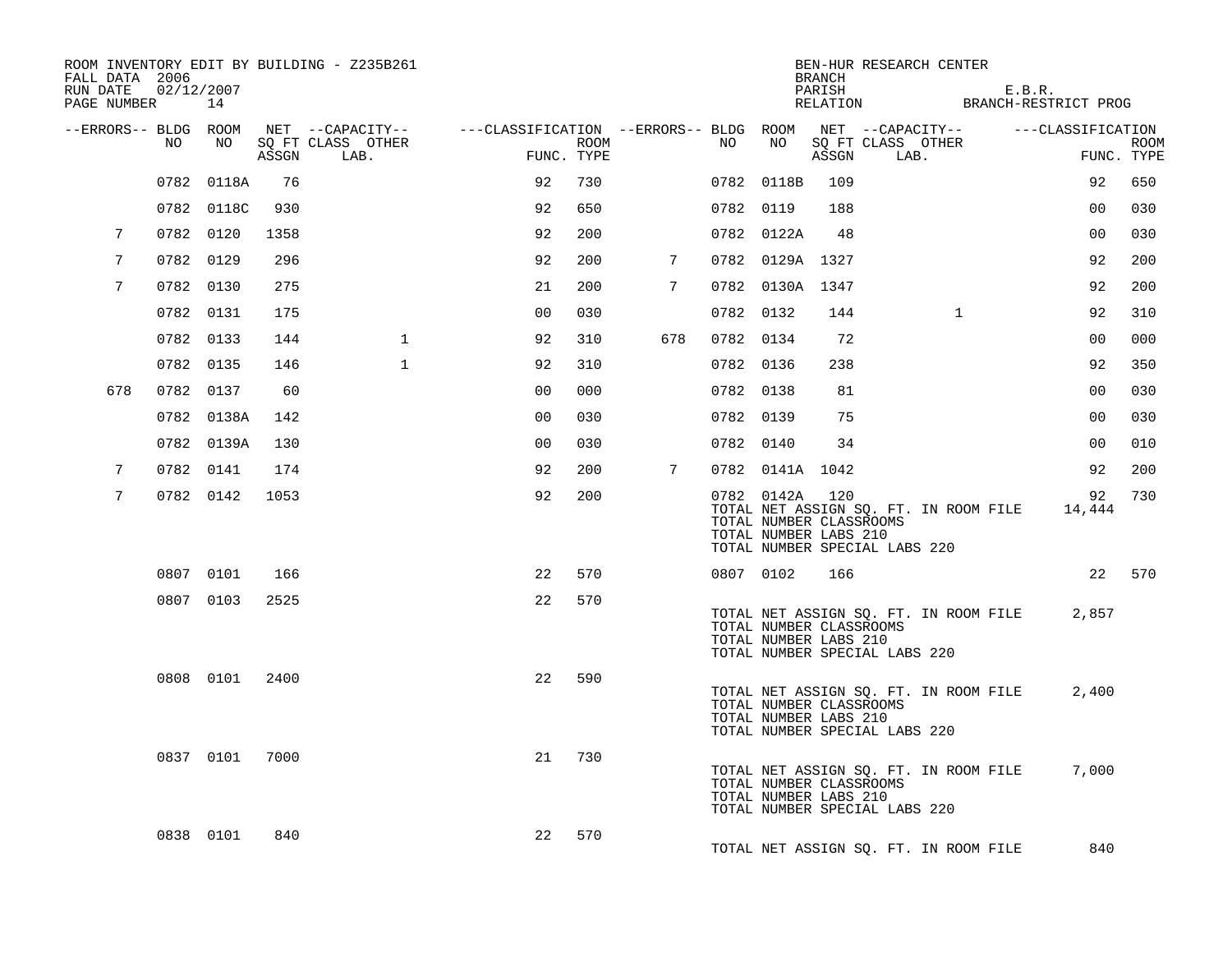| ROOM INVENTORY EDIT BY BUILDING - Z235B261<br>FALL DATA 2006<br>RUN DATE<br>PAGE NUMBER | 02/12/2007<br>15 |       |                                                                                                         |            |      |          | <b>BRANCH</b><br>PARISH                                         | BEN-HUR RESEARCH CENTER<br>RELATION                                    | E.B.R.<br>BRANCH-RESTRICT PROG          |
|-----------------------------------------------------------------------------------------|------------------|-------|---------------------------------------------------------------------------------------------------------|------------|------|----------|-----------------------------------------------------------------|------------------------------------------------------------------------|-----------------------------------------|
| --ERRORS-- BLDG ROOM<br>NO                                                              | NO               | ASSGN | NET --CAPACITY-- - ---CLASSIFICATION --ERRORS-- BLDG ROOM NET --CAPACITY--<br>SQ FT CLASS OTHER<br>LAB. | FUNC. TYPE | ROOM | NO       | NO<br>ASSGN<br>TOTAL NUMBER CLASSROOMS<br>TOTAL NUMBER LABS 210 | SQ FT CLASS OTHER<br>LAB.<br>TOTAL NUMBER SPECIAL LABS 220             | ---CLASSIFICATION<br>ROOM<br>FUNC. TYPE |
|                                                                                         | 0845 0101 3200   |       |                                                                                                         | 22         | 730  |          | TOTAL NUMBER CLASSROOMS<br>TOTAL NUMBER LABS 210                | TOTAL NET ASSIGN SQ. FT. IN ROOM FILE<br>TOTAL NUMBER SPECIAL LABS 220 | 3,200                                   |
|                                                                                         | 0852 0101        | 600   |                                                                                                         | 21         | 730  |          | TOTAL NUMBER CLASSROOMS<br>TOTAL NUMBER LABS 210                | TOTAL NET ASSIGN SQ. FT. IN ROOM FILE<br>TOTAL NUMBER SPECIAL LABS 220 | 600                                     |
|                                                                                         | 0853 0101        | 600   |                                                                                                         | 21         | 720  |          | TOTAL NUMBER CLASSROOMS<br>TOTAL NUMBER LABS 210                | TOTAL NET ASSIGN SQ. FT. IN ROOM FILE<br>TOTAL NUMBER SPECIAL LABS 220 | 600                                     |
|                                                                                         | 9 0854 0101      | 750   | 5                                                                                                       | 21         | 410  |          | TOTAL NUMBER CLASSROOMS<br>TOTAL NUMBER LABS 210                | TOTAL NET ASSIGN SQ. FT. IN ROOM FILE<br>TOTAL NUMBER SPECIAL LABS 220 | 750                                     |
| 5<br>0895                                                                               |                  |       |                                                                                                         |            |      | NO ROOMS |                                                                 |                                                                        |                                         |
| 5<br>0896                                                                               |                  |       |                                                                                                         |            |      | NO ROOMS |                                                                 |                                                                        |                                         |
| 5<br>0897                                                                               |                  |       |                                                                                                         |            |      | NO ROOMS |                                                                 |                                                                        |                                         |
| 5<br>0898                                                                               |                  |       |                                                                                                         |            |      | NO ROOMS |                                                                 |                                                                        |                                         |
| 5<br>0968                                                                               |                  |       |                                                                                                         |            |      | NO ROOMS |                                                                 |                                                                        |                                         |
| 5<br>0969                                                                               |                  |       |                                                                                                         |            |      | NO ROOMS |                                                                 |                                                                        |                                         |
| 5<br>0970                                                                               |                  |       |                                                                                                         |            |      | NO ROOMS |                                                                 |                                                                        |                                         |
| 5<br>0971                                                                               |                  |       |                                                                                                         |            |      | NO ROOMS |                                                                 |                                                                        |                                         |
| 5<br>0972                                                                               |                  |       |                                                                                                         |            |      | NO ROOMS |                                                                 |                                                                        |                                         |
| 0973<br>5                                                                               |                  |       |                                                                                                         |            |      | NO ROOMS |                                                                 |                                                                        |                                         |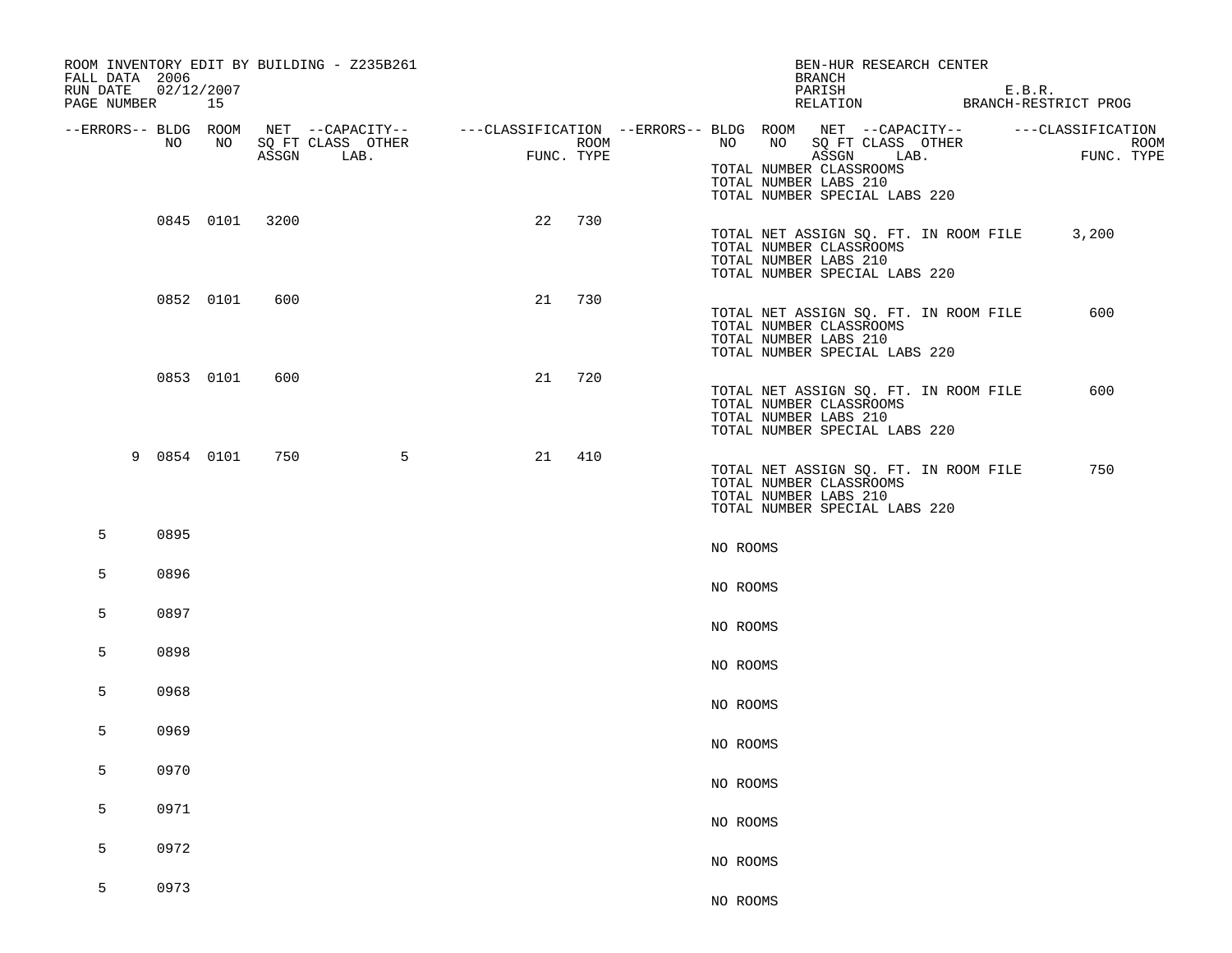| 5                | 0974 | NO ROOMS |
|------------------|------|----------|
| $5^{\circ}$<br>ັ | 0992 |          |

NO ROOMS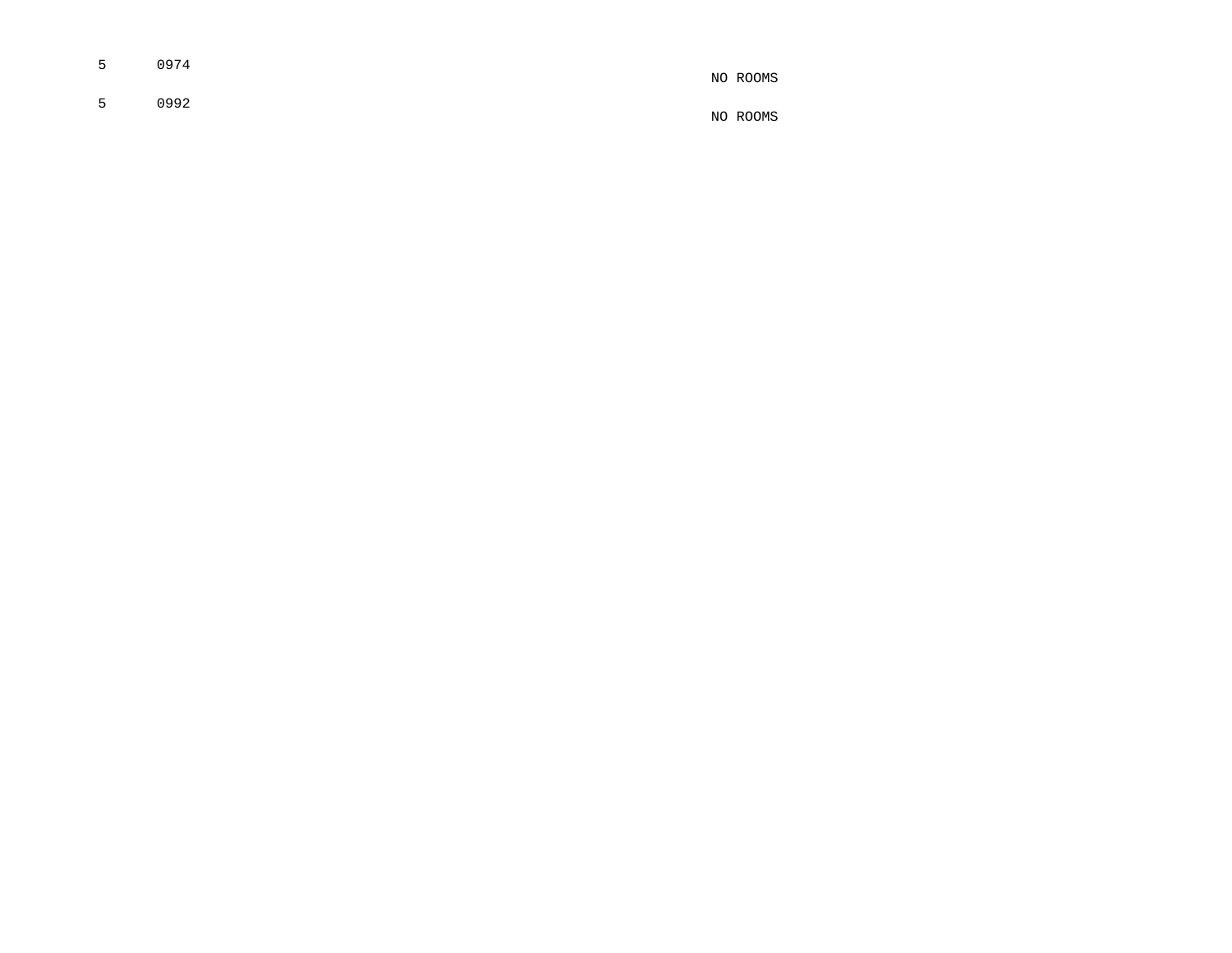| ROOM INVENTORY EDIT BY BUILDING - Z235B261<br>FALL DATA 2006<br>RUN DATE<br>PAGE NUMBER 16 | 02/12/2007 |    |       |                           |                                                          |                    |    |          | BRANCH<br>PARISH<br>RELATION | BEN-HUR RESEARCH CENTER                             | E.B.R.<br>BRANCH-RESTRICT PROG |            |      |
|--------------------------------------------------------------------------------------------|------------|----|-------|---------------------------|----------------------------------------------------------|--------------------|----|----------|------------------------------|-----------------------------------------------------|--------------------------------|------------|------|
| --ERRORS-- BLDG ROOM                                                                       | NO         | NO | ASSGN | SQ FT CLASS OTHER<br>LAB. | NET --CAPACITY-- ----CLASSIFICATION --ERRORS-- BLDG ROOM | ROOM<br>FUNC. TYPE | NO | NO       |                              | NET --CAPACITY--<br>SQ FT CLASS OTHER<br>ASSGN LAB. | ---CLASSIFICATION              | FUNC. TYPE | ROOM |
| 5                                                                                          | 0993       |    |       |                           |                                                          |                    |    | NO ROOMS |                              |                                                     |                                |            |      |
| 5                                                                                          | 0994       |    |       |                           |                                                          |                    |    |          |                              |                                                     |                                |            |      |
| 5                                                                                          | 0996       |    |       |                           |                                                          |                    |    | NO ROOMS |                              |                                                     |                                |            |      |
|                                                                                            |            |    |       |                           |                                                          |                    |    | NO ROOMS |                              |                                                     |                                |            |      |
| 5                                                                                          | 0997       |    |       |                           |                                                          |                    |    | NO ROOMS |                              |                                                     |                                |            |      |
| 5                                                                                          | 0998       |    |       |                           |                                                          |                    |    | NO ROOMS |                              |                                                     |                                |            |      |
| 5                                                                                          | 0999       |    |       |                           |                                                          |                    |    | NO ROOMS |                              |                                                     |                                |            |      |
| 5                                                                                          | 1000       |    |       |                           |                                                          |                    |    |          |                              |                                                     |                                |            |      |
| 5                                                                                          | 1001       |    |       |                           |                                                          |                    |    | NO ROOMS |                              |                                                     |                                |            |      |
|                                                                                            |            |    |       |                           |                                                          |                    |    | NO ROOMS |                              |                                                     |                                |            |      |
| 5                                                                                          | 1002       |    |       |                           |                                                          |                    |    | NO ROOMS |                              |                                                     |                                |            |      |
| 5                                                                                          | 1003       |    |       |                           |                                                          |                    |    | NO ROOMS |                              |                                                     |                                |            |      |
| 5                                                                                          | 1005       |    |       |                           |                                                          |                    |    |          |                              |                                                     |                                |            |      |
| 5                                                                                          | 1006       |    |       |                           |                                                          |                    |    | NO ROOMS |                              |                                                     |                                |            |      |
|                                                                                            |            |    |       |                           |                                                          |                    |    | NO ROOMS |                              |                                                     |                                |            |      |
| 5                                                                                          | 1009       |    |       |                           |                                                          |                    |    | NO ROOMS |                              |                                                     |                                |            |      |
| 5                                                                                          | 1010       |    |       |                           |                                                          |                    |    | NO ROOMS |                              |                                                     |                                |            |      |
| 5                                                                                          | 1012       |    |       |                           |                                                          |                    |    |          |                              |                                                     |                                |            |      |
| 5                                                                                          | 1013       |    |       |                           |                                                          |                    |    | NO ROOMS |                              |                                                     |                                |            |      |
|                                                                                            |            |    |       |                           |                                                          |                    |    | NO ROOMS |                              |                                                     |                                |            |      |
| 5                                                                                          | 1014       |    |       |                           |                                                          |                    |    | NO ROOMS |                              |                                                     |                                |            |      |
| 5                                                                                          | 1015       |    |       |                           |                                                          |                    |    | NO ROOMS |                              |                                                     |                                |            |      |
| 5                                                                                          | 1016       |    |       |                           |                                                          |                    |    | NO ROOMS |                              |                                                     |                                |            |      |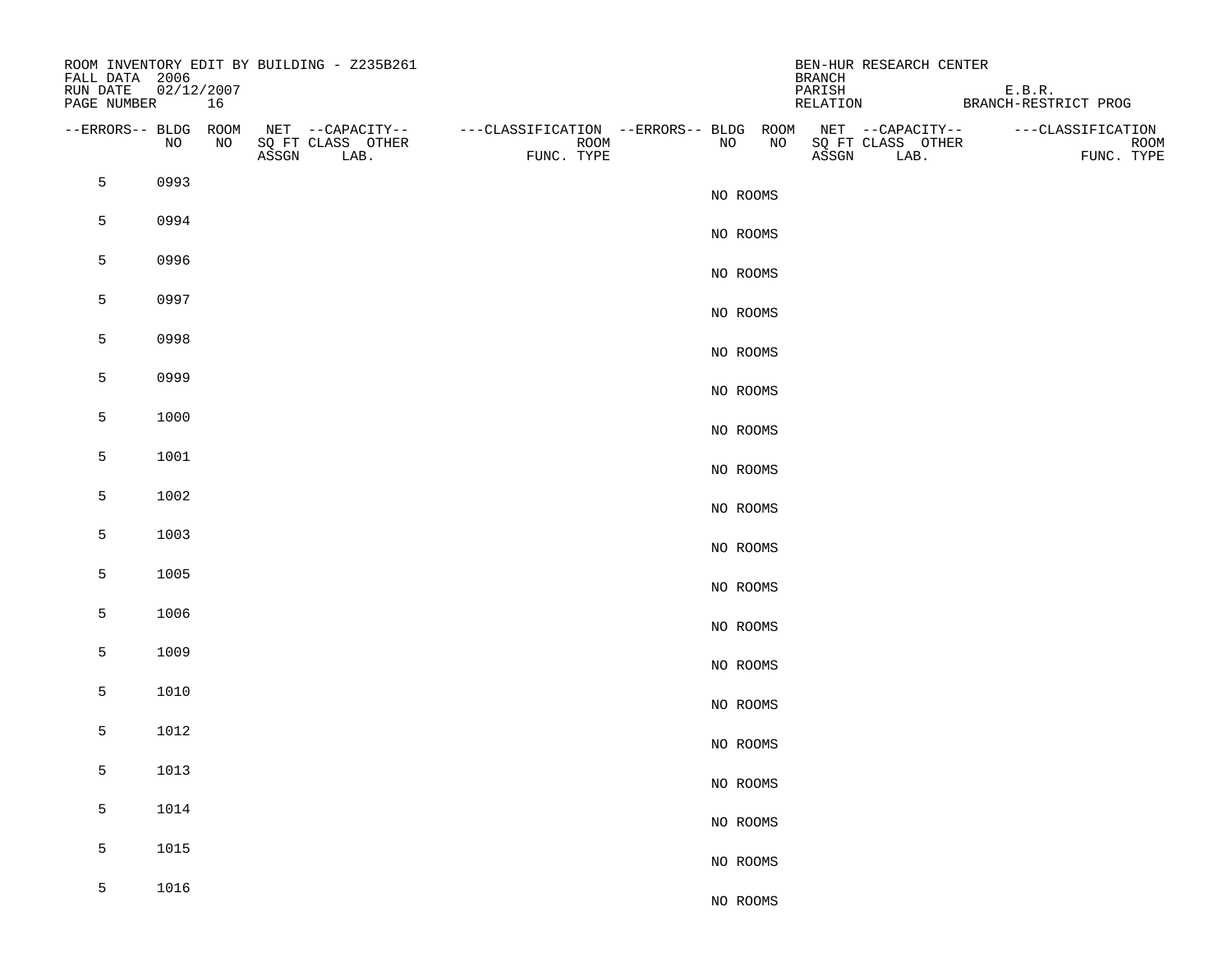|  | ERROR 1 BLD NUMBER OF THE ROOM FILE DOES NOT MATCH THE BLD NUMBER OF THE BLD FILE.<br>THE BUILDING NUMBERS SHOULD BE EXACTLY THE SAME ON THE BUILDING FILE AND THE ROOM FILE. |    |
|--|-------------------------------------------------------------------------------------------------------------------------------------------------------------------------------|----|
|  | ERROR 2 DUPLICATE RECORD IN THE ROOM FILE.                                                                                                                                    |    |
|  | ERROR 3 NET ASSIGNABLE SQUARE FEET IS BLANK.                                                                                                                                  |    |
|  | ERROR 4 CAPACITY IS NOT ENTERED FOR ROOM TYPE 110, 210, 220, 230, 250, 410, 430, 610, 910, 920.                                                                               |    |
|  | ERROR 5 BUILDING DOES NOT CONTAIN ANY ROOMS.<br>IF THE BUILDING IS A WAREHOUSE, BARN, ETC. WITH NO ROOMS, CODE ONE ROOM WITH THE GROSS AND NET EOUAL.                         | 31 |

- ERROR 6 FUNCTION USE OF ROOMS IS 00 AND ROOM TYPE NOT 010, 020, 030, 051, 052, OR 053. 3
- ERROR 7 ROOM TYPE IS NOT A VALID ROOM USE CODE OR PCS FUNCTION USE CODE IS NOT A VALID CODE 18

|  | ERROR 8 ROOM TYPE IS WRONG (000). |  |
|--|-----------------------------------|--|
|  |                                   |  |

TOTAL ERRORS 55

#9 WARNING ONLY - RATIO OF NET ASSIGN SQ. FT. TO CAPACITY IS NOT 5 TO 50 SQ. FT. FOR ROOM TYPES 110 410 430 OR IS NOT 10 TO 400 SQ. FT. FOR ROOM TYPES 210 220 230 250 OR IS NOT 5 TO 25 SQ. FT. FOR ROOM TYPE 610. 2

| TOTAL NUMBER OF ROOM RECORDS                                                                                    | 253    |
|-----------------------------------------------------------------------------------------------------------------|--------|
| TOTAL CLASSROOM CAPACITY<br>TOTAL LAB CAPACITY                                                                  | 96     |
| TOTAL OTHER CAPACITY                                                                                            | 29     |
| TOTAL NON ASSIGN AREA - ROOMS (FUNCT 00)                                                                        | 2884   |
| TOTAL UNASSIGNED AREA - ROOMS (FUNCT 81, 82, 83)                                                                |        |
| TOTAL FACIL IN USE - ROOMS (FUNCT 10 THROUGH 70)                                                                | 196098 |
| TOTAL ASSIGNABLE AREA - ROOMS (FUNCT 10 THROUGH 83)                                                             | 196098 |
| TOTAL NUMBER OF NON-ASSIGN ROOMS (FUNCT 00)                                                                     | 25     |
| TOTAL NUMBER OF INSTRUCTIONAL, RESEARCH, ACADEMIC SUPPORT, AND STUDENT SERVICE ROOMS (FUNCTS 10, 20, 40 AND 50) | 203    |
| TOTAL NUMBER OF PUBLIC SERVICE, INSTITUTIONAL SUPPORT AND INDEPENDENT OPERATIONS ROOMS (FUNCTS 30, 60 AND 70)   |        |
| TOTAL NUMBER OF UNASSIGNED ROOMS (FUNCT 81, 82, 83)                                                             |        |
| TOTAL NUMBER OF ASSIGNABLE ROOMS (FUNCT 10 TO 83)                                                               | 228    |
| TOTAL NUMBER OF CLASSROOMS<br>(110)                                                                             |        |
| TOTAL NUMBER OF LABS<br>(210)                                                                                   |        |
| (220)<br>TOTAL NUMBER OF SPECIAL LABS                                                                           |        |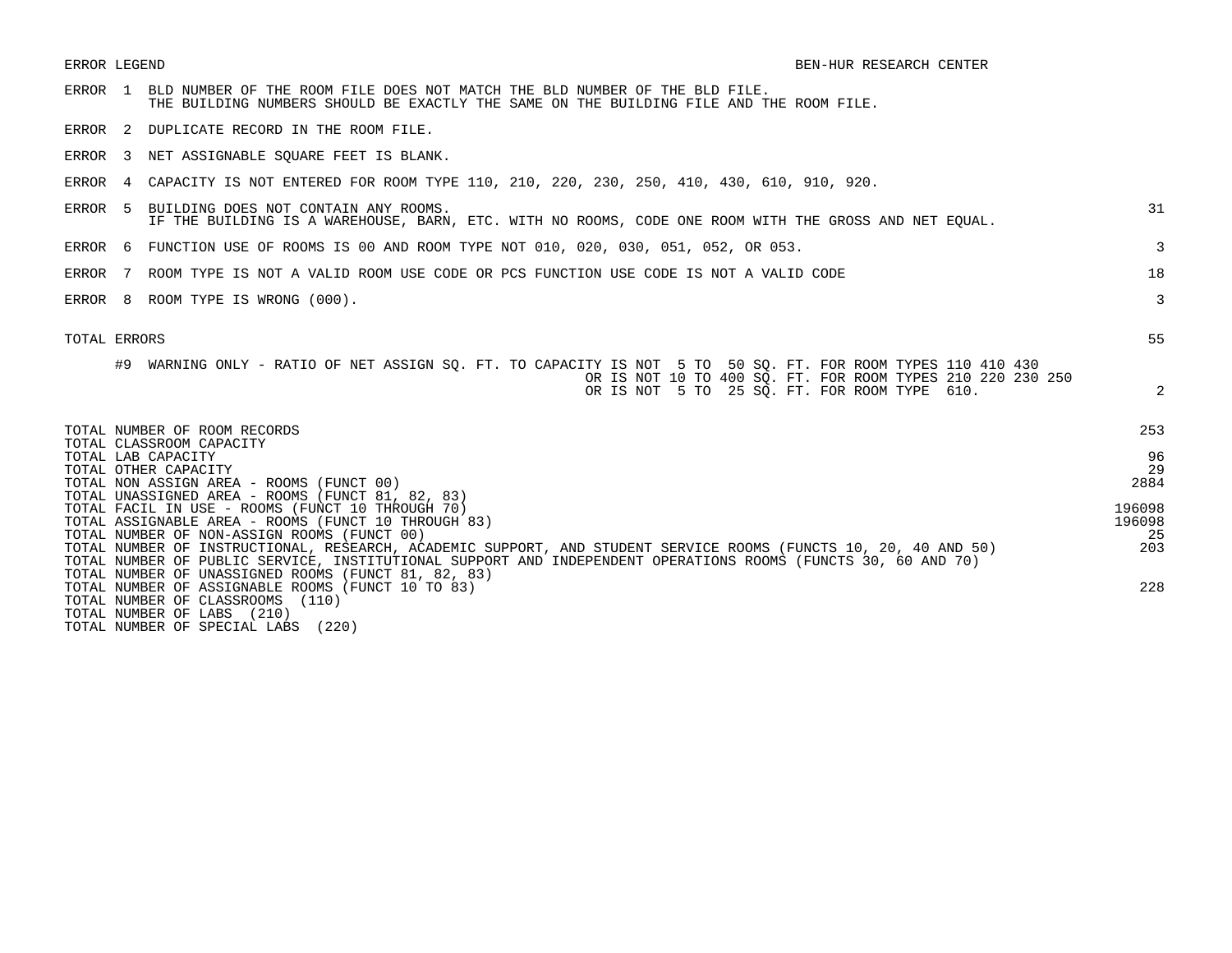| ROOM INVENTORY EDIT BY BUILDING - Z235B261<br>FALL DATA 2006 |                |       |                                                                                                                    |    |            |             |    |           | BRANCH                                           |                               | LEE AG. CENTER - ALEXANDRIA           |                                          |             |
|--------------------------------------------------------------|----------------|-------|--------------------------------------------------------------------------------------------------------------------|----|------------|-------------|----|-----------|--------------------------------------------------|-------------------------------|---------------------------------------|------------------------------------------|-------------|
| RUN DATE 02/12/2007<br>PAGE NUMBER                           | $\sim$ 1       |       |                                                                                                                    |    |            |             |    |           | PARISH                                           |                               |                                       | RAPIDES<br>RELATION BRANCH-RESTRICT PROG |             |
| --ERRORS-- BLDG ROOM<br>NO                                   | NO             |       | NET --CAPACITY-- ----CLASSIFICATION --ERRORS-- BLDG ROOM NET --CAPACITY-- -----CLASSIFICATION<br>SQ FT CLASS OTHER |    |            | <b>ROOM</b> | NO | NO        |                                                  | SQ FT CLASS OTHER             |                                       |                                          | <b>ROOM</b> |
|                                                              |                | ASSGN | LAB.                                                                                                               |    | FUNC. TYPE |             |    |           |                                                  | ASSGN LAB.                    |                                       | FUNC. TYPE                               |             |
|                                                              | 0001 0101 2420 |       |                                                                                                                    | 22 | 570        |             |    |           | TOTAL NUMBER CLASSROOMS<br>TOTAL NUMBER LABS 210 | TOTAL NUMBER SPECIAL LABS 220 | TOTAL NET ASSIGN SQ. FT. IN ROOM FILE | 2,420                                    |             |
|                                                              | 0002 0101 2688 |       |                                                                                                                    | 22 | 720        |             |    |           | TOTAL NUMBER CLASSROOMS<br>TOTAL NUMBER LABS 210 | TOTAL NUMBER SPECIAL LABS 220 | TOTAL NET ASSIGN SQ. FT. IN ROOM FILE | 2,688                                    |             |
|                                                              | 0003 0001 2420 |       |                                                                                                                    | 92 | 970        |             |    |           | TOTAL NUMBER CLASSROOMS<br>TOTAL NUMBER LABS 210 | TOTAL NUMBER SPECIAL LABS 220 | TOTAL NET ASSIGN SQ. FT. IN ROOM FILE | 2,420                                    |             |
|                                                              | 0004 0001 1752 |       |                                                                                                                    | 92 | 970        |             |    |           | TOTAL NUMBER CLASSROOMS<br>TOTAL NUMBER LABS 210 | TOTAL NUMBER SPECIAL LABS 220 | TOTAL NET ASSIGN SQ. FT. IN ROOM FILE | 1,752                                    |             |
|                                                              | 0005 0001 2032 |       |                                                                                                                    | 92 | 970        |             |    |           | TOTAL NUMBER CLASSROOMS<br>TOTAL NUMBER LABS 210 | TOTAL NUMBER SPECIAL LABS 220 | TOTAL NET ASSIGN SQ. FT. IN ROOM FILE | 2,032                                    |             |
|                                                              | 0006 0001 1865 |       |                                                                                                                    | 92 | 970        |             |    |           | TOTAL NUMBER CLASSROOMS<br>TOTAL NUMBER LABS 210 | TOTAL NUMBER SPECIAL LABS 220 | TOTAL NET ASSIGN SQ. FT. IN ROOM FILE | 1,865                                    |             |
|                                                              | 0007 0001 1865 |       |                                                                                                                    | 92 | 970        |             |    |           | TOTAL NUMBER CLASSROOMS<br>TOTAL NUMBER LABS 210 | TOTAL NUMBER SPECIAL LABS 220 | TOTAL NET ASSIGN SQ. FT. IN ROOM FILE | 1,865                                    |             |
|                                                              | 0008 0101 7000 |       |                                                                                                                    | 21 | 730        |             |    |           | TOTAL NUMBER CLASSROOMS<br>TOTAL NUMBER LABS 210 | TOTAL NUMBER SPECIAL LABS 220 | TOTAL NET ASSIGN SQ. FT. IN ROOM FILE | 7,000                                    |             |
|                                                              | 0019 0101      | 552   |                                                                                                                    | 21 | 730        |             |    | 0019 0102 | 552                                              |                               |                                       | 21 730                                   |             |
|                                                              | 0019 0103      | 1175  |                                                                                                                    | 21 | 740        |             |    |           |                                                  |                               | TOTAL NET ASSIGN SQ. FT. IN ROOM FILE | 2,279                                    |             |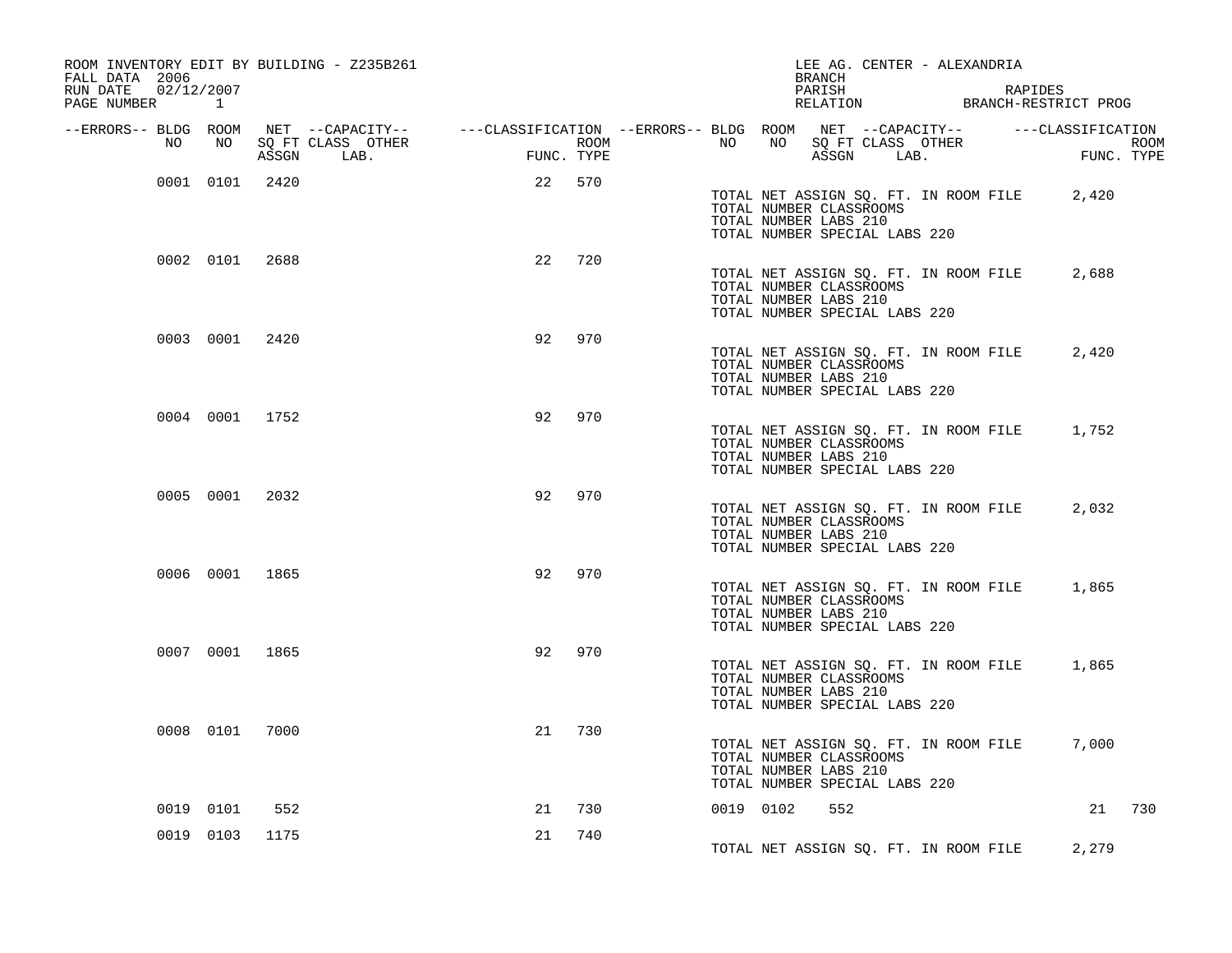| ROOM INVENTORY EDIT BY BUILDING - Z235B261<br>FALL DATA 2006<br>RUN DATE<br>02/12/2007<br>PAGE NUMBER | 2          |      |                                 |                            |      |                                                                                                |            | LEE AG. CENTER - ALEXANDRIA<br><b>BRANCH</b><br>PARISH<br>PARISH REPIDES<br>RELATION BRANCH-RESTRICT PROG                         |              | RAPIDES |                |      |
|-------------------------------------------------------------------------------------------------------|------------|------|---------------------------------|----------------------------|------|------------------------------------------------------------------------------------------------|------------|-----------------------------------------------------------------------------------------------------------------------------------|--------------|---------|----------------|------|
| --ERRORS-- BLDG ROOM                                                                                  |            |      |                                 |                            |      | NET --CAPACITY-- - ---CLASSIFICATION --ERRORS-- BLDG ROOM NET --CAPACITY-- - ---CLASSIFICATION |            |                                                                                                                                   |              |         |                |      |
| NO                                                                                                    | NO         |      | SQ FT CLASS OTHER<br>ASSGN LAB. | יים<br>יוזים<br>FUNC. TYPE | ROOM | NO .                                                                                           | NO         | SQ FT CLASS OTHER<br>ASSGN LAB.<br>TOTAL NUMBER CLASSROOMS<br>TOTAL NUMBER LABS 210<br>TOTAL NUMBER SPECIAL LABS 220              |              |         | FUNC. TYPE     | ROOM |
|                                                                                                       | 0020 0101  | 208  | $\mathbf{1}$                    | 21                         | 310  |                                                                                                | 0020 0102  | 120                                                                                                                               | $\mathbf{1}$ |         | 21             | 310  |
|                                                                                                       | 0020 0103  | 66   |                                 | 21                         | 730  |                                                                                                | 0020 0104  | 124                                                                                                                               |              |         | 21             | 730  |
|                                                                                                       | 0020 0105  | 234  | 5                               | 21                         | 250  |                                                                                                | 0020 0106  | 215                                                                                                                               | 4            |         | 21             | 250  |
|                                                                                                       | 0020 0107  | 62   |                                 | 0 <sub>0</sub>             | 030  |                                                                                                | 0020 0108  | 13                                                                                                                                |              |         | 21             | 730  |
|                                                                                                       | 0020 0109  | 55   |                                 | 0 <sub>0</sub>             | 030  |                                                                                                | 0020 0110  | 64                                                                                                                                |              |         | 0 <sub>0</sub> | 030  |
|                                                                                                       | 0020 0111  | 143  |                                 | 21                         | 255  |                                                                                                | 0020 0111A | 105                                                                                                                               | 2            |         | 21             | 250  |
|                                                                                                       | 0020 0112  | 248  | 5                               | 21                         | 250  |                                                                                                | 0020 0112A | 66                                                                                                                                | $\mathbf{1}$ |         | 21             | 310  |
|                                                                                                       | 0020 0112B | 71   | $\mathbf{1}$                    | 21                         | 250  |                                                                                                | 0020 0113  | 146<br>TOTAL NET ASSIGN SQ. FT. IN ROOM FILE<br>TOTAL NUMBER CLASSROOMS<br>TOTAL NUMBER LABS 210<br>TOTAL NUMBER SPECIAL LABS 220 | 3            |         | 21<br>1,759    | 250  |
|                                                                                                       | 0021 0101  | 832  |                                 | 21                         | 570  |                                                                                                |            | TOTAL NET ASSIGN SQ. FT. IN ROOM FILE<br>TOTAL NUMBER CLASSROOMS<br>TOTAL NUMBER LABS 210<br>TOTAL NUMBER SPECIAL LABS 220        |              |         | 832            |      |
|                                                                                                       | 0022 0101  | 2808 |                                 | 21                         | 590  |                                                                                                | 0022 0102  | 310                                                                                                                               |              |         | 21             | 730  |
|                                                                                                       | 0022 0103  | 82   |                                 | 21                         | 730  |                                                                                                | 0022 0104  | 280<br>TOTAL NET ASSIGN SQ. FT. IN ROOM FILE<br>TOTAL NUMBER CLASSROOMS<br>TOTAL NUMBER LABS 210<br>TOTAL NUMBER SPECIAL LABS 220 |              |         | 21<br>3,480    | 590  |
|                                                                                                       | 0023 0001  | 1    |                                 | 21                         | 730  |                                                                                                |            | TOTAL NET ASSIGN SQ. FT. IN ROOM FILE<br>TOTAL NUMBER CLASSROOMS<br>TOTAL NUMBER LABS 210<br>TOTAL NUMBER SPECIAL LABS 220        |              |         | $\mathbf{1}$   |      |
|                                                                                                       | 0024 0101  | 160  |                                 | 21                         | 730  |                                                                                                | 0024 0102  | 368                                                                                                                               |              |         | 21             | 730  |
|                                                                                                       | 0024 0103  | 379  |                                 | 21                         | 730  |                                                                                                | 0024 0104  | 775                                                                                                                               |              |         | 21             | 730  |
|                                                                                                       | 0024 0105  | 379  |                                 | 21                         | 730  |                                                                                                | 0024 0106  | 256                                                                                                                               |              |         | 21             | 730  |
|                                                                                                       | 0024 0107  | 256  |                                 | 21                         | 730  |                                                                                                |            | TOTAL NET ASSIGN SQ. FT. IN ROOM FILE                                                                                             |              |         | 2,573          |      |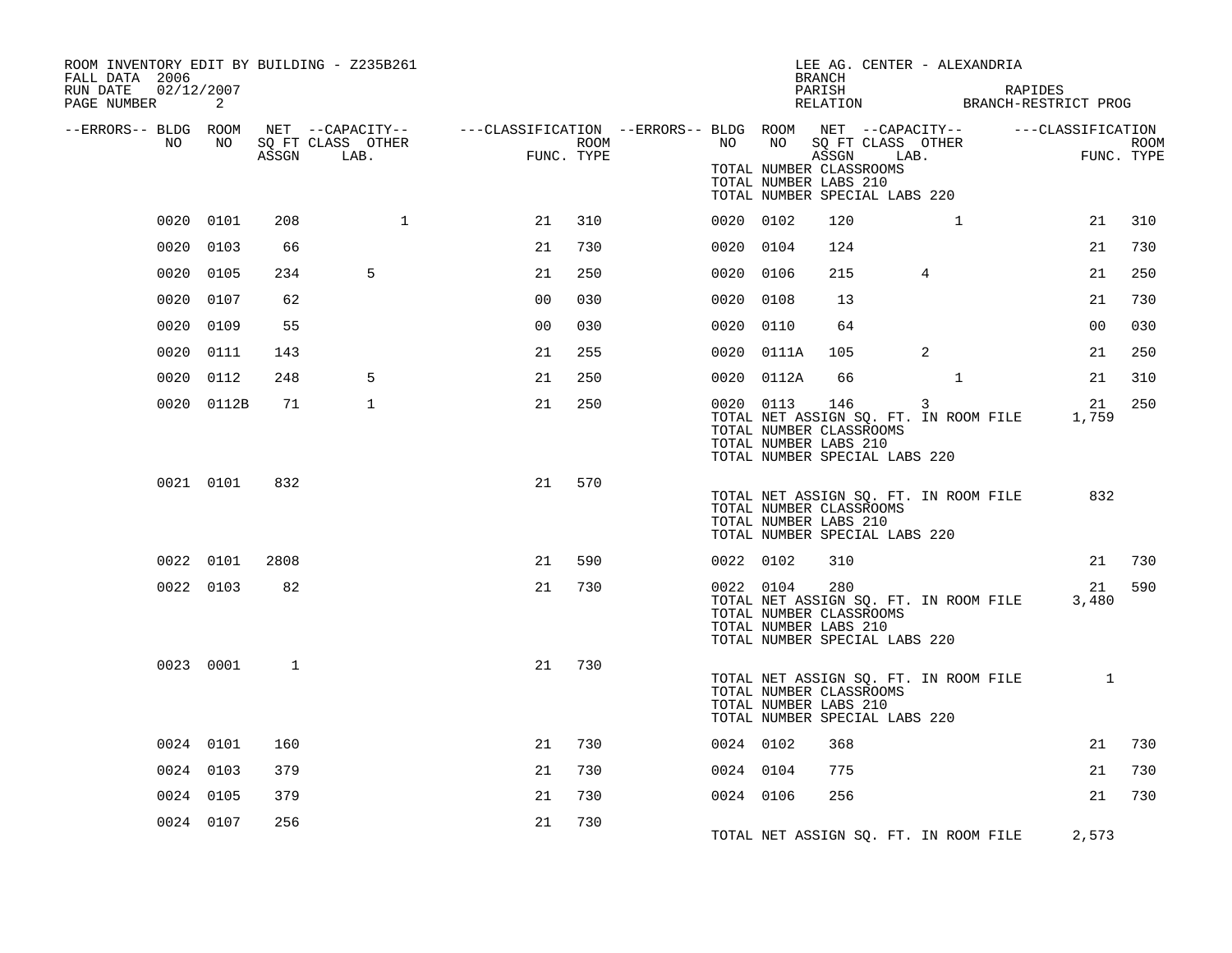| ROOM INVENTORY EDIT BY BUILDING - Z235B261<br>FALL DATA 2006<br>RUN DATE 02/12/2007 |           |                 |                                                                                                                                                                                                            |                |     |           |                | BRANCH<br>PARISH                                 |                               | LEE AG. CENTER - ALEXANDRIA           | RAPIDES                                         |        |
|-------------------------------------------------------------------------------------|-----------|-----------------|------------------------------------------------------------------------------------------------------------------------------------------------------------------------------------------------------------|----------------|-----|-----------|----------------|--------------------------------------------------|-------------------------------|---------------------------------------|-------------------------------------------------|--------|
| PAGE NUMBER 3                                                                       |           |                 |                                                                                                                                                                                                            |                |     |           |                |                                                  |                               |                                       | PARISH RAPIDES<br>RELATION BRANCH-RESTRICT PROG |        |
| --ERRORS-- BLDG ROOM<br>NO                                                          | NO 11     |                 | NET --CAPACITY-- ----CLASSIFICATION --ERRORS-- BLDG ROOM NET --CAPACITY-- -----CLASSIFICATION<br>SQ FT CLASS OTHER ROOM ROOM NO SQ FT CLASS OTHER ROOM ROOM<br>ASSGN LAB. FUNC. TYPE ASSGN LAB. FUNC. TYPE |                |     |           |                |                                                  |                               |                                       |                                                 |        |
|                                                                                     |           |                 |                                                                                                                                                                                                            |                |     |           |                | TOTAL NUMBER CLASSROOMS<br>TOTAL NUMBER LABS 210 | TOTAL NUMBER SPECIAL LABS 220 |                                       |                                                 |        |
|                                                                                     | 0025 0101 | 125             |                                                                                                                                                                                                            | 21             | 730 |           | 0025 0102 1060 |                                                  |                               |                                       |                                                 | 21 570 |
|                                                                                     | 0025 0103 | 62              |                                                                                                                                                                                                            | 21             | 730 |           |                | TOTAL NUMBER CLASSROOMS<br>TOTAL NUMBER LABS 210 | TOTAL NUMBER SPECIAL LABS 220 |                                       | TOTAL NET ASSIGN SQ. FT. IN ROOM FILE 1,247     |        |
|                                                                                     | 0026 0101 | 80              |                                                                                                                                                                                                            | 22             | 590 |           |                | TOTAL NUMBER CLASSROOMS<br>TOTAL NUMBER LABS 210 | TOTAL NUMBER SPECIAL LABS 220 | TOTAL NET ASSIGN SQ. FT. IN ROOM FILE | 80                                              |        |
|                                                                                     |           | 0027 0101 7000  |                                                                                                                                                                                                            | 21             | 570 |           |                | TOTAL NUMBER CLASSROOMS<br>TOTAL NUMBER LABS 210 | TOTAL NUMBER SPECIAL LABS 220 | TOTAL NET ASSIGN SQ. FT. IN ROOM FILE | 7,000                                           |        |
|                                                                                     |           | 0030 0001 1378  |                                                                                                                                                                                                            | 92             | 970 |           |                | TOTAL NUMBER CLASSROOMS<br>TOTAL NUMBER LABS 210 | TOTAL NUMBER SPECIAL LABS 220 | TOTAL NET ASSIGN SQ. FT. IN ROOM FILE | 1,378                                           |        |
|                                                                                     |           | 0031 0001 1378  |                                                                                                                                                                                                            | 92             | 970 |           |                | TOTAL NUMBER CLASSROOMS<br>TOTAL NUMBER LABS 210 | TOTAL NUMBER SPECIAL LABS 220 | TOTAL NET ASSIGN SQ. FT. IN ROOM FILE | 1,378                                           |        |
|                                                                                     |           | 0032 0001 1378  |                                                                                                                                                                                                            | 92             | 970 |           |                | TOTAL NUMBER CLASSROOMS<br>TOTAL NUMBER LABS 210 | TOTAL NUMBER SPECIAL LABS 220 | TOTAL NET ASSIGN SQ. FT. IN ROOM FILE | 1,378                                           |        |
|                                                                                     |           | 0033 0001 1378  |                                                                                                                                                                                                            | 92             | 970 |           |                | TOTAL NUMBER CLASSROOMS<br>TOTAL NUMBER LABS 210 | TOTAL NUMBER SPECIAL LABS 220 |                                       | TOTAL NET ASSIGN SQ. FT. IN ROOM FILE 1,378     |        |
|                                                                                     |           | 0034 0101 23644 |                                                                                                                                                                                                            | 21             | 590 | 0034 0102 |                | 176                                              |                               | 4                                     | 21                                              | 250    |
|                                                                                     | 0034 0103 | 90              |                                                                                                                                                                                                            | 0 <sub>0</sub> | 030 | 0034 0104 |                | 90                                               |                               |                                       | 00 <sup>o</sup>                                 | 030    |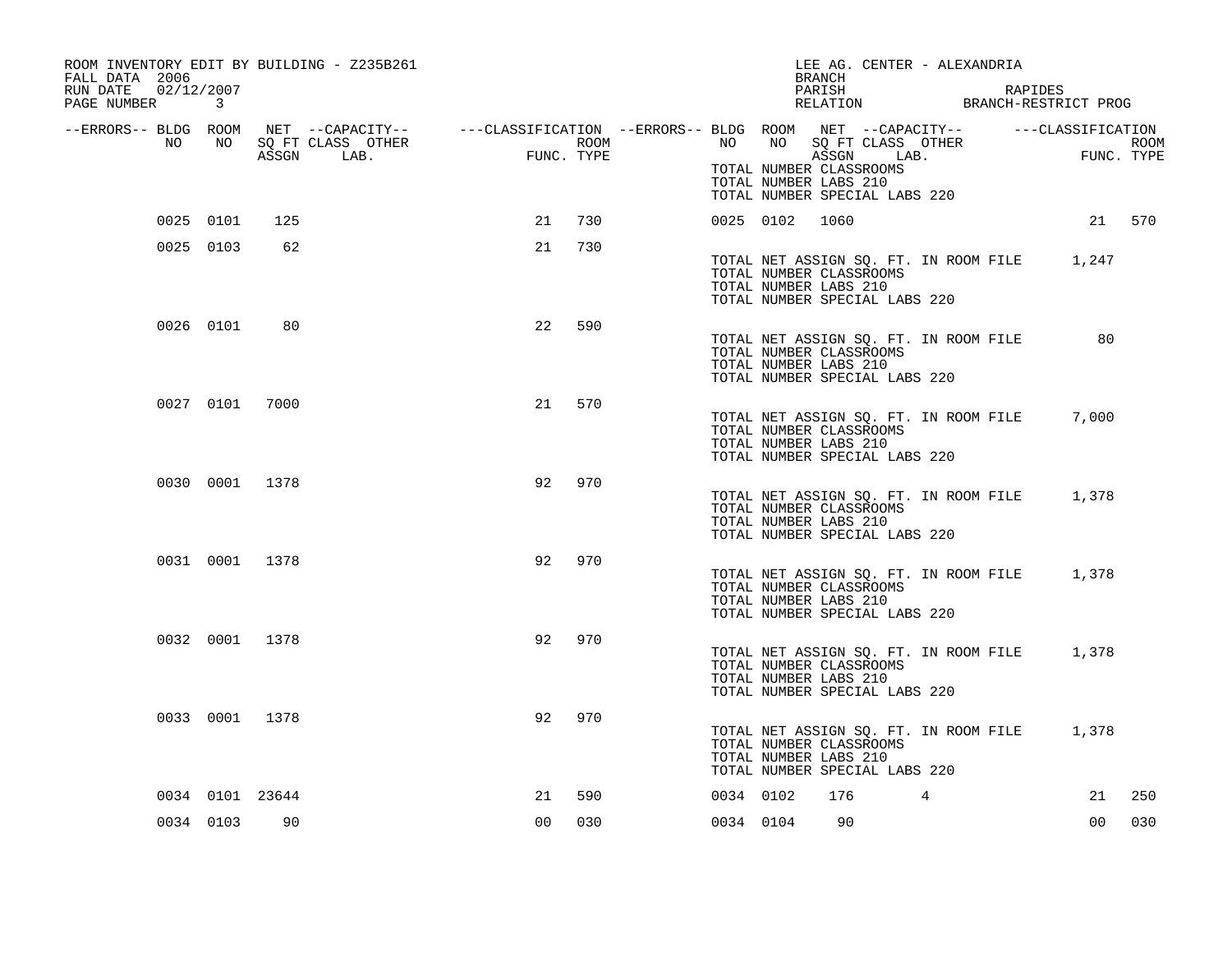| ROOM INVENTORY EDIT BY BUILDING - Z235B261<br>FALL DATA 2006<br>RUN DATE<br>02/12/2007<br>PAGE NUMBER 4 |                |     |              |                                                                                                                                                                                       |     |           |                 | LEE AG. CENTER - ALEXANDRIA<br>BRANCH<br>PARISH RAPIDES<br>RELATION BRANCH-RESTRICT PROG                                          |              |                 |        |
|---------------------------------------------------------------------------------------------------------|----------------|-----|--------------|---------------------------------------------------------------------------------------------------------------------------------------------------------------------------------------|-----|-----------|-----------------|-----------------------------------------------------------------------------------------------------------------------------------|--------------|-----------------|--------|
| --ERRORS-- BLDG ROOM<br>NO                                                                              | NO             |     |              | NO NO SOFT CLASS OTHER ROOM NO SOFT CLASS OTHER ROOM NO SOFT CLASS OTHER ROOM NO SOFT CLASS OTHER ROOM CONTROLL TYPE ASSESS THE PUNC. TYPE TOTAL NET ASSIGN SOFT. IN ROOM FILE 23,820 |     |           |                 | TOTAL NUMBER CLASSROOMS<br>TOTAL NUMBER LABS 210<br>TOTAL NUMBER SPECIAL LABS 220                                                 |              |                 |        |
|                                                                                                         | 0035 0101 5725 |     |              | 21                                                                                                                                                                                    | 740 |           | 0035 0102 175   | TOTAL NET ASSIGN SQ. FT. IN ROOM FILE<br>TOTAL NUMBER CLASSROOMS<br>TOTAL NUMBER LABS 210<br>TOTAL NUMBER SPECIAL LABS 220        |              | 21 730<br>5,900 |        |
|                                                                                                         | 0036 0101 2414 |     |              | 21                                                                                                                                                                                    | 570 |           |                 | TOTAL NET ASSIGN SQ. FT. IN ROOM FILE 2,414<br>TOTAL NUMBER CLASSROOMS<br>TOTAL NUMBER LABS 210<br>TOTAL NUMBER SPECIAL LABS 220  |              |                 |        |
|                                                                                                         | 0037 0101      | 236 |              | 21                                                                                                                                                                                    | 650 | 0037 0102 |                 | 125                                                                                                                               | $\mathbf{1}$ | 21              | 310    |
|                                                                                                         | 0037 0103      | 175 | $\mathbf{1}$ | 21                                                                                                                                                                                    | 310 | 0037 0104 |                 | 125                                                                                                                               | $\mathbf{1}$ | 21              | 310    |
|                                                                                                         | 0037 0105      | 125 | $\mathbf{1}$ | 21                                                                                                                                                                                    | 310 | 0037 0106 |                 | 219                                                                                                                               |              | 21              | 710    |
|                                                                                                         | 0037 0106A     | 24  |              | 21                                                                                                                                                                                    | 730 |           | 0037 0106B      | 8                                                                                                                                 |              | 21              | 730    |
|                                                                                                         | 0037 0107      | 22  |              | 0 <sub>0</sub>                                                                                                                                                                        | 010 | 0037 0108 |                 | 125                                                                                                                               | $\mathbf{1}$ | 21              | 310    |
|                                                                                                         | 0037 0109      | 125 | $\mathbf{1}$ | 21                                                                                                                                                                                    | 310 | 0037 0110 |                 | 627                                                                                                                               |              | 21              | 350    |
|                                                                                                         | 0037 0111      | 125 | $\mathbf{1}$ | 21                                                                                                                                                                                    | 310 | 0037 0112 |                 | 169                                                                                                                               |              | 0 <sub>0</sub>  | 030    |
|                                                                                                         | 0037 0113      | 66  |              | 0 <sub>0</sub>                                                                                                                                                                        | 030 | 0037 0114 |                 | 66                                                                                                                                |              | 00              | 030    |
|                                                                                                         | 0037 0115      | 106 |              | 21                                                                                                                                                                                    | 650 | 0037 0116 |                 | 100                                                                                                                               |              | 21              | 730    |
|                                                                                                         | 0037 0117      | 125 | $\mathbf 1$  | 21                                                                                                                                                                                    | 310 | 0037 0118 |                 | 125<br>TOTAL NET ASSIGN SQ. FT. IN ROOM FILE<br>TOTAL NUMBER CLASSROOMS<br>TOTAL NUMBER LABS 210<br>TOTAL NUMBER SPECIAL LABS 220 | $\sim$ 1     | 21<br>2,495     | 310    |
|                                                                                                         | 0038 0101      | 437 |              | 21                                                                                                                                                                                    | 730 | 0038 0102 |                 | 134                                                                                                                               |              |                 | 21 310 |
|                                                                                                         | 0038 0102A     | 34  |              | 0 <sup>0</sup>                                                                                                                                                                        | 030 |           | 0038 0102B 2251 |                                                                                                                                   |              |                 | 21 570 |
|                                                                                                         | 0038 0103      | 24  |              | 21                                                                                                                                                                                    | 730 |           |                 | TOTAL NET ASSIGN SQ. FT. IN ROOM FILE 2,846<br>TOTAL NUMBER CLASSROOMS<br>TOTAL NUMBER LABS 210<br>TOTAL NUMBER SPECIAL LABS 220  |              |                 |        |
|                                                                                                         | 0039 0001 4480 |     |              | 21                                                                                                                                                                                    | 740 |           |                 | TOTAL NET ASSIGN SQ. FT. IN ROOM FILE                                                                                             |              | 4,480           |        |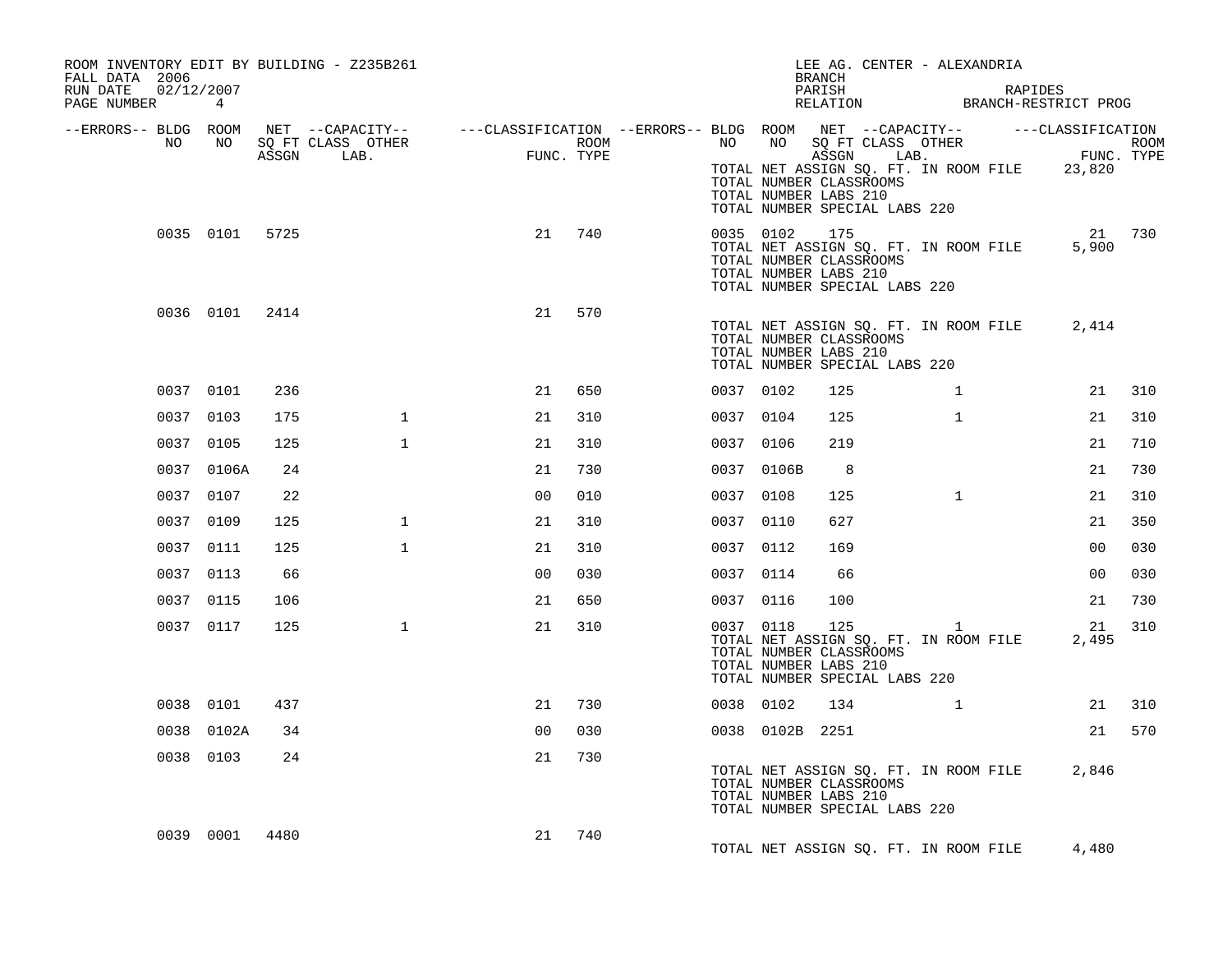| FALL DATA 2006<br>RUN DATE 02/12/2007<br>PAGE NUMBER 5 |             |                |      | ROOM INVENTORY EDIT BY BUILDING - Z235B261 |                                                                                                |                    |           |            | LEE AG. CENTER - ALEXANDRIA<br><b>BRANCH</b><br>PARISH<br>PARISH RAPIDES<br>RELATION BRANCH-RESTRICT PROG                        |                              |                    |     |
|--------------------------------------------------------|-------------|----------------|------|--------------------------------------------|------------------------------------------------------------------------------------------------|--------------------|-----------|------------|----------------------------------------------------------------------------------------------------------------------------------|------------------------------|--------------------|-----|
| --ERRORS-- BLDG ROOM                                   |             |                |      |                                            | NET --CAPACITY-- - ---CLASSIFICATION --ERRORS-- BLDG ROOM NET --CAPACITY-- - ---CLASSIFICATION |                    |           |            |                                                                                                                                  |                              |                    |     |
|                                                        | NO          | NO 11          |      |                                            |                                                                                                | ROOM<br>FUNC. TYPE |           |            | NO NO SQ FT CLASS OTHER<br>ASSGN LAB.<br>TOTAL NUMBER CLASSROOMS<br>TOTAL NUMBER LABS 210<br>TOTAL NUMBER SPECIAL LABS 220       |                              | ROOM<br>FUNC. TYPE |     |
|                                                        |             | 0040 0101 4160 |      |                                            | 21                                                                                             | 740                |           |            | TOTAL NET ASSIGN SQ. FT. IN ROOM FILE 4,160<br>TOTAL NUMBER CLASSROOMS<br>TOTAL NUMBER LABS 210<br>TOTAL NUMBER SPECIAL LABS 220 |                              |                    |     |
|                                                        |             | 0041 0101      | 570  |                                            | 21                                                                                             | 590                |           | 0041 0102  | 630                                                                                                                              |                              | 21 590             |     |
|                                                        |             | 0041 0102A     | 56   |                                            | 0 <sub>0</sub>                                                                                 | 030                |           |            | TOTAL NET ASSIGN SQ. FT. IN ROOM FILE 1,200<br>TOTAL NUMBER CLASSROOMS<br>TOTAL NUMBER LABS 210<br>TOTAL NUMBER SPECIAL LABS 220 |                              |                    |     |
|                                                        |             | 0043 0101      | 450  |                                            | 0 <sub>0</sub>                                                                                 | 030                |           | 0043 0102  | 312                                                                                                                              |                              | 00 030             |     |
|                                                        |             | 0043 0103      | 2498 |                                            | 21                                                                                             | 730                |           |            | TOTAL NET ASSIGN SQ. FT. IN ROOM FILE<br>TOTAL NUMBER CLASSROOMS<br>TOTAL NUMBER LABS 210<br>TOTAL NUMBER SPECIAL LABS 220       |                              | 2,498              |     |
|                                                        |             | 0044 0101      | 152  | $\mathbf{1}$                               | 21                                                                                             | 310                | 0044 0102 |            | 144                                                                                                                              | $\sim$ 1.0 $\sim$ 1.0 $\sim$ | 21                 | 310 |
|                                                        | 9 0044 0103 |                | 732  | $\mathbf{1}$                               | 21                                                                                             | 250                |           | 0044 0103A | 151                                                                                                                              |                              | 21                 | 730 |
|                                                        | 0044 0104   |                | 175  |                                            | 21                                                                                             | 710                | 0044 0105 |            | 147                                                                                                                              |                              | 21                 | 650 |
|                                                        | 0044 0106   |                | 150  |                                            | 0 <sub>0</sub>                                                                                 | 030                | 0044 0107 |            | 25                                                                                                                               |                              | 0 <sub>0</sub>     | 030 |
|                                                        | 0044 0108   |                | 19   |                                            | 0 <sub>0</sub>                                                                                 | 010                | 0044 0109 |            | 22                                                                                                                               |                              | 00                 | 030 |
|                                                        | 0044 0110   |                | 3886 |                                            | 21                                                                                             | 590                |           | 0044 0111  | 1994                                                                                                                             |                              | 21                 | 590 |
|                                                        |             | 0044 0112      | 1397 |                                            | 21                                                                                             | 590                |           |            | TOTAL NET ASSIGN SQ. FT. IN ROOM FILE<br>TOTAL NUMBER CLASSROOMS<br>TOTAL NUMBER LABS 210<br>TOTAL NUMBER SPECIAL LABS 220       |                              | 8,778              |     |
|                                                        |             | 0045 0101 4160 |      |                                            | 21                                                                                             | 740                |           |            | TOTAL NET ASSIGN SQ. FT. IN ROOM FILE<br>TOTAL NUMBER CLASSROOMS<br>TOTAL NUMBER LABS 210<br>TOTAL NUMBER SPECIAL LABS 220       |                              | 4,160              |     |
|                                                        |             | 0049 0101      | 432  |                                            | 21                                                                                             | 570                |           |            | TOTAL NET ASSIGN SQ. FT. IN ROOM FILE                                                                                            |                              | 432                |     |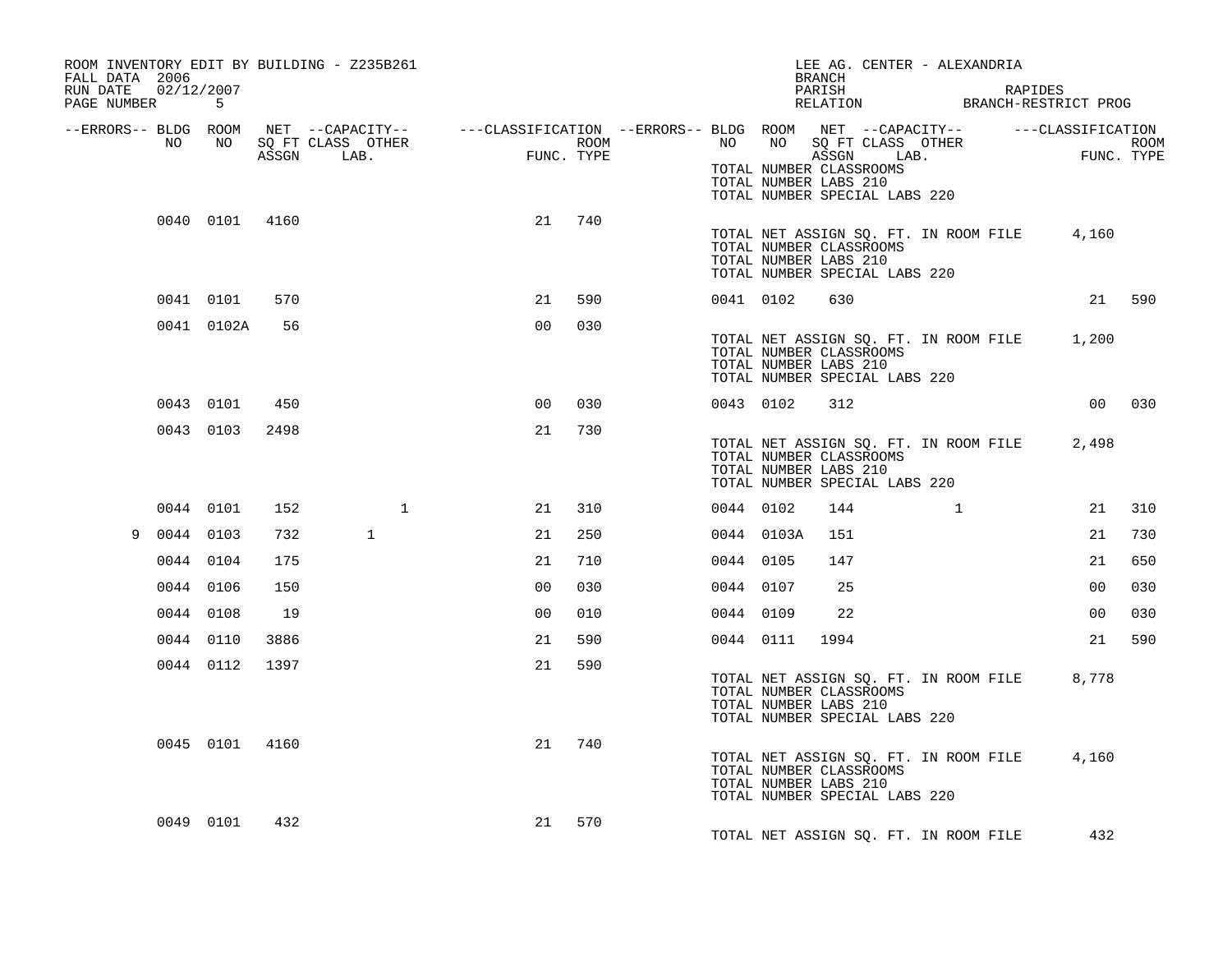| ROOM INVENTORY EDIT BY BUILDING - Z235B261<br>FALL DATA 2006 |           |                |                                                                                                                                   |                                              |                    |       | LEE AG. CENTER - ALEXANDRIA<br>BRANCH                                                                                      |  |                                          |
|--------------------------------------------------------------|-----------|----------------|-----------------------------------------------------------------------------------------------------------------------------------|----------------------------------------------|--------------------|-------|----------------------------------------------------------------------------------------------------------------------------|--|------------------------------------------|
| 02/12/2007<br>RUN DATE<br>PAGE NUMBER 6                      |           |                |                                                                                                                                   |                                              |                    |       | PARISH                                                                                                                     |  | RAPIDES<br>RELATION BRANCH-RESTRICT PROG |
| --ERRORS-- BLDG ROOM<br>NO                                   | NO        |                | NET --CAPACITY-- - ---CLASSIFICATION --ERRORS-- BLDG ROOM NET --CAPACITY-- - ---CLASSIFICATION<br>SQ FT CLASS OTHER<br>ASSGN LAB. | $\begin{aligned} \mathrm{FUN} \end{aligned}$ | ROOM<br>FUNC. TYPE | NO NO | NO SQ FT CLASS OTHER<br>ASSGN LAB.<br>TOTAL NUMBER CLASSROOMS<br>TOTAL NUMBER LABS 210<br>TOTAL NUMBER SPECIAL LABS 220    |  | ROOM<br>FUNC. TYPE                       |
|                                                              | 0050 0101 | 56             |                                                                                                                                   | 21                                           | 570                |       | TOTAL NET ASSIGN SQ. FT. IN ROOM FILE<br>TOTAL NUMBER CLASSROOMS<br>TOTAL NUMBER LABS 210<br>TOTAL NUMBER SPECIAL LABS 220 |  | 56                                       |
|                                                              | 0053 0101 | 360            |                                                                                                                                   | 21                                           | 570                |       | TOTAL NET ASSIGN SQ. FT. IN ROOM FILE<br>TOTAL NUMBER CLASSROOMS<br>TOTAL NUMBER LABS 210<br>TOTAL NUMBER SPECIAL LABS 220 |  | 360                                      |
|                                                              | 0054 0101 | 305            |                                                                                                                                   |                                              | 21 575             |       | TOTAL NET ASSIGN SQ. FT. IN ROOM FILE<br>TOTAL NUMBER CLASSROOMS<br>TOTAL NUMBER LABS 210<br>TOTAL NUMBER SPECIAL LABS 220 |  | 305                                      |
|                                                              | 0055 0101 | 72             |                                                                                                                                   | 21                                           | 590                |       | TOTAL NET ASSIGN SQ. FT. IN ROOM FILE<br>TOTAL NUMBER CLASSROOMS<br>TOTAL NUMBER LABS 210<br>TOTAL NUMBER SPECIAL LABS 220 |  | 72                                       |
|                                                              | 0094 0101 | 6000           |                                                                                                                                   | 22                                           | 570                |       | TOTAL NET ASSIGN SQ. FT. IN ROOM FILE<br>TOTAL NUMBER CLASSROOMS<br>TOTAL NUMBER LABS 210<br>TOTAL NUMBER SPECIAL LABS 220 |  | 6,000                                    |
|                                                              |           | 0095 0101 4000 |                                                                                                                                   | 21                                           | 730                |       | TOTAL NET ASSIGN SQ. FT. IN ROOM FILE<br>TOTAL NUMBER CLASSROOMS<br>TOTAL NUMBER LABS 210<br>TOTAL NUMBER SPECIAL LABS 220 |  | 4,000                                    |
|                                                              | 0096 0101 | 288            |                                                                                                                                   | 21                                           | 570                |       | TOTAL NET ASSIGN SQ. FT. IN ROOM FILE<br>TOTAL NUMBER CLASSROOMS<br>TOTAL NUMBER LABS 210<br>TOTAL NUMBER SPECIAL LABS 220 |  | 288                                      |
|                                                              | 0097 0101 | 256            |                                                                                                                                   | 21                                           | 570                |       | TOTAL NET ASSIGN SQ. FT. IN ROOM FILE<br>TOTAL NUMBER CLASSROOMS<br>TOTAL NUMBER LABS 210<br>TOTAL NUMBER SPECIAL LABS 220 |  | 256                                      |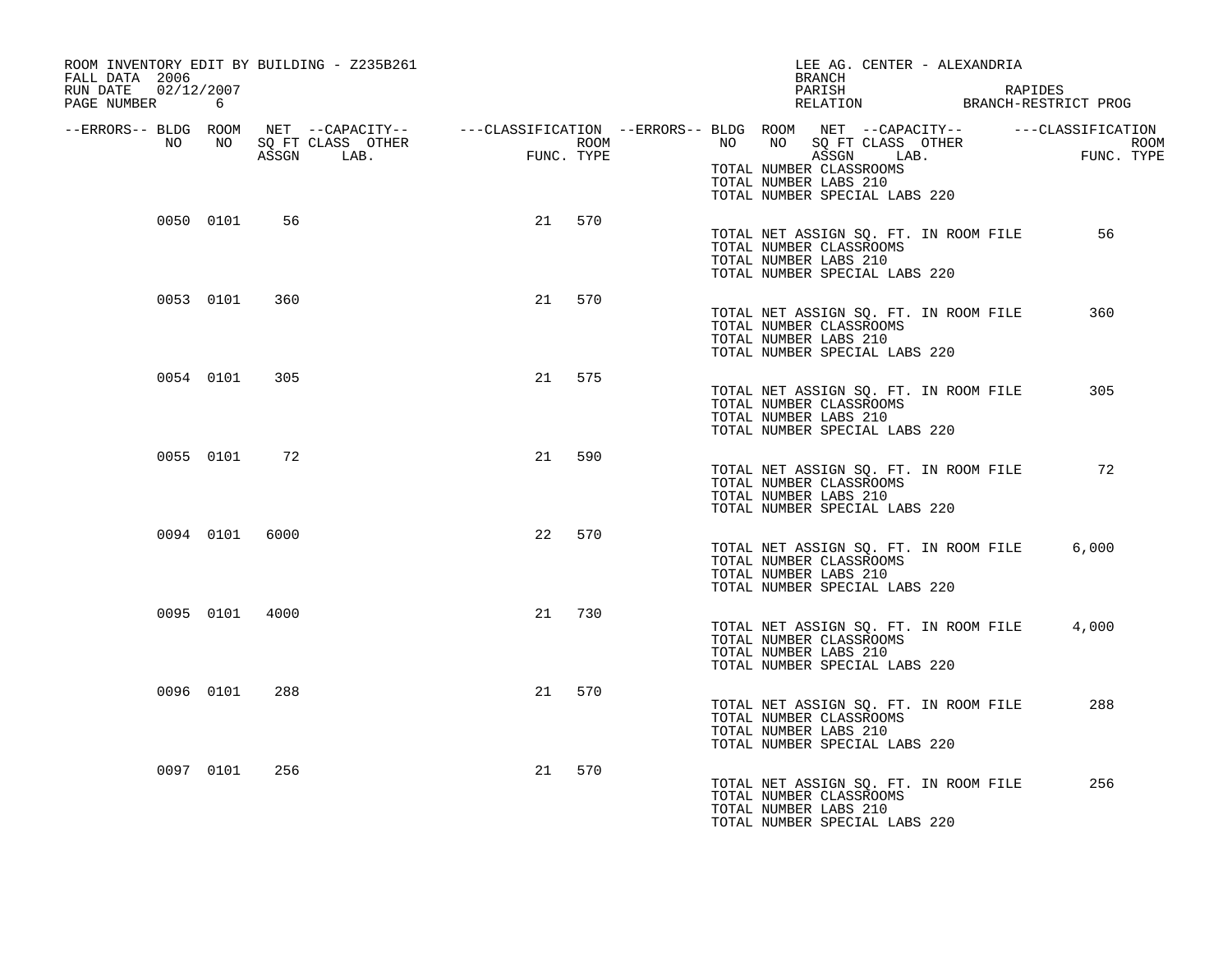| FALL DATA<br>RUN DATE<br>PAGE NUMBER | 2006<br>02/12/2007 |                   |              | ROOM INVENTORY EDIT BY BUILDING - Z235B261 |                                                |                 |          |            | <b>BRANCH</b><br>PARISH<br>RELATION | LEE AG. CENTER - ALEXANDRIA                  | RAPIDES<br>BRANCH-RESTRICT PROG                |
|--------------------------------------|--------------------|-------------------|--------------|--------------------------------------------|------------------------------------------------|-----------------|----------|------------|-------------------------------------|----------------------------------------------|------------------------------------------------|
| --ERRORS-- BLDG                      | ΝO                 | <b>ROOM</b><br>NO | NET<br>ASSGN | --CAPACITY--<br>SQ FT CLASS OTHER<br>LAB.  | ---CLASSIFICATION<br><b>ROOM</b><br>FUNC. TYPE | --ERRORS-- BLDG | NO       | ROOM<br>NO | NET<br>ASSGN                        | --CAPACITY--<br>SQ FT CLASS<br>OTHER<br>LAB. | ---CLASSIFICATION<br><b>ROOM</b><br>FUNC. TYPE |
| 5.                                   | 0101               |                   |              |                                            |                                                |                 | NO ROOMS |            |                                     |                                              |                                                |
| 5.                                   | 0103               |                   |              |                                            |                                                |                 | NO ROOMS |            |                                     |                                              |                                                |
|                                      | 0104               |                   |              |                                            |                                                |                 | NO ROOMS |            |                                     |                                              |                                                |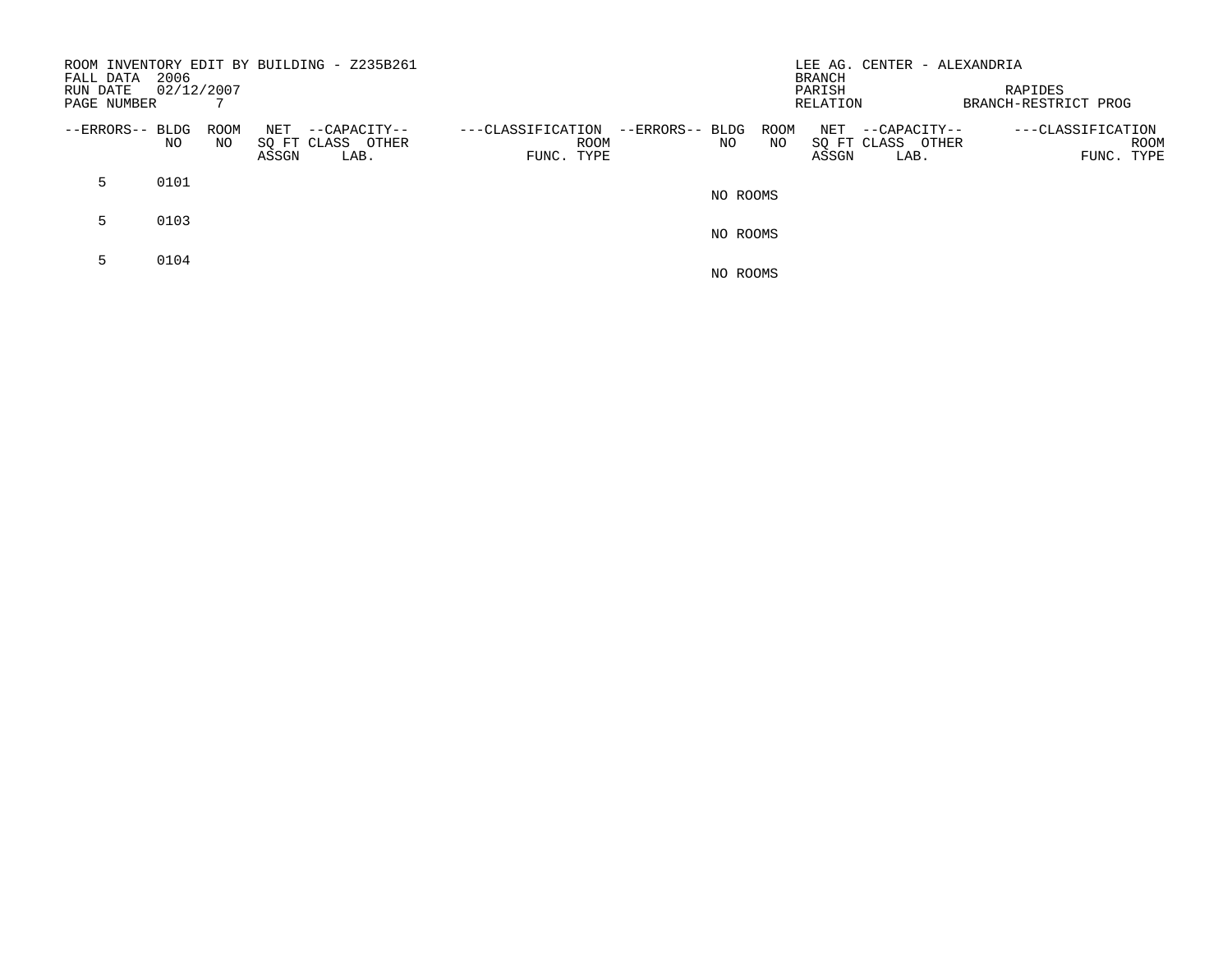- ERROR 1 BLD NUMBER OF THE ROOM FILE DOES NOT MATCH THE BLD NUMBER OF THE BLD FILE. THE BUILDING NUMBERS SHOULD BE EXACTLY THE SAME ON THE BUILDING FILE AND THE ROOM FILE.
- ERROR 2 DUPLICATE RECORD IN THE ROOM FILE.
- ERROR 3 NET ASSIGNABLE SQUARE FEET IS BLANK.
- ERROR 4 CAPACITY IS NOT ENTERED FOR ROOM TYPE 110, 210, 220, 230, 250, 410, 430, 610, 910, 920.
- ERROR 5 BUILDING DOES NOT CONTAIN ANY ROOMS. 3 IF THE BUILDING IS A WAREHOUSE, BARN, ETC. WITH NO ROOMS, CODE ONE ROOM WITH THE GROSS AND NET EQUAL.
- ERROR 6 FUNCTION USE OF ROOMS IS 00 AND ROOM TYPE NOT 010, 020, 030, 051, 052, OR 053.
- ERROR 7 ROOM TYPE IS NOT A VALID ROOM USE CODE OR PCS FUNCTION USE CODE IS NOT A VALID CODE
- ERROR 8 ROOM TYPE IS WRONG (000).

| TOTAL ERRORS                                                                                                                                                                                                                 |                  |
|------------------------------------------------------------------------------------------------------------------------------------------------------------------------------------------------------------------------------|------------------|
| WARNING ONLY - RATIO OF NET ASSIGN SQ. FT. TO CAPACITY IS NOT 5 TO 50 SQ. FT. FOR ROOM TYPES 110 410 430<br>#9<br>OR IS NOT 10 TO 400 SQ. FT. FOR ROOM TYPES 210 220 230 250<br>OR IS NOT 5 TO 25 SQ. FT. FOR ROOM TYPE 610. |                  |
| TOTAL NUMBER OF ROOM RECORDS                                                                                                                                                                                                 | 112              |
| TOTAL CLASSROOM CAPACITY<br>TOTAL LAB CAPACITY                                                                                                                                                                               | 25               |
| TOTAL OTHER CAPACITY                                                                                                                                                                                                         | 15               |
| TOTAL NON ASSIGN AREA - ROOMS (FUNCT 00)                                                                                                                                                                                     | 1752             |
| TOTAL UNASSIGNED AREA - ROOMS (FUNCT 81, 82, 83)                                                                                                                                                                             |                  |
| TOTAL FACIL IN USE - ROOMS (FUNCT 10 THROUGH 70)                                                                                                                                                                             | 121325<br>121325 |
| TOTAL ASSIGNABLE AREA - ROOMS (FUNCT 10 THROUGH 83)<br>TOTAL NUMBER OF NON-ASSIGN ROOMS (FUNCT 00)                                                                                                                           | 17               |
| TOTAL NUMBER OF INSTRUCTIONAL, RESEARCH, ACADEMIC SUPPORT, AND STUDENT SERVICE ROOMS (FUNCTS 10, 20, 40 AND 50)                                                                                                              | 86               |
| TOTAL NUMBER OF PUBLIC SERVICE, INSTITUTIONAL SUPPORT AND INDEPENDENT OPERATIONS ROOMS (FUNCTS 30, 60 AND 70)                                                                                                                |                  |
| TOTAL NUMBER OF UNASSIGNED ROOMS (FUNCT 81, 82, 83)                                                                                                                                                                          |                  |
| TOTAL NUMBER OF ASSIGNABLE ROOMS (FUNCT 10 TO 83)                                                                                                                                                                            | 95               |
| TOTAL NUMBER OF CLASSROOMS (110)                                                                                                                                                                                             |                  |
| TOTAL NUMBER OF LABS<br>(210)                                                                                                                                                                                                |                  |
| (220)<br>TOTAL NUMBER OF SPECIAL LABS                                                                                                                                                                                        |                  |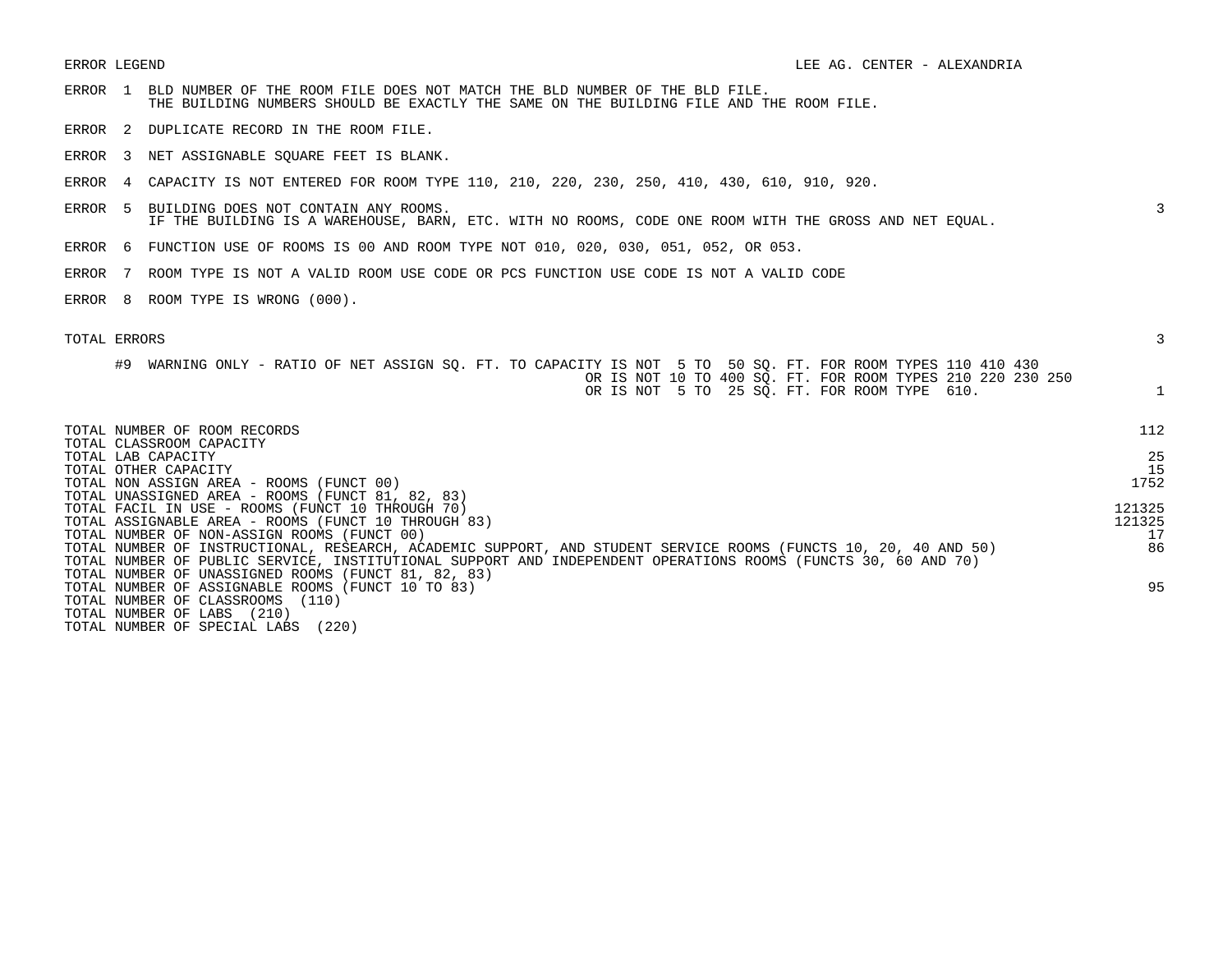| ROOM INVENTORY EDIT BY BUILDING - Z235B261<br>FALL DATA 2006<br>RUN DATE<br>02/12/2007<br>PAGE NUMBER 1 |                |     |                                                                                                |                |            |                  |           |                | FRUIT AND TRUCK - HAMMOND<br>BRANCH                                                                                                |              | PARISH TANGIPAHOA RELATION BRANCH-RESTRICT PROG |                    |
|---------------------------------------------------------------------------------------------------------|----------------|-----|------------------------------------------------------------------------------------------------|----------------|------------|------------------|-----------|----------------|------------------------------------------------------------------------------------------------------------------------------------|--------------|-------------------------------------------------|--------------------|
| --ERRORS-- BLDG ROOM                                                                                    |                |     | NET --CAPACITY-- - ---CLASSIFICATION --ERRORS-- BLDG ROOM NET --CAPACITY-- - ---CLASSIFICATION |                |            |                  |           |                |                                                                                                                                    |              |                                                 |                    |
| NO .                                                                                                    | NO             |     | SQ FT CLASS OTHER<br>ASSGN LAB.                                                                |                | FUNC. TYPE | ROOM <b>ROOM</b> | NO        | NO             | SQ FT CLASS OTHER<br>ASSGN LAB.                                                                                                    |              |                                                 | ROOM<br>FUNC. TYPE |
|                                                                                                         | 0001 0001 5491 |     |                                                                                                | 92             | 970        |                  |           |                | TOTAL NET ASSIGN SQ. FT. IN ROOM FILE<br>TOTAL NUMBER CLASSROOMS<br>TOTAL NUMBER LABS 210<br>TOTAL NUMBER SPECIAL LABS 220         |              | 5,491                                           |                    |
|                                                                                                         | 0002 0001 1152 |     |                                                                                                | 92             | 970        |                  |           |                | TOTAL NET ASSIGN SQ. FT. IN ROOM FILE 1,152<br>TOTAL NUMBER CLASSROOMS<br>TOTAL NUMBER LABS 210<br>TOTAL NUMBER SPECIAL LABS 220   |              |                                                 |                    |
|                                                                                                         | 0003 0101      | 289 |                                                                                                | 21             | 730        |                  | 0003 0102 |                | 121                                                                                                                                |              | 21                                              | 730                |
|                                                                                                         | 0003 0103      | 129 |                                                                                                | 21             | 730        |                  | 0003 0104 |                | 336                                                                                                                                |              | 21                                              | 730                |
|                                                                                                         | 0003 0105      | 137 |                                                                                                | 21             | 730        |                  | 0003 0106 |                | 432                                                                                                                                |              | 21                                              | 730                |
|                                                                                                         | 0003 0107      | 432 |                                                                                                | 21             | 730        |                  |           | 0003 0108      | 1080<br>TOTAL NET ASSIGN SQ. FT. IN ROOM FILE<br>TOTAL NUMBER CLASSROOMS<br>TOTAL NUMBER LABS 210<br>TOTAL NUMBER SPECIAL LABS 220 |              | 21<br>2,956                                     | 730                |
|                                                                                                         | 0004 0101      | 840 |                                                                                                | 21             | 580        |                  |           | 0004 0102      | 840<br>TOTAL NET ASSIGN SQ. FT. IN ROOM FILE<br>TOTAL NUMBER CLASSROOMS<br>TOTAL NUMBER LABS 210<br>TOTAL NUMBER SPECIAL LABS 220  |              | 21<br>1,680                                     | 580                |
|                                                                                                         | 0005 0101      | 59  |                                                                                                | 0 <sup>0</sup> | 030        |                  | 0005 0102 |                | 92                                                                                                                                 | $\mathbf{1}$ | 21                                              | 310                |
|                                                                                                         | 0005 0103      | 94  | $\mathbf{1}$                                                                                   | 21             | 310        |                  | 0005 0104 |                | 197                                                                                                                                | $\mathbf{1}$ | 21                                              | 310                |
|                                                                                                         | 0005 0104A     | 127 | $\mathbf{1}$                                                                                   | 21             | 310        |                  | 0005 0105 |                | 117                                                                                                                                | $\mathbf{1}$ | 21                                              | 310                |
|                                                                                                         | 0005 0106      | 71  | $\mathbf{1}$                                                                                   | 21             | 310        |                  | 0005 0107 |                | 70                                                                                                                                 |              | 00                                              | 030                |
|                                                                                                         | 0005 0108      | 92  | $\mathbf{1}$                                                                                   | 21             | 310        |                  |           | 0005 0109 1148 | TOTAL NET ASSIGN SQ. FT. IN ROOM FILE<br>TOTAL NUMBER CLASSROOMS<br>TOTAL NUMBER LABS 210<br>TOTAL NUMBER SPECIAL LABS 220         |              | 21<br>1,938                                     | 350                |
|                                                                                                         | 0007 0001 1659 |     |                                                                                                | 92             | 970        |                  |           |                | TOTAL NET ASSIGN SQ. FT. IN ROOM FILE 1,659<br>TOTAL NUMBER CLASSROOMS<br>TOTAL NUMBER LABS 210<br>TOTAL NUMBER SPECIAL LABS 220   |              |                                                 |                    |
|                                                                                                         | 0008 0001 1691 |     |                                                                                                | 92             | 970        |                  |           |                | TOTAL NET ASSIGN SQ. FT. IN ROOM FILE 1,691                                                                                        |              |                                                 |                    |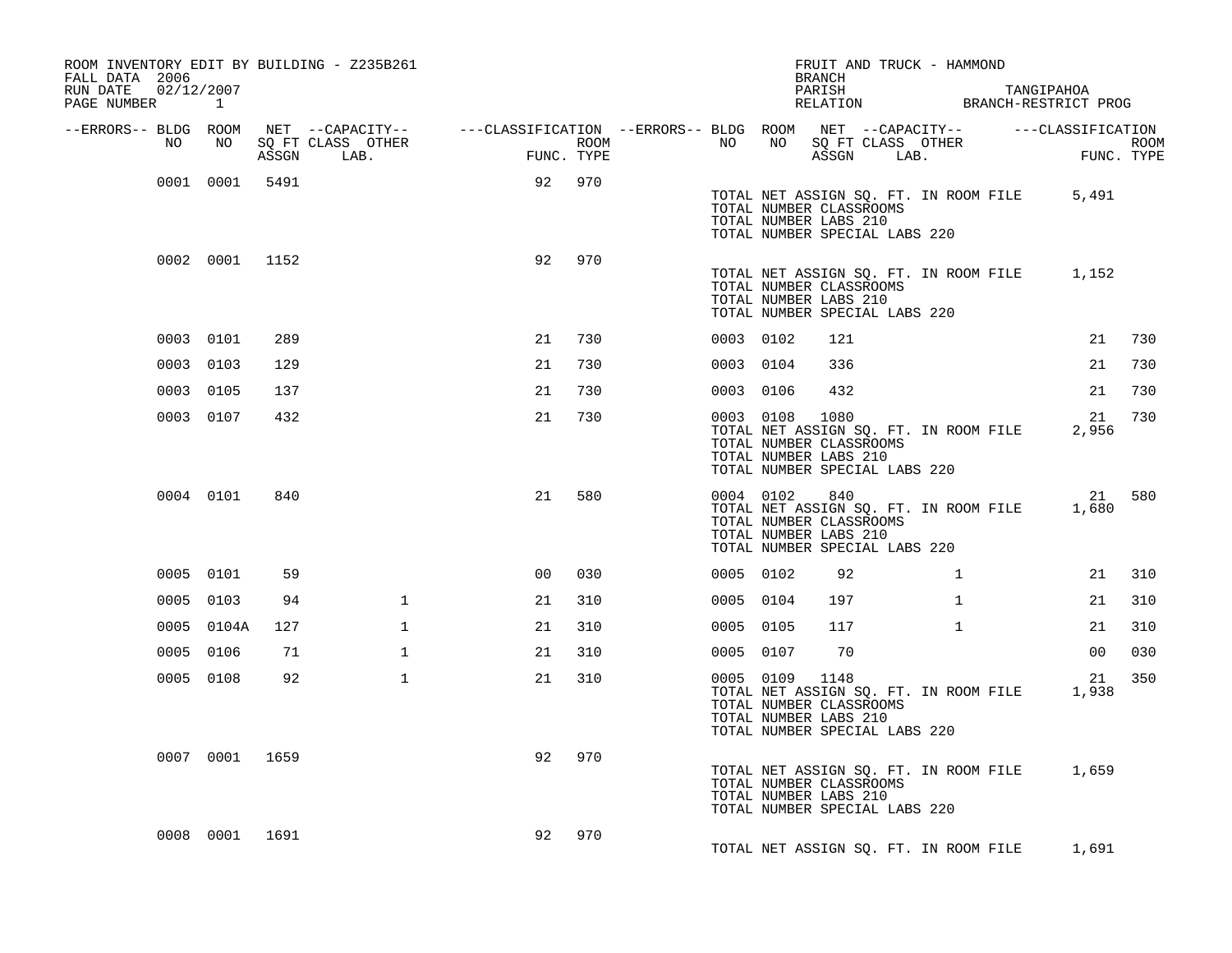| FALL DATA 2006<br>RUN DATE 02/12/2007 |                | ROOM INVENTORY EDIT BY BUILDING - Z235B261 |             |            | FRUIT AND TRUCK - HAMMOND<br>BRANCH<br>PARISH                                                                                                                                                                                    |
|---------------------------------------|----------------|--------------------------------------------|-------------|------------|----------------------------------------------------------------------------------------------------------------------------------------------------------------------------------------------------------------------------------|
| PAGE NUMBER                           | 2              |                                            |             |            | PARISH TANGIPAHOA<br>RELATION BRANCH-RESTRICT PROG                                                                                                                                                                               |
| NO                                    | NO             | SQ FT CLASS OTHER<br>ASSGN LAB.            | <b>FUNC</b> | FUNC. TYPE | --ERRORS-- BLDG ROOM NET --CAPACITY-- ----CLASSIFICATION --ERRORS-- BLDG ROOM NET --CAPACITY-- -----CLASSIFICATION<br>ROOM <b>ROOM</b><br>NO NO SQ FT CLASS OTHER<br>ROOM<br>FUNC. TYPE<br>ASSGN LAB.<br>TOTAL NUMBER CLASSROOMS |
|                                       | 0009 0001 1092 |                                            | 92          | 970        | TOTAL NUMBER LABS 210<br>TOTAL NUMBER SPECIAL LABS 220                                                                                                                                                                           |
|                                       |                |                                            |             |            | TOTAL NET ASSIGN SQ. FT. IN ROOM FILE 1,092<br>TOTAL NUMBER CLASSROOMS<br>TOTAL NUMBER LABS 210<br>TOTAL NUMBER SPECIAL LABS 220                                                                                                 |
|                                       | 0010 0001 2270 |                                            | 92          | 970        | TOTAL NET ASSIGN SQ. FT. IN ROOM FILE<br>2,270<br>TOTAL NUMBER CLASSROOMS<br>TOTAL NUMBER LABS 210<br>TOTAL NUMBER SPECIAL LABS 220                                                                                              |
|                                       | 0011 0101 4554 |                                            | 21          | 590        | TOTAL NET ASSIGN SQ. FT. IN ROOM FILE<br>4,554<br>TOTAL NUMBER CLASSROOMS<br>TOTAL NUMBER LABS 210<br>TOTAL NUMBER SPECIAL LABS 220                                                                                              |
| 0012 0101                             |                | 191                                        | 21          | 730        | 0012 0102 102<br>21 730<br>TOTAL NET ASSIGN SQ. FT. IN ROOM FILE<br>293<br>TOTAL NUMBER CLASSROOMS<br>TOTAL NUMBER LABS 210<br>TOTAL NUMBER SPECIAL LABS 220                                                                     |
|                                       | 0013 0001 1092 |                                            | 92          | 970        | TOTAL NET ASSIGN SQ. FT. IN ROOM FILE 1,092<br>TOTAL NUMBER CLASSROOMS<br>TOTAL NUMBER LABS 210<br>TOTAL NUMBER SPECIAL LABS 220                                                                                                 |
|                                       | 0014 0001 1092 |                                            | 92          | 970        | TOTAL NET ASSIGN SQ. FT. IN ROOM FILE<br>1,092<br>TOTAL NUMBER CLASSROOMS<br>TOTAL NUMBER LABS 210<br>TOTAL NUMBER SPECIAL LABS 220                                                                                              |
| 0015 0101                             |                | 693                                        | 21          | 730        | 693<br>TOTAL NET ASSIGN SQ. FT. IN ROOM FILE<br>TOTAL NUMBER CLASSROOMS<br>TOTAL NUMBER LABS 210<br>TOTAL NUMBER SPECIAL LABS 220                                                                                                |
|                                       | 0016 0001 1292 |                                            | 92          | 970        | TOTAL NET ASSIGN SQ. FT. IN ROOM FILE 1,292<br>TOTAL NUMBER CLASSROOMS<br>TOTAL NUMBER LABS 210<br>TOTAL NUMBER SPECIAL LABS 220                                                                                                 |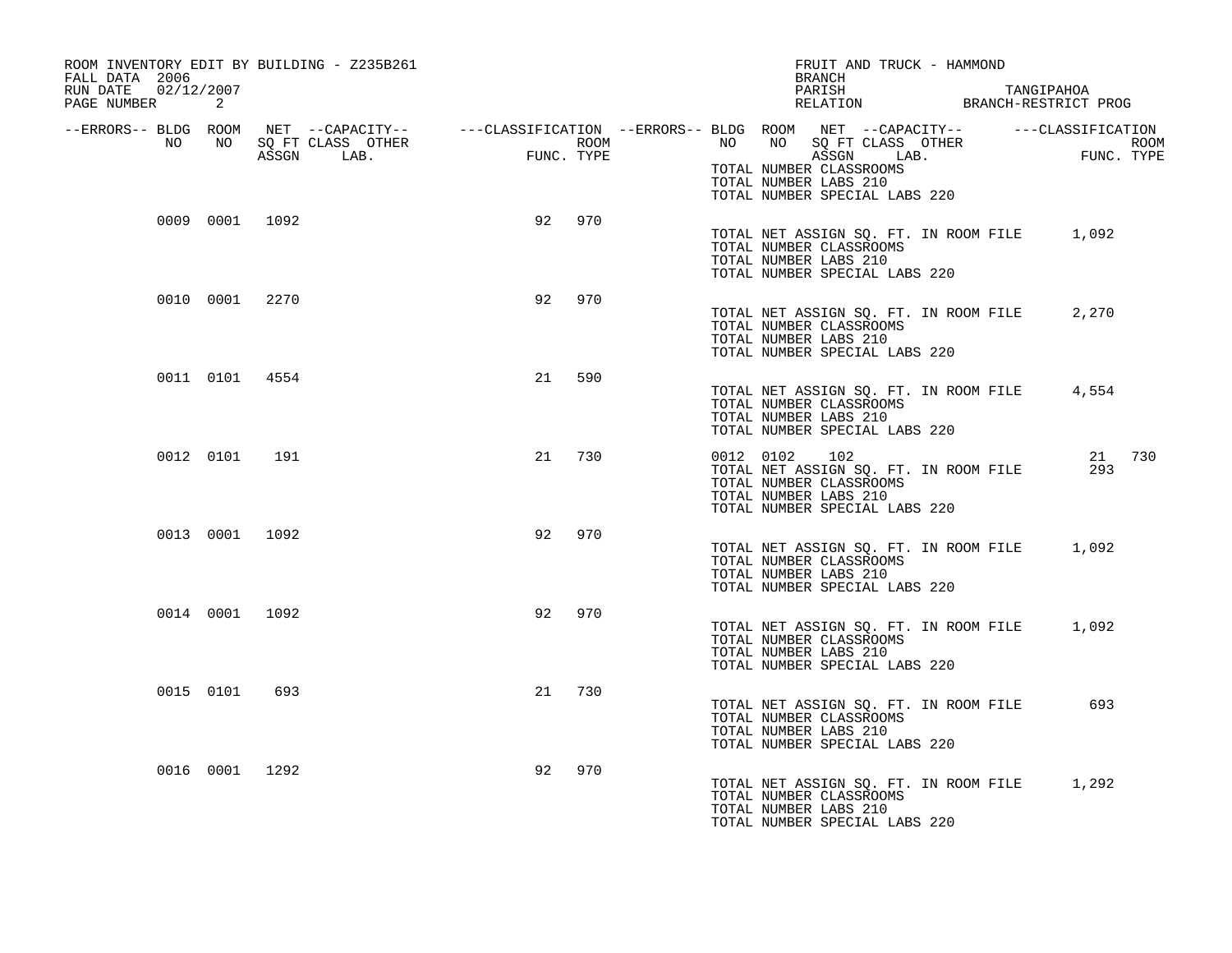| ROOM INVENTORY EDIT BY BUILDING - Z235B261<br>FALL DATA 2006<br>RUN DATE 02/12/2007<br>PAGE NUMBER | 3              |      |                 |                                                                                                                                                                                                  |     |  |                | BRANCH                                                                            | FRUIT AND TRUCK - HAMMOND             | PARISH TANGIPAHOA RELATION BRANCH-RESTRICT PROG |        |
|----------------------------------------------------------------------------------------------------|----------------|------|-----------------|--------------------------------------------------------------------------------------------------------------------------------------------------------------------------------------------------|-----|--|----------------|-----------------------------------------------------------------------------------|---------------------------------------|-------------------------------------------------|--------|
| --ERRORS-- BLDG ROOM<br>NO                                                                         | NO             |      |                 | NET --CAPACITY-- ----CLASSIFICATION --ERRORS---BLDG ROOM NET --CAPACITY-- -----CLASSIFICATION<br>SQ FT CLASS OTHER ROOM NO SQ FT CLASS OTHER ROOM<br>ASSGN LAB. FUNC. TYPE ASSGN LAB. FUNC. TYPE |     |  |                |                                                                                   |                                       |                                                 |        |
|                                                                                                    | 0017 0001 1092 |      |                 | 92 970                                                                                                                                                                                           |     |  |                | TOTAL NUMBER CLASSROOMS<br>TOTAL NUMBER LABS 210<br>TOTAL NUMBER SPECIAL LABS 220 |                                       | TOTAL NET ASSIGN SQ. FT. IN ROOM FILE 1,092     |        |
|                                                                                                    | 0018 0101      | 366  | $7\phantom{.0}$ | 21                                                                                                                                                                                               | 250 |  | 0018 0102      | 36                                                                                |                                       |                                                 | 00 030 |
|                                                                                                    | 0018 0103      | 36   |                 | 0 <sub>0</sub>                                                                                                                                                                                   | 030 |  |                | TOTAL NUMBER CLASSROOMS<br>TOTAL NUMBER LABS 210<br>TOTAL NUMBER SPECIAL LABS 220 | TOTAL NET ASSIGN SQ. FT. IN ROOM FILE | 366                                             |        |
|                                                                                                    | 0019 0101      | 1925 |                 | 21                                                                                                                                                                                               | 725 |  | 0019 0102      | 240                                                                               |                                       | 21                                              | 720    |
|                                                                                                    | 0019 0103      | 129  | $\mathbf{1}$    | 21                                                                                                                                                                                               | 310 |  |                | TOTAL NUMBER CLASSROOMS<br>TOTAL NUMBER LABS 210<br>TOTAL NUMBER SPECIAL LABS 220 | TOTAL NET ASSIGN SQ. FT. IN ROOM FILE | 2,294                                           |        |
|                                                                                                    | 0021 0101      | 140  |                 | 21                                                                                                                                                                                               | 590 |  |                | TOTAL NUMBER CLASSROOMS<br>TOTAL NUMBER LABS 210<br>TOTAL NUMBER SPECIAL LABS 220 | TOTAL NET ASSIGN SQ. FT. IN ROOM FILE | 140                                             |        |
|                                                                                                    | 0022 0101 1976 |      |                 | 21                                                                                                                                                                                               | 580 |  |                | TOTAL NUMBER CLASSROOMS<br>TOTAL NUMBER LABS 210<br>TOTAL NUMBER SPECIAL LABS 220 |                                       | TOTAL NET ASSIGN SQ. FT. IN ROOM FILE 1,976     |        |
|                                                                                                    | 0023 0101      | 150  |                 | 21                                                                                                                                                                                               | 730 |  | 0023 0102 1050 | TOTAL NUMBER CLASSROOMS<br>TOTAL NUMBER LABS 210<br>TOTAL NUMBER SPECIAL LABS 220 |                                       | TOTAL NET ASSIGN SQ. FT. IN ROOM FILE 1,200     | 21 590 |
|                                                                                                    | 0024 0101      | 682  |                 | 21                                                                                                                                                                                               | 725 |  | 0024 0101A     | 73                                                                                |                                       | 00                                              | 030    |
|                                                                                                    | 0024 0101B     | 61   |                 | 0 <sub>0</sub>                                                                                                                                                                                   | 030 |  | 0024 0102 2388 | TOTAL NUMBER CLASSROOMS<br>TOTAL NUMBER LABS 210<br>TOTAL NUMBER SPECIAL LABS 220 | TOTAL NET ASSIGN SQ. FT. IN ROOM FILE | 21<br>3,070                                     | 740    |
|                                                                                                    | 0025 0101      | 960  |                 | 21                                                                                                                                                                                               | 580 |  |                |                                                                                   | TOTAL NET ASSIGN SQ. FT. IN ROOM FILE | 960                                             |        |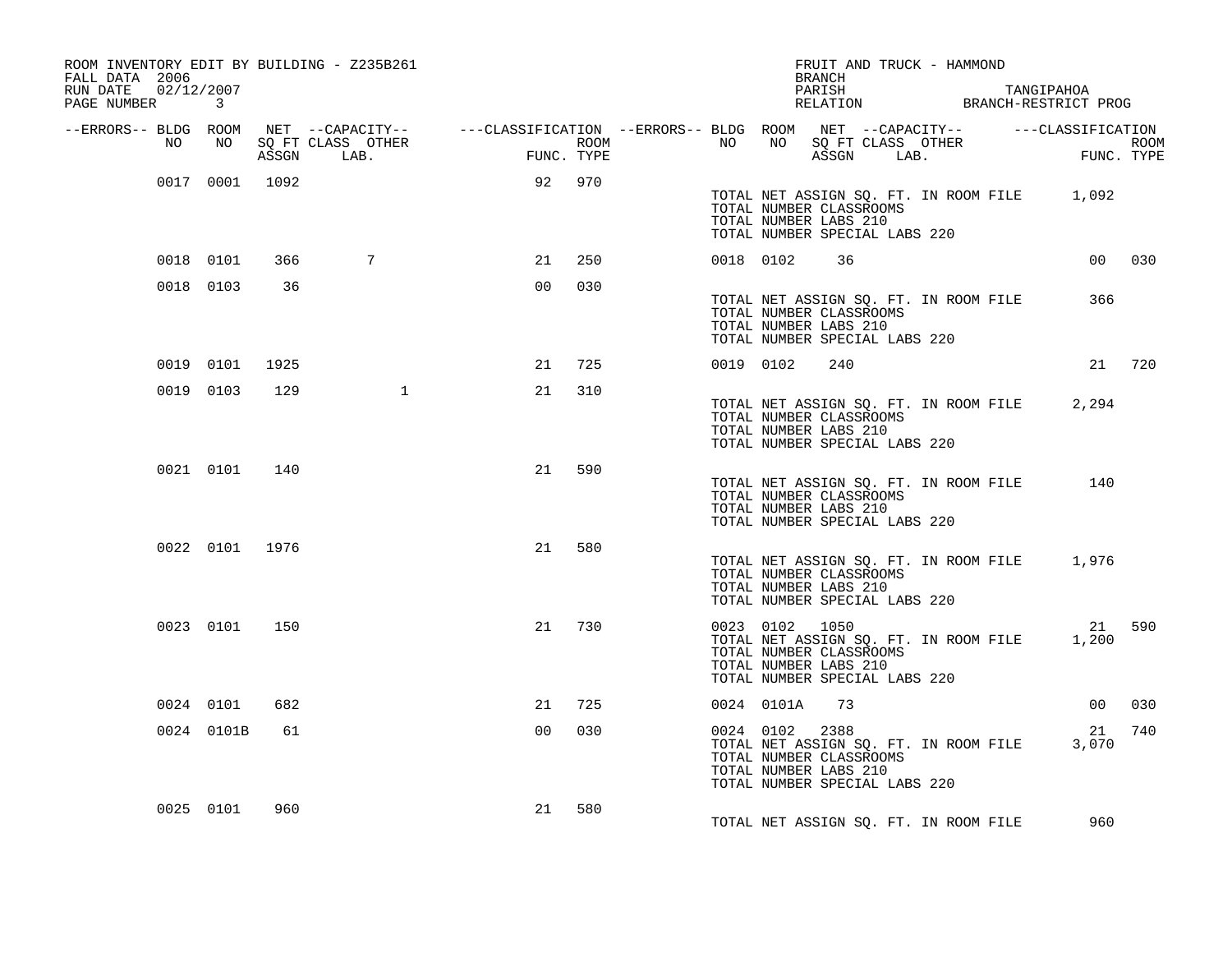| ROOM INVENTORY EDIT BY BUILDING - Z235B261<br>FALL DATA 2006<br>02/12/2007<br>RUN DATE |                |     |                                                                                                                                   |                |            |           |                | FRUIT AND TRUCK - HAMMOND<br>BRANCH<br>PARISH                                                                              |  | TANGIPAHOA  |                    |
|----------------------------------------------------------------------------------------|----------------|-----|-----------------------------------------------------------------------------------------------------------------------------------|----------------|------------|-----------|----------------|----------------------------------------------------------------------------------------------------------------------------|--|-------------|--------------------|
| PAGE NUMBER                                                                            | $\frac{4}{3}$  |     |                                                                                                                                   |                |            |           |                | PARISH IANGIPAROA<br>RELATION BRANCH-RESTRICT PROG                                                                         |  |             |                    |
| --ERRORS-- BLDG ROOM<br>NO                                                             | NO .           |     | NET --CAPACITY-- - ---CLASSIFICATION --ERRORS-- BLDG ROOM NET --CAPACITY-- - ---CLASSIFICATION<br>SQ FT CLASS OTHER<br>ASSGN LAB. |                | ROOM       | NO        | NO             | SQ FT CLASS OTHER<br>ASSGN LAB.                                                                                            |  |             | ROOM<br>FUNC. TYPE |
|                                                                                        |                |     |                                                                                                                                   |                | FUNC. TYPE |           |                | TOTAL NUMBER CLASSROOMS<br>TOTAL NUMBER LABS 210<br>TOTAL NUMBER SPECIAL LABS 220                                          |  |             |                    |
|                                                                                        | 0026 0101      | 960 |                                                                                                                                   | 21             | 580        |           |                | TOTAL NET ASSIGN SQ. FT. IN ROOM FILE<br>TOTAL NUMBER CLASSROOMS<br>TOTAL NUMBER LABS 210<br>TOTAL NUMBER SPECIAL LABS 220 |  | 960         |                    |
|                                                                                        | 0027 0001      | 720 |                                                                                                                                   | 21             | 590        | 0027 0101 |                | 64                                                                                                                         |  | 21          | 735                |
|                                                                                        | 0027 0101A     | 249 |                                                                                                                                   | 21             | 730        |           | 0027 0101B 149 | TOTAL NET ASSIGN SQ. FT. IN ROOM FILE<br>TOTAL NUMBER CLASSROOMS<br>TOTAL NUMBER LABS 210<br>TOTAL NUMBER SPECIAL LABS 220 |  | 21<br>1,182 | 730                |
|                                                                                        | 0028 0101 1850 |     |                                                                                                                                   | 21             | 730        |           |                | TOTAL NET ASSIGN SQ. FT. IN ROOM FILE<br>TOTAL NUMBER CLASSROOMS<br>TOTAL NUMBER LABS 210<br>TOTAL NUMBER SPECIAL LABS 220 |  | 1,850       |                    |
|                                                                                        | 0031 0101      | 256 |                                                                                                                                   | 21             | 730        |           |                | TOTAL NET ASSIGN SQ. FT. IN ROOM FILE<br>TOTAL NUMBER CLASSROOMS<br>TOTAL NUMBER LABS 210<br>TOTAL NUMBER SPECIAL LABS 220 |  | 256         |                    |
|                                                                                        | 0034 0101      | 756 |                                                                                                                                   | 21             | 585        |           | 0034 0101A     | 68                                                                                                                         |  | 21          | 730                |
|                                                                                        | 0034 0101B     | 30  |                                                                                                                                   | 0 <sub>0</sub> | 030        |           |                | TOTAL NET ASSIGN SQ. FT. IN ROOM FILE<br>TOTAL NUMBER CLASSROOMS<br>TOTAL NUMBER LABS 210<br>TOTAL NUMBER SPECIAL LABS 220 |  | 824         |                    |
|                                                                                        | 0035 0101      | 300 |                                                                                                                                   | 21             | 730        |           |                | TOTAL NET ASSIGN SQ. FT. IN ROOM FILE<br>TOTAL NUMBER CLASSROOMS<br>TOTAL NUMBER LABS 210<br>TOTAL NUMBER SPECIAL LABS 220 |  | 300         |                    |
|                                                                                        | 0036 0101      | 182 |                                                                                                                                   | 21             | 730        |           |                | TOTAL NET ASSIGN SQ. FT. IN ROOM FILE<br>TOTAL NUMBER CLASSROOMS<br>TOTAL NUMBER LABS 210<br>TOTAL NUMBER SPECIAL LABS 220 |  | 182         |                    |
|                                                                                        | 0037 0101      | 192 |                                                                                                                                   | 21             | 730        | 0037 0102 |                | 122                                                                                                                        |  | 21          | 730                |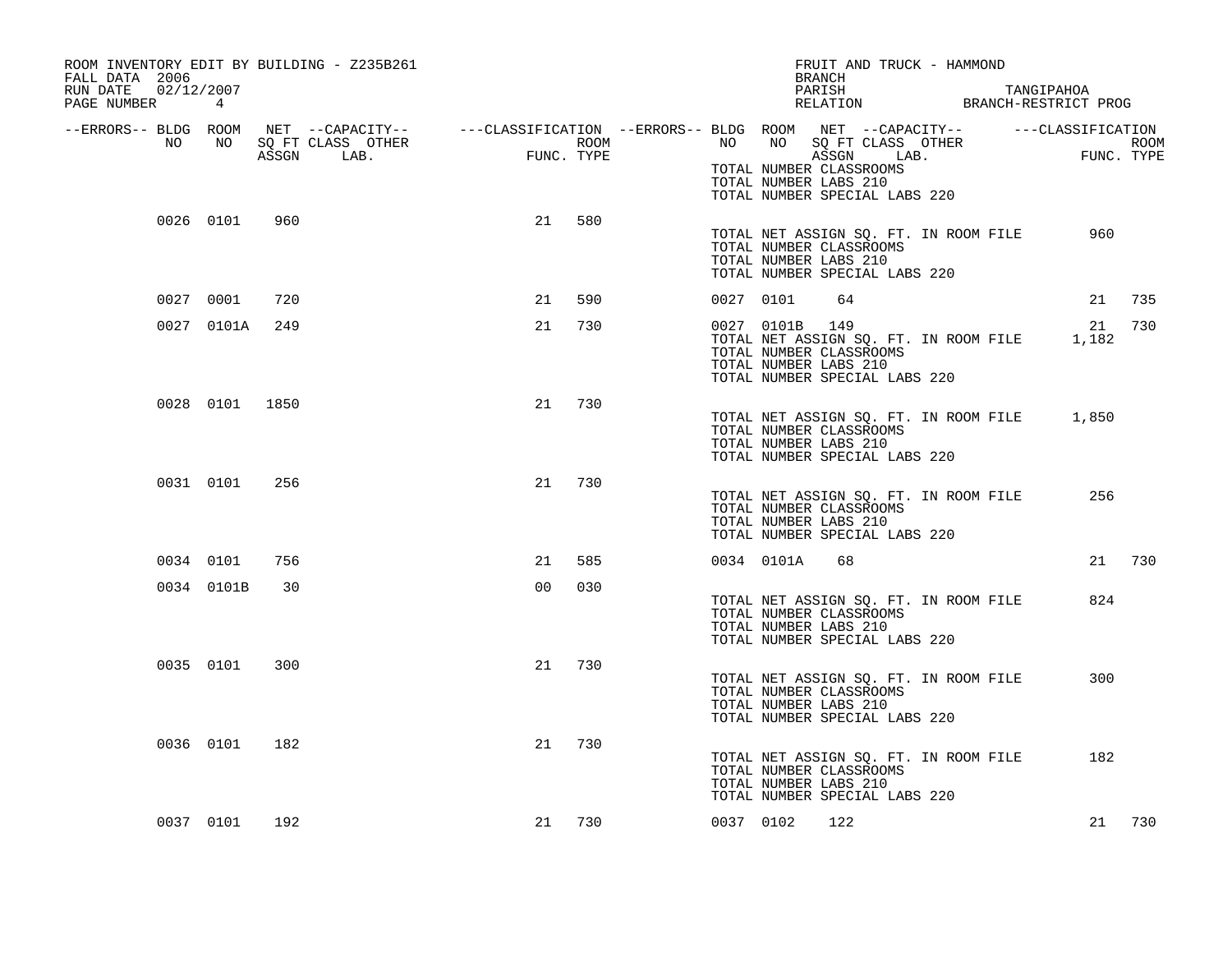| ROOM INVENTORY EDIT BY BUILDING - Z235B261<br>FALL DATA 2006 |                |     |                                                      |    |            |                  |  | FRUIT AND TRUCK - HAMMOND<br>BRANCH                                                                |            |                                       |                                                 |                    |
|--------------------------------------------------------------|----------------|-----|------------------------------------------------------|----|------------|------------------|--|----------------------------------------------------------------------------------------------------|------------|---------------------------------------|-------------------------------------------------|--------------------|
| RUN DATE 02/12/2007<br>PAGE NUMBER 5                         |                |     |                                                      |    |            |                  |  | PARISH                                                                                             |            |                                       | PARISH TANGIPAHOA RELATION BRANCH-RESTRICT PROG |                    |
| --ERRORS-- BLDG ROOM                                         |                |     |                                                      |    |            |                  |  |                                                                                                    |            |                                       |                                                 |                    |
| NO                                                           | NO             |     | NET --CALINER<br>SQ FT CLASS OTHER<br>ACCON LAR FUNC |    | FUNC. TYPE | ROOM <b>ROOM</b> |  | NO NO SQ FT CLASS OTHER                                                                            | ASSGN LAB. |                                       | FIDM                                            | ROOM<br>FUNC. TYPE |
|                                                              | 0037 0103      | 144 |                                                      |    | 21 730     |                  |  | 0037 0104 156<br>TOTAL NUMBER CLASSROOMS<br>TOTAL NUMBER LABS 210<br>TOTAL NUMBER SPECIAL LABS 220 |            | TOTAL NET ASSIGN SQ. FT. IN ROOM FILE | 614                                             | 21 730             |
|                                                              | 0038 0101 1000 |     |                                                      | 21 | 580        |                  |  | TOTAL NUMBER CLASSROOMS<br>TOTAL NUMBER LABS 210<br>TOTAL NUMBER SPECIAL LABS 220                  |            |                                       | TOTAL NET ASSIGN SQ. FT. IN ROOM FILE 1,000     |                    |
|                                                              | 0039 0101      | 200 |                                                      | 21 | 730        |                  |  | TOTAL NUMBER CLASSROOMS<br>TOTAL NUMBER LABS 210<br>TOTAL NUMBER SPECIAL LABS 220                  |            | TOTAL NET ASSIGN SQ. FT. IN ROOM FILE | 200                                             |                    |
|                                                              | 0040 0101      | 230 |                                                      | 21 | 730        |                  |  | 0040 0102 170<br>TOTAL NUMBER CLASSROOMS<br>TOTAL NUMBER LABS 210<br>TOTAL NUMBER SPECIAL LABS 220 |            | TOTAL NET ASSIGN SQ. FT. IN ROOM FILE | 400                                             | 21 730             |
|                                                              | 0042 0101      | 320 |                                                      | 21 | 585        |                  |  | TOTAL NUMBER CLASSROOMS<br>TOTAL NUMBER LABS 210<br>TOTAL NUMBER SPECIAL LABS 220                  |            | TOTAL NET ASSIGN SQ. FT. IN ROOM FILE | 320                                             |                    |
|                                                              | 0045 0101      | 162 |                                                      | 21 | 730        |                  |  | TOTAL NUMBER CLASSROOMS<br>TOTAL NUMBER LABS 210<br>TOTAL NUMBER SPECIAL LABS 220                  |            | TOTAL NET ASSIGN SQ. FT. IN ROOM FILE | 162                                             |                    |
|                                                              | 0046 0101      | 151 |                                                      | 21 | 730        |                  |  | TOTAL NUMBER CLASSROOMS<br>TOTAL NUMBER LABS 210<br>TOTAL NUMBER SPECIAL LABS 220                  |            | TOTAL NET ASSIGN SQ. FT. IN ROOM FILE | 151                                             |                    |
|                                                              | 0047 0101      | 150 |                                                      | 21 | 730        |                  |  | TOTAL NUMBER CLASSROOMS<br>TOTAL NUMBER LABS 210<br>TOTAL NUMBER SPECIAL LABS 220                  |            | TOTAL NET ASSIGN SQ. FT. IN ROOM FILE | 150                                             |                    |
|                                                              | 0049 0101      | 132 |                                                      | 21 | 590        |                  |  |                                                                                                    |            | TOTAL NET ASSIGN SQ. FT. IN ROOM FILE | 132                                             |                    |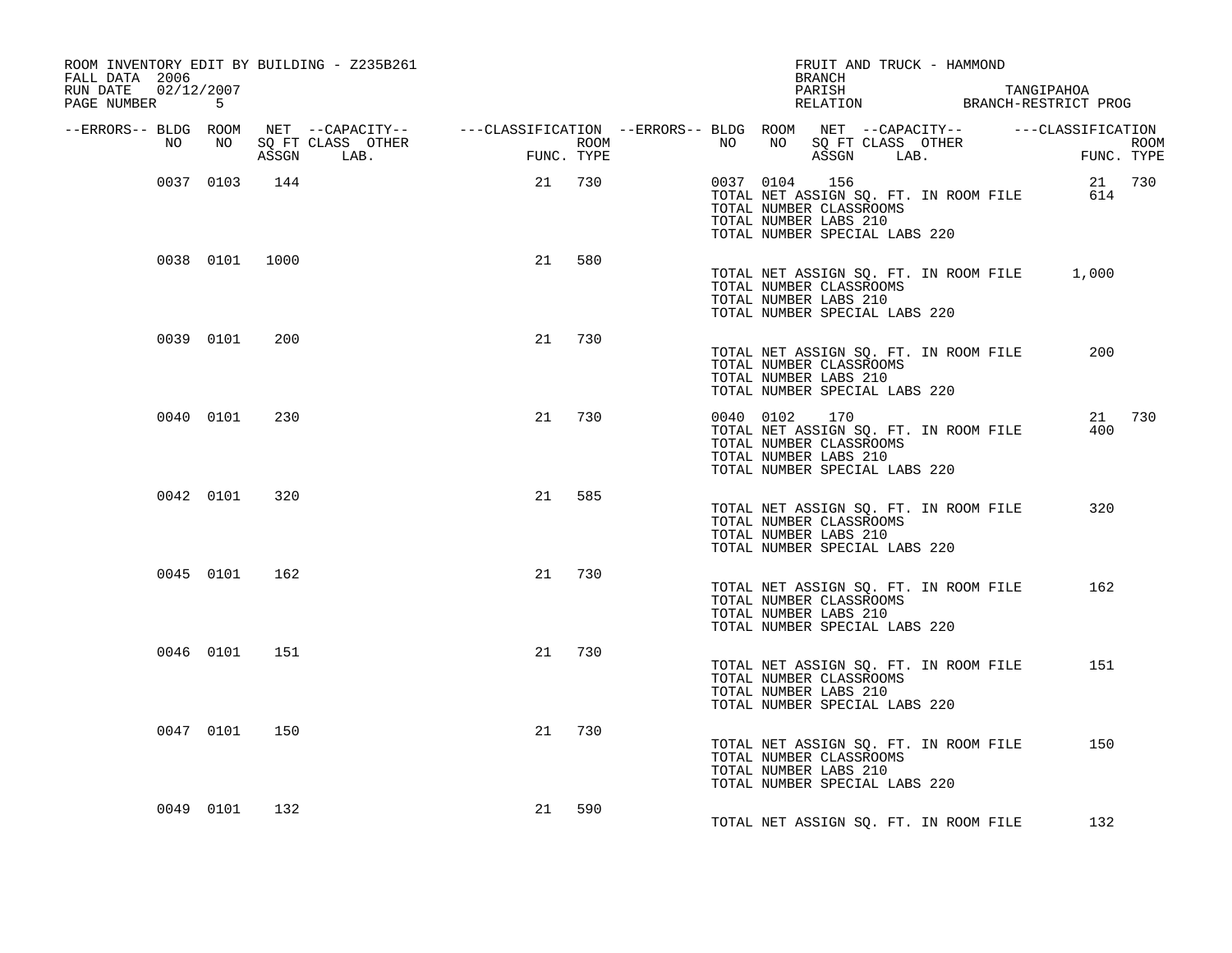| FALL DATA<br>RUN DATE<br>PAGE NUMBER | 2006<br>02/12/2007 | 6                           | ROOM INVENTORY EDIT BY BUILDING - Z235B261 |                   |                    |                 |          | <b>BRANCH</b><br>PARISH<br>RELATION                                     | FRUIT AND TRUCK - HAMMOND                                                      | TANGIPAHOA<br>BRANCH-RESTRICT PROG |                                 |             |
|--------------------------------------|--------------------|-----------------------------|--------------------------------------------|-------------------|--------------------|-----------------|----------|-------------------------------------------------------------------------|--------------------------------------------------------------------------------|------------------------------------|---------------------------------|-------------|
| --ERRORS-- BLDG                      | NO                 | ROOM<br>NET<br>NO.<br>ASSGN | --CAPACITY--<br>SQ FT CLASS OTHER<br>LAB.  | ---CLASSIFICATION | ROOM<br>FUNC. TYPE | --ERRORS-- BLDG | NO.      | ROOM<br>NO<br>ASSGN<br>TOTAL NUMBER CLASSROOMS<br>TOTAL NUMBER LABS 210 | NET --CAPACITY--<br>SQ FT CLASS OTHER<br>LAB.<br>TOTAL NUMBER SPECIAL LABS 220 |                                    | ---CLASSIFICATION<br>FUNC. TYPE | <b>ROOM</b> |
| 5                                    | 0056               |                             |                                            |                   |                    |                 | NO ROOMS |                                                                         |                                                                                |                                    |                                 |             |
| 5.                                   | 0057               |                             |                                            |                   |                    |                 | NO ROOMS |                                                                         |                                                                                |                                    |                                 |             |
| 5                                    | 0058               |                             |                                            |                   |                    |                 | NO ROOMS |                                                                         |                                                                                |                                    |                                 |             |
| 5                                    | 0059               |                             |                                            |                   |                    |                 | NO ROOMS |                                                                         |                                                                                |                                    |                                 |             |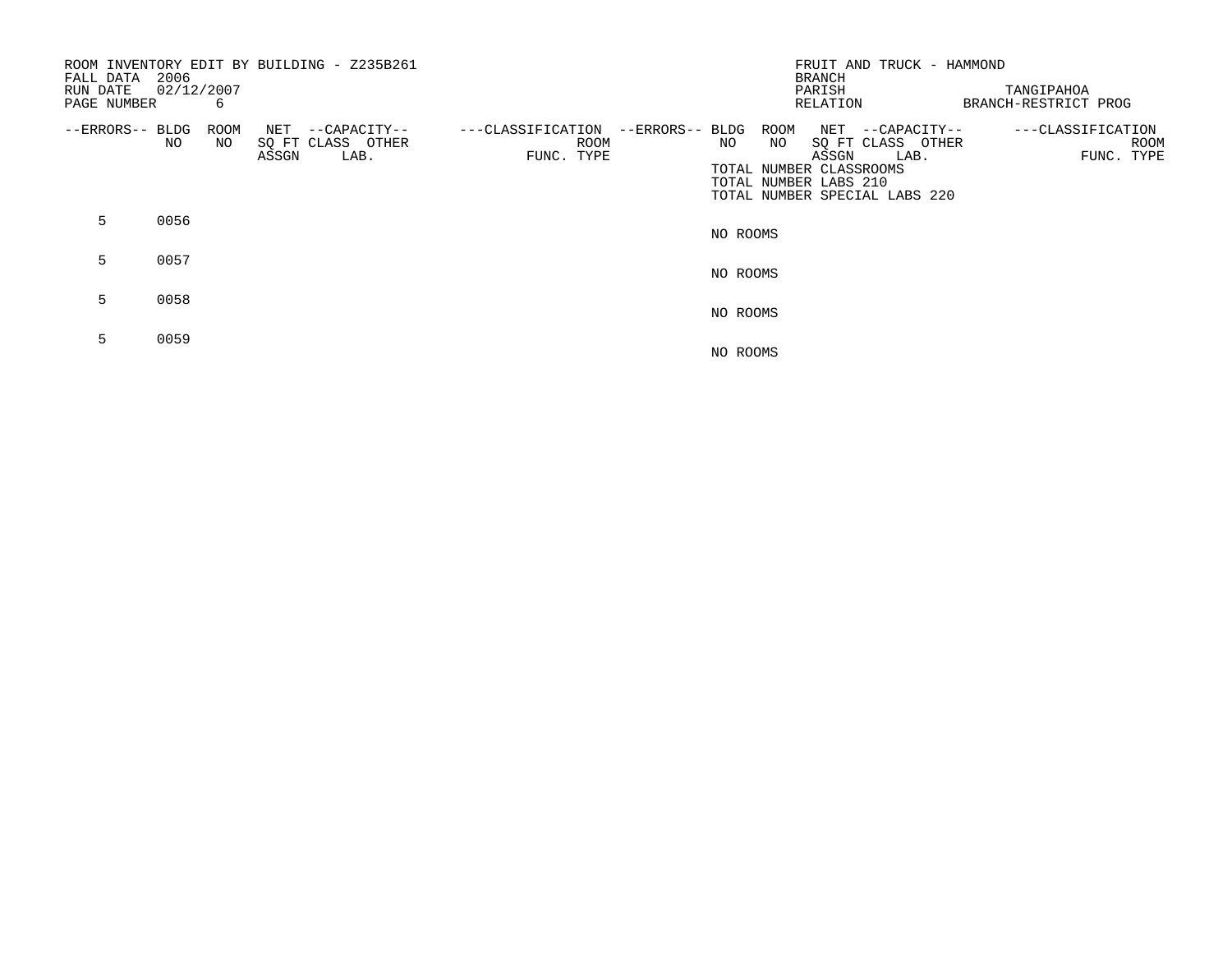- ERROR 1 BLD NUMBER OF THE ROOM FILE DOES NOT MATCH THE BLD NUMBER OF THE BLD FILE. THE BUILDING NUMBERS SHOULD BE EXACTLY THE SAME ON THE BUILDING FILE AND THE ROOM FILE.
- ERROR 2 DUPLICATE RECORD IN THE ROOM FILE.
- ERROR 3 NET ASSIGNABLE SQUARE FEET IS BLANK.
- ERROR 4 CAPACITY IS NOT ENTERED FOR ROOM TYPE 110, 210, 220, 230, 250, 410, 430, 610, 910, 920.
- ERROR 5 BUILDING DOES NOT CONTAIN ANY ROOMS. 4 IF THE BUILDING IS A WAREHOUSE, BARN, ETC. WITH NO ROOMS, CODE ONE ROOM WITH THE GROSS AND NET EQUAL.
- ERROR 6 FUNCTION USE OF ROOMS IS 00 AND ROOM TYPE NOT 010, 020, 030, 051, 052, OR 053.
- ERROR 7 ROOM TYPE IS NOT A VALID ROOM USE CODE OR PCS FUNCTION USE CODE IS NOT A VALID CODE
- ERROR 8 ROOM TYPE IS WRONG (000).

| TOTAL NUMBER OF ROOM RECORDS<br>TOTAL CLASSROOM CAPACITY                                                        | 74    |
|-----------------------------------------------------------------------------------------------------------------|-------|
| TOTAL LAB CAPACITY                                                                                              |       |
| TOTAL OTHER CAPACITY                                                                                            | 8     |
| TOTAL NON ASSIGN AREA - ROOMS (FUNCT 00)                                                                        | 365   |
| TOTAL UNASSIGNED AREA - ROOMS (FUNCT 81, 82, 83)                                                                |       |
| TOTAL FACIL IN USE - ROOMS (FUNCT 10 THROUGH 70)                                                                | 48726 |
| TOTAL ASSIGNABLE AREA - ROOMS (FUNCT 10 THROUGH 83)                                                             | 48726 |
| TOTAL NUMBER OF NON-ASSIGN ROOMS (FUNCT 00)                                                                     |       |
| TOTAL NUMBER OF INSTRUCTIONAL, RESEARCH, ACADEMIC SUPPORT, AND STUDENT SERVICE ROOMS (FUNCTS 10, 20, 40 AND 50) | 57    |
| TOTAL NUMBER OF PUBLIC SERVICE, INSTITUTIONAL SUPPORT AND INDEPENDENT OPERATIONS ROOMS (FUNCTS 30, 60 AND 70)   |       |
| TOTAL NUMBER OF UNASSIGNED ROOMS (FUNCT 81, 82, 83)                                                             |       |
| TOTAL NUMBER OF ASSIGNABLE ROOMS (FUNCT 10 TO 83)                                                               | 67    |
| TOTAL NUMBER OF CLASSROOMS<br>(110)                                                                             |       |
| TOTAL NUMBER OF LABS<br>(210)                                                                                   |       |
| (220)<br>TOTAL NUMBER OF SPECIAL LABS                                                                           |       |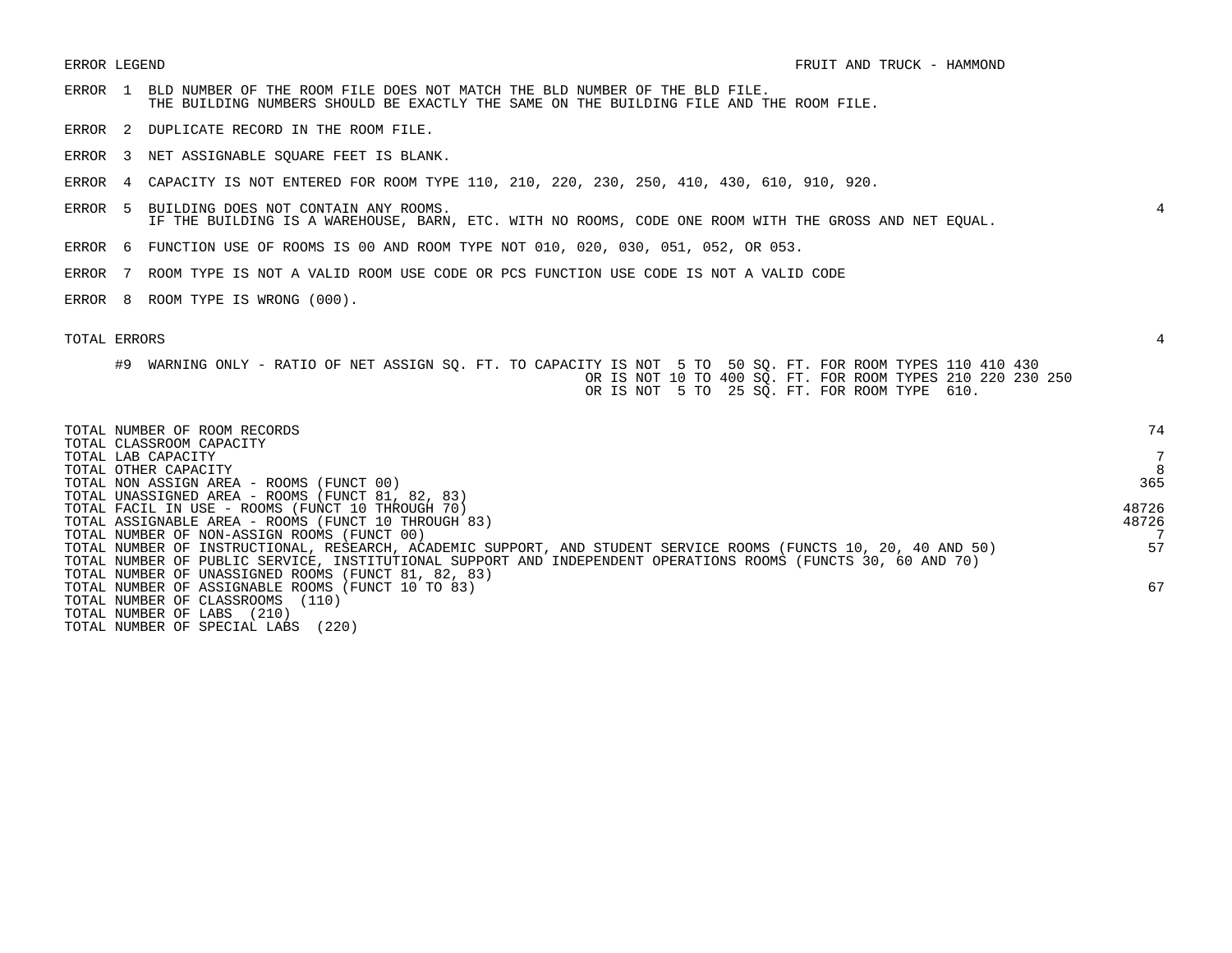| ROOM INVENTORY EDIT BY BUILDING - Z235B261<br>FALL DATA 2006<br>RUN DATE 02/12/2007<br>PAGE NUMBER 1 |                |       |                                                                                                                             |            |      |    |           | <b>BRANCH</b><br>PARISH                                                                   |  | IBERIA LIVESTOCK - JEANERETTE         | IBERIA<br>PARISH IBERIA<br>RELATION BRANCH-RESTRICT PROG |                           |
|------------------------------------------------------------------------------------------------------|----------------|-------|-----------------------------------------------------------------------------------------------------------------------------|------------|------|----|-----------|-------------------------------------------------------------------------------------------|--|---------------------------------------|----------------------------------------------------------|---------------------------|
| --ERRORS-- BLDG ROOM<br>NO                                                                           | NO             | ASSGN | NET --CAPACITY-- - ---CLASSIFICATION --ERRORS-- BLDG ROOM NET --CAPACITY-- - ---CLASSIFICATION<br>SQ FT CLASS OTHER<br>LAB. | FUNC. TYPE | ROOM | NO |           | NO SQ FT CLASS OTHER<br>ASSGN LAB.                                                        |  |                                       |                                                          | <b>ROOM</b><br>FUNC. TYPE |
|                                                                                                      | 0002 0101      | 1018  |                                                                                                                             | 21         | 575  |    | 0002 0102 | 331                                                                                       |  |                                       |                                                          | 21 575                    |
|                                                                                                      | 0002 0103      | 3408  |                                                                                                                             | 21         | 570  |    | 0002 0104 | 2556<br>TOTAL NUMBER CLASSROOMS<br>TOTAL NUMBER LABS 210<br>TOTAL NUMBER SPECIAL LABS 220 |  | TOTAL NET ASSIGN SQ. FT. IN ROOM FILE | 7,313                                                    | 21 730                    |
|                                                                                                      | 0003 0001 1200 |       |                                                                                                                             | 21         | 730  |    |           | TOTAL NUMBER CLASSROOMS<br>TOTAL NUMBER LABS 210<br>TOTAL NUMBER SPECIAL LABS 220         |  |                                       | TOTAL NET ASSIGN SQ. FT. IN ROOM FILE 1,200              |                           |
|                                                                                                      | 0004 0101      | 614   |                                                                                                                             | 21         | 575  |    | 0004 0102 | 338                                                                                       |  |                                       |                                                          | 21 575                    |
|                                                                                                      | 0004 0103      | 7503  |                                                                                                                             | 21         | 570  |    |           | TOTAL NUMBER CLASSROOMS<br>TOTAL NUMBER LABS 210<br>TOTAL NUMBER SPECIAL LABS 220         |  | TOTAL NET ASSIGN SQ. FT. IN ROOM FILE | 8,455                                                    |                           |
|                                                                                                      | 0005 0101 2368 |       |                                                                                                                             | 21         | 730  |    |           | TOTAL NUMBER CLASSROOMS<br>TOTAL NUMBER LABS 210<br>TOTAL NUMBER SPECIAL LABS 220         |  | TOTAL NET ASSIGN SQ. FT. IN ROOM FILE | 2,368                                                    |                           |
|                                                                                                      | 0009 0101      | 324   |                                                                                                                             | 21         | 730  |    | 0009 0102 | 180                                                                                       |  |                                       |                                                          | 21 730                    |
|                                                                                                      | 0009 0103      | 180   |                                                                                                                             | 21         | 730  |    | 0009 0104 | 725<br>TOTAL NUMBER CLASSROOMS<br>TOTAL NUMBER LABS 210<br>TOTAL NUMBER SPECIAL LABS 220  |  | TOTAL NET ASSIGN SQ. FT. IN ROOM FILE | 21<br>1,409                                              | 730                       |
|                                                                                                      | 0010 0101 6825 |       |                                                                                                                             | 21         | 730  |    |           | TOTAL NUMBER CLASSROOMS<br>TOTAL NUMBER LABS 210<br>TOTAL NUMBER SPECIAL LABS 220         |  | TOTAL NET ASSIGN SQ. FT. IN ROOM FILE | 6,825                                                    |                           |
|                                                                                                      | 0012 0101 2824 |       |                                                                                                                             | 21         | 570  |    |           | TOTAL NUMBER CLASSROOMS<br>TOTAL NUMBER LABS 210<br>TOTAL NUMBER SPECIAL LABS 220         |  | TOTAL NET ASSIGN SQ. FT. IN ROOM FILE | 2,824                                                    |                           |
|                                                                                                      | 0015 0101      | 200   |                                                                                                                             | 21         | 575  |    |           |                                                                                           |  | TOTAL NET ASSIGN SQ. FT. IN ROOM FILE | 200                                                      |                           |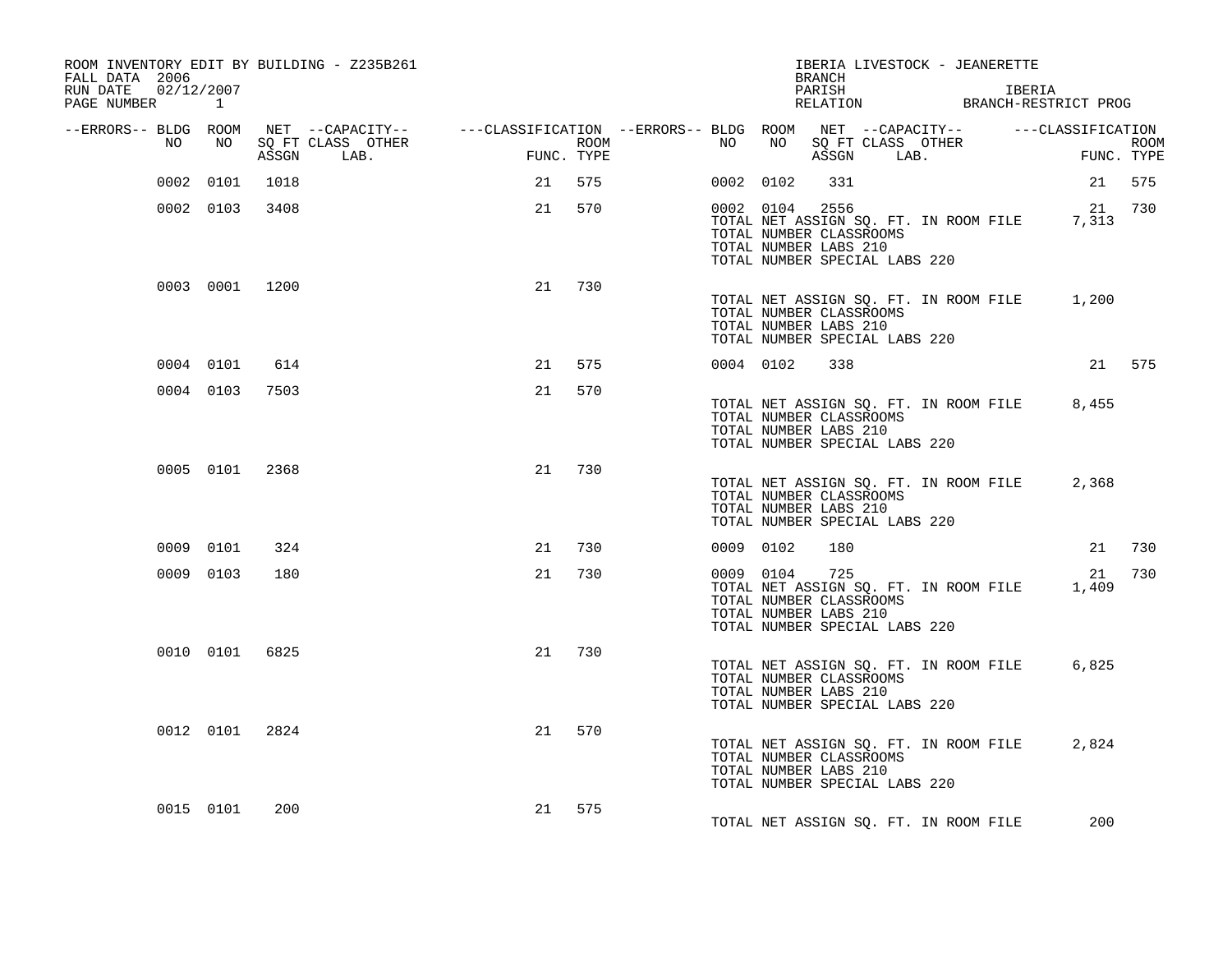| ROOM INVENTORY EDIT BY BUILDING - Z235B261<br>FALL DATA 2006<br>02/12/2007<br>RUN DATE | 2         |                |                   |                                                                                                |            |           |                                                                                                | <b>BRANCH</b><br>PARISH | IBERIA LIVESTOCK - JEANERETTE         | IBERIA<br>RELATION BRANCH-RESTRICT PROG     |      |
|----------------------------------------------------------------------------------------|-----------|----------------|-------------------|------------------------------------------------------------------------------------------------|------------|-----------|------------------------------------------------------------------------------------------------|-------------------------|---------------------------------------|---------------------------------------------|------|
| PAGE NUMBER                                                                            |           |                |                   |                                                                                                |            |           |                                                                                                |                         |                                       |                                             |      |
| --ERRORS-- BLDG ROOM<br>NO                                                             | NO        |                | SQ FT CLASS OTHER | NET --CAPACITY-- - ---CLASSIFICATION --ERRORS-- BLDG ROOM NET --CAPACITY-- - ---CLASSIFICATION | ROOM       | NO        | NO                                                                                             |                         | SQ FT CLASS OTHER                     |                                             | ROOM |
|                                                                                        |           | ASSGN          | LAB.              |                                                                                                | FUNC. TYPE |           | TOTAL NUMBER CLASSROOMS<br>TOTAL NUMBER LABS 210<br>TOTAL NUMBER SPECIAL LABS 220              | ASSGN LAB.              |                                       | FUNC. TYPE                                  |      |
|                                                                                        | 0017 0101 | 6516           |                   | 21                                                                                             | 570        |           | 0017 0102<br>TOTAL NUMBER CLASSROOMS<br>TOTAL NUMBER LABS 210<br>TOTAL NUMBER SPECIAL LABS 220 | 6516                    | TOTAL NET ASSIGN SQ. FT. IN ROOM FILE | 21<br>13,032                                | 730  |
|                                                                                        | 0018 0101 | 80             | 1                 | 21                                                                                             | 310        | 0018 0102 |                                                                                                | 80                      | $\mathbf{1}$                          | 21                                          | 310  |
|                                                                                        | 0018 0103 | 897            |                   | 21                                                                                             | 730        | 0018 0104 |                                                                                                | 741                     | 15                                    | 21                                          | 250  |
|                                                                                        | 0018 0105 | 24             |                   | 0 <sub>0</sub>                                                                                 | 030        | 0018 0106 |                                                                                                | 90                      |                                       | 21                                          | 255  |
|                                                                                        | 0018 0107 | 90             |                   | 21                                                                                             | 255        |           | TOTAL NUMBER CLASSROOMS<br>TOTAL NUMBER LABS 210<br>TOTAL NUMBER SPECIAL LABS 220              |                         |                                       | TOTAL NET ASSIGN SQ. FT. IN ROOM FILE 1,978 |      |
|                                                                                        |           | 0019 0101 3773 |                   | 21                                                                                             | 740        |           | TOTAL NUMBER CLASSROOMS<br>TOTAL NUMBER LABS 210<br>TOTAL NUMBER SPECIAL LABS 220              |                         | TOTAL NET ASSIGN SQ. FT. IN ROOM FILE | 3,773                                       |      |
|                                                                                        | 0020 0101 | 527            | 11                | 21                                                                                             | 250        | 0020 0102 |                                                                                                | 114                     |                                       | 21                                          | 255  |
|                                                                                        | 0020 0103 | 57             |                   | 0 <sub>0</sub>                                                                                 | 030        | 0020 0104 |                                                                                                | 2400                    | 48                                    | 21                                          | 250  |
|                                                                                        | 0020 0105 | 800            |                   | 21                                                                                             | 255        |           | TOTAL NUMBER CLASSROOMS<br>TOTAL NUMBER LABS 210<br>TOTAL NUMBER SPECIAL LABS 220              |                         | TOTAL NET ASSIGN SQ. FT. IN ROOM FILE | 3,841                                       |      |
|                                                                                        |           | 0021 0101 3773 |                   | 21                                                                                             | 730        |           | TOTAL NUMBER CLASSROOMS<br>TOTAL NUMBER LABS 210<br>TOTAL NUMBER SPECIAL LABS 220              |                         | TOTAL NET ASSIGN SQ. FT. IN ROOM FILE | 3,773                                       |      |
|                                                                                        |           | 0022 0101 1209 |                   | 21                                                                                             | 575        |           | TOTAL NUMBER CLASSROOMS<br>TOTAL NUMBER LABS 210<br>TOTAL NUMBER SPECIAL LABS 220              |                         | TOTAL NET ASSIGN SQ. FT. IN ROOM FILE | 1,209                                       |      |
|                                                                                        | 0023 0101 | 89             |                   | 21                                                                                             | 590        | 0023 0102 |                                                                                                | 48                      |                                       | 0 <sub>0</sub>                              | 030  |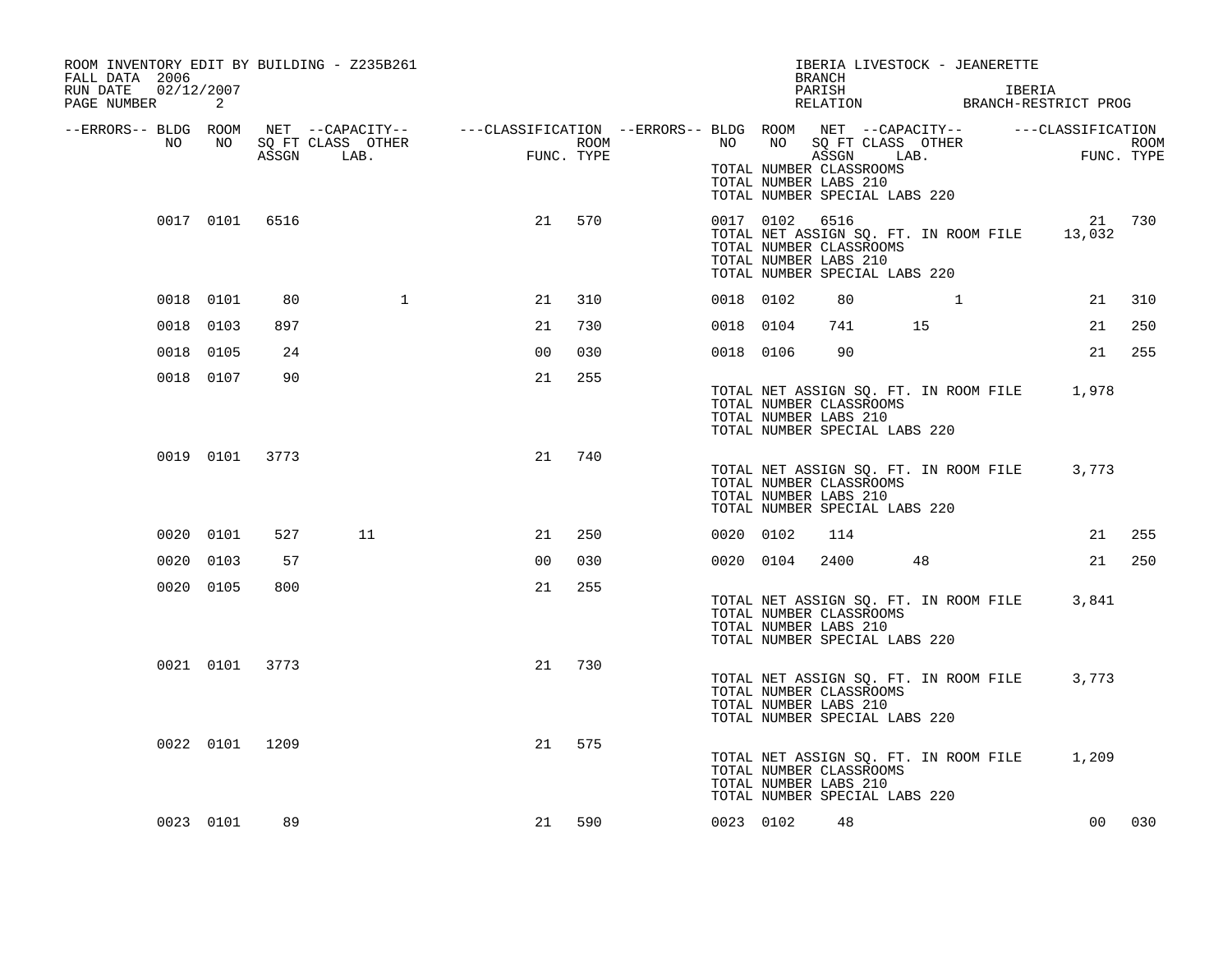| ROOM INVENTORY EDIT BY BUILDING - Z235B261<br>FALL DATA 2006 |                |       |                           |                                        |                    |           |    | <b>BRANCH</b>                                                                     |      | IBERIA LIVESTOCK - JEANERETTE         |                                         |                           |
|--------------------------------------------------------------|----------------|-------|---------------------------|----------------------------------------|--------------------|-----------|----|-----------------------------------------------------------------------------------|------|---------------------------------------|-----------------------------------------|---------------------------|
| 02/12/2007<br>RUN DATE<br>PAGE NUMBER                        | 3              |       |                           |                                        |                    |           |    | PARISH                                                                            |      |                                       | IBERIA<br>RELATION BRANCH-RESTRICT PROG |                           |
| --ERRORS-- BLDG ROOM                                         |                |       | NET --CAPACITY--          | ---CLASSIFICATION --ERRORS-- BLDG ROOM |                    |           |    |                                                                                   |      | NET --CAPACITY--                      | ---CLASSIFICATION                       |                           |
| NO.                                                          | NO             | ASSGN | SQ FT CLASS OTHER<br>LAB. |                                        | ROOM<br>FUNC. TYPE | NO        | NO | ASSGN                                                                             | LAB. | SQ FT CLASS OTHER                     |                                         | <b>ROOM</b><br>FUNC. TYPE |
| 0023                                                         | 0103           | 51    |                           | 0 <sub>0</sub>                         | 030                | 0023 0104 |    | 251                                                                               |      |                                       | 21                                      | 730                       |
|                                                              | 0023 0105      | 259   |                           | 21                                     | 730                |           |    | TOTAL NUMBER CLASSROOMS<br>TOTAL NUMBER LABS 210<br>TOTAL NUMBER SPECIAL LABS 220 |      | TOTAL NET ASSIGN SQ. FT. IN ROOM FILE | 599                                     |                           |
|                                                              | 0024 0001 1878 |       |                           | 92                                     | 970                |           |    | TOTAL NUMBER CLASSROOMS<br>TOTAL NUMBER LABS 210<br>TOTAL NUMBER SPECIAL LABS 220 |      | TOTAL NET ASSIGN SQ. FT. IN ROOM FILE | 1,878                                   |                           |
|                                                              | 0025 0001      | 2048  |                           | 92                                     | 970                |           |    | TOTAL NUMBER CLASSROOMS<br>TOTAL NUMBER LABS 210<br>TOTAL NUMBER SPECIAL LABS 220 |      | TOTAL NET ASSIGN SQ. FT. IN ROOM FILE | 2,048                                   |                           |
|                                                              | 0026 0001 1980 |       |                           | 92                                     | 970                |           |    | TOTAL NUMBER CLASSROOMS<br>TOTAL NUMBER LABS 210<br>TOTAL NUMBER SPECIAL LABS 220 |      | TOTAL NET ASSIGN SQ. FT. IN ROOM FILE | 1,980                                   |                           |
|                                                              | 0027 0001 1650 |       |                           | 92                                     | 970                |           |    | TOTAL NUMBER CLASSROOMS<br>TOTAL NUMBER LABS 210<br>TOTAL NUMBER SPECIAL LABS 220 |      | TOTAL NET ASSIGN SQ. FT. IN ROOM FILE | 1,650                                   |                           |
|                                                              | 0028 0001 1565 |       |                           | 92                                     | 970                |           |    | TOTAL NUMBER CLASSROOMS<br>TOTAL NUMBER LABS 210<br>TOTAL NUMBER SPECIAL LABS 220 |      | TOTAL NET ASSIGN SQ. FT. IN ROOM FILE | 1,565                                   |                           |
|                                                              | 0029 0001      | 2814  |                           | 92                                     | 970                |           |    | TOTAL NUMBER CLASSROOMS<br>TOTAL NUMBER LABS 210<br>TOTAL NUMBER SPECIAL LABS 220 |      | TOTAL NET ASSIGN SQ. FT. IN ROOM FILE | 2,814                                   |                           |
|                                                              | 0030 0101      | 132   | $\mathbf 1$               | 21                                     | 310                | 0030 0102 |    | 138                                                                               |      | $\mathbf{1}$                          | 21                                      | 310                       |
|                                                              | 0030 0103      | 138   | $\mathbf{1}$              | 21                                     | 310                | 0030 0104 |    | 147                                                                               |      | $\mathbf{1}$                          | 21                                      | 310                       |
|                                                              | 0030 0105      | 172   | $\mathbf{1}$              | 21                                     | 310                | 0030 0106 |    | 204                                                                               |      | $\mathbf{1}$                          | 21                                      | 310                       |
|                                                              | 0030 0107      | 120   | $\mathbf{1}$              | 21                                     | 310                | 0030 0108 |    | 24                                                                                |      |                                       | 0 <sub>0</sub>                          | 030                       |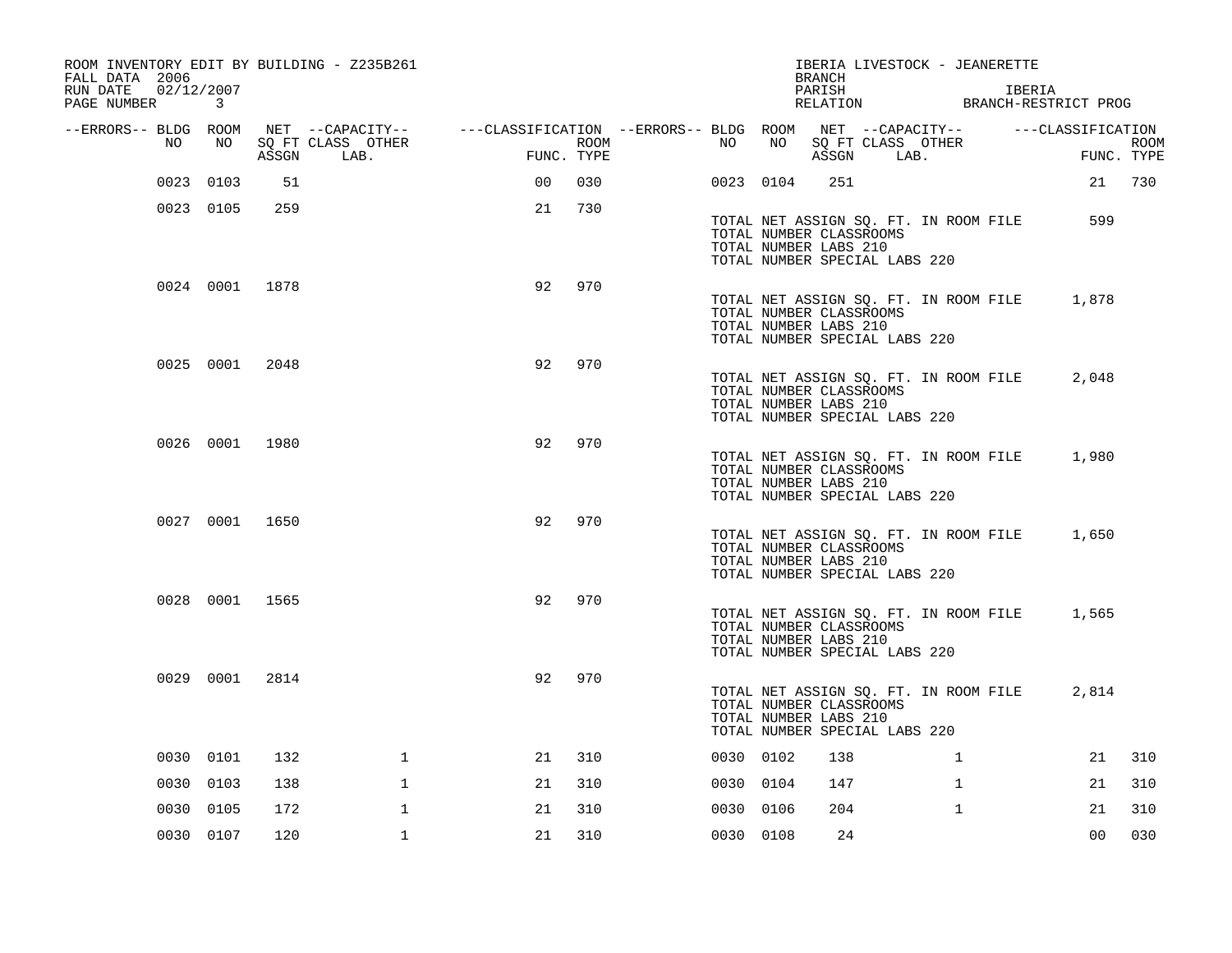| ROOM INVENTORY EDIT BY BUILDING - Z235B261<br>FALL DATA 2006 |                |       |                                               |                                                                       |      |    |                                                  | BRANCH | IBERIA LIVESTOCK - JEANERETTE                                          |        |                                 |             |
|--------------------------------------------------------------|----------------|-------|-----------------------------------------------|-----------------------------------------------------------------------|------|----|--------------------------------------------------|--------|------------------------------------------------------------------------|--------|---------------------------------|-------------|
| 02/12/2007<br>RUN DATE<br>PAGE NUMBER 4                      |                |       |                                               |                                                                       |      |    |                                                  | PARISH |                                                                        | IBERIA | RELATION BRANCH-RESTRICT PROG   |             |
| --ERRORS-- BLDG ROOM<br>NO                                   | NO             | ASSGN | NET --CAPACITY--<br>SQ FT CLASS OTHER<br>LAB. | ---CLASSIFICATION --ERRORS-- BLDG ROOM NET --CAPACITY--<br>FUNC. TYPE | ROOM | NO | NO                                               | ASSGN  | SQ FT CLASS OTHER<br>LAB.                                              |        | ---CLASSIFICATION<br>FUNC. TYPE | <b>ROOM</b> |
|                                                              | 0030 0109      | 130   | $\mathbf 1$                                   | 21                                                                    | 310  |    | 0030 0110                                        | 130    |                                                                        |        | 21                              | 710         |
|                                                              | 0030 0111      | 130   | $\mathbf{1}$                                  | 21                                                                    | 310  |    | 0030 0112                                        | 102    |                                                                        |        | 00                              | 030         |
|                                                              | 0030 0113      | 9     |                                               | 0 <sub>0</sub>                                                        | 030  |    | 0030 0114                                        | 17     |                                                                        |        | 21                              | 730         |
|                                                              | 0030 0115      | 103   |                                               | 0 <sub>0</sub>                                                        | 030  |    | 0030 0116                                        | 20     |                                                                        |        | 21                              | 730         |
|                                                              | 0030 0117      | 12    |                                               | 0 <sub>0</sub>                                                        | 010  |    | 0030 0118                                        | 307    |                                                                        |        | 21                              | 350         |
|                                                              | 0030 0118A     | 98    |                                               | 21                                                                    | 630  |    |                                                  |        |                                                                        |        |                                 |             |
|                                                              |                |       |                                               |                                                                       |      |    | TOTAL NUMBER CLASSROOMS<br>TOTAL NUMBER LABS 210 |        | TOTAL NET ASSIGN SQ. FT. IN ROOM FILE<br>TOTAL NUMBER SPECIAL LABS 220 |        | 1,883                           |             |
|                                                              | 0032 0101      | 254   |                                               | 22                                                                    | 730  |    | TOTAL NUMBER CLASSROOMS<br>TOTAL NUMBER LABS 210 |        | TOTAL NET ASSIGN SQ. FT. IN ROOM FILE<br>TOTAL NUMBER SPECIAL LABS 220 |        | 254                             |             |
|                                                              | 0033 0101      | 113   |                                               | 22                                                                    | 730  |    | TOTAL NUMBER CLASSROOMS<br>TOTAL NUMBER LABS 210 |        | TOTAL NET ASSIGN SQ. FT. IN ROOM FILE<br>TOTAL NUMBER SPECIAL LABS 220 |        | 113                             |             |
|                                                              | 0036 0101 1920 |       |                                               | 21                                                                    | 575  |    | TOTAL NUMBER CLASSROOMS<br>TOTAL NUMBER LABS 210 |        | TOTAL NET ASSIGN SQ. FT. IN ROOM FILE<br>TOTAL NUMBER SPECIAL LABS 220 |        | 1,920                           |             |
|                                                              | 0038 0101      | 30    |                                               | 21                                                                    | 730  |    | TOTAL NUMBER CLASSROOMS<br>TOTAL NUMBER LABS 210 |        | TOTAL NET ASSIGN SQ. FT. IN ROOM FILE<br>TOTAL NUMBER SPECIAL LABS 220 |        | 30                              |             |
|                                                              | 0044 0101 4745 |       |                                               | 21                                                                    | 570  |    | TOTAL NUMBER CLASSROOMS<br>TOTAL NUMBER LABS 210 |        | TOTAL NET ASSIGN SQ. FT. IN ROOM FILE<br>TOTAL NUMBER SPECIAL LABS 220 |        | 4,745                           |             |
|                                                              | 0045 0101      | 714   |                                               | 21                                                                    | 730  |    | TOTAL NUMBER CLASSROOMS<br>TOTAL NUMBER LABS 210 |        | TOTAL NET ASSIGN SO. FT. IN ROOM FILE                                  |        | 714                             |             |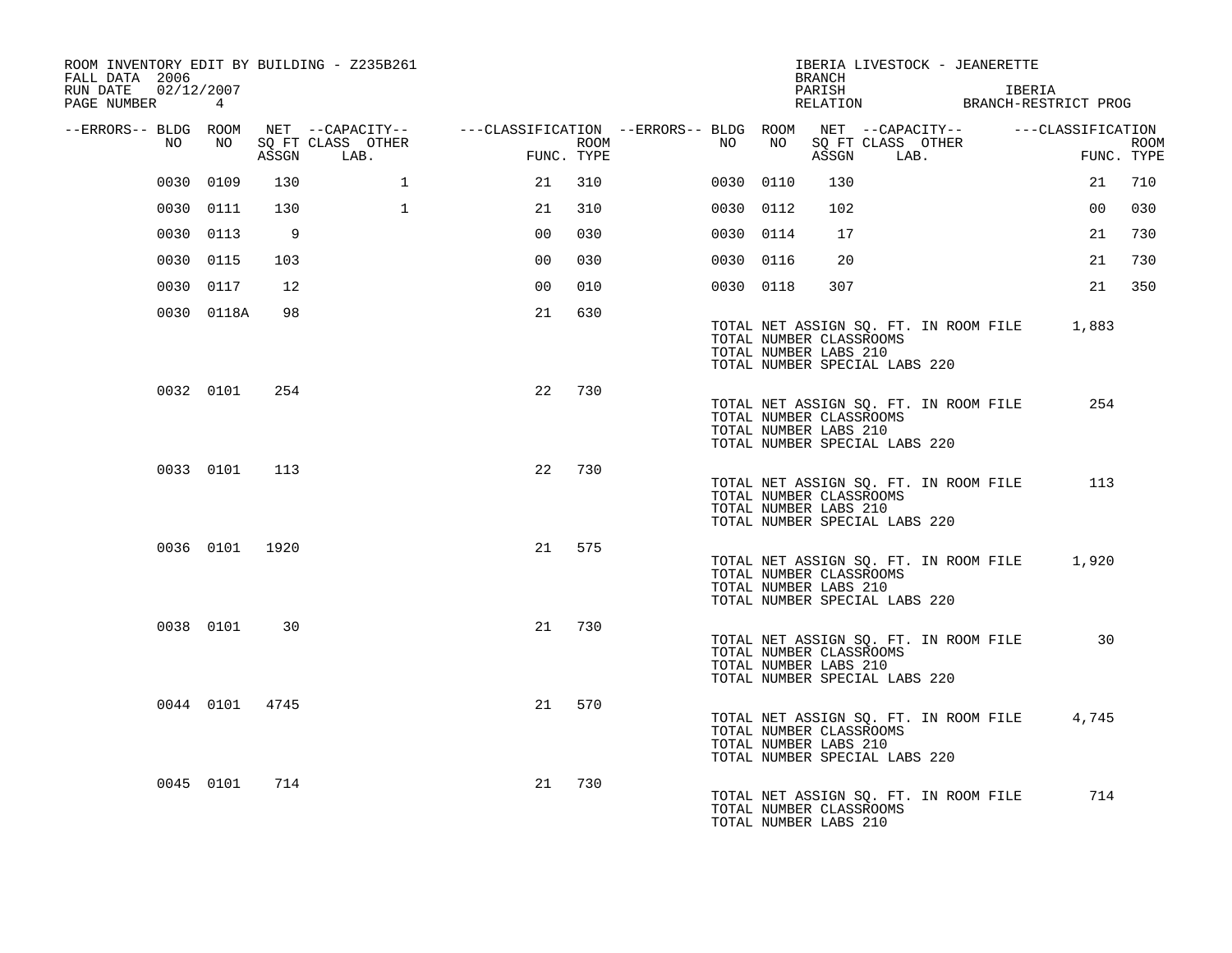| ROOM INVENTORY EDIT BY BUILDING - Z235B261<br>2006<br>FALL DATA |             |                                                           |                   |                           |                 |     |             | <b>BRANCH</b>                                                                                                              |                      |       | IBERIA LIVESTOCK - JEANERETTE |                                 |      |
|-----------------------------------------------------------------|-------------|-----------------------------------------------------------|-------------------|---------------------------|-----------------|-----|-------------|----------------------------------------------------------------------------------------------------------------------------|----------------------|-------|-------------------------------|---------------------------------|------|
| 02/12/2007<br>RUN DATE                                          |             |                                                           |                   |                           |                 |     |             | PARISH                                                                                                                     |                      |       | IBERIA                        |                                 |      |
| PAGE NUMBER                                                     |             |                                                           |                   |                           |                 |     |             | RELATION                                                                                                                   |                      |       | BRANCH-RESTRICT PROG          |                                 |      |
| --ERRORS-- BLDG<br>NO.                                          | ROOM<br>NO. | --CAPACITY--<br>NET<br>SO FT CLASS OTHER<br>ASSGN<br>LAB. | ---CLASSIFICATION | <b>ROOM</b><br>FUNC. TYPE | --ERRORS-- BLDG | NO. | ROOM<br>NO. | NET<br>SO FT CLASS<br>ASSGN<br>TOTAL NUMBER SPECIAL LABS 220                                                               | --CAPACITY--<br>LAB. | OTHER |                               | ---CLASSIFICATION<br>FUNC. TYPE | ROOM |
| 0046                                                            | 0101        | 4375                                                      | 21                | 730                       |                 |     |             | TOTAL NET ASSIGN SQ. FT. IN ROOM FILE<br>TOTAL NUMBER CLASSROOMS<br>TOTAL NUMBER LABS 210<br>TOTAL NUMBER SPECIAL LABS 220 |                      |       |                               | 4,375                           |      |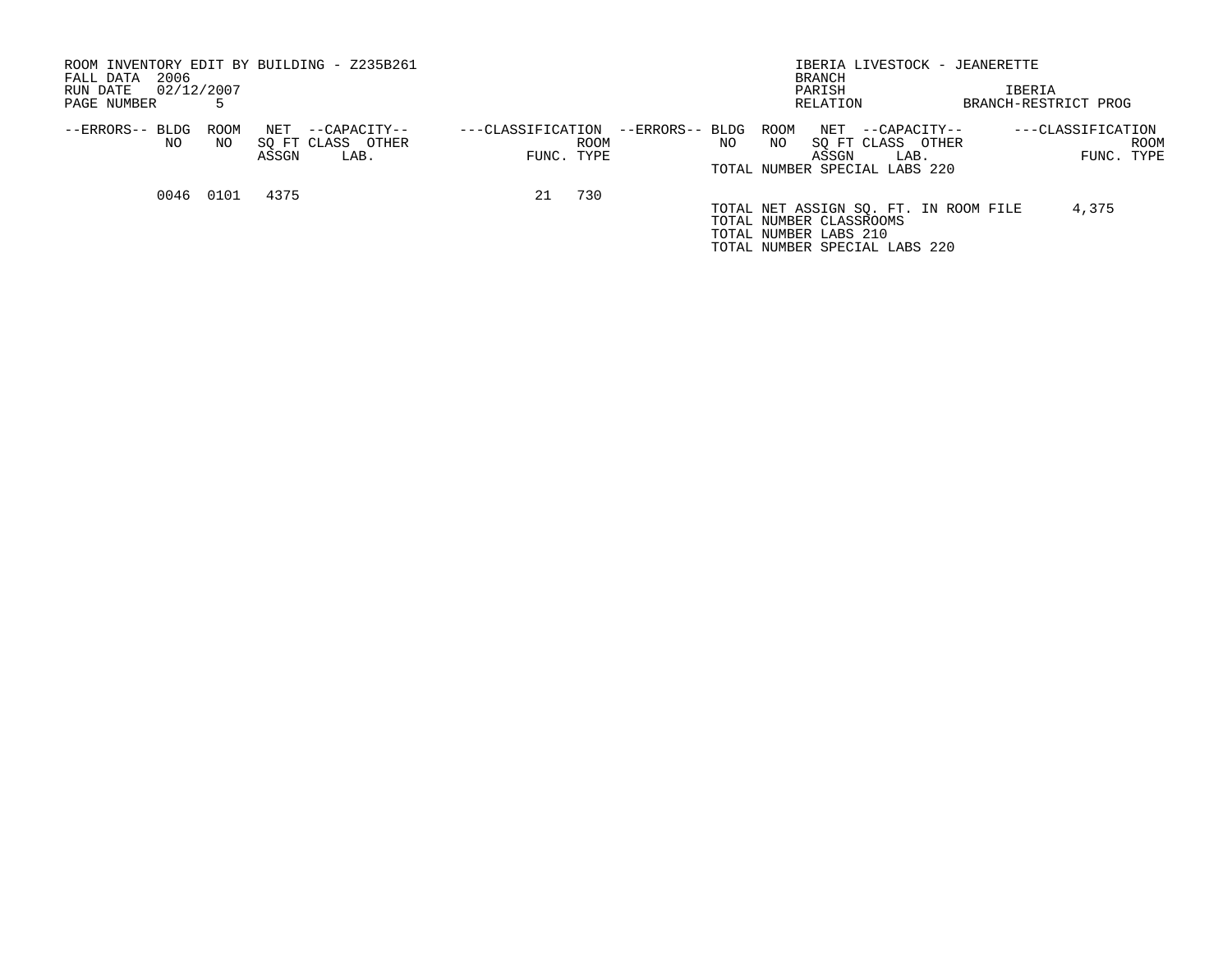- ERROR 1 BLD NUMBER OF THE ROOM FILE DOES NOT MATCH THE BLD NUMBER OF THE BLD FILE. THE BUILDING NUMBERS SHOULD BE EXACTLY THE SAME ON THE BUILDING FILE AND THE ROOM FILE.
- ERROR 2 DUPLICATE RECORD IN THE ROOM FILE.
- ERROR 3 NET ASSIGNABLE SQUARE FEET IS BLANK.
- ERROR 4 CAPACITY IS NOT ENTERED FOR ROOM TYPE 110, 210, 220, 230, 250, 410, 430, 610, 910, 920.
- ERROR 5 BUILDING DOES NOT CONTAIN ANY ROOMS. IF THE BUILDING IS A WAREHOUSE, BARN, ETC. WITH NO ROOMS, CODE ONE ROOM WITH THE GROSS AND NET EQUAL.
- ERROR 6 FUNCTION USE OF ROOMS IS 00 AND ROOM TYPE NOT 010, 020, 030, 051, 052, OR 053.
- ERROR 7 ROOM TYPE IS NOT A VALID ROOM USE CODE OR PCS FUNCTION USE CODE IS NOT A VALID CODE
- ERROR 8 ROOM TYPE IS WRONG (000).

| TOTAL NUMBER OF ROOM RECORDS<br>TOTAL CLASSROOM CAPACITY                                                        | 70    |
|-----------------------------------------------------------------------------------------------------------------|-------|
| TOTAL LAB CAPACITY                                                                                              | 74    |
| TOTAL OTHER CAPACITY                                                                                            |       |
| TOTAL NON ASSIGN AREA - ROOMS (FUNCT 00)                                                                        | 430   |
| TOTAL UNASSIGNED AREA - ROOMS (FUNCT 81, 82, 83)                                                                |       |
| TOTAL FACIL IN USE - ROOMS (FUNCT 10 THROUGH 70)                                                                | 84768 |
| TOTAL ASSIGNABLE AREA - ROOMS (FUNCT 10 THROUGH 83)                                                             | 84768 |
| TOTAL NUMBER OF NON-ASSIGN ROOMS (FUNCT 00)                                                                     |       |
| TOTAL NUMBER OF INSTRUCTIONAL, RESEARCH, ACADEMIC SUPPORT, AND STUDENT SERVICE ROOMS (FUNCTS 10, 20, 40 AND 50) | 55    |
| TOTAL NUMBER OF PUBLIC SERVICE, INSTITUTIONAL SUPPORT AND INDEPENDENT OPERATIONS ROOMS (FUNCTS 30, 60 AND 70)   |       |
| TOTAL NUMBER OF UNASSIGNED ROOMS (FUNCT 81, 82, 83)                                                             |       |
| TOTAL NUMBER OF ASSIGNABLE ROOMS (FUNCT 10 TO 83)                                                               | 61    |
| TOTAL NUMBER OF CLASSROOMS<br>(110)                                                                             |       |
| TOTAL NUMBER OF LABS<br>(210)                                                                                   |       |
| (220)<br>TOTAL NUMBER OF SPECIAL LABS                                                                           |       |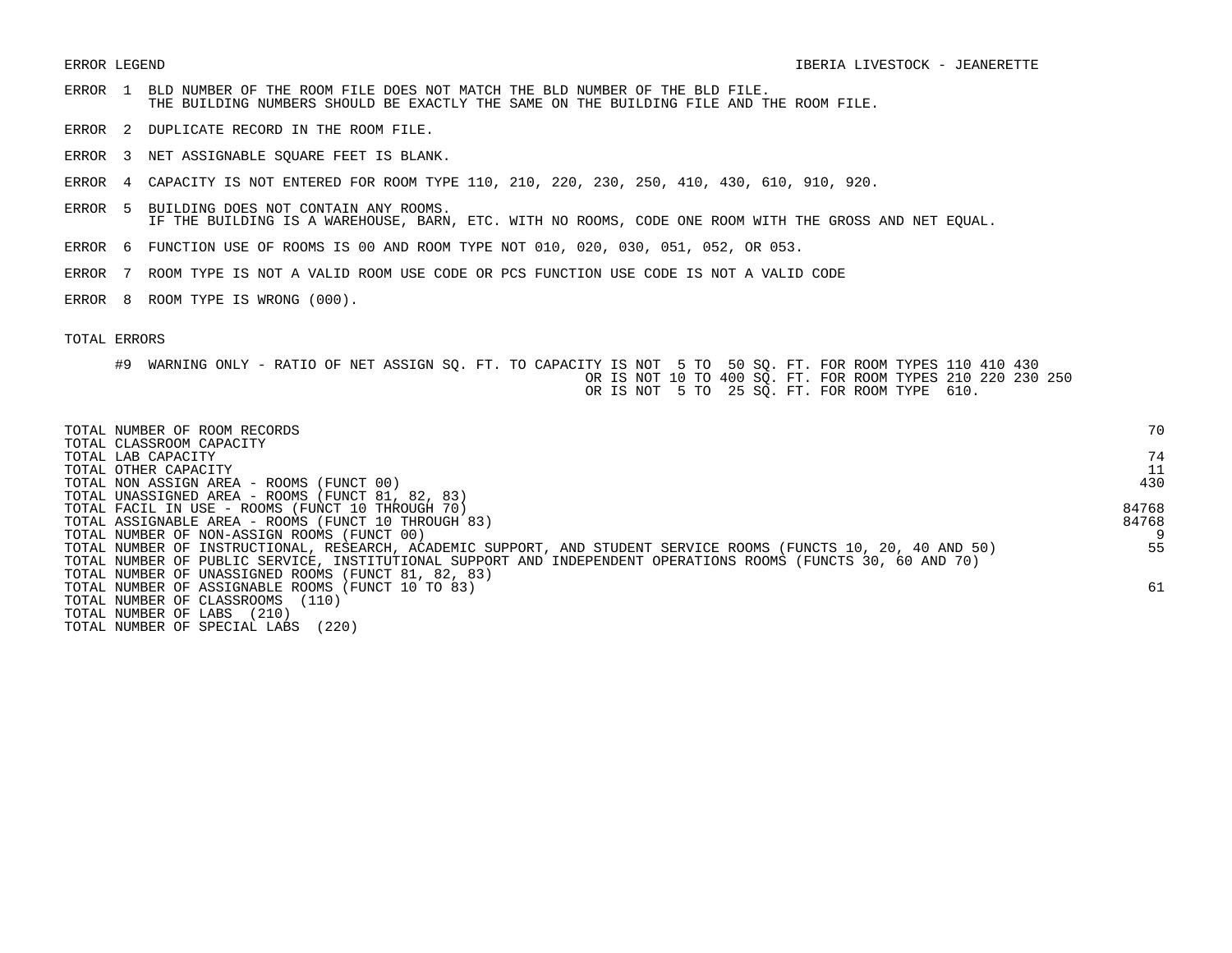| ROOM INVENTORY EDIT BY BUILDING - Z235B261<br>FALL DATA 2006<br>02/12/2007<br>RUN DATE<br>PAGE NUMBER 1 |                |     |                                                                                                |    |            |                  |    |                                                                                                     | IDLEWILD - CLINTON<br>BRANCH |                                       | PARISH E. FELIC.<br>RELATION BRANCH-RESTRICT PROG |                    |
|---------------------------------------------------------------------------------------------------------|----------------|-----|------------------------------------------------------------------------------------------------|----|------------|------------------|----|-----------------------------------------------------------------------------------------------------|------------------------------|---------------------------------------|---------------------------------------------------|--------------------|
| --ERRORS-- BLDG ROOM                                                                                    |                |     | NET --CAPACITY-- - ---CLASSIFICATION --ERRORS-- BLDG ROOM NET --CAPACITY-- - ---CLASSIFICATION |    |            |                  |    |                                                                                                     |                              |                                       |                                                   |                    |
| NO                                                                                                      | NO             |     | SO FT CLASS OTHER<br>ASSGN LAB.                                                                |    | FUNC. TYPE | ROOM <b>ROOM</b> | NO | NO                                                                                                  | ASSGN LAB.                   | SQ FT CLASS OTHER                     | FUN                                               | ROOM<br>FUNC. TYPE |
|                                                                                                         | 0001 0001      | 876 |                                                                                                | 92 | 970        |                  |    | TOTAL NUMBER CLASSROOMS<br>TOTAL NUMBER LABS 210<br>TOTAL NUMBER SPECIAL LABS 220                   |                              | TOTAL NET ASSIGN SQ. FT. IN ROOM FILE | 876                                               |                    |
|                                                                                                         | 0002 0101 1000 |     |                                                                                                | 21 | 730        |                  |    | 0002 0102 1000<br>TOTAL NUMBER CLASSROOMS<br>TOTAL NUMBER LABS 210<br>TOTAL NUMBER SPECIAL LABS 220 |                              | TOTAL NET ASSIGN SQ. FT. IN ROOM FILE | 21<br>2,000                                       | 730                |
|                                                                                                         | 0003 0101      | 336 |                                                                                                | 21 | 720        |                  |    | 0003 0101A 154                                                                                      |                              |                                       | 21                                                | 730                |
|                                                                                                         | 0003 0102      | 144 |                                                                                                | 21 | 730        |                  |    | 0003 0103 1575<br>TOTAL NUMBER CLASSROOMS<br>TOTAL NUMBER LABS 210<br>TOTAL NUMBER SPECIAL LABS 220 |                              | TOTAL NET ASSIGN SQ. FT. IN ROOM FILE | 21<br>2,209                                       | 730                |
|                                                                                                         | 0004 0001      | 851 |                                                                                                | 92 | 970        |                  |    | TOTAL NUMBER CLASSROOMS<br>TOTAL NUMBER LABS 210<br>TOTAL NUMBER SPECIAL LABS 220                   |                              | TOTAL NET ASSIGN SQ. FT. IN ROOM FILE | 851                                               |                    |
|                                                                                                         | 0005 0101 1728 |     |                                                                                                | 21 | 730        |                  |    | TOTAL NUMBER CLASSROOMS<br>TOTAL NUMBER LABS 210<br>TOTAL NUMBER SPECIAL LABS 220                   |                              |                                       | TOTAL NET ASSIGN SQ. FT. IN ROOM FILE 1,728       |                    |
|                                                                                                         | 0006 0101      | 35  |                                                                                                | 21 | 730        |                  |    | 0006 0102                                                                                           | 35                           |                                       | 21                                                | 730                |
|                                                                                                         | 0006 0103      | 35  |                                                                                                | 21 | 730        |                  |    | 0006 0104                                                                                           | 35                           |                                       | 21                                                | 730                |
|                                                                                                         | 0006 0105      | 35  |                                                                                                | 21 | 730        |                  |    | 0006 0106<br>TOTAL NUMBER CLASSROOMS<br>TOTAL NUMBER LABS 210<br>TOTAL NUMBER SPECIAL LABS 220      | 35                           | TOTAL NET ASSIGN SQ. FT. IN ROOM FILE | 21<br>210                                         | 730                |
|                                                                                                         | 0007 0101      | 180 |                                                                                                | 21 | 730        |                  |    | TOTAL NUMBER CLASSROOMS<br>TOTAL NUMBER LABS 210<br>TOTAL NUMBER SPECIAL LABS 220                   |                              | TOTAL NET ASSIGN SQ. FT. IN ROOM FILE | 180                                               |                    |
|                                                                                                         | 0008 0101      | 768 |                                                                                                | 21 | 730        |                  |    |                                                                                                     |                              | TOTAL NET ASSIGN SQ. FT. IN ROOM FILE | 768                                               |                    |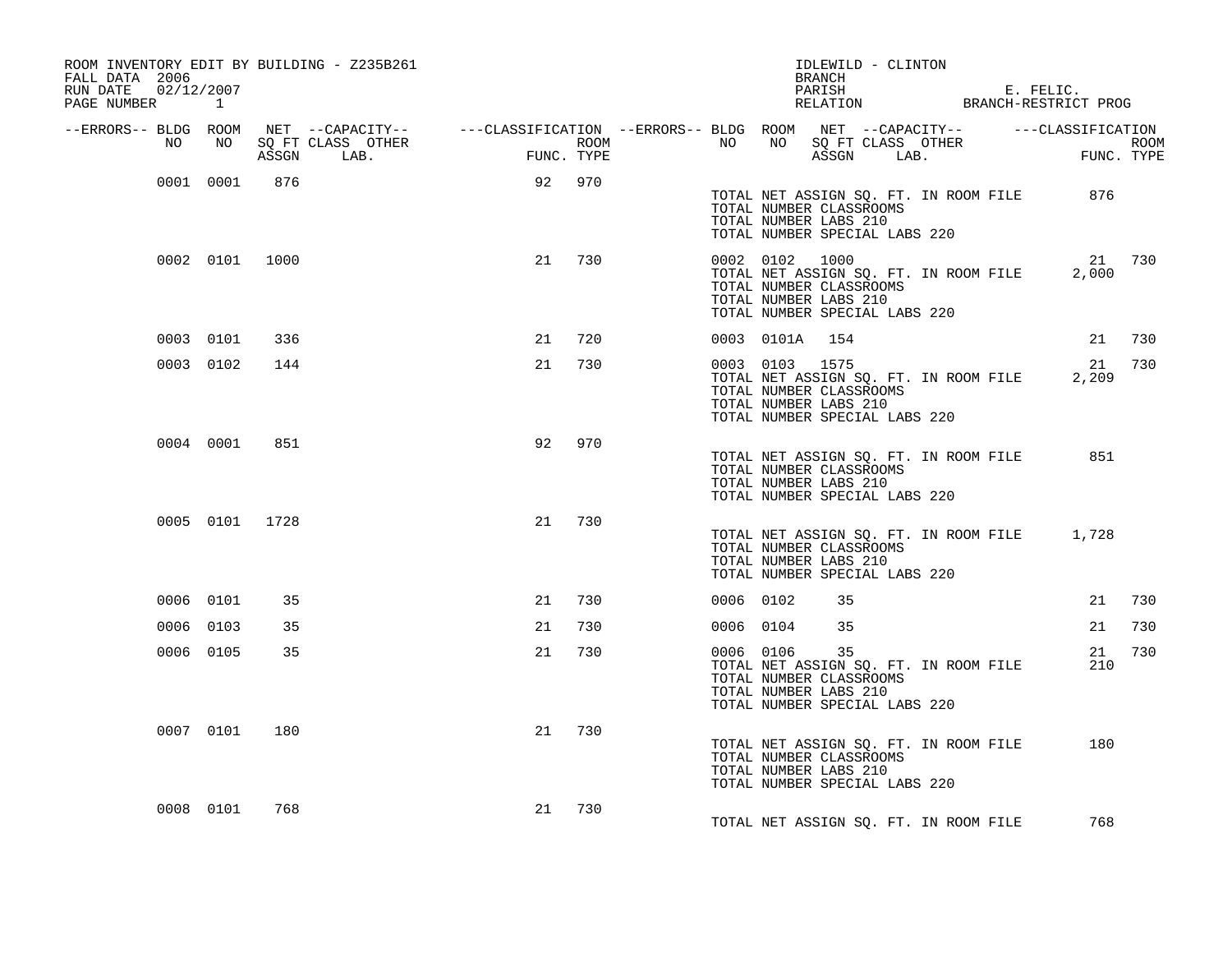| ROOM INVENTORY EDIT BY BUILDING - Z235B261<br>FALL DATA 2006<br>RUN DATE 02/12/2007 |                |     |                                                                                                                              |                |            |           |                | IDLEWILD - CLINTON<br>BRANCH<br>PARISH E. FELIC.<br>RELATION BRANCH-RESTRICT PROG                                                      |              |                    |     |
|-------------------------------------------------------------------------------------|----------------|-----|------------------------------------------------------------------------------------------------------------------------------|----------------|------------|-----------|----------------|----------------------------------------------------------------------------------------------------------------------------------------|--------------|--------------------|-----|
| PAGE NUMBER 2                                                                       |                |     |                                                                                                                              |                |            |           |                |                                                                                                                                        |              |                    |     |
| --ERRORS-- BLDG ROOM<br>NO                                                          | NO             |     | NET --CAPACITY-- $---CLASSIFICATION --ERRORS-- BLDG ROOM NET --CAPACITY-- --- CLASSIFICATION CCTS-1000$<br>SQ FT CLASS OTHER |                | ROOM       |           |                | NO NO SQ FT CLASS OTHER                                                                                                                |              |                    |     |
|                                                                                     |                |     | ASSGN LAB.                                                                                                                   | <b>FUNC</b>    | FUNC. TYPE |           |                | ASSGN LAB.<br>TOTAL NUMBER CLASSROOMS<br>TOTAL NUMBER LABS 210<br>TOTAL NUMBER SPECIAL LABS 220                                        |              | ROOM<br>FUNC. TYPE |     |
|                                                                                     | 0009 0101      | 250 |                                                                                                                              | 21             | 730        |           |                | TOTAL NET ASSIGN SQ. FT. IN ROOM FILE<br>TOTAL NUMBER CLASSROOMS<br>TOTAL NUMBER LABS 210<br>TOTAL NUMBER SPECIAL LABS 220             |              | 250                |     |
|                                                                                     | 0010 0101      | 324 |                                                                                                                              | 21             | 730        |           | 0010 0102 3132 | TOTAL NET ASSIGN SQ. FT. IN ROOM FILE<br>TOTAL NUMBER CLASSROOMS<br>TOTAL NUMBER LABS 210<br>TOTAL NUMBER SPECIAL LABS 220             |              | 21 730<br>3,456    |     |
|                                                                                     | 0011 0001 4684 |     |                                                                                                                              | 21             | 680        |           |                | TOTAL NET ASSIGN SQ. FT. IN ROOM FILE 4,684<br>TOTAL NUMBER CLASSROOMS<br>TOTAL NUMBER LABS 210<br>TOTAL NUMBER SPECIAL LABS 220       |              |                    |     |
|                                                                                     | 0012 0001      | 144 |                                                                                                                              | 21             | 590        |           |                | TOTAL NET ASSIGN SQ. FT. IN ROOM FILE<br>TOTAL NUMBER CLASSROOMS<br>TOTAL NUMBER LABS 210<br>TOTAL NUMBER SPECIAL LABS 220             |              | 144                |     |
|                                                                                     | 0013 0101      | 80  |                                                                                                                              | 21             | 730        |           |                | TOTAL NET ASSIGN SQ. FT. IN ROOM FILE<br>TOTAL NUMBER CLASSROOMS<br>TOTAL NUMBER LABS 210<br>TOTAL NUMBER SPECIAL LABS 220             |              | 80                 |     |
|                                                                                     | 0014 0101      | 160 | $\mathbf{1}$                                                                                                                 | 21             | 310        | 0014 0102 |                | 182                                                                                                                                    | $\mathbf{1}$ | 21                 | 310 |
|                                                                                     | 0014 0102A     | 18  |                                                                                                                              | 21             | 730        |           | 0014 0102B     | 196                                                                                                                                    | $\mathbf{1}$ | 21                 | 310 |
|                                                                                     | 0014 0102C     | 192 |                                                                                                                              | 21             | 350        | 0014 0103 |                | 120                                                                                                                                    | $\mathbf{1}$ | 21                 | 310 |
|                                                                                     | 0014 0104      | 96  |                                                                                                                              | 21             | 315        | 0014 0105 |                | 120                                                                                                                                    | $\mathbf{1}$ | 21                 | 310 |
|                                                                                     | 0014 0106      | 72  |                                                                                                                              | 0 <sub>0</sub> | 030        | 0014 0107 |                | 18                                                                                                                                     |              | 0 <sub>0</sub>     | 010 |
|                                                                                     | 0014 0108      | 96  | $\mathbf{1}$                                                                                                                 | 21             | 310        | 0014 0109 |                | 72<br>TOTAL NET ASSIGN SQ. FT. IN ROOM FILE 1,180<br>TOTAL NUMBER CLASSROOMS<br>TOTAL NUMBER LABS 210<br>TOTAL NUMBER SPECIAL LABS 220 |              | 00                 | 030 |
|                                                                                     | 0015 0101 2132 |     |                                                                                                                              | 21             | 570        |           |                | TOTAL NET ASSIGN SQ. FT. IN ROOM FILE                                                                                                  |              | 2,132              |     |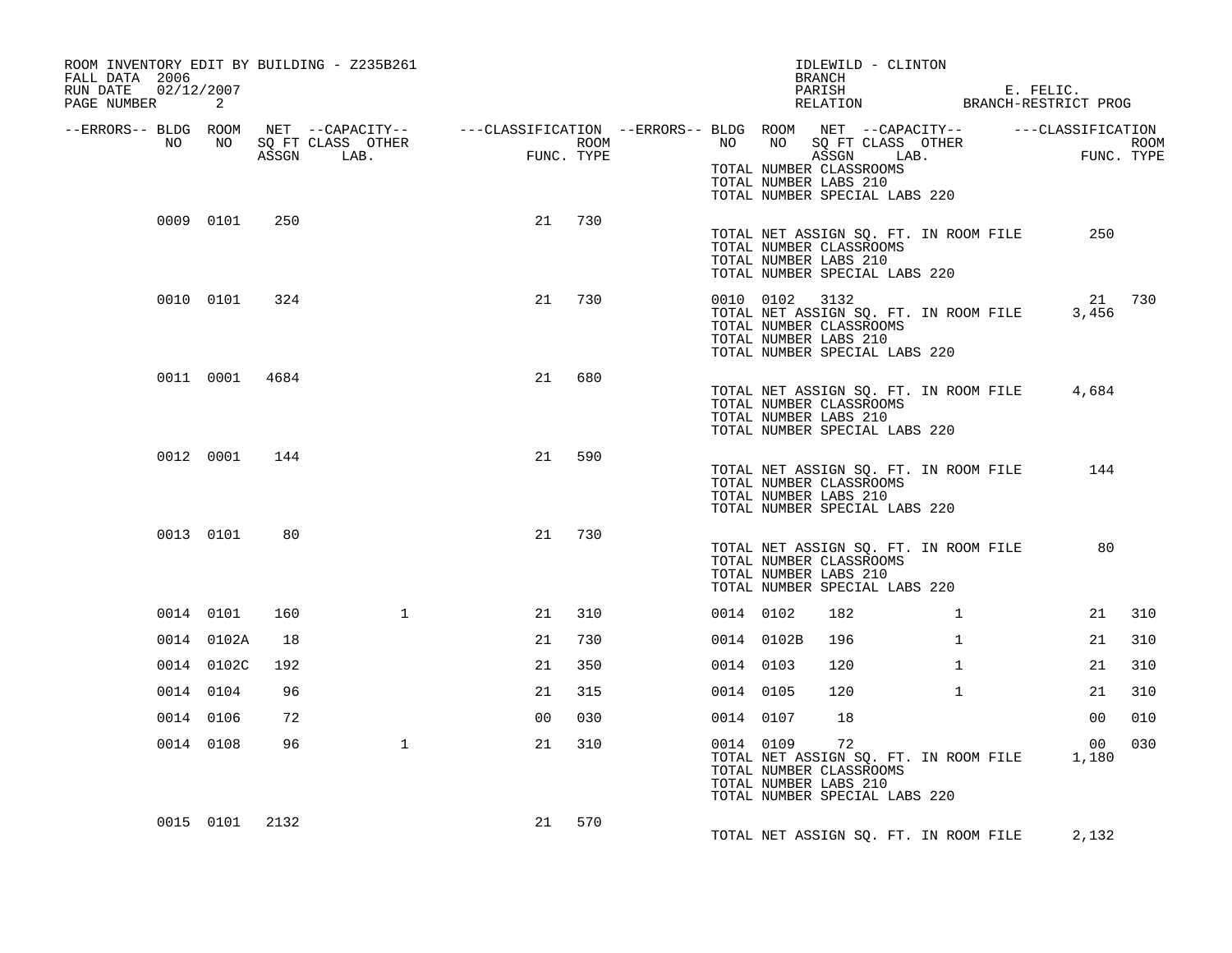| FALL DATA 2006<br>RUN DATE<br>PAGE NUMBER | 02/12/2007 | $\mathbf{3}$ |                | ROOM INVENTORY EDIT BY BUILDING - Z235B261 |                |            | IDLEWILD - CLINTON<br>BRANCH<br>PARISH<br>E. FELIC.<br>RELATION BRANCH-RESTRICT PROG                                                      |  |
|-------------------------------------------|------------|--------------|----------------|--------------------------------------------|----------------|------------|-------------------------------------------------------------------------------------------------------------------------------------------|--|
|                                           |            |              |                |                                            |                |            |                                                                                                                                           |  |
| --ERRORS-- BLDG ROOM                      | NO         | NO           |                | SO FT CLASS OTHER                          |                | ROOM       | NET --CAPACITY-- - ---CLASSIFICATION --ERRORS-- BLDG ROOM NET --CAPACITY-- - ---CLASSIFICATION<br>NO .<br>NO<br>SQ FT CLASS OTHER<br>ROOM |  |
|                                           |            |              | ASSGN          | LAB.                                       |                | FUNC. TYPE | ASSGN LAB.<br>FUNC. TYPE                                                                                                                  |  |
|                                           |            |              |                |                                            |                |            | TOTAL NUMBER CLASSROOMS<br>TOTAL NUMBER LABS 210                                                                                          |  |
|                                           |            |              |                |                                            |                |            | TOTAL NUMBER SPECIAL LABS 220                                                                                                             |  |
|                                           |            | 0016 0101    | 504            |                                            | 21             | 575        |                                                                                                                                           |  |
|                                           |            |              |                |                                            |                |            | TOTAL NET ASSIGN SQ. FT. IN ROOM FILE<br>504<br>TOTAL NUMBER CLASSROOMS                                                                   |  |
|                                           |            |              |                |                                            |                |            | TOTAL NUMBER LABS 210<br>TOTAL NUMBER SPECIAL LABS 220                                                                                    |  |
|                                           |            |              |                |                                            |                |            |                                                                                                                                           |  |
|                                           |            | 0018 0101    | 864            |                                            | 21             | 225        | 864<br>TOTAL NET ASSIGN SQ. FT. IN ROOM FILE                                                                                              |  |
|                                           |            |              |                |                                            |                |            | TOTAL NUMBER CLASSROOMS<br>TOTAL NUMBER LABS 210                                                                                          |  |
|                                           |            |              |                |                                            |                |            | TOTAL NUMBER SPECIAL LABS 220                                                                                                             |  |
|                                           |            | 0019 0101    | 816            |                                            | 21             | 730        |                                                                                                                                           |  |
|                                           |            |              |                |                                            |                |            | 816<br>TOTAL NET ASSIGN SQ. FT. IN ROOM FILE<br>TOTAL NUMBER CLASSROOMS                                                                   |  |
|                                           |            |              |                |                                            |                |            | TOTAL NUMBER LABS 210                                                                                                                     |  |
|                                           |            |              |                |                                            |                |            | TOTAL NUMBER SPECIAL LABS 220                                                                                                             |  |
|                                           |            | 0020 0001    | 2521           | $\mathbf{1}$                               | 92             | 970        | 2,521                                                                                                                                     |  |
|                                           |            |              |                |                                            |                |            | TOTAL NET ASSIGN SQ. FT. IN ROOM FILE<br>TOTAL NUMBER CLASSROOMS                                                                          |  |
|                                           |            |              |                |                                            |                |            | TOTAL NUMBER LABS 210<br>TOTAL NUMBER SPECIAL LABS 220                                                                                    |  |
|                                           |            |              |                | $\mathbf{1}$                               |                |            |                                                                                                                                           |  |
|                                           |            |              | 0021 0001 1360 |                                            | 92             | 970        | TOTAL NET ASSIGN SQ. FT. IN ROOM FILE<br>1,360                                                                                            |  |
|                                           |            |              |                |                                            |                |            | TOTAL NUMBER CLASSROOMS<br>TOTAL NUMBER LABS 210                                                                                          |  |
|                                           |            |              |                |                                            |                |            | TOTAL NUMBER SPECIAL LABS 220                                                                                                             |  |
|                                           |            | 0022 0101    | 4000           |                                            | 21             | 590        |                                                                                                                                           |  |
|                                           |            |              |                |                                            |                |            | TOTAL NET ASSIGN SQ. FT. IN ROOM FILE<br>4,000<br>TOTAL NUMBER CLASSROOMS                                                                 |  |
|                                           |            |              |                |                                            |                |            | TOTAL NUMBER LABS 210                                                                                                                     |  |
|                                           |            |              |                |                                            |                |            | TOTAL NUMBER SPECIAL LABS 220                                                                                                             |  |
| 678                                       |            | 0024 0101    | 500            |                                            | 00             | 000        | TOTAL NET ASSIGN SQ. FT. IN ROOM FILE                                                                                                     |  |
|                                           |            |              |                |                                            |                |            | TOTAL NUMBER CLASSROOMS                                                                                                                   |  |
|                                           |            |              |                |                                            |                |            | TOTAL NUMBER LABS 210<br>TOTAL NUMBER SPECIAL LABS 220                                                                                    |  |
| 678                                       |            | 0025 0101    | 500            |                                            | 0 <sup>0</sup> | 000        |                                                                                                                                           |  |
|                                           |            |              |                |                                            |                |            | TOTAL NET ASSIGN SQ. FT. IN ROOM FILE                                                                                                     |  |
|                                           |            |              |                |                                            |                |            | TOTAL NUMBER CLASSROOMS<br>TOTAL NUMBER LABS 210                                                                                          |  |
|                                           |            |              |                |                                            |                |            | TOTAL NUMBER SPECIAL LABS 220                                                                                                             |  |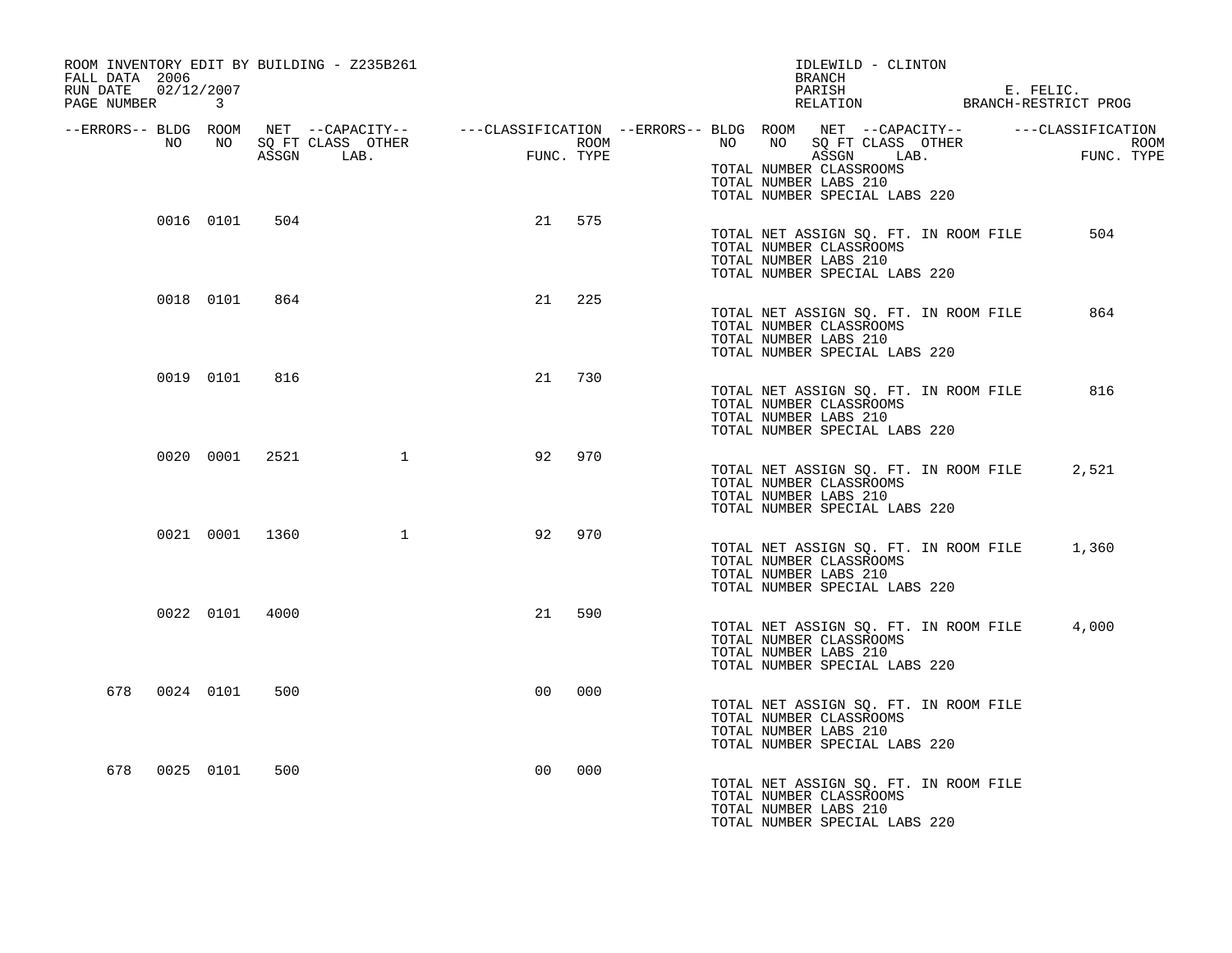| FALL DATA<br>RUN DATE<br>PAGE NUMBER | 2006<br>02/12/2007 | 4           |       | ROOM INVENTORY EDIT BY BUILDING - Z235B261 |    |            |                                   |          |            | IDLEWILD - CLINTON<br><b>BRANCH</b><br>PARISH<br>RELATION |                                                                        | E. FELIC.<br>BRANCH-RESTRICT PROG |            |      |
|--------------------------------------|--------------------|-------------|-------|--------------------------------------------|----|------------|-----------------------------------|----------|------------|-----------------------------------------------------------|------------------------------------------------------------------------|-----------------------------------|------------|------|
| --ERRORS-- BLDG                      | NO                 | ROOM<br>NO. |       | NET --CAPACITY--<br>SQ FT CLASS OTHER      |    | ROOM       | ---CLASSIFICATION --ERRORS-- BLDG | NO       | ROOM<br>NO |                                                           | NET --CAPACITY--<br>SQ FT CLASS OTHER                                  | ---CLASSIFICATION                 |            | ROOM |
|                                      |                    |             | ASSGN | LAB.                                       |    | FUNC. TYPE |                                   |          |            | ASSGN                                                     | LAB.                                                                   |                                   | FUNC. TYPE |      |
|                                      | 0026 0101          |             | 86    |                                            | 21 | 590        |                                   |          |            | TOTAL NUMBER CLASSROOMS<br>TOTAL NUMBER LABS 210          | TOTAL NET ASSIGN SQ. FT. IN ROOM FILE<br>TOTAL NUMBER SPECIAL LABS 220 |                                   | 86         |      |
| 5                                    | 0027               |             |       |                                            |    |            |                                   | NO ROOMS |            |                                                           |                                                                        |                                   |            |      |
| 5                                    | 0028               |             |       |                                            |    |            |                                   | NO ROOMS |            |                                                           |                                                                        |                                   |            |      |
| 5                                    | 0029               |             |       |                                            |    |            |                                   | NO ROOMS |            |                                                           |                                                                        |                                   |            |      |
| 5.                                   | 0030               |             |       |                                            |    |            |                                   | NO ROOMS |            |                                                           |                                                                        |                                   |            |      |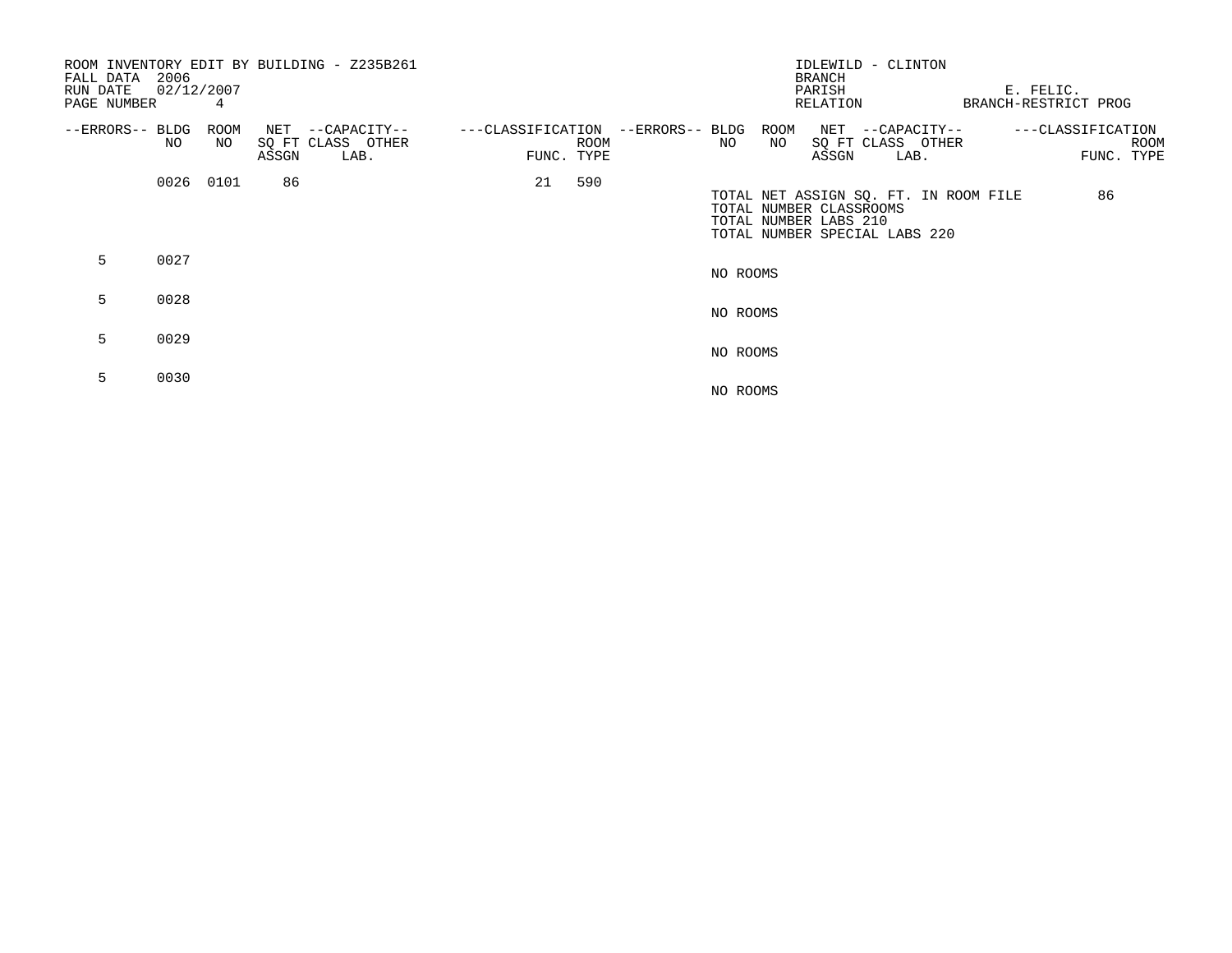| <b>ERROR LEGEND</b> |                                                                                                                                                                                                                                  | IDLEWILD - CLINTON                                         |
|---------------------|----------------------------------------------------------------------------------------------------------------------------------------------------------------------------------------------------------------------------------|------------------------------------------------------------|
| ERROR 1             | BLD NUMBER OF THE ROOM FILE DOES NOT MATCH THE BLD NUMBER OF THE BLD FILE.<br>THE BUILDING NUMBERS SHOULD BE EXACTLY THE SAME ON THE BUILDING FILE AND THE ROOM FILE.                                                            |                                                            |
| ERROR <sub>2</sub>  | DUPLICATE RECORD IN THE ROOM FILE.                                                                                                                                                                                               |                                                            |
| ERROR<br>- 3        | NET ASSIGNABLE SQUARE FEET IS BLANK.                                                                                                                                                                                             |                                                            |
| ERROR               | CAPACITY IS NOT ENTERED FOR ROOM TYPE 110, 210, 220, 230, 250, 410, 430, 610, 910, 920.                                                                                                                                          |                                                            |
| ERROR <sub>5</sub>  | BUILDING DOES NOT CONTAIN ANY ROOMS.<br>IF THE BUILDING IS A WAREHOUSE, BARN, ETC. WITH NO ROOMS, CODE ONE ROOM WITH THE GROSS AND NET EOUAL.                                                                                    |                                                            |
| ERROR <sub>6</sub>  | FUNCTION USE OF ROOMS IS 00 AND ROOM TYPE NOT 010, 020, 030, 051, 052, OR 053.                                                                                                                                                   | 2                                                          |
| ERROR <sub>7</sub>  | ROOM TYPE IS NOT A VALID ROOM USE CODE OR PCS FUNCTION USE CODE IS NOT A VALID CODE                                                                                                                                              | $\overline{2}$                                             |
| ERROR <sub>8</sub>  | ROOM TYPE IS WRONG (000).                                                                                                                                                                                                        | 2                                                          |
| TOTAL ERRORS        |                                                                                                                                                                                                                                  | 10                                                         |
| #9                  | WARNING ONLY - RATIO OF NET ASSIGN SQ. FT. TO CAPACITY IS NOT 5 TO 50 SQ. FT. FOR ROOM TYPES 110 410 430<br>OR IS NOT 5 TO 25 SO. FT. FOR ROOM TYPE 610.                                                                         | OR IS NOT 10 TO 400 SQ. FT. FOR ROOM TYPES 210 220 230 250 |
|                     | TOTAL NUMBER OF ROOM RECORDS                                                                                                                                                                                                     | 45                                                         |
| TOTAL LAB CAPACITY  | TOTAL CLASSROOM CAPACITY<br>TOTAL OTHER CAPACITY<br>TOTAL NON ASSIGN AREA - ROOMS (FUNCT 00)<br>TOTAL UNASSIGNED AREA - ROOMS (FUNCT 81, 82, 83)                                                                                 | 1162                                                       |
|                     | TOTAL FACIL IN USE - ROOMS (FUNCT 10 THROUGH 70)<br>TOTAL ASSIGNABLE AREA - ROOMS (FUNCT 10 THROUGH 83)                                                                                                                          | 30899<br>30899                                             |
|                     | TOTAL NUMBER OF NON-ASSIGN ROOMS (FUNCT 00)                                                                                                                                                                                      | -5<br>36                                                   |
|                     | TOTAL NUMBER OF INSTRUCTIONAL, RESEARCH, ACADEMIC SUPPORT, AND STUDENT SERVICE ROOMS (FUNCTS 10, 20, 40 AND 50)<br>TOTAL NUMBER OF PUBLIC SERVICE, INSTITUTIONAL SUPPORT AND INDEPENDENT OPERATIONS ROOMS (FUNCTS 30, 60 AND 70) |                                                            |
|                     | TOTAL NUMBER OF UNASSIGNED ROOMS (FUNCT 81, 82, 83)<br>TOTAL NUMBER OF ASSIGNABLE ROOMS (FUNCT 10 TO 83)                                                                                                                         | 40                                                         |
|                     | TOTAL NUMBER OF CLASSROOMS<br>(110)<br>TOTAL NUMBER OF LABS<br>(210)                                                                                                                                                             |                                                            |

TOTAL NUMBER OF SPECIAL LABS (220)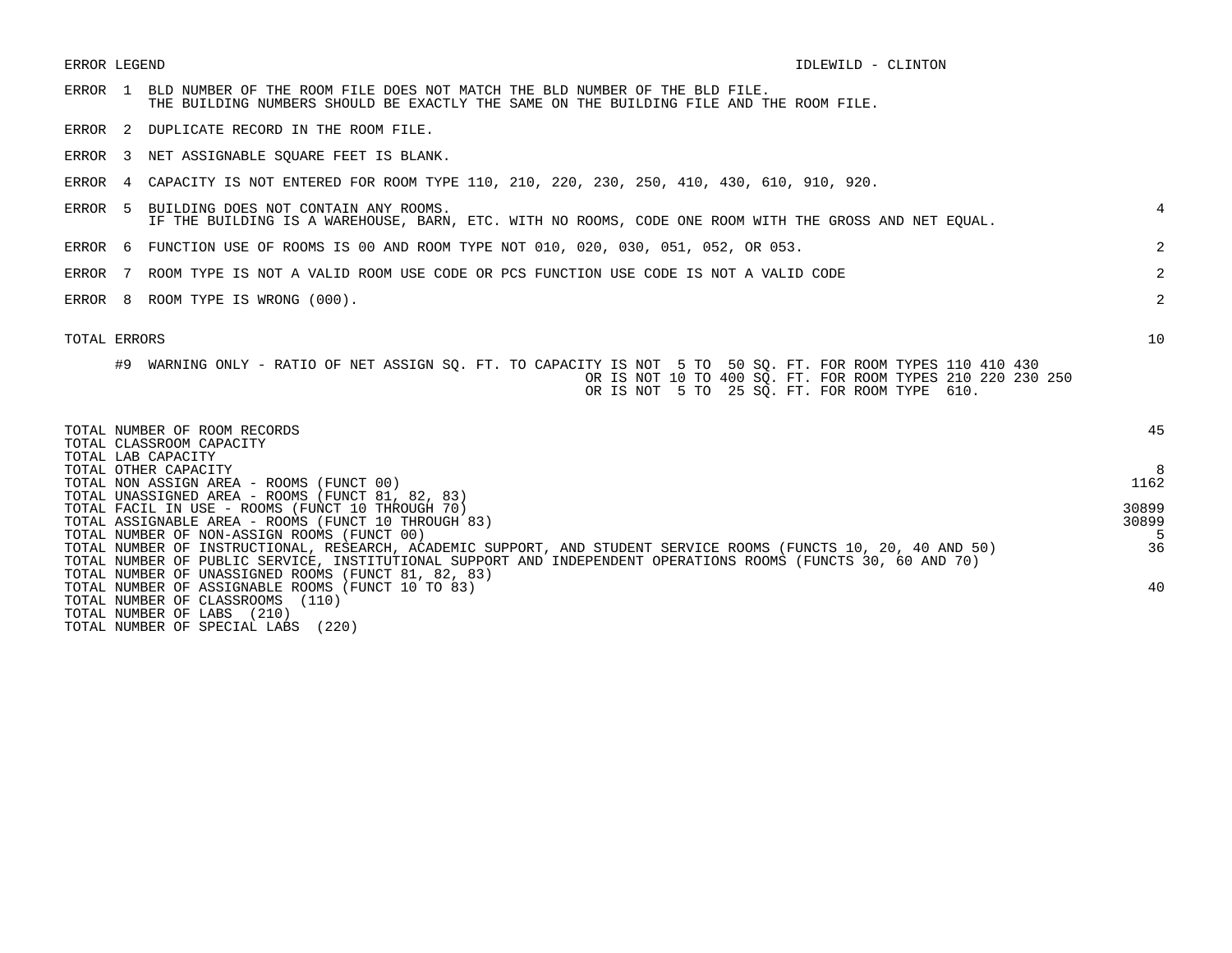| ROOM INVENTORY EDIT BY BUILDING - Z235B261<br>FALL DATA 2006 |                            |       |                                                                           |                |             |           |                | <b>BRANCH</b>                                                                             |      | NORTH LOUISIANA - CALHOUN             |                                                              |                    |
|--------------------------------------------------------------|----------------------------|-------|---------------------------------------------------------------------------|----------------|-------------|-----------|----------------|-------------------------------------------------------------------------------------------|------|---------------------------------------|--------------------------------------------------------------|--------------------|
| RUN DATE<br>PAGE NUMBER                                      | 02/12/2007<br>$\mathbf{1}$ |       |                                                                           |                |             |           |                | PARISH                                                                                    |      |                                       | OUACHITA<br>PARISH OUACHITA<br>RELATION BRANCH-RESTRICT PROG |                    |
| --ERRORS-- BLDG ROOM                                         |                            |       | NET --CAPACITY-- ----CLASSIFICATION --ERRORS-- BLDG ROOM NET --CAPACITY-- |                |             |           |                |                                                                                           |      |                                       | ---CLASSIFICATION                                            |                    |
| NO                                                           | NO                         | ASSGN | SQ FT CLASS OTHER<br>LAB.                                                 | FUNC. TYPE     | <b>ROOM</b> | NO        | NO             | SQ FT CLASS OTHER<br>ASSGN                                                                | LAB. |                                       |                                                              | ROOM<br>FUNC. TYPE |
|                                                              | 0001 0001                  | 1488  |                                                                           | 92             | 970         |           | 0001 0101 1488 | TOTAL NUMBER CLASSROOMS<br>TOTAL NUMBER LABS 210<br>TOTAL NUMBER SPECIAL LABS 220         |      | TOTAL NET ASSIGN SQ. FT. IN ROOM FILE | 2,976                                                        | 21 970             |
|                                                              | 0003 0101                  | 566   |                                                                           | 21             | 720         |           | 0003 0102      | 2000<br>TOTAL NUMBER CLASSROOMS<br>TOTAL NUMBER LABS 210<br>TOTAL NUMBER SPECIAL LABS 220 |      | TOTAL NET ASSIGN SQ. FT. IN ROOM FILE | 21<br>2,566                                                  | 725                |
|                                                              | 0005 0001A                 | 1     |                                                                           | 21             | 730         |           | 0005 0002A     | 1                                                                                         |      |                                       | 21                                                           | 315                |
|                                                              | 0005 0101                  | 220   | $\mathbf{1}$                                                              | 21             | 310         | 0005 0102 |                | 158                                                                                       |      | $\mathbf{1}$                          | 21                                                           | 310                |
|                                                              | 0005 0103                  | 144   | $\mathbf{1}$                                                              | 21             | 310         | 0005 0104 |                | 144                                                                                       |      | $\mathbf{1}$                          | 21                                                           | 310                |
|                                                              | 0005 0105                  | 306   |                                                                           | 21             | 350         | 0005 0106 |                | 143                                                                                       |      | $\mathbf{1}$                          | 21                                                           | 310                |
|                                                              | 0005 0107                  | 111   | $\mathbf{1}$                                                              | 21             | 310         | 0005 0108 |                | 116                                                                                       |      |                                       | 21                                                           | 710                |
|                                                              | 0005 0109                  | 73    |                                                                           | 0 <sub>0</sub> | 030         | 0005 0110 |                | 110                                                                                       |      |                                       | 21                                                           | 650                |
|                                                              | 0005 0111                  | 112   |                                                                           | 0 <sub>0</sub> | 030         | 0005 0112 |                | 20                                                                                        |      |                                       | 0 <sub>0</sub>                                               | 010                |
|                                                              | 0005 0113                  | 56    |                                                                           | 0 <sub>0</sub> | 030         | 0005 0114 |                | 127                                                                                       |      |                                       | 21                                                           | 315                |
|                                                              | 0005 0115                  | 126   | $\mathbf{1}$                                                              | 21             | 310         | 0005 0116 |                | 151                                                                                       |      | $\mathbf{1}$                          | 21                                                           | 310                |
|                                                              | 0005 0117                  | 155   | $\mathbf{1}$                                                              | 21             | 310         |           |                | TOTAL NUMBER CLASSROOMS<br>TOTAL NUMBER LABS 210<br>TOTAL NUMBER SPECIAL LABS 220         |      | TOTAL NET ASSIGN SQ. FT. IN ROOM FILE | 2,013                                                        |                    |
|                                                              | 0006 0101                  | 5400  |                                                                           | 21             | 570         |           |                | TOTAL NUMBER CLASSROOMS<br>TOTAL NUMBER LABS 210<br>TOTAL NUMBER SPECIAL LABS 220         |      | TOTAL NET ASSIGN SQ. FT. IN ROOM FILE | 5,400                                                        |                    |
| 0009                                                         | 0101                       | 1643  |                                                                           | 21             | 680         | 0009 0102 |                | 84                                                                                        |      |                                       | 0 <sub>0</sub>                                               | 030                |
| 0009                                                         | 0103                       | 12    |                                                                           | 21             | 685         | 0009      | 0104           | 75                                                                                        |      |                                       | 0 <sub>0</sub>                                               | 030                |
| 0009                                                         | 0105                       | 3540  |                                                                           | 21             | 740         | 0009 0106 |                | 118                                                                                       |      |                                       | 21                                                           | 730                |
|                                                              | 0009 0107                  | 147   |                                                                           | 21             | 730         | 0009 0108 |                | 147                                                                                       |      | TOTAL NET ASSIGN SQ. FT. IN ROOM FILE | 21<br>5,607                                                  | 730                |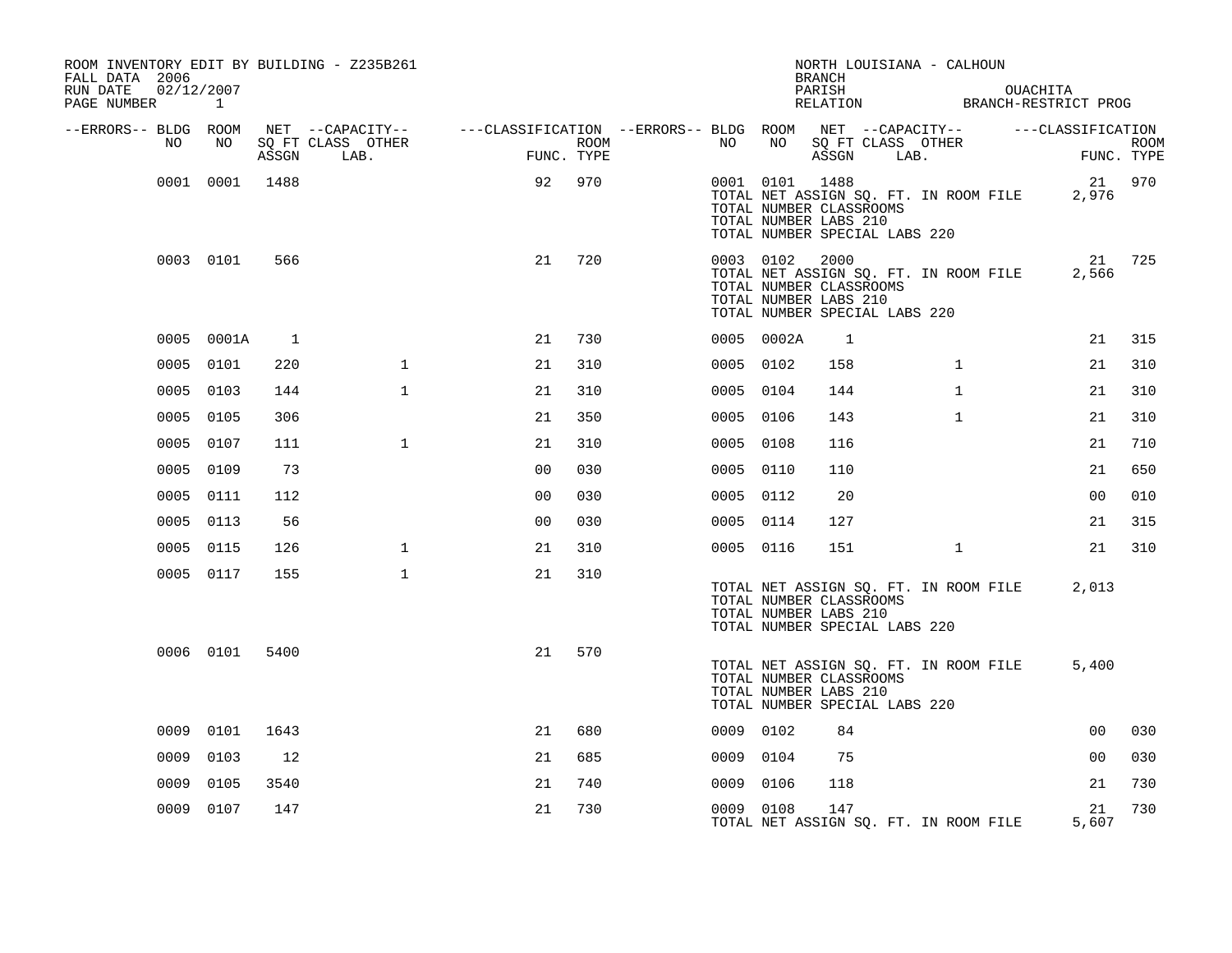| ROOM INVENTORY EDIT BY BUILDING - Z235B261<br>FALL DATA 2006<br>RUN DATE 02/12/2007 |                |     |                                 |      |            | NORTH LOUISIANA - CALHOUN<br>BRANCH                                                                                                                                                                                                                   |
|-------------------------------------------------------------------------------------|----------------|-----|---------------------------------|------|------------|-------------------------------------------------------------------------------------------------------------------------------------------------------------------------------------------------------------------------------------------------------|
| PAGE NUMBER                                                                         | 2              |     |                                 |      |            | PARISH OUACHITA<br>RELATION BRANCH-RESTRICT PROG                                                                                                                                                                                                      |
| NO                                                                                  | NO             |     | SQ FT CLASS OTHER<br>ASSGN LAB. | FUNC | FUNC. TYPE | --ERRORS-- BLDG ROOM NET --CAPACITY-- -----CLASSIFICATION --ERRORS-- BLDG ROOM NET --CAPACITY-- -----CLASSIFICATION<br><b>ROOM</b><br>NO NO SQ FT CLASS OTHER<br>ROOM<br>FUNC. TYPE<br>ASSGN LAB.<br>TOTAL NUMBER CLASSROOMS<br>TOTAL NUMBER LABS 210 |
|                                                                                     | 0010 0101 2124 |     |                                 | 21   | 590        | TOTAL NUMBER SPECIAL LABS 220<br>0010 0102 1440<br>21 730<br>TOTAL NET ASSIGN SQ. FT. IN ROOM FILE 3,564<br>TOTAL NUMBER CLASSROOMS<br>TOTAL NUMBER LABS 210<br>TOTAL NUMBER SPECIAL LABS 220                                                         |
| 0012 0101                                                                           |                | 592 |                                 | 21   | 585        | 0012 0102 1261<br>21 580<br>TOTAL NET ASSIGN SQ. FT. IN ROOM FILE 1,853<br>TOTAL NUMBER CLASSROOMS<br>TOTAL NUMBER LABS 210<br>TOTAL NUMBER SPECIAL LABS 220                                                                                          |
|                                                                                     | 0013 0101 3200 |     |                                 |      | 21 590     | 3,200<br>TOTAL NET ASSIGN SQ. FT. IN ROOM FILE<br>TOTAL NUMBER CLASSROOMS<br>TOTAL NUMBER LABS 210<br>TOTAL NUMBER SPECIAL LABS 220                                                                                                                   |
|                                                                                     | 0014 0001 1690 |     |                                 | 92   | 970        | 1,690<br>TOTAL NET ASSIGN SQ. FT. IN ROOM FILE<br>TOTAL NUMBER CLASSROOMS<br>TOTAL NUMBER LABS 210<br>TOTAL NUMBER SPECIAL LABS 220                                                                                                                   |
|                                                                                     | 0017 0001 1450 |     |                                 | 92   | 970        | TOTAL NET ASSIGN SQ. FT. IN ROOM FILE 1,450<br>TOTAL NUMBER CLASSROOMS<br>TOTAL NUMBER LABS 210<br>TOTAL NUMBER SPECIAL LABS 220                                                                                                                      |
| 0018 0001                                                                           |                | 960 |                                 | 92   | 970        | 960<br>TOTAL NET ASSIGN SQ. FT. IN ROOM FILE<br>TOTAL NUMBER CLASSROOMS<br>TOTAL NUMBER LABS 210<br>TOTAL NUMBER SPECIAL LABS 220                                                                                                                     |
|                                                                                     | 0021 0101      | 966 |                                 | 21   | 580        | 966<br>TOTAL NET ASSIGN SQ. FT. IN ROOM FILE<br>TOTAL NUMBER CLASSROOMS<br>TOTAL NUMBER LABS 210<br>TOTAL NUMBER SPECIAL LABS 220                                                                                                                     |
|                                                                                     | 0024 0101 3600 |     |                                 | 21   | 730        | 3,600<br>TOTAL NET ASSIGN SQ. FT. IN ROOM FILE<br>TOTAL NUMBER CLASSROOMS<br>TOTAL NUMBER LABS 210<br>TOTAL NUMBER SPECIAL LABS 220                                                                                                                   |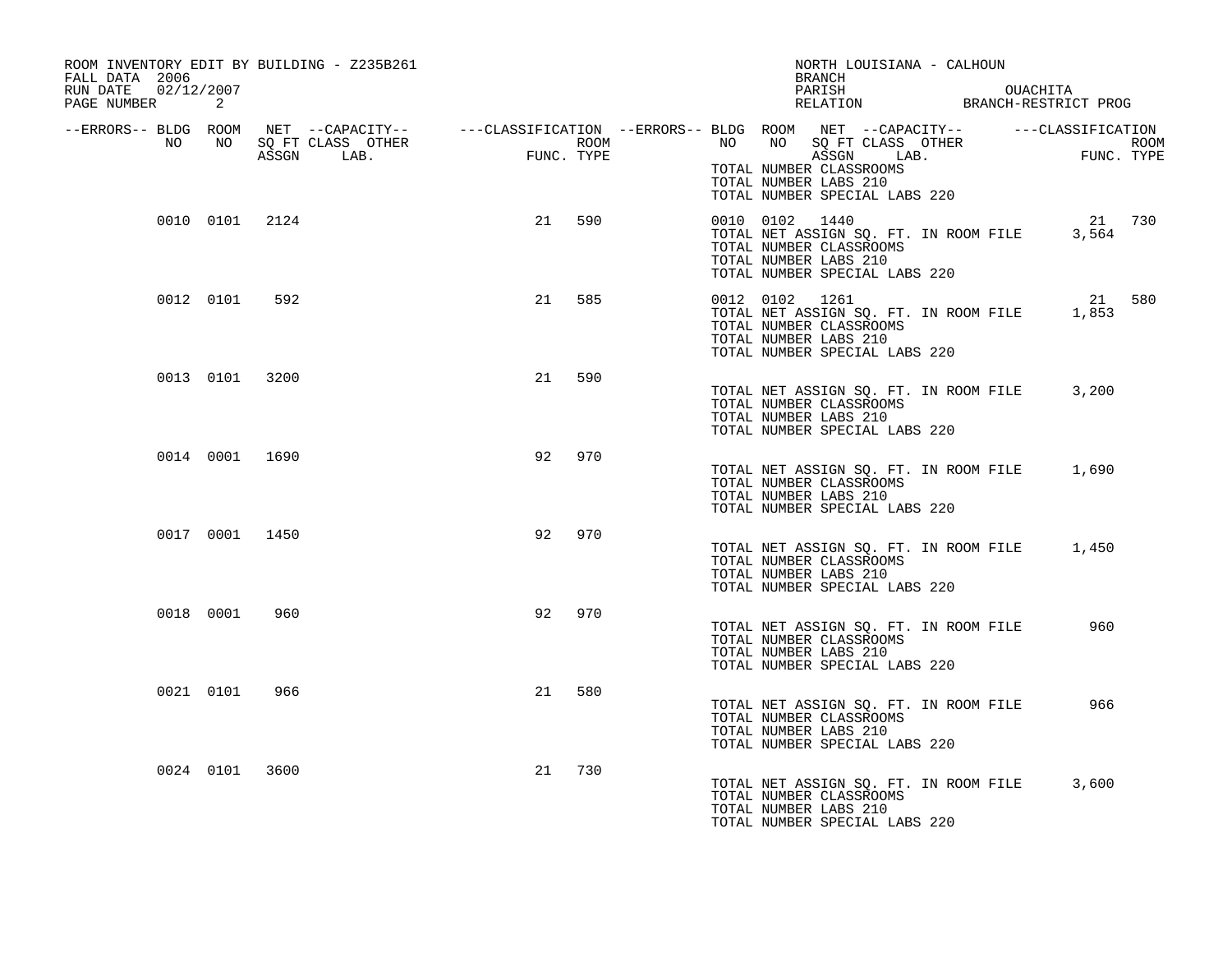| ROOM INVENTORY EDIT BY BUILDING - Z235B261<br>FALL DATA 2006<br>02/12/2007<br>RUN DATE<br>PAGE NUMBER | $\mathbf{3}$   |       |                                               |                                                          |                    |           |            | <b>BRANCH</b><br>PARISH                                                                   |      | NORTH LOUISIANA - CALHOUN             | OUACHITA<br>RELATION BRANCH-RESTRICT PROG |                    |
|-------------------------------------------------------------------------------------------------------|----------------|-------|-----------------------------------------------|----------------------------------------------------------|--------------------|-----------|------------|-------------------------------------------------------------------------------------------|------|---------------------------------------|-------------------------------------------|--------------------|
|                                                                                                       |                |       |                                               |                                                          |                    |           |            |                                                                                           |      |                                       |                                           |                    |
| --ERRORS-- BLDG ROOM<br>NO                                                                            | NO             | ASSGN | NET --CAPACITY--<br>SQ FT CLASS OTHER<br>LAB. | ---CLASSIFICATION --ERRORS-- BLDG ROOM  NET --CAPACITY-- | ROOM<br>FUNC. TYPE | NO.       | NO         | SQ FT CLASS OTHER<br>ASSGN                                                                | LAB. |                                       | ---CLASSIFICATION                         | ROOM<br>FUNC. TYPE |
|                                                                                                       | 0025 0101      | 347   | $7\phantom{.0}$                               | 21                                                       | 250                |           | 0025 0101A | 18                                                                                        |      |                                       | 21                                        | 255                |
|                                                                                                       | 0025 0101B     | 38    |                                               | 00                                                       | 030                | 0025 0102 |            | 385                                                                                       |      | 8                                     | 21                                        | 250                |
|                                                                                                       | 0025 0103      | 388   | 8                                             | 21                                                       | 250                |           | 0025 0104  | 2088<br>TOTAL NUMBER CLASSROOMS<br>TOTAL NUMBER LABS 210<br>TOTAL NUMBER SPECIAL LABS 220 |      | TOTAL NET ASSIGN SQ. FT. IN ROOM FILE | 21<br>3,226                               | 730                |
|                                                                                                       | 0026 0101      | 966   |                                               | 21                                                       | 580                |           |            | TOTAL NUMBER CLASSROOMS<br>TOTAL NUMBER LABS 210<br>TOTAL NUMBER SPECIAL LABS 220         |      | TOTAL NET ASSIGN SQ. FT. IN ROOM FILE | 966                                       |                    |
|                                                                                                       | 0027 0101      | 2244  |                                               | 21                                                       | 730                | 0027 0102 |            | 72                                                                                        |      |                                       | 00 <sub>o</sub>                           | 030                |
|                                                                                                       | 0027 0103      | 72    |                                               | 0 <sub>0</sub>                                           | 030                |           | 0027 0104  | 72<br>TOTAL NUMBER CLASSROOMS<br>TOTAL NUMBER LABS 210<br>TOTAL NUMBER SPECIAL LABS 220   |      | TOTAL NET ASSIGN SQ. FT. IN ROOM FILE | 00<br>2,244                               | 030                |
|                                                                                                       | 0030 0001      | 1083  |                                               | 92                                                       | 970                |           |            | TOTAL NUMBER CLASSROOMS<br>TOTAL NUMBER LABS 210<br>TOTAL NUMBER SPECIAL LABS 220         |      | TOTAL NET ASSIGN SQ. FT. IN ROOM FILE | 1,083                                     |                    |
|                                                                                                       | 0031 0001      | 1083  |                                               | 92                                                       | 970                |           |            | TOTAL NUMBER CLASSROOMS<br>TOTAL NUMBER LABS 210<br>TOTAL NUMBER SPECIAL LABS 220         |      | TOTAL NET ASSIGN SQ. FT. IN ROOM FILE | 1,083                                     |                    |
|                                                                                                       | 0032 0101 1007 |       |                                               | 21                                                       | 575                |           |            | TOTAL NUMBER CLASSROOMS<br>TOTAL NUMBER LABS 210<br>TOTAL NUMBER SPECIAL LABS 220         |      | TOTAL NET ASSIGN SQ. FT. IN ROOM FILE | 1,007                                     |                    |
|                                                                                                       | 0033 0101      | 3540  |                                               | 21                                                       | 570                |           |            | TOTAL NUMBER CLASSROOMS<br>TOTAL NUMBER LABS 210<br>TOTAL NUMBER SPECIAL LABS 220         |      | TOTAL NET ASSIGN SQ. FT. IN ROOM FILE | 3,540                                     |                    |
|                                                                                                       | 0034 0101      | 2137  |                                               | 21                                                       | 730                |           |            |                                                                                           |      | TOTAL NET ASSIGN SQ. FT. IN ROOM FILE | 2,137                                     |                    |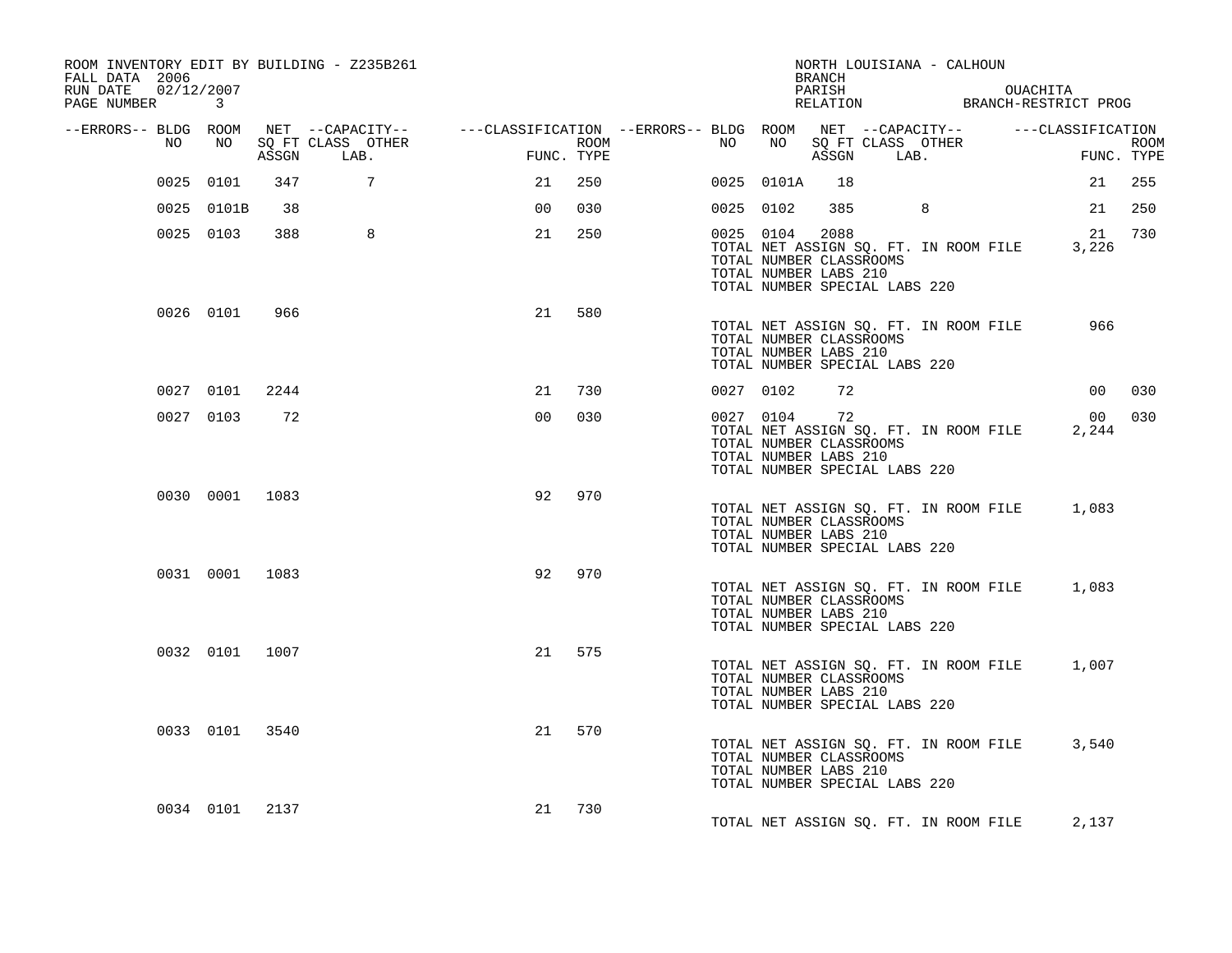| ROOM INVENTORY EDIT BY BUILDING - Z235B261<br>FALL DATA 2006<br>02/12/2007<br>RUN DATE<br>PAGE NUMBER 4 |           |                |              |                                                                                                |            |             |           |            | NORTH LOUISIANA - CALHOUN<br>BRANCH<br>PARISH OUACHITA<br>RELATION BRANCH-RESTRICT PROG                                          |                |       |        |
|---------------------------------------------------------------------------------------------------------|-----------|----------------|--------------|------------------------------------------------------------------------------------------------|------------|-------------|-----------|------------|----------------------------------------------------------------------------------------------------------------------------------|----------------|-------|--------|
| --ERRORS-- BLDG ROOM<br>NO                                                                              | NO        |                |              | NET --CAPACITY-- - ---CLASSIFICATION --ERRORS-- BLDG ROOM NET --CAPACITY-- - ---CLASSIFICATION | FUNC. TYPE | <b>ROOM</b> |           |            | NO NO SQFTCLASS OTHER THE ROOM ASSGN LAB. FUNC. TYPE<br>TOTAL NUMBER CLASSROOMS                                                  |                |       |        |
|                                                                                                         |           |                |              |                                                                                                |            |             |           |            | TOTAL NUMBER LABS 210<br>TOTAL NUMBER SPECIAL LABS 220                                                                           |                |       |        |
|                                                                                                         |           | 0035 0101 3648 |              | 21                                                                                             | 570        |             |           |            | TOTAL NET ASSIGN SQ. FT. IN ROOM FILE 3,648<br>TOTAL NUMBER CLASSROOMS<br>TOTAL NUMBER LABS 210<br>TOTAL NUMBER SPECIAL LABS 220 |                |       |        |
|                                                                                                         | 0036 0101 | 116            | 1            | 21                                                                                             | 310        |             | 0036 0102 |            | 194                                                                                                                              |                |       | 21 255 |
|                                                                                                         | 0036 0103 | 420            |              | 21                                                                                             | 575        |             | 0036 0104 |            | 127                                                                                                                              |                | 00    | 030    |
|                                                                                                         | 0036 0105 | 581            |              | 21                                                                                             | 575        |             |           |            | TOTAL NET ASSIGN SQ. FT. IN ROOM FILE 1,311<br>TOTAL NUMBER CLASSROOMS<br>TOTAL NUMBER LABS 210<br>TOTAL NUMBER SPECIAL LABS 220 |                |       |        |
|                                                                                                         |           | 0038 0101 2286 |              | 21                                                                                             | 730        |             |           |            | TOTAL NET ASSIGN SQ. FT. IN ROOM FILE<br>TOTAL NUMBER CLASSROOMS<br>TOTAL NUMBER LABS 210<br>TOTAL NUMBER SPECIAL LABS 220       |                | 2,286 |        |
|                                                                                                         |           | 0039 0101 1976 |              | 21                                                                                             | 580        |             |           |            | TOTAL NET ASSIGN SQ. FT. IN ROOM FILE 1,976<br>TOTAL NUMBER CLASSROOMS<br>TOTAL NUMBER LABS 210<br>TOTAL NUMBER SPECIAL LABS 220 |                |       |        |
|                                                                                                         | 0040 0101 | 494            |              | 21                                                                                             | 590        |             | 0040 0102 |            | 122                                                                                                                              |                |       | 21 730 |
|                                                                                                         | 0040 0103 | 165            |              | 21                                                                                             | 730        |             |           |            | TOTAL NET ASSIGN SQ. FT. IN ROOM FILE<br>TOTAL NUMBER CLASSROOMS<br>TOTAL NUMBER LABS 210<br>TOTAL NUMBER SPECIAL LABS 220       |                | 781   |        |
|                                                                                                         | 0041 0002 | 1              |              | 21                                                                                             | 560        |             |           | 0041 0002A | $\overline{1}$                                                                                                                   |                | 21    | 730    |
|                                                                                                         | 0041 0101 | 64             |              | 21                                                                                             | 255        |             |           | 0041 0102  | 350                                                                                                                              |                | 21    | 730    |
|                                                                                                         | 0041 0103 | 221            |              | 21                                                                                             | 730        |             |           |            | TOTAL NET ASSIGN SQ. FT. IN ROOM FILE<br>TOTAL NUMBER CLASSROOMS<br>TOTAL NUMBER LABS 210<br>TOTAL NUMBER SPECIAL LABS 220       |                | 637   |        |
|                                                                                                         | 0042 0101 | 245            | $\mathbf{1}$ |                                                                                                | 32 310     |             | 0042 0102 |            | 215                                                                                                                              | $\overline{1}$ |       | 32 310 |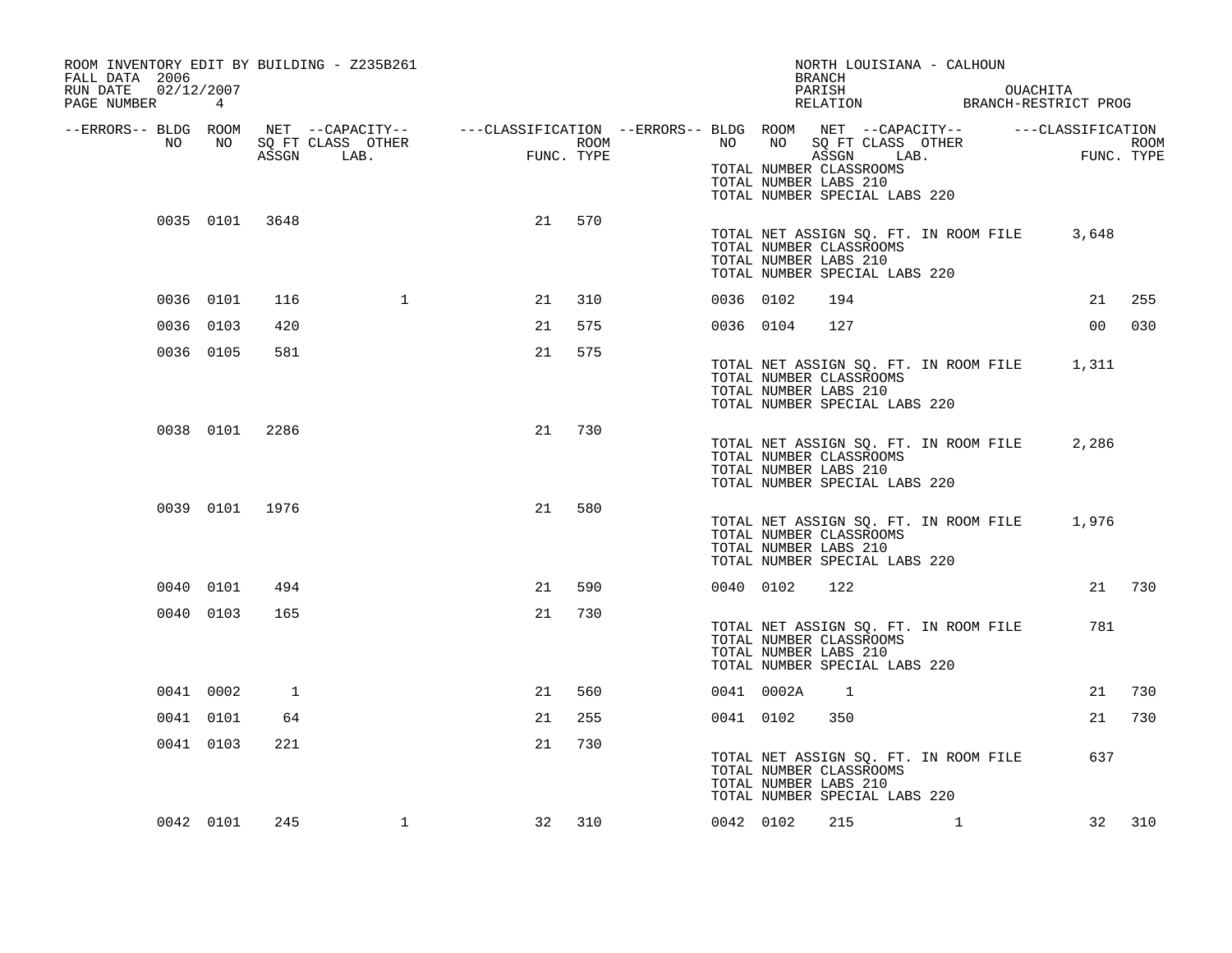| ROOM INVENTORY EDIT BY BUILDING - Z235B261<br>FALL DATA 2006<br>02/12/2007<br>RUN DATE<br>PAGE NUMBER | 5          |       |                                               |                                                      |             |           |            | <b>BRANCH</b><br>PARISH<br>RELATION                     | NORTH LOUISIANA - CALHOUN                                              | OUACHITA<br>BRANCH-RESTRICT PROG |                           |
|-------------------------------------------------------------------------------------------------------|------------|-------|-----------------------------------------------|------------------------------------------------------|-------------|-----------|------------|---------------------------------------------------------|------------------------------------------------------------------------|----------------------------------|---------------------------|
| --ERRORS-- BLDG ROOM<br>NO.                                                                           | NO         | ASSGN | NET --CAPACITY--<br>SO FT CLASS OTHER<br>LAB. | ---CLASSIFICATION --ERRORS-- BLDG ROOM<br>FUNC. TYPE | <b>ROOM</b> | NO        | NO         | ASSGN                                                   | NET --CAPACITY--<br>SO FT CLASS OTHER<br>LAB.                          | ---CLASSIFICATION                | <b>ROOM</b><br>FUNC. TYPE |
| 0042                                                                                                  | 0103       | 143   | $\mathbf 1$                                   | 32                                                   | 310         | 0042 0104 |            | 145                                                     | $\mathbf{1}$                                                           | 32                               | 310                       |
| 0042                                                                                                  | 0105       | 585   |                                               | 32                                                   | 590         | 0042      | 0106       | 133                                                     | $\mathbf{1}$                                                           | 32                               | 310                       |
|                                                                                                       | 0042 0107  | 100   |                                               | 0 <sup>0</sup>                                       | 030         | 0042 0108 |            | 11                                                      |                                                                        | 0 <sub>0</sub>                   | 010                       |
| 0042                                                                                                  | 0109       | 14    |                                               | 32                                                   | 730         | 0042 0110 |            | 104                                                     |                                                                        | 00                               | 030                       |
| 0042                                                                                                  | 0111       | 20    |                                               | 32                                                   | 730         | 0042      | 0112       | 10                                                      |                                                                        | 0 <sub>0</sub>                   | 030                       |
| 0042                                                                                                  | 0113       | 357   |                                               | 32                                                   | 350         |           | 0042 0113A | 11                                                      |                                                                        | 32                               | 730                       |
|                                                                                                       | 0042 0113B | 9     |                                               | 32                                                   | 730         |           | 0042 0113C | 9                                                       |                                                                        | 32                               | 730                       |
| 0042                                                                                                  | 0114       | 20    |                                               | 0 <sub>0</sub>                                       | 030         |           |            | TOTAL NUMBER CLASSROOMS<br>TOTAL NUMBER LABS 210        | TOTAL NET ASSIGN SO. FT. IN ROOM FILE<br>TOTAL NUMBER SPECIAL LABS 220 | 1,886                            |                           |
|                                                                                                       | 0043 0101  | 173   |                                               | 21                                                   | 585         | 0043 0102 |            | 303<br>TOTAL NUMBER CLASSROOMS<br>TOTAL NUMBER LABS 210 | TOTAL NET ASSIGN SQ. FT. IN ROOM FILE<br>TOTAL NUMBER SPECIAL LABS 220 | 21<br>476                        | 580                       |
|                                                                                                       | 0046 0101  | 1083  |                                               | 22                                                   | 970         |           |            | TOTAL NUMBER CLASSROOMS<br>TOTAL NUMBER LABS 210        | TOTAL NET ASSIGN SQ. FT. IN ROOM FILE<br>TOTAL NUMBER SPECIAL LABS 220 | 1,083                            |                           |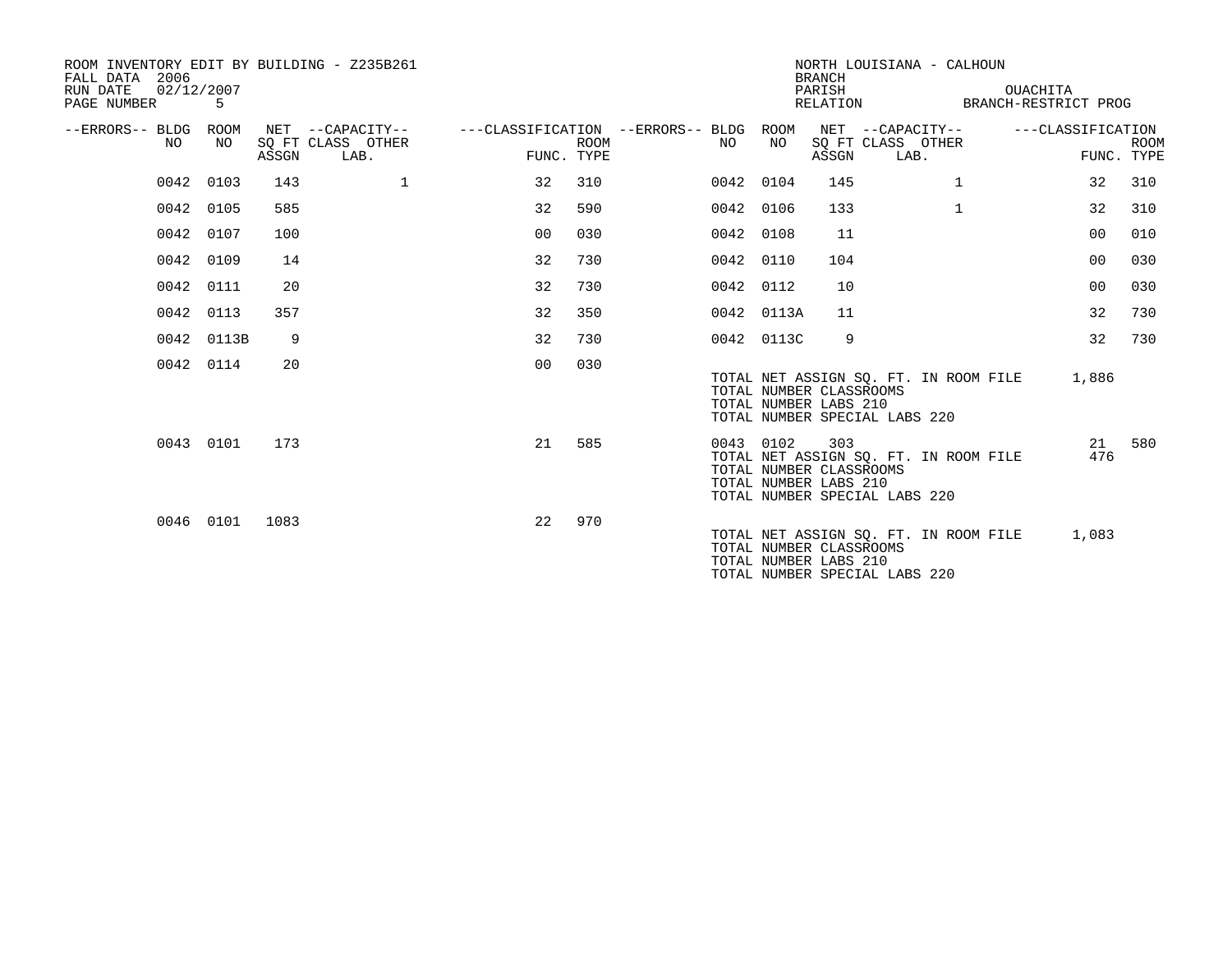- ERROR 1 BLD NUMBER OF THE ROOM FILE DOES NOT MATCH THE BLD NUMBER OF THE BLD FILE. THE BUILDING NUMBERS SHOULD BE EXACTLY THE SAME ON THE BUILDING FILE AND THE ROOM FILE.
- ERROR 2 DUPLICATE RECORD IN THE ROOM FILE.
- ERROR 3 NET ASSIGNABLE SQUARE FEET IS BLANK.
- ERROR 4 CAPACITY IS NOT ENTERED FOR ROOM TYPE 110, 210, 220, 230, 250, 410, 430, 610, 910, 920.
- ERROR 5 BUILDING DOES NOT CONTAIN ANY ROOMS. IF THE BUILDING IS A WAREHOUSE, BARN, ETC. WITH NO ROOMS, CODE ONE ROOM WITH THE GROSS AND NET EQUAL.
- ERROR 6 FUNCTION USE OF ROOMS IS 00 AND ROOM TYPE NOT 010, 020, 030, 051, 052, OR 053.
- ERROR 7 ROOM TYPE IS NOT A VALID ROOM USE CODE OR PCS FUNCTION USE CODE IS NOT A VALID CODE
- ERROR 8 ROOM TYPE IS WRONG (000).

| TOTAL NUMBER OF ROOM RECORDS<br>TOTAL CLASSROOM CAPACITY                                                        | 94    |
|-----------------------------------------------------------------------------------------------------------------|-------|
| TOTAL LAB CAPACITY                                                                                              | 23    |
| TOTAL OTHER CAPACITY                                                                                            | 15    |
| TOTAL NON ASSIGN AREA - ROOMS (FUNCT 00)                                                                        | 1046  |
| TOTAL UNASSIGNED AREA - ROOMS (FUNCT 81, 82, 83)                                                                |       |
| TOTAL FACIL IN USE - ROOMS (FUNCT 10 THROUGH 70)                                                                | 65215 |
| TOTAL ASSIGNABLE AREA - ROOMS (FUNCT 10 THROUGH 83)                                                             | 65215 |
| TOTAL NUMBER OF NON-ASSIGN ROOMS (FUNCT 00)                                                                     | 16    |
| TOTAL NUMBER OF INSTRUCTIONAL, RESEARCH, ACADEMIC SUPPORT, AND STUDENT SERVICE ROOMS (FUNCTS 10, 20, 40 AND 50) | 60    |
| TOTAL NUMBER OF PUBLIC SERVICE, INSTITUTIONAL SUPPORT AND INDEPENDENT OPERATIONS ROOMS (FUNCTS 30, 60 AND 70)   | 12    |
| TOTAL NUMBER OF UNASSIGNED ROOMS (FUNCT 81, 82, 83)                                                             |       |
| TOTAL NUMBER OF ASSIGNABLE ROOMS (FUNCT 10 TO 83)                                                               | 78    |
| TOTAL NUMBER OF CLASSROOMS<br>(110)                                                                             |       |
| TOTAL NUMBER OF LABS<br>(210)                                                                                   |       |
| (220)<br>TOTAL NUMBER OF SPECIAL LABS                                                                           |       |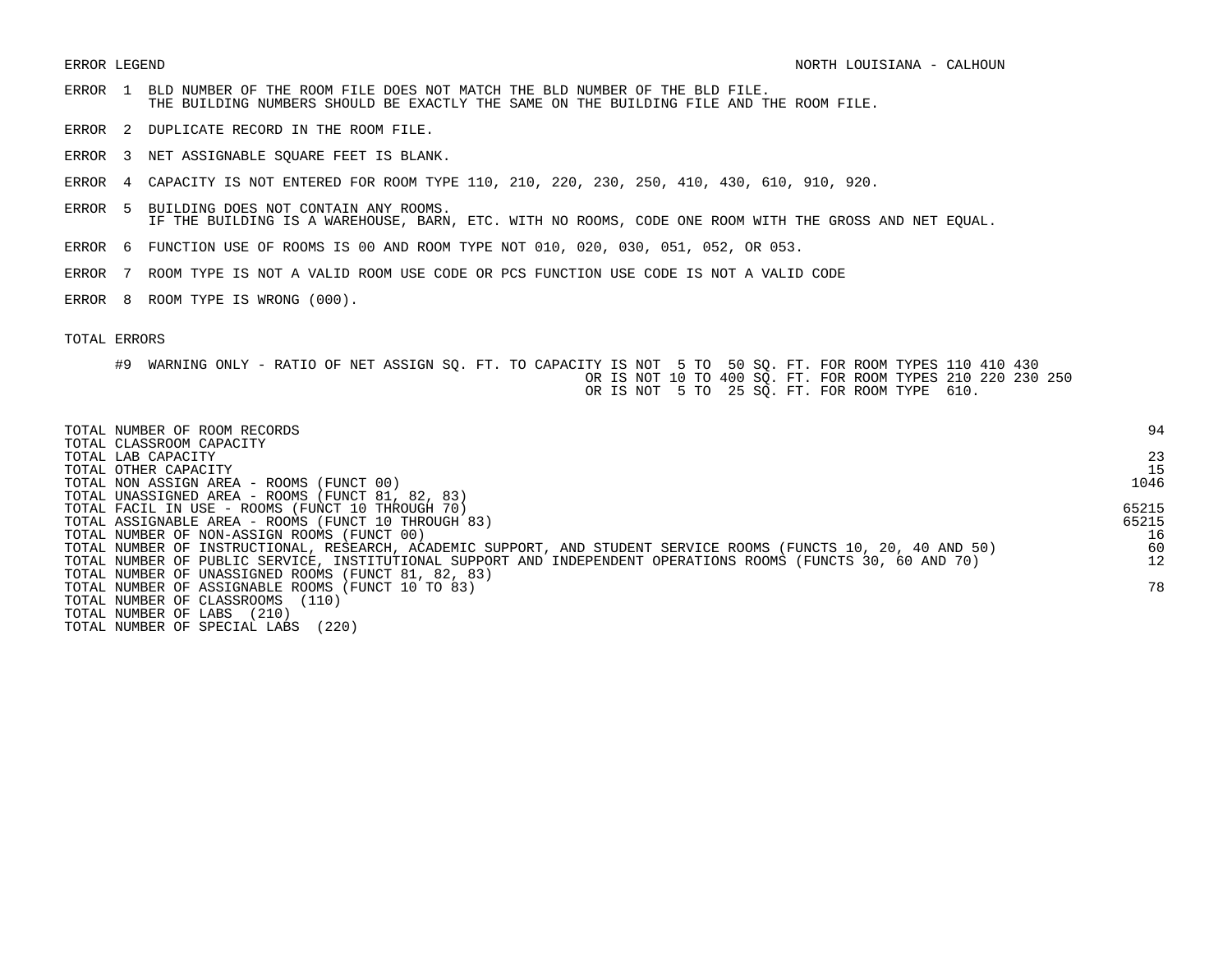| ROOM INVENTORY EDIT BY BUILDING - Z235B261<br>FALL DATA 2006<br>RUN DATE<br>PAGE NUMBER 1 | 02/12/2007     |       |                                                                                                                     |                |      |           |    | HILL FARM - HOMER<br><b>BRANCH</b><br>PARISH                                      |      |              |                                       | CLAIBORNE<br>RELATION BRANCH-RESTRICT PROG  |            |
|-------------------------------------------------------------------------------------------|----------------|-------|---------------------------------------------------------------------------------------------------------------------|----------------|------|-----------|----|-----------------------------------------------------------------------------------|------|--------------|---------------------------------------|---------------------------------------------|------------|
| --ERRORS-- BLDG ROOM<br>NO                                                                | NO             |       | NET --CAPACITY-- - ---CLASSIFICATION --ERRORS-- BLDG ROOM NET --CAPACITY-- - ---CLASSIFICATION<br>SQ FT CLASS OTHER |                | ROOM | NO        | NO | SQ FT CLASS OTHER                                                                 |      |              |                                       |                                             | ROOM       |
|                                                                                           |                | ASSGN | LAB.                                                                                                                | FUNC. TYPE     |      |           |    | ASSGN                                                                             | LAB. |              |                                       |                                             | FUNC. TYPE |
|                                                                                           | 0002 0001 1860 |       |                                                                                                                     | 92             | 970  |           |    | TOTAL NUMBER CLASSROOMS<br>TOTAL NUMBER LABS 210<br>TOTAL NUMBER SPECIAL LABS 220 |      |              |                                       | TOTAL NET ASSIGN SQ. FT. IN ROOM FILE 1,860 |            |
|                                                                                           | 0003 0101      | 216   |                                                                                                                     | 21             | 315  | 0003 0102 |    | 1015                                                                              |      |              |                                       | 21                                          | 680        |
|                                                                                           | 0003 0103      | 156   |                                                                                                                     | 21             | 710  | 0003 0104 |    | 216                                                                               |      | $\mathbf{1}$ |                                       | 21                                          | 310        |
|                                                                                           | 0003 0105      | 216   | $\mathbf{1}$                                                                                                        | 21             | 310  | 0003 0106 |    | 168                                                                               |      | $\mathbf{1}$ |                                       | 21                                          | 310        |
|                                                                                           | 0003 0107      | 168   | $\mathbf{1}$                                                                                                        | 21             | 310  | 0003 0108 |    | 168                                                                               |      | $\mathbf{1}$ |                                       | 21                                          | 310        |
|                                                                                           | 0003 0109      | 228   |                                                                                                                     | 21             | 350  | 0003 0110 |    | 108                                                                               |      |              |                                       | 0 <sub>0</sub>                              | 030        |
|                                                                                           | 0003 0111      | 148   |                                                                                                                     | 0 <sub>0</sub> | 030  | 0003 0112 |    | 16                                                                                |      |              |                                       | 0 <sub>0</sub>                              | 010        |
|                                                                                           | 0003 0113      | 84    |                                                                                                                     | 0 <sub>0</sub> | 030  |           |    | TOTAL NUMBER CLASSROOMS<br>TOTAL NUMBER LABS 210<br>TOTAL NUMBER SPECIAL LABS 220 |      |              | TOTAL NET ASSIGN SQ. FT. IN ROOM FILE | 2,551                                       |            |
|                                                                                           | 0004 0001      | 2800  |                                                                                                                     | 92             | 970  |           |    | TOTAL NUMBER CLASSROOMS<br>TOTAL NUMBER LABS 210<br>TOTAL NUMBER SPECIAL LABS 220 |      |              | TOTAL NET ASSIGN SQ. FT. IN ROOM FILE | 2,800                                       |            |
|                                                                                           | 0005 0101      | 960   |                                                                                                                     | 21             | 740  | 0005 0102 |    | 228                                                                               |      | $\mathbf{1}$ |                                       | 21                                          | 310        |
|                                                                                           | 0005 0103      | 55    |                                                                                                                     | 0 <sub>0</sub> | 030  | 0005 0104 |    | 132                                                                               |      |              |                                       | 0 <sub>0</sub>                              | 030        |
|                                                                                           | 0005 0105      | 2400  |                                                                                                                     | 21             | 720  | 0005 0106 |    | 400                                                                               |      |              |                                       | 21                                          | 725        |
|                                                                                           | 0005 0107      | 720   |                                                                                                                     | 21             | 740  |           |    | TOTAL NUMBER CLASSROOMS<br>TOTAL NUMBER LABS 210<br>TOTAL NUMBER SPECIAL LABS 220 |      |              | TOTAL NET ASSIGN SQ. FT. IN ROOM FILE | 4,708                                       |            |
|                                                                                           | 0006 0001 1800 |       |                                                                                                                     | 92             | 970  |           |    | TOTAL NUMBER CLASSROOMS<br>TOTAL NUMBER LABS 210<br>TOTAL NUMBER SPECIAL LABS 220 |      |              | TOTAL NET ASSIGN SQ. FT. IN ROOM FILE | 1,800                                       |            |
|                                                                                           | 0007 0001 1800 |       |                                                                                                                     | 92             | 970  |           |    |                                                                                   |      |              |                                       | TOTAL NET ASSIGN SQ. FT. IN ROOM FILE 1,800 |            |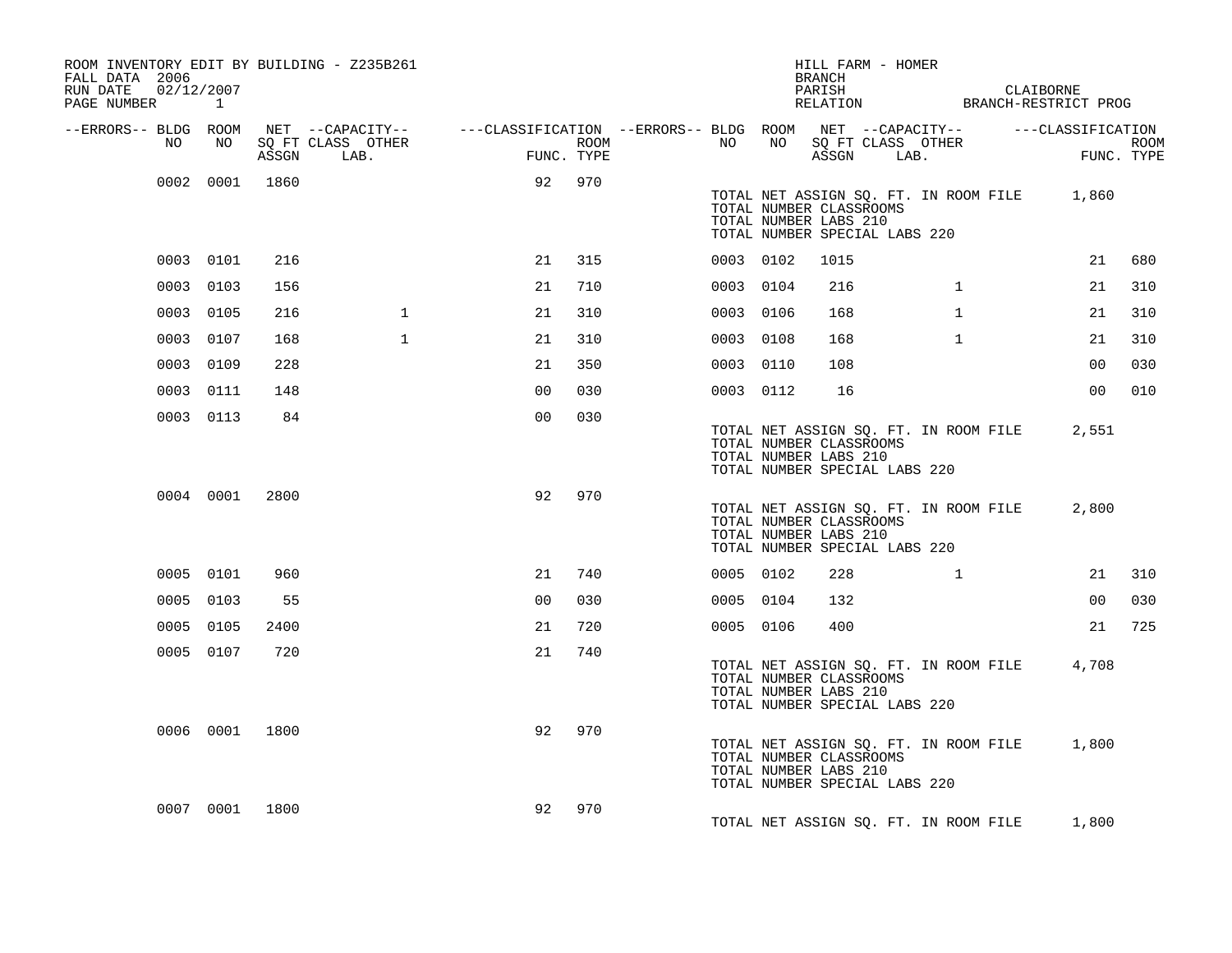| ROOM INVENTORY EDIT BY BUILDING - Z235B261<br>FALL DATA 2006<br>RUN DATE 02/12/2007 |           |                |                                                                                                                                     |    |            |             |           |    | HILL FARM - HOMER<br>BRANCH<br>PARISH<br>PARISH CLAIBORNE<br>RELATION BRANCH-RESTRICT PROG                                 |  | CLAIBORNE |                    |
|-------------------------------------------------------------------------------------|-----------|----------------|-------------------------------------------------------------------------------------------------------------------------------------|----|------------|-------------|-----------|----|----------------------------------------------------------------------------------------------------------------------------|--|-----------|--------------------|
| PAGE NUMBER                                                                         | 2         |                |                                                                                                                                     |    |            |             |           |    |                                                                                                                            |  |           |                    |
| --ERRORS-- BLDG ROOM<br>NO                                                          | NO NO     |                | NET --CAPACITY--    ---CLASSIFICATION --ERRORS-- BLDG ROOM NET --CAPACITY--    ---CLASSIFICATION<br>SQ FT CLASS OTHER<br>ASSGN LAB. |    | FUNC. TYPE | <b>ROOM</b> | NO        | NO | SQ FT CLASS OTHER<br>ASSGN LAB.<br>TOTAL NUMBER CLASSROOMS<br>TOTAL NUMBER LABS 210<br>TOTAL NUMBER SPECIAL LABS 220       |  |           | ROOM<br>FUNC. TYPE |
|                                                                                     | 0008 0001 | 936            |                                                                                                                                     | 92 | 970        |             |           |    | TOTAL NET ASSIGN SQ. FT. IN ROOM FILE<br>TOTAL NUMBER CLASSROOMS<br>TOTAL NUMBER LABS 210<br>TOTAL NUMBER SPECIAL LABS 220 |  |           | 936                |
|                                                                                     | 0010 0001 | 936            |                                                                                                                                     | 21 | 970        |             |           |    | TOTAL NET ASSIGN SQ. FT. IN ROOM FILE<br>TOTAL NUMBER CLASSROOMS<br>TOTAL NUMBER LABS 210<br>TOTAL NUMBER SPECIAL LABS 220 |  |           | 936                |
|                                                                                     | 0011 0001 | 936            |                                                                                                                                     | 92 | 970        |             |           |    | TOTAL NET ASSIGN SQ. FT. IN ROOM FILE<br>TOTAL NUMBER CLASSROOMS<br>TOTAL NUMBER LABS 210<br>TOTAL NUMBER SPECIAL LABS 220 |  |           | 936                |
|                                                                                     | 0013 0101 | 280            |                                                                                                                                     | 21 | 590        |             |           |    | TOTAL NET ASSIGN SQ. FT. IN ROOM FILE<br>TOTAL NUMBER CLASSROOMS<br>TOTAL NUMBER LABS 210<br>TOTAL NUMBER SPECIAL LABS 220 |  |           | 280                |
|                                                                                     | 0015 0001 | 2100           |                                                                                                                                     | 92 | 970        |             |           |    | TOTAL NET ASSIGN SQ. FT. IN ROOM FILE<br>TOTAL NUMBER CLASSROOMS<br>TOTAL NUMBER LABS 210<br>TOTAL NUMBER SPECIAL LABS 220 |  | 2,100     |                    |
|                                                                                     |           | 0017 0001 2500 |                                                                                                                                     | 92 | 970        |             |           |    | TOTAL NET ASSIGN SQ. FT. IN ROOM FILE<br>TOTAL NUMBER CLASSROOMS<br>TOTAL NUMBER LABS 210<br>TOTAL NUMBER SPECIAL LABS 220 |  | 2,500     |                    |
|                                                                                     | 0018 0001 | 2000           |                                                                                                                                     | 92 | 970        |             |           |    | TOTAL NET ASSIGN SQ. FT. IN ROOM FILE<br>TOTAL NUMBER CLASSROOMS<br>TOTAL NUMBER LABS 210<br>TOTAL NUMBER SPECIAL LABS 220 |  | 2,000     |                    |
|                                                                                     | 0019 0101 | 320            |                                                                                                                                     | 21 | 590        |             | 0019 0102 |    | 120                                                                                                                        |  |           | 21 590             |
|                                                                                     | 0019 0103 | 1800           |                                                                                                                                     | 21 | 730        |             |           |    | TOTAL NET ASSIGN SQ. FT. IN ROOM FILE<br>TOTAL NUMBER CLASSROOMS                                                           |  | 2,240     |                    |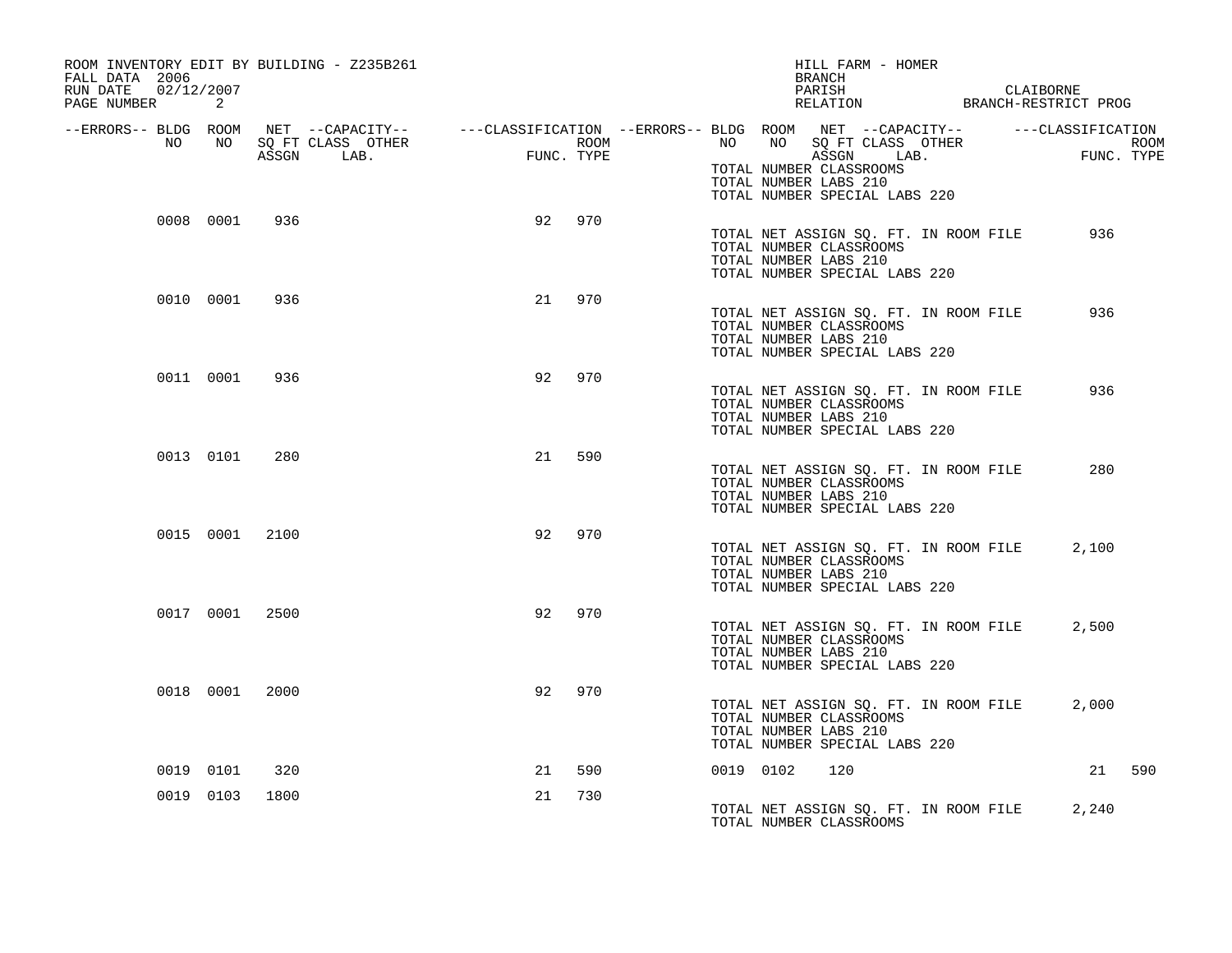| ROOM INVENTORY EDIT BY BUILDING - Z235B261<br>FALL DATA 2006<br>RUN DATE<br>02/12/2007<br>PAGE NUMBER 3 |           |     |                                                                                                                     |                          |      |           |                                                                   | BRANCH | HILL FARM - HOMER                                                      |  | PARISH CLAIBORNE RELATION BRANCH-RESTRICT PROG |            |
|---------------------------------------------------------------------------------------------------------|-----------|-----|---------------------------------------------------------------------------------------------------------------------|--------------------------|------|-----------|-------------------------------------------------------------------|--------|------------------------------------------------------------------------|--|------------------------------------------------|------------|
| --ERRORS-- BLDG ROOM<br>NO                                                                              | NO        |     | NET --CAPACITY-- - ---CLASSIFICATION --ERRORS-- BLDG ROOM NET --CAPACITY-- - ---CLASSIFICATION<br>SQ FT CLASS OTHER |                          | ROOM | NO        | NO 11                                                             |        | SQ FT CLASS OTHER                                                      |  |                                                | ROOM       |
|                                                                                                         |           |     | ASSGN LAB.                                                                                                          | <b>FUN</b><br>FUNC. TYPE |      |           | TOTAL NUMBER LABS 210                                             |        | ASSGN LAB.<br>TOTAL NUMBER SPECIAL LABS 220                            |  |                                                | FUNC. TYPE |
|                                                                                                         | 0020 0101 | 170 |                                                                                                                     | 21                       | 730  |           | 0020 0102 442<br>TOTAL NUMBER CLASSROOMS<br>TOTAL NUMBER LABS 210 |        | TOTAL NET ASSIGN SQ. FT. IN ROOM FILE<br>TOTAL NUMBER SPECIAL LABS 220 |  | 612                                            | 21 730     |
|                                                                                                         | 0021 0102 | 160 |                                                                                                                     | 21                       | 730  | 0021 0103 |                                                                   | 96     |                                                                        |  | 0 <sub>0</sub>                                 | 030        |
|                                                                                                         | 0021 0104 | 224 | $\mathbf{1}$                                                                                                        | 21                       | 310  | 0021 0105 |                                                                   | 396    |                                                                        |  | 21                                             | 570        |
|                                                                                                         | 0021 0106 | 75  |                                                                                                                     | 0 <sub>0</sub>           | 030  | 0021 0107 |                                                                   | 75     |                                                                        |  | 0 <sub>0</sub>                                 | 030        |
|                                                                                                         | 0021 0108 | 231 |                                                                                                                     | 21                       | 575  |           | TOTAL NUMBER CLASSROOMS<br>TOTAL NUMBER LABS 210                  |        | TOTAL NUMBER SPECIAL LABS 220                                          |  | TOTAL NET ASSIGN SQ. FT. IN ROOM FILE 1,011    |            |
|                                                                                                         | 0022 0101 | 120 |                                                                                                                     | 21                       | 570  |           | 0022 0102                                                         | 60     |                                                                        |  |                                                | 21 575     |
|                                                                                                         | 0022 0103 | 120 |                                                                                                                     | 21                       | 570  |           | TOTAL NUMBER CLASSROOMS<br>TOTAL NUMBER LABS 210                  |        | TOTAL NET ASSIGN SQ. FT. IN ROOM FILE<br>TOTAL NUMBER SPECIAL LABS 220 |  | 300                                            |            |
|                                                                                                         | 0023 0101 | 960 |                                                                                                                     | 21                       | 570  |           | 0023 0102 624<br>TOTAL NUMBER CLASSROOMS<br>TOTAL NUMBER LABS 210 |        | TOTAL NET ASSIGN SQ. FT. IN ROOM FILE<br>TOTAL NUMBER SPECIAL LABS 220 |  | 1,584                                          | 21 575     |
|                                                                                                         | 0024 0101 | 140 |                                                                                                                     | 21                       | 570  |           | TOTAL NUMBER CLASSROOMS<br>TOTAL NUMBER LABS 210                  |        | TOTAL NET ASSIGN SQ. FT. IN ROOM FILE<br>TOTAL NUMBER SPECIAL LABS 220 |  | 140                                            |            |
|                                                                                                         | 0025 0101 | 140 |                                                                                                                     | 21                       | 570  |           | TOTAL NUMBER CLASSROOMS<br>TOTAL NUMBER LABS 210                  |        | TOTAL NET ASSIGN SQ. FT. IN ROOM FILE<br>TOTAL NUMBER SPECIAL LABS 220 |  | 140                                            |            |
|                                                                                                         | 0026 0101 | 143 |                                                                                                                     | 21                       | 730  | 0026 0102 |                                                                   | 143    |                                                                        |  | 21                                             | 730        |
|                                                                                                         | 0026 0103 | 143 |                                                                                                                     | 21                       | 730  | 0026 0104 |                                                                   | 143    |                                                                        |  | 21                                             | 730        |
|                                                                                                         | 0026 0105 | 143 |                                                                                                                     | 21                       | 730  | 0026 0106 |                                                                   | 143    |                                                                        |  | 21                                             | 730        |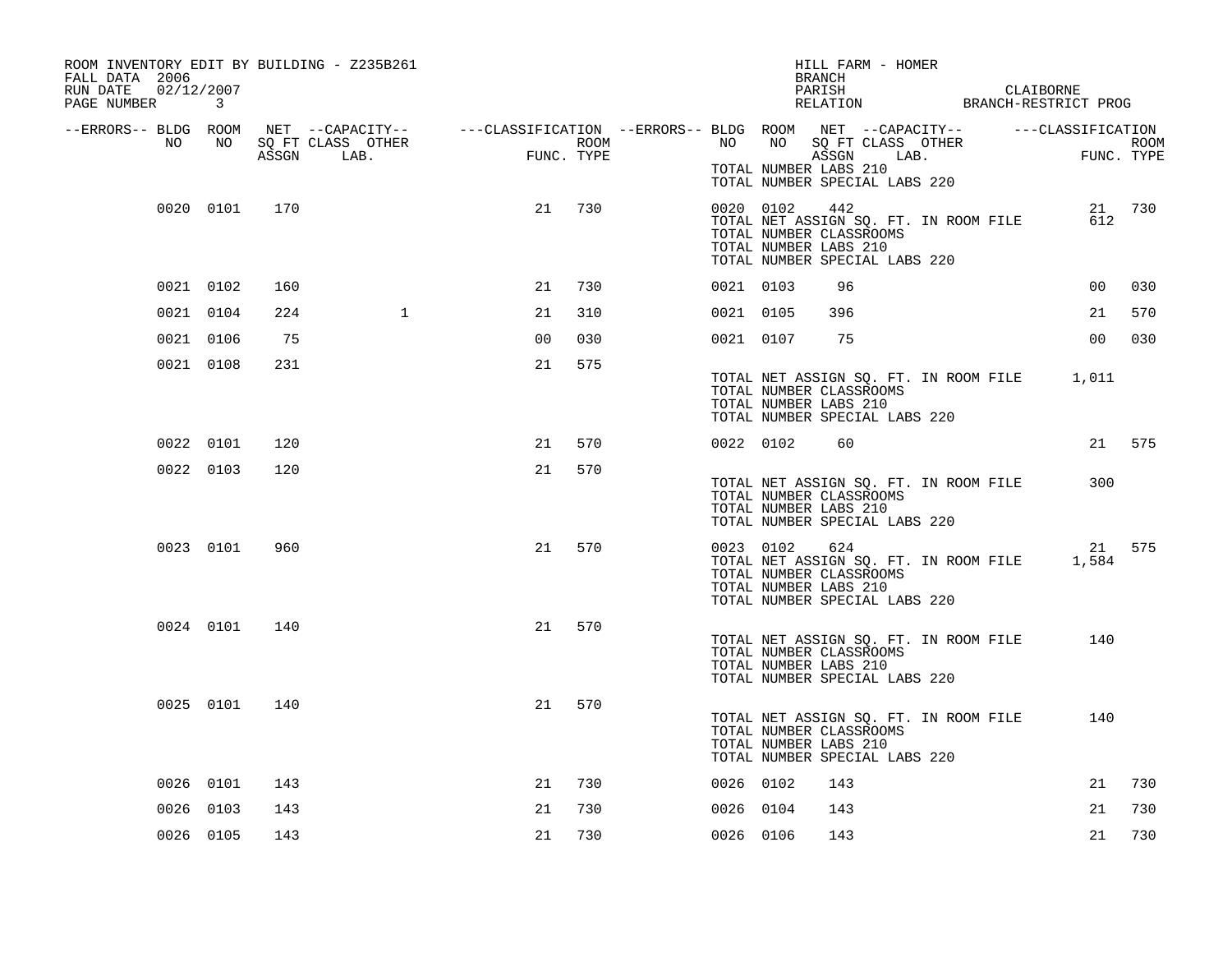| ROOM INVENTORY EDIT BY BUILDING - Z235B261<br>FALL DATA 2006 |                |       |                                                                                                                     |            |      |           |    | HILL FARM - HOMER<br>BRANCH                                                                                                                 |  |                                                                |             |
|--------------------------------------------------------------|----------------|-------|---------------------------------------------------------------------------------------------------------------------|------------|------|-----------|----|---------------------------------------------------------------------------------------------------------------------------------------------|--|----------------------------------------------------------------|-------------|
| RUN DATE 02/12/2007<br>PAGE NUMBER 4                         |                |       |                                                                                                                     |            |      |           |    | PARISH                                                                                                                                      |  | CLAIBORNE<br>PARISH CLAIBORNE<br>RELATION BRANCH-RESTRICT PROG |             |
| --ERRORS-- BLDG ROOM<br>NO                                   | NO             |       | NET --CAPACITY-- - ---CLASSIFICATION --ERRORS-- BLDG ROOM NET --CAPACITY-- - ---CLASSIFICATION<br>SO FT CLASS OTHER |            | ROOM | NO        | NO | SQ FT CLASS OTHER                                                                                                                           |  |                                                                | <b>ROOM</b> |
|                                                              |                | ASSGN | LAB.                                                                                                                | FUNC. TYPE |      |           |    | ASSGN LAB.                                                                                                                                  |  |                                                                | FUNC. TYPE  |
|                                                              | 0026 0107      | 143   |                                                                                                                     | 21         | 730  | 0026 0108 |    | 143                                                                                                                                         |  | 21                                                             | 730         |
|                                                              | 0026 0109      | 320   |                                                                                                                     | 21         | 730  | 0026 0110 |    | 340                                                                                                                                         |  | 21                                                             | 730         |
|                                                              | 0026 0111      | 196   |                                                                                                                     | 21         | 730  | 0026 0112 |    | 280<br>TOTAL NET ASSIGN SQ. FT. IN ROOM FILE<br>TOTAL NUMBER CLASSROOMS<br>TOTAL NUMBER LABS 210<br>TOTAL NUMBER SPECIAL LABS 220           |  | 21<br>2,280                                                    | 730         |
|                                                              | 0027 0101      | 360   |                                                                                                                     | 21         | 570  |           |    | TOTAL NET ASSIGN SQ. FT. IN ROOM FILE<br>TOTAL NUMBER CLASSROOMS<br>TOTAL NUMBER LABS 210<br>TOTAL NUMBER SPECIAL LABS 220                  |  | 360                                                            |             |
|                                                              | 0028 0101      | 192   |                                                                                                                     | 21         | 575  |           |    | 0028 0102 834<br>TOTAL NET ASSIGN SQ. FT. IN ROOM FILE<br>TOTAL NUMBER CLASSROOMS<br>TOTAL NUMBER LABS 210<br>TOTAL NUMBER SPECIAL LABS 220 |  | 1,026                                                          | 21 730      |
|                                                              | 0029 0101      | 40    |                                                                                                                     | 21         | 590  |           |    | TOTAL NET ASSIGN SQ. FT. IN ROOM FILE<br>TOTAL NUMBER CLASSROOMS<br>TOTAL NUMBER LABS 210<br>TOTAL NUMBER SPECIAL LABS 220                  |  | 40                                                             |             |
|                                                              | 0030 0101 1870 |       |                                                                                                                     | 21         | 730  |           |    | TOTAL NET ASSIGN SQ. FT. IN ROOM FILE<br>TOTAL NUMBER CLASSROOMS<br>TOTAL NUMBER LABS 210<br>TOTAL NUMBER SPECIAL LABS 220                  |  | 1,870                                                          |             |
|                                                              | 0033 0101      | 960   |                                                                                                                     | 21         | 730  |           |    | TOTAL NET ASSIGN SQ. FT. IN ROOM FILE<br>TOTAL NUMBER CLASSROOMS<br>TOTAL NUMBER LABS 210<br>TOTAL NUMBER SPECIAL LABS 220                  |  | 960                                                            |             |
|                                                              | 0034 0101 5760 |       |                                                                                                                     | 21         | 740  |           |    | TOTAL NET ASSIGN SQ. FT. IN ROOM FILE<br>TOTAL NUMBER CLASSROOMS<br>TOTAL NUMBER LABS 210<br>TOTAL NUMBER SPECIAL LABS 220                  |  | 5,760                                                          |             |
|                                                              | 0035 0001 1500 |       |                                                                                                                     | 92         | 970  |           |    | TOTAL NUMBER CLASSROOMS<br>TOTAL NUMBER LABS 210                                                                                            |  | TOTAL NET ASSIGN SQ. FT. IN ROOM FILE 1,500                    |             |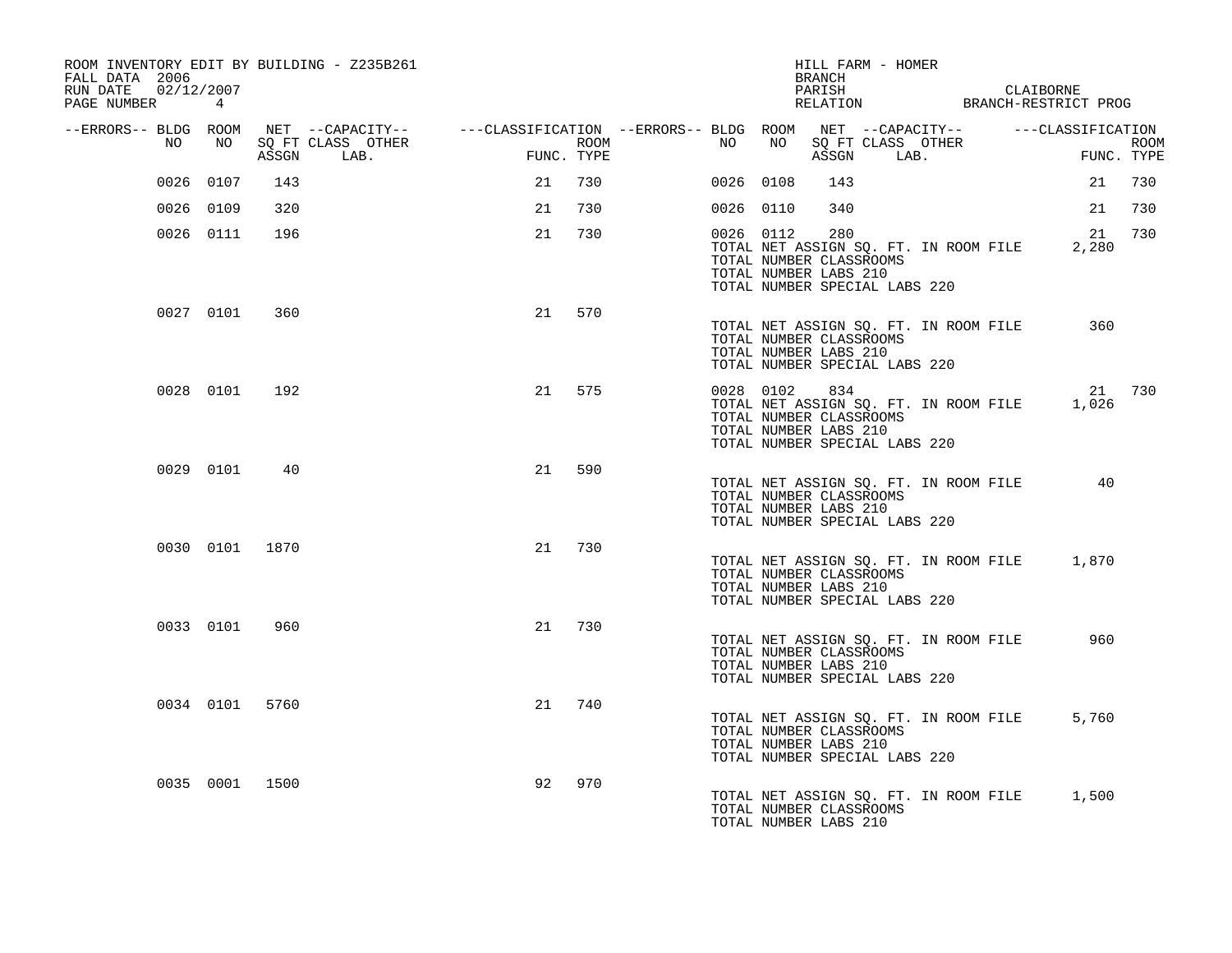| ROOM INVENTORY EDIT BY BUILDING - Z235B261<br>FALL DATA 2006<br>RUN DATE<br>02/12/2007<br>PAGE NUMBER 5 |                |       |                                                                                                                     |                |            |           |                                                                                                | HILL FARM - HOMER<br>BRANCH<br>PARISH |   |                                       | CLAIBORNE<br>PARISH CLAIBORNE<br>RELATION BRANCH-RESTRICT PROG |            |
|---------------------------------------------------------------------------------------------------------|----------------|-------|---------------------------------------------------------------------------------------------------------------------|----------------|------------|-----------|------------------------------------------------------------------------------------------------|---------------------------------------|---|---------------------------------------|----------------------------------------------------------------|------------|
| --ERRORS-- BLDG ROOM                                                                                    |                |       |                                                                                                                     |                |            |           |                                                                                                |                                       |   |                                       |                                                                |            |
| NO                                                                                                      | NO             |       | NET --CAPACITY-- - ---CLASSIFICATION --ERRORS-- BLDG ROOM NET --CAPACITY-- - ---CLASSIFICATION<br>SQ FT CLASS OTHER | $\overline{a}$ | ROOM       | NO        | NO                                                                                             | SQ FT CLASS OTHER                     |   |                                       | $\overline{a}$                                                 | ROOM       |
|                                                                                                         |                | ASSGN | LAB.                                                                                                                |                | FUNC. TYPE |           | TOTAL NUMBER SPECIAL LABS 220                                                                  | ASSGN LAB.                            |   |                                       |                                                                | FUNC. TYPE |
|                                                                                                         | 0036 0001 1800 |       |                                                                                                                     | 92             | 970        |           | TOTAL NUMBER CLASSROOMS<br>TOTAL NUMBER LABS 210<br>TOTAL NUMBER SPECIAL LABS 220              |                                       |   |                                       | TOTAL NET ASSIGN SQ. FT. IN ROOM FILE 1,800                    |            |
|                                                                                                         | 0037 0001 1228 |       |                                                                                                                     | 92             | 970        |           | TOTAL NUMBER CLASSROOMS<br>TOTAL NUMBER LABS 210<br>TOTAL NUMBER SPECIAL LABS 220              |                                       |   | TOTAL NET ASSIGN SQ. FT. IN ROOM FILE | 1,228                                                          |            |
|                                                                                                         | 0038 0101      | 238   |                                                                                                                     | 21             | 730        |           | TOTAL NUMBER CLASSROOMS<br>TOTAL NUMBER LABS 210<br>TOTAL NUMBER SPECIAL LABS 220              |                                       |   | TOTAL NET ASSIGN SQ. FT. IN ROOM FILE | 238                                                            |            |
|                                                                                                         | 0040 0101      | 200   |                                                                                                                     | 21             | 570        |           | TOTAL NUMBER CLASSROOMS<br>TOTAL NUMBER LABS 210<br>TOTAL NUMBER SPECIAL LABS 220              |                                       |   | TOTAL NET ASSIGN SQ. FT. IN ROOM FILE | 200                                                            |            |
|                                                                                                         | 0041 0101      | 38    |                                                                                                                     | 21             | 575        |           | 0041 0102                                                                                      | 38                                    |   |                                       |                                                                | 21 575     |
|                                                                                                         | 0041 0103      | 38    |                                                                                                                     | 21             | 575        |           | 0041 0104<br>TOTAL NUMBER CLASSROOMS<br>TOTAL NUMBER LABS 210<br>TOTAL NUMBER SPECIAL LABS 220 | 38                                    |   | TOTAL NET ASSIGN SQ. FT. IN ROOM FILE | 21<br>152                                                      | 575        |
|                                                                                                         | 0042 0101      | 84    |                                                                                                                     | 21             | 570        |           | 0042 0102                                                                                      | 36                                    |   |                                       |                                                                | 21 575     |
|                                                                                                         | 0042 0103      | 36    |                                                                                                                     | 21             | 575        |           | 0042 0104<br>TOTAL NUMBER CLASSROOMS<br>TOTAL NUMBER LABS 210<br>TOTAL NUMBER SPECIAL LABS 220 | 84                                    |   | TOTAL NET ASSIGN SQ. FT. IN ROOM FILE | 240                                                            | 570<br>21  |
|                                                                                                         | 0043 0101      | 476   |                                                                                                                     | 21             | 740        |           | 0043 0102<br>TOTAL NUMBER CLASSROOMS<br>TOTAL NUMBER LABS 210<br>TOTAL NUMBER SPECIAL LABS 220 | 140                                   |   | TOTAL NET ASSIGN SQ. FT. IN ROOM FILE | 616                                                            | 590<br>21  |
|                                                                                                         | 0044 0101      | 215   | $\mathbf{1}$                                                                                                        | 21             | 310        | 0044 0102 |                                                                                                | 150                                   | 1 |                                       | 21                                                             | 310        |
|                                                                                                         | 0044 0103      | 150   | $\mathbf{1}$                                                                                                        | 21             | 310        | 0044 0104 |                                                                                                | 210                                   | 4 |                                       | 21                                                             | 250        |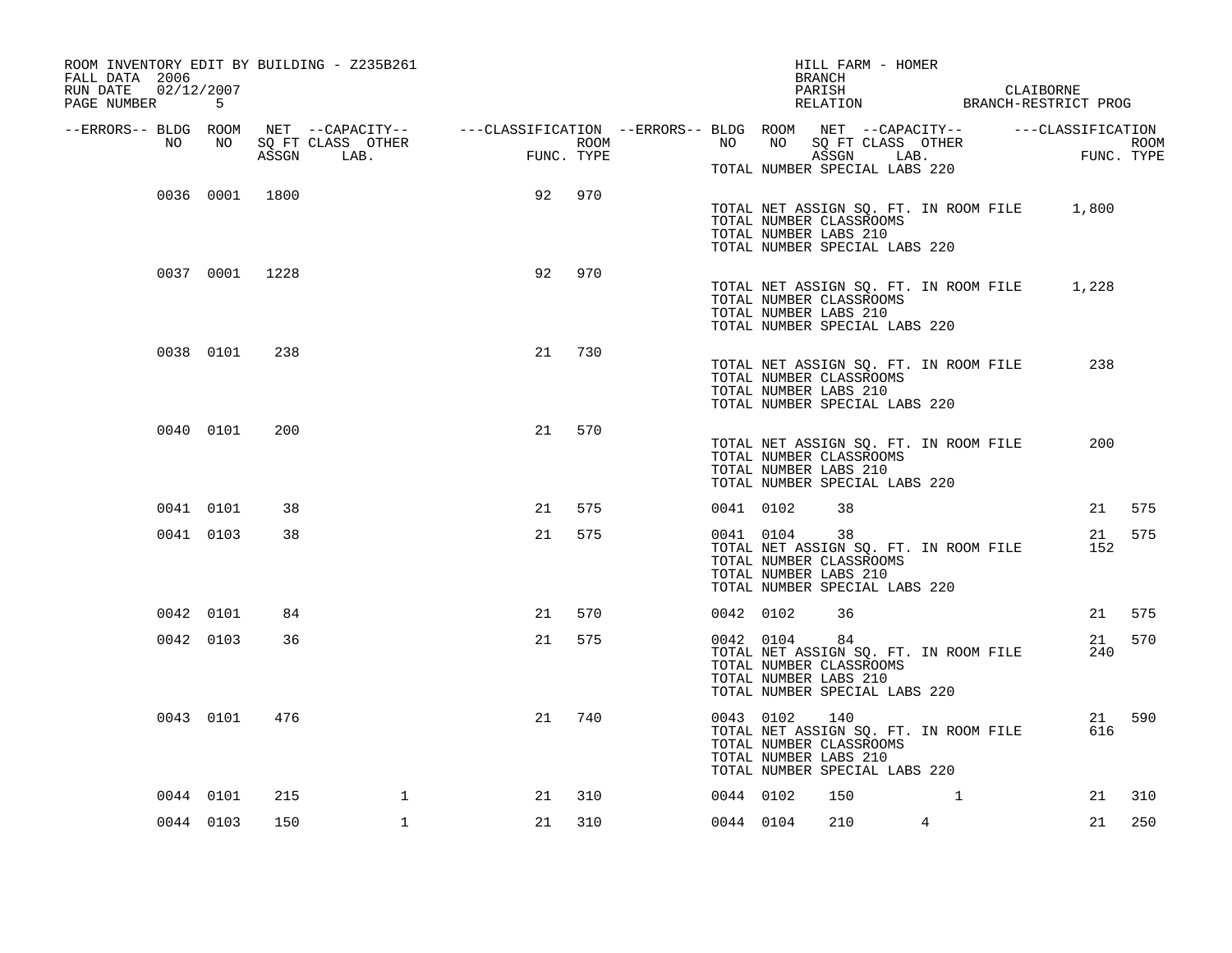| ROOM INVENTORY EDIT BY BUILDING - Z235B261<br>FALL DATA 2006<br>RUN DATE<br>02/12/2007 |                |       |                                                                                                 |                |            |           |    | HILL FARM - HOMER<br>BRANCH<br>PARISH                                             |            |                   |                                       | CLAIBORNE                                   |                |             |
|----------------------------------------------------------------------------------------|----------------|-------|-------------------------------------------------------------------------------------------------|----------------|------------|-----------|----|-----------------------------------------------------------------------------------|------------|-------------------|---------------------------------------|---------------------------------------------|----------------|-------------|
| PAGE NUMBER 6                                                                          |                |       |                                                                                                 |                |            |           |    |                                                                                   |            |                   |                                       | RELATION BRANCH-RESTRICT PROG               |                |             |
| --ERRORS-- BLDG ROOM<br>NO                                                             | NO             |       | NET --CAPACITY-- - ---CLASSIFICATION --ERRORS-- BLDG ROOM NET --CAPACITY--<br>SQ FT CLASS OTHER |                | ROOM       | NO        | NO |                                                                                   |            | SQ FT CLASS OTHER |                                       | ---CLASSIFICATION                           |                | <b>ROOM</b> |
|                                                                                        |                | ASSGN | LAB.                                                                                            |                | FUNC. TYPE |           |    |                                                                                   | ASSGN LAB. |                   |                                       |                                             | FUNC. TYPE     |             |
|                                                                                        | 0044 0105      | 176   | $\overline{4}$                                                                                  | 21             | 250        | 0044 0106 |    | 121                                                                               |            | $\mathbf{1}$      |                                       |                                             | 21             | 310         |
|                                                                                        | 0044 0107      | 40    |                                                                                                 | 0 <sub>0</sub> | 030        | 0044 0108 |    | 40                                                                                |            |                   |                                       |                                             | 0 <sub>0</sub> | 030         |
|                                                                                        | 0044 0109      | 48    |                                                                                                 | 21             | 255        | 0044 0110 |    | 40                                                                                |            |                   |                                       |                                             | 21             | 255         |
|                                                                                        | 0044 0111      | 587   | 12                                                                                              | 21             | 250        | 0044 0112 |    | 99                                                                                |            |                   |                                       |                                             | 21             | 255         |
|                                                                                        | 0044 0113      | 77    |                                                                                                 | 0 <sub>0</sub> | 030        | 0044 0114 |    | 99                                                                                |            | 2                 |                                       |                                             | 21             | 250         |
|                                                                                        | 0044 0115      | 121   | 2                                                                                               | 21             | 250        |           |    | TOTAL NUMBER CLASSROOMS                                                           |            |                   | TOTAL NET ASSIGN SQ. FT. IN ROOM FILE |                                             | 2,016          |             |
|                                                                                        |                |       |                                                                                                 |                |            |           |    | TOTAL NUMBER LABS 210<br>TOTAL NUMBER SPECIAL LABS 220                            |            |                   |                                       |                                             |                |             |
|                                                                                        | 0045 0101 1560 |       |                                                                                                 | 21             | 575        |           |    | TOTAL NUMBER CLASSROOMS<br>TOTAL NUMBER LABS 210<br>TOTAL NUMBER SPECIAL LABS 220 |            |                   | TOTAL NET ASSIGN SQ. FT. IN ROOM FILE |                                             | 1,560          |             |
|                                                                                        | 0047 0101 1560 |       |                                                                                                 | 21             | 575        |           |    | TOTAL NUMBER CLASSROOMS<br>TOTAL NUMBER LABS 210<br>TOTAL NUMBER SPECIAL LABS 220 |            |                   | TOTAL NET ASSIGN SQ. FT. IN ROOM FILE |                                             | 1,560          |             |
|                                                                                        | 0049 0101 1560 |       |                                                                                                 | 21             | 575        |           |    | TOTAL NUMBER CLASSROOMS<br>TOTAL NUMBER LABS 210<br>TOTAL NUMBER SPECIAL LABS 220 |            |                   | TOTAL NET ASSIGN SQ. FT. IN ROOM FILE |                                             | 1,560          |             |
|                                                                                        | 0050 0101 8000 |       |                                                                                                 | 21             | 575        |           |    | TOTAL NUMBER CLASSROOMS<br>TOTAL NUMBER LABS 210<br>TOTAL NUMBER SPECIAL LABS 220 |            |                   | TOTAL NET ASSIGN SQ. FT. IN ROOM FILE |                                             | 8,000          |             |
|                                                                                        | 0051 0101 8640 |       |                                                                                                 | 21             | 570        |           |    | TOTAL NUMBER CLASSROOMS<br>TOTAL NUMBER LABS 210<br>TOTAL NUMBER SPECIAL LABS 220 |            |                   | TOTAL NET ASSIGN SQ. FT. IN ROOM FILE |                                             | 8,640          |             |
|                                                                                        | 0052 0101 1152 |       |                                                                                                 | 21             | 570        |           |    | TOTAL NUMBER CLASSROOMS<br>TOTAL NUMBER LABS 210                                  |            |                   |                                       | TOTAL NET ASSIGN SO. FT. IN ROOM FILE 1,152 |                |             |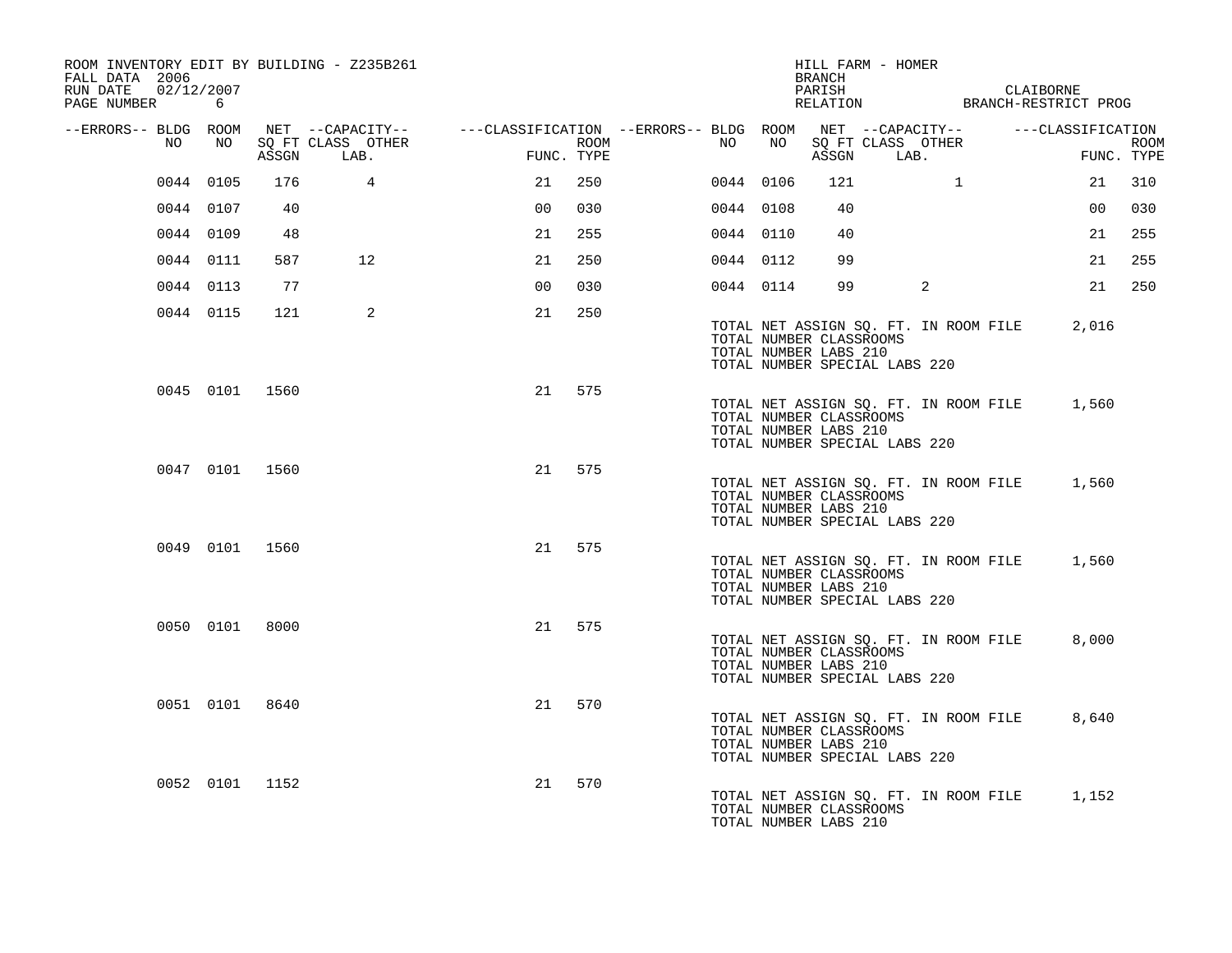| ROOM INVENTORY EDIT BY BUILDING - Z235B261<br>FALL DATA 2006<br>RUN DATE 02/12/2007<br>PAGE NUMBER 7 |                                                                                                                                    |                           | HILL FARM - HOMER<br>BRANCH<br>PARISH                                                                                      | CLAIBORNE<br>PARISH CLAIBORNE<br>RELATION BRANCH-RESTRICT PROG |
|------------------------------------------------------------------------------------------------------|------------------------------------------------------------------------------------------------------------------------------------|---------------------------|----------------------------------------------------------------------------------------------------------------------------|----------------------------------------------------------------|
| --ERRORS-- BLDG ROOM                                                                                 | NET --CAPACITY-- - ---CLASSIFICATION --ERRORS-- BLDG ROOM NET --CAPACITY-- - ---CLASSIFICATION                                     |                           |                                                                                                                            |                                                                |
| NO<br>NO                                                                                             | SQ FT CLASS OTHER<br>andro<br>1990 - Jacob Barristo, amerikansk fotball<br>1990 - Jacob Barristo, amerikansk fotball<br>ASSGN LAB. | <b>ROOM</b><br>FUNC. TYPE | SQ FT CLASS OTHER ASSGN LAB. FU<br>NO<br>NO .<br>TOTAL NUMBER SPECIAL LABS 220                                             | ROOM<br>FUNC. TYPE                                             |
| 0054 0001<br>3200                                                                                    |                                                                                                                                    | 21 585                    | TOTAL NET ASSIGN SQ. FT. IN ROOM FILE<br>TOTAL NUMBER CLASSROOMS<br>TOTAL NUMBER LABS 210<br>TOTAL NUMBER SPECIAL LABS 220 | 3,200                                                          |
| 0057 0101 160                                                                                        |                                                                                                                                    | 21 575                    | TOTAL NET ASSIGN SQ. FT. IN ROOM FILE<br>TOTAL NUMBER CLASSROOMS<br>TOTAL NUMBER LABS 210<br>TOTAL NUMBER SPECIAL LABS 220 | 160                                                            |
| 0059 0101                                                                                            | 21<br>160                                                                                                                          | 575                       | TOTAL NET ASSIGN SQ. FT. IN ROOM FILE<br>TOTAL NUMBER CLASSROOMS<br>TOTAL NUMBER LABS 210<br>TOTAL NUMBER SPECIAL LABS 220 | 160                                                            |
| 0060 0101                                                                                            | 21<br>160                                                                                                                          | 575                       | TOTAL NET ASSIGN SQ. FT. IN ROOM FILE<br>TOTAL NUMBER CLASSROOMS<br>TOTAL NUMBER LABS 210<br>TOTAL NUMBER SPECIAL LABS 220 | 160                                                            |
| 0061 0101                                                                                            | 120<br>21                                                                                                                          | 575                       | TOTAL NET ASSIGN SQ. FT. IN ROOM FILE<br>TOTAL NUMBER CLASSROOMS<br>TOTAL NUMBER LABS 210<br>TOTAL NUMBER SPECIAL LABS 220 | 120                                                            |
| 0062 0101                                                                                            | 120                                                                                                                                | 21 575                    | TOTAL NET ASSIGN SQ. FT. IN ROOM FILE<br>TOTAL NUMBER CLASSROOMS<br>TOTAL NUMBER LABS 210<br>TOTAL NUMBER SPECIAL LABS 220 | 120                                                            |
| 0064 0101                                                                                            | 120<br>21                                                                                                                          | 575                       | TOTAL NET ASSIGN SQ. FT. IN ROOM FILE<br>TOTAL NUMBER CLASSROOMS<br>TOTAL NUMBER LABS 210<br>TOTAL NUMBER SPECIAL LABS 220 | 120                                                            |
| 0066 0101                                                                                            | 120<br>21                                                                                                                          | 575                       | TOTAL NET ASSIGN SQ. FT. IN ROOM FILE<br>TOTAL NUMBER CLASSROOMS<br>TOTAL NUMBER LABS 210<br>TOTAL NUMBER SPECIAL LABS 220 | 120                                                            |
| 0067 0101                                                                                            | 120                                                                                                                                | 21 575                    | TOTAL NET ASSIGN SQ. FT. IN ROOM FILE                                                                                      | 120                                                            |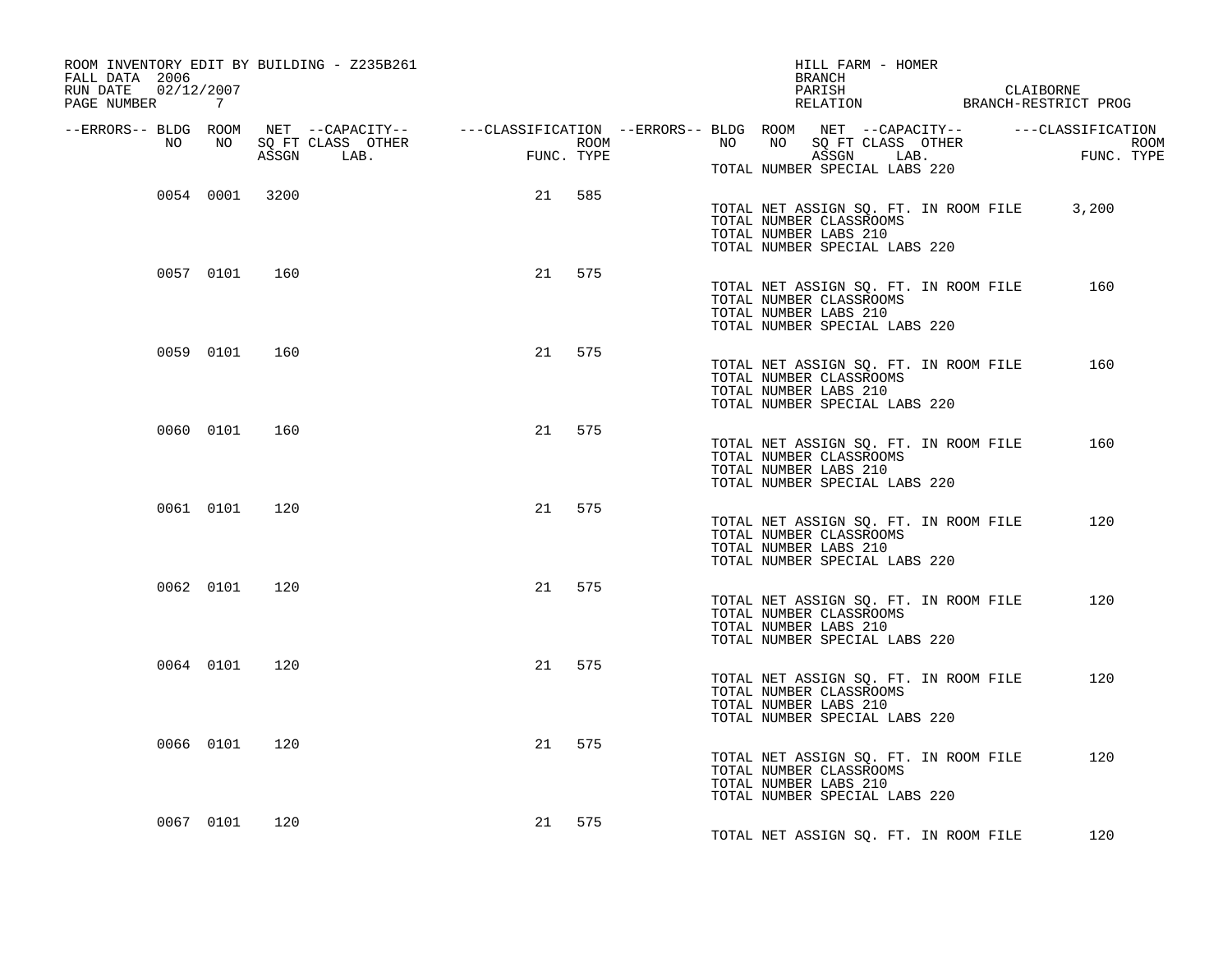| ROOM INVENTORY EDIT BY BUILDING - Z235B261<br>FALL DATA 2006 |                |       |                                                                                                                              |                            |      |          | HILL FARM - HOMER<br>BRANCH                                                                                                |  |                    |
|--------------------------------------------------------------|----------------|-------|------------------------------------------------------------------------------------------------------------------------------|----------------------------|------|----------|----------------------------------------------------------------------------------------------------------------------------|--|--------------------|
| 02/12/2007<br>RUN DATE<br>PAGE NUMBER 8                      |                |       |                                                                                                                              |                            |      |          | PARISH<br>RELATION BRANCH-RESTRICT PROG                                                                                    |  | CLAIBORNE          |
| --ERRORS-- BLDG ROOM<br>NO                                   | NO             | ASSGN | NET --CAPACITY-- -----CLASSIFICATION --ERRORS-- BLDG ROOM NET --CAPACITY-- ------CLASSIFICATION<br>SQ FT CLASS OTHER<br>LAB. | $F_{\rm{H}}$<br>FUNC. TYPE | ROOM | NO       | NO SQ FT CLASS OTHER<br>ASSGN LAB.                                                                                         |  | ROOM<br>FUNC. TYPE |
|                                                              |                |       |                                                                                                                              |                            |      |          | TOTAL NUMBER CLASSROOMS<br>TOTAL NUMBER LABS 210<br>TOTAL NUMBER SPECIAL LABS 220                                          |  |                    |
|                                                              | 0068 0101      | 120   |                                                                                                                              | 21                         | 575  |          | TOTAL NET ASSIGN SQ. FT. IN ROOM FILE<br>TOTAL NUMBER CLASSROOMS<br>TOTAL NUMBER LABS 210<br>TOTAL NUMBER SPECIAL LABS 220 |  | 120                |
|                                                              | 0069 0101      | 120   |                                                                                                                              | 21                         | 575  |          | TOTAL NET ASSIGN SQ. FT. IN ROOM FILE<br>TOTAL NUMBER CLASSROOMS<br>TOTAL NUMBER LABS 210<br>TOTAL NUMBER SPECIAL LABS 220 |  | 120                |
|                                                              | 0070 0101      | 120   |                                                                                                                              | 21                         | 575  |          | TOTAL NET ASSIGN SQ. FT. IN ROOM FILE<br>TOTAL NUMBER CLASSROOMS<br>TOTAL NUMBER LABS 210<br>TOTAL NUMBER SPECIAL LABS 220 |  | 120                |
|                                                              | 0071 0101      | 120   |                                                                                                                              | 21                         | 575  |          | TOTAL NET ASSIGN SQ. FT. IN ROOM FILE<br>TOTAL NUMBER CLASSROOMS<br>TOTAL NUMBER LABS 210<br>TOTAL NUMBER SPECIAL LABS 220 |  | 120                |
|                                                              | 0072 0101 1350 |       |                                                                                                                              | 21                         | 730  |          | TOTAL NET ASSIGN SQ. FT. IN ROOM FILE<br>TOTAL NUMBER CLASSROOMS<br>TOTAL NUMBER LABS 210<br>TOTAL NUMBER SPECIAL LABS 220 |  | 1,350              |
|                                                              | 0073 0101      | 300   |                                                                                                                              | 21                         | 730  |          | TOTAL NET ASSIGN SQ. FT. IN ROOM FILE<br>TOTAL NUMBER CLASSROOMS<br>TOTAL NUMBER LABS 210<br>TOTAL NUMBER SPECIAL LABS 220 |  | 300                |
|                                                              | 0075 0101      | 720   |                                                                                                                              | 22                         | 730  |          | TOTAL NET ASSIGN SQ. FT. IN ROOM FILE<br>TOTAL NUMBER CLASSROOMS<br>TOTAL NUMBER LABS 210<br>TOTAL NUMBER SPECIAL LABS 220 |  | 720                |
| 0077<br>5                                                    |                |       |                                                                                                                              |                            |      | NO ROOMS |                                                                                                                            |  |                    |
| 5<br>0078                                                    |                |       |                                                                                                                              |                            |      | NO ROOMS |                                                                                                                            |  |                    |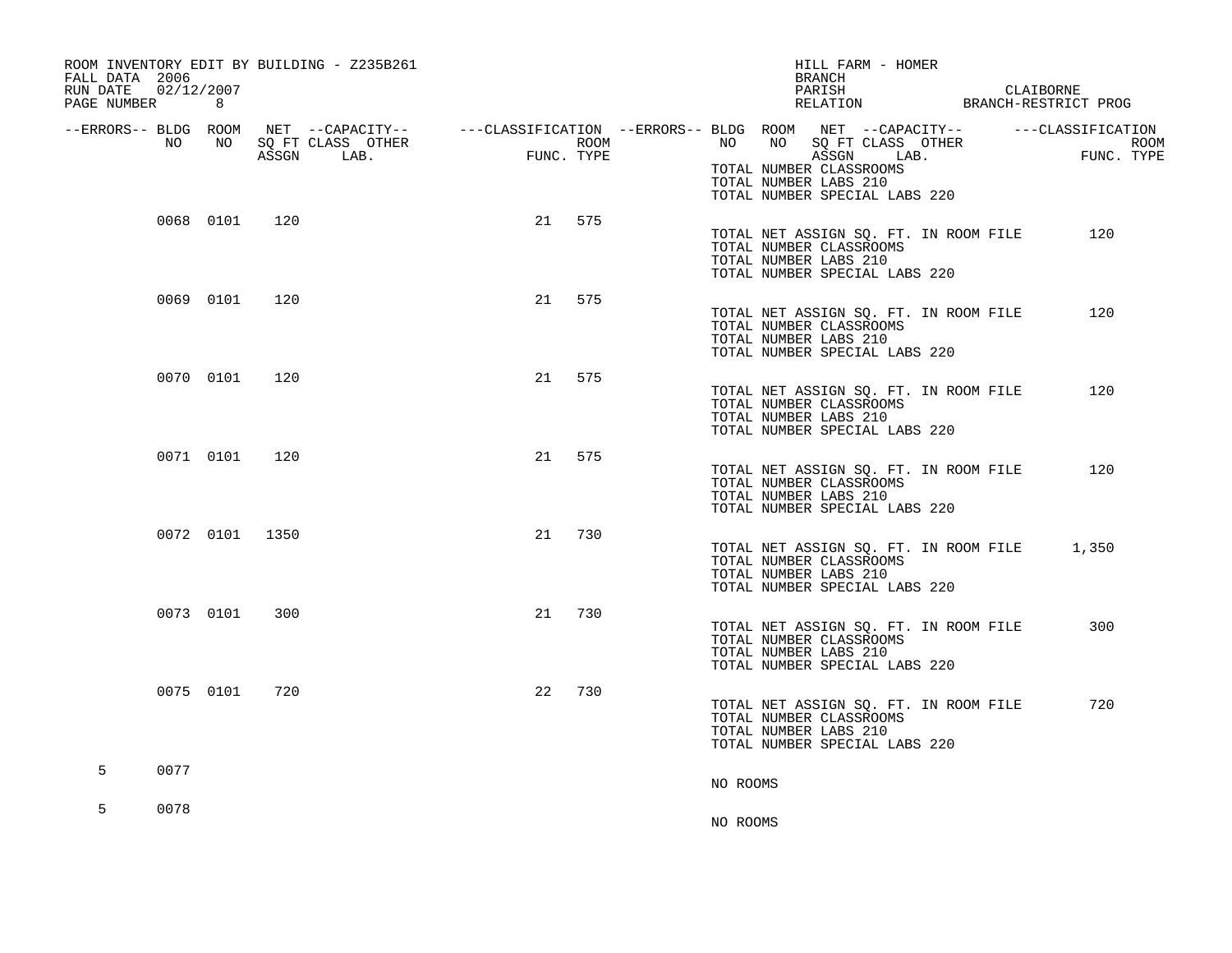- ERROR 1 BLD NUMBER OF THE ROOM FILE DOES NOT MATCH THE BLD NUMBER OF THE BLD FILE. THE BUILDING NUMBERS SHOULD BE EXACTLY THE SAME ON THE BUILDING FILE AND THE ROOM FILE.
- ERROR 2 DUPLICATE RECORD IN THE ROOM FILE.
- ERROR 3 NET ASSIGNABLE SQUARE FEET IS BLANK.
- ERROR 4 CAPACITY IS NOT ENTERED FOR ROOM TYPE 110, 210, 220, 230, 250, 410, 430, 610, 910, 920.
- ERROR 5 BUILDING DOES NOT CONTAIN ANY ROOMS. 2 IF THE BUILDING IS A WAREHOUSE, BARN, ETC. WITH NO ROOMS, CODE ONE ROOM WITH THE GROSS AND NET EQUAL.
- ERROR 6 FUNCTION USE OF ROOMS IS 00 AND ROOM TYPE NOT 010, 020, 030, 051, 052, OR 053.
- ERROR 7 ROOM TYPE IS NOT A VALID ROOM USE CODE OR PCS FUNCTION USE CODE IS NOT A VALID CODE
- ERROR 8 ROOM TYPE IS WRONG (000).

| TOTAL NUMBER OF ROOM RECORDS<br>TOTAL CLASSROOM CAPACITY                                                        | 121   |
|-----------------------------------------------------------------------------------------------------------------|-------|
| TOTAL LAB CAPACITY                                                                                              | 24    |
| TOTAL OTHER CAPACITY                                                                                            |       |
| TOTAL NON ASSIGN AREA - ROOMS (FUNCT 00)                                                                        | 946   |
| TOTAL UNASSIGNED AREA - ROOMS (FUNCT 81, 82, 83)                                                                |       |
| TOTAL FACIL IN USE - ROOMS (FUNCT 10 THROUGH 70)                                                                | 81122 |
| TOTAL ASSIGNABLE AREA - ROOMS (FUNCT 10 THROUGH 83)                                                             | 81122 |
| TOTAL NUMBER OF NON-ASSIGN ROOMS (FUNCT 00)                                                                     | 12    |
| TOTAL NUMBER OF INSTRUCTIONAL, RESEARCH, ACADEMIC SUPPORT, AND STUDENT SERVICE ROOMS (FUNCTS 10, 20, 40 AND 50) | 97    |
| TOTAL NUMBER OF PUBLIC SERVICE, INSTITUTIONAL SUPPORT AND INDEPENDENT OPERATIONS ROOMS (FUNCTS 30, 60 AND 70)   |       |
| TOTAL NUMBER OF UNASSIGNED ROOMS (FUNCT 81, 82, 83)                                                             |       |
| TOTAL NUMBER OF ASSIGNABLE ROOMS (FUNCT 10 TO 83)                                                               | 109   |
| TOTAL NUMBER OF CLASSROOMS<br>(110)                                                                             |       |
| TOTAL NUMBER OF LABS<br>(210)                                                                                   |       |
| (220)<br>TOTAL NUMBER OF SPECIAL LABS                                                                           |       |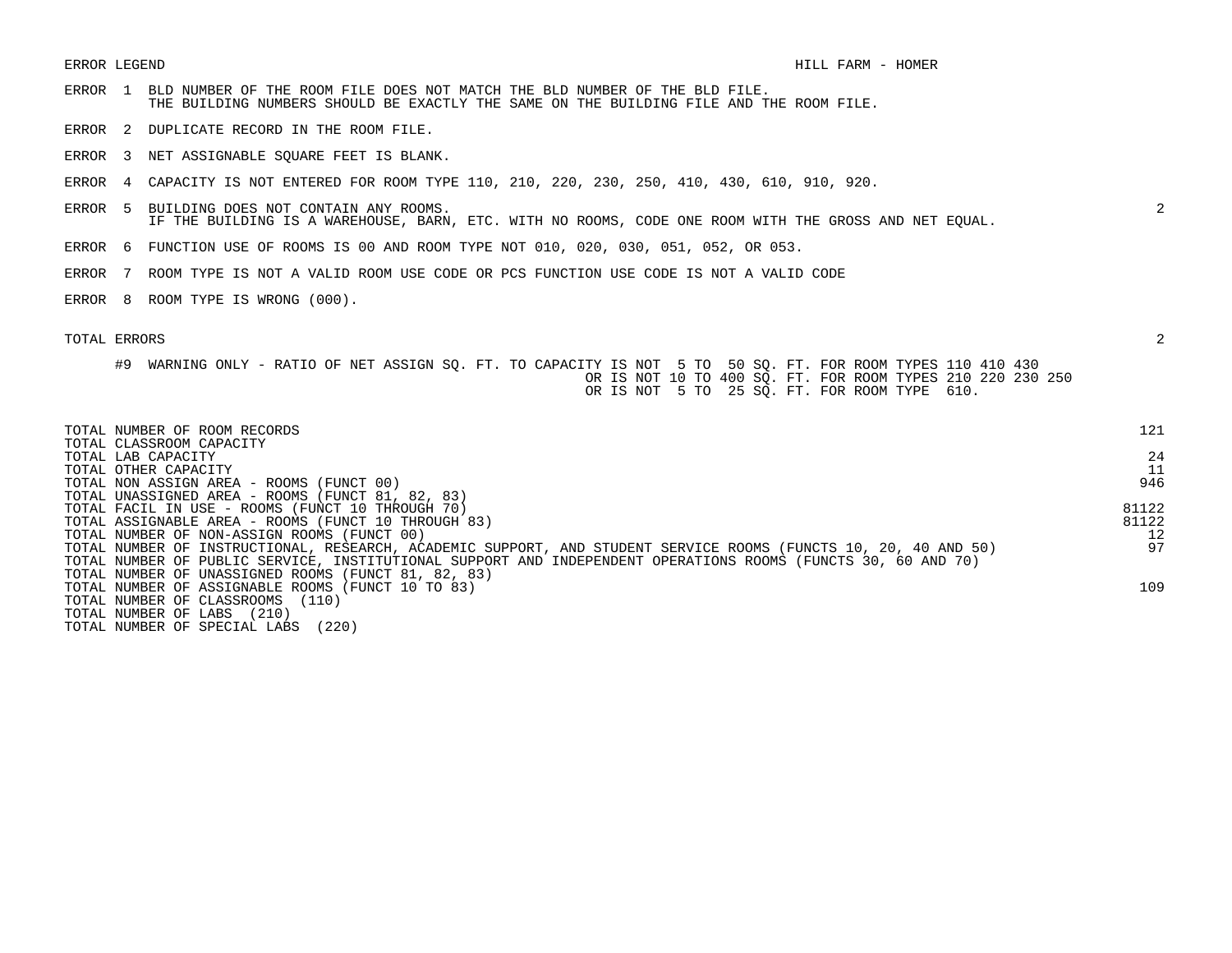| ROOM INVENTORY EDIT BY BUILDING - Z235B261<br>FALL DATA 2006 |                |                |                                                                                                                     |    |            |      |           |           | NORTHEAST LOUISIANA - ST. JOSEPH<br><b>BRANCH</b>                                                                          |              |                                                          |            |
|--------------------------------------------------------------|----------------|----------------|---------------------------------------------------------------------------------------------------------------------|----|------------|------|-----------|-----------|----------------------------------------------------------------------------------------------------------------------------|--------------|----------------------------------------------------------|------------|
| RUN DATE<br>02/12/2007<br>PAGE NUMBER 1                      |                |                |                                                                                                                     |    |            |      |           |           | PARISH                                                                                                                     |              | TENSAS<br>PARISH IBNORY<br>RELATION BRANCH-RESTRICT PROG |            |
| --ERRORS-- BLDG ROOM<br>NO.                                  | NO             |                | NET --CAPACITY-- - ---CLASSIFICATION --ERRORS-- BLDG ROOM NET --CAPACITY-- - ---CLASSIFICATION<br>SQ FT CLASS OTHER |    |            | ROOM | NO .      | NO        | SQ FT CLASS OTHER                                                                                                          |              |                                                          | ROOM       |
|                                                              |                |                | ASSGN LAB.                                                                                                          |    | FUNC. TYPE |      |           |           | ASSGN LAB.                                                                                                                 |              |                                                          | FUNC. TYPE |
|                                                              |                | 0001 0001 1202 |                                                                                                                     | 92 | 970        |      |           |           | TOTAL NUMBER CLASSROOMS<br>TOTAL NUMBER LABS 210<br>TOTAL NUMBER SPECIAL LABS 220                                          |              | TOTAL NET ASSIGN SQ. FT. IN ROOM FILE 1,202              |            |
|                                                              | 0002 0001      | 160            |                                                                                                                     | 21 | 730        |      |           |           | TOTAL NET ASSIGN SQ. FT. IN ROOM FILE<br>TOTAL NUMBER CLASSROOMS<br>TOTAL NUMBER LABS 210<br>TOTAL NUMBER SPECIAL LABS 220 |              | 160                                                      |            |
|                                                              | 0003 0001      | 160            |                                                                                                                     | 21 | 730        |      |           |           | TOTAL NET ASSIGN SQ. FT. IN ROOM FILE<br>TOTAL NUMBER CLASSROOMS<br>TOTAL NUMBER LABS 210<br>TOTAL NUMBER SPECIAL LABS 220 |              | 160                                                      |            |
|                                                              |                | 0004 0001 1732 |                                                                                                                     | 92 | 970        |      |           |           | TOTAL NET ASSIGN SQ. FT. IN ROOM FILE<br>TOTAL NUMBER CLASSROOMS<br>TOTAL NUMBER LABS 210<br>TOTAL NUMBER SPECIAL LABS 220 |              | 1,732                                                    |            |
|                                                              | 0005 0001 1553 |                |                                                                                                                     | 92 | 970        |      |           |           | TOTAL NET ASSIGN SQ. FT. IN ROOM FILE<br>TOTAL NUMBER CLASSROOMS<br>TOTAL NUMBER LABS 210<br>TOTAL NUMBER SPECIAL LABS 220 |              | 1,553                                                    |            |
|                                                              | 0006 0001 1536 |                |                                                                                                                     | 92 | 970        |      |           |           | TOTAL NUMBER CLASSROOMS<br>TOTAL NUMBER LABS 210<br>TOTAL NUMBER SPECIAL LABS 220                                          |              | TOTAL NET ASSIGN SQ. FT. IN ROOM FILE 1,536              |            |
|                                                              | 0007 0101      | 1792           |                                                                                                                     | 21 | 720        |      | 0007 0102 |           | 128                                                                                                                        |              | 21                                                       | 725        |
|                                                              | 0007 0103      | 128            |                                                                                                                     | 21 | 725        |      | 0007 0104 |           | 192                                                                                                                        |              | 21                                                       | 650        |
|                                                              | 0007 0105      | 96             |                                                                                                                     | 21 | 730        |      | 0007 0106 |           | 96                                                                                                                         |              | 21                                                       | 725        |
|                                                              | 0007 0107      | 4160           |                                                                                                                     | 21 | 740        |      |           |           | TOTAL NET ASSIGN SQ. FT. IN ROOM FILE<br>TOTAL NUMBER CLASSROOMS<br>TOTAL NUMBER LABS 210<br>TOTAL NUMBER SPECIAL LABS 220 |              | 6,592                                                    |            |
|                                                              | 0008 0101      | 220            | $\mathbf{1}$                                                                                                        | 21 | 310        |      | 0008 0102 |           | 187                                                                                                                        | $\mathbf{1}$ | 21                                                       | 310        |
|                                                              | 0008 0103      | 144            |                                                                                                                     | 21 | 650        |      |           | 0008 0104 | 143                                                                                                                        | $\mathbf{1}$ | 21                                                       | 310        |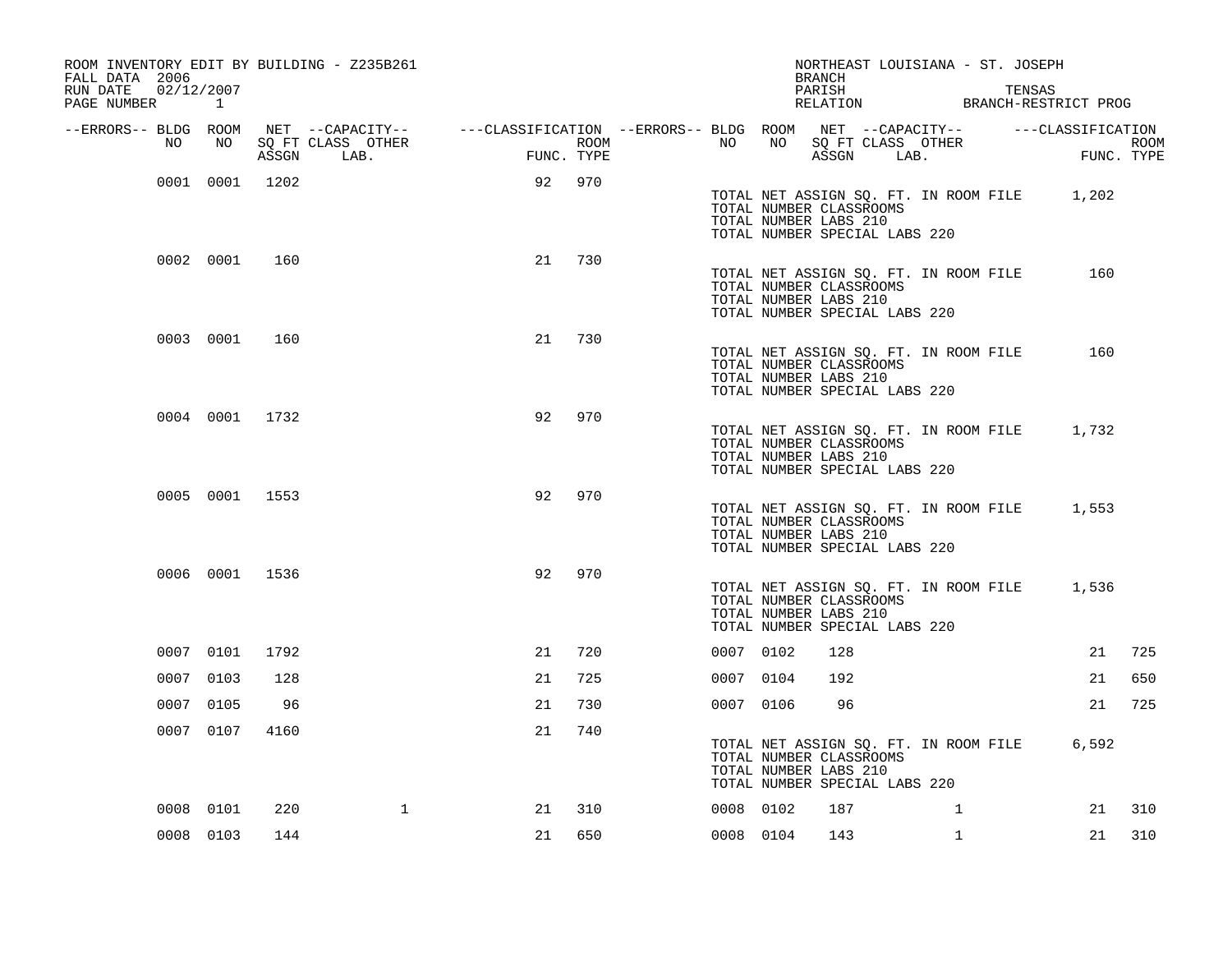| ROOM INVENTORY EDIT BY BUILDING - Z235B261<br>FALL DATA 2006<br>RUN DATE<br>PAGE NUMBER | 02/12/2007<br>2 |       |                                       |                |      |                                          |            | <b>BRANCH</b><br>PARISH<br>RELATION                      | NORTHEAST LOUISIANA - ST. JOSEPH                                       |              | TENSAS<br>BRANCH-RESTRICT PROG |             |
|-----------------------------------------------------------------------------------------|-----------------|-------|---------------------------------------|----------------|------|------------------------------------------|------------|----------------------------------------------------------|------------------------------------------------------------------------|--------------|--------------------------------|-------------|
| --ERRORS-- BLDG ROOM<br>NO.                                                             | NO.             |       | NET --CAPACITY--<br>SO FT CLASS OTHER |                | ROOM | ---CLASSIFICATION --ERRORS-- BLDG<br>NO. | ROOM<br>NO |                                                          | NET --CAPACITY--<br>SQ FT CLASS OTHER                                  |              | ---CLASSIFICATION              | <b>ROOM</b> |
|                                                                                         |                 | ASSGN | LAB.                                  | FUNC. TYPE     |      |                                          |            | ASSGN                                                    | LAB.                                                                   |              |                                | FUNC. TYPE  |
| 0008                                                                                    | 0105            | 143   | $\mathbf 1$                           | 21             | 310  | 0008                                     | 0106       | 143                                                      | $\mathbf{1}$                                                           |              | 21                             | 310         |
| 0008                                                                                    | 0107            | 143   | $\mathbf 1$                           | 21             | 310  | 0008                                     | 0108       | 160                                                      |                                                                        | $\mathbf{1}$ | 21                             | 310         |
| 0008                                                                                    | 0109            | 160   | $\mathbf{1}$                          | 21             | 310  | 0008                                     | 0110       | 160                                                      |                                                                        | $\mathbf{1}$ | 21                             | 310         |
| 0008                                                                                    | 0111            | 12    |                                       | 0 <sub>0</sub> | 010  | 0008                                     | 0112       | 22                                                       |                                                                        |              | 21                             | 730         |
| 0008                                                                                    | 0113            | 110   |                                       | 0 <sub>0</sub> | 030  | 0008                                     | 0114       | 110                                                      |                                                                        |              | 00                             | 030         |
| 0008                                                                                    | 0115            | 15    |                                       | 21             | 730  | 0008                                     | 0116       | 10                                                       |                                                                        |              | 0 <sub>0</sub>                 | 030         |
| 0008                                                                                    | 0117            | 91    |                                       | 21             | 315  | 0008                                     | 0118       | 290                                                      |                                                                        |              | 21                             | 350         |
| 0008                                                                                    | 0119            | 120   | $\mathbf{1}$                          | 21             | 310  | 0008                                     | 0120       | 132                                                      |                                                                        |              | 21                             | 650         |
| 0008                                                                                    | 0121            | 120   | $\mathbf{1}$                          | 21             | 310  | 0008                                     | 0122       | 132                                                      |                                                                        | $\mathbf{1}$ | 21                             | 310         |
| 0008                                                                                    | 0123            | 126   | $\mathbf{1}$                          | 21             | 310  | 0008                                     | 0124       | 90                                                       |                                                                        | $\mathbf{1}$ | 21                             | 310         |
| 0008                                                                                    | 0125            | 186   |                                       | 21             | 710  | 0008                                     | 0126       | 90                                                       |                                                                        | $\mathbf{1}$ | 21                             | 310         |
| 0008                                                                                    | 0127            | 65    | $\mathbf{1}$                          | 21             | 250  | 0008                                     | 0128       | 144                                                      | $\mathbf{1}$                                                           |              | 21                             | 310         |
| 0008                                                                                    | 0129            | 75    |                                       | 0 <sub>0</sub> | 030  |                                          | 0008 0130  | 30                                                       |                                                                        |              | 21                             | 730         |
| 0008                                                                                    | 0131            | 1470  |                                       | 21             | 680  |                                          | 0008 0132  | 165                                                      |                                                                        |              | 21                             | 685         |
|                                                                                         | 0008 0133       | 165   |                                       | 0 <sub>0</sub> | 030  |                                          |            | TOTAL NUMBER CLASSROOMS<br>TOTAL NUMBER LABS 210         | TOTAL NET ASSIGN SQ. FT. IN ROOM FILE<br>TOTAL NUMBER SPECIAL LABS 220 |              | 4,891                          |             |
|                                                                                         | 0009 0001       | 1678  |                                       | 92             | 970  |                                          |            | TOTAL NUMBER CLASSROOMS<br>TOTAL NUMBER LABS 210         | TOTAL NET ASSIGN SO. FT. IN ROOM FILE<br>TOTAL NUMBER SPECIAL LABS 220 |              | 1,678                          |             |
|                                                                                         | 0010 0101       | 600   |                                       | 21             | 570  |                                          | 0010 0102  | 90                                                       |                                                                        |              | 21                             | 575         |
| 0010                                                                                    | 0103            | 90    |                                       | 21             | 575  |                                          | 0010 0104  | 90                                                       |                                                                        |              | 21                             | 575         |
| 0010                                                                                    | 0105            | 90    |                                       | 21             | 575  | 0010                                     | 0106       | 90                                                       |                                                                        |              | 21                             | 575         |
|                                                                                         | 0010 0107       | 900   |                                       | 21             | 740  |                                          | 0010 0108  | 1000<br>TOTAL NUMBER CLASSROOMS<br>TOTAL NUMBER LABS 210 | TOTAL NET ASSIGN SQ. FT. IN ROOM FILE                                  |              | 21<br>2,950                    | 570         |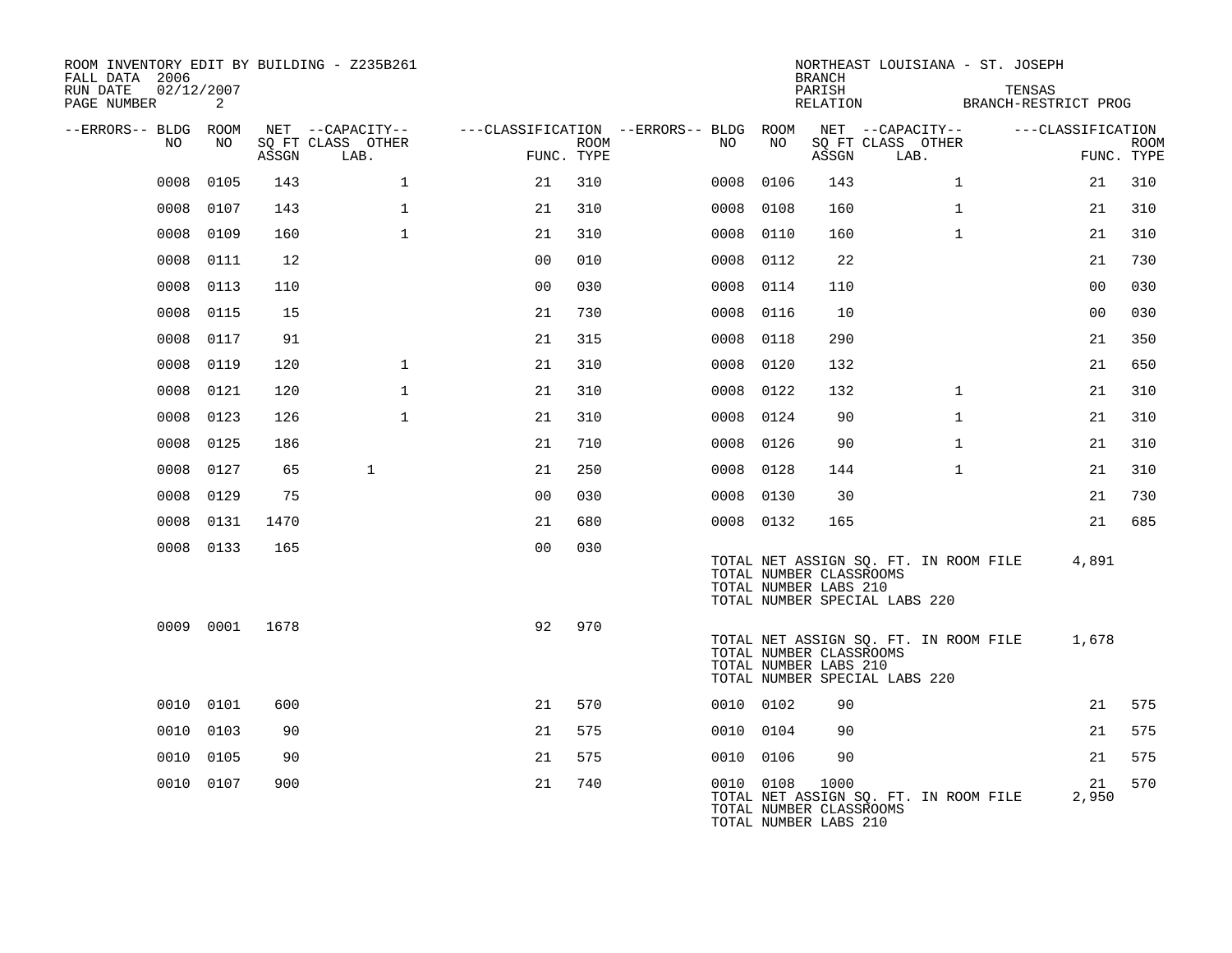| ROOM INVENTORY EDIT BY BUILDING - Z235B261<br>FALL DATA 2006 |           |                |                                                                                                |                |            |                  |           |           | NORTHEAST LOUISIANA - ST. JOSEPH<br><b>BRANCH</b>                                                                                  |            |                                                          |                    |
|--------------------------------------------------------------|-----------|----------------|------------------------------------------------------------------------------------------------|----------------|------------|------------------|-----------|-----------|------------------------------------------------------------------------------------------------------------------------------------|------------|----------------------------------------------------------|--------------------|
| RUN DATE 02/12/2007<br>PAGE NUMBER 3                         |           |                |                                                                                                |                |            |                  |           |           | PARISH                                                                                                                             |            | TENSAS<br>PARISH TENSAS<br>RELATION BRANCH-RESTRICT PROG |                    |
| --ERRORS-- BLDG ROOM<br>NO .                                 |           |                | NET --CAPACITY-- - ---CLASSIFICATION --ERRORS-- BLDG ROOM NET --CAPACITY-- - ---CLASSIFICATION |                |            |                  | NO        |           | NO SQ FT CLASS OTHER                                                                                                               |            |                                                          |                    |
|                                                              | NO        | ASSGN          | SQ FT CLASS OTHER<br>LAB.                                                                      |                | FUNC. TYPE | ROOM <b>ROOM</b> |           |           | ASSGN LAB.<br>TOTAL NUMBER SPECIAL LABS 220                                                                                        |            |                                                          | ROOM<br>FUNC. TYPE |
|                                                              | 0011 0023 | 240            |                                                                                                | 21             | 585        |                  |           |           | TOTAL NET ASSIGN SQ. FT. IN ROOM FILE<br>TOTAL NUMBER CLASSROOMS<br>TOTAL NUMBER LABS 210<br>TOTAL NUMBER SPECIAL LABS 220         |            | 240                                                      |                    |
|                                                              | 0012 0101 | 1300           |                                                                                                | 21             | 730        |                  | 0012 0102 |           | 600                                                                                                                                |            |                                                          | 21 570             |
|                                                              | 0012 0103 | 600            |                                                                                                | 21             | 575        |                  |           |           | TOTAL NET ASSIGN SQ. FT. IN ROOM FILE<br>TOTAL NUMBER CLASSROOMS<br>TOTAL NUMBER LABS 210<br>TOTAL NUMBER SPECIAL LABS 220         |            | 2,500                                                    |                    |
|                                                              |           | 0013 0001 2581 |                                                                                                | 92             | 970        |                  |           |           | TOTAL NET ASSIGN SQ. FT. IN ROOM FILE<br>TOTAL NUMBER CLASSROOMS<br>TOTAL NUMBER LABS 210<br>TOTAL NUMBER SPECIAL LABS 220         |            | 2,581                                                    |                    |
|                                                              | 0014 0101 | 1688           |                                                                                                | 21             | 730        |                  | 0014 0102 |           | 56                                                                                                                                 |            | 00                                                       | 030                |
|                                                              | 0014 0103 | 56             |                                                                                                | 0 <sub>0</sub> | 030        |                  |           | 0014 0104 | 5880<br>TOTAL NET ASSIGN SQ. FT. IN ROOM FILE<br>TOTAL NUMBER CLASSROOMS<br>TOTAL NUMBER LABS 210<br>TOTAL NUMBER SPECIAL LABS 220 |            | 21<br>7,568                                              | 730                |
|                                                              | 0015 0006 | $\overline{1}$ |                                                                                                | 21             | 740        |                  | 0015 0101 |           | 192                                                                                                                                | $4\degree$ | 21                                                       | 250                |
|                                                              | 0015 0102 | 192            | 4                                                                                              | 21             | 250        |                  | 0015 0103 |           | 192                                                                                                                                | 4          | 21                                                       | 250                |
|                                                              | 0015 0104 | 192            | 4                                                                                              | 21             | 250        |                  | 0015 0105 |           | 530                                                                                                                                |            | 21                                                       | 730                |
|                                                              | 0015 0106 | 1600           |                                                                                                | 21             | 740        |                  |           |           | TOTAL NET ASSIGN SQ. FT. IN ROOM FILE<br>TOTAL NUMBER CLASSROOMS<br>TOTAL NUMBER LABS 210<br>TOTAL NUMBER SPECIAL LABS 220         |            | 2,899                                                    |                    |
|                                                              |           | 0017 0101 3866 |                                                                                                | 21             | 730        |                  |           |           | TOTAL NET ASSIGN SQ. FT. IN ROOM FILE<br>TOTAL NUMBER CLASSROOMS<br>TOTAL NUMBER LABS 210<br>TOTAL NUMBER SPECIAL LABS 220         |            | 3,866                                                    |                    |
|                                                              | 0018 0101 | 2100           |                                                                                                | 21             | 570        |                  |           |           | TOTAL NET ASSIGN SQ. FT. IN ROOM FILE<br>TOTAL NUMBER CLASSROOMS                                                                   |            | 2,100                                                    |                    |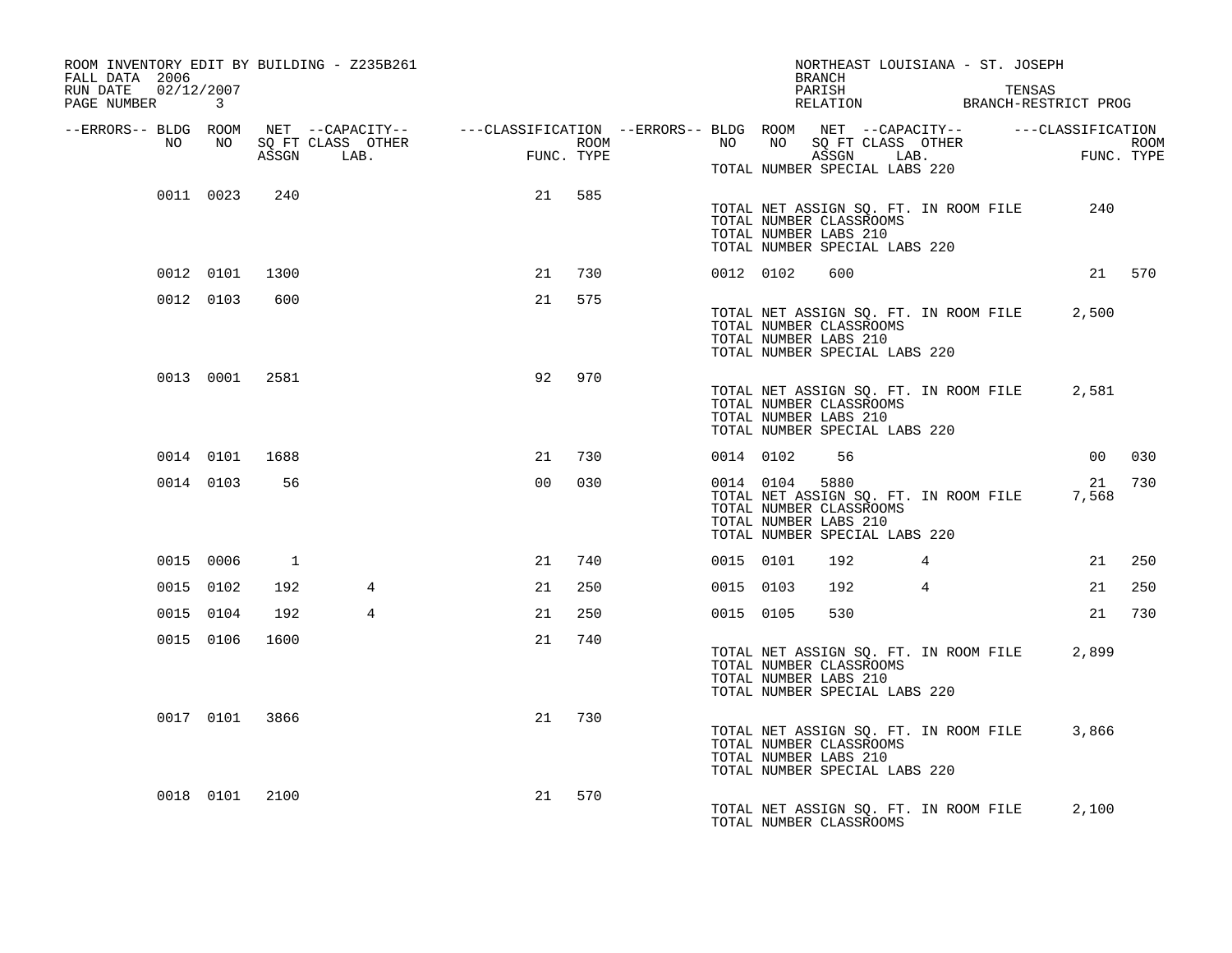| ROOM INVENTORY EDIT BY BUILDING - Z235B261<br>2006<br>FALL DATA |                                    |                           |                                      | NORTHEAST LOUISIANA - ST. JOSEPH<br><b>BRANCH</b> |                           |
|-----------------------------------------------------------------|------------------------------------|---------------------------|--------------------------------------|---------------------------------------------------|---------------------------|
| 02/12/2007<br>RUN DATE                                          |                                    |                           |                                      | PARISH                                            | TENSAS                    |
| PAGE NUMBER                                                     |                                    |                           |                                      | RELATION                                          | BRANCH-RESTRICT PROG      |
| ROOM<br>--ERRORS-- BLDG<br>NO.<br>NO.                           | NET<br>--CAPACITY--<br>SO FT CLASS | ---CLASSIFICATION<br>ROOM | --ERRORS-- BLDG<br>ROOM<br>ΝO<br>NO. | NET<br>--CAPACITY--                               | ---CLASSIFICATION<br>ROOM |
|                                                                 | OTHER<br>ASSGN<br>LAB.             | FUNC. TYPE                |                                      | SO FT CLASS<br>OTHER<br>ASSGN<br>LAB.             | FUNC. TYPE                |
|                                                                 |                                    |                           | TOTAL NUMBER LABS 210                | TOTAL NUMBER SPECIAL LABS 220                     |                           |
|                                                                 |                                    |                           |                                      |                                                   |                           |

5 0020

NO ROOMS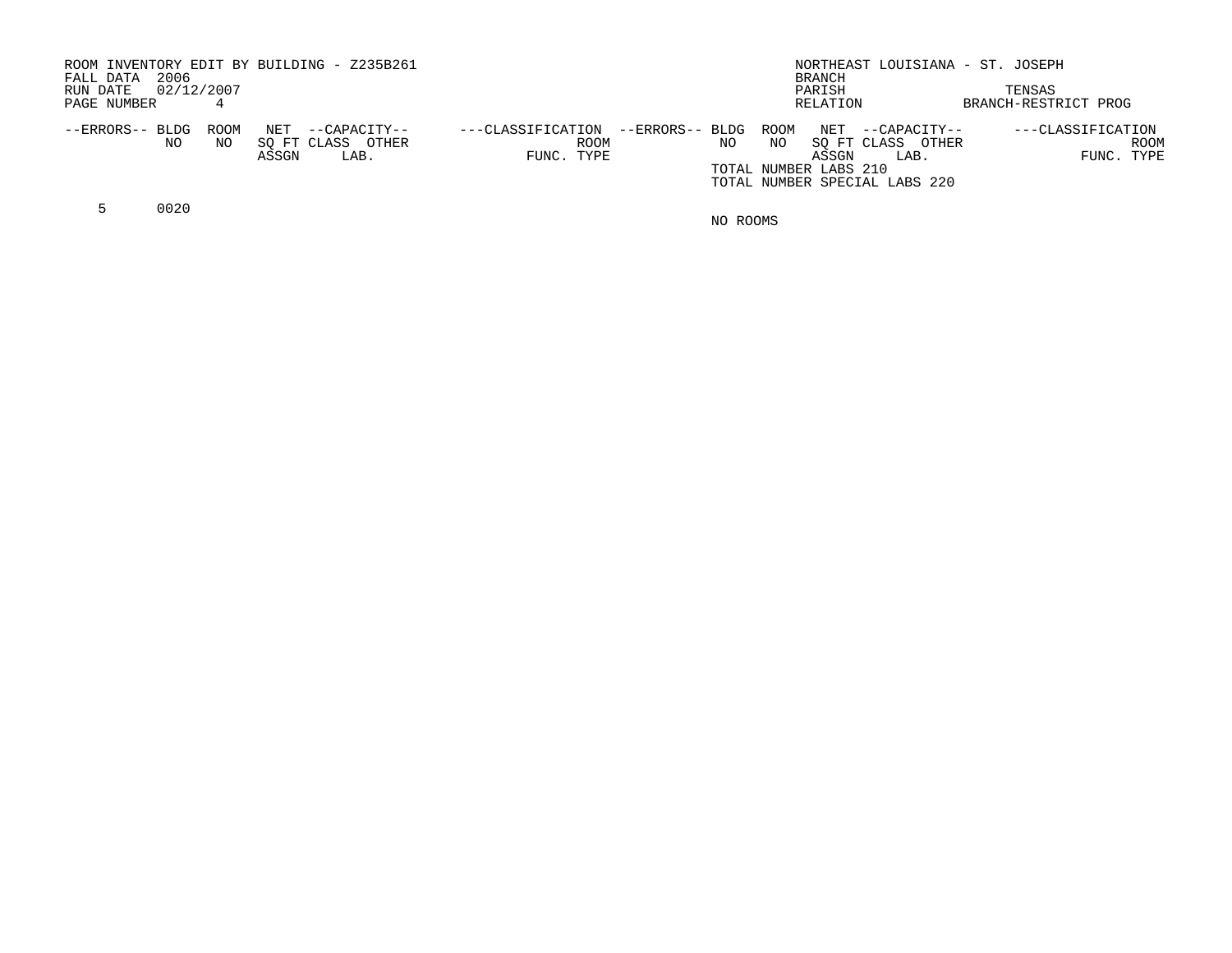- ERROR 1 BLD NUMBER OF THE ROOM FILE DOES NOT MATCH THE BLD NUMBER OF THE BLD FILE. THE BUILDING NUMBERS SHOULD BE EXACTLY THE SAME ON THE BUILDING FILE AND THE ROOM FILE.
- ERROR 2 DUPLICATE RECORD IN THE ROOM FILE.
- ERROR 3 NET ASSIGNABLE SQUARE FEET IS BLANK.
- ERROR 4 CAPACITY IS NOT ENTERED FOR ROOM TYPE 110, 210, 220, 230, 250, 410, 430, 610, 910, 920.
- ERROR 5 BUILDING DOES NOT CONTAIN ANY ROOMS. 1 IF THE BUILDING IS A WAREHOUSE, BARN, ETC. WITH NO ROOMS, CODE ONE ROOM WITH THE GROSS AND NET EQUAL.
- ERROR 6 FUNCTION USE OF ROOMS IS 00 AND ROOM TYPE NOT 010, 020, 030, 051, 052, OR 053.
- ERROR 7 ROOM TYPE IS NOT A VALID ROOM USE CODE OR PCS FUNCTION USE CODE IS NOT A VALID CODE
- ERROR 8 ROOM TYPE IS WRONG (000).

| #9  WARNING ONLY – RATIO OF NET ASSIGN SO. FT. TO CAPACITY IS NOT  5 TO  50 SO. FT. FOR ROOM TYPES 110 410 430 |  |  |  |  |  |  |  |  |                                                            |  |  |  |
|----------------------------------------------------------------------------------------------------------------|--|--|--|--|--|--|--|--|------------------------------------------------------------|--|--|--|
|                                                                                                                |  |  |  |  |  |  |  |  | OR IS NOT 10 TO 400 SO. FT. FOR ROOM TYPES 210 220 230 250 |  |  |  |
|                                                                                                                |  |  |  |  |  |  |  |  | OR IS NOT 5 TO 25 SO. FT. FOR ROOM TYPE 610.               |  |  |  |

| TOTAL NUMBER OF ROOM RECORDS                                                                                    | 73    |
|-----------------------------------------------------------------------------------------------------------------|-------|
| TOTAL CLASSROOM CAPACITY                                                                                        |       |
| TOTAL LAB CAPACITY                                                                                              | 17    |
| TOTAL OTHER CAPACITY                                                                                            | 16    |
| TOTAL NON ASSIGN AREA - ROOMS (FUNCT 00)                                                                        | 594   |
| TOTAL UNASSIGNED AREA - ROOMS (FUNCT 81, 82, 83)                                                                |       |
| TOTAL FACIL IN USE - ROOMS (FUNCT 10 THROUGH 70)                                                                | 44208 |
| TOTAL ASSIGNABLE AREA - ROOMS (FUNCT 10 THROUGH 83)                                                             | 44208 |
| TOTAL NUMBER OF NON-ASSIGN ROOMS (FUNCT 00)                                                                     | 8     |
| TOTAL NUMBER OF INSTRUCTIONAL, RESEARCH, ACADEMIC SUPPORT, AND STUDENT SERVICE ROOMS (FUNCTS 10, 20, 40 AND 50) | 59    |
| TOTAL NUMBER OF PUBLIC SERVICE, INSTITUTIONAL SUPPORT AND INDEPENDENT OPERATIONS ROOMS (FUNCTS 30, 60 AND 70)   |       |
| TOTAL NUMBER OF UNASSIGNED ROOMS (FUNCT 81, 82, 83)                                                             |       |
| TOTAL NUMBER OF ASSIGNABLE ROOMS (FUNCT 10 TO 83)                                                               | 65    |
| TOTAL NUMBER OF CLASSROOMS<br>(110)                                                                             |       |
| TOTAL NUMBER OF LABS<br>(210)                                                                                   |       |
| (220)<br>TOTAL NUMBER OF SPECIAL LABS                                                                           |       |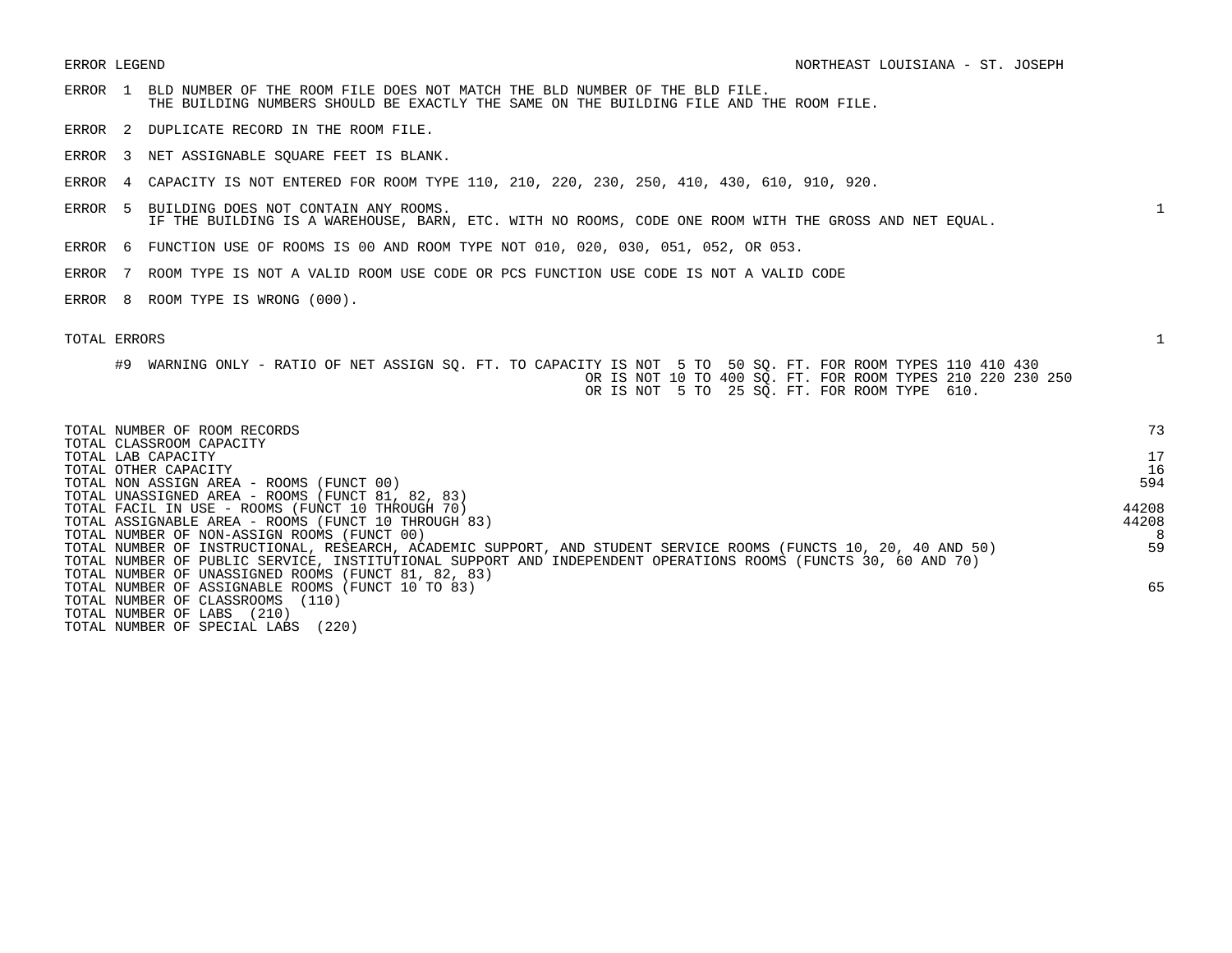| ROOM INVENTORY EDIT BY BUILDING - Z235B261<br>FALL DATA 2006<br>RUN DATE<br>PAGE NUMBER | 02/12/2007<br>$\mathbf{1}$ |       |                                               |                                                      |             |           |                                                                    | <b>BRANCH</b><br>PARISH<br>RELATION | PECAN RESEARCH - SHREVEPORT                                            |              | CADDO<br>BRANCH-RESTRICT PROG |                |             |
|-----------------------------------------------------------------------------------------|----------------------------|-------|-----------------------------------------------|------------------------------------------------------|-------------|-----------|--------------------------------------------------------------------|-------------------------------------|------------------------------------------------------------------------|--------------|-------------------------------|----------------|-------------|
| --ERRORS-- BLDG ROOM<br>NO                                                              | NO                         | ASSGN | NET --CAPACITY--<br>SQ FT CLASS OTHER<br>LAB. | ---CLASSIFICATION --ERRORS-- BLDG ROOM<br>FUNC. TYPE | <b>ROOM</b> | NO        | NO                                                                 | ASSGN                               | NET --CAPACITY--<br>SQ FT CLASS OTHER<br>LAB.                          |              | ---CLASSIFICATION             | FUNC. TYPE     | <b>ROOM</b> |
| 0001                                                                                    | 0101                       | 168   | $\mathbf{1}$                                  | 21                                                   | 310         | 0001 0102 |                                                                    | 216                                 |                                                                        | $\mathbf{1}$ |                               | 21             | 310         |
|                                                                                         | 0001 0103                  | 92    |                                               | 21                                                   | 255         | 0001 0104 |                                                                    | 177                                 |                                                                        | $\mathbf{1}$ |                               | 21             | 310         |
|                                                                                         | 0001 0105                  | 16    |                                               | 0 <sub>0</sub>                                       | 030         | 0001 0106 |                                                                    | 58                                  |                                                                        |              |                               | 21             | 255         |
|                                                                                         | 0001 0107                  | 684   | 14                                            | 21                                                   | 250         | 0001 0108 |                                                                    | 15                                  |                                                                        |              |                               | 0 <sub>0</sub> | 010         |
| 0001                                                                                    | 0109                       | 58    |                                               | 21                                                   | 255         | 0001 0110 |                                                                    | 115                                 |                                                                        | $\mathbf{1}$ |                               | 21             | 310         |
| 0001                                                                                    | 0111                       | 115   | $\mathbf{1}$                                  | 21                                                   | 310         | 0001 0112 |                                                                    | 153                                 |                                                                        | $\mathbf{1}$ |                               | 21             | 310         |
|                                                                                         | 0001 0113                  | 92    |                                               | 32                                                   | 315         | 0001 0114 |                                                                    | 18                                  |                                                                        |              |                               | 0 <sub>0</sub> | 030         |
|                                                                                         | 0001 0115                  | 24    |                                               | 21                                                   | 315         | 0001 0116 |                                                                    | 164                                 |                                                                        |              |                               | 21             | 650         |
| 0001                                                                                    | 0117                       | 100   | $\mathbf{1}$                                  | 21                                                   | 310         | 0001 0118 |                                                                    | 160                                 |                                                                        | $\mathbf{1}$ |                               | 21             | 310         |
| 0001                                                                                    | 0119                       | 17    |                                               | 0 <sub>0</sub>                                       | 030         | 0001 0120 |                                                                    | 524                                 | 10                                                                     |              |                               | 21             | 250         |
|                                                                                         | 0001 0121                  | 216   |                                               | 0 <sub>0</sub>                                       | 030         | 0001 0122 |                                                                    | 36                                  |                                                                        |              |                               | 00             | 030         |
|                                                                                         | 0001 0123                  | 216   |                                               | 0 <sub>0</sub>                                       | 030         | 0001 0124 |                                                                    | 562                                 |                                                                        |              |                               | 32             | 350         |
|                                                                                         | 0001 0125                  | 13    |                                               | 21                                                   | 355         | 0001 0126 | TOTAL NUMBER CLASSROOMS<br>TOTAL NUMBER LABS 210                   | 13                                  | TOTAL NET ASSIGN SQ. FT. IN ROOM FILE<br>TOTAL NUMBER SPECIAL LABS 220 |              |                               | 21<br>3,488    | 355         |
|                                                                                         | 0002 0101                  | 656   |                                               | 21                                                   | 720         |           | 0002 0101A                                                         | 34                                  |                                                                        |              |                               | 21             | 730         |
|                                                                                         | 0002 0102                  | 620   |                                               | 31                                                   | 740         |           | 0002 0103 1948<br>TOTAL NUMBER CLASSROOMS<br>TOTAL NUMBER LABS 210 |                                     | TOTAL NET ASSIGN SQ. FT. IN ROOM FILE<br>TOTAL NUMBER SPECIAL LABS 220 |              |                               | 21<br>3,258    | 740         |
|                                                                                         | 0003 0001                  | 1683  |                                               | 92                                                   | 970         |           | TOTAL NUMBER CLASSROOMS<br>TOTAL NUMBER LABS 210                   |                                     | TOTAL NET ASSIGN SQ. FT. IN ROOM FILE<br>TOTAL NUMBER SPECIAL LABS 220 |              |                               | 1,683          |             |
|                                                                                         | 0004 0101                  | 25    |                                               | 0 <sub>0</sub>                                       | 030         |           | 0004 0101A                                                         | 8                                   |                                                                        |              |                               | 0 <sub>0</sub> | 030         |
|                                                                                         | 0004 0102                  | 146   |                                               | 21                                                   | 730         | 0004 0103 |                                                                    | 278                                 | 6                                                                      |              |                               | 21             | 250         |
|                                                                                         | 0004 0103A                 | 67    |                                               | 21                                                   | 255         |           | 0004 0103B                                                         | 235                                 |                                                                        |              |                               | 21             | 255         |
|                                                                                         | 0004 0103C                 | 16    |                                               | 0 <sub>0</sub>                                       | 030         |           |                                                                    |                                     | TOTAL NET ASSIGN SQ. FT. IN ROOM FILE                                  |              |                               | 726            |             |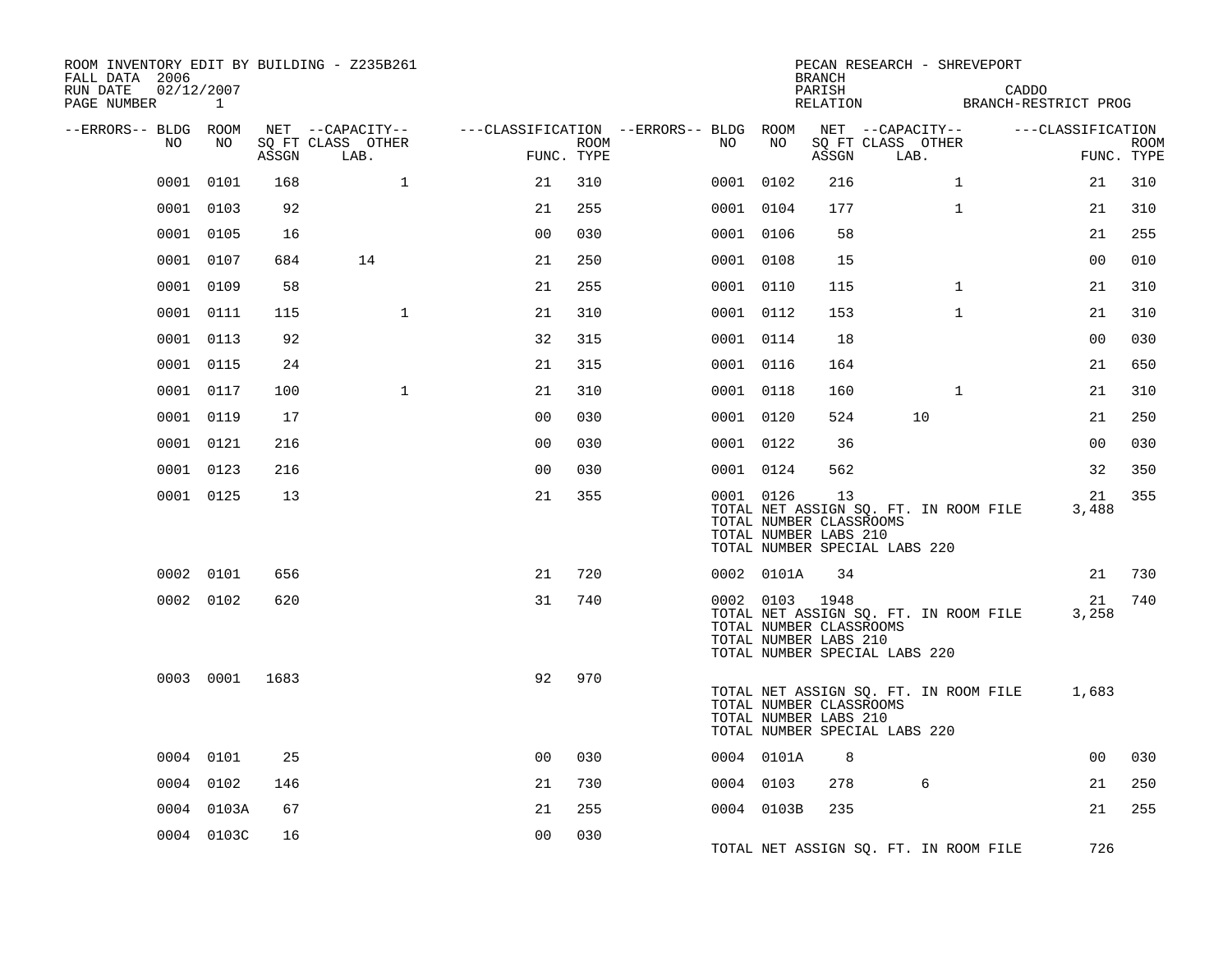| ROOM INVENTORY EDIT BY BUILDING - Z235B261<br>FALL DATA 2006 |            |     |                   |                                                           |     |             |           | BRANCH                                                                                                | PECAN RESEARCH - SHREVEPORT                              |                 |            |
|--------------------------------------------------------------|------------|-----|-------------------|-----------------------------------------------------------|-----|-------------|-----------|-------------------------------------------------------------------------------------------------------|----------------------------------------------------------|-----------------|------------|
| RUN DATE 02/12/2007<br>PAGE NUMBER                           | 2          |     |                   |                                                           |     |             |           |                                                                                                       | PARISH CADDO RELATION BRANCH-RESTRICT PROG               |                 |            |
| --ERRORS-- BLDG ROOM<br>NO                                   | NO 11      |     | SQ FT CLASS OTHER |                                                           |     | <b>ROOM</b> |           |                                                                                                       | NO NO SOFT CLASS OTHER<br>ASSGN LAB. FU                  |                 | ROOM       |
|                                                              |            |     | ASSGN LAB.        | $\begin{aligned} \text{FUNC} \end{aligned}$<br>FUNC. TYPE |     |             |           | TOTAL NUMBER CLASSROOMS<br>TOTAL NUMBER LABS 210<br>TOTAL NUMBER SPECIAL LABS 220                     |                                                          |                 | FUNC. TYPE |
|                                                              | 0005 0101  | 820 |                   | 32                                                        | 590 |             | 0005 0102 | 110                                                                                                   |                                                          | 21              | 730        |
|                                                              | 0005 0103  | 160 |                   | 21                                                        | 255 |             | 0005 0104 | 40                                                                                                    |                                                          | 00              | 030        |
|                                                              | 0005 0105  | 640 |                   | 21                                                        | 730 |             | 0005 0106 | 180<br>TOTAL NUMBER CLASSROOMS<br>TOTAL NUMBER LABS 210<br>TOTAL NUMBER SPECIAL LABS 220              | TOTAL NET ASSIGN SQ. FT. IN ROOM FILE 1,910              | 21              | 730        |
|                                                              | 0006 0101  | 600 |                   | 21                                                        | 590 |             | 0006 0102 | 370                                                                                                   |                                                          | 21              | 730        |
|                                                              | 0006 0102A | 180 |                   | 21                                                        | 730 |             | 0006 0103 | 458                                                                                                   |                                                          | 21              | 590        |
|                                                              | 0006 0104  | 64  |                   | 21                                                        | 255 |             |           | 0006 0105 1031<br>TOTAL NUMBER CLASSROOMS<br>TOTAL NUMBER LABS 210<br>TOTAL NUMBER SPECIAL LABS 220   | TOTAL NET ASSIGN SQ. FT. IN ROOM FILE                    | 21<br>2,703     | 740        |
|                                                              | 0007 0101  | 97  | 2                 | 21                                                        | 250 |             |           | TOTAL NUMBER CLASSROOMS<br>TOTAL NUMBER LABS 210<br>TOTAL NUMBER SPECIAL LABS 220                     | 0007 0102 203 4<br>TOTAL NET ASSIGN SQ. FT. IN ROOM FILE | 300             | 21 250     |
|                                                              | 0008 0101  | 551 |                   | 21                                                        | 585 |             |           | 0008 0101A<br>30<br>TOTAL NUMBER CLASSROOMS<br>TOTAL NUMBER LABS 210<br>TOTAL NUMBER SPECIAL LABS 220 | TOTAL NET ASSIGN SQ. FT. IN ROOM FILE                    | 551             | 00 030     |
|                                                              | 0010 0101  | 64  |                   | 21                                                        | 255 |             |           | TOTAL NUMBER CLASSROOMS<br>TOTAL NUMBER LABS 210<br>TOTAL NUMBER SPECIAL LABS 220                     | TOTAL NET ASSIGN SQ. FT. IN ROOM FILE                    | 64              |            |
|                                                              | 0011 0101  | 684 |                   | 21                                                        | 730 |             |           | 0011 0102 1425<br>TOTAL NUMBER CLASSROOMS<br>TOTAL NUMBER LABS 210<br>TOTAL NUMBER SPECIAL LABS 220   | TOTAL NET ASSIGN SQ. FT. IN ROOM FILE                    | 21 740<br>2,109 |            |
| 0114<br>5                                                    |            |     |                   |                                                           |     |             | NO ROOMS  |                                                                                                       |                                                          |                 |            |
| 5<br>0115                                                    |            |     |                   |                                                           |     |             |           |                                                                                                       |                                                          |                 |            |
|                                                              |            |     |                   |                                                           |     |             | NO ROOMS  |                                                                                                       |                                                          |                 |            |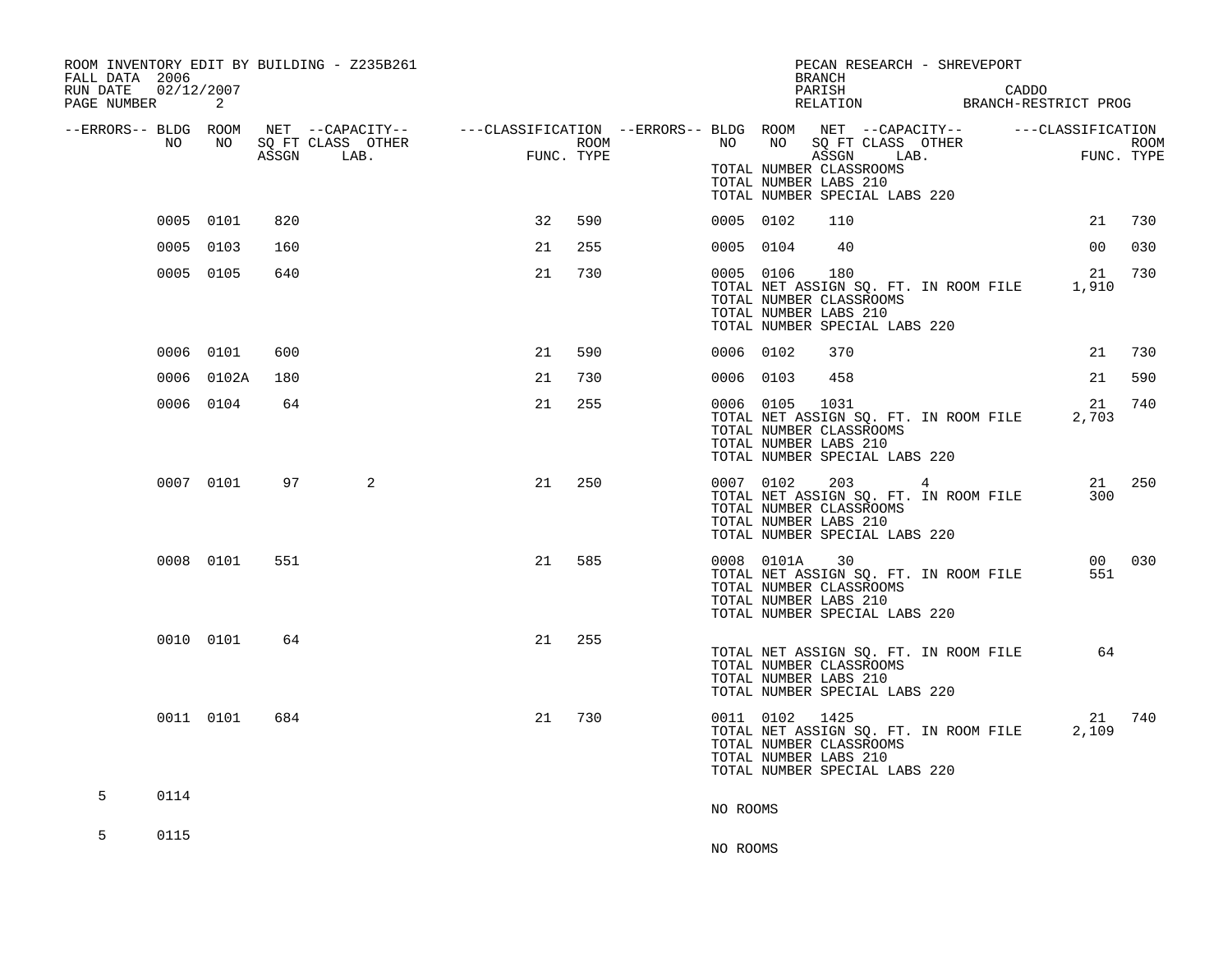| ROOM INVENTORY EDIT BY BUILDING - Z235B261<br>PECAN RESEARCH - SHREVEPORT<br>2006<br>FALL DATA<br>BRANCH |                                                                              |                                                                    |                                         |  |  |  |  |  |  |  |  |
|----------------------------------------------------------------------------------------------------------|------------------------------------------------------------------------------|--------------------------------------------------------------------|-----------------------------------------|--|--|--|--|--|--|--|--|
| 02/12/2007<br>RUN DATE<br>PARISH<br>CADDO<br>BRANCH-RESTRICT PROG<br>RELATION<br>PAGE NUMBER             |                                                                              |                                                                    |                                         |  |  |  |  |  |  |  |  |
| ROOM<br>NET<br>--ERRORS-- BLDG<br>--CAPACITY--<br>SO FT CLASS<br>NO.<br>OTHER<br>NO.<br>ASSGN<br>LAB.    | --ERRORS-- BLDG ROOM<br>---CLASSIFICATION<br><b>ROOM</b><br>NΟ<br>FUNC. TYPE | NET<br>--CAPACITY--<br>ΝO<br>SO FT CLASS<br>OTHER<br>ASSGN<br>LAB. | ---CLASSIFICATION<br>ROOM<br>FUNC. TYPE |  |  |  |  |  |  |  |  |

5 0116

NO ROOMS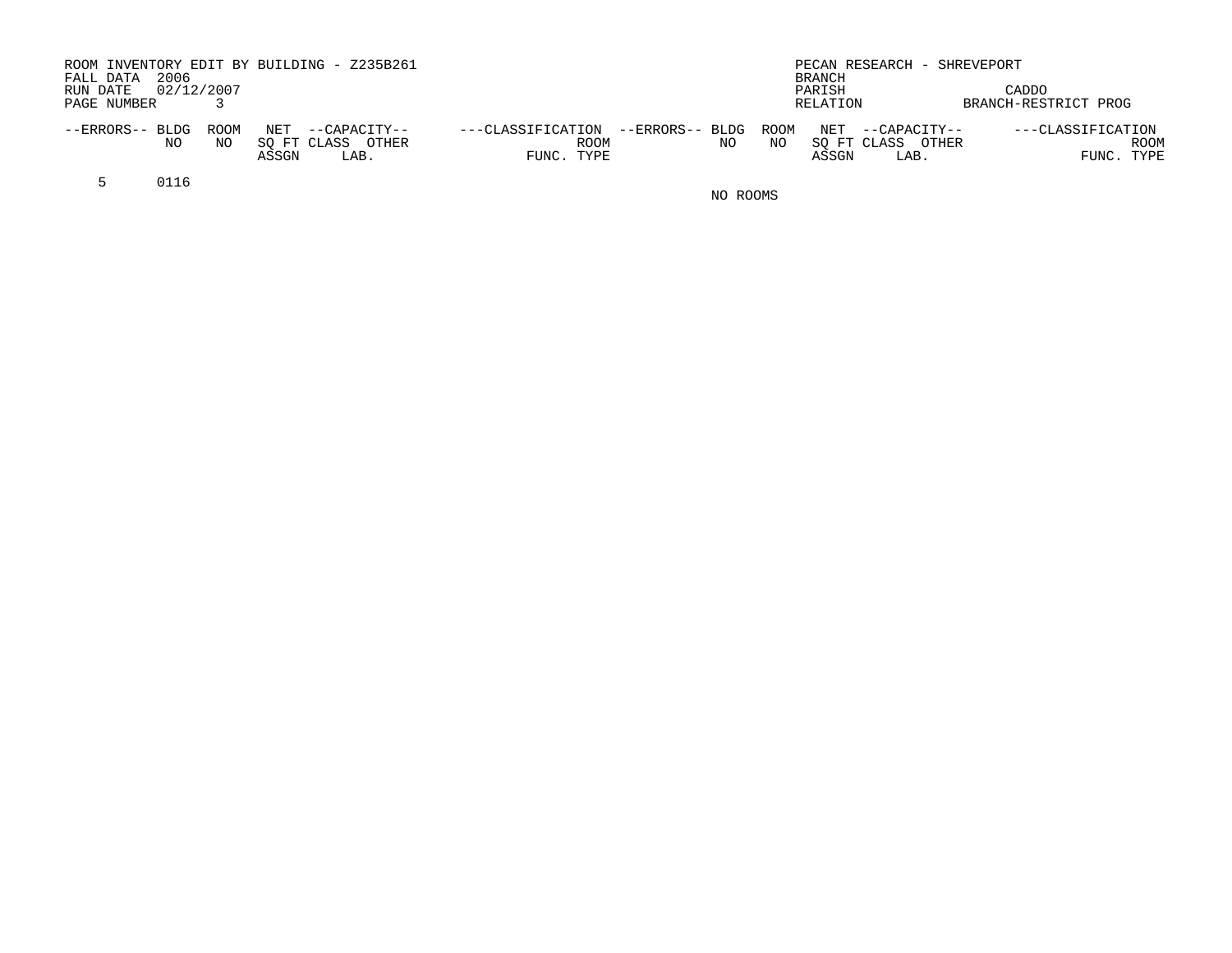- ERROR 1 BLD NUMBER OF THE ROOM FILE DOES NOT MATCH THE BLD NUMBER OF THE BLD FILE. THE BUILDING NUMBERS SHOULD BE EXACTLY THE SAME ON THE BUILDING FILE AND THE ROOM FILE.
- ERROR 2 DUPLICATE RECORD IN THE ROOM FILE.
- ERROR 3 NET ASSIGNABLE SQUARE FEET IS BLANK.
- ERROR 4 CAPACITY IS NOT ENTERED FOR ROOM TYPE 110, 210, 220, 230, 250, 410, 430, 610, 910, 920.
- ERROR 5 BUILDING DOES NOT CONTAIN ANY ROOMS. 3 IF THE BUILDING IS A WAREHOUSE, BARN, ETC. WITH NO ROOMS, CODE ONE ROOM WITH THE GROSS AND NET EQUAL.
- ERROR 6 FUNCTION USE OF ROOMS IS 00 AND ROOM TYPE NOT 010, 020, 030, 051, 052, OR 053.
- ERROR 7 ROOM TYPE IS NOT A VALID ROOM USE CODE OR PCS FUNCTION USE CODE IS NOT A VALID CODE
- ERROR 8 ROOM TYPE IS WRONG (000).

#9 WARNING ONLY - RATIO OF NET ASSIGN SQ. FT. TO CAPACITY IS NOT 5 TO 50 SQ. FT. FOR ROOM TYPES 110 410 430 OR IS NOT 10 TO 400 SQ. FT. FOR ROOM TYPES 210 220 230 250 OR IS NOT 5 TO 25 SQ. FT. FOR ROOM TYPE 610.

| TOTAL NUMBER OF ROOM RECORDS                                                                                    | 57    |
|-----------------------------------------------------------------------------------------------------------------|-------|
| TOTAL CLASSROOM CAPACITY                                                                                        |       |
| TOTAL LAB CAPACITY                                                                                              | 36    |
| TOTAL OTHER CAPACITY                                                                                            |       |
| TOTAL NON ASSIGN AREA - ROOMS (FUNCT 00)                                                                        | 653   |
| TOTAL UNASSIGNED AREA - ROOMS (FUNCT 81, 82, 83)                                                                |       |
| TOTAL FACIL IN USE - ROOMS (FUNCT 10 THROUGH 70)                                                                | 16792 |
| TOTAL ASSIGNABLE AREA - ROOMS (FUNCT 10 THROUGH 83)                                                             | 16792 |
| TOTAL NUMBER OF NON-ASSIGN ROOMS (FUNCT 00)                                                                     | 12    |
| TOTAL NUMBER OF INSTRUCTIONAL, RESEARCH, ACADEMIC SUPPORT, AND STUDENT SERVICE ROOMS (FUNCTS 10, 20, 40 AND 50) | 40    |
| TOTAL NUMBER OF PUBLIC SERVICE, INSTITUTIONAL SUPPORT AND INDEPENDENT OPERATIONS ROOMS (FUNCTS 30, 60 AND 70)   |       |
| TOTAL NUMBER OF UNASSIGNED ROOMS (FUNCT 81, 82, 83)                                                             |       |
| TOTAL NUMBER OF ASSIGNABLE ROOMS (FUNCT 10 TO 83)                                                               | 45    |
| TOTAL NUMBER OF CLASSROOMS<br>(110)                                                                             |       |
| TOTAL NUMBER OF LABS<br>(210)                                                                                   |       |
| (220)<br>TOTAL NUMBER OF SPECIAL LABS                                                                           |       |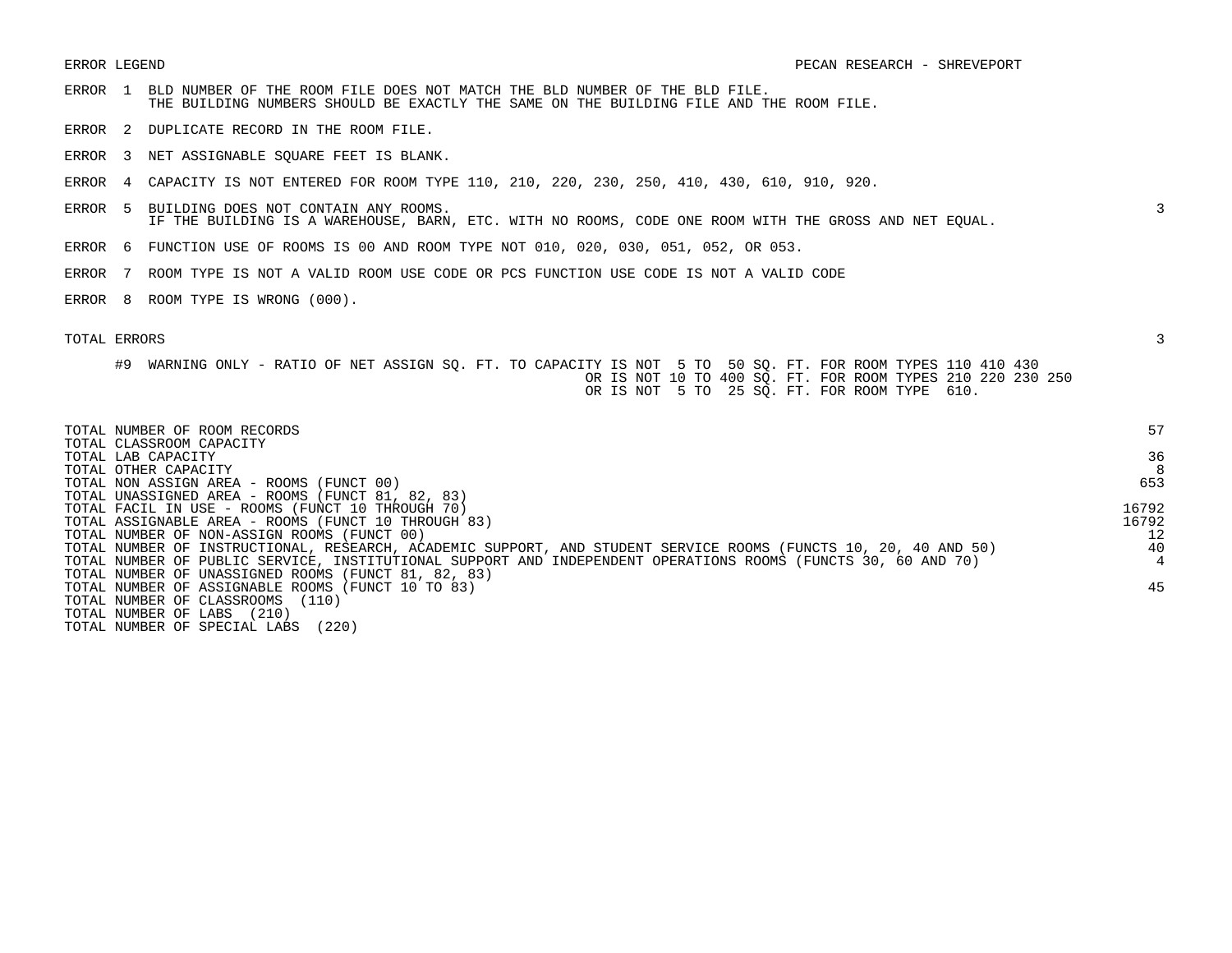| ROOM INVENTORY EDIT BY BUILDING - Z235B261<br>FALL DATA 2006<br>RUN DATE 02/12/2007<br>PAGE NUMBER 1 |                |      |                                                                                                                                                                                        |                |        |           |                                                                                                | <b>BRANCH</b> | PLAQUEMINES - PORT SULPHUR            | PARISH PIAQUEMINS<br>RELATION BRANCH-RESTRICT PROG |        |
|------------------------------------------------------------------------------------------------------|----------------|------|----------------------------------------------------------------------------------------------------------------------------------------------------------------------------------------|----------------|--------|-----------|------------------------------------------------------------------------------------------------|---------------|---------------------------------------|----------------------------------------------------|--------|
|                                                                                                      |                |      |                                                                                                                                                                                        |                |        |           |                                                                                                |               |                                       |                                                    |        |
| --ERRORS-- BLDG ROOM<br>NO                                                                           | NO             |      | NET --CAPACITY-- ---CLASSIFICATION --ERRORS---BLDG ROOM NET --CAPACITY-- -----CLASSIFICATION<br>SQ FT CLASS OTHER ROOM ROOM NO SQ FT CLASS OTHER ROOM ASSGN LAB. FUNC. TYPE ASSGN LAB. | FUNC. TYPE     |        |           |                                                                                                |               |                                       |                                                    |        |
|                                                                                                      | 0001 0001 1400 |      |                                                                                                                                                                                        |                | 92 970 |           | TOTAL NUMBER CLASSROOMS<br>TOTAL NUMBER LABS 210<br>TOTAL NUMBER SPECIAL LABS 220              |               |                                       | TOTAL NET ASSIGN SQ. FT. IN ROOM FILE 1,400        |        |
|                                                                                                      | 0006 0101      | 324  |                                                                                                                                                                                        | 21             | 585    |           | 0006 0101A 468                                                                                 |               |                                       |                                                    | 21 580 |
|                                                                                                      | 0006 0101B     | 364  |                                                                                                                                                                                        | 21             | 580    |           | TOTAL NUMBER CLASSROOMS<br>TOTAL NUMBER LABS 210<br>TOTAL NUMBER SPECIAL LABS 220              |               |                                       | TOTAL NET ASSIGN SQ. FT. IN ROOM FILE 1,156        |        |
|                                                                                                      | 0007 0101      | 800  |                                                                                                                                                                                        | 21             | 590    |           | 0007 0102<br>TOTAL NUMBER CLASSROOMS<br>TOTAL NUMBER LABS 210<br>TOTAL NUMBER SPECIAL LABS 220 | 480           | TOTAL NET ASSIGN SQ. FT. IN ROOM FILE | 21 590<br>1,280                                    |        |
|                                                                                                      | 0013 0001 1256 |      |                                                                                                                                                                                        | 92             | 970    |           | TOTAL NUMBER CLASSROOMS<br>TOTAL NUMBER LABS 210<br>TOTAL NUMBER SPECIAL LABS 220              |               |                                       | TOTAL NET ASSIGN SQ. FT. IN ROOM FILE 1,256        |        |
|                                                                                                      | 0014 0101      | 240  |                                                                                                                                                                                        | 21             | 590    |           | TOTAL NUMBER CLASSROOMS<br>TOTAL NUMBER LABS 210<br>TOTAL NUMBER SPECIAL LABS 220              |               | TOTAL NET ASSIGN SQ. FT. IN ROOM FILE | 240                                                |        |
|                                                                                                      | 0016 0101      | 480  |                                                                                                                                                                                        | 21             | 255    |           | TOTAL NUMBER CLASSROOMS<br>TOTAL NUMBER LABS 210<br>TOTAL NUMBER SPECIAL LABS 220              |               | TOTAL NET ASSIGN SQ. FT. IN ROOM FILE | 480                                                |        |
|                                                                                                      | 0018 0001      | 1    |                                                                                                                                                                                        | 21             | 720    | 0018 0002 |                                                                                                | $\sim$ 1      |                                       | 21                                                 | 730    |
|                                                                                                      | 0018 0002A     | 1    |                                                                                                                                                                                        | 0 <sub>0</sub> | 030    |           | 0018 0101                                                                                      | 1400          |                                       | 21                                                 | 720    |
|                                                                                                      | 0018 0101A     | 58   |                                                                                                                                                                                        | 0 <sub>0</sub> | 030    |           | 0018 0101B                                                                                     | 77            |                                       | 0 <sub>0</sub>                                     | 030    |
|                                                                                                      | 0018 0101C     | 178  |                                                                                                                                                                                        | 21             | 730    |           | 0018 0101D                                                                                     | 134           |                                       | 21                                                 | 730    |
|                                                                                                      | 0018 0102      | 4000 |                                                                                                                                                                                        | 21             | 740    |           | TOTAL NUMBER CLASSROOMS<br>TOTAL NUMBER LABS 210                                               |               | TOTAL NET ASSIGN SQ. FT. IN ROOM FILE | 5,714                                              |        |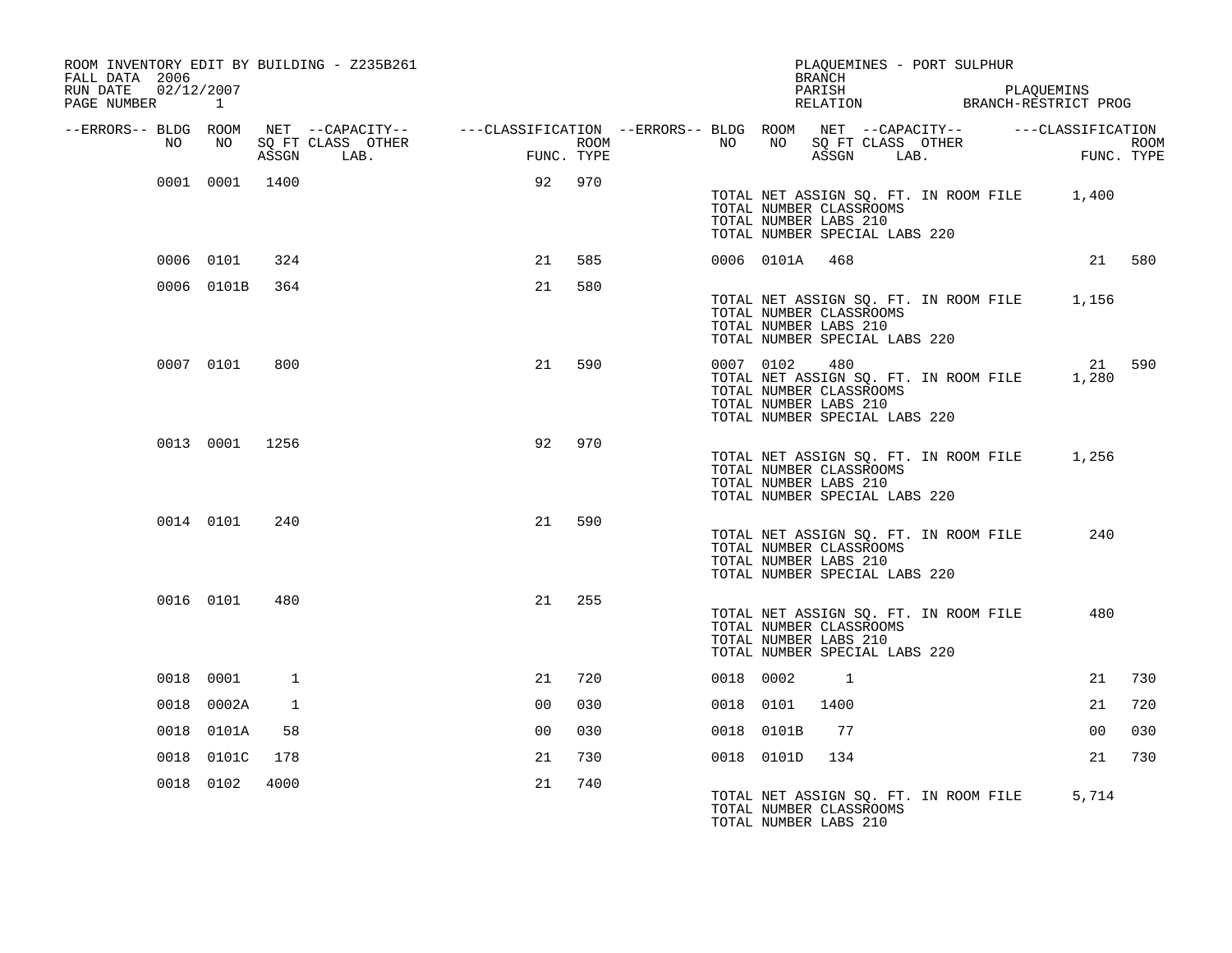| FALL DATA<br>RUN DATE<br>PAGE NUMBER | 2006<br>02/12/2007 | 2         |       | ROOM INVENTORY EDIT BY BUILDING - Z235B261 |            |             |                                                         |          |                                                                                   | <b>BRANCH</b><br>PARISH | RELATION | PLAOUEMINES - PORT SULPHUR            | PLAOUEMINS<br>BRANCH-RESTRICT PROG |            |             |
|--------------------------------------|--------------------|-----------|-------|--------------------------------------------|------------|-------------|---------------------------------------------------------|----------|-----------------------------------------------------------------------------------|-------------------------|----------|---------------------------------------|------------------------------------|------------|-------------|
| --ERRORS-- BLDG ROOM                 |                    |           |       | NET --CAPACITY--                           |            |             | ---CLASSIFICATION --ERRORS-- BLDG ROOM NET --CAPACITY-- |          |                                                                                   |                         |          |                                       | ---CLASSIFICATION                  |            |             |
|                                      | NO                 | NO.       | ASSGN | SQ FT CLASS OTHER<br>LAB.                  | FUNC. TYPE | <b>ROOM</b> |                                                         | NO       | NO<br>TOTAL NUMBER SPECIAL LABS 220                                               | ASSGN                   |          | SQ FT CLASS OTHER<br>LAB.             |                                    | FUNC. TYPE | <b>ROOM</b> |
|                                      | 0020 0101          |           | 90    |                                            | 21         | 590         |                                                         |          | TOTAL NUMBER CLASSROOMS<br>TOTAL NUMBER LABS 210<br>TOTAL NUMBER SPECIAL LABS 220 |                         |          | TOTAL NET ASSIGN SQ. FT. IN ROOM FILE |                                    | 90         |             |
|                                      |                    | 0023 0101 | 2800  |                                            | 21         | 580         |                                                         |          | TOTAL NUMBER CLASSROOMS<br>TOTAL NUMBER LABS 210<br>TOTAL NUMBER SPECIAL LABS 220 |                         |          | TOTAL NET ASSIGN SQ. FT. IN ROOM FILE |                                    | 2,800      |             |
|                                      |                    | 0024 0101 | 3000  |                                            | 21         | 735         |                                                         |          | TOTAL NUMBER CLASSROOMS<br>TOTAL NUMBER LABS 210<br>TOTAL NUMBER SPECIAL LABS 220 |                         |          | TOTAL NET ASSIGN SO. FT. IN ROOM FILE |                                    | 3,000      |             |
| 5                                    | 0026               |           |       |                                            |            |             |                                                         | NO ROOMS |                                                                                   |                         |          |                                       |                                    |            |             |
| 5                                    | 0027               |           |       |                                            |            |             |                                                         | NO ROOMS |                                                                                   |                         |          |                                       |                                    |            |             |
| 5                                    | 0028               |           |       |                                            |            |             |                                                         | NO ROOMS |                                                                                   |                         |          |                                       |                                    |            |             |
| 5                                    | 0029               |           |       |                                            |            |             |                                                         | NO ROOMS |                                                                                   |                         |          |                                       |                                    |            |             |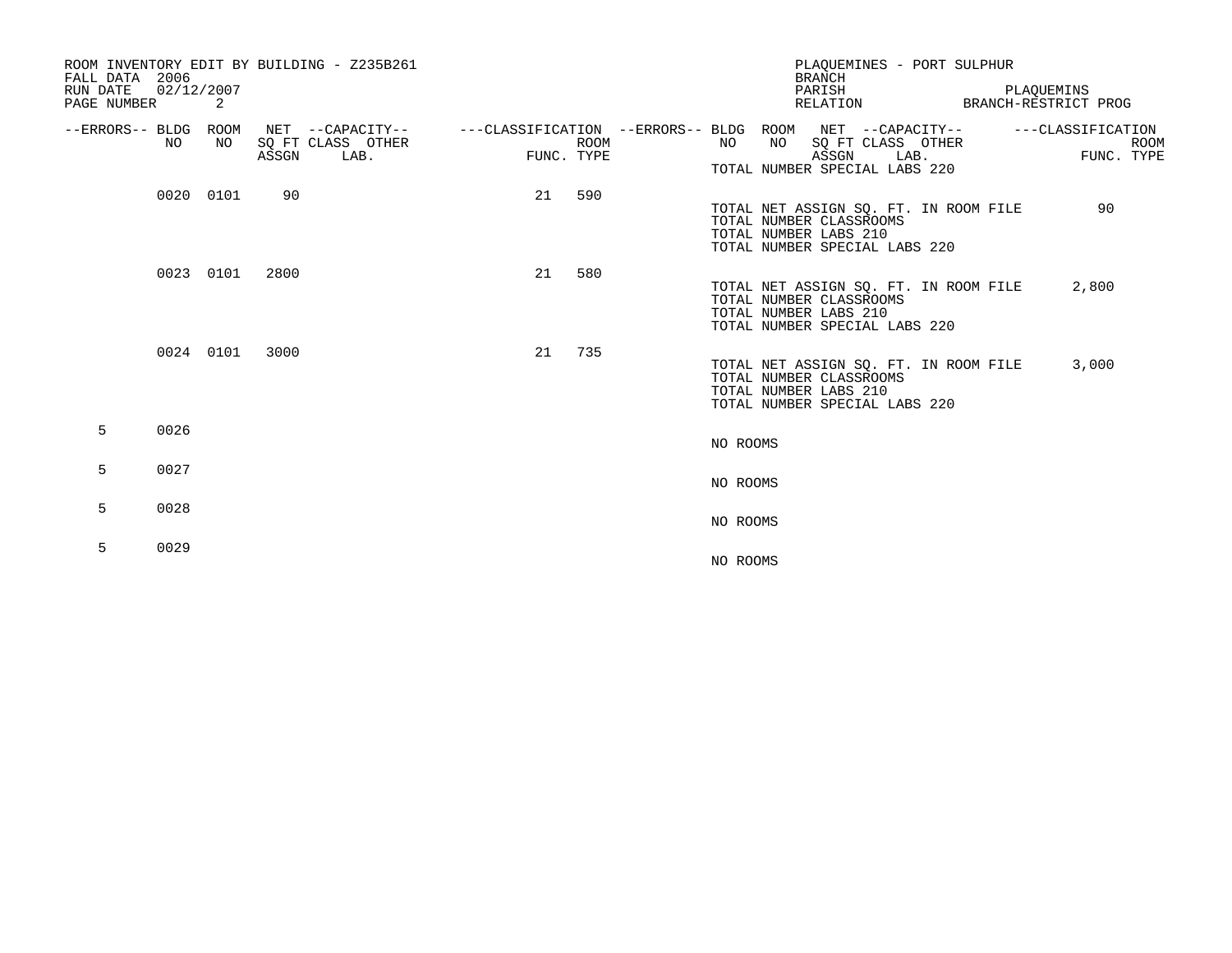- ERROR 1 BLD NUMBER OF THE ROOM FILE DOES NOT MATCH THE BLD NUMBER OF THE BLD FILE. THE BUILDING NUMBERS SHOULD BE EXACTLY THE SAME ON THE BUILDING FILE AND THE ROOM FILE.
- ERROR 2 DUPLICATE RECORD IN THE ROOM FILE.
- ERROR 3 NET ASSIGNABLE SQUARE FEET IS BLANK.
- ERROR 4 CAPACITY IS NOT ENTERED FOR ROOM TYPE 110, 210, 220, 230, 250, 410, 430, 610, 910, 920.
- ERROR 5 BUILDING DOES NOT CONTAIN ANY ROOMS. 4 IF THE BUILDING IS A WAREHOUSE, BARN, ETC. WITH NO ROOMS, CODE ONE ROOM WITH THE GROSS AND NET EQUAL.
- ERROR 6 FUNCTION USE OF ROOMS IS 00 AND ROOM TYPE NOT 010, 020, 030, 051, 052, OR 053.
- ERROR 7 ROOM TYPE IS NOT A VALID ROOM USE CODE OR PCS FUNCTION USE CODE IS NOT A VALID CODE
- ERROR 8 ROOM TYPE IS WRONG (000).

#9 WARNING ONLY - RATIO OF NET ASSIGN SQ. FT. TO CAPACITY IS NOT 5 TO 50 SQ. FT. FOR ROOM TYPES 110 410 430 OR IS NOT 10 TO 400 SQ. FT. FOR ROOM TYPES 210 220 230 250 OR IS NOT 5 TO 25 SQ. FT. FOR ROOM TYPE 610.

| TOTAL NUMBER OF ROOM RECORDS<br>TOTAL CLASSROOM CAPACITY<br>TOTAL LAB CAPACITY                                  | 21    |
|-----------------------------------------------------------------------------------------------------------------|-------|
| TOTAL OTHER CAPACITY<br>TOTAL NON ASSIGN AREA - ROOMS (FUNCT 00)                                                | 136   |
| TOTAL UNASSIGNED AREA - ROOMS (FUNCT 81, 82, 83)                                                                |       |
| TOTAL FACIL IN USE - ROOMS (FUNCT 10 THROUGH 70)                                                                | 17416 |
| TOTAL ASSIGNABLE AREA - ROOMS (FUNCT 10 THROUGH 83)                                                             | 17416 |
| TOTAL NUMBER OF NON-ASSIGN ROOMS (FUNCT 00)                                                                     |       |
| TOTAL NUMBER OF INSTRUCTIONAL, RESEARCH, ACADEMIC SUPPORT, AND STUDENT SERVICE ROOMS (FUNCTS 10, 20, 40 AND 50) | 16    |
| TOTAL NUMBER OF PUBLIC SERVICE, INSTITUTIONAL SUPPORT AND INDEPENDENT OPERATIONS ROOMS (FUNCTS 30, 60 AND 70)   |       |
| TOTAL NUMBER OF UNASSIGNED ROOMS (FUNCT 81, 82, 83)                                                             |       |
| TOTAL NUMBER OF ASSIGNABLE ROOMS (FUNCT 10 TO 83)                                                               | 18    |
| TOTAL NUMBER OF CLASSROOMS<br>(110)                                                                             |       |
| TOTAL NUMBER OF LABS<br>(210)                                                                                   |       |
| (220)<br>TOTAL NUMBER OF SPECIAL LABS                                                                           |       |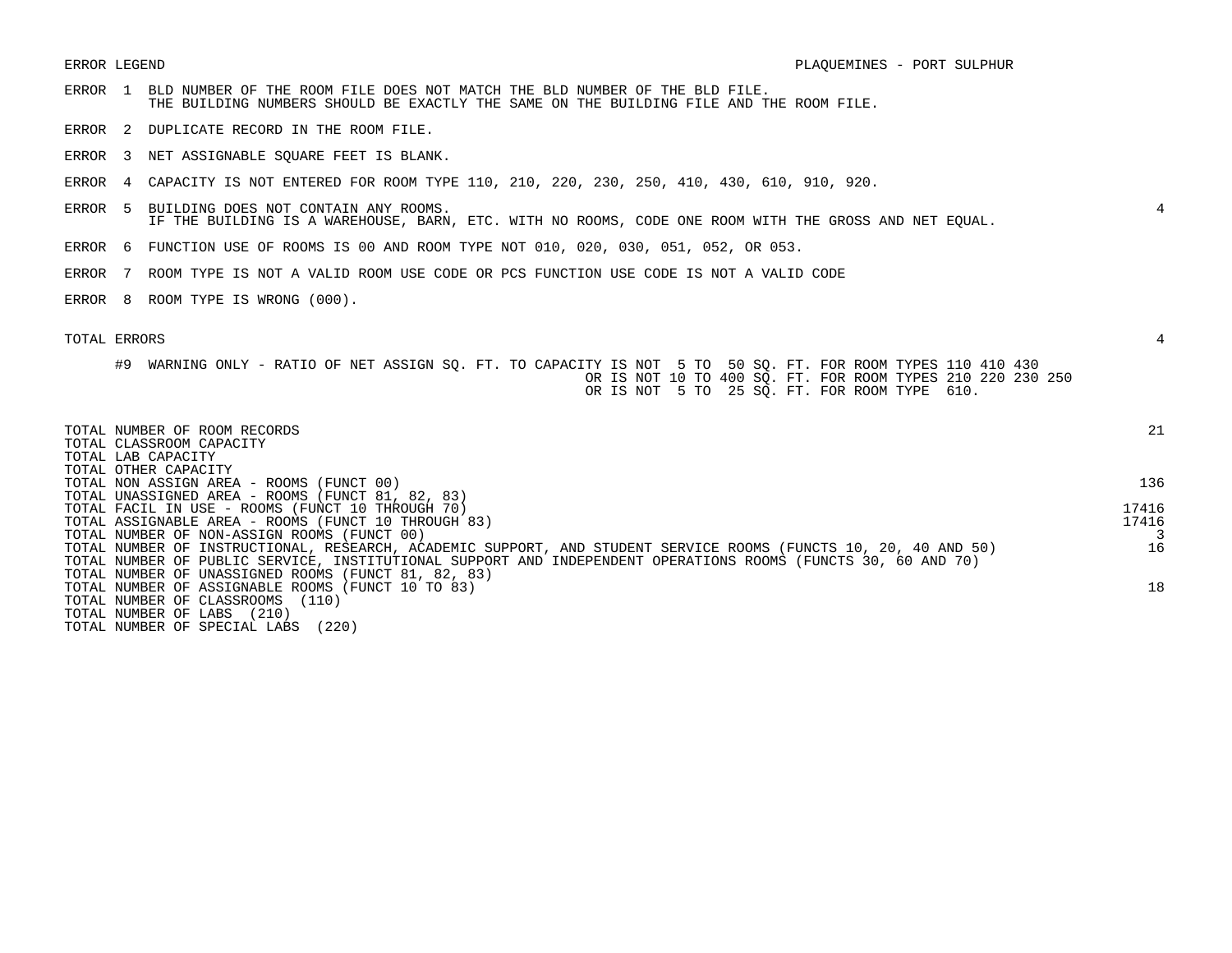| ROOM INVENTORY EDIT BY BUILDING - Z235B261<br>FALL DATA 2006<br>RUN DATE<br>PAGE NUMBER | 02/12/2007<br>$\mathbf{1}$ |       |                                               |                |                    |           |                | <b>BRANCH</b><br>PARISH<br>RELATION              | RED RIVER VALLEY - BOSSIER CITY<br><b>BOSSIER</b><br>BRANCH-RESTRICT PROG            |                   |                           |
|-----------------------------------------------------------------------------------------|----------------------------|-------|-----------------------------------------------|----------------|--------------------|-----------|----------------|--------------------------------------------------|--------------------------------------------------------------------------------------|-------------------|---------------------------|
| --ERRORS-- BLDG ROOM<br>NO.                                                             | NO                         | ASSGN | NET --CAPACITY--<br>SQ FT CLASS OTHER<br>LAB. |                | ROOM<br>FUNC. TYPE | NO        | NO             | ASSGN                                            | ---CLASSIFICATION --ERRORS-- BLDG ROOM NET --CAPACITY--<br>SQ FT CLASS OTHER<br>LAB. | ---CLASSIFICATION | <b>ROOM</b><br>FUNC. TYPE |
|                                                                                         | 0001 0100                  | 2850  |                                               | 21             | 730                |           | 0001 0101A 150 | TOTAL NUMBER CLASSROOMS<br>TOTAL NUMBER LABS 210 | TOTAL NET ASSIGN SQ. FT. IN ROOM FILE<br>TOTAL NUMBER SPECIAL LABS 220               | 21<br>3,000       | 730                       |
|                                                                                         | 0002 0002A                 | 1     |                                               | 21             | 315                | 0002 0101 |                | 137                                              | $\mathbf{1}$                                                                         | 21                | 310                       |
|                                                                                         | 0002 0102                  | 137   | $\mathbf{1}$                                  | 21             | 310                | 0002 0103 |                | 137                                              | $\mathbf{1}$                                                                         | 21                | 310                       |
|                                                                                         | 0002 0104                  | 137   | $\mathbf{1}$                                  | 21             | 310                | 0002 0105 |                | 137                                              | $\mathbf{1}$                                                                         | 21                | 310                       |
|                                                                                         | 0002 0107                  | 123   | $\mathbf{1}$                                  | 21             | 310                | 0002 0108 |                | 141                                              | $\mathbf{1}$                                                                         | 21                | 310                       |
| 0002                                                                                    | 0109                       | 335   | $\mathbf{1}$                                  | 21             | 310                |           | 0002 0109A     | 70                                               |                                                                                      | 21                | 315                       |
|                                                                                         | 0002 0112                  | 207   |                                               | 21             | 315                |           | 0002 0112A     | 70                                               |                                                                                      | 21                | 315                       |
| 0002                                                                                    | 0113                       | 66    | $\mathbf{1}$                                  | 21             | 250                | 0002 0114 |                | 35                                               |                                                                                      | 0 <sub>0</sub>    | 010                       |
|                                                                                         | 0002 0115                  | 330   |                                               | 21             | 350                | 0002 0116 |                | 137                                              | $\mathbf{1}$                                                                         | 21                | 310                       |
|                                                                                         | 0002 0117                  | 153   |                                               | 0 <sub>0</sub> | 030                | 0002 0118 |                | 140                                              |                                                                                      | 0 <sub>0</sub>    | 030                       |
|                                                                                         | 0002 0119                  | 48    |                                               | 0 <sub>0</sub> | 030                | 0002 0201 |                | 173                                              |                                                                                      | 21                | 710                       |
|                                                                                         | 0002 0202                  | 212   |                                               | 21             | 710                | 0002 0203 |                | 118                                              |                                                                                      | 0 <sub>0</sub>    | 030                       |
|                                                                                         | 0002 0204                  | 134   |                                               | 0 <sub>0</sub> | 030                | 0002 0205 |                | 15                                               |                                                                                      | 00                | 010                       |
|                                                                                         | 0002 0206                  | 141   |                                               | 0 <sub>0</sub> | 030                | 0002 0207 |                | 479                                              | 10                                                                                   | 21                | 250                       |
| 0002                                                                                    | 0208                       | 71    |                                               | 21             | 730                | 0002 0209 |                | 141                                              | $\mathbf{1}$                                                                         | 21                | 310                       |
|                                                                                         | 0002 0210                  | 177   | 4                                             | 21             | 250                | 0002 0211 |                | 1665                                             |                                                                                      | 21                | 680                       |
|                                                                                         | 0002 0211A                 | 98    |                                               | 0 <sub>0</sub> | 030                | 0002 0212 |                | 170                                              | 3                                                                                    | 21                | 250                       |
|                                                                                         | 0002 0213                  | 141   | $\mathbf{1}$                                  | 21             | 310                |           |                | TOTAL NUMBER CLASSROOMS<br>TOTAL NUMBER LABS 210 | TOTAL NET ASSIGN SQ. FT. IN ROOM FILE<br>TOTAL NUMBER SPECIAL LABS 220               | 5,394             |                           |
|                                                                                         | 0003 0001                  | 2500  |                                               | 92             | 970                |           |                | TOTAL NUMBER CLASSROOMS<br>TOTAL NUMBER LABS 210 | TOTAL NET ASSIGN SQ. FT. IN ROOM FILE<br>TOTAL NUMBER SPECIAL LABS 220               | 2,500             |                           |
|                                                                                         | 0004 0001                  | 1200  |                                               | 92             | 970                |           |                |                                                  | TOTAL NET ASSIGN SQ. FT. IN ROOM FILE                                                | 1,200             |                           |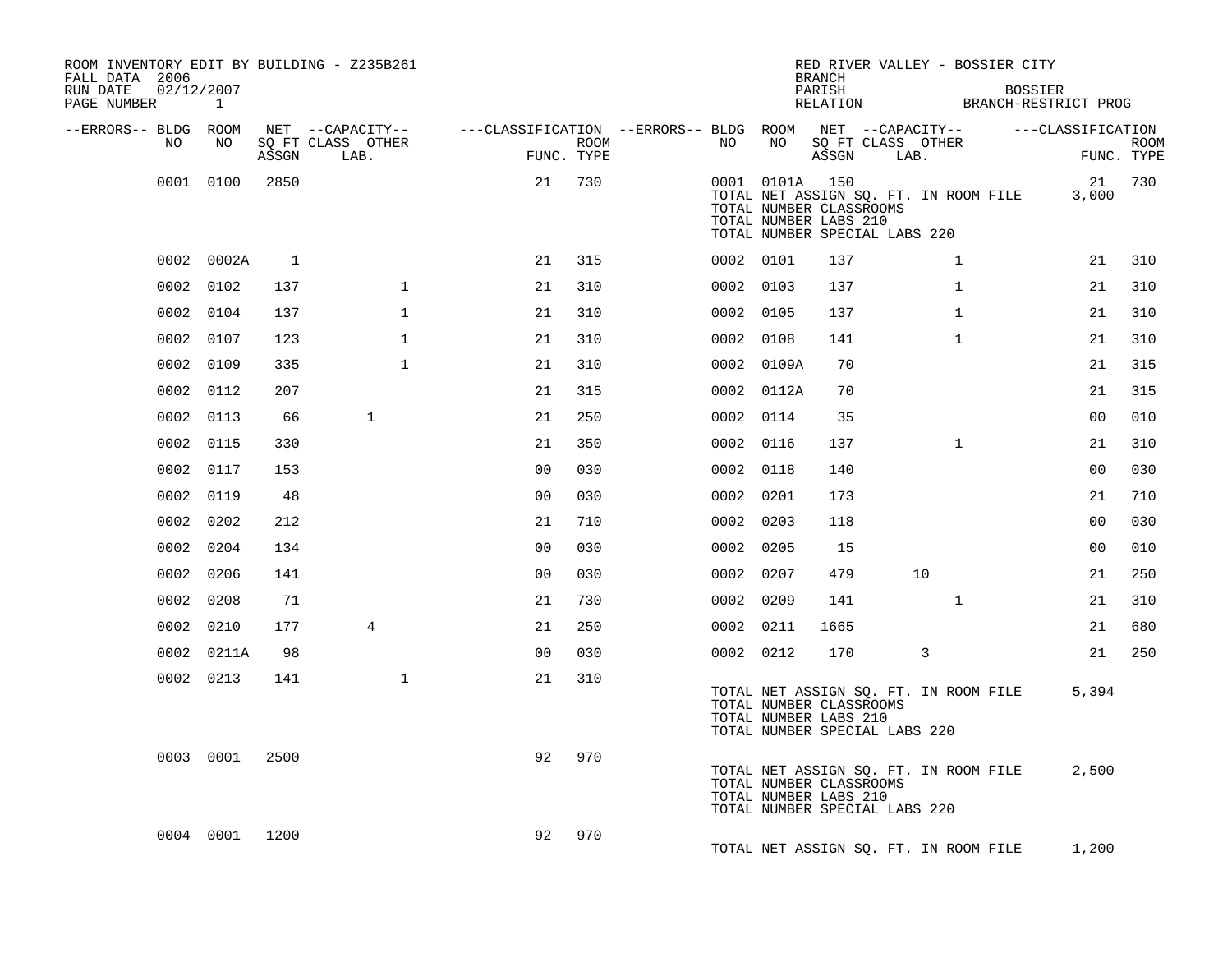| ROOM INVENTORY EDIT BY BUILDING - Z235B261<br>FALL DATA 2006 |                |      |                                                                                                                     |                                                                                                                                                                                                                                                                                                                                                                                        |            |           |                 | RED RIVER VALLEY - BOSSIER CITY<br>BRANCH                                                                                         |                |            |        |
|--------------------------------------------------------------|----------------|------|---------------------------------------------------------------------------------------------------------------------|----------------------------------------------------------------------------------------------------------------------------------------------------------------------------------------------------------------------------------------------------------------------------------------------------------------------------------------------------------------------------------------|------------|-----------|-----------------|-----------------------------------------------------------------------------------------------------------------------------------|----------------|------------|--------|
| RUN DATE<br>02/12/2007<br>PAGE NUMBER                        | 2              |      |                                                                                                                     |                                                                                                                                                                                                                                                                                                                                                                                        |            |           |                 | PARISH<br>PARISH BUSSIER<br>RELATION BRANCH-RESTRICT PROG                                                                         | <b>BOSSIER</b> |            |        |
| --ERRORS-- BLDG ROOM<br>NO                                   | NO             |      | NET --CAPACITY-- - ---CLASSIFICATION --ERRORS-- BLDG ROOM NET --CAPACITY-- - ---CLASSIFICATION<br>SO FT CLASS OTHER |                                                                                                                                                                                                                                                                                                                                                                                        | ROOM       | NO NO     |                 | NO SQ FT CLASS OTHER                                                                                                              |                |            | ROOM   |
|                                                              |                |      | ASSGN LAB.                                                                                                          | $\begin{tabular}{c} \bf 1 & \bf 2 & \bf 3 \\ \bf 5 & \bf 6 & \bf 7 \\ \bf 7 & \bf 8 & \bf 1 \\ \bf 9 & \bf 1 & \bf 1 \\ \bf 1 & \bf 1 & \bf 2 \\ \bf 1 & \bf 3 & \bf 3 \\ \bf 1 & \bf 1 & \bf 1 \\ \bf 1 & \bf 1 & \bf 2 \\ \bf 1 & \bf 1 & \bf 3 \\ \bf 1 & \bf 1 & \bf 1 \\ \bf 1 & \bf 1 & \bf 1 \\ \bf 1 & \bf 1 & \bf 1 \\ \bf 1 & \bf 1 & \bf 1 \\ \bf 1 & \bf 1 & \bf 1 \\ \bf$ | FUNC. TYPE |           |                 | ASSGN LAB.<br>TOTAL NUMBER CLASSROOMS<br>TOTAL NUMBER LABS 210<br>TOTAL NUMBER SPECIAL LABS 220                                   |                | FUNC. TYPE |        |
|                                                              | 0005 0001 3164 |      |                                                                                                                     | 21                                                                                                                                                                                                                                                                                                                                                                                     | 730        |           |                 | TOTAL NET ASSIGN SQ. FT. IN ROOM FILE 3,164<br>TOTAL NUMBER CLASSROOMS<br>TOTAL NUMBER LABS 210<br>TOTAL NUMBER SPECIAL LABS 220  |                |            |        |
|                                                              | 0006 0101      | 92   |                                                                                                                     | 21                                                                                                                                                                                                                                                                                                                                                                                     | 730        | 0006 0102 |                 | 116                                                                                                                               |                |            | 21 590 |
|                                                              | 0006 0102A     | 88   |                                                                                                                     | 00                                                                                                                                                                                                                                                                                                                                                                                     | 030        |           | 0006 0103       | 107<br>TOTAL NET ASSIGN SQ. FT. IN ROOM FILE<br>TOTAL NUMBER CLASSROOMS<br>TOTAL NUMBER LABS 210<br>TOTAL NUMBER SPECIAL LABS 220 |                | 21<br>315  | 730    |
|                                                              | 0007 0001      | 190  |                                                                                                                     | 21                                                                                                                                                                                                                                                                                                                                                                                     | 560        |           |                 | TOTAL NET ASSIGN SQ. FT. IN ROOM FILE<br>TOTAL NUMBER CLASSROOMS<br>TOTAL NUMBER LABS 210<br>TOTAL NUMBER SPECIAL LABS 220        |                | 190        |        |
|                                                              | 0008 0001 1375 |      |                                                                                                                     | 92                                                                                                                                                                                                                                                                                                                                                                                     | 970        |           |                 | TOTAL NET ASSIGN SQ. FT. IN ROOM FILE<br>TOTAL NUMBER CLASSROOMS<br>TOTAL NUMBER LABS 210<br>TOTAL NUMBER SPECIAL LABS 220        |                | 1,375      |        |
|                                                              | 0009 0001      | 868  |                                                                                                                     | 21                                                                                                                                                                                                                                                                                                                                                                                     | 730        |           |                 | TOTAL NET ASSIGN SQ. FT. IN ROOM FILE<br>TOTAL NUMBER CLASSROOMS<br>TOTAL NUMBER LABS 210<br>TOTAL NUMBER SPECIAL LABS 220        |                | 868        |        |
|                                                              | 0010 0101      | 198  |                                                                                                                     | 21                                                                                                                                                                                                                                                                                                                                                                                     | 730        |           | 0010 0101A 2917 |                                                                                                                                   |                | 21         | 730    |
|                                                              | 0010 0102      | 198  |                                                                                                                     | 21                                                                                                                                                                                                                                                                                                                                                                                     | 730        | 0010 0103 |                 | 198                                                                                                                               |                | 21         | 575    |
|                                                              | 0010 0104      | 198  |                                                                                                                     | 21                                                                                                                                                                                                                                                                                                                                                                                     | 575        | 0010 0105 |                 | 231                                                                                                                               |                | 21         | 570    |
|                                                              | 0010 0106      | 3940 |                                                                                                                     | 21                                                                                                                                                                                                                                                                                                                                                                                     | 730        |           |                 | TOTAL NET ASSIGN SQ. FT. IN ROOM FILE<br>TOTAL NUMBER CLASSROOMS<br>TOTAL NUMBER LABS 210<br>TOTAL NUMBER SPECIAL LABS 220        |                | 7,880      |        |
|                                                              | 0011 0001 1200 |      |                                                                                                                     | 92                                                                                                                                                                                                                                                                                                                                                                                     | 970        |           |                 | TOTAL NET ASSIGN SQ. FT. IN ROOM FILE<br>TOTAL NUMBER CLASSROOMS                                                                  |                | 1,200      |        |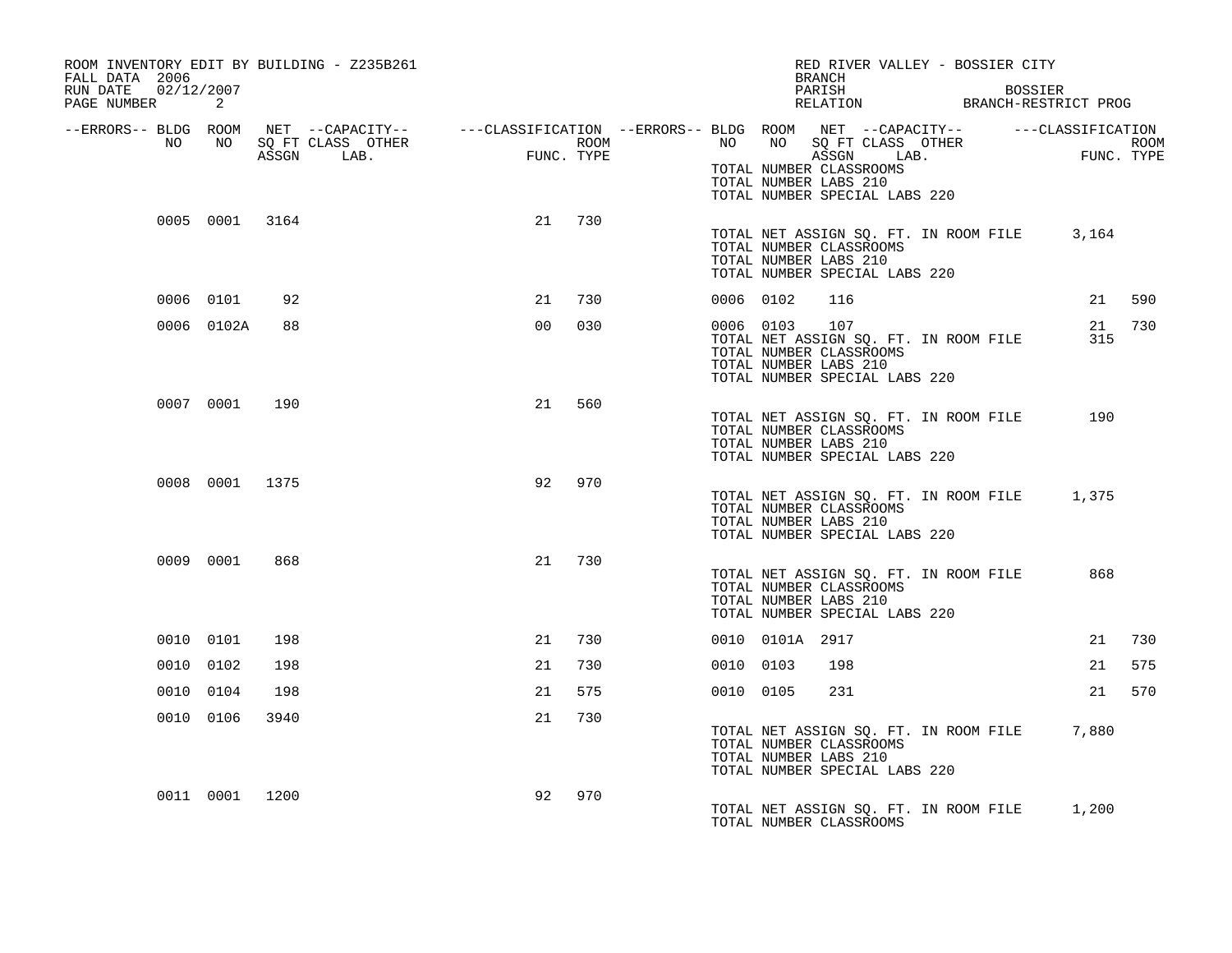| ROOM INVENTORY EDIT BY BUILDING - Z235B261<br>FALL DATA 2006<br>RUN DATE 02/12/2007<br>PAGE NUMBER 3 |                |                |                                                                                                                     |                |            |                  |           |                                                                                                     | BRANCH<br>PARISH |  | RED RIVER VALLEY - BOSSIER CITY       | <b>BOSSIER</b><br>PARISH BOSSIER<br>RELATION BRANCH-RESTRICT PROG |                    |
|------------------------------------------------------------------------------------------------------|----------------|----------------|---------------------------------------------------------------------------------------------------------------------|----------------|------------|------------------|-----------|-----------------------------------------------------------------------------------------------------|------------------|--|---------------------------------------|-------------------------------------------------------------------|--------------------|
|                                                                                                      |                |                | --ERRORS-- BLDG ROOM NET --CAPACITY-- -----CLASSIFICATION --ERRORS-- BLDG ROOM NET --CAPACITY-- -----CLASSIFICATION |                |            |                  |           |                                                                                                     |                  |  |                                       |                                                                   |                    |
| NO                                                                                                   | NO 11          |                | SQ FT CLASS OTHER<br>ASSGN LAB.                                                                                     | FUNC           | FUNC. TYPE | ROOM <b>ROOM</b> |           | NO NO SQ FT CLASS OTHER<br>TOTAL NUMBER LABS 210                                                    | ASSGN LAB.       |  |                                       | <b>FUNC</b>                                                       | ROOM<br>FUNC. TYPE |
|                                                                                                      |                |                |                                                                                                                     |                |            |                  |           | TOTAL NUMBER SPECIAL LABS 220                                                                       |                  |  |                                       |                                                                   |                    |
|                                                                                                      | 0013 0001      | 672            |                                                                                                                     | 92             | 970        |                  |           | TOTAL NUMBER CLASSROOMS<br>TOTAL NUMBER LABS 210<br>TOTAL NUMBER SPECIAL LABS 220                   |                  |  |                                       | 672<br>TOTAL NET ASSIGN SQ. FT. IN ROOM FILE                      |                    |
|                                                                                                      | 0014 0101 1027 |                |                                                                                                                     | 21             | 725        |                  |           | 0014 0101A 500                                                                                      |                  |  |                                       |                                                                   | 21 720             |
|                                                                                                      | 0014 0101B     | 9              |                                                                                                                     | 0 <sub>0</sub> | 030        |                  |           | 0014 0101C 800<br>TOTAL NUMBER CLASSROOMS<br>TOTAL NUMBER LABS 210<br>TOTAL NUMBER SPECIAL LABS 220 |                  |  | TOTAL NET ASSIGN SQ. FT. IN ROOM FILE | 21<br>2,327                                                       | 720                |
|                                                                                                      | 0015 0001 5000 |                |                                                                                                                     | 21             | 730        |                  |           | TOTAL NUMBER CLASSROOMS<br>TOTAL NUMBER LABS 210<br>TOTAL NUMBER SPECIAL LABS 220                   |                  |  | TOTAL NET ASSIGN SQ. FT. IN ROOM FILE | 5,000                                                             |                    |
|                                                                                                      | 0016 0001 1440 |                |                                                                                                                     | 21             | 730        |                  |           | TOTAL NUMBER CLASSROOMS<br>TOTAL NUMBER LABS 210<br>TOTAL NUMBER SPECIAL LABS 220                   |                  |  |                                       | TOTAL NET ASSIGN SQ. FT. IN ROOM FILE 1,440                       |                    |
|                                                                                                      |                | 0019 0001 3976 |                                                                                                                     | 21             | 560        |                  |           | TOTAL NUMBER CLASSROOMS<br>TOTAL NUMBER LABS 210<br>TOTAL NUMBER SPECIAL LABS 220                   |                  |  |                                       | TOTAL NET ASSIGN SQ. FT. IN ROOM FILE 3,976                       |                    |
|                                                                                                      | 0020 0101      | 316            |                                                                                                                     | 21             | 730        |                  | 0020 0102 |                                                                                                     | 316              |  |                                       |                                                                   | 21 730             |
|                                                                                                      | 0020 0103      | 316            |                                                                                                                     | 21             | 730        |                  | 0020 0104 |                                                                                                     | 299              |  |                                       | 21                                                                | 730                |
|                                                                                                      | 0020 0105      | 322            |                                                                                                                     | 21             | 730        |                  |           | TOTAL NUMBER CLASSROOMS<br>TOTAL NUMBER LABS 210<br>TOTAL NUMBER SPECIAL LABS 220                   |                  |  |                                       | TOTAL NET ASSIGN SQ. FT. IN ROOM FILE 1,569                       |                    |
|                                                                                                      | 0021 0001 1350 |                |                                                                                                                     | 92             | 970        |                  |           | TOTAL NUMBER CLASSROOMS<br>TOTAL NUMBER LABS 210<br>TOTAL NUMBER SPECIAL LABS 220                   |                  |  |                                       | TOTAL NET ASSIGN SQ. FT. IN ROOM FILE 1,350                       |                    |
|                                                                                                      | 0022 0001      | 1              |                                                                                                                     | 21             | 730        |                  |           |                                                                                                     |                  |  | TOTAL NET ASSIGN SQ. FT. IN ROOM FILE | 1                                                                 |                    |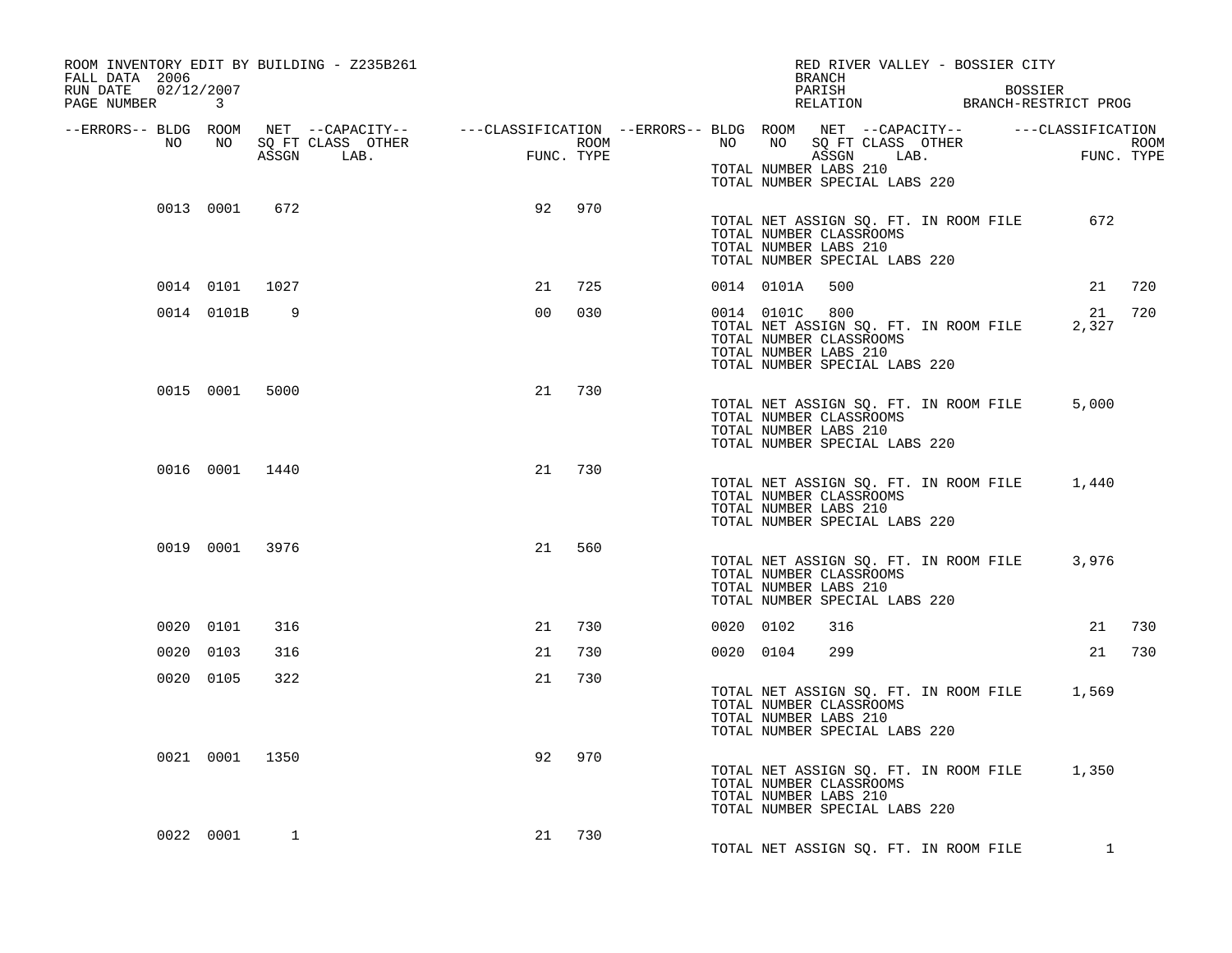| ROOM INVENTORY EDIT BY BUILDING - Z235B261<br>FALL DATA 2006 |           |                |                                 |                                                  |            |                  |           |                | RED RIVER VALLEY - BOSSIER CITY<br>BRANCH                                                                                                       |                |             |     |
|--------------------------------------------------------------|-----------|----------------|---------------------------------|--------------------------------------------------|------------|------------------|-----------|----------------|-------------------------------------------------------------------------------------------------------------------------------------------------|----------------|-------------|-----|
| RUN DATE 02/12/2007<br>PAGE NUMBER 4                         |           |                |                                 |                                                  |            |                  |           |                | PARISH<br>PARISH BOSSIER<br>RELATION BRANCH-RESTRICT PROG                                                                                       | <b>BOSSIER</b> |             |     |
| --ERRORS-- BLDG ROOM                                         |           |                |                                 |                                                  |            |                  |           |                |                                                                                                                                                 |                |             |     |
| NO                                                           | NO 11     |                | SQ FT CLASS OTHER<br>ASSGN LAB. | $\begin{aligned} \textbf{FUNC}\,. \end{aligned}$ | FUNC. TYPE | ROOM <b>ROOM</b> |           |                | NO NO SOFT CLASS OTHER ROOM<br>NO NO SOFT CLASS OTHER ROOM<br>TOTAL NUMBER CLASSROOMS<br>TOTAL NUMBER LABS 210<br>TOTAL NUMBER SPECIAL LABS 220 |                |             |     |
|                                                              |           | 0024 0101 1969 |                                 | 21                                               | 730        |                  |           | 0024 0101A 265 | TOTAL NET ASSIGN SQ. FT. IN ROOM FILE 2,234<br>TOTAL NUMBER CLASSROOMS<br>TOTAL NUMBER LABS 210<br>TOTAL NUMBER SPECIAL LABS 220                |                | 21 730      |     |
|                                                              | 0025 0101 | 124            |                                 | 21                                               | 730        |                  | 0025 0102 |                | 124                                                                                                                                             |                | 21          | 730 |
|                                                              | 0025 0103 | 124            |                                 | 21                                               | 730        |                  | 0025 0104 |                | 124                                                                                                                                             |                | 21          | 730 |
|                                                              | 0025 0105 | 124            |                                 | 21                                               | 730        |                  | 0025 0106 |                | 124                                                                                                                                             |                | 21          | 730 |
|                                                              | 0025 0107 | 124            |                                 | 21                                               | 730        |                  | 0025 0108 |                | 124                                                                                                                                             |                | 21          | 730 |
|                                                              | 0025 0109 | 124            |                                 | 21                                               | 730        |                  | 0025 0110 |                | 124                                                                                                                                             |                | 21          | 730 |
|                                                              | 0025 0111 | 124            |                                 | 21                                               | 730        |                  | 0025 0112 |                | 124<br>TOTAL NET ASSIGN SQ. FT. IN ROOM FILE<br>TOTAL NUMBER CLASSROOMS<br>TOTAL NUMBER LABS 210<br>TOTAL NUMBER SPECIAL LABS 220               |                | 21<br>1,488 | 730 |
|                                                              |           | 0026 0001 1920 |                                 | 21                                               | 730        |                  |           |                | TOTAL NET ASSIGN SQ. FT. IN ROOM FILE<br>TOTAL NUMBER CLASSROOMS<br>TOTAL NUMBER LABS 210<br>TOTAL NUMBER SPECIAL LABS 220                      |                | 1,920       |     |
|                                                              |           | 0027 0001 3120 |                                 | 21                                               | 560        |                  |           |                | TOTAL NET ASSIGN SQ. FT. IN ROOM FILE<br>TOTAL NUMBER CLASSROOMS<br>TOTAL NUMBER LABS 210<br>TOTAL NUMBER SPECIAL LABS 220                      |                | 3,120       |     |
|                                                              |           | 0028 0001 2304 |                                 | 21                                               | 730        |                  |           |                | TOTAL NET ASSIGN SQ. FT. IN ROOM FILE<br>TOTAL NUMBER CLASSROOMS<br>TOTAL NUMBER LABS 210<br>TOTAL NUMBER SPECIAL LABS 220                      |                | 2,304       |     |
|                                                              | 0032 0001 | 816            |                                 | 92                                               | 970        |                  |           |                | TOTAL NET ASSIGN SQ. FT. IN ROOM FILE<br>TOTAL NUMBER CLASSROOMS<br>TOTAL NUMBER LABS 210<br>TOTAL NUMBER SPECIAL LABS 220                      |                | 816         |     |
|                                                              |           | 0033 0001 1300 |                                 | 92                                               | 970        |                  |           |                | TOTAL NET ASSIGN SQ. FT. IN ROOM FILE                                                                                                           |                | 1,300       |     |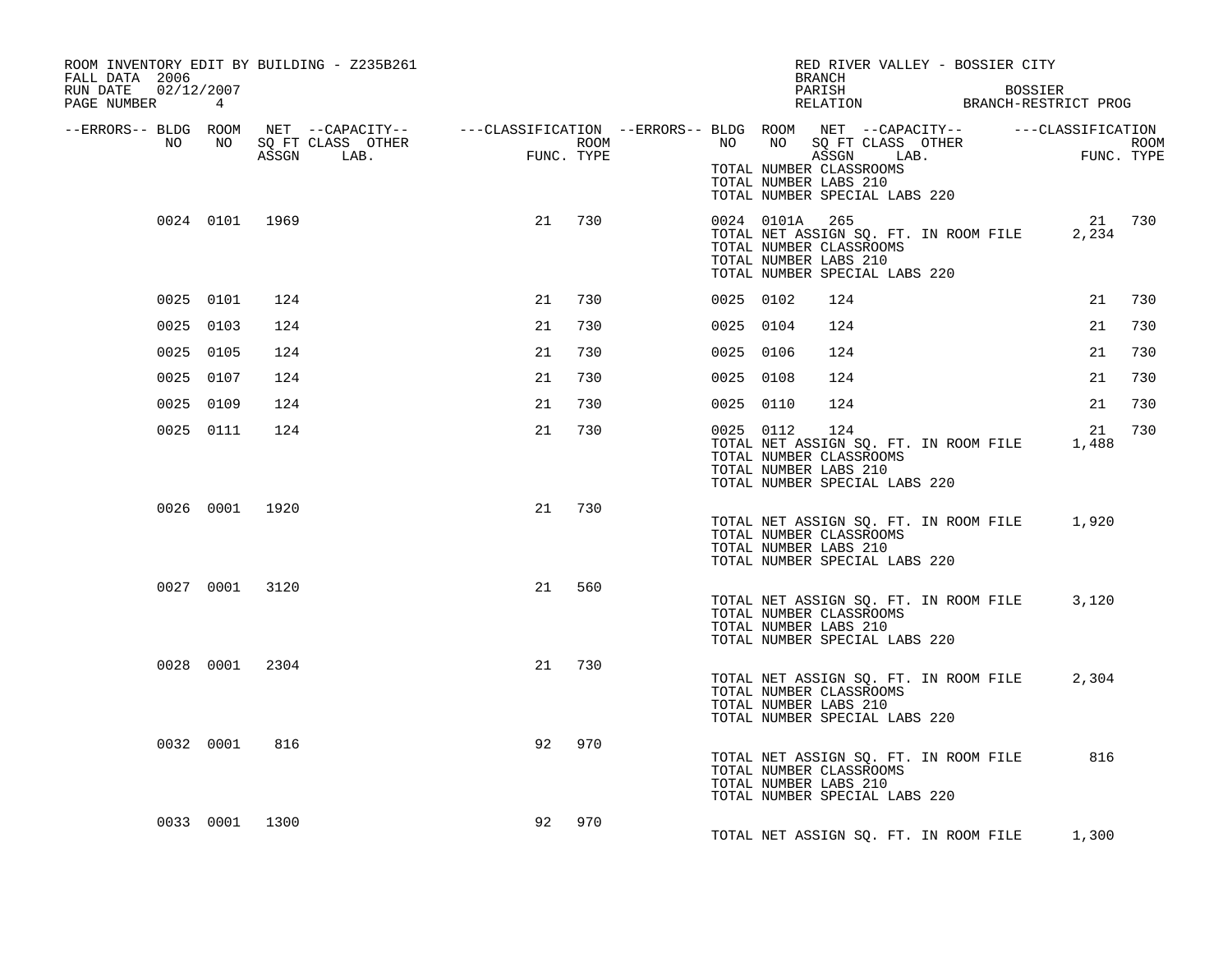| ROOM INVENTORY EDIT BY BUILDING - Z235B261<br>FALL DATA 2006<br>RUN DATE 02/12/2007 |           |                |                                 |                                             |            | RED RIVER VALLEY - BOSSIER CITY<br>BRANCH                                                                                                                                                                                                                                                                 |
|-------------------------------------------------------------------------------------|-----------|----------------|---------------------------------|---------------------------------------------|------------|-----------------------------------------------------------------------------------------------------------------------------------------------------------------------------------------------------------------------------------------------------------------------------------------------------------|
| PAGE NUMBER 5                                                                       |           |                |                                 |                                             |            | PARISH<br><b>BOSSIER</b><br>PARISH BOSSIER<br>RELATION BRANCH-RESTRICT PROG                                                                                                                                                                                                                               |
| NO                                                                                  | NO        |                | SQ FT CLASS OTHER<br>ASSGN LAB. | $\begin{aligned} \text{FUNC} \end{aligned}$ | FUNC. TYPE | --ERRORS-- BLDG ROOM NET --CAPACITY-- ----CLASSIFICATION --ERRORS-- BLDG ROOM NET --CAPACITY-- -----CLASSIFICATION<br><b>ROOM</b><br>NO NO<br>NO SQ FT CLASS OTHER<br>ROOM<br><b>FUN</b><br>ASSGN LAB.<br>FUNC. TYPE<br>TOTAL NUMBER CLASSROOMS<br>TOTAL NUMBER LABS 210<br>TOTAL NUMBER SPECIAL LABS 220 |
|                                                                                     |           | 0034 0001 1460 |                                 | 92                                          | 970        | TOTAL NET ASSIGN SQ. FT. IN ROOM FILE 1,460<br>TOTAL NUMBER CLASSROOMS<br>TOTAL NUMBER LABS 210<br>TOTAL NUMBER SPECIAL LABS 220                                                                                                                                                                          |
|                                                                                     |           | 0035 0001 1800 |                                 | 21                                          | 560        | TOTAL NET ASSIGN SQ. FT. IN ROOM FILE<br>1,800<br>TOTAL NUMBER CLASSROOMS<br>TOTAL NUMBER LABS 210<br>TOTAL NUMBER SPECIAL LABS 220                                                                                                                                                                       |
|                                                                                     |           | 0036 0001 750  |                                 | 21                                          | 560        | 750<br>TOTAL NET ASSIGN SQ. FT. IN ROOM FILE<br>TOTAL NUMBER CLASSROOMS<br>TOTAL NUMBER LABS 210<br>TOTAL NUMBER SPECIAL LABS 220                                                                                                                                                                         |
|                                                                                     |           | 0037 0101 2352 |                                 | 21                                          | 740        | 0037 0101A 273<br>21 730<br>2,625<br>TOTAL NET ASSIGN SQ. FT. IN ROOM FILE<br>TOTAL NUMBER CLASSROOMS<br>TOTAL NUMBER LABS 210<br>TOTAL NUMBER SPECIAL LABS 220                                                                                                                                           |
|                                                                                     |           | 0038 0001 1800 |                                 | 21                                          | 730        | TOTAL NET ASSIGN SQ. FT. IN ROOM FILE<br>1,800<br>TOTAL NUMBER CLASSROOMS<br>TOTAL NUMBER LABS 210<br>TOTAL NUMBER SPECIAL LABS 220                                                                                                                                                                       |
|                                                                                     |           | 0039 0001 1740 |                                 | 21                                          | 730        | TOTAL NET ASSIGN SQ. FT. IN ROOM FILE<br>1,740<br>TOTAL NUMBER CLASSROOMS<br>TOTAL NUMBER LABS 210<br>TOTAL NUMBER SPECIAL LABS 220                                                                                                                                                                       |
|                                                                                     | 0040 0001 | 480            |                                 | 21                                          | 560        | TOTAL NET ASSIGN SQ. FT. IN ROOM FILE<br>480<br>TOTAL NUMBER CLASSROOMS<br>TOTAL NUMBER LABS 210<br>TOTAL NUMBER SPECIAL LABS 220                                                                                                                                                                         |
|                                                                                     | 0044 0101 | 540            |                                 | 22                                          | 730        | 540<br>TOTAL NET ASSIGN SQ. FT. IN ROOM FILE<br>TOTAL NUMBER CLASSROOMS<br>TOTAL NUMBER LABS 210<br>TOTAL NUMBER SPECIAL LABS 220                                                                                                                                                                         |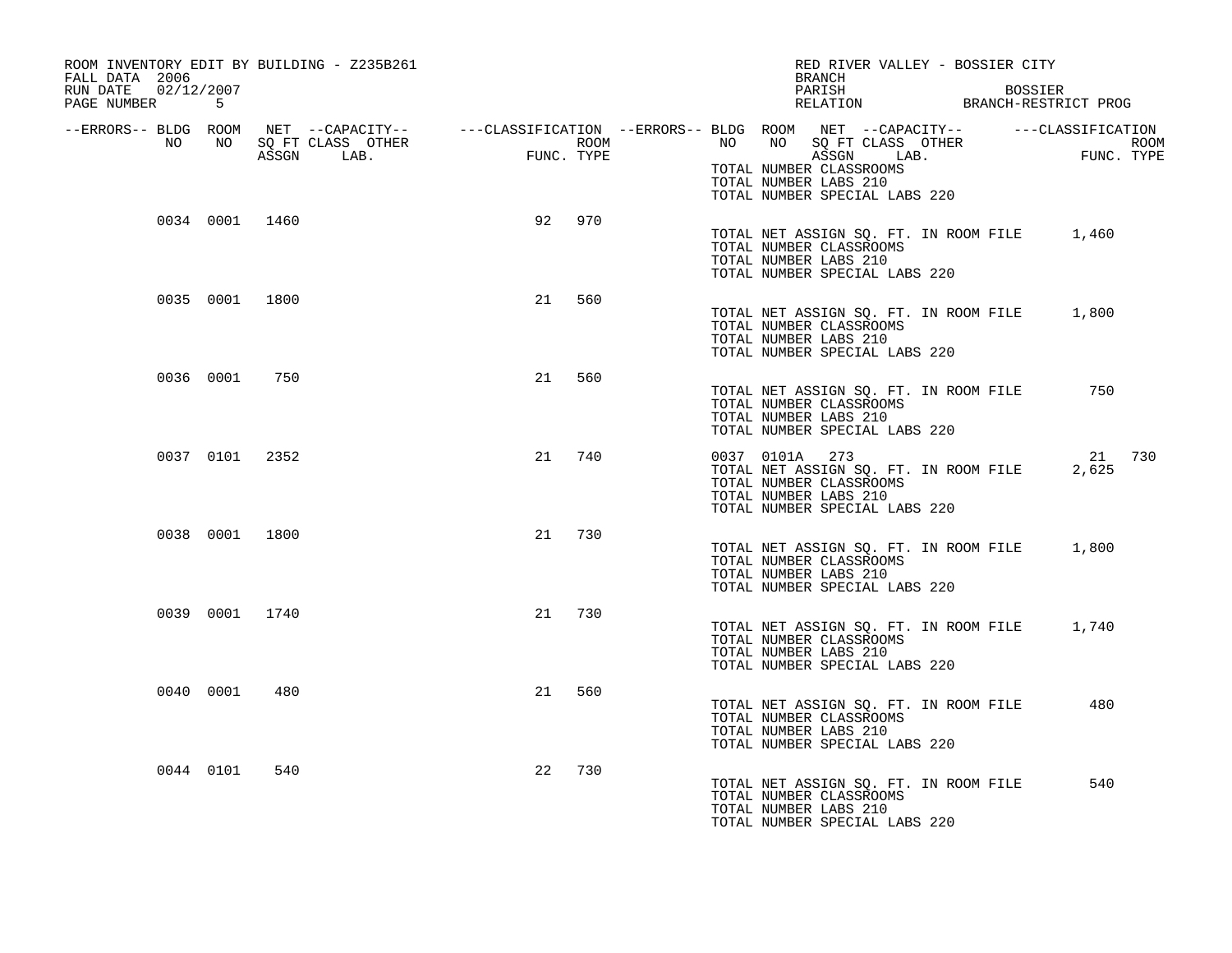| ROOM INVENTORY EDIT BY BUILDING - Z235B261<br>FALL DATA 2006 |           |      |                   |                                                                                                |      |           |           | BRANCH                                                                                  | RED RIVER VALLEY - BOSSIER CITY       |                |                          |      |
|--------------------------------------------------------------|-----------|------|-------------------|------------------------------------------------------------------------------------------------|------|-----------|-----------|-----------------------------------------------------------------------------------------|---------------------------------------|----------------|--------------------------|------|
| 02/12/2007<br>RUN DATE<br>PAGE NUMBER                        | 6         |      |                   |                                                                                                |      |           |           | PARISH                                                                                  | RELATION BRANCH-RESTRICT PROG         | <b>BOSSIER</b> |                          |      |
| --ERRORS-- BLDG ROOM<br>NO                                   | NO        |      | SQ FT CLASS OTHER | NET --CAPACITY-- - ---CLASSIFICATION --ERRORS-- BLDG ROOM NET --CAPACITY-- - ---CLASSIFICATION | ROOM | NO .      | NO        | SQ FT CLASS OTHER                                                                       |                                       |                |                          | ROOM |
|                                                              |           |      | ASSGN LAB.        | FUNC. TYPE                                                                                     |      |           |           | ASSGN LAB.                                                                              |                                       |                | FUNC. TYPE               |      |
|                                                              | 0045 0101 | 816  |                   | 21                                                                                             | 590  |           |           | TOTAL NUMBER CLASSROOMS<br>TOTAL NUMBER LABS 210<br>TOTAL NUMBER SPECIAL LABS 220       | TOTAL NET ASSIGN SQ. FT. IN ROOM FILE |                | 816                      |      |
|                                                              | 0051 0101 | 136  | $\mathbf{1}$      | 22                                                                                             | 310  | 0051 0102 |           | 136                                                                                     | $\mathbf{1}$                          |                | 22                       | 310  |
|                                                              | 0051 0103 | 136  | $\mathbf{1}$      | 22                                                                                             | 310  | 0051 0104 |           | 136                                                                                     | $\mathbf{1}$                          |                | 22                       | 310  |
|                                                              | 0051 0105 | 136  | $\mathbf{1}$      | 22                                                                                             | 310  | 0051 0107 |           | 103                                                                                     | $\mathbf{1}$                          |                | 22                       | 310  |
|                                                              | 0051 0108 | 162  | $\mathbf{1}$      | 22                                                                                             | 310  | 0051 0109 |           | 334                                                                                     | $\mathbf{1}$                          |                | 22                       | 310  |
|                                                              | 0051 0110 | 69   |                   | 22                                                                                             | 730  | 0051 0111 |           | 69                                                                                      |                                       |                | 22                       | 730  |
|                                                              | 0051 0112 | 206  |                   | 22                                                                                             | 315  | 0051 0113 |           | 65                                                                                      |                                       |                | 22                       | 440  |
|                                                              | 0051 0114 | 35   |                   | 22                                                                                             | 730  | 0051 0115 |           | 322                                                                                     |                                       |                | 22                       | 350  |
|                                                              | 0051 0116 | 136  | $\mathbf{1}$      | 22                                                                                             | 310  | 0051 0117 |           | 146                                                                                     |                                       |                | 00                       | 030  |
|                                                              | 0051 0118 | 137  |                   | 0 <sub>0</sub>                                                                                 | 030  |           | 0051 0119 | 47<br>TOTAL NUMBER CLASSROOMS<br>TOTAL NUMBER LABS 210<br>TOTAL NUMBER SPECIAL LABS 220 | TOTAL NET ASSIGN SQ. FT. IN ROOM FILE |                | 00 <sup>o</sup><br>2,181 | 030  |
|                                                              | 0053 0101 | 286  |                   | 22                                                                                             | 580  |           |           | TOTAL NUMBER CLASSROOMS<br>TOTAL NUMBER LABS 210<br>TOTAL NUMBER SPECIAL LABS 220       | TOTAL NET ASSIGN SQ. FT. IN ROOM FILE |                | 286                      |      |
|                                                              | 0054 0101 | 2880 |                   | 22                                                                                             | 580  |           |           | TOTAL NUMBER CLASSROOMS<br>TOTAL NUMBER LABS 210<br>TOTAL NUMBER SPECIAL LABS 220       | TOTAL NET ASSIGN SQ. FT. IN ROOM FILE |                | 2,880                    |      |
|                                                              | 0055 0101 | 2880 |                   | 22                                                                                             | 580  |           |           | TOTAL NUMBER CLASSROOMS<br>TOTAL NUMBER LABS 210<br>TOTAL NUMBER SPECIAL LABS 220       | TOTAL NET ASSIGN SQ. FT. IN ROOM FILE |                | 2,880                    |      |
|                                                              | 0056 0101 | 2880 |                   | 21                                                                                             | 580  |           |           | TOTAL NUMBER CLASSROOMS<br>TOTAL NUMBER LABS 210                                        | TOTAL NET ASSIGN SQ. FT. IN ROOM FILE |                | 2,880                    |      |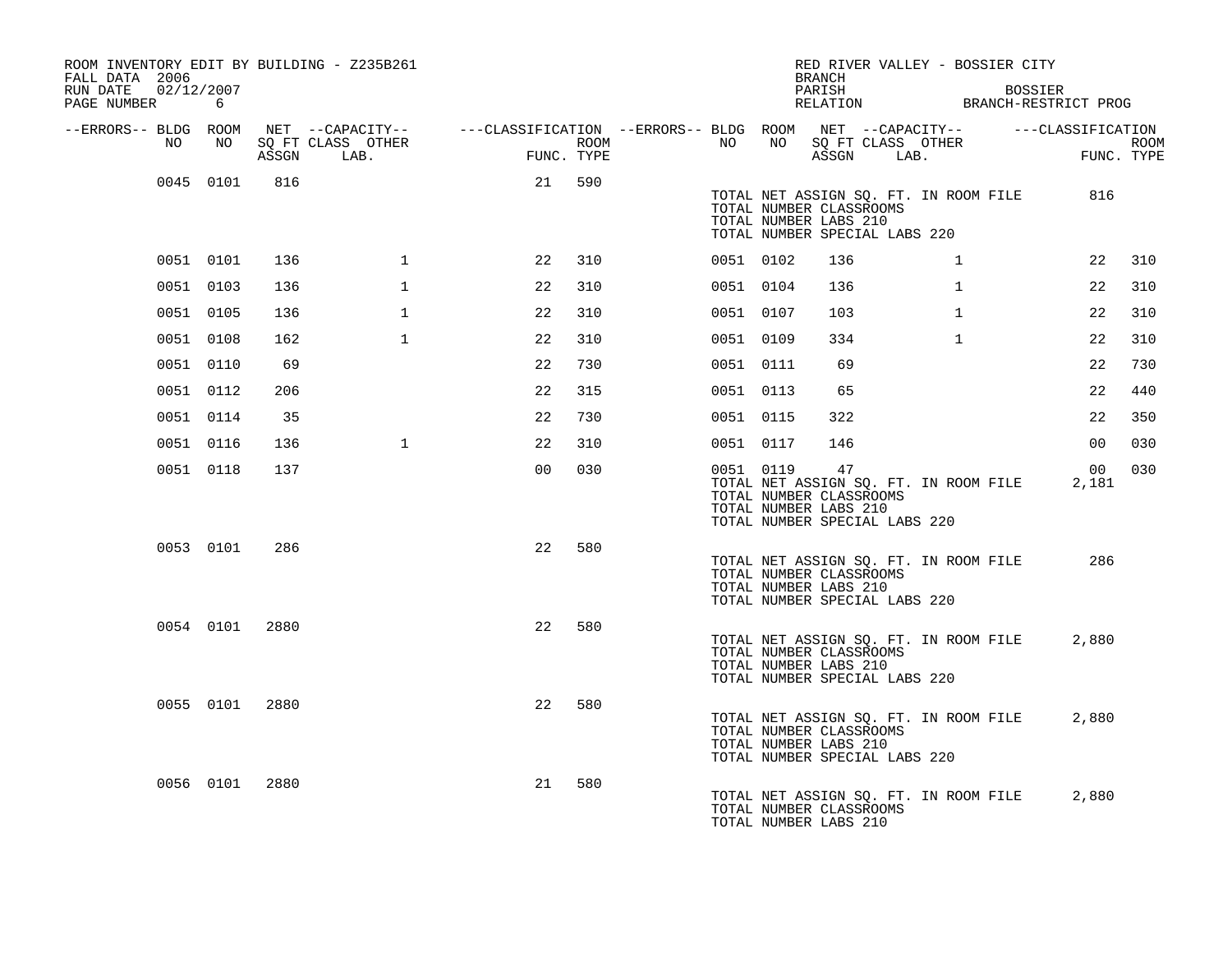| ROOM INVENTORY EDIT BY BUILDING - Z235B261<br>FALL DATA 2006<br>RUN DATE 02/12/2007<br>PAGE NUMBER 7 |                |                                 |        |            |                  | RED RIVER VALLEY - BOSSIER CITY<br>BRANCH<br>PARISH<br><b>BOSSIER</b><br>PARISH BOSSIER<br>RELATION BRANCH-RESTRICT PROG                                                                |
|------------------------------------------------------------------------------------------------------|----------------|---------------------------------|--------|------------|------------------|-----------------------------------------------------------------------------------------------------------------------------------------------------------------------------------------|
| NO                                                                                                   | NO 11          | SQ FT CLASS OTHER<br>ASSGN LAB. |        | FUNC. TYPE | ROOM <b>ROOM</b> | --ERRORS-- BLDG ROOM NET --CAPACITY-- ----CLASSIFICATION --ERRORS-- BLDG ROOM NET --CAPACITY-- -----CLASSIFICATION<br>NO SQ FT CLASS OTHER<br>ASSGN LAB. FU<br>NO<br>ROOM<br>FUNC. TYPE |
|                                                                                                      |                |                                 |        |            |                  | TOTAL NUMBER SPECIAL LABS 220                                                                                                                                                           |
|                                                                                                      | 0057 0101 2880 |                                 | 21 580 |            |                  | TOTAL NET ASSIGN SQ. FT. IN ROOM FILE<br>2,880<br>TOTAL NUMBER CLASSROOMS<br>TOTAL NUMBER LABS 210<br>TOTAL NUMBER SPECIAL LABS 220                                                     |
|                                                                                                      | 0058 0101 2880 |                                 | 21     | 580        |                  | TOTAL NET ASSIGN SQ. FT. IN ROOM FILE<br>2,880<br>TOTAL NUMBER CLASSROOMS<br>TOTAL NUMBER LABS 210<br>TOTAL NUMBER SPECIAL LABS 220                                                     |
| 0059 0101                                                                                            | 240            |                                 | 21     | 730        |                  | 240<br>TOTAL NET ASSIGN SQ. FT. IN ROOM FILE<br>TOTAL NUMBER CLASSROOMS<br>TOTAL NUMBER LABS 210<br>TOTAL NUMBER SPECIAL LABS 220                                                       |
| 0060 0101                                                                                            | 240            |                                 | 21     | 730        |                  | 240<br>TOTAL NET ASSIGN SQ. FT. IN ROOM FILE<br>TOTAL NUMBER CLASSROOMS<br>TOTAL NUMBER LABS 210<br>TOTAL NUMBER SPECIAL LABS 220                                                       |
| 0061 0101                                                                                            | 240            |                                 | 21     | 580        |                  | 240<br>TOTAL NET ASSIGN SQ. FT. IN ROOM FILE<br>TOTAL NUMBER CLASSROOMS<br>TOTAL NUMBER LABS 210<br>TOTAL NUMBER SPECIAL LABS 220                                                       |
| 0062 0101                                                                                            | 240            |                                 | 21     | 730        |                  | 240<br>TOTAL NET ASSIGN SQ. FT. IN ROOM FILE<br>TOTAL NUMBER CLASSROOMS<br>TOTAL NUMBER LABS 210<br>TOTAL NUMBER SPECIAL LABS 220                                                       |
|                                                                                                      | 0063 0101 1440 |                                 | 21     | 580        |                  | 1,440<br>TOTAL NET ASSIGN SQ. FT. IN ROOM FILE<br>TOTAL NUMBER CLASSROOMS<br>TOTAL NUMBER LABS 210<br>TOTAL NUMBER SPECIAL LABS 220                                                     |
|                                                                                                      | 0064 0101 1440 |                                 | 21     | 580        |                  | TOTAL NET ASSIGN SQ. FT. IN ROOM FILE 1,440<br>TOTAL NUMBER CLASSROOMS<br>TOTAL NUMBER LABS 210<br>TOTAL NUMBER SPECIAL LABS 220                                                        |
| 0065 0101                                                                                            | 336            |                                 | 22     | 730        |                  | TOTAL NET ASSIGN SQ. FT. IN ROOM FILE<br>336                                                                                                                                            |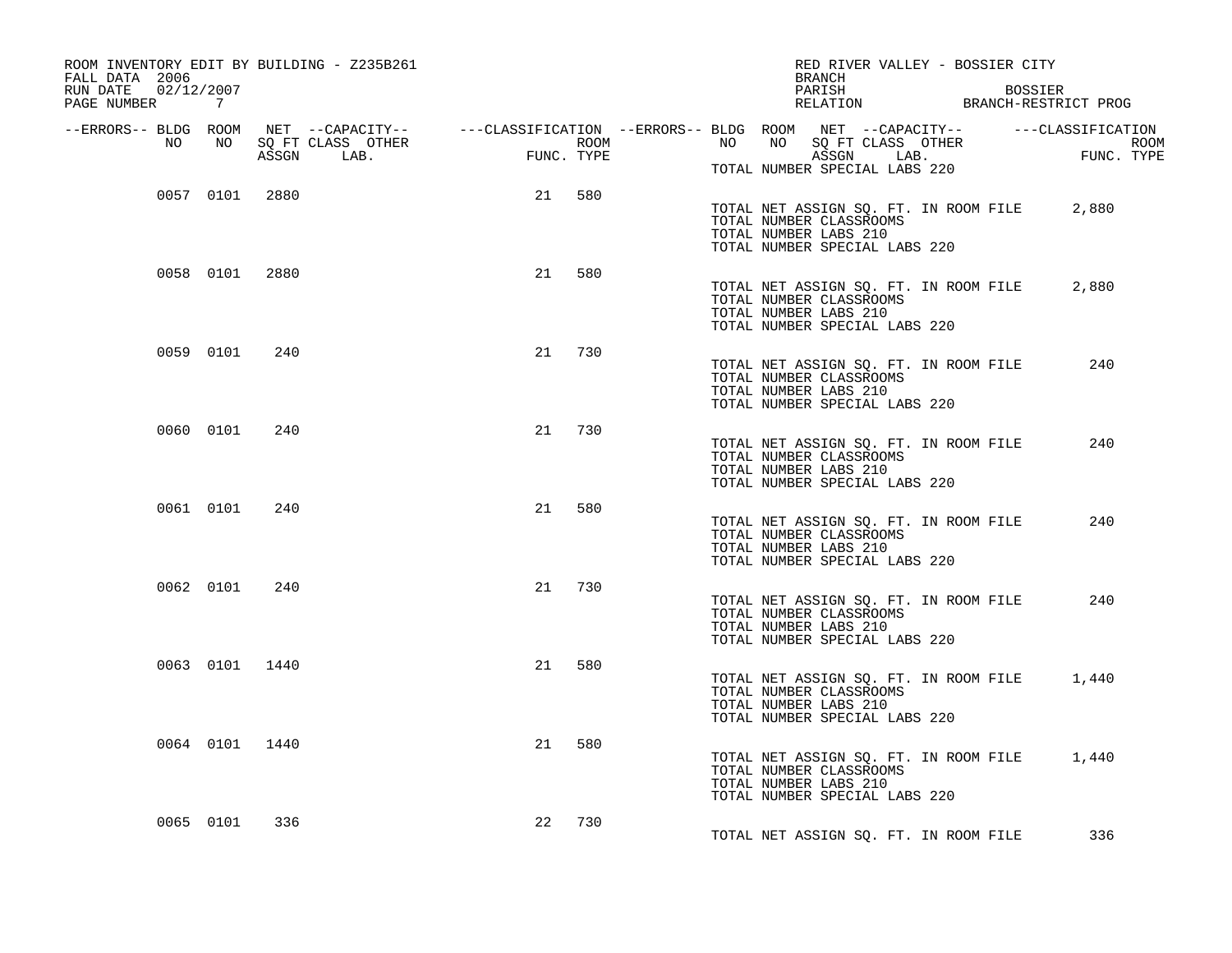| ROOM INVENTORY EDIT BY BUILDING - Z235B261     |                                      |                               | RED RIVER VALLEY - BOSSIER CITY   |
|------------------------------------------------|--------------------------------------|-------------------------------|-----------------------------------|
| 2006<br>FALL DATA                              |                                      | <b>BRANCH</b>                 |                                   |
| 02/12/2007<br>RUN DATE                         |                                      | PARISH                        | BOSSIER                           |
| PAGE NUMBER                                    |                                      | RELATION                      | BRANCH-RESTRICT PROG              |
| ROOM<br>NET<br>--ERRORS-- BLDG<br>--CAPACITY-- | ---CLASSIFICATION<br>--ERRORS-- BLDG | ROOM<br>NET                   | ---CLASSIFICATION<br>--CAPACITY-- |
| SO FT CLASS OTHER<br>NO.<br>NO.                | <b>ROOM</b>                          | NO<br>NO.<br>SO FT CLASS      | ROOM<br>OTHER                     |
| ASSGN<br>LAB.                                  | FUNC. TYPE                           | ASSGN                         | FUNC. TYPE<br>LAB.                |
|                                                |                                      | TOTAL NUMBER CLASSROOMS       |                                   |
|                                                |                                      | TOTAL NUMBER LABS 210         |                                   |
|                                                |                                      | TOTAL NUMBER SPECIAL LABS 220 |                                   |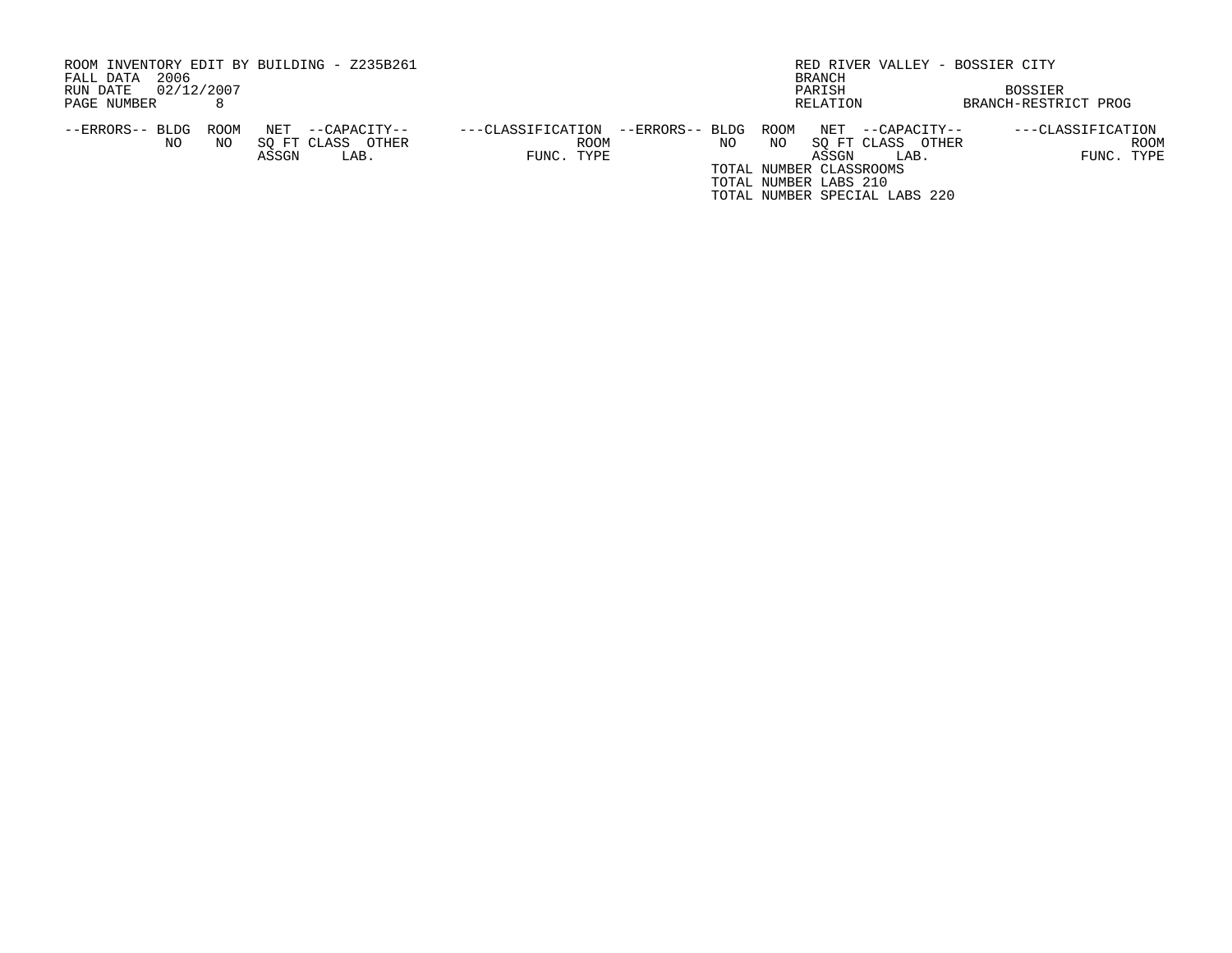- ERROR 1 BLD NUMBER OF THE ROOM FILE DOES NOT MATCH THE BLD NUMBER OF THE BLD FILE. THE BUILDING NUMBERS SHOULD BE EXACTLY THE SAME ON THE BUILDING FILE AND THE ROOM FILE.
- ERROR 2 DUPLICATE RECORD IN THE ROOM FILE.
- ERROR 3 NET ASSIGNABLE SQUARE FEET IS BLANK.
- ERROR 4 CAPACITY IS NOT ENTERED FOR ROOM TYPE 110, 210, 220, 230, 250, 410, 430, 610, 910, 920.
- ERROR 5 BUILDING DOES NOT CONTAIN ANY ROOMS. IF THE BUILDING IS A WAREHOUSE, BARN, ETC. WITH NO ROOMS, CODE ONE ROOM WITH THE GROSS AND NET EQUAL.
- ERROR 6 FUNCTION USE OF ROOMS IS 00 AND ROOM TYPE NOT 010, 020, 030, 051, 052, OR 053.
- ERROR 7 ROOM TYPE IS NOT A VALID ROOM USE CODE OR PCS FUNCTION USE CODE IS NOT A VALID CODE
- ERROR 8 ROOM TYPE IS WRONG (000).

#9 WARNING ONLY - RATIO OF NET ASSIGN SQ. FT. TO CAPACITY IS NOT 5 TO 50 SQ. FT. FOR ROOM TYPES 110 410 430 OR IS NOT 10 TO 400 SQ. FT. FOR ROOM TYPES 210 220 230 250 OR IS NOT 5 TO 25 SQ. FT. FOR ROOM TYPE 610.

| TOTAL NUMBER OF ROOM RECORDS<br>TOTAL CLASSROOM CAPACITY                                                        | 128   |
|-----------------------------------------------------------------------------------------------------------------|-------|
| TOTAL LAB CAPACITY                                                                                              | 18    |
| TOTAL OTHER CAPACITY                                                                                            | 20    |
| TOTAL NON ASSIGN AREA - ROOMS (FUNCT 00)                                                                        | 1309  |
| TOTAL UNASSIGNED AREA - ROOMS (FUNCT 81, 82, 83)                                                                |       |
| TOTAL FACIL IN USE - ROOMS (FUNCT 10 THROUGH 70)                                                                | 89657 |
| TOTAL ASSIGNABLE AREA - ROOMS (FUNCT 10 THROUGH 83)                                                             | 89657 |
| TOTAL NUMBER OF NON-ASSIGN ROOMS (FUNCT 00)                                                                     | 14    |
| TOTAL NUMBER OF INSTRUCTIONAL, RESEARCH, ACADEMIC SUPPORT, AND STUDENT SERVICE ROOMS (FUNCTS 10, 20, 40 AND 50) | 105   |
| TOTAL NUMBER OF PUBLIC SERVICE, INSTITUTIONAL SUPPORT AND INDEPENDENT OPERATIONS ROOMS (FUNCTS 30, 60 AND 70)   |       |
| TOTAL NUMBER OF UNASSIGNED ROOMS (FUNCT 81, 82, 83)                                                             |       |
| TOTAL NUMBER OF ASSIGNABLE ROOMS (FUNCT 10 TO 83)                                                               | 114   |
| TOTAL NUMBER OF CLASSROOMS<br>(110)                                                                             |       |
| TOTAL NUMBER OF LABS<br>(210)                                                                                   |       |
| (220)<br>TOTAL NUMBER OF SPECIAL LABS                                                                           |       |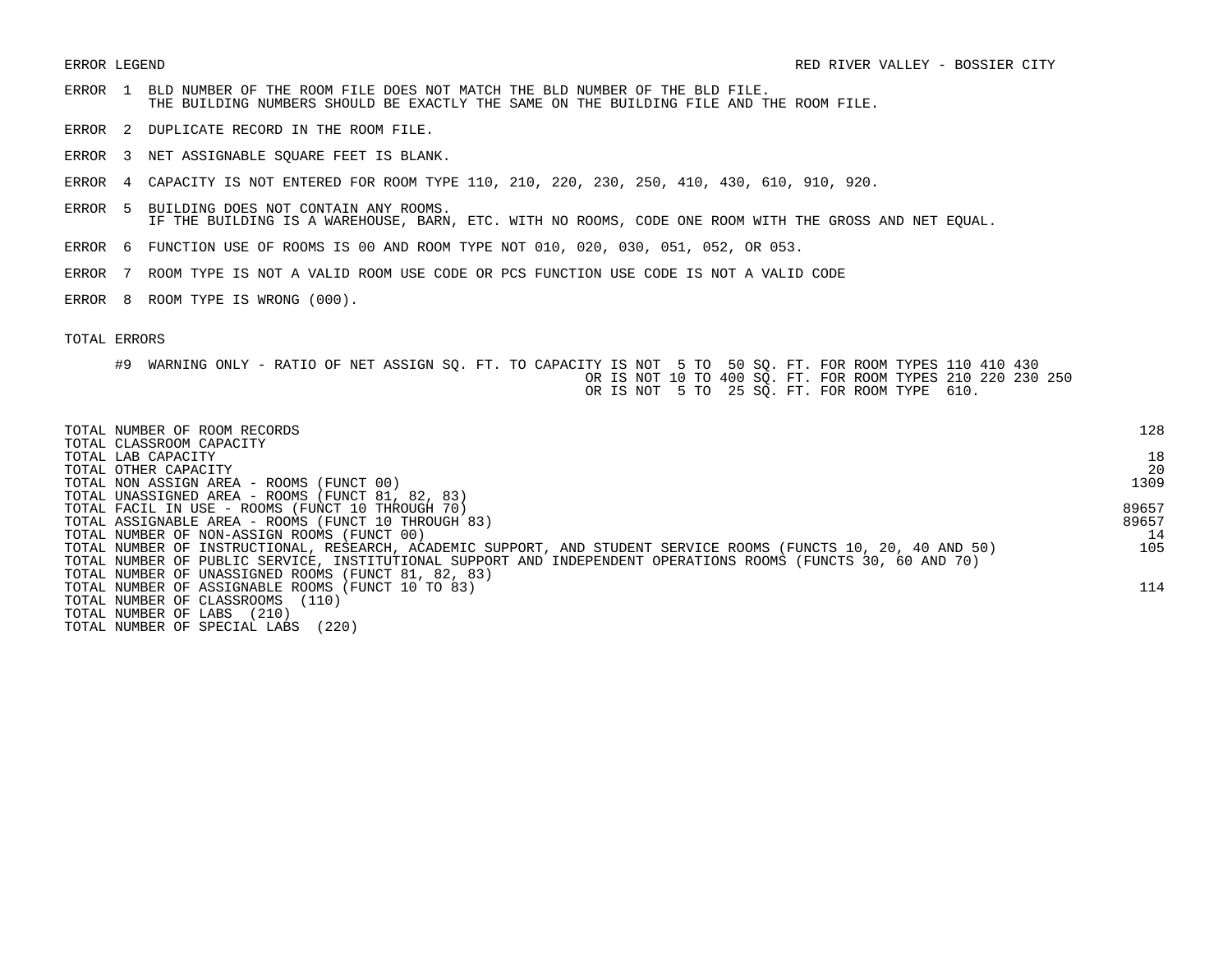| ROOM INVENTORY EDIT BY BUILDING - Z235B261<br>FALL DATA 2006 |                 |      |                                                                                                |            |     |                  |      |                                                                                   | BRANCH | RICE - CROWLEY |                                       |                                         |                    |
|--------------------------------------------------------------|-----------------|------|------------------------------------------------------------------------------------------------|------------|-----|------------------|------|-----------------------------------------------------------------------------------|--------|----------------|---------------------------------------|-----------------------------------------|--------------------|
| 02/12/2007<br>RUN DATE<br>PAGE NUMBER 1                      |                 |      |                                                                                                |            |     |                  |      |                                                                                   | PARISH |                |                                       | ACADIA<br>RELATION BRANCH-RESTRICT PROG |                    |
| --ERRORS-- BLDG ROOM                                         |                 |      | NET --CAPACITY-- - ---CLASSIFICATION --ERRORS-- BLDG ROOM NET --CAPACITY-- - ---CLASSIFICATION |            |     |                  |      | NO                                                                                |        |                |                                       |                                         |                    |
| NO                                                           | NO              |      | SQ FT CLASS OTHER<br>ASSGN LAB.                                                                | FUNC. TYPE |     | ROOM <b>ROOM</b> | NO   |                                                                                   |        | ASSGN LAB.     | SQ FT CLASS OTHER                     |                                         | ROOM<br>FUNC. TYPE |
|                                                              | 0001 0001 2598  |      |                                                                                                | 92         | 970 |                  |      | TOTAL NUMBER CLASSROOMS<br>TOTAL NUMBER LABS 210<br>TOTAL NUMBER SPECIAL LABS 220 |        |                | TOTAL NET ASSIGN SQ. FT. IN ROOM FILE | 2,598                                   |                    |
|                                                              | 0002 0001 2400  |      |                                                                                                | 21         | 720 |                  |      | TOTAL NUMBER CLASSROOMS<br>TOTAL NUMBER LABS 210<br>TOTAL NUMBER SPECIAL LABS 220 |        |                | TOTAL NET ASSIGN SQ. FT. IN ROOM FILE | 2,400                                   |                    |
|                                                              | 0003 0101       | 2710 |                                                                                                | 21         | 590 |                  |      | 0003 0101A 130                                                                    |        |                |                                       |                                         | 21 590             |
|                                                              | 0003 0101B 3825 |      |                                                                                                | 21         | 730 |                  |      | TOTAL NUMBER CLASSROOMS<br>TOTAL NUMBER LABS 210<br>TOTAL NUMBER SPECIAL LABS 220 |        |                | TOTAL NET ASSIGN SQ. FT. IN ROOM FILE | 6,665                                   |                    |
|                                                              | 0004 0001 1624  |      |                                                                                                | 92         | 970 |                  |      | TOTAL NUMBER CLASSROOMS<br>TOTAL NUMBER LABS 210<br>TOTAL NUMBER SPECIAL LABS 220 |        |                | TOTAL NET ASSIGN SQ. FT. IN ROOM FILE | 1,624                                   |                    |
|                                                              | 0005 0001       | 400  |                                                                                                | 92         | 970 |                  |      | TOTAL NUMBER CLASSROOMS<br>TOTAL NUMBER LABS 210<br>TOTAL NUMBER SPECIAL LABS 220 |        |                | TOTAL NET ASSIGN SQ. FT. IN ROOM FILE | 400                                     |                    |
|                                                              | 0007 0101       | 600  |                                                                                                | 21         | 730 |                  |      | TOTAL NUMBER CLASSROOMS<br>TOTAL NUMBER LABS 210<br>TOTAL NUMBER SPECIAL LABS 220 |        |                | TOTAL NET ASSIGN SQ. FT. IN ROOM FILE | 600                                     |                    |
|                                                              | 0008 0001       | 2544 |                                                                                                | 92         | 970 |                  |      | TOTAL NUMBER CLASSROOMS<br>TOTAL NUMBER LABS 210<br>TOTAL NUMBER SPECIAL LABS 220 |        |                | TOTAL NET ASSIGN SQ. FT. IN ROOM FILE | 2,544                                   |                    |
|                                                              | 0009 0101       | 3500 |                                                                                                | 21         | 730 |                  |      | 0009 0101A                                                                        | 215    |                |                                       | 21                                      | 730                |
| 0009                                                         | 0101B           | 215  |                                                                                                | 21         | 730 |                  | 0009 | 0101C                                                                             | 215    |                |                                       | 21                                      | 730                |
| 0009                                                         | 0101D           | 215  |                                                                                                | 21         | 730 |                  |      | 0009 0101E                                                                        | 215    |                |                                       | 21                                      | 730                |
|                                                              | 0009 0101F      | 215  |                                                                                                | 21         | 730 |                  |      |                                                                                   |        |                | TOTAL NET ASSIGN SQ. FT. IN ROOM FILE | 4,790                                   |                    |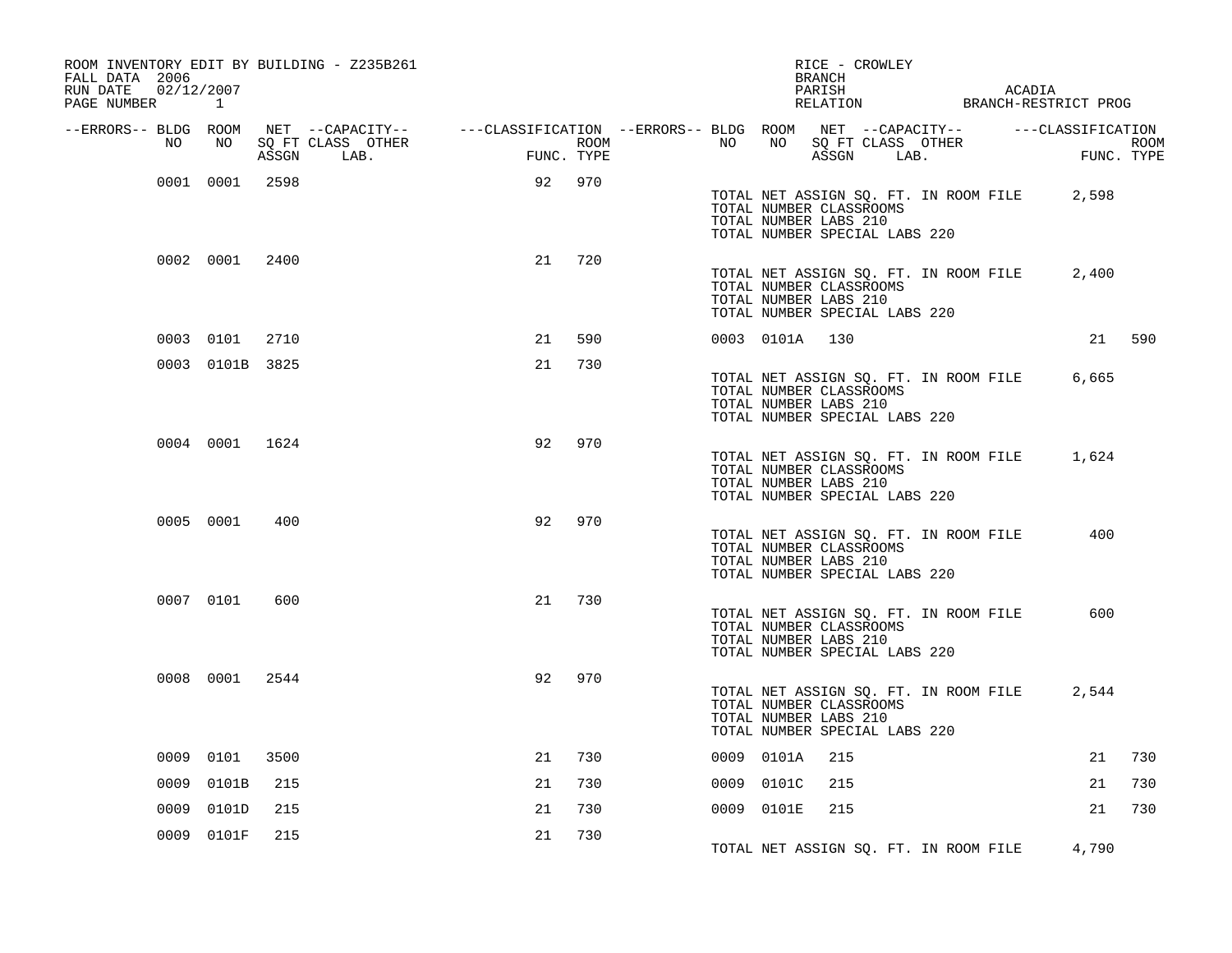| FALL DATA 2006<br>RUN DATE 02/12/2007<br>PAGE NUMBER<br>2 | ROOM INVENTORY EDIT BY BUILDING - Z235B261 |                       | RICE - CROWLEY<br>BRANCH<br>PARISH<br>ACADIA<br>PARISH ACADIA<br>RELATION BRANCH-RESTRICT PROG                                                                       |
|-----------------------------------------------------------|--------------------------------------------|-----------------------|----------------------------------------------------------------------------------------------------------------------------------------------------------------------|
| --ERRORS-- BLDG ROOM<br>NO<br>NO 11                       | SQ FT CLASS OTHER                          | <b>EXECUTE</b>        | NET --CAPACITY-- - ---CLASSIFICATION --ERRORS-- BLDG ROOM NET --CAPACITY-- - ---CLASSIFICATION<br>NO SQ FT CLASS OTHER<br>ROOM <b>ROOM</b><br>NO NO<br>ROOM          |
|                                                           | ASSGN LAB.                                 | FUNC. TYPE            | FUNC. TYPE<br>ASSGN LAB.<br>TOTAL NUMBER CLASSROOMS<br>TOTAL NUMBER LABS 210<br>TOTAL NUMBER SPECIAL LABS 220                                                        |
| 0010 0001 2578                                            |                                            | 92<br>970             | TOTAL NET ASSIGN SQ. FT. IN ROOM FILE 2,578<br>TOTAL NUMBER CLASSROOMS<br>TOTAL NUMBER LABS 210<br>TOTAL NUMBER SPECIAL LABS 220                                     |
| 0011 0001                                                 | 48                                         | 21<br>560             | 48<br>TOTAL NET ASSIGN SQ. FT. IN ROOM FILE<br>TOTAL NUMBER CLASSROOMS<br>TOTAL NUMBER LABS 210<br>TOTAL NUMBER SPECIAL LABS 220                                     |
| 0012 0101                                                 | 64                                         | 590<br>21             | 64<br>TOTAL NET ASSIGN SQ. FT. IN ROOM FILE<br>TOTAL NUMBER CLASSROOMS<br>TOTAL NUMBER LABS 210<br>TOTAL NUMBER SPECIAL LABS 220                                     |
| 0013 0101                                                 | 605                                        | 730<br>21             | 0013 0102<br>21<br>730<br>1641                                                                                                                                       |
| 0013 0102A                                                | 265                                        | 21<br>730             | 0013 0102B<br>21<br>730<br>233                                                                                                                                       |
| 0013 0102C                                                | 178                                        | 21<br>730             | 0013 0103<br>730<br>103<br>21<br>TOTAL NET ASSIGN SQ. FT. IN ROOM FILE<br>3.025<br>TOTAL NUMBER CLASSROOMS<br>TOTAL NUMBER LABS 210<br>TOTAL NUMBER SPECIAL LABS 220 |
| 0014 0101                                                 | 58                                         | 0 <sup>0</sup><br>030 | 00 030<br>0014 0101A 58<br>TOTAL NET ASSIGN SQ. FT. IN ROOM FILE<br>TOTAL NUMBER CLASSROOMS<br>TOTAL NUMBER LABS 210<br>TOTAL NUMBER SPECIAL LABS 220                |
| 0015 0001 2302                                            |                                            | 92<br>970             | TOTAL NET ASSIGN SQ. FT. IN ROOM FILE<br>2,302<br>TOTAL NUMBER CLASSROOMS<br>TOTAL NUMBER LABS 210<br>TOTAL NUMBER SPECIAL LABS 220                                  |
| 0016 0001 2544                                            |                                            | 92<br>970             | TOTAL NET ASSIGN SQ. FT. IN ROOM FILE<br>2,544<br>TOTAL NUMBER CLASSROOMS<br>TOTAL NUMBER LABS 210<br>TOTAL NUMBER SPECIAL LABS 220                                  |
| 0017 0001 5600                                            |                                            | 21<br>730             | TOTAL NET ASSIGN SO. FT. IN ROOM FILE<br>5,600                                                                                                                       |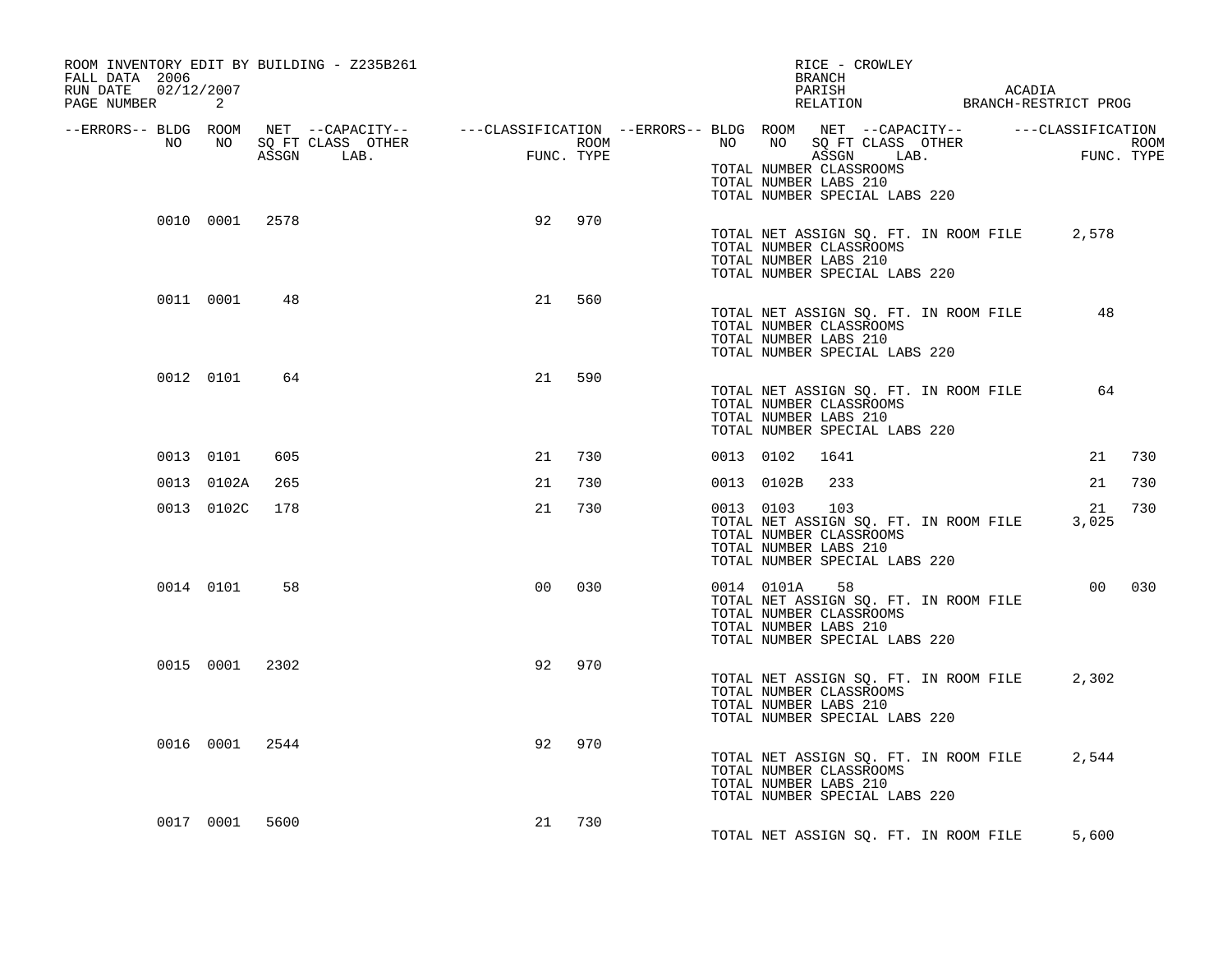| ROOM INVENTORY EDIT BY BUILDING - Z235B261<br>FALL DATA 2006<br>RUN DATE 02/12/2007 |           |                |                                                                                                                                                       |     |            |                  |       |                                                                                                                    | BRANCH<br>PARISH | RICE - CROWLEY |                                       | ACADIA                                      |
|-------------------------------------------------------------------------------------|-----------|----------------|-------------------------------------------------------------------------------------------------------------------------------------------------------|-----|------------|------------------|-------|--------------------------------------------------------------------------------------------------------------------|------------------|----------------|---------------------------------------|---------------------------------------------|
| PAGE NUMBER 3                                                                       |           |                |                                                                                                                                                       |     |            |                  |       |                                                                                                                    |                  |                |                                       | RELATION BRANCH-RESTRICT PROG               |
| NO                                                                                  | NO        |                | --ERRORS-- BLDG ROOM NET --CAPACITY-- ----CLASSIFICATION --ERRORS-- BLDG ROOM NET --CAPACITY-- -----CLASSIFICATION<br>SQ FT CLASS OTHER<br>ASSGN LAB. | FUN | FUNC. TYPE | ROOM <b>ROOM</b> | NO NO | TOTAL NUMBER CLASSROOMS<br>TOTAL NUMBER LABS 210                                                                   |                  | ASSGN LAB.     | NO SQ FT CLASS OTHER                  | ROOM<br>FUNC. TYPE                          |
|                                                                                     |           | 0018 0001 1625 |                                                                                                                                                       | 92  | 970        |                  |       | TOTAL NUMBER SPECIAL LABS 220<br>TOTAL NUMBER CLASSROOMS<br>TOTAL NUMBER LABS 210<br>TOTAL NUMBER SPECIAL LABS 220 |                  |                |                                       | TOTAL NET ASSIGN SQ. FT. IN ROOM FILE 1,625 |
|                                                                                     |           | 0019 0001 6000 |                                                                                                                                                       | 21  | 750        |                  |       | TOTAL NUMBER CLASSROOMS<br>TOTAL NUMBER LABS 210<br>TOTAL NUMBER SPECIAL LABS 220                                  |                  |                | TOTAL NET ASSIGN SQ. FT. IN ROOM FILE | 6.000                                       |
|                                                                                     | 0021 0001 | 560            |                                                                                                                                                       | 21  | 560        |                  |       | TOTAL NUMBER CLASSROOMS<br>TOTAL NUMBER LABS 210<br>TOTAL NUMBER SPECIAL LABS 220                                  |                  |                | TOTAL NET ASSIGN SQ. FT. IN ROOM FILE | 560                                         |
|                                                                                     |           | 0023 0001 1753 |                                                                                                                                                       | 92  | 970        |                  |       | TOTAL NUMBER CLASSROOMS<br>TOTAL NUMBER LABS 210<br>TOTAL NUMBER SPECIAL LABS 220                                  |                  |                | TOTAL NET ASSIGN SQ. FT. IN ROOM FILE | 1,753                                       |
|                                                                                     |           | 0024 0001 6000 |                                                                                                                                                       | 21  | 560        |                  |       | TOTAL NUMBER CLASSROOMS<br>TOTAL NUMBER LABS 210<br>TOTAL NUMBER SPECIAL LABS 220                                  |                  |                | TOTAL NET ASSIGN SQ. FT. IN ROOM FILE | 6,000                                       |
|                                                                                     | 0025 0001 | 130            |                                                                                                                                                       | 21  | 725        |                  |       | TOTAL NUMBER CLASSROOMS<br>TOTAL NUMBER LABS 210<br>TOTAL NUMBER SPECIAL LABS 220                                  |                  |                | TOTAL NET ASSIGN SQ. FT. IN ROOM FILE | 130                                         |
|                                                                                     | 0026 0001 | 330            |                                                                                                                                                       | 21  | 560        |                  |       | TOTAL NUMBER CLASSROOMS<br>TOTAL NUMBER LABS 210<br>TOTAL NUMBER SPECIAL LABS 220                                  |                  |                | TOTAL NET ASSIGN SQ. FT. IN ROOM FILE | 330                                         |
|                                                                                     | 0027 0001 | 2400           |                                                                                                                                                       | 21  | 560        |                  |       | TOTAL NUMBER CLASSROOMS<br>TOTAL NUMBER LABS 210<br>TOTAL NUMBER SPECIAL LABS 220                                  |                  |                | TOTAL NET ASSIGN SQ. FT. IN ROOM FILE | 2,400                                       |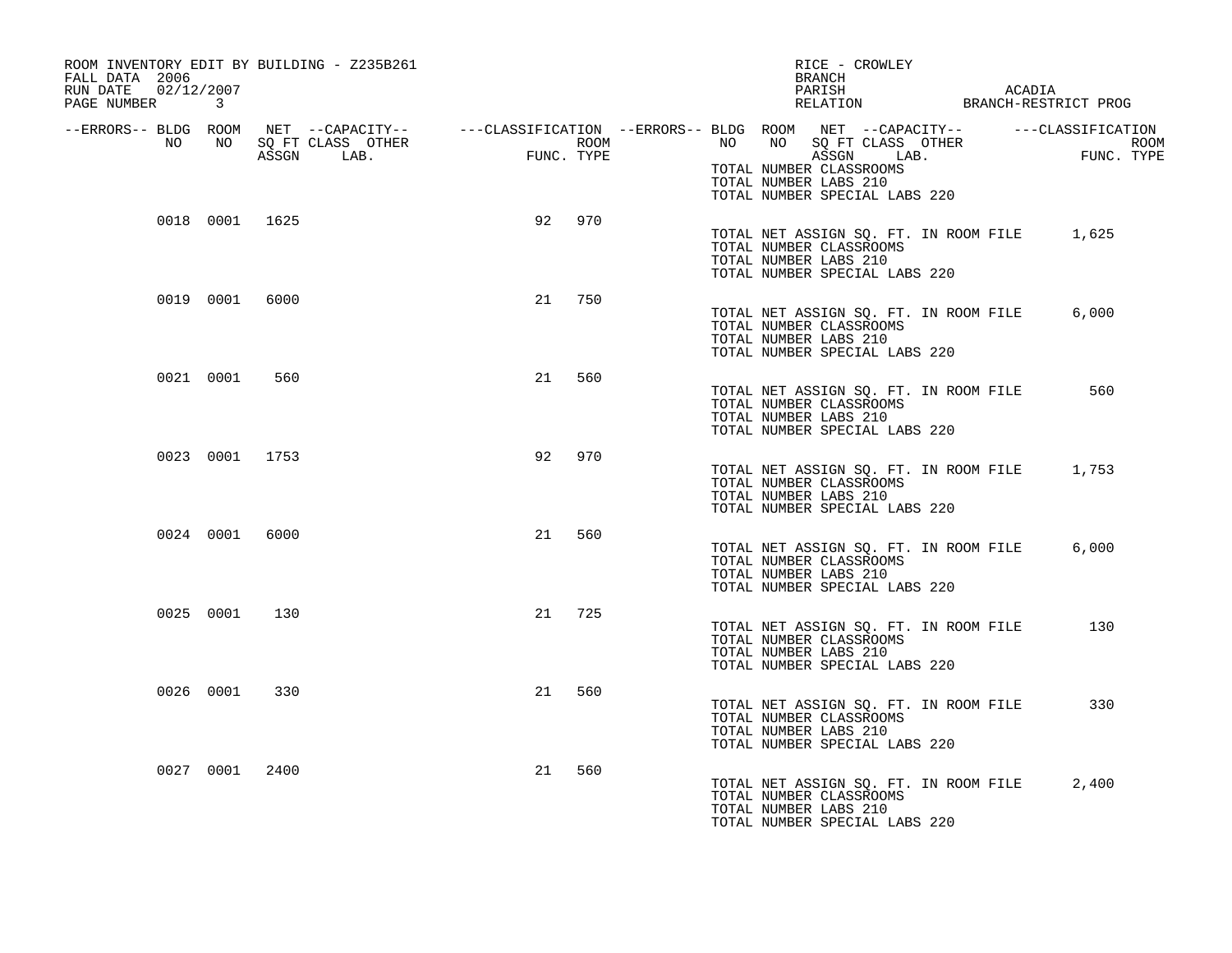| ROOM INVENTORY EDIT BY BUILDING - Z235B261<br>FALL DATA 2006 |            |      |                                                                                                |    |            |                  |           |            | RICE - CROWLEY<br>BRANCH                                                                 |                                       |        |                               |                           |
|--------------------------------------------------------------|------------|------|------------------------------------------------------------------------------------------------|----|------------|------------------|-----------|------------|------------------------------------------------------------------------------------------|---------------------------------------|--------|-------------------------------|---------------------------|
| RUN DATE<br>02/12/2007<br>PAGE NUMBER 4                      |            |      |                                                                                                |    |            |                  |           |            | PARISH                                                                                   |                                       | ACADIA | RELATION BRANCH-RESTRICT PROG |                           |
| --ERRORS-- BLDG ROOM                                         |            |      | NET --CAPACITY-- - ---CLASSIFICATION --ERRORS-- BLDG ROOM NET --CAPACITY-- - ---CLASSIFICATION |    |            |                  |           |            |                                                                                          |                                       |        |                               |                           |
| NO                                                           | NO         |      | SQ FT CLASS OTHER<br>ASSGN LAB.                                                                |    | FUNC. TYPE | ROOM <b>ROOM</b> | NO        | NO         | ASSGN LAB.                                                                               | SQ FT CLASS OTHER                     |        |                               | <b>ROOM</b><br>FUNC. TYPE |
|                                                              | 0028 0101  | 600  |                                                                                                | 21 | 590        |                  |           | 0028 0102  | 600<br>TOTAL NUMBER CLASSROOMS<br>TOTAL NUMBER LABS 210<br>TOTAL NUMBER SPECIAL LABS 220 | TOTAL NET ASSIGN SQ. FT. IN ROOM FILE |        | 21 590<br>1,200               |                           |
|                                                              | 0029 0001  | 2030 |                                                                                                | 92 | 970        |                  |           |            | TOTAL NUMBER CLASSROOMS<br>TOTAL NUMBER LABS 210<br>TOTAL NUMBER SPECIAL LABS 220        | TOTAL NET ASSIGN SQ. FT. IN ROOM FILE |        | 2,030                         |                           |
|                                                              | 0031 0101  | 3175 |                                                                                                | 21 | 590        |                  |           | 0031 0101A | 25                                                                                       |                                       |        |                               | 00 030                    |
|                                                              | 0031 0102  | 6240 |                                                                                                | 21 | 570        |                  |           |            | TOTAL NUMBER CLASSROOMS<br>TOTAL NUMBER LABS 210<br>TOTAL NUMBER SPECIAL LABS 220        | TOTAL NET ASSIGN SQ. FT. IN ROOM FILE |        | 9,415                         |                           |
|                                                              | 0032 0101  | 415  | 8                                                                                              | 21 | 250        |                  |           | 0032 0101A | 8                                                                                        |                                       |        | 00                            | 030                       |
|                                                              | 0032 0101B | 42   |                                                                                                | 00 | 030        |                  |           | 0032 0102  | 160                                                                                      | $\mathbf{1}$                          |        | 21                            | 310                       |
|                                                              | 0032 0102A | 60   | $\mathbf{1}$                                                                                   | 21 | 250        |                  |           | 0032 0103  | 720<br>TOTAL NUMBER CLASSROOMS<br>TOTAL NUMBER LABS 210<br>TOTAL NUMBER SPECIAL LABS 220 | TOTAL NET ASSIGN SQ. FT. IN ROOM FILE |        | 21<br>1,355                   | 570                       |
|                                                              | 0034 0001  | 330  |                                                                                                | 21 | 560        |                  |           |            | TOTAL NUMBER CLASSROOMS<br>TOTAL NUMBER LABS 210<br>TOTAL NUMBER SPECIAL LABS 220        | TOTAL NET ASSIGN SQ. FT. IN ROOM FILE |        | 330                           |                           |
|                                                              | 0035 0001  | 4000 |                                                                                                | 21 | 560        |                  |           |            | TOTAL NUMBER CLASSROOMS<br>TOTAL NUMBER LABS 210<br>TOTAL NUMBER SPECIAL LABS 220        | TOTAL NET ASSIGN SQ. FT. IN ROOM FILE |        | 4,000                         |                           |
|                                                              | 0036 0101  | 225  |                                                                                                | 21 | 570        |                  |           |            | TOTAL NUMBER CLASSROOMS<br>TOTAL NUMBER LABS 210<br>TOTAL NUMBER SPECIAL LABS 220        | TOTAL NET ASSIGN SQ. FT. IN ROOM FILE |        | 225                           |                           |
|                                                              | 0037 0101  | 136  | $\mathbf{1}$                                                                                   | 21 | 310        |                  | 0037 0102 |            | 361                                                                                      | 7                                     |        | 21                            | 250                       |
|                                                              | 0037 0103  | 88   |                                                                                                | 21 | 730        |                  |           | 0037 0104  | 746                                                                                      | 15                                    |        | 21                            | 250                       |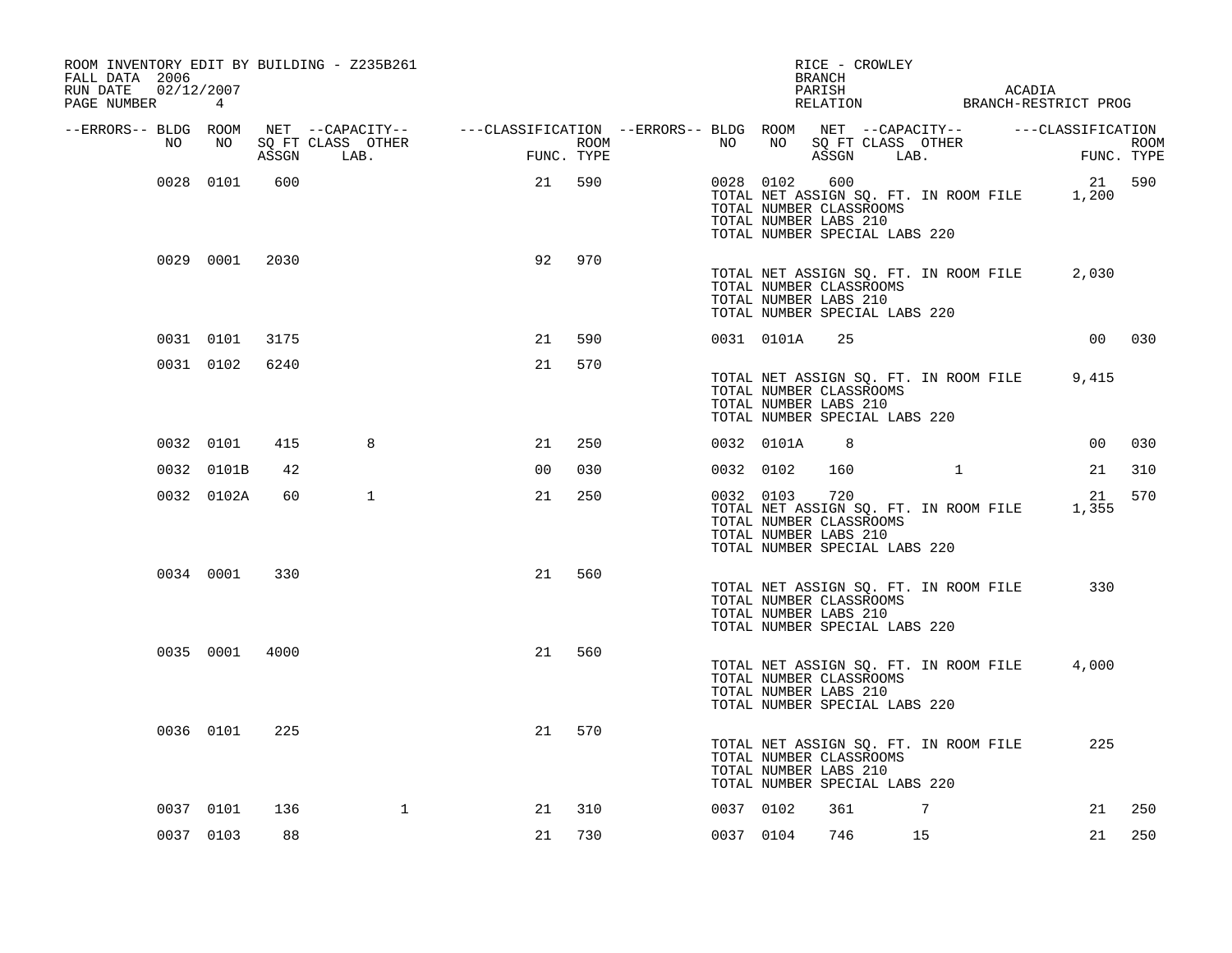| ROOM INVENTORY EDIT BY BUILDING - Z235B261<br>FALL DATA 2006 |                |     |                                                                                                                       |                |            |      |    |                                                                                                      | RICE - CROWLEY<br>BRANCH |                                       |                                             |        |
|--------------------------------------------------------------|----------------|-----|-----------------------------------------------------------------------------------------------------------------------|----------------|------------|------|----|------------------------------------------------------------------------------------------------------|--------------------------|---------------------------------------|---------------------------------------------|--------|
| RUN DATE 02/12/2007<br>PAGE NUMBER 5                         |                |     |                                                                                                                       |                |            |      |    |                                                                                                      | PARISH                   |                                       | ACADIA                                      |        |
| --ERRORS-- BLDG ROOM<br>NO                                   | NO 11          |     | NET --CAPACITY--    ---CLASSIFICATION --ERRORS-- BLDG ROOM NET --CAPACITY--    ---CLASSIFICATION<br>SQ FT CLASS OTHER |                |            |      | NO | NO                                                                                                   |                          | SQ FT CLASS OTHER                     |                                             | ROOM   |
|                                                              |                |     | ASSGN LAB.                                                                                                            |                | FUNC. TYPE | ROOM |    |                                                                                                      | ASSGN LAB.               |                                       | FUNC. TYPE                                  |        |
|                                                              | 0037 0104A     | 35  |                                                                                                                       | 0 <sub>0</sub> | 030        |      |    | 0037 0105 2300<br>TOTAL NUMBER CLASSROOMS<br>TOTAL NUMBER LABS 210<br>TOTAL NUMBER SPECIAL LABS 220  |                          | TOTAL NET ASSIGN SQ. FT. IN ROOM FILE | 21 730<br>3,631                             |        |
|                                                              | 0038 0101      | 660 |                                                                                                                       | 21             | 730        |      |    | 0038 0101A 200                                                                                       |                          |                                       |                                             | 21 590 |
|                                                              | 0038 0101B     | 100 |                                                                                                                       | 21             | 590        |      |    | TOTAL NUMBER CLASSROOMS<br>TOTAL NUMBER LABS 210<br>TOTAL NUMBER SPECIAL LABS 220                    |                          | TOTAL NET ASSIGN SQ. FT. IN ROOM FILE | 960                                         |        |
|                                                              | 0039 0101      | 600 |                                                                                                                       | 21             | 560        |      |    | 0039 0101A 1200<br>TOTAL NUMBER CLASSROOMS<br>TOTAL NUMBER LABS 210<br>TOTAL NUMBER SPECIAL LABS 220 |                          | TOTAL NET ASSIGN SQ. FT. IN ROOM FILE | 1,800                                       | 21 560 |
|                                                              | 0040 0101      | 444 |                                                                                                                       | 21             | 730        |      |    | TOTAL NUMBER CLASSROOMS<br>TOTAL NUMBER LABS 210<br>TOTAL NUMBER SPECIAL LABS 220                    |                          | TOTAL NET ASSIGN SQ. FT. IN ROOM FILE | 444                                         |        |
|                                                              | 0042 0001 2454 |     |                                                                                                                       | 92             | 970        |      |    | TOTAL NUMBER CLASSROOMS<br>TOTAL NUMBER LABS 210<br>TOTAL NUMBER SPECIAL LABS 220                    |                          | TOTAL NET ASSIGN SQ. FT. IN ROOM FILE | 2,454                                       |        |
|                                                              | 0043 0001 2544 |     |                                                                                                                       | 92             | 970        |      |    | TOTAL NUMBER CLASSROOMS<br>TOTAL NUMBER LABS 210<br>TOTAL NUMBER SPECIAL LABS 220                    |                          | TOTAL NET ASSIGN SQ. FT. IN ROOM FILE | 2,544                                       |        |
|                                                              | 0044 0101      | 600 |                                                                                                                       | 21             | 730        |      |    | 0044 0101A 552                                                                                       |                          |                                       |                                             | 21 310 |
|                                                              | 0044 0102      | 370 | $7\overline{ }$                                                                                                       | 21             | 250        |      |    | 0044 0102B                                                                                           | 48                       |                                       | 00                                          | 030    |
|                                                              | 0044 0103      | 230 |                                                                                                                       | 21             | 730        |      |    | TOTAL NUMBER CLASSROOMS<br>TOTAL NUMBER LABS 210<br>TOTAL NUMBER SPECIAL LABS 220                    |                          |                                       | TOTAL NET ASSIGN SQ. FT. IN ROOM FILE 1,752 |        |
|                                                              | 0045 0101      | 550 | 11                                                                                                                    | 21             | 250        |      |    | 0045 0101A                                                                                           | 70                       |                                       | 21                                          | 730    |
|                                                              | 0045 0102      | 100 | $\mathbf{1}$                                                                                                          | 21             | 310        |      |    | 0045 0103                                                                                            | 40                       |                                       | 00                                          | 030    |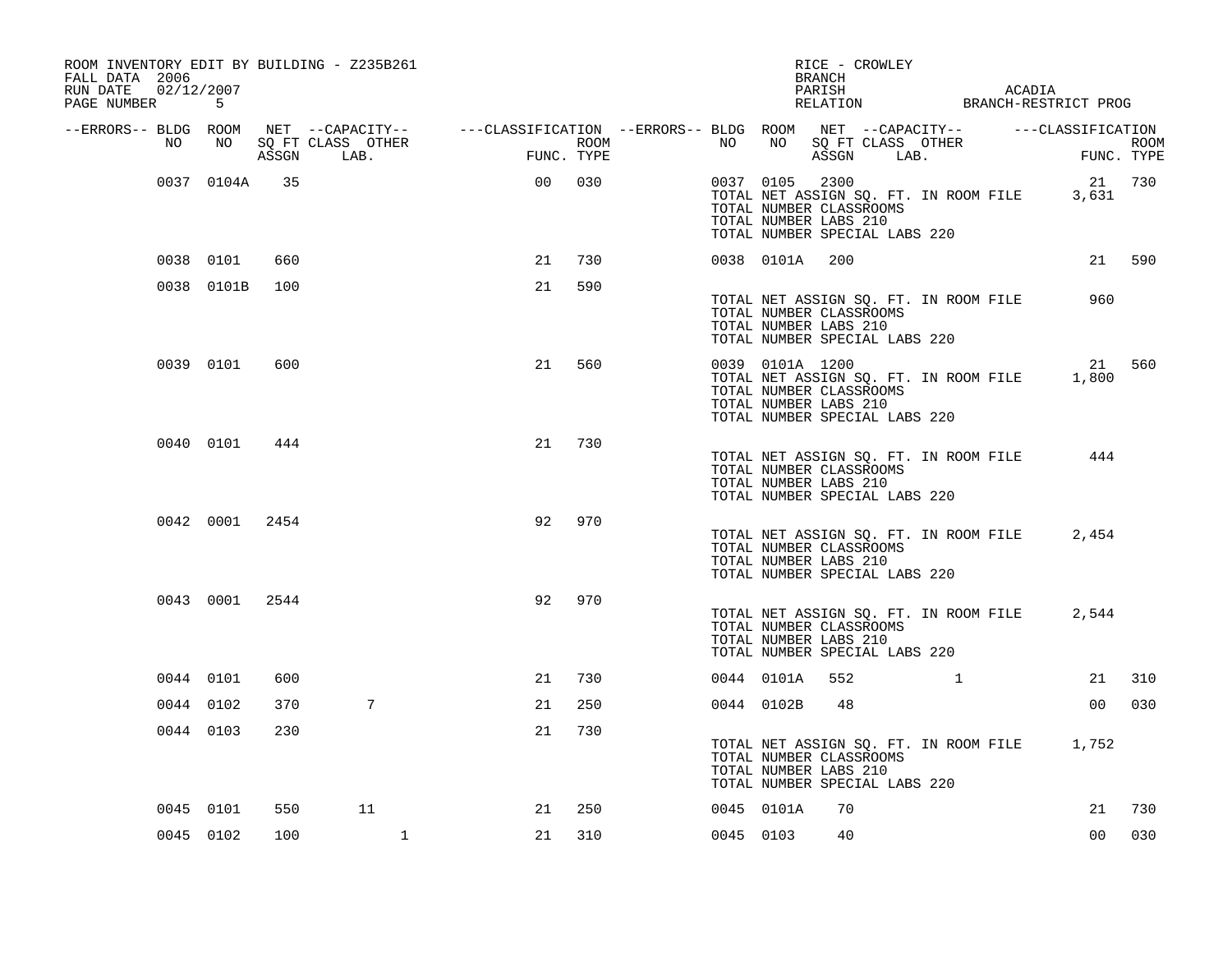| ROOM INVENTORY EDIT BY BUILDING - Z235B261<br>FALL DATA 2006<br>RUN DATE<br>PAGE NUMBER | 02/12/2007<br>6 |       |                           |                                                         |             |           |            | RICE - CROWLEY<br><b>BRANCH</b><br>PARISH<br>RELATION                             |      |              | ACADIA                                | BRANCH-RESTRICT PROG |             |
|-----------------------------------------------------------------------------------------|-----------------|-------|---------------------------|---------------------------------------------------------|-------------|-----------|------------|-----------------------------------------------------------------------------------|------|--------------|---------------------------------------|----------------------|-------------|
| --ERRORS-- BLDG ROOM                                                                    |                 |       | NET --CAPACITY--          | ---CLASSIFICATION --ERRORS-- BLDG ROOM NET --CAPACITY-- |             |           |            |                                                                                   |      |              |                                       | ---CLASSIFICATION    |             |
| NO                                                                                      | NO              | ASSGN | SQ FT CLASS OTHER<br>LAB. | FUNC. TYPE                                              | <b>ROOM</b> | NO        | NO         | SQ FT CLASS OTHER<br>ASSGN                                                        | LAB. |              |                                       | FUNC. TYPE           | <b>ROOM</b> |
| 0045                                                                                    | 0104            | 600   | 12                        | 21                                                      | 250         |           | 0045 0104A | 45                                                                                |      | $\mathbf 1$  |                                       |                      | 21 250      |
|                                                                                         | 0045 0105       | 2260  |                           | 21                                                      | 730         |           |            |                                                                                   |      |              |                                       |                      |             |
|                                                                                         |                 |       |                           |                                                         |             |           |            | TOTAL NUMBER CLASSROOMS<br>TOTAL NUMBER LABS 210<br>TOTAL NUMBER SPECIAL LABS 220 |      |              | TOTAL NET ASSIGN SQ. FT. IN ROOM FILE | 3,625                |             |
|                                                                                         | 0046 0101       | 750   | 15                        | 21                                                      | 250         | 0046 0102 |            | 420                                                                               |      | 8            |                                       | 21                   | 250         |
|                                                                                         | 0046 0103       | 80    |                           | 21                                                      | 730         |           | 0046 0103A | 20                                                                                |      |              |                                       | 0 <sub>0</sub>       | 030         |
|                                                                                         | 0046 0104       | 90    |                           | 21                                                      | 255         | 0046 0105 |            | 365                                                                               |      | 7            |                                       | 21                   | 250         |
|                                                                                         | 0046 0106       | 96    |                           | 21                                                      | 255         | 0046 0107 |            | 56                                                                                |      |              |                                       | 00                   | 030         |
|                                                                                         | 0046 0108       | 1900  |                           | 21                                                      | 730         |           |            | TOTAL NUMBER CLASSROOMS<br>TOTAL NUMBER LABS 210<br>TOTAL NUMBER SPECIAL LABS 220 |      |              | TOTAL NET ASSIGN SQ. FT. IN ROOM FILE | 3,701                |             |
|                                                                                         | 0047 0101       | 325   | $\mathbf{1}$              | 21                                                      | 310         | 0047 0102 |            | 213                                                                               |      | $\mathbf{1}$ |                                       | 21                   | 310         |
|                                                                                         | 0047 0103       | 153   | $\mathbf 1$               | 21                                                      | 310         | 0047 0104 |            | 175                                                                               |      | $\mathbf{1}$ |                                       | 21                   | 310         |
|                                                                                         | 0047 0104A      | 95    | $\mathbf{1}$              | 21                                                      | 310         | 0047 0105 |            | 337                                                                               |      | 20           |                                       | 21                   | 410         |
|                                                                                         | 0047 0106       | 168   |                           | 21                                                      | 590         | 0047 0107 |            | 18                                                                                |      |              |                                       | 00                   | 010         |
|                                                                                         | 0047 0108       | 72    |                           | 0 <sub>0</sub>                                          | 030         | 0047 0109 |            | 112                                                                               |      |              |                                       | 21                   | 590         |
|                                                                                         | 0047 0110       | 143   | $\mathbf 1$               | 21                                                      | 310         | 0047 0111 |            | 112                                                                               |      | $\mathbf{1}$ |                                       | 21                   | 310         |
|                                                                                         | 0047 0112       | 105   | $\mathbf{1}$              | 21                                                      | 310         | 0047 0113 |            | 175                                                                               |      | $\mathbf{1}$ |                                       | 21                   | 310         |
|                                                                                         | 0047 0114       | 175   | $\mathbf{1}$              | 21                                                      | 310         | 0047 0115 |            | 105                                                                               |      | $\mathbf{1}$ |                                       | 21                   | 310         |
|                                                                                         | 0047 0116       | 126   |                           | 21                                                      | 590         | 0047 0117 |            | 175                                                                               |      | $\mathbf{1}$ |                                       | 21                   | 310         |
|                                                                                         | 0047 0118       | 385   |                           | 21                                                      | 350         | 0047 0119 |            | 144                                                                               |      | $\mathbf{1}$ |                                       | 21                   | 310         |
|                                                                                         | 0047 0120       | 144   | $\mathbf{1}$              | 21                                                      | 310         | 0047 0121 |            | 168                                                                               |      | $\mathbf{1}$ |                                       | 21                   | 310         |
|                                                                                         | 0047 0122       | 120   |                           | 0 <sub>0</sub>                                          | 030         | 0047 0123 |            | 117                                                                               |      |              |                                       | 21                   | 730         |
|                                                                                         | 0047 0124       | 40    |                           | 0 <sub>0</sub>                                          | 030         | 0047 0125 |            | 104                                                                               |      |              |                                       | 21                   | 730         |
|                                                                                         | 0047 0126       | 950   |                           | 21                                                      | 680         |           |            |                                                                                   |      |              | TOTAL NET ASSIGN SQ. FT. IN ROOM FILE | 4,706                |             |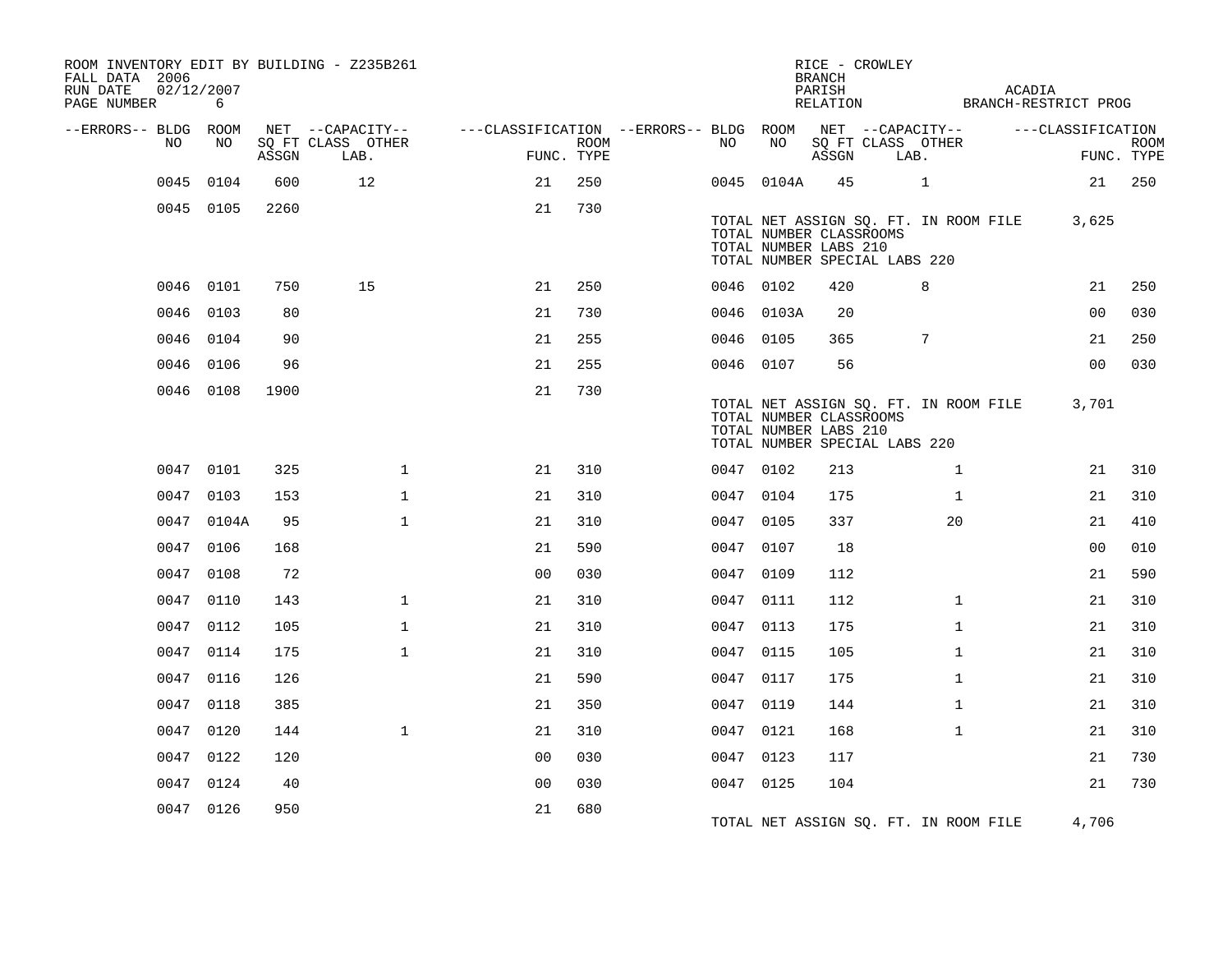| ROOM INVENTORY EDIT BY BUILDING - Z235B261<br>FALL DATA 2006<br>02/12/2007<br>RUN DATE<br>PAGE NUMBER | 7              |       |                   |                                                                             |            |           |            | RICE - CROWLEY<br><b>BRANCH</b><br>PARISH<br>RELATION BRANCH-RESTRICT PROG                                                        |              | ACADIA |                   |            |
|-------------------------------------------------------------------------------------------------------|----------------|-------|-------------------|-----------------------------------------------------------------------------|------------|-----------|------------|-----------------------------------------------------------------------------------------------------------------------------------|--------------|--------|-------------------|------------|
| --ERRORS-- BLDG ROOM<br>NO                                                                            | NO             |       | SQ FT CLASS OTHER | NET --CAPACITY--    ---CLASSIFICATION --ERRORS-- BLDG ROOM NET --CAPACITY-- | ROOM       | NO        | NO         | SQ FT CLASS OTHER                                                                                                                 |              |        | ---CLASSIFICATION | ROOM       |
|                                                                                                       |                | ASSGN | LAB.              |                                                                             | FUNC. TYPE |           |            | ASSGN<br>LAB.<br>TOTAL NUMBER CLASSROOMS<br>TOTAL NUMBER LABS 210<br>TOTAL NUMBER SPECIAL LABS 220                                |              |        |                   | FUNC. TYPE |
|                                                                                                       | 0048 0001      | 720   |                   | 21                                                                          | 560        |           |            | TOTAL NET ASSIGN SQ. FT. IN ROOM FILE<br>TOTAL NUMBER CLASSROOMS<br>TOTAL NUMBER LABS 210<br>TOTAL NUMBER SPECIAL LABS 220        |              |        | 720               |            |
|                                                                                                       | 0049 0101      | 150   | $\mathbf{1}$      | 21                                                                          | 310        | 0049 0102 |            | 60                                                                                                                                |              |        | 00                | 030        |
|                                                                                                       | 0049 0103      | 20    |                   | 0 <sub>0</sub>                                                              | 030        | 0049 0104 |            | 820                                                                                                                               | 16           |        | 21                | 250        |
|                                                                                                       | 0049 0104A     | 156   | 3                 | 21                                                                          | 250        |           | 0049 0104B | 162                                                                                                                               | 3            |        | 21                | 250        |
|                                                                                                       | 0049 0104C     | 12    |                   | 0 <sub>0</sub>                                                              | 030        |           | 0049 0104D | 800<br>TOTAL NET ASSIGN SQ. FT. IN ROOM FILE<br>TOTAL NUMBER CLASSROOMS<br>TOTAL NUMBER LABS 210<br>TOTAL NUMBER SPECIAL LABS 220 | 16           |        | 21<br>2,088       | 250        |
|                                                                                                       | 0050 0001 1050 |       |                   | 21                                                                          | 580        |           |            | TOTAL NET ASSIGN SQ. FT. IN ROOM FILE<br>TOTAL NUMBER CLASSROOMS<br>TOTAL NUMBER LABS 210<br>TOTAL NUMBER SPECIAL LABS 220        |              |        | 1,050             |            |
|                                                                                                       | 0051 0001 1050 |       |                   | 21                                                                          | 580        |           |            | TOTAL NET ASSIGN SQ. FT. IN ROOM FILE<br>TOTAL NUMBER CLASSROOMS<br>TOTAL NUMBER LABS 210<br>TOTAL NUMBER SPECIAL LABS 220        |              |        | 1,050             |            |
|                                                                                                       | 0052 0001      | 1050  |                   | 21                                                                          | 580        |           |            | TOTAL NET ASSIGN SQ. FT. IN ROOM FILE<br>TOTAL NUMBER CLASSROOMS<br>TOTAL NUMBER LABS 210<br>TOTAL NUMBER SPECIAL LABS 220        |              |        | 1,050             |            |
|                                                                                                       | 0053 0001      | 720   |                   | 21                                                                          | 585        |           |            | TOTAL NET ASSIGN SQ. FT. IN ROOM FILE<br>TOTAL NUMBER CLASSROOMS<br>TOTAL NUMBER LABS 210<br>TOTAL NUMBER SPECIAL LABS 220        |              |        | 720               |            |
|                                                                                                       | 0054 0101      | 204   | $\mathbf{1}$      | 32                                                                          | 310        |           | 0054 0101A | 180                                                                                                                               | $\mathbf{1}$ |        | 32                | 310        |
|                                                                                                       | 0054 0102      | 120   | $\mathbf{1}$      | 32                                                                          | 310        | 0054 0103 |            | 120                                                                                                                               | $\mathbf{1}$ |        | 32                | 310        |
|                                                                                                       | 0054 0104      | 25    |                   | 32                                                                          | 730        | 0054 0105 |            | 130                                                                                                                               | $\mathbf{1}$ |        | 32                | 310        |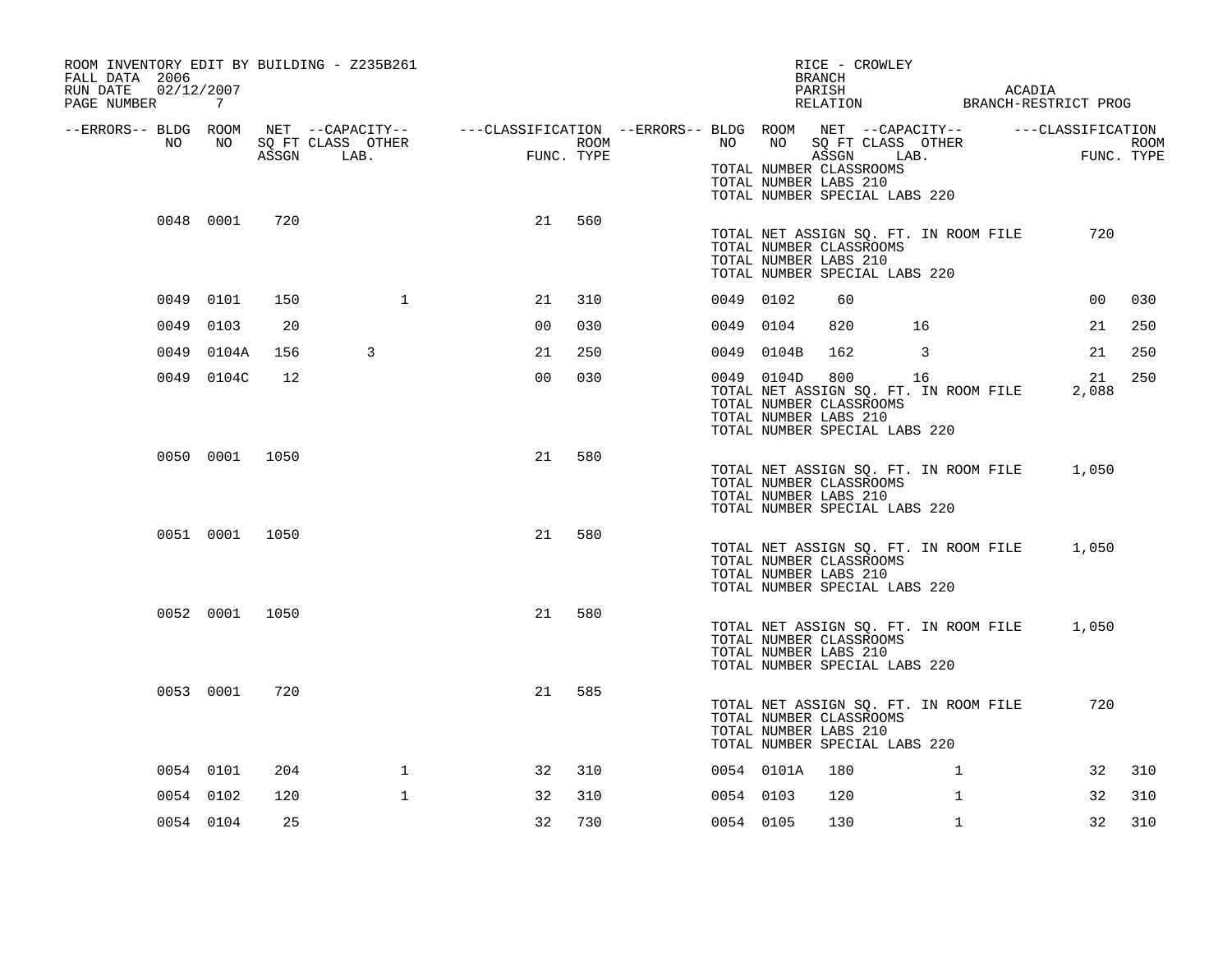| FALL DATA 2006<br>RUN DATE<br>PAGE NUMBER 8 | 02/12/2007 |                |       | ROOM INVENTORY EDIT BY BUILDING - Z235B261                                                                                  |                                   |      |           |            | RICE - CROWLEY<br>BRANCH<br>PARISH                                 |                                                                        |              | ACADIA | RELATION BRANCH-RESTRICT PROG               |                           |
|---------------------------------------------|------------|----------------|-------|-----------------------------------------------------------------------------------------------------------------------------|-----------------------------------|------|-----------|------------|--------------------------------------------------------------------|------------------------------------------------------------------------|--------------|--------|---------------------------------------------|---------------------------|
| --ERRORS-- BLDG ROOM                        | NO         | NO             | ASSGN | NET --CAPACITY-- - ---CLASSIFICATION --ERRORS-- BLDG ROOM NET --CAPACITY-- - ---CLASSIFICATION<br>SQ FT CLASS OTHER<br>LAB. | and a strategic and<br>FUNC. TYPE | ROOM | NO        | NO         | ASSGN                                                              | SQ FT CLASS OTHER<br>LAB.                                              |              |        |                                             | <b>ROOM</b><br>FUNC. TYPE |
|                                             | 0054 0106  |                | 100   |                                                                                                                             | 32                                | 730  | 0054 0107 |            | 100                                                                |                                                                        |              |        | 0 <sub>0</sub>                              | 030                       |
|                                             | 0054 0108  |                | 100   |                                                                                                                             | 0 <sub>0</sub>                    | 030  | 0054 0109 |            | 24                                                                 |                                                                        |              |        | 32                                          | 730                       |
|                                             | 0054 0110  |                | 40    |                                                                                                                             | 0 <sub>0</sub>                    | 030  | 0054 0111 |            | 351                                                                |                                                                        |              |        | 32                                          | 350                       |
|                                             |            | 0054 0112      | 600   |                                                                                                                             | 32                                | 315  |           |            | TOTAL NUMBER CLASSROOMS<br>TOTAL NUMBER LABS 210                   | TOTAL NUMBER SPECIAL LABS 220                                          |              |        | TOTAL NET ASSIGN SQ. FT. IN ROOM FILE 1,854 |                           |
|                                             |            | 0057 0101      | 395   | 8                                                                                                                           | 21                                | 250  |           | 0057 0101A | 150                                                                |                                                                        |              |        | 21                                          | 730                       |
|                                             |            | 0057 0101B     | 57    |                                                                                                                             | 0 <sub>0</sub>                    | 030  |           | 0057 0101C | 150                                                                |                                                                        | $\mathbf{1}$ |        | 21                                          | 310                       |
|                                             | 0057 0102  |                | 395   | 8                                                                                                                           | 21                                | 250  |           | 0057 0102A | 150                                                                |                                                                        |              |        | 21                                          | 730                       |
|                                             |            | 0057 0102B     | 16    |                                                                                                                             | 0 <sub>0</sub>                    | 030  |           |            | TOTAL NUMBER CLASSROOMS<br>TOTAL NUMBER LABS 210                   | TOTAL NUMBER SPECIAL LABS 220                                          |              |        | TOTAL NET ASSIGN SQ. FT. IN ROOM FILE 1,240 |                           |
|                                             |            | 0075 0101 1212 |       |                                                                                                                             | 22                                | 580  |           |            | 0075 0102 1212<br>TOTAL NUMBER CLASSROOMS<br>TOTAL NUMBER LABS 210 | TOTAL NET ASSIGN SQ. FT. IN ROOM FILE<br>TOTAL NUMBER SPECIAL LABS 220 |              |        | 22 580<br>2,424                             |                           |
|                                             |            | 0076 0101      | 110   |                                                                                                                             | 22                                | 730  |           |            | TOTAL NUMBER CLASSROOMS<br>TOTAL NUMBER LABS 210                   | TOTAL NET ASSIGN SQ. FT. IN ROOM FILE<br>TOTAL NUMBER SPECIAL LABS 220 |              |        | 110                                         |                           |
|                                             |            | 0077 0101 2043 |       |                                                                                                                             | 22                                | 570  |           |            | TOTAL NUMBER CLASSROOMS<br>TOTAL NUMBER LABS 210                   | TOTAL NET ASSIGN SQ. FT. IN ROOM FILE<br>TOTAL NUMBER SPECIAL LABS 220 |              |        | 2,043                                       |                           |
| 678                                         |            | 0081 0101      | 69    |                                                                                                                             | 0 <sub>0</sub>                    | 000  |           |            | TOTAL NUMBER CLASSROOMS<br>TOTAL NUMBER LABS 210                   | TOTAL NET ASSIGN SQ. FT. IN ROOM FILE<br>TOTAL NUMBER SPECIAL LABS 220 |              |        |                                             |                           |
|                                             |            | 0082 0101      | 168   |                                                                                                                             | 22                                | 440  |           |            |                                                                    | TOTAL NET ASSIGN SQ. FT. IN ROOM FILE                                  |              |        | 168                                         |                           |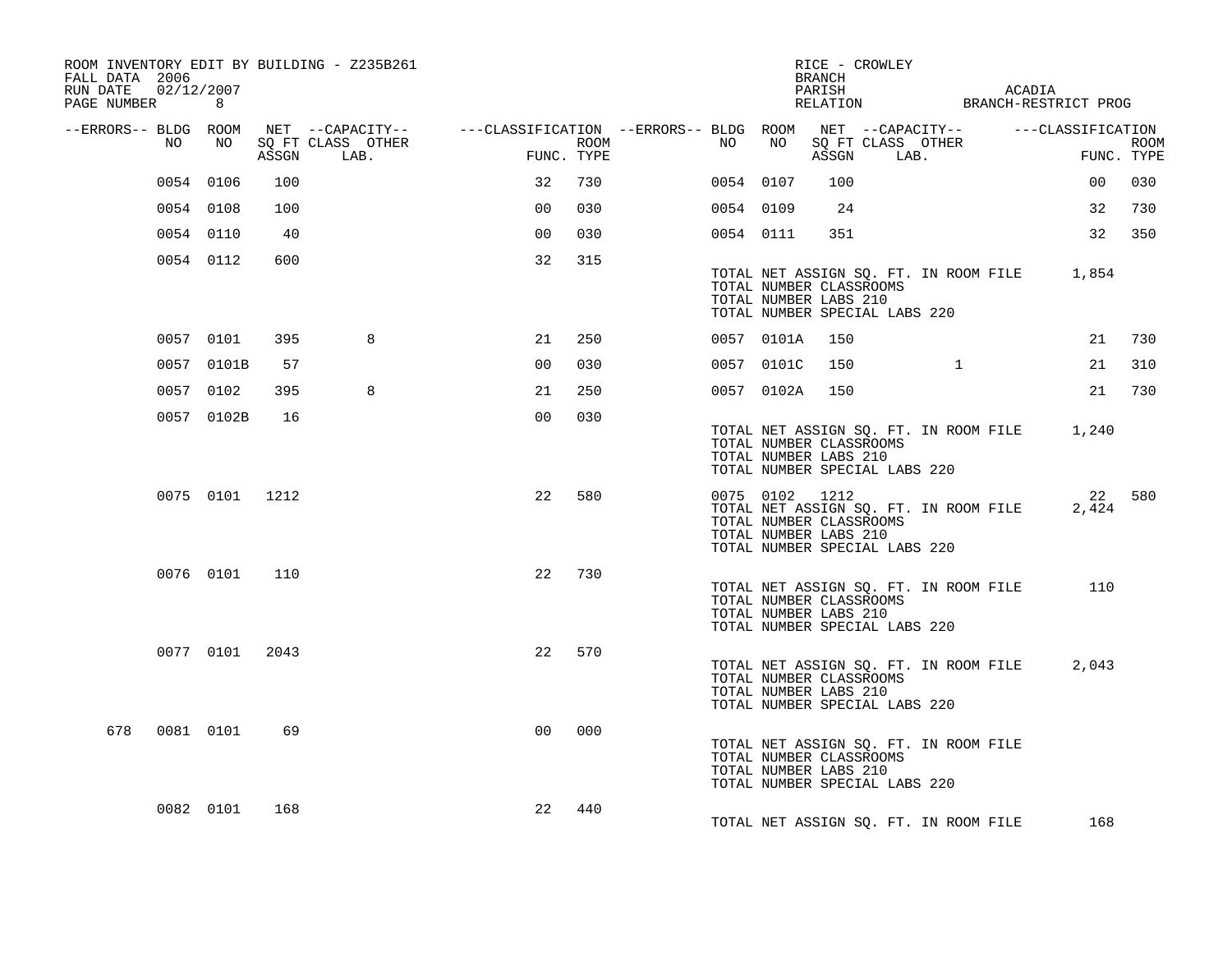| FALL DATA 2006<br>RUN DATE | 02/12/2007 |           |      | ROOM INVENTORY EDIT BY BUILDING - Z235B261 |                                                                             |                    |     |           |    | RICE - CROWLEY<br>BRANCH<br>PARISH                                                                                         |      | ACADIA            |                    |
|----------------------------|------------|-----------|------|--------------------------------------------|-----------------------------------------------------------------------------|--------------------|-----|-----------|----|----------------------------------------------------------------------------------------------------------------------------|------|-------------------|--------------------|
| PAGE NUMBER                |            | 9         |      |                                            |                                                                             |                    |     |           |    | RELATION BRANCH-RESTRICT PROG                                                                                              |      |                   |                    |
| --ERRORS-- BLDG ROOM       | NO.        | NO        |      | SQ FT CLASS OTHER<br>ASSGN LAB.            | NET --CAPACITY--    ---CLASSIFICATION --ERRORS-- BLDG ROOM NET --CAPACITY-- | ROOM<br>FUNC. TYPE |     | NO        | NO | SQ FT CLASS OTHER<br>ASSGN<br>TOTAL NUMBER CLASSROOMS<br>TOTAL NUMBER LABS 210<br>TOTAL NUMBER SPECIAL LABS 220            | LAB. | ---CLASSIFICATION | ROOM<br>FUNC. TYPE |
| 678                        |            | 0083 0101 | 40   |                                            | 0 <sub>0</sub>                                                              | 000                |     |           |    | TOTAL NET ASSIGN SQ. FT. IN ROOM FILE<br>TOTAL NUMBER CLASSROOMS<br>TOTAL NUMBER LABS 210<br>TOTAL NUMBER SPECIAL LABS 220 |      |                   |                    |
|                            |            | 0085 0101 | 329  |                                            | 22                                                                          | 730                |     |           |    | TOTAL NET ASSIGN SQ. FT. IN ROOM FILE<br>TOTAL NUMBER CLASSROOMS<br>TOTAL NUMBER LABS 210<br>TOTAL NUMBER SPECIAL LABS 220 |      | 329               |                    |
| 7                          |            | 0088 0101 | 640  |                                            | 21                                                                          | 200                |     | 0088 0102 |    | 46                                                                                                                         |      | 21                | 440                |
|                            |            | 0088 0103 | 31   |                                            | 0 <sub>0</sub>                                                              | 030                |     | 0088 0104 |    | 9                                                                                                                          |      | 21                | 730                |
|                            |            | 0088 0105 | 8    |                                            | 21                                                                          | 730                |     | 0088 0106 |    | 13                                                                                                                         |      | 21                | 730                |
| 7                          |            | 0088 0107 | 868  |                                            | 21                                                                          | 200                |     |           |    | TOTAL NET ASSIGN SQ. FT. IN ROOM FILE<br>TOTAL NUMBER CLASSROOMS<br>TOTAL NUMBER LABS 210<br>TOTAL NUMBER SPECIAL LABS 220 |      | 1,584             |                    |
|                            |            | 0093 0101 | 1200 |                                            | 21                                                                          | 580                |     |           |    | TOTAL NET ASSIGN SQ. FT. IN ROOM FILE<br>TOTAL NUMBER CLASSROOMS<br>TOTAL NUMBER LABS 210<br>TOTAL NUMBER SPECIAL LABS 220 |      | 1,200             |                    |
|                            |            | 0095 0101 | 2760 |                                            | 22                                                                          | 440                |     | 0095 0102 |    | 4800                                                                                                                       |      | 22                | 730                |
|                            |            | 0095 0103 | 1200 |                                            | 22                                                                          | 440                |     | 0095 0104 |    | 551                                                                                                                        |      | 22                | 730                |
|                            |            | 0095 0105 | 225  | 4                                          | 22                                                                          | 250                | 678 | 0095 0106 |    | 80                                                                                                                         |      | 0 <sub>0</sub>    | 000                |
|                            |            | 0095 0107 | 120  | $\mathbf{1}$                               | 22                                                                          | 210                | 678 | 0095 0108 |    | 20                                                                                                                         |      | 0 <sub>0</sub>    | 000                |
|                            |            | 0095 0109 | 29   |                                            | 0 <sub>0</sub>                                                              | 030                |     | 0095 0110 |    | 420                                                                                                                        | 10   | 22                | 650                |
|                            |            | 0095 0111 | 48   |                                            | 0 <sub>0</sub>                                                              | 030                |     | 0095 0112 |    | 112                                                                                                                        |      | 00                | 030                |
|                            |            | 0095 0113 | 64   |                                            | 22                                                                          | 655                |     | 0095 0114 |    | 840                                                                                                                        |      | 22                | 730                |
|                            |            | 0095 0115 | 420  |                                            | 22                                                                          | 730                |     | 0095 0116 |    | 525                                                                                                                        |      | 22                | 730                |
|                            |            | 0095 0117 | 357  |                                            | 22                                                                          | 730                |     |           |    | TOTAL NET ASSIGN SQ. FT. IN ROOM FILE                                                                                      |      | 12,282            |                    |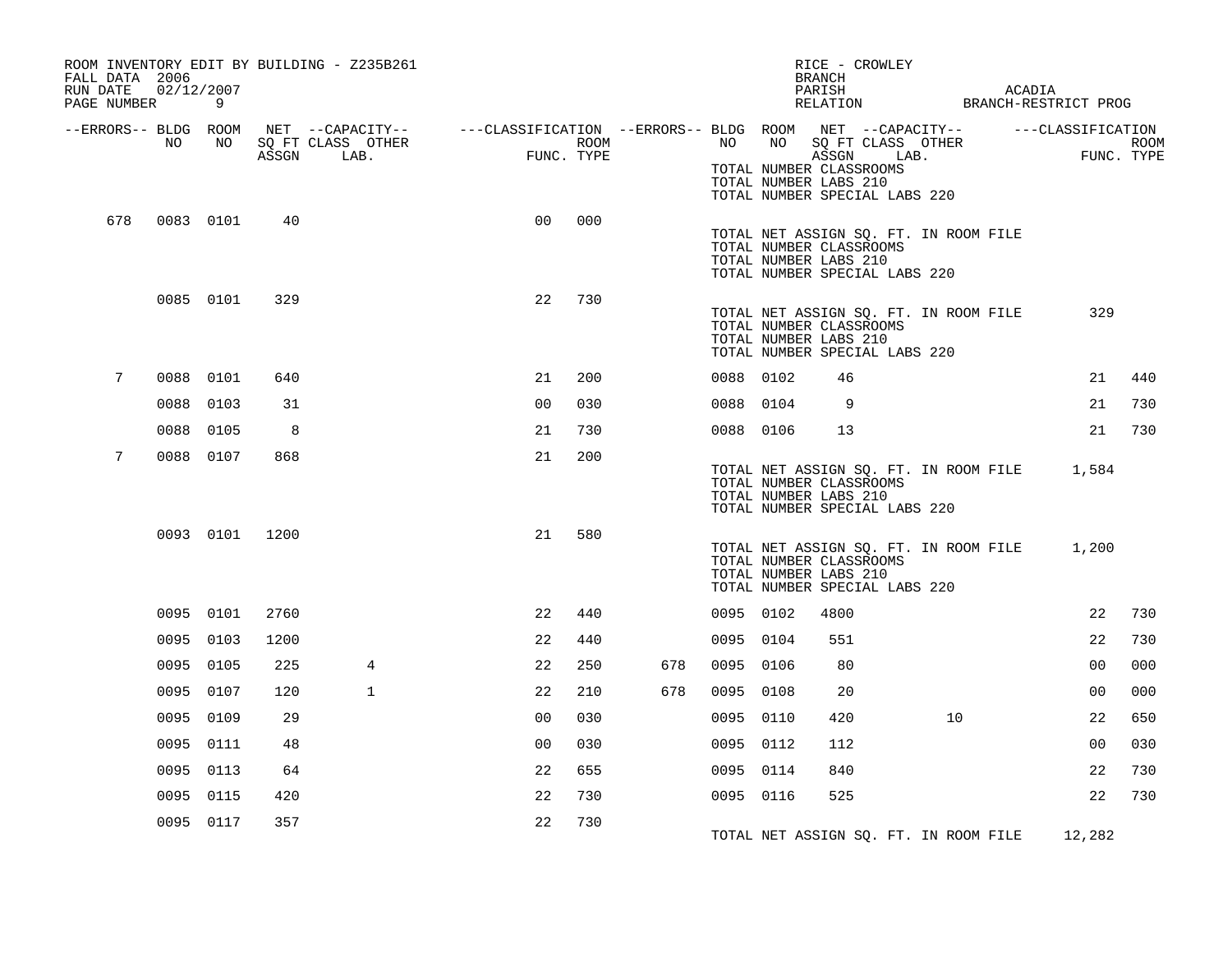| FALL DATA<br>RUN DATE<br>PAGE NUMBER | 2006<br>02/12/2007 | 10          | ROOM INVENTORY EDIT BY BUILDING - Z235B261             |                                                         | RICE - CROWLEY<br><b>BRANCH</b><br>PARISH<br>RELATION                                                                                                            | ACADIA<br>BRANCH-RESTRICT PROG          |
|--------------------------------------|--------------------|-------------|--------------------------------------------------------|---------------------------------------------------------|------------------------------------------------------------------------------------------------------------------------------------------------------------------|-----------------------------------------|
| --ERRORS-- BLDG                      | NO.                | ROOM<br>NO. | NET --CAPACITY--<br>SQ FT CLASS OTHER<br>ASSGN<br>LAB. | ---CLASSIFICATION --ERRORS-- BLDG<br>ROOM<br>FUNC. TYPE | ROOM<br>NET --CAPACITY--<br>NO<br>SQ FT CLASS OTHER<br>NO.<br>ASSGN<br>LAB.<br>TOTAL NUMBER CLASSROOMS<br>TOTAL NUMBER LABS 210<br>TOTAL NUMBER SPECIAL LABS 220 | ---CLASSIFICATION<br>ROOM<br>FUNC. TYPE |
| 5                                    | 0098               |             |                                                        |                                                         | NO ROOMS                                                                                                                                                         |                                         |
| 5                                    | 0102               |             |                                                        |                                                         | NO ROOMS                                                                                                                                                         |                                         |
| 5                                    | 0103               |             |                                                        |                                                         | NO ROOMS                                                                                                                                                         |                                         |
| 5.                                   | 0104               |             |                                                        |                                                         | NO ROOMS                                                                                                                                                         |                                         |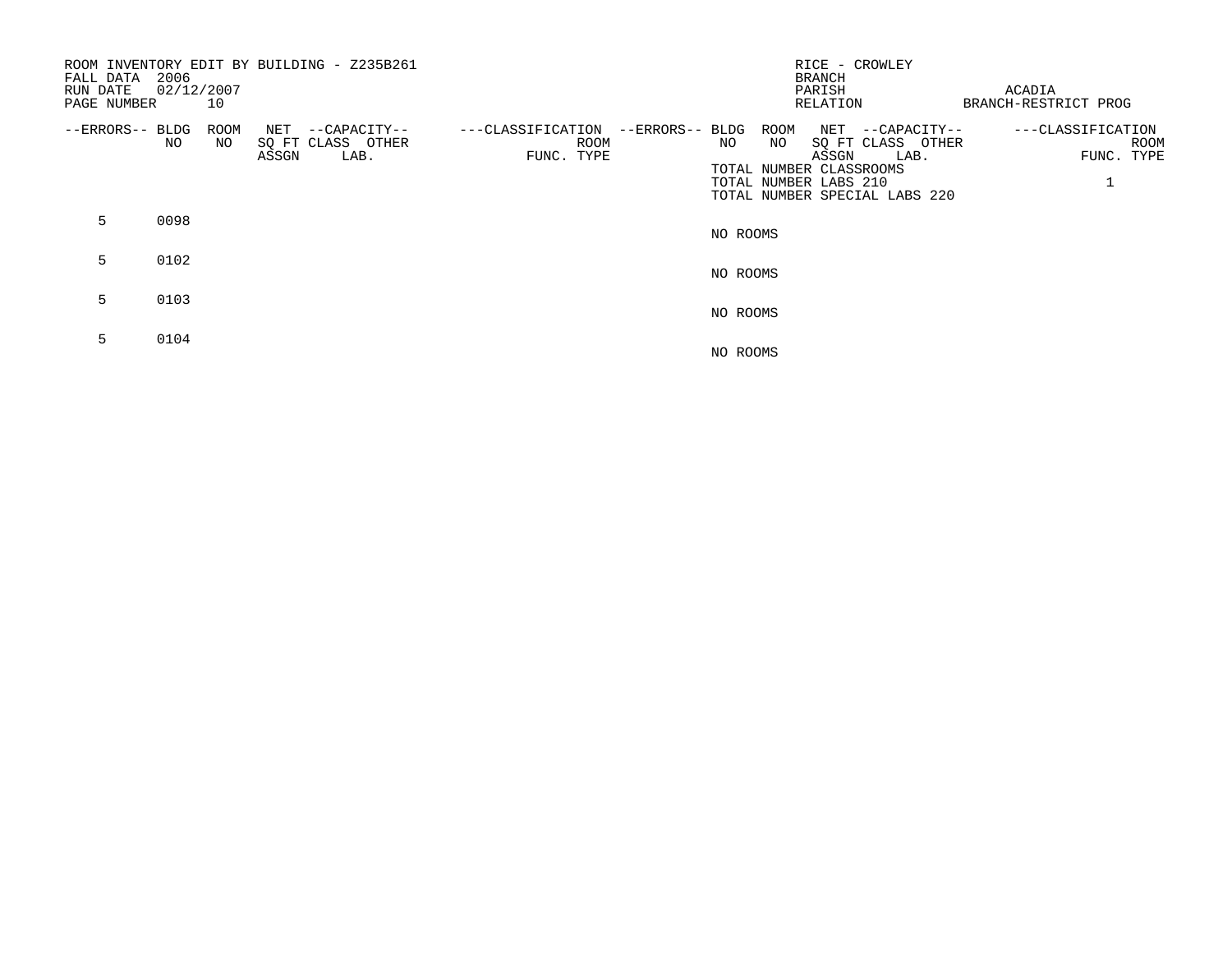| ERROR LEGEND       |                                                                                                                                                                                                                                                                                                                                                                                                                                                                                                                                                           | RICE - CROWLEY                                             |  |  |  |  |  |  |  |  |  |  |
|--------------------|-----------------------------------------------------------------------------------------------------------------------------------------------------------------------------------------------------------------------------------------------------------------------------------------------------------------------------------------------------------------------------------------------------------------------------------------------------------------------------------------------------------------------------------------------------------|------------------------------------------------------------|--|--|--|--|--|--|--|--|--|--|
| ERROR <sub>1</sub> | BLD NUMBER OF THE ROOM FILE DOES NOT MATCH THE BLD NUMBER OF THE BLD FILE.<br>THE BUILDING NUMBERS SHOULD BE EXACTLY THE SAME ON THE BUILDING FILE AND THE ROOM FILE.                                                                                                                                                                                                                                                                                                                                                                                     |                                                            |  |  |  |  |  |  |  |  |  |  |
| ERROR <sub>2</sub> | DUPLICATE RECORD IN THE ROOM FILE.                                                                                                                                                                                                                                                                                                                                                                                                                                                                                                                        |                                                            |  |  |  |  |  |  |  |  |  |  |
| ERROR <sub>3</sub> | NET ASSIGNABLE SQUARE FEET IS BLANK.                                                                                                                                                                                                                                                                                                                                                                                                                                                                                                                      |                                                            |  |  |  |  |  |  |  |  |  |  |
| ERROR              | CAPACITY IS NOT ENTERED FOR ROOM TYPE 110, 210, 220, 230, 250, 410, 430, 610, 910, 920.                                                                                                                                                                                                                                                                                                                                                                                                                                                                   |                                                            |  |  |  |  |  |  |  |  |  |  |
| ERROR<br>- 5       | BUILDING DOES NOT CONTAIN ANY ROOMS.<br>IF THE BUILDING IS A WAREHOUSE, BARN, ETC. WITH NO ROOMS, CODE ONE ROOM WITH THE GROSS AND NET EQUAL.                                                                                                                                                                                                                                                                                                                                                                                                             | 4                                                          |  |  |  |  |  |  |  |  |  |  |
| ERROR<br>- 6       | FUNCTION USE OF ROOMS IS 00 AND ROOM TYPE NOT 010, 020, 030, 051, 052, OR 053.                                                                                                                                                                                                                                                                                                                                                                                                                                                                            | 4                                                          |  |  |  |  |  |  |  |  |  |  |
| ERROR              | ROOM TYPE IS NOT A VALID ROOM USE CODE OR PCS FUNCTION USE CODE IS NOT A VALID CODE                                                                                                                                                                                                                                                                                                                                                                                                                                                                       | 6                                                          |  |  |  |  |  |  |  |  |  |  |
| ERROR<br>-8        | ROOM TYPE IS WRONG (000).                                                                                                                                                                                                                                                                                                                                                                                                                                                                                                                                 | 4                                                          |  |  |  |  |  |  |  |  |  |  |
| TOTAL ERRORS       |                                                                                                                                                                                                                                                                                                                                                                                                                                                                                                                                                           | 18                                                         |  |  |  |  |  |  |  |  |  |  |
| #9                 | WARNING ONLY - RATIO OF NET ASSIGN SQ. FT. TO CAPACITY IS NOT 5 TO 50 SQ. FT. FOR ROOM TYPES 110 410 430<br>OR IS NOT 5 TO 25 SO. FT. FOR ROOM TYPE 610.                                                                                                                                                                                                                                                                                                                                                                                                  | OR IS NOT 10 TO 400 SQ. FT. FOR ROOM TYPES 210 220 230 250 |  |  |  |  |  |  |  |  |  |  |
|                    | TOTAL NUMBER OF ROOM RECORDS                                                                                                                                                                                                                                                                                                                                                                                                                                                                                                                              | 181                                                        |  |  |  |  |  |  |  |  |  |  |
| TOTAL LAB CAPACITY | TOTAL CLASSROOM CAPACITY                                                                                                                                                                                                                                                                                                                                                                                                                                                                                                                                  | 151<br>56<br>1474                                          |  |  |  |  |  |  |  |  |  |  |
|                    | TOTAL OTHER CAPACITY<br>TOTAL NON ASSIGN AREA - ROOMS (FUNCT 00)<br>TOTAL UNASSIGNED AREA - ROOMS (FUNCT 81, 82, 83)<br>TOTAL FACIL IN USE - ROOMS (FUNCT 10 THROUGH 70)<br>130664<br>TOTAL ASSIGNABLE AREA - ROOMS (FUNCT 10 THROUGH 83)<br>130664<br>TOTAL NUMBER OF NON-ASSIGN ROOMS (FUNCT 00)<br>30<br>TOTAL NUMBER OF INSTRUCTIONAL, RESEARCH, ACADEMIC SUPPORT, AND STUDENT SERVICE ROOMS (FUNCTS 10, 20, 40 AND 50)<br>129<br>TOTAL NUMBER OF PUBLIC SERVICE, INSTITUTIONAL SUPPORT AND INDEPENDENT OPERATIONS ROOMS (FUNCTS 30, 60 AND 70)<br>10 |                                                            |  |  |  |  |  |  |  |  |  |  |
|                    | TOTAL NUMBER OF UNASSIGNED ROOMS (FUNCT 81, 82, 83)<br>TOTAL NUMBER OF ASSIGNABLE ROOMS (FUNCT 10 TO 83)                                                                                                                                                                                                                                                                                                                                                                                                                                                  | 151                                                        |  |  |  |  |  |  |  |  |  |  |
|                    | TOTAL NUMBER OF CLASSROOMS<br>(110)<br>TOTAL NUMBER OF LABS (210)<br>TOTAL NUMBER OF SPECIAL LABS<br>(220)                                                                                                                                                                                                                                                                                                                                                                                                                                                | 1                                                          |  |  |  |  |  |  |  |  |  |  |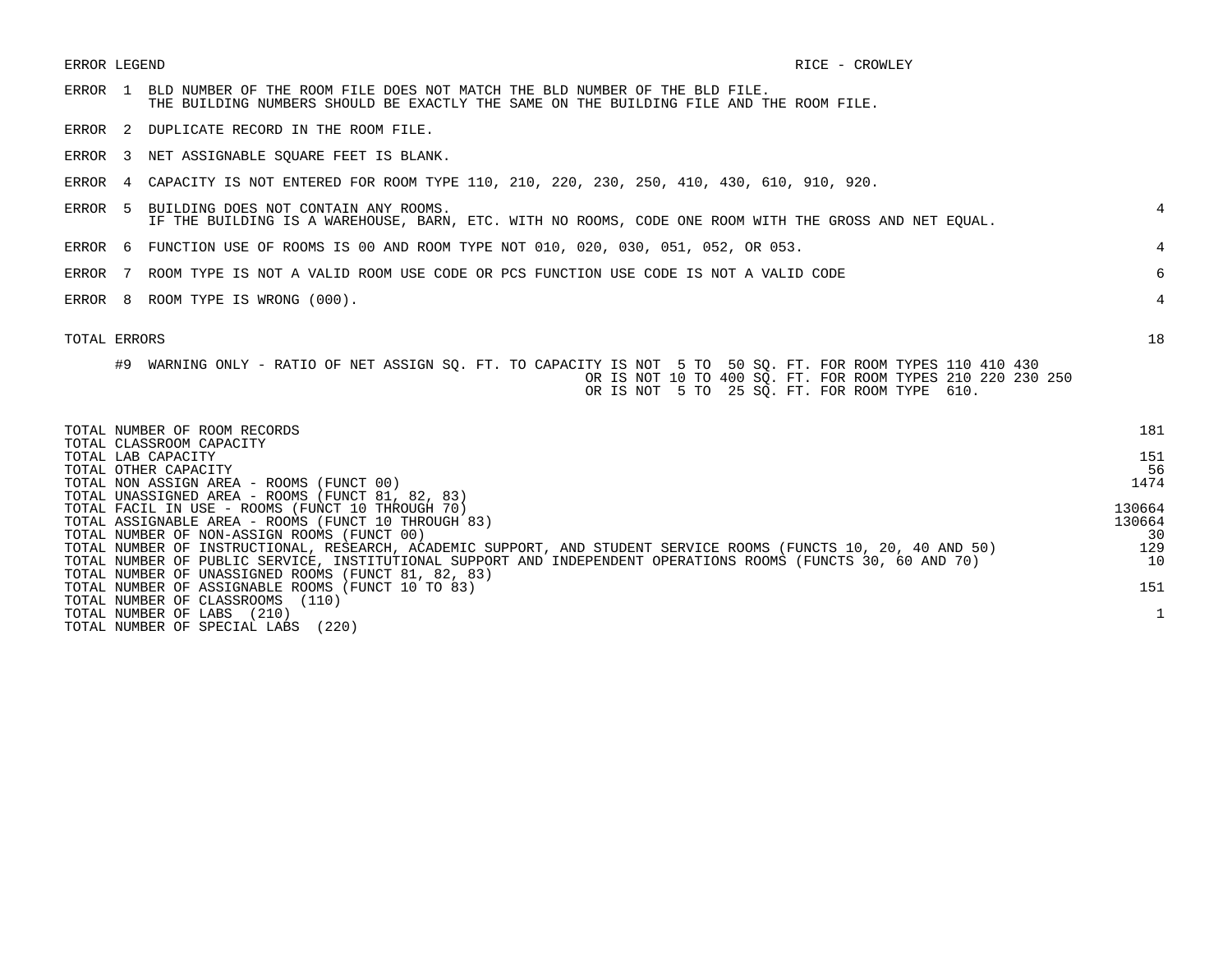| ROOM INVENTORY EDIT BY BUILDING - Z235B261<br>FALL DATA 2006 |    |                |      |    |            |  | BRANCH                                                                            | ST. GABRIEL - ST. GABRIEL             |                                                                                                                                                                                                                                                                                   |
|--------------------------------------------------------------|----|----------------|------|----|------------|--|-----------------------------------------------------------------------------------|---------------------------------------|-----------------------------------------------------------------------------------------------------------------------------------------------------------------------------------------------------------------------------------------------------------------------------------|
| RUN DATE 02/12/2007<br>PAGE NUMBER 1                         |    |                |      |    |            |  | PARISH                                                                            |                                       |                                                                                                                                                                                                                                                                                   |
| --ERRORS-- BLDG ROOM<br>NO                                   | NO |                |      |    |            |  |                                                                                   |                                       | NET --CAPACITY-- ----CLASSIFICATION --ERRORS---BLDG ROOM NET --CAPACITY-- ------CLASSIFICATION<br>SQ FT CLASS OTHER ROOM NO SQ FT CLASS OTHER ROOM POOM NO SQ FT CLASS OTHER ROOM PUNC.<br>ASSGN LAB.     FUNC. TYPE ASSGN LAB.<br>NO NO SQFTCLASS OTHER THE ROOM ROOM ASSGN LAB. |
|                                                              |    | ASSGN          | LAB. |    | FUNC. TYPE |  |                                                                                   | ASSGN LAB.                            | FUNC. TYPE                                                                                                                                                                                                                                                                        |
|                                                              |    | 0001 0001 1650 |      |    | 92 970     |  | TOTAL NUMBER CLASSROOMS<br>TOTAL NUMBER LABS 210<br>TOTAL NUMBER SPECIAL LABS 220 |                                       | TOTAL NET ASSIGN SQ. FT. IN ROOM FILE 1,650                                                                                                                                                                                                                                       |
|                                                              |    | 0002 0001 1650 |      | 92 | 970        |  | TOTAL NUMBER CLASSROOMS<br>TOTAL NUMBER LABS 210<br>TOTAL NUMBER SPECIAL LABS 220 |                                       | TOTAL NET ASSIGN SQ. FT. IN ROOM FILE 1,650                                                                                                                                                                                                                                       |
|                                                              |    | 0003 0001 1650 |      | 92 | 970        |  | TOTAL NUMBER CLASSROOMS<br>TOTAL NUMBER LABS 210<br>TOTAL NUMBER SPECIAL LABS 220 |                                       | TOTAL NET ASSIGN SQ. FT. IN ROOM FILE 1,650                                                                                                                                                                                                                                       |
|                                                              |    | 0004 0001 1650 |      | 92 | 970        |  | TOTAL NUMBER CLASSROOMS<br>TOTAL NUMBER LABS 210<br>TOTAL NUMBER SPECIAL LABS 220 | TOTAL NET ASSIGN SQ. FT. IN ROOM FILE | 1,650                                                                                                                                                                                                                                                                             |
|                                                              |    | 0005 0001 1350 |      | 92 | 970        |  | TOTAL NUMBER CLASSROOMS<br>TOTAL NUMBER LABS 210<br>TOTAL NUMBER SPECIAL LABS 220 | TOTAL NET ASSIGN SQ. FT. IN ROOM FILE | 1,350                                                                                                                                                                                                                                                                             |
|                                                              |    | 0006 0001 1350 |      | 92 | 970        |  | TOTAL NUMBER CLASSROOMS<br>TOTAL NUMBER LABS 210<br>TOTAL NUMBER SPECIAL LABS 220 | TOTAL NET ASSIGN SQ. FT. IN ROOM FILE | 1,350                                                                                                                                                                                                                                                                             |
|                                                              |    | 0007 0001 1350 |      | 92 | 970        |  | TOTAL NUMBER CLASSROOMS<br>TOTAL NUMBER LABS 210<br>TOTAL NUMBER SPECIAL LABS 220 |                                       | TOTAL NET ASSIGN SQ. FT. IN ROOM FILE 1,350                                                                                                                                                                                                                                       |
|                                                              |    | 0008 0001 1350 |      | 92 | 970        |  | TOTAL NUMBER CLASSROOMS<br>TOTAL NUMBER LABS 210<br>TOTAL NUMBER SPECIAL LABS 220 |                                       | TOTAL NET ASSIGN SQ. FT. IN ROOM FILE 1,350                                                                                                                                                                                                                                       |
|                                                              |    | 0009 0001 1350 |      | 92 | 970        |  |                                                                                   |                                       | TOTAL NET ASSIGN SQ. FT. IN ROOM FILE 1,350                                                                                                                                                                                                                                       |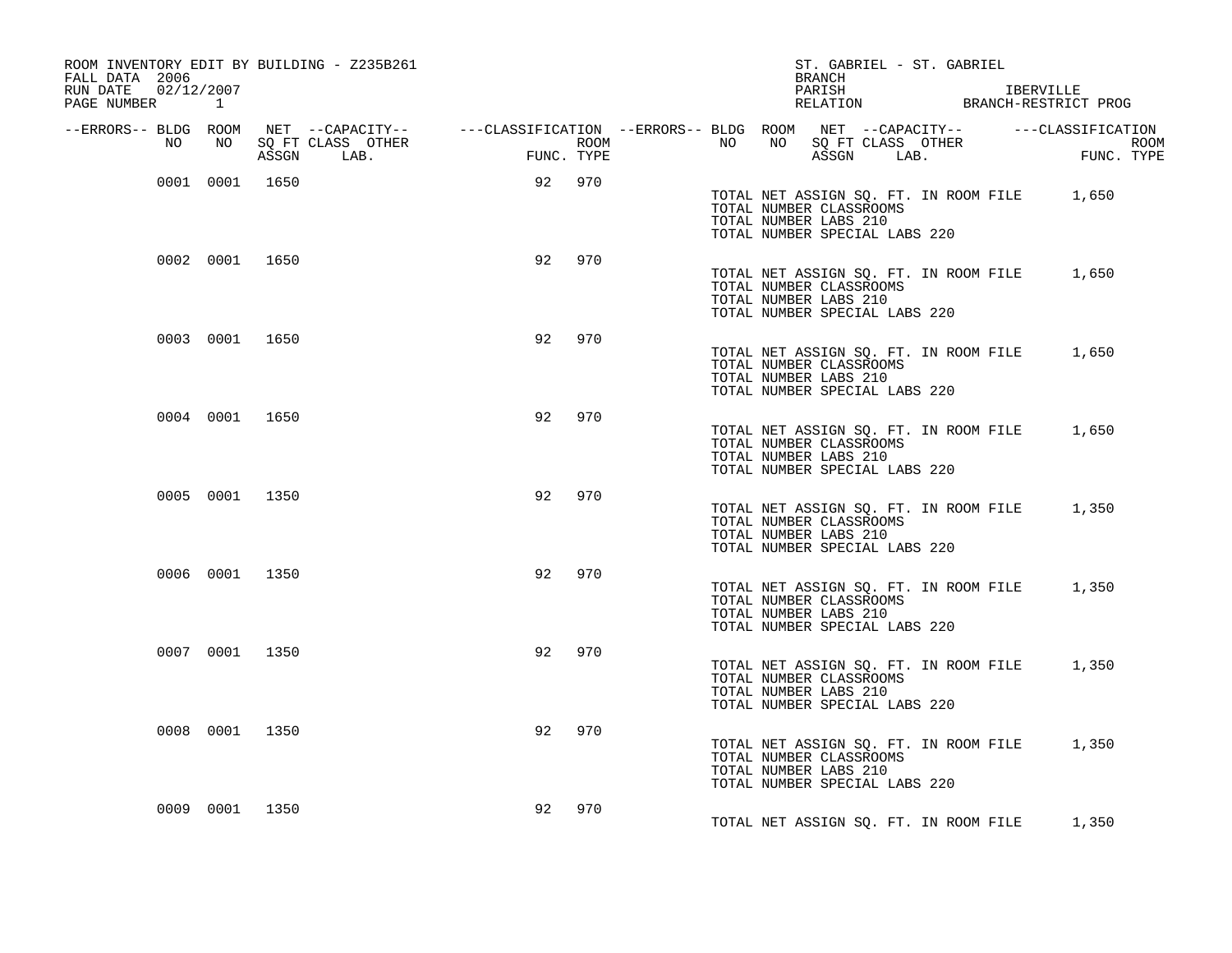| ROOM INVENTORY EDIT BY BUILDING - Z235B261<br>FALL DATA 2006 |                |       |                   |                |      |                                                                                                  | ST. GABRIEL - ST. GABRIEL<br>BRANCH                                                                                               |   |                    |     |
|--------------------------------------------------------------|----------------|-------|-------------------|----------------|------|--------------------------------------------------------------------------------------------------|-----------------------------------------------------------------------------------------------------------------------------------|---|--------------------|-----|
| RUN DATE<br>02/12/2007<br>PAGE NUMBER                        | 2              |       |                   |                |      |                                                                                                  | PARISH<br>PARISH IBERVILLE<br>RELATION BRANCH-RESTRICT PROG                                                                       |   | IBERVILLE          |     |
| --ERRORS-- BLDG ROOM<br>NO                                   | NO             |       | SQ FT CLASS OTHER | FUNC           | ROOM | $NET$ --CAPACITY-- ----CLASSIFICATION --ERRORS-- BLDG ROOM $NET$ --CAPACITY-- ----CLASSIFICATION | NO NO SQ FT CLASS OTHER                                                                                                           |   | ROOM<br>FUNC. TYPE |     |
|                                                              |                | ASSGN | LAB.              | FUNC. TYPE     |      |                                                                                                  | ASSGN LAB.<br>TOTAL NUMBER CLASSROOMS<br>TOTAL NUMBER LABS 210<br>TOTAL NUMBER SPECIAL LABS 220                                   |   |                    |     |
|                                                              | 0010 0101 1800 |       |                   | 21             | 740  |                                                                                                  | TOTAL NET ASSIGN SQ. FT. IN ROOM FILE 1,800<br>TOTAL NUMBER CLASSROOMS<br>TOTAL NUMBER LABS 210<br>TOTAL NUMBER SPECIAL LABS 220  |   |                    |     |
|                                                              | 0011 0101      | 1270  | $\mathbf{1}$      | 21             | 310  | 0011 0102                                                                                        | 54                                                                                                                                |   | 00                 | 030 |
|                                                              | 0011 0103      | 54    |                   | 0 <sub>0</sub> | 030  | 0011 0104                                                                                        | 356<br>TOTAL NET ASSIGN SQ. FT. IN ROOM FILE<br>TOTAL NUMBER CLASSROOMS<br>TOTAL NUMBER LABS 210<br>TOTAL NUMBER SPECIAL LABS 220 |   | 21 740<br>1,626    |     |
|                                                              | 0012 0101      | 238   | $\mathbf{1}$      | 21             | 310  |                                                                                                  | TOTAL NET ASSIGN SQ. FT. IN ROOM FILE<br>TOTAL NUMBER CLASSROOMS<br>TOTAL NUMBER LABS 210<br>TOTAL NUMBER SPECIAL LABS 220        |   | 238                |     |
|                                                              | 0014 0101 1350 |       |                   | 21             | 570  |                                                                                                  | TOTAL NET ASSIGN SQ. FT. IN ROOM FILE<br>TOTAL NUMBER CLASSROOMS<br>TOTAL NUMBER LABS 210<br>TOTAL NUMBER SPECIAL LABS 220        |   | 1,350              |     |
|                                                              | 0015 0101      | 221   | 4                 | 21             | 250  | 0015 0102                                                                                        | 340                                                                                                                               |   | 21                 | 570 |
|                                                              | 0015 0103      | 340   |                   | 21             | 570  | 0015 0104                                                                                        | 114                                                                                                                               | 2 | 21                 | 250 |
|                                                              | 0015 0104A     | 114   | 2                 | 21             | 250  | 0015 0105                                                                                        | 114                                                                                                                               | 2 | 21                 | 250 |
|                                                              | 0015 0106      | 138   | 3                 | 21             | 250  | 0015 0107                                                                                        | 90                                                                                                                                | 2 | 21                 | 250 |
|                                                              | 0015 0108      | 22    |                   | 0 <sub>0</sub> | 030  | 0015 0109                                                                                        | 41                                                                                                                                |   | 00 <sup>o</sup>    | 030 |
|                                                              | 0015 0110      | 428   |                   | 21             | 570  | 0015 0110A                                                                                       | 115                                                                                                                               | 2 | 21                 | 250 |
|                                                              | 0015 0110B     | 115   | 2                 | 21             | 250  |                                                                                                  | TOTAL NET ASSIGN SQ. FT. IN ROOM FILE<br>TOTAL NUMBER CLASSROOMS<br>TOTAL NUMBER LABS 210<br>TOTAL NUMBER SPECIAL LABS 220        |   | 2,129              |     |
|                                                              | 0016 0101      | 132   | 3                 | 21             | 250  | 0016 0102                                                                                        | 22                                                                                                                                |   | 00                 | 030 |
|                                                              | 0016 0103      | 22    |                   | 00             | 030  | 0016 0104                                                                                        | 445                                                                                                                               | 9 | 21                 | 250 |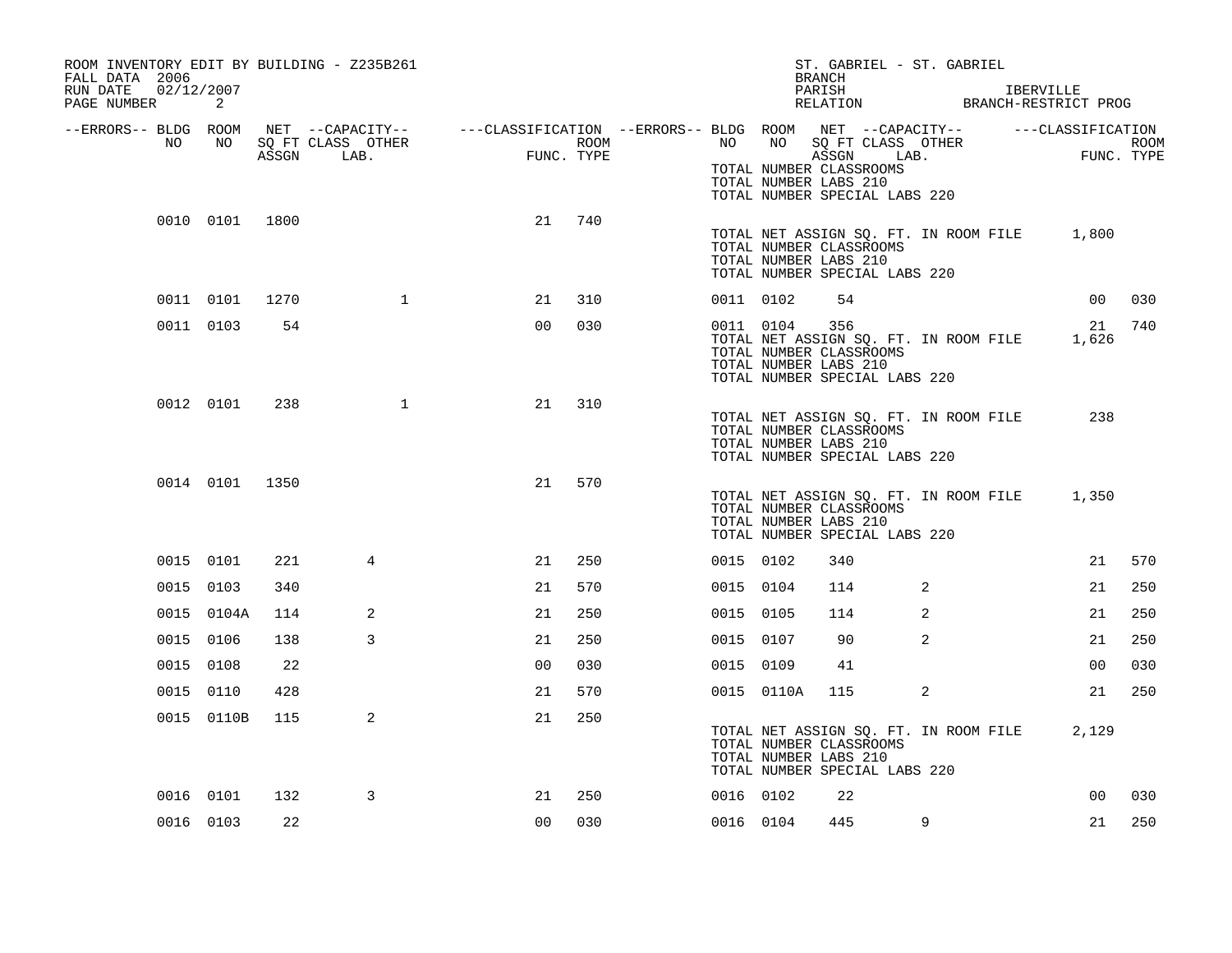| ROOM INVENTORY EDIT BY BUILDING - Z235B261<br>FALL DATA 2006<br>RUN DATE<br>02/12/2007<br>PAGE NUMBER | $\mathbf{3}$    |       |                           |                                                         |      |    |            | <b>BRANCH</b><br>PARISH<br>RELATION              |                               | ST. GABRIEL - ST. GABRIEL             | IBERVILLE<br>BRANCH-RESTRICT PROG |                           |
|-------------------------------------------------------------------------------------------------------|-----------------|-------|---------------------------|---------------------------------------------------------|------|----|------------|--------------------------------------------------|-------------------------------|---------------------------------------|-----------------------------------|---------------------------|
| --ERRORS-- BLDG ROOM                                                                                  |                 |       | NET --CAPACITY--          | ---CLASSIFICATION --ERRORS-- BLDG ROOM NET --CAPACITY-- |      |    |            |                                                  |                               |                                       | ---CLASSIFICATION                 |                           |
| NO.                                                                                                   | NO              | ASSGN | SQ FT CLASS OTHER<br>LAB. | FUNC. TYPE                                              | ROOM | NO | NO         | ASSGN                                            | LAB.                          | SQ FT CLASS OTHER                     |                                   | <b>ROOM</b><br>FUNC. TYPE |
| 0016                                                                                                  | 0105            | 588   | 12 <sup>°</sup>           | 21                                                      | 250  |    | 0016 0105A | 90                                               |                               | 2                                     | 21                                | 250                       |
|                                                                                                       | 0016 0105B      | 90    | 2                         | 21                                                      | 250  |    | 0016 0106  | 42                                               |                               |                                       | 00                                | 030                       |
|                                                                                                       | 0016 0107       | 42    |                           | 0 <sub>0</sub>                                          | 030  |    | 0016 0108  | 1232                                             |                               |                                       | 21                                | 570                       |
|                                                                                                       | 0016 0109       | 182   |                           | 21                                                      | 570  |    | 0016 0109A | 157                                              |                               |                                       | 21                                | 570                       |
|                                                                                                       | 0016 0110       | 140   |                           | 21                                                      | 730  |    |            | TOTAL NUMBER CLASSROOMS<br>TOTAL NUMBER LABS 210 | TOTAL NUMBER SPECIAL LABS 220 | TOTAL NET ASSIGN SQ. FT. IN ROOM FILE | 3,056                             |                           |
|                                                                                                       | 0017 0101 10080 |       |                           | 21                                                      | 570  |    |            | TOTAL NUMBER CLASSROOMS<br>TOTAL NUMBER LABS 210 | TOTAL NUMBER SPECIAL LABS 220 | TOTAL NET ASSIGN SQ. FT. IN ROOM FILE | 10,080                            |                           |
|                                                                                                       | 0018 0101 38920 |       |                           | 21                                                      | 730  |    |            | TOTAL NUMBER CLASSROOMS<br>TOTAL NUMBER LABS 210 | TOTAL NUMBER SPECIAL LABS 220 | TOTAL NET ASSIGN SQ. FT. IN ROOM FILE | 38,920                            |                           |
|                                                                                                       | 0019 0101       | 5000  |                           | 21                                                      | 730  |    |            | TOTAL NUMBER CLASSROOMS<br>TOTAL NUMBER LABS 210 | TOTAL NUMBER SPECIAL LABS 220 | TOTAL NET ASSIGN SQ. FT. IN ROOM FILE | 5,000                             |                           |
|                                                                                                       | 0020 0001       | 2521  |                           | 92                                                      | 970  |    |            | TOTAL NUMBER CLASSROOMS<br>TOTAL NUMBER LABS 210 | TOTAL NUMBER SPECIAL LABS 220 | TOTAL NET ASSIGN SQ. FT. IN ROOM FILE | 2,521                             |                           |
|                                                                                                       | 0021 0101       | 172   |                           | 92                                                      | 970  |    | 0021 0102  | 172                                              |                               |                                       | 92                                | 970                       |
|                                                                                                       | 0021 0103       | 38    |                           | 92                                                      | 970  |    | 0021 0104  | 142                                              |                               |                                       | 92                                | 970                       |
|                                                                                                       | 0021 0105       | 38    |                           | 92                                                      | 970  |    | 0021 0106  | 341                                              |                               |                                       | 92                                | 970                       |
|                                                                                                       | 0021 0107       | 501   |                           | 0 <sub>0</sub>                                          | 030  |    | 0021 0108  | 415                                              |                               |                                       | 92                                | 970                       |
|                                                                                                       | 0021 0109       | 408   |                           | 21                                                      | 650  |    | 0021 0110  | 324                                              |                               |                                       | 21                                | 730                       |
|                                                                                                       | 0021 0111       | 324   |                           | 21                                                      | 730  |    | 0021 0112  | 324                                              |                               |                                       | 21                                | 730                       |
|                                                                                                       | 0021 0113       | 326   |                           | 21                                                      | 730  |    |            |                                                  |                               | TOTAL NET ASSIGN SQ. FT. IN ROOM FILE | 3,024                             |                           |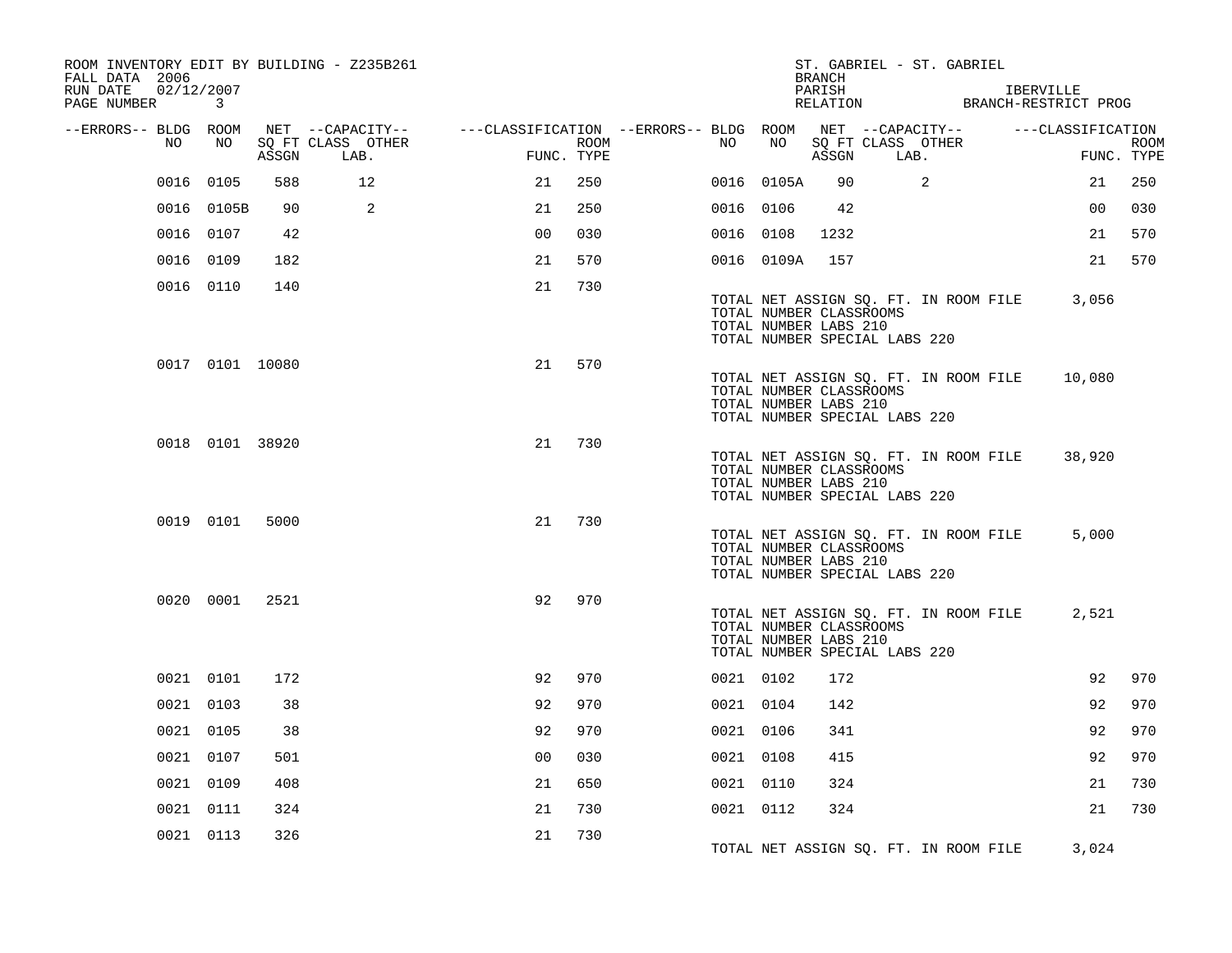| ROOM INVENTORY EDIT BY BUILDING - Z235B261<br>FALL DATA 2006<br>RUN DATE 02/12/2007<br>PAGE NUMBER 4 |           |                 |                                                                                                                                                                                                            |                 |        |           |           | ST. GABRIEL - ST. GABRIEL<br><b>BRANCH</b>                                                                                                       |  |        |        |
|------------------------------------------------------------------------------------------------------|-----------|-----------------|------------------------------------------------------------------------------------------------------------------------------------------------------------------------------------------------------------|-----------------|--------|-----------|-----------|--------------------------------------------------------------------------------------------------------------------------------------------------|--|--------|--------|
| --ERRORS-- BLDG ROOM<br>NO                                                                           |           |                 |                                                                                                                                                                                                            |                 |        |           |           |                                                                                                                                                  |  |        |        |
|                                                                                                      | NO        |                 | NET --CAPACITY-- ----CLASSIFICATION --ERRORS-- BLDG ROOM NET --CAPACITY-- -----CLASSIFICATION<br>SQ FT CLASS OTHER ROOM ROOM NO SQ FT CLASS OTHER ROOM ROOM<br>ASSGN LAB. FUNC. TYPE ASSGN LAB. FUNC. TYPE |                 |        |           |           | TOTAL NUMBER CLASSROOMS<br>TOTAL NUMBER LABS 210<br>TOTAL NUMBER SPECIAL LABS 220                                                                |  |        |        |
|                                                                                                      | 0022 0101 | 565             | 11                                                                                                                                                                                                         | 21              | 250    |           | 0022 0102 | 467 9                                                                                                                                            |  |        | 21 250 |
|                                                                                                      | 0022 0103 | 73              |                                                                                                                                                                                                            | 00 <sub>o</sub> | 030    |           |           | 0022 0104 5217 104<br>TOTAL NET ASSIGN SQ. FT. IN ROOM FILE<br>TOTAL NUMBER CLASSROOMS<br>TOTAL NUMBER LABS 210<br>TOTAL NUMBER SPECIAL LABS 220 |  | 6,249  | 21 250 |
|                                                                                                      | 0025 0101 | 169             | $\mathbf{1}$                                                                                                                                                                                               | 21              | 310    | 0025 0102 |           | 36                                                                                                                                               |  | 21     | 730    |
|                                                                                                      | 0025 0103 | 225             |                                                                                                                                                                                                            | 21              | 730    |           | 0025 0104 | 64                                                                                                                                               |  |        | 00 030 |
|                                                                                                      | 0025 0105 | 2720            |                                                                                                                                                                                                            | 21              | 720    |           |           | TOTAL NET ASSIGN SQ. FT. IN ROOM FILE 3,150<br>TOTAL NUMBER CLASSROOMS<br>TOTAL NUMBER LABS 210<br>TOTAL NUMBER SPECIAL LABS 220                 |  |        |        |
|                                                                                                      | 0027 0101 | 750             |                                                                                                                                                                                                            | 21              | 720    |           |           | TOTAL NET ASSIGN SQ. FT. IN ROOM FILE<br>TOTAL NUMBER CLASSROOMS<br>TOTAL NUMBER LABS 210<br>TOTAL NUMBER SPECIAL LABS 220                       |  | 750    |        |
|                                                                                                      |           | 0028 0101 10800 |                                                                                                                                                                                                            | 21              | 730    |           |           | TOTAL NET ASSIGN SQ. FT. IN ROOM FILE 10,800<br>TOTAL NUMBER CLASSROOMS<br>TOTAL NUMBER LABS 210<br>TOTAL NUMBER SPECIAL LABS 220                |  |        |        |
|                                                                                                      | 0029 0101 | 720             |                                                                                                                                                                                                            | 21              | 730    | 0029 0102 |           | 80                                                                                                                                               |  | 00 030 |        |
|                                                                                                      |           | 0029 0103 1377  |                                                                                                                                                                                                            | 21              | 730    |           |           | TOTAL NET ASSIGN SQ. FT. IN ROOM FILE<br>TOTAL NUMBER CLASSROOMS<br>TOTAL NUMBER LABS 210<br>TOTAL NUMBER SPECIAL LABS 220                       |  | 2,097  |        |
|                                                                                                      |           | 0030 0101 1300  |                                                                                                                                                                                                            | 21              | 585    |           | 0030 0102 | 2380                                                                                                                                             |  |        | 21 580 |
|                                                                                                      | 0030 0103 | 210             |                                                                                                                                                                                                            | 0 <sub>0</sub>  | 030    |           | 0030 0104 | 2665<br>TOTAL NET ASSIGN SQ. FT. IN ROOM FILE 6,345<br>TOTAL NUMBER CLASSROOMS<br>TOTAL NUMBER LABS 210<br>TOTAL NUMBER SPECIAL LABS 220         |  | 21     | 580    |
|                                                                                                      |           | 0031 0101 1785  |                                                                                                                                                                                                            |                 | 21 580 |           |           | TOTAL NET ASSIGN SQ. FT. IN ROOM FILE 1,785                                                                                                      |  |        |        |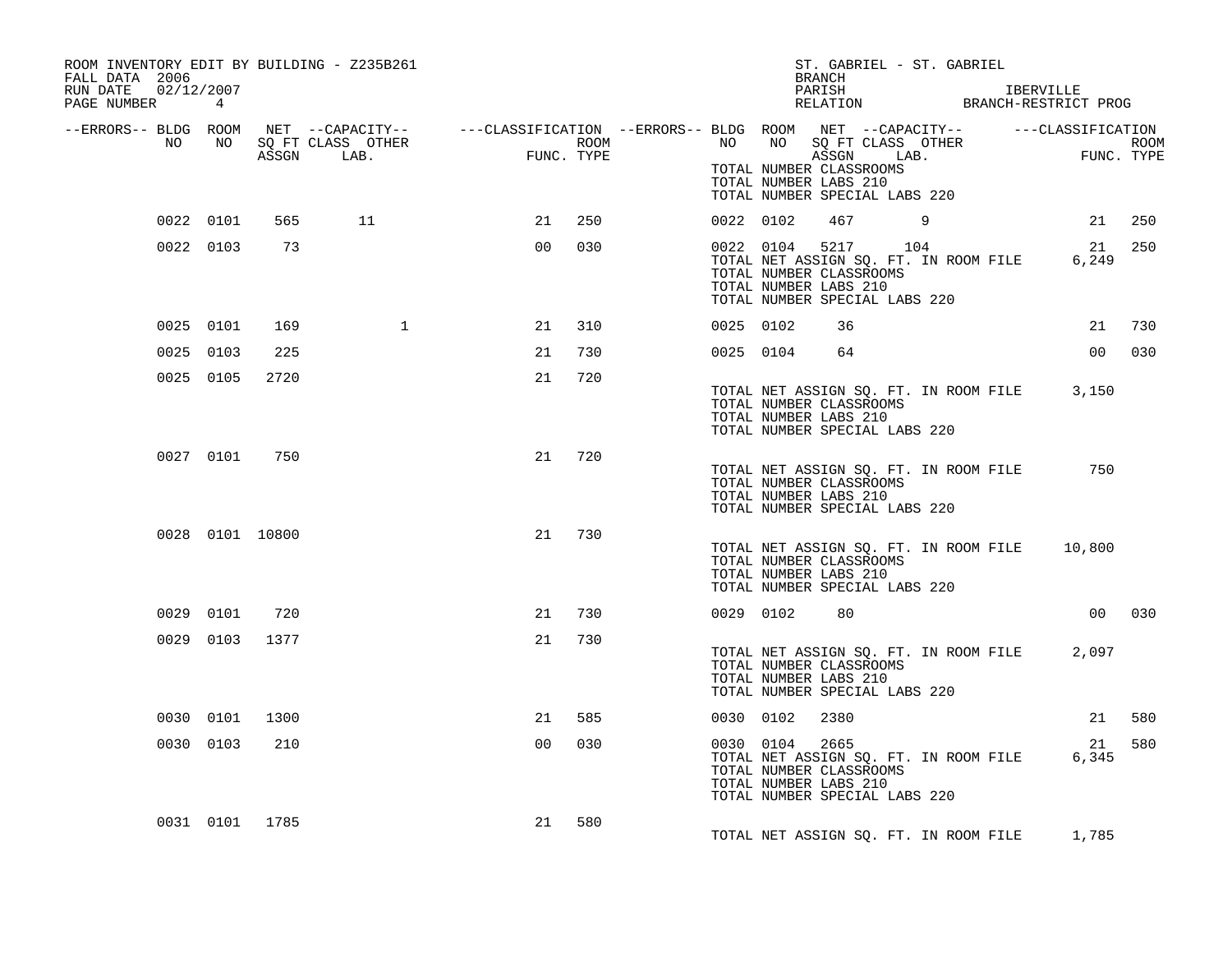| ROOM INVENTORY EDIT BY BUILDING - Z235B261<br>FALL DATA 2006 |           |     |              |                |     |            | ST. GABRIEL - ST. GABRIEL<br>BRANCH                                                                                               |              |             |     |
|--------------------------------------------------------------|-----------|-----|--------------|----------------|-----|------------|-----------------------------------------------------------------------------------------------------------------------------------|--------------|-------------|-----|
| RUN DATE<br>02/12/2007<br>PAGE NUMBER 5                      |           |     |              |                |     |            | PARISH<br>PARISH LBERVILLE<br>RELATION BRANCH-RESTRICT PROG                                                                       |              | IBERVILLE   |     |
| --ERRORS-- BLDG ROOM<br>NO                                   | NO 1      |     |              |                |     |            |                                                                                                                                   |              |             |     |
|                                                              |           |     | ASSGN LAB.   | FUNC. TYPE     |     |            | TOTAL NUMBER CLASSROOMS                                                                                                           |              | FUNC. TYPE  |     |
|                                                              |           |     |              |                |     |            | TOTAL NUMBER LABS 210<br>TOTAL NUMBER SPECIAL LABS 220                                                                            |              |             |     |
|                                                              | 0032 0101 | 350 |              | 21             | 580 | 0032 0102  | 350                                                                                                                               |              | 21          | 580 |
|                                                              | 0032 0103 | 350 |              | 21             | 580 | 0032 0104  | 350                                                                                                                               |              | 21          | 580 |
|                                                              | 0032 0105 | 350 |              | 21             | 580 | 0032 0106  | 350<br>TOTAL NET ASSIGN SQ. FT. IN ROOM FILE<br>TOTAL NUMBER CLASSROOMS<br>TOTAL NUMBER LABS 210<br>TOTAL NUMBER SPECIAL LABS 220 |              | 21<br>2,100 | 580 |
|                                                              | 0033 0101 | 137 | $\mathbf{1}$ | 21             | 310 | 0033 0101A | 165                                                                                                                               | $\mathbf{1}$ | 21          | 310 |
|                                                              | 0033 0102 | 133 | $\mathbf{1}$ | 21             | 310 | 0033 0103  | 126                                                                                                                               | $\mathbf{1}$ | 21          | 310 |
|                                                              | 0033 0104 | 130 |              | 21             | 730 | 0033 0105  | 175                                                                                                                               |              | 21          | 650 |
|                                                              | 0033 0106 | 9   |              | 0 <sub>0</sub> | 010 | 0033 0107  | 68                                                                                                                                |              | 00          | 030 |
|                                                              | 0033 0108 | 68  |              | 0 <sub>0</sub> | 030 | 0033 0109  | 686                                                                                                                               |              | 21          | 680 |
|                                                              | 0033 0110 | 298 |              | 21             | 350 |            | TOTAL NET ASSIGN SQ. FT. IN ROOM FILE 1,850<br>TOTAL NUMBER CLASSROOMS<br>TOTAL NUMBER LABS 210<br>TOTAL NUMBER SPECIAL LABS 220  |              |             |     |
|                                                              | 0035 0101 | 274 |              | 22             | 730 |            | TOTAL NET ASSIGN SQ. FT. IN ROOM FILE<br>TOTAL NUMBER CLASSROOMS<br>TOTAL NUMBER LABS 210<br>TOTAL NUMBER SPECIAL LABS 220        |              | 274         |     |
|                                                              | 0036 0101 | 274 |              | 21             | 730 |            | TOTAL NET ASSIGN SQ. FT. IN ROOM FILE<br>TOTAL NUMBER CLASSROOMS<br>TOTAL NUMBER LABS 210<br>TOTAL NUMBER SPECIAL LABS 220        |              | 274         |     |
|                                                              | 0037 0101 | 479 |              | 21             | 730 |            | TOTAL NET ASSIGN SQ. FT. IN ROOM FILE<br>TOTAL NUMBER CLASSROOMS<br>TOTAL NUMBER LABS 210<br>TOTAL NUMBER SPECIAL LABS 220        |              | 479         |     |
| 7                                                            | 0038 0101 | 192 |              | 21             | 900 |            | TOTAL NET ASSIGN SQ. FT. IN ROOM FILE<br>TOTAL NUMBER CLASSROOMS                                                                  |              | 192         |     |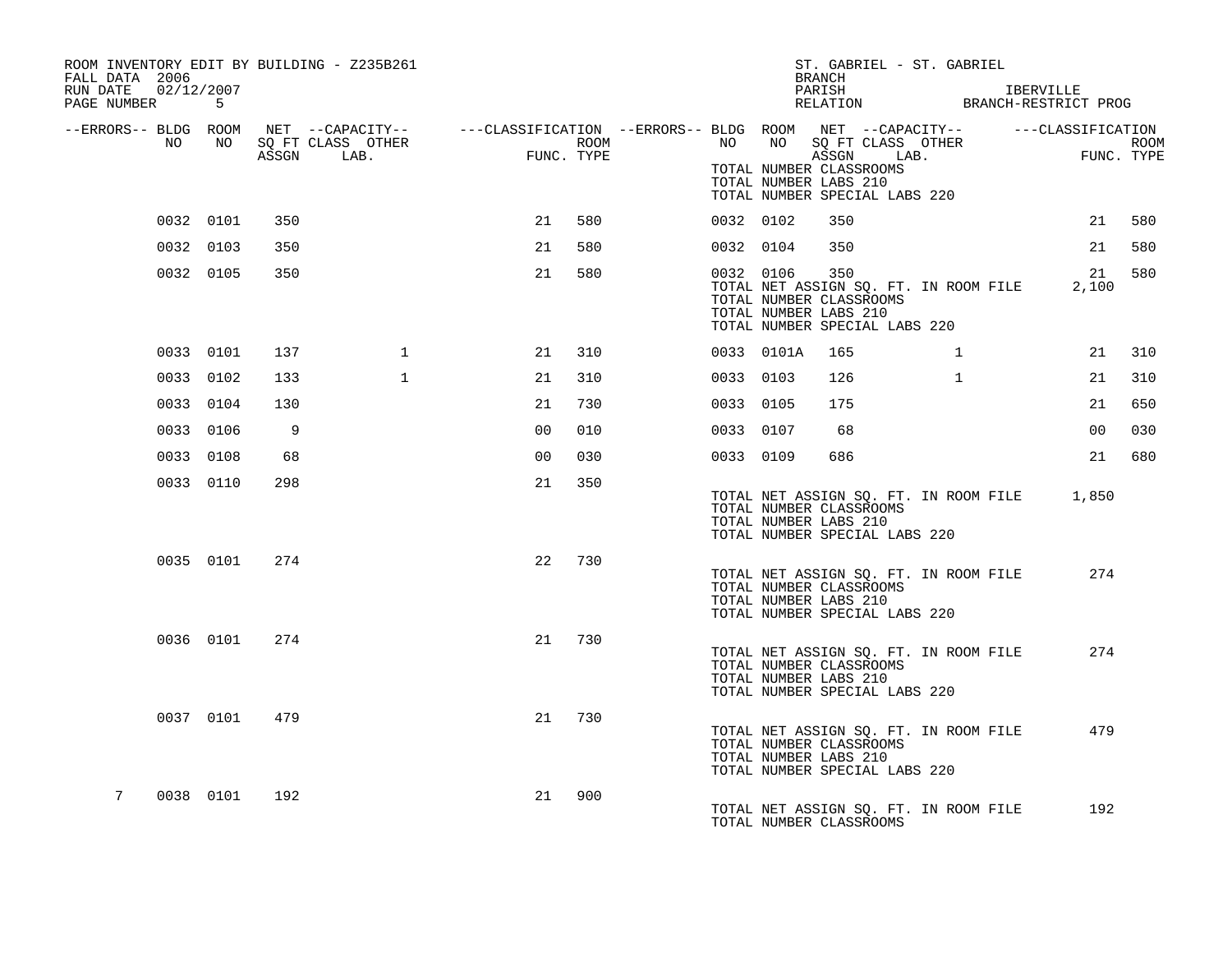| ROOM INVENTORY EDIT BY BUILDING - Z235B261<br>FALL DATA 2006<br>RUN DATE 02/12/2007<br>PAGE NUMBER 6 |           |                |                                                                                                                                                                                                                             |    |        |                                                                                                                            | BRANCH | ST. GABRIEL - ST. GABRIEL |                                                                  |  |
|------------------------------------------------------------------------------------------------------|-----------|----------------|-----------------------------------------------------------------------------------------------------------------------------------------------------------------------------------------------------------------------------|----|--------|----------------------------------------------------------------------------------------------------------------------------|--------|---------------------------|------------------------------------------------------------------|--|
|                                                                                                      |           |                |                                                                                                                                                                                                                             |    |        |                                                                                                                            |        |                           |                                                                  |  |
|                                                                                                      |           |                | ERRORS-- BLDG ROOM NET --CAPACITY--- --CLASSIFICATION --ERRORS-- BLDG ROOM NET --CAPACITY--------------------<br>NO NO SQ FT CLASS OTHER ROOM ROOM NO SQ FT CLASS OTHER ROOM ROOM ROOM NO SQ FT CLASS OTHER ROOM ASSGN LAB. |    |        |                                                                                                                            |        |                           | BLDG ROOM NEI --CAFACIII<br>NO NO SQFT-CLASS OTHER<br>ACCON LAB. |  |
|                                                                                                      |           |                |                                                                                                                                                                                                                             |    |        | TOTAL NUMBER LABS 210<br>TOTAL NUMBER SPECIAL LABS 220                                                                     |        |                           |                                                                  |  |
|                                                                                                      |           |                |                                                                                                                                                                                                                             |    |        |                                                                                                                            |        |                           |                                                                  |  |
|                                                                                                      | 0040 0101 | 256            |                                                                                                                                                                                                                             |    | 21 575 | TOTAL NET ASSIGN SQ. FT. IN ROOM FILE<br>TOTAL NUMBER CLASSROOMS<br>TOTAL NUMBER LABS 210<br>TOTAL NUMBER SPECIAL LABS 220 |        |                           | 256                                                              |  |
|                                                                                                      | 0041 0101 | 256            |                                                                                                                                                                                                                             | 21 | 575    |                                                                                                                            |        |                           |                                                                  |  |
|                                                                                                      |           |                |                                                                                                                                                                                                                             |    |        | TOTAL NET ASSIGN SQ. FT. IN ROOM FILE<br>TOTAL NUMBER CLASSROOMS<br>TOTAL NUMBER LABS 210<br>TOTAL NUMBER SPECIAL LABS 220 |        |                           | 256                                                              |  |
|                                                                                                      | 0042 0101 | 256            |                                                                                                                                                                                                                             |    | 21 575 |                                                                                                                            |        |                           |                                                                  |  |
|                                                                                                      |           |                |                                                                                                                                                                                                                             |    |        | TOTAL NET ASSIGN SQ. FT. IN ROOM FILE<br>TOTAL NUMBER CLASSROOMS<br>TOTAL NUMBER LABS 210<br>TOTAL NUMBER SPECIAL LABS 220 |        |                           | 256                                                              |  |
|                                                                                                      | 0043 0101 | 256            |                                                                                                                                                                                                                             |    | 21 575 |                                                                                                                            |        |                           |                                                                  |  |
|                                                                                                      |           |                |                                                                                                                                                                                                                             |    |        | TOTAL NET ASSIGN SQ. FT. IN ROOM FILE<br>TOTAL NUMBER CLASSROOMS<br>TOTAL NUMBER LABS 210<br>TOTAL NUMBER SPECIAL LABS 220 |        |                           | 256                                                              |  |
|                                                                                                      | 0044 0101 | 256            |                                                                                                                                                                                                                             | 21 | 575    |                                                                                                                            |        |                           |                                                                  |  |
|                                                                                                      |           |                |                                                                                                                                                                                                                             |    |        | TOTAL NET ASSIGN SQ. FT. IN ROOM FILE<br>TOTAL NUMBER CLASSROOMS<br>TOTAL NUMBER LABS 210<br>TOTAL NUMBER SPECIAL LABS 220 |        |                           | 256                                                              |  |
|                                                                                                      |           | 0048 0101 1350 |                                                                                                                                                                                                                             |    | 21 575 |                                                                                                                            |        |                           |                                                                  |  |
|                                                                                                      |           |                |                                                                                                                                                                                                                             |    |        | TOTAL NET ASSIGN SQ. FT. IN ROOM FILE<br>TOTAL NUMBER CLASSROOMS<br>TOTAL NUMBER LABS 210<br>TOTAL NUMBER SPECIAL LABS 220 |        |                           | 1,350                                                            |  |
|                                                                                                      |           | 0049 0101 1350 |                                                                                                                                                                                                                             |    | 21 575 |                                                                                                                            |        |                           |                                                                  |  |
|                                                                                                      |           |                |                                                                                                                                                                                                                             |    |        | TOTAL NET ASSIGN SQ. FT. IN ROOM FILE<br>TOTAL NUMBER CLASSROOMS<br>TOTAL NUMBER LABS 210<br>TOTAL NUMBER SPECIAL LABS 220 |        |                           | 1,350                                                            |  |
|                                                                                                      |           | 0050 0101 1350 |                                                                                                                                                                                                                             | 21 | 575    |                                                                                                                            |        |                           |                                                                  |  |
|                                                                                                      |           |                |                                                                                                                                                                                                                             |    |        | TOTAL NUMBER CLASSROOMS<br>TOTAL NUMBER LABS 210<br>TOTAL NUMBER SPECIAL LABS 220                                          |        |                           | TOTAL NET ASSIGN SQ. FT. IN ROOM FILE 1,350                      |  |
|                                                                                                      |           | 0051 0101 1350 |                                                                                                                                                                                                                             |    | 21 575 |                                                                                                                            |        |                           |                                                                  |  |
|                                                                                                      |           |                |                                                                                                                                                                                                                             |    |        |                                                                                                                            |        |                           | TOTAL NET ASSIGN SQ. FT. IN ROOM FILE 1,350                      |  |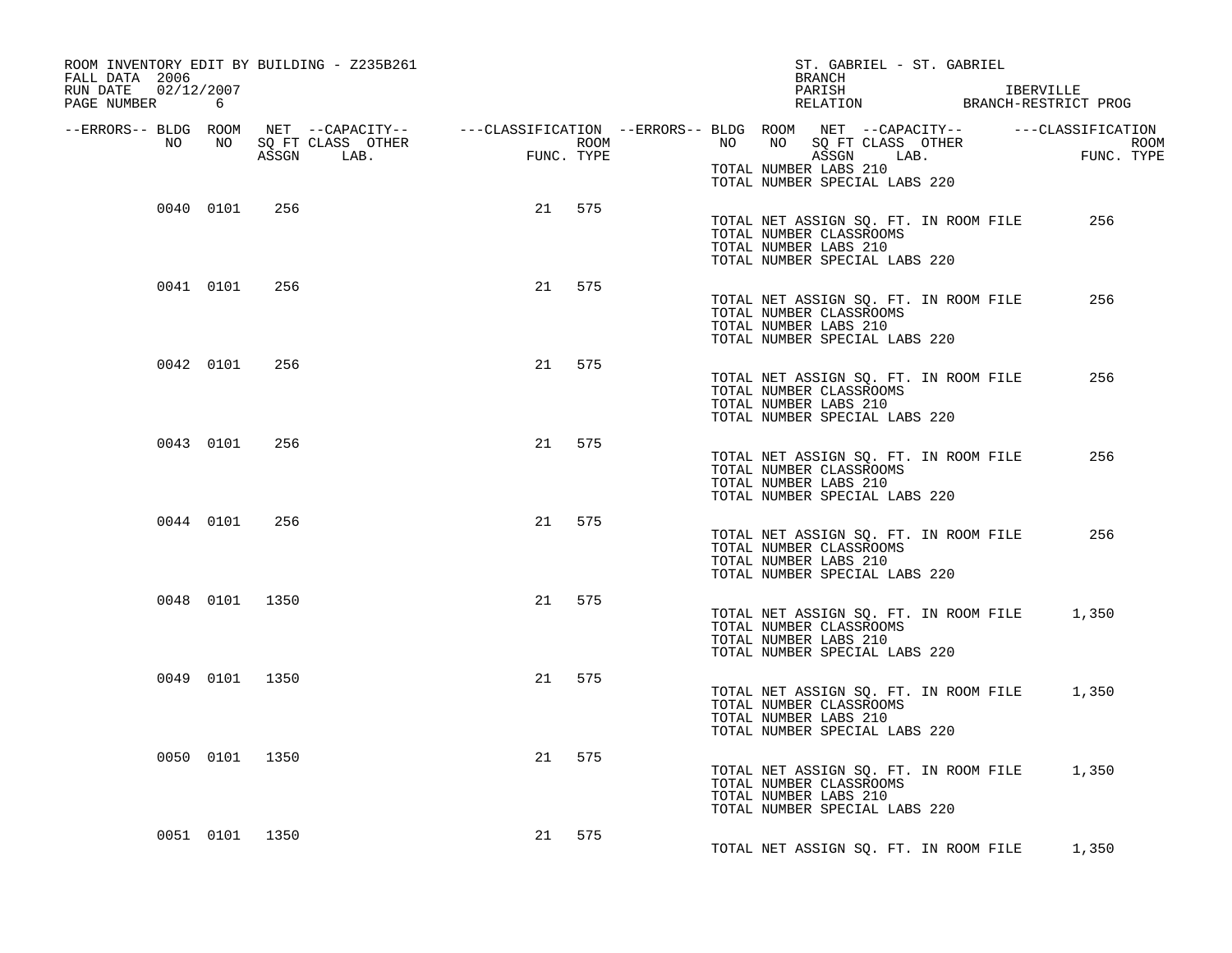| FALL DATA 2006<br>RUN DATE<br>PAGE NUMBER | 02/12/2007<br>7 |                 | ROOM INVENTORY EDIT BY BUILDING - Z235B261                                                                                    |    |                    |          | <b>BRANCH</b><br>PARISH                                                                                                    | ST. GABRIEL - ST. GABRIEL<br>RELATION |      |  | IBERVILLE<br>BRANCH-RESTRICT PROG |      |
|-------------------------------------------|-----------------|-----------------|-------------------------------------------------------------------------------------------------------------------------------|----|--------------------|----------|----------------------------------------------------------------------------------------------------------------------------|---------------------------------------|------|--|-----------------------------------|------|
| --ERRORS-- BLDG ROOM                      | NO<br>NO        | ASSGN           | NET --CAPACITY--    ---CLASSIFICATION --ERRORS-- BLDG ROOM NET --CAPACITY--    ---CLASSIFICATION<br>SQ FT CLASS OTHER<br>LAB. |    | ROOM<br>FUNC. TYPE | NO       | NO<br>TOTAL NUMBER CLASSROOMS<br>TOTAL NUMBER LABS 210<br>TOTAL NUMBER SPECIAL LABS 220                                    | SQ FT CLASS OTHER<br>ASSGN            | LAB. |  | FUNC. TYPE                        | ROOM |
|                                           |                 | 0052 0101 1350  |                                                                                                                               | 21 | 575                |          | TOTAL NET ASSIGN SQ. FT. IN ROOM FILE<br>TOTAL NUMBER CLASSROOMS<br>TOTAL NUMBER LABS 210<br>TOTAL NUMBER SPECIAL LABS 220 |                                       |      |  | 1,350                             |      |
|                                           |                 | 0053 0101 1350  |                                                                                                                               |    | 21 575             |          | TOTAL NET ASSIGN SQ. FT. IN ROOM FILE<br>TOTAL NUMBER CLASSROOMS<br>TOTAL NUMBER LABS 210<br>TOTAL NUMBER SPECIAL LABS 220 |                                       |      |  | 1,350                             |      |
|                                           |                 | 0054 0101 1350  |                                                                                                                               | 21 | 575                |          | TOTAL NET ASSIGN SQ. FT. IN ROOM FILE<br>TOTAL NUMBER CLASSROOMS<br>TOTAL NUMBER LABS 210<br>TOTAL NUMBER SPECIAL LABS 220 |                                       |      |  | 1,350                             |      |
|                                           | 0077 0101       | 218             |                                                                                                                               | 21 | 730                |          | TOTAL NET ASSIGN SQ. FT. IN ROOM FILE<br>TOTAL NUMBER CLASSROOMS<br>TOTAL NUMBER LABS 210<br>TOTAL NUMBER SPECIAL LABS 220 |                                       |      |  | 218                               |      |
|                                           |                 | 0080 0101 12000 |                                                                                                                               | 21 | 740                |          | TOTAL NET ASSIGN SQ. FT. IN ROOM FILE<br>TOTAL NUMBER CLASSROOMS<br>TOTAL NUMBER LABS 210<br>TOTAL NUMBER SPECIAL LABS 220 |                                       |      |  | 12,000                            |      |
| 7                                         |                 | 0081 0101 3010  |                                                                                                                               | 21 | 500                |          | TOTAL NET ASSIGN SQ. FT. IN ROOM FILE<br>TOTAL NUMBER CLASSROOMS<br>TOTAL NUMBER LABS 210<br>TOTAL NUMBER SPECIAL LABS 220 |                                       |      |  | 3,010                             |      |
|                                           | 0082 0101       | 3000            |                                                                                                                               | 21 | 730                |          | TOTAL NET ASSIGN SQ. FT. IN ROOM FILE<br>TOTAL NUMBER CLASSROOMS<br>TOTAL NUMBER LABS 210<br>TOTAL NUMBER SPECIAL LABS 220 |                                       |      |  | 3,000                             |      |
| 5                                         | 0086            |                 |                                                                                                                               |    |                    | NO ROOMS |                                                                                                                            |                                       |      |  |                                   |      |
| 5                                         | 0087            |                 |                                                                                                                               |    |                    | NO ROOMS |                                                                                                                            |                                       |      |  |                                   |      |
| 5                                         | 0088            |                 |                                                                                                                               |    |                    | NO ROOMS |                                                                                                                            |                                       |      |  |                                   |      |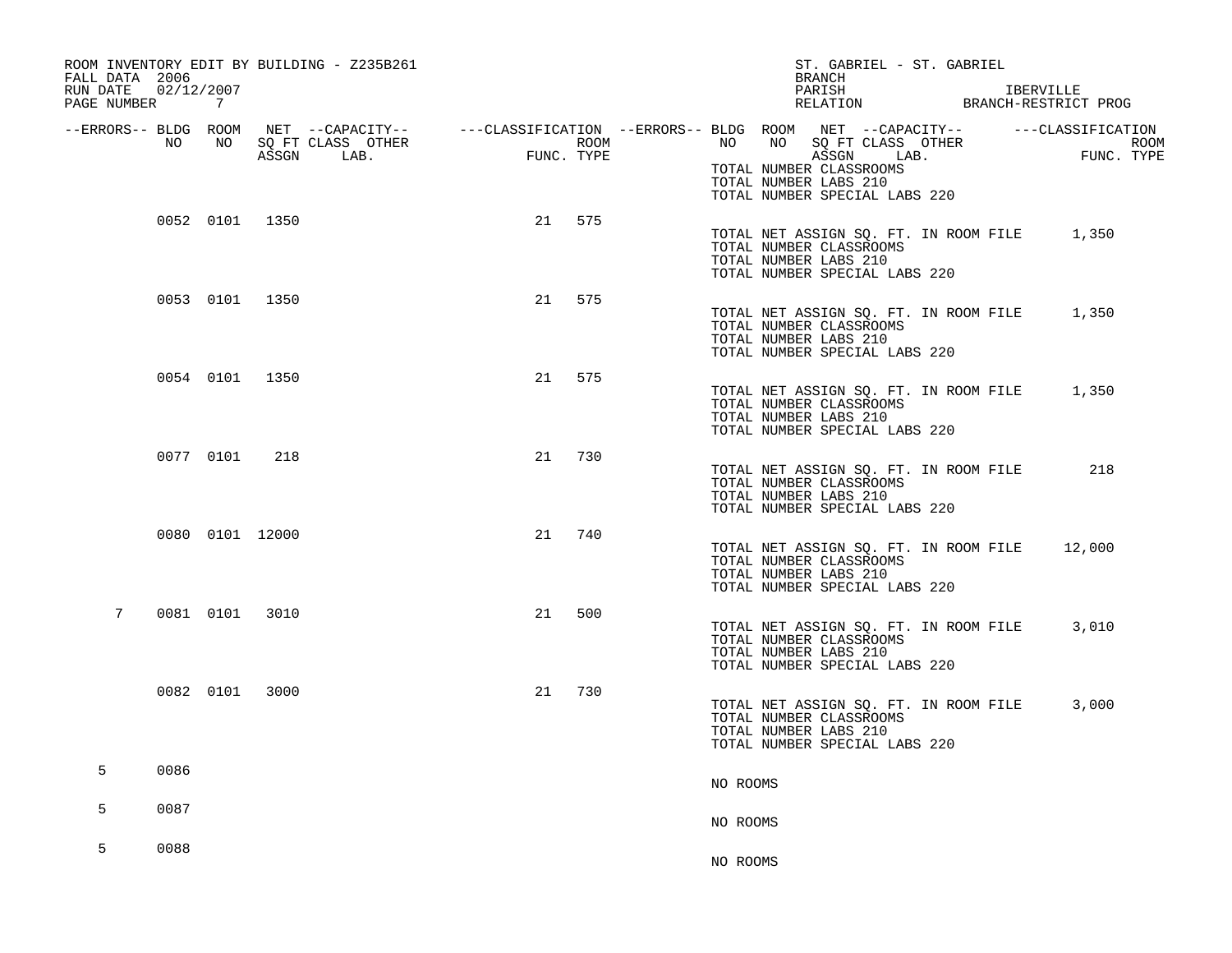| FALL DATA<br>RUN DATE<br>PAGE NUMBER | 2006<br>02/12/2007 | 8                 |              | ROOM INVENTORY EDIT BY BUILDING - Z235B261 |                                 |             |                 |          |            | <b>BRANCH</b><br>PARISH<br>RELATION | ST. GABRIEL - ST. GABRIEL                    | <b>IBERVILLE</b><br>BRANCH-RESTRICT PROG |                                                |  |
|--------------------------------------|--------------------|-------------------|--------------|--------------------------------------------|---------------------------------|-------------|-----------------|----------|------------|-------------------------------------|----------------------------------------------|------------------------------------------|------------------------------------------------|--|
| --ERRORS-- BLDG                      | ΝO                 | <b>ROOM</b><br>NO | NET<br>ASSGN | --CAPACITY--<br>SQ FT CLASS OTHER<br>LAB.  | ---CLASSIFICATION<br>FUNC. TYPE | <b>ROOM</b> | --ERRORS-- BLDG | NO       | ROOM<br>NO | NET<br>ASSGN                        | --CAPACITY--<br>SQ FT CLASS<br>OTHER<br>LAB. |                                          | ---CLASSIFICATION<br><b>ROOM</b><br>FUNC. TYPE |  |
| 5.                                   | 0089               |                   |              |                                            |                                 |             |                 | NO ROOMS |            |                                     |                                              |                                          |                                                |  |
| 5.                                   | 0090               |                   |              |                                            |                                 |             |                 | NO ROOMS |            |                                     |                                              |                                          |                                                |  |
|                                      | 0091               |                   |              |                                            |                                 |             |                 | NO ROOMS |            |                                     |                                              |                                          |                                                |  |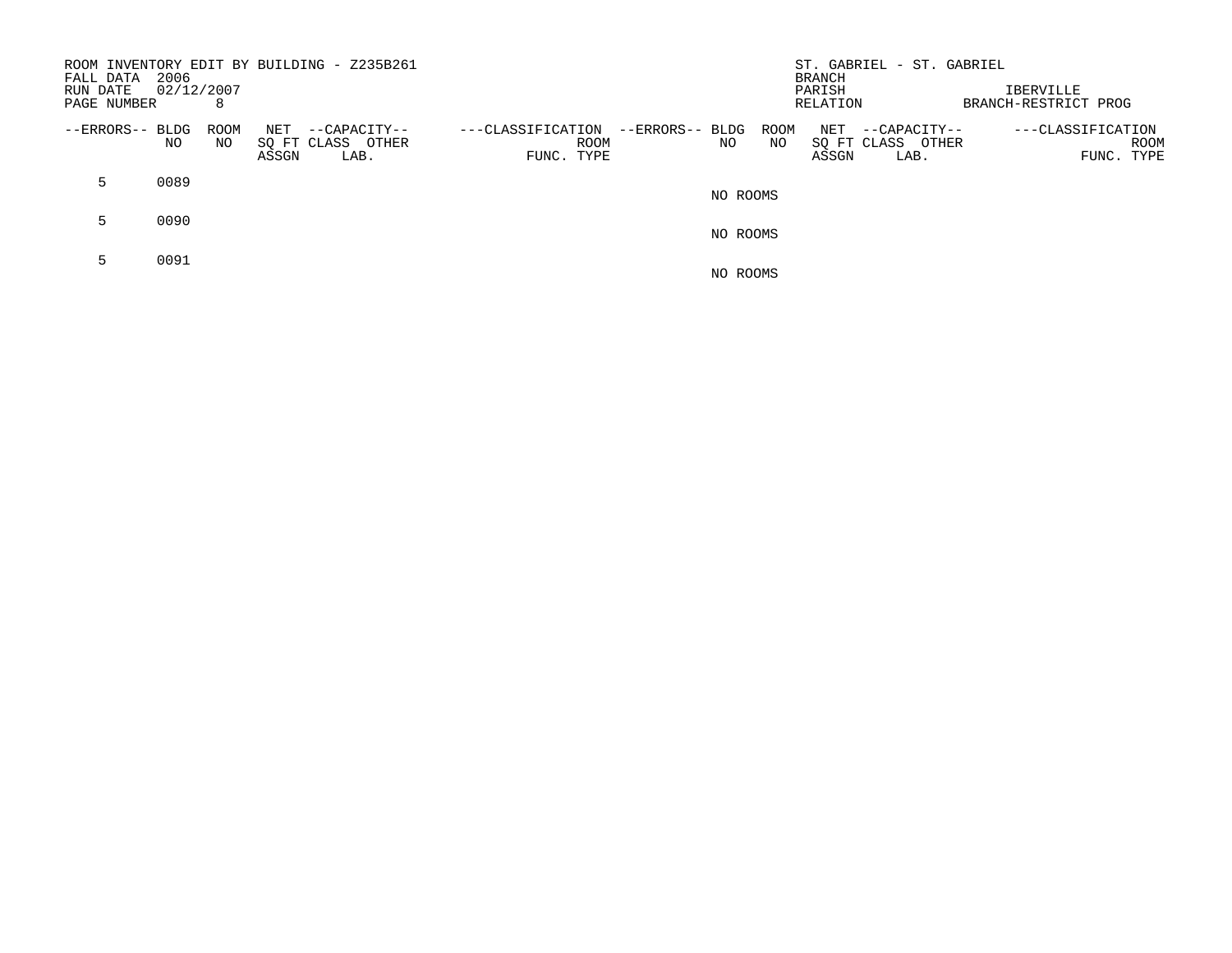- ERROR 1 BLD NUMBER OF THE ROOM FILE DOES NOT MATCH THE BLD NUMBER OF THE BLD FILE. THE BUILDING NUMBERS SHOULD BE EXACTLY THE SAME ON THE BUILDING FILE AND THE ROOM FILE.
- ERROR 2 DUPLICATE RECORD IN THE ROOM FILE.
- ERROR 3 NET ASSIGNABLE SQUARE FEET IS BLANK.
- ERROR 4 CAPACITY IS NOT ENTERED FOR ROOM TYPE 110, 210, 220, 230, 250, 410, 430, 610, 910, 920.
- ERROR 5 BUILDING DOES NOT CONTAIN ANY ROOMS. 6 IF THE BUILDING IS A WAREHOUSE, BARN, ETC. WITH NO ROOMS, CODE ONE ROOM WITH THE GROSS AND NET EQUAL.
- ERROR 6 FUNCTION USE OF ROOMS IS 00 AND ROOM TYPE NOT 010, 020, 030, 051, 052, OR 053.
- ERROR 7 ROOM TYPE IS NOT A VALID ROOM USE CODE OR PCS FUNCTION USE CODE IS NOT A VALID CODE 2
- ERROR 8 ROOM TYPE IS WRONG (000).

| TOTAL NUMBER OF ROOM RECORDS                                                                                    | 115    |
|-----------------------------------------------------------------------------------------------------------------|--------|
| TOTAL CLASSROOM CAPACITY<br>TOTAL LAB CAPACITY                                                                  | 171    |
| TOTAL OTHER CAPACITY                                                                                            |        |
| TOTAL NON ASSIGN AREA - ROOMS (FUNCT 00)                                                                        | 1372   |
| TOTAL UNASSIGNED AREA - ROOMS (FUNCT 81, 82, 83)                                                                |        |
| TOTAL FACIL IN USE - ROOMS (FUNCT 10 THROUGH 70)                                                                | 148397 |
| TOTAL ASSIGNABLE AREA - ROOMS (FUNCT 10 THROUGH 83)                                                             | 148397 |
| TOTAL NUMBER OF NON-ASSIGN ROOMS (FUNCT 00)                                                                     | 16     |
| TOTAL NUMBER OF INSTRUCTIONAL, RESEARCH, ACADEMIC SUPPORT, AND STUDENT SERVICE ROOMS (FUNCTS 10, 20, 40 AND 50) | 82     |
| TOTAL NUMBER OF PUBLIC SERVICE, INSTITUTIONAL SUPPORT AND INDEPENDENT OPERATIONS ROOMS (FUNCTS 30, 60 AND 70)   |        |
| TOTAL NUMBER OF UNASSIGNED ROOMS (FUNCT 81, 82, 83)                                                             |        |
| TOTAL NUMBER OF ASSIGNABLE ROOMS (FUNCT 10 TO 83)                                                               | 99     |
| TOTAL NUMBER OF CLASSROOMS<br>(110)                                                                             |        |
| TOTAL NUMBER OF LABS<br>(210)                                                                                   |        |
| (220)<br>TOTAL NUMBER OF SPECIAL LABS                                                                           |        |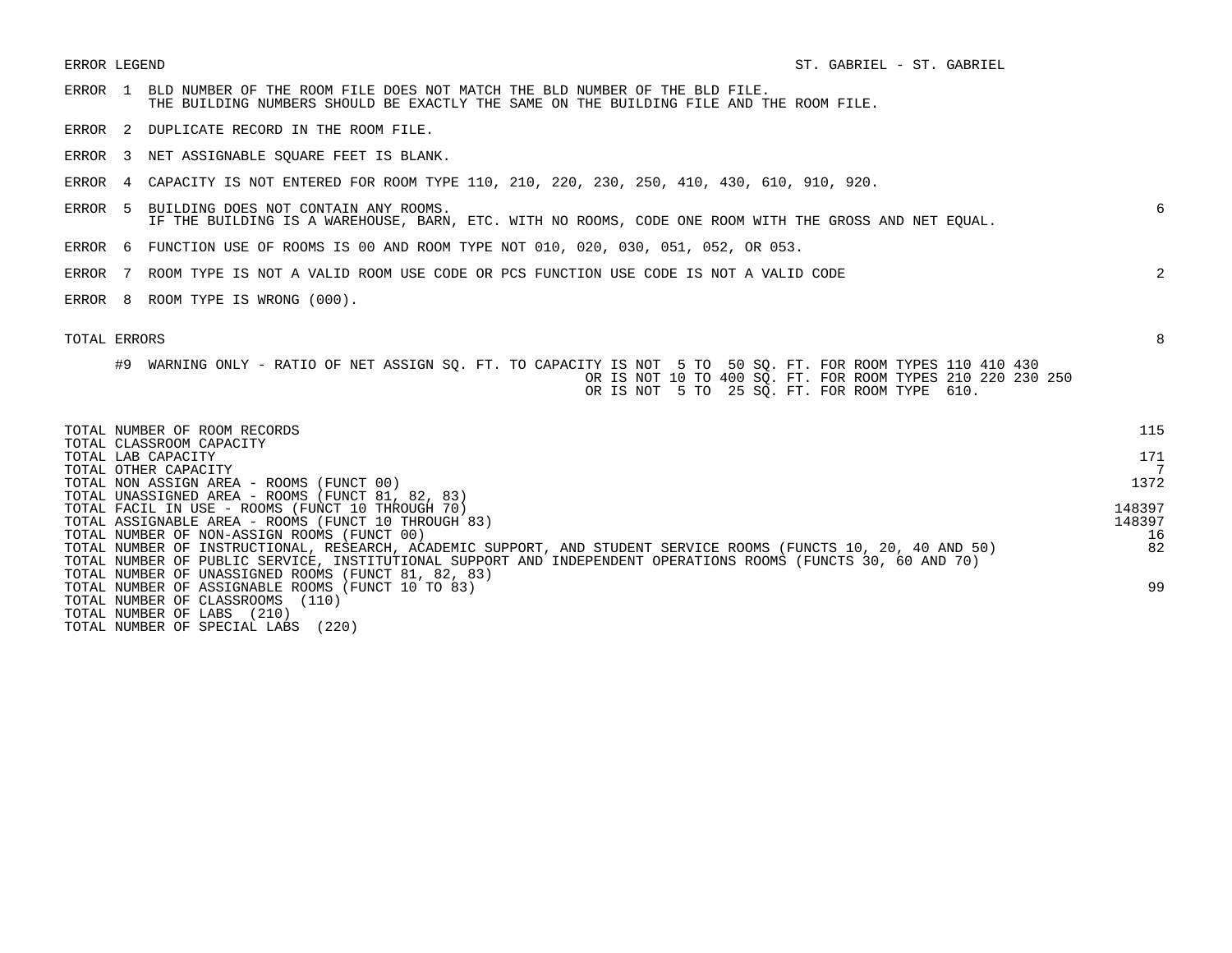| ROOM INVENTORY EDIT BY BUILDING - Z235B261<br>FALL DATA 2006 |                |                |                                                                                                 |    |            |                  |    |           | SOUTHEAST - FRANKLINTON<br>BRANCH                                                        |                   |                                       |                                                 |                    |
|--------------------------------------------------------------|----------------|----------------|-------------------------------------------------------------------------------------------------|----|------------|------------------|----|-----------|------------------------------------------------------------------------------------------|-------------------|---------------------------------------|-------------------------------------------------|--------------------|
| 02/12/2007<br>RUN DATE<br>PAGE NUMBER 1                      |                |                |                                                                                                 |    |            |                  |    |           |                                                                                          |                   |                                       | PARISH WASHINGTON RELATION BRANCH-RESTRICT PROG |                    |
| --ERRORS-- BLDG ROOM<br>NO                                   |                |                | NET --CAPACITY-- - ---CLASSIFICATION --ERRORS-- BLDG ROOM NET --CAPACITY-- - ----CLASSIFICATION |    |            |                  | NO | NO        |                                                                                          |                   |                                       |                                                 |                    |
|                                                              | NO             |                | SQ FT CLASS OTHER<br>ASSGN LAB.                                                                 |    | FUNC. TYPE | ROOM <b>ROOM</b> |    |           | ASSGN LAB.                                                                               | SQ FT CLASS OTHER |                                       |                                                 | ROOM<br>FUNC. TYPE |
|                                                              |                | 0005 0001 2894 |                                                                                                 |    | 92<br>970  |                  |    |           | TOTAL NUMBER CLASSROOMS<br>TOTAL NUMBER LABS 210<br>TOTAL NUMBER SPECIAL LABS 220        |                   | TOTAL NET ASSIGN SQ. FT. IN ROOM FILE | 2,894                                           |                    |
|                                                              | 0006 0001 1053 |                |                                                                                                 |    | 92<br>970  |                  |    |           | TOTAL NUMBER CLASSROOMS<br>TOTAL NUMBER LABS 210<br>TOTAL NUMBER SPECIAL LABS 220        |                   | TOTAL NET ASSIGN SQ. FT. IN ROOM FILE | 1,053                                           |                    |
|                                                              | 0007 0001      | 922            |                                                                                                 |    | 970<br>92  |                  |    |           | TOTAL NUMBER CLASSROOMS<br>TOTAL NUMBER LABS 210<br>TOTAL NUMBER SPECIAL LABS 220        |                   | TOTAL NET ASSIGN SQ. FT. IN ROOM FILE | 922                                             |                    |
|                                                              | 0009 0101      | 120            |                                                                                                 |    | 590<br>21  |                  |    |           | TOTAL NUMBER CLASSROOMS<br>TOTAL NUMBER LABS 210<br>TOTAL NUMBER SPECIAL LABS 220        |                   | TOTAL NET ASSIGN SQ. FT. IN ROOM FILE | 120                                             |                    |
|                                                              | 0010 0001      | 922            |                                                                                                 |    | 970<br>92  |                  |    |           | TOTAL NUMBER CLASSROOMS<br>TOTAL NUMBER LABS 210<br>TOTAL NUMBER SPECIAL LABS 220        |                   | TOTAL NET ASSIGN SQ. FT. IN ROOM FILE | 922                                             |                    |
|                                                              | 0011 0001      | 922            |                                                                                                 | 92 | 970        |                  |    |           | TOTAL NUMBER CLASSROOMS<br>TOTAL NUMBER LABS 210<br>TOTAL NUMBER SPECIAL LABS 220        |                   | TOTAL NET ASSIGN SQ. FT. IN ROOM FILE | 922                                             |                    |
|                                                              | 0012 0001      | 922            |                                                                                                 |    | 970<br>92  |                  |    |           | TOTAL NUMBER CLASSROOMS<br>TOTAL NUMBER LABS 210<br>TOTAL NUMBER SPECIAL LABS 220        |                   | TOTAL NET ASSIGN SQ. FT. IN ROOM FILE | 922                                             |                    |
|                                                              | 0015 0101      | 840            |                                                                                                 |    | 21<br>730  |                  |    | 0015 0102 | 30                                                                                       |                   |                                       | 00 <sub>o</sub>                                 | 030                |
|                                                              | 0015 0103      | 323            |                                                                                                 |    | 21<br>730  |                  |    | 0015 0104 | 209<br>TOTAL NUMBER CLASSROOMS<br>TOTAL NUMBER LABS 210<br>TOTAL NUMBER SPECIAL LABS 220 |                   | TOTAL NET ASSIGN SQ. FT. IN ROOM FILE | 21<br>1,372                                     | 730                |
|                                                              | 0016 0101      | 575            |                                                                                                 |    | 720<br>65  |                  |    | 0016 0102 | 154                                                                                      | $\mathbf{1}$      |                                       | 21                                              | 730                |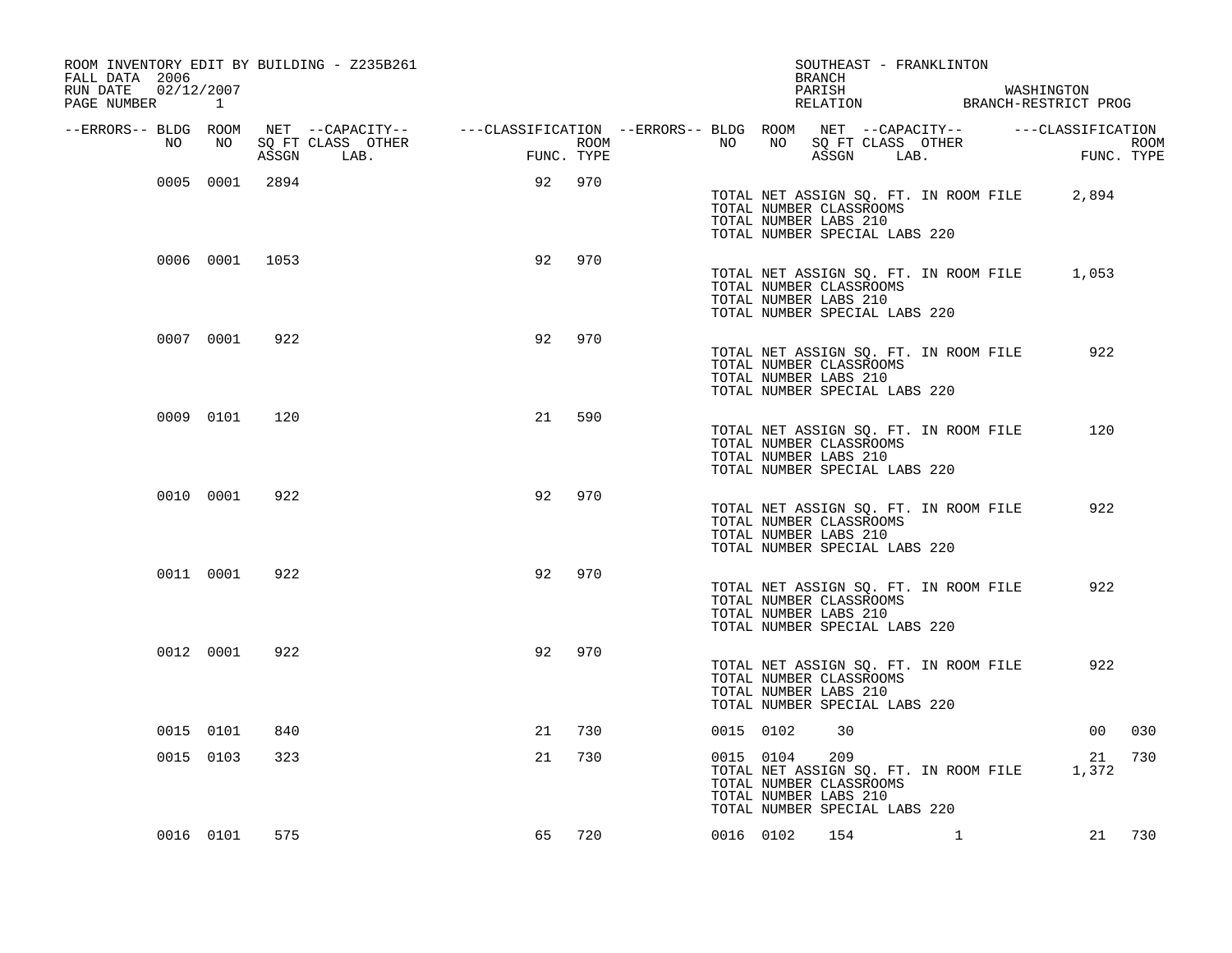| ROOM INVENTORY EDIT BY BUILDING - Z235B261<br>FALL DATA 2006<br>RUN DATE<br>PAGE NUMBER | 02/12/2007<br>2 |              |                                 |                                                                                                |                    |           |                | BRANCH                                                 | SOUTHEAST - FRANKLINTON         |                |                                       | PARISH WASHINGTON<br>RELATION BRANCH-RESTRICT PROG |                           |
|-----------------------------------------------------------------------------------------|-----------------|--------------|---------------------------------|------------------------------------------------------------------------------------------------|--------------------|-----------|----------------|--------------------------------------------------------|---------------------------------|----------------|---------------------------------------|----------------------------------------------------|---------------------------|
| --ERRORS-- BLDG ROOM                                                                    |                 |              |                                 | NET --CAPACITY-- - ---CLASSIFICATION --ERRORS-- BLDG ROOM NET --CAPACITY-- - ---CLASSIFICATION |                    |           |                |                                                        |                                 |                |                                       |                                                    |                           |
| NO                                                                                      | NO              |              | SO FT CLASS OTHER<br>ASSGN LAB. |                                                                                                | ROOM<br>FUNC. TYPE | NO        | NO NO          |                                                        | SQ FT CLASS OTHER<br>ASSGN LAB. |                |                                       |                                                    | <b>ROOM</b><br>FUNC. TYPE |
|                                                                                         | 0016 0103       | 121          |                                 | 21                                                                                             | 730                |           | 0016 0104      | 143                                                    |                                 |                |                                       | 65                                                 | 730                       |
|                                                                                         | 0016 0105 1285  |              |                                 | 65                                                                                             | 730                |           | 0016 0106      | 30<br>TOTAL NUMBER CLASSROOMS<br>TOTAL NUMBER LABS 210 | TOTAL NUMBER SPECIAL LABS 220   |                | TOTAL NET ASSIGN SQ. FT. IN ROOM FILE | 65<br>2,308                                        | 730                       |
|                                                                                         | 0017 0101       | 4095         |                                 | 21                                                                                             | 730                |           | 0017 0102      | 300                                                    |                                 |                |                                       | 65                                                 | 730                       |
|                                                                                         | 0017 0102A      | 285          |                                 | 65                                                                                             | 730                |           |                | TOTAL NUMBER CLASSROOMS<br>TOTAL NUMBER LABS 210       | TOTAL NUMBER SPECIAL LABS 220   |                |                                       | TOTAL NET ASSIGN SQ. FT. IN ROOM FILE 4,680        |                           |
|                                                                                         | 0018 0101       | 1008         |                                 | 21                                                                                             | 730                | 0018 0102 |                | 864                                                    |                                 |                |                                       | 65                                                 | 730                       |
|                                                                                         | 0018 0103       | 132          | $\mathbf{1}$                    | 65                                                                                             | 310                |           | 0018 0103A     | 132                                                    |                                 |                |                                       | 65                                                 | 730                       |
|                                                                                         | 0018 0104       | 288          |                                 | 21                                                                                             | 730                | 0018 0105 |                | 168                                                    |                                 |                |                                       | 65                                                 | 730                       |
|                                                                                         | 0018 0106       | 224          |                                 | 65                                                                                             | 720                | 0018 0107 |                | 196                                                    |                                 |                |                                       | 65                                                 | 725                       |
|                                                                                         | 0018 0108       | 1104         |                                 | 65                                                                                             | 730                |           |                | TOTAL NUMBER CLASSROOMS<br>TOTAL NUMBER LABS 210       | TOTAL NUMBER SPECIAL LABS 220   |                | TOTAL NET ASSIGN SQ. FT. IN ROOM FILE | 4,116                                              |                           |
|                                                                                         | 0019 0001 1844  |              |                                 | 21                                                                                             | 970                |           |                | TOTAL NUMBER CLASSROOMS<br>TOTAL NUMBER LABS 210       | TOTAL NUMBER SPECIAL LABS 220   |                | TOTAL NET ASSIGN SQ. FT. IN ROOM FILE | 1,844                                              |                           |
|                                                                                         | 0020 0101       | 600          |                                 | 21                                                                                             | 560                |           |                | TOTAL NUMBER CLASSROOMS<br>TOTAL NUMBER LABS 210       | TOTAL NUMBER SPECIAL LABS 220   |                | TOTAL NET ASSIGN SQ. FT. IN ROOM FILE | 600                                                |                           |
|                                                                                         | 0021 0101       | 226          |                                 | 21                                                                                             | 735                |           | 0021 0101A     | 55                                                     |                                 |                |                                       | 21                                                 | 735                       |
|                                                                                         | 0021 0101B      | 35           |                                 | 21                                                                                             | 730                |           | 0021 0101C 432 | TOTAL NUMBER CLASSROOMS<br>TOTAL NUMBER LABS 210       | TOTAL NUMBER SPECIAL LABS 220   |                | TOTAL NET ASSIGN SQ. FT. IN ROOM FILE | 21<br>748                                          | 730                       |
|                                                                                         | 0022 0004A      | $\mathbf{1}$ |                                 | 00                                                                                             | 030                |           | 0022 0009      | $\overline{1}$                                         |                                 | $\overline{1}$ |                                       |                                                    | 21 310                    |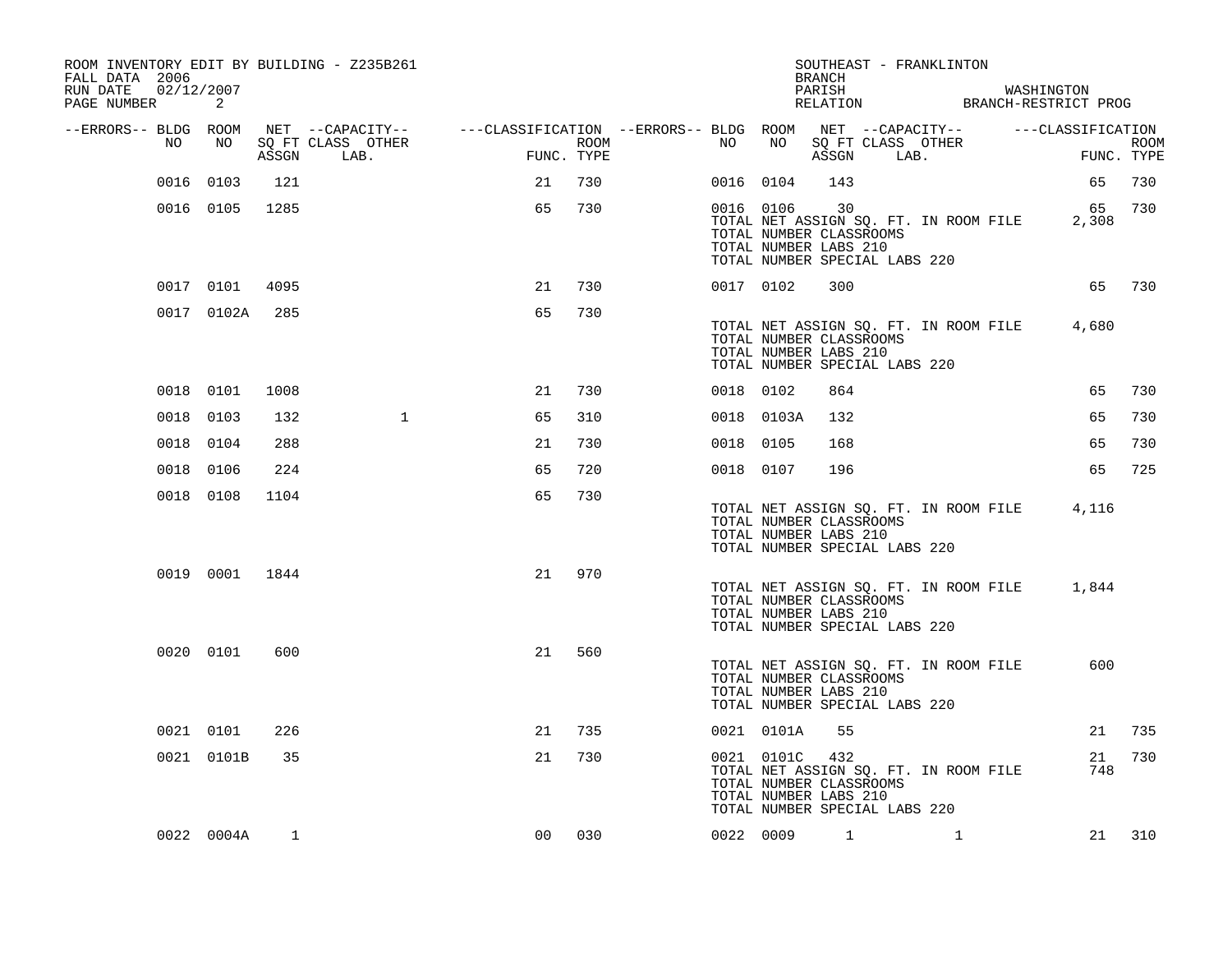| ROOM INVENTORY EDIT BY BUILDING - Z235B261<br>FALL DATA 2006<br>RUN DATE<br>02/12/2007<br>PAGE NUMBER | 3              |       |                           |                                        |      |           |            | BRANCH<br>PARISH                                        | SOUTHEAST - FRANKLINTON                                                |                | PARISH WASHINGTON<br>RELATION BRANCH-RESTRICT PROG | WASHINGTON        |             |                           |
|-------------------------------------------------------------------------------------------------------|----------------|-------|---------------------------|----------------------------------------|------|-----------|------------|---------------------------------------------------------|------------------------------------------------------------------------|----------------|----------------------------------------------------|-------------------|-------------|---------------------------|
| --ERRORS-- BLDG ROOM                                                                                  |                |       | NET --CAPACITY--          | ---CLASSIFICATION --ERRORS-- BLDG ROOM |      |           |            |                                                         | NET --CAPACITY--                                                       |                |                                                    | ---CLASSIFICATION |             |                           |
| NO                                                                                                    | NO             | ASSGN | SQ FT CLASS OTHER<br>LAB. | FUNC. TYPE                             | ROOM | NO        | NO         | ASSGN                                                   | SQ FT CLASS OTHER<br>LAB.                                              |                |                                                    |                   |             | <b>ROOM</b><br>FUNC. TYPE |
| 0022                                                                                                  | 0101           | 154   | 1                         | 63                                     | 310  | 0022 0102 |            | 110                                                     |                                                                        | $\mathbf{1}$   |                                                    |                   | 22          | 310                       |
|                                                                                                       | 0022 0103      | 198   | $\mathbf{1}$              | 63                                     | 310  | 0022 0104 |            | 1280                                                    |                                                                        | 75             |                                                    |                   | 31          | 610                       |
|                                                                                                       | 0022 0104A     | 56    |                           | 31                                     | 730  |           | 0022 0104B | 56                                                      |                                                                        |                |                                                    |                   | 31          | 730                       |
|                                                                                                       | 0022 0105      | 126   |                           | 22                                     | 315  | 0022 0106 |            | 156                                                     |                                                                        | $\overline{4}$ |                                                    |                   | 63          | 410                       |
|                                                                                                       | 0022 0107      | 120   |                           | 22                                     | 710  | 0022 0108 |            | 15                                                      |                                                                        |                |                                                    |                   | 92          | 730                       |
|                                                                                                       | 0022 0109      | 132   | $\mathbf{1}$              | 22                                     | 310  | 0022 0110 |            | 156                                                     |                                                                        | $\mathbf{1}$   |                                                    |                   | 92          | 310                       |
|                                                                                                       | 0022 0111      | 120   | $\mathbf{1}$              | 22                                     | 310  | 0022 0112 |            | 15                                                      |                                                                        |                |                                                    |                   | 00          | 030                       |
|                                                                                                       | 0022 0113      | 132   | $\mathbf 1$               | 22                                     | 310  | 0022 0114 |            | 42                                                      |                                                                        |                |                                                    |                   | 00          | 030                       |
|                                                                                                       | 0022 0115      | 84    |                           | 0 <sub>0</sub>                         | 030  | 0022 0116 |            | 396                                                     |                                                                        |                |                                                    |                   | 92          | 655                       |
|                                                                                                       | 0022 0117      | 112   |                           | 0 <sub>0</sub>                         | 030  |           | 0022 0118  | 136<br>TOTAL NUMBER CLASSROOMS<br>TOTAL NUMBER LABS 210 | TOTAL NUMBER SPECIAL LABS 220                                          |                | TOTAL NET ASSIGN SQ. FT. IN ROOM FILE              |                   | 00<br>3,208 | 030                       |
|                                                                                                       | 0024 0001      | 4000  |                           | 21                                     | 730  |           |            | TOTAL NUMBER CLASSROOMS<br>TOTAL NUMBER LABS 210        | TOTAL NUMBER SPECIAL LABS 220                                          |                | TOTAL NET ASSIGN SQ. FT. IN ROOM FILE              |                   | 4,000       |                           |
|                                                                                                       | 0025 0101      | 3600  |                           | 21                                     | 570  |           | 0025 0102  | 216<br>TOTAL NUMBER CLASSROOMS<br>TOTAL NUMBER LABS 210 | TOTAL NUMBER SPECIAL LABS 220                                          |                | TOTAL NET ASSIGN SQ. FT. IN ROOM FILE              |                   | 21<br>3,816 | 575                       |
|                                                                                                       | 0027 0001 1450 |       |                           | 92                                     | 970  |           |            | TOTAL NUMBER CLASSROOMS<br>TOTAL NUMBER LABS 210        | TOTAL NUMBER SPECIAL LABS 220                                          |                | TOTAL NET ASSIGN SQ. FT. IN ROOM FILE              |                   | 1,450       |                           |
|                                                                                                       | 0031 0101      | 500   |                           | 21                                     | 730  |           |            | TOTAL NUMBER CLASSROOMS<br>TOTAL NUMBER LABS 210        | TOTAL NET ASSIGN SQ. FT. IN ROOM FILE<br>TOTAL NUMBER SPECIAL LABS 220 |                |                                                    |                   | 500         |                           |
|                                                                                                       | 0033 0101      | 500   |                           | 21                                     | 730  |           |            |                                                         | TOTAL NET ASSIGN SQ. FT. IN ROOM FILE                                  |                |                                                    |                   | 500         |                           |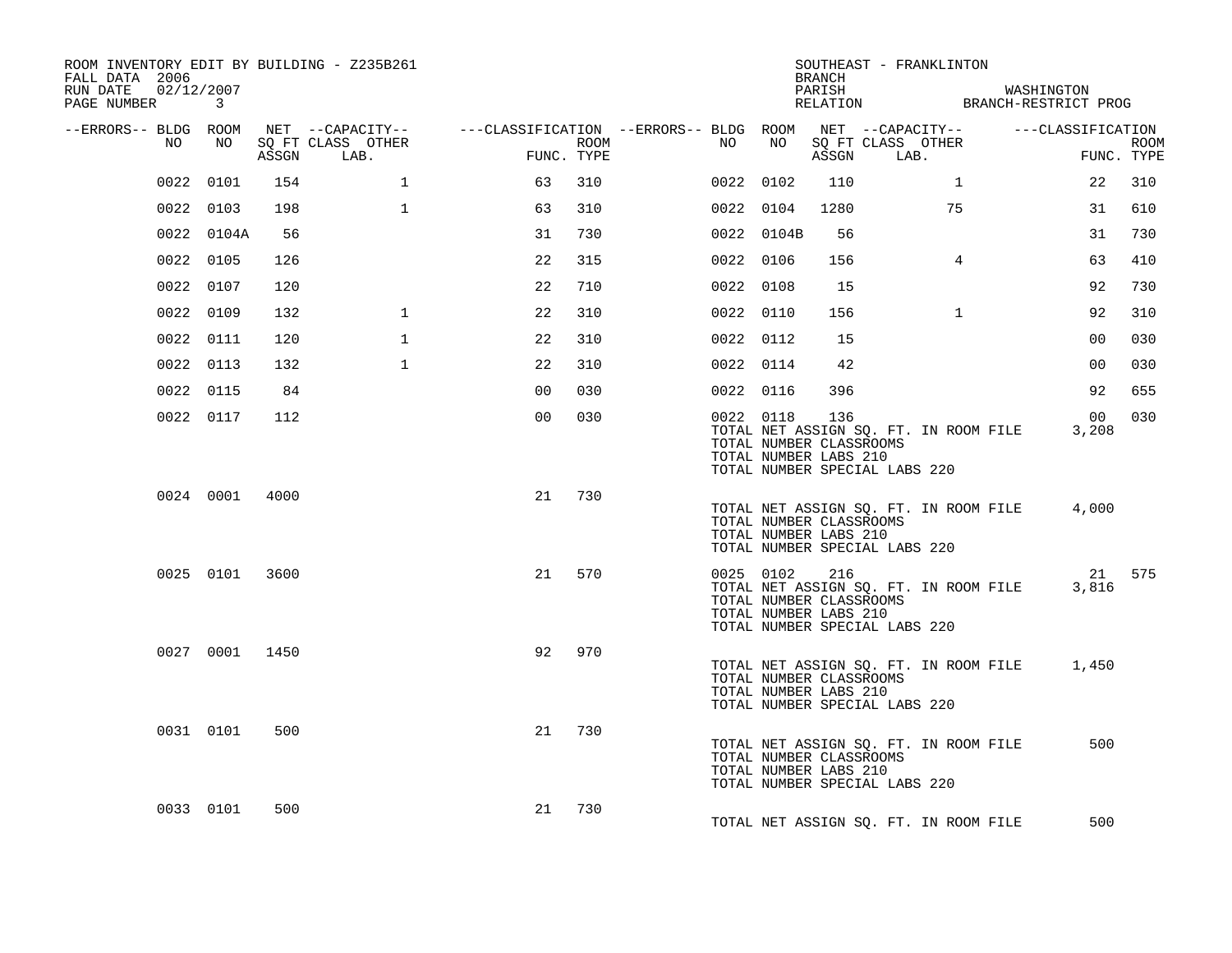| ROOM INVENTORY EDIT BY BUILDING - Z235B261<br>FALL DATA 2006 |                |      |                                                                                                                     |                                                           |      |       |            | SOUTHEAST - FRANKLINTON<br>BRANCH                                                                                                 |  |                                                 |             |
|--------------------------------------------------------------|----------------|------|---------------------------------------------------------------------------------------------------------------------|-----------------------------------------------------------|------|-------|------------|-----------------------------------------------------------------------------------------------------------------------------------|--|-------------------------------------------------|-------------|
| RUN DATE<br>02/12/2007<br>PAGE NUMBER 4                      |                |      |                                                                                                                     |                                                           |      |       |            | PARISH                                                                                                                            |  | PARISH WASHINGTON RELATION BRANCH-RESTRICT PROG |             |
| --ERRORS-- BLDG ROOM<br>NO                                   | NO NO          |      | NET --CAPACITY-- - ---CLASSIFICATION --ERRORS-- BLDG ROOM NET --CAPACITY-- - ---CLASSIFICATION<br>SQ FT CLASS OTHER |                                                           | ROOM | NO NO | NO 11      | SQ FT CLASS OTHER                                                                                                                 |  |                                                 | <b>ROOM</b> |
|                                                              |                |      | ASSGN LAB.                                                                                                          | $\begin{tabular}{cc} \bf FUN \end{tabular}$<br>FUNC. TYPE |      |       |            | ASSGN LAB.<br>TOTAL NUMBER CLASSROOMS<br>TOTAL NUMBER LABS 210<br>TOTAL NUMBER SPECIAL LABS 220                                   |  |                                                 | FUNC. TYPE  |
|                                                              | 0034 0101      | 900  |                                                                                                                     | 21                                                        | 255  |       | 0034 0101A | 42                                                                                                                                |  | 00 <sub>o</sub>                                 | 030         |
|                                                              | 0034 0101B     | 21   |                                                                                                                     | 21                                                        | 255  |       | 0034 0101C | 21                                                                                                                                |  | 21                                              | 255         |
|                                                              | 0034 0101D     | 21   |                                                                                                                     | 21                                                        | 255  |       | 0034 0101E | 21                                                                                                                                |  | 21                                              | 255         |
|                                                              | 0034 0101F     | 21   |                                                                                                                     | 21                                                        | 255  |       | 0034 0101G | 21                                                                                                                                |  | 21                                              | 255         |
|                                                              | 0034 0102      | 600  |                                                                                                                     | 21                                                        | 730  |       |            | TOTAL NET ASSIGN SQ. FT. IN ROOM FILE<br>TOTAL NUMBER CLASSROOMS<br>TOTAL NUMBER LABS 210<br>TOTAL NUMBER SPECIAL LABS 220        |  | 1,626                                           |             |
|                                                              | 0035 0101 6960 |      |                                                                                                                     | 22                                                        | 570  |       |            | TOTAL NET ASSIGN SQ. FT. IN ROOM FILE<br>TOTAL NUMBER CLASSROOMS<br>TOTAL NUMBER LABS 210<br>TOTAL NUMBER SPECIAL LABS 220        |  | 6,960                                           |             |
|                                                              | 0038 0101      | 4000 |                                                                                                                     | 21                                                        | 730  |       |            | TOTAL NET ASSIGN SQ. FT. IN ROOM FILE<br>TOTAL NUMBER CLASSROOMS<br>TOTAL NUMBER LABS 210<br>TOTAL NUMBER SPECIAL LABS 220        |  | 4,000                                           |             |
|                                                              | 0040 0101      | 720  |                                                                                                                     | 21                                                        | 730  |       |            | TOTAL NET ASSIGN SQ. FT. IN ROOM FILE<br>TOTAL NUMBER CLASSROOMS<br>TOTAL NUMBER LABS 210<br>TOTAL NUMBER SPECIAL LABS 220        |  | 720                                             |             |
|                                                              | 0041 0101      | 300  |                                                                                                                     | 21                                                        | 560  |       |            | TOTAL NET ASSIGN SQ. FT. IN ROOM FILE<br>TOTAL NUMBER CLASSROOMS<br>TOTAL NUMBER LABS 210<br>TOTAL NUMBER SPECIAL LABS 220        |  | 300                                             |             |
|                                                              | 0042 0101 4788 |      |                                                                                                                     | 21                                                        | 575  |       | 0042 0102  | 270<br>TOTAL NET ASSIGN SQ. FT. IN ROOM FILE<br>TOTAL NUMBER CLASSROOMS<br>TOTAL NUMBER LABS 210<br>TOTAL NUMBER SPECIAL LABS 220 |  | 21<br>5,058                                     | 730         |
|                                                              | 0043 0101      | 414  |                                                                                                                     | 21                                                        | 570  |       | 0043 0102  | 144<br>TOTAL NET ASSIGN SQ. FT. IN ROOM FILE<br>TOTAL NUMBER CLASSROOMS                                                           |  | 21<br>558                                       | 575         |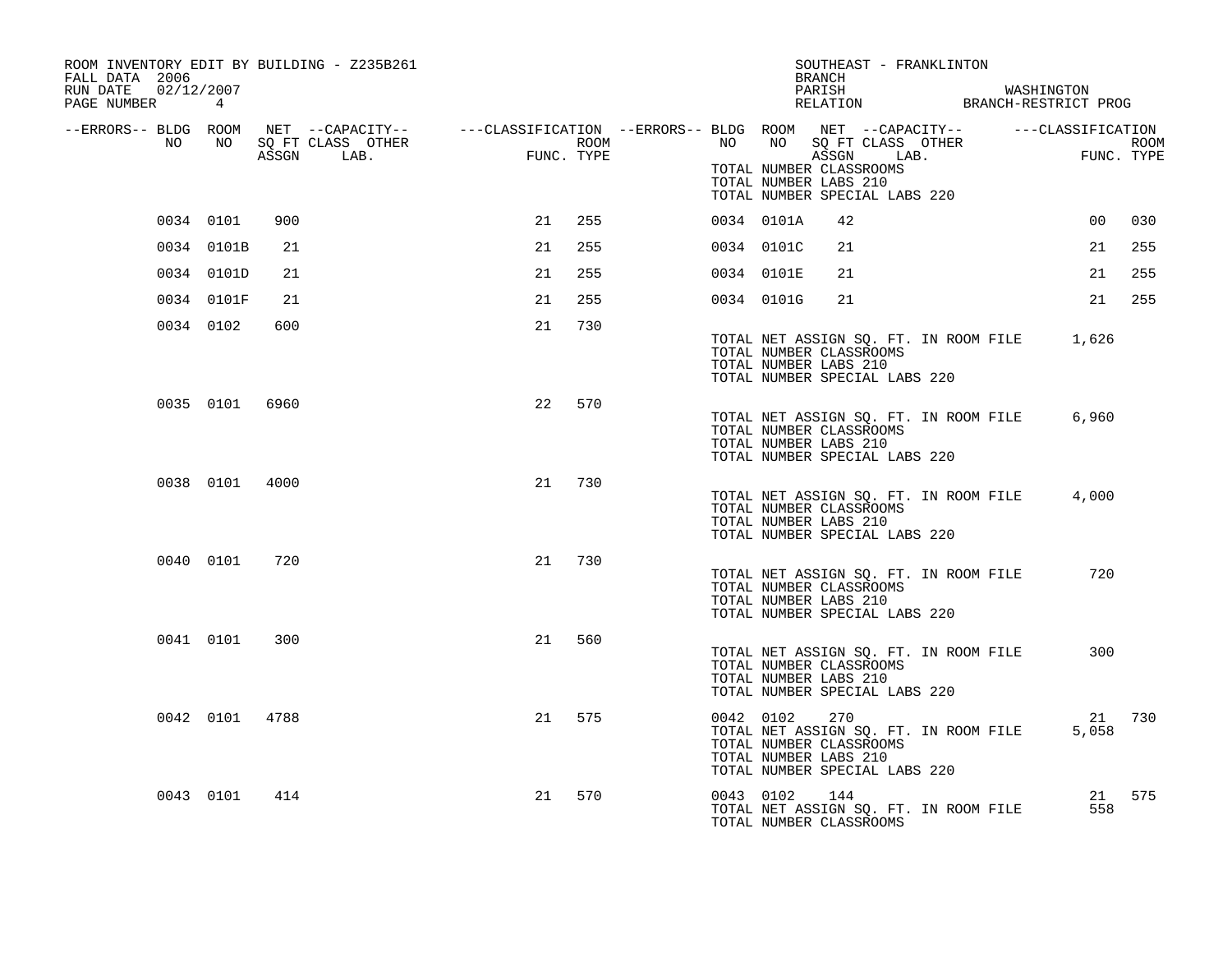| ROOM INVENTORY EDIT BY BUILDING - Z235B261<br>FALL DATA 2006<br>RUN DATE 02/12/2007<br>PAGE NUMBER | .5             |       |                           |                                                                                                                |      |           |                                                  | BRANCH | SOUTHEAST - FRANKLINTON                                                |                | PARISH WASHINGTON RELATION BRANCH-RESTRICT PROG |                           |
|----------------------------------------------------------------------------------------------------|----------------|-------|---------------------------|----------------------------------------------------------------------------------------------------------------|------|-----------|--------------------------------------------------|--------|------------------------------------------------------------------------|----------------|-------------------------------------------------|---------------------------|
| --ERRORS-- BLDG ROOM<br>NO                                                                         | NO NO          | ASSGN | SQ FT CLASS OTHER<br>LAB. | NET --CAPACITY--    ---CLASSIFICATION --ERRORS-- BLDG ROOM NET --CAPACITY--    ---CLASSIFICATION<br>FUNC. TYPE | ROOM | NO        | TOTAL NUMBER LABS 210                            |        | NO SQ FT CLASS OTHER<br>ASSGN LAB.<br>TOTAL NUMBER SPECIAL LABS 220    |                |                                                 | <b>ROOM</b><br>FUNC. TYPE |
|                                                                                                    | 0044 0101      | 132   | $\mathbf{1}$              | 21                                                                                                             | 310  | 0044 0102 |                                                  | 144    |                                                                        | $\mathbf{1}$   | 21                                              | 310                       |
|                                                                                                    | 0044 0103      | 1161  | 23                        | 21                                                                                                             | 250  |           | 0044 0103A                                       | 108    |                                                                        | 2              | 21                                              | 250                       |
|                                                                                                    | 0044 0103B     | 180   | $\overline{4}$            | 21                                                                                                             | 250  |           | 0044 0103C                                       | 180    |                                                                        | $\overline{4}$ | 21                                              | 250                       |
|                                                                                                    | 0044 0103D     | 175   | $\overline{4}$            | 21                                                                                                             | 250  |           | 0044 0103E                                       | 90     |                                                                        |                | 21                                              | 255                       |
|                                                                                                    | 0044 0103F     | 130   |                           | 21                                                                                                             | 255  |           | 0044 0103G                                       | 104    |                                                                        |                | 21                                              | 255                       |
|                                                                                                    | 0044 0103H     | 65    |                           | 21                                                                                                             | 255  | 0044 0104 |                                                  | 182    |                                                                        |                | 21                                              | 350                       |
|                                                                                                    | 0044 0105      | 100   | $\mathbf{1}$              | 21                                                                                                             | 310  | 0044 0106 |                                                  | 100    |                                                                        | $\mathbf{1}$   | 21                                              | 310                       |
|                                                                                                    | 0044 0107      | 100   | $\mathbf{1}$              | 21                                                                                                             | 310  | 0044 0108 |                                                  | 100    |                                                                        | $\mathbf{1}$   | 21                                              | 310                       |
|                                                                                                    | 0044 0109      | 40    |                           | 00                                                                                                             | 010  | 0044 0110 |                                                  | 45     |                                                                        |                | 0 <sub>0</sub>                                  | 030                       |
|                                                                                                    | 0044 0111      | 45    |                           | 0 <sub>0</sub>                                                                                                 | 030  | 0044 0112 | TOTAL NUMBER CLASSROOMS<br>TOTAL NUMBER LABS 210 | 25     | TOTAL NET ASSIGN SQ. FT. IN ROOM FILE<br>TOTAL NUMBER SPECIAL LABS 220 |                | 00<br>3,051                                     | 030                       |
|                                                                                                    | 0046 0101      | 113   |                           | 21                                                                                                             | 730  |           | TOTAL NUMBER CLASSROOMS<br>TOTAL NUMBER LABS 210 |        | TOTAL NET ASSIGN SQ. FT. IN ROOM FILE<br>TOTAL NUMBER SPECIAL LABS 220 |                | 113                                             |                           |
| 678                                                                                                | 0053 0101      | 500   |                           | 0 <sub>0</sub>                                                                                                 | 000  |           | TOTAL NUMBER CLASSROOMS<br>TOTAL NUMBER LABS 210 |        | TOTAL NET ASSIGN SQ. FT. IN ROOM FILE<br>TOTAL NUMBER SPECIAL LABS 220 |                |                                                 |                           |
|                                                                                                    | 0054 0101      | 5250  |                           | 21                                                                                                             | 730  |           | TOTAL NUMBER CLASSROOMS<br>TOTAL NUMBER LABS 210 |        | TOTAL NET ASSIGN SQ. FT. IN ROOM FILE<br>TOTAL NUMBER SPECIAL LABS 220 |                | 5,250                                           |                           |
|                                                                                                    | 0060 0101      | 127   |                           | 21                                                                                                             | 720  |           | TOTAL NUMBER CLASSROOMS<br>TOTAL NUMBER LABS 210 |        | TOTAL NET ASSIGN SQ. FT. IN ROOM FILE<br>TOTAL NUMBER SPECIAL LABS 220 |                | 127                                             |                           |
|                                                                                                    | 0068 0101 1133 |       |                           | 21                                                                                                             | 590  |           |                                                  |        | TOTAL NET ASSIGN SQ. FT. IN ROOM FILE                                  |                | 1,133                                           |                           |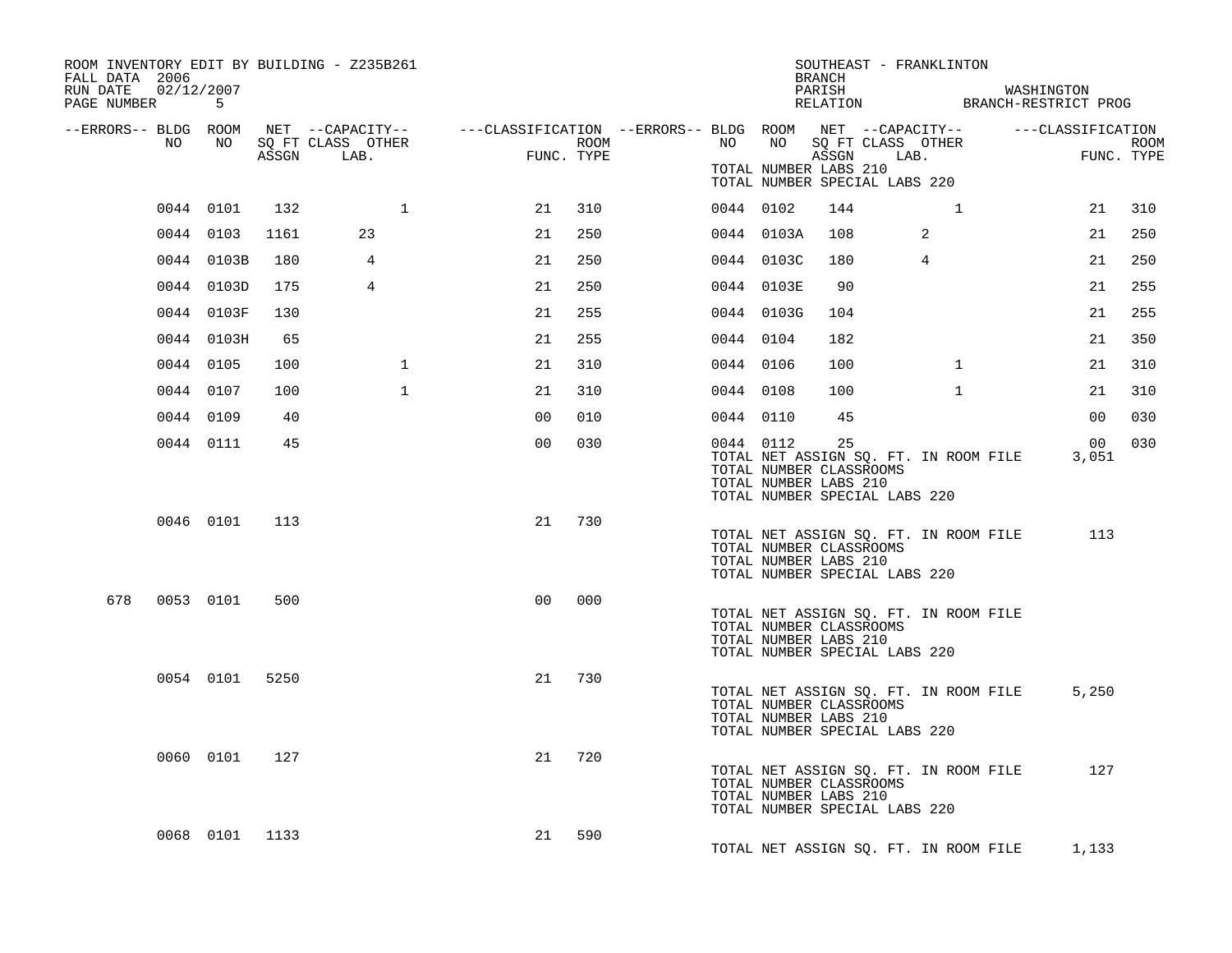| FALL DATA 2006<br>RUN DATE<br>PAGE NUMBER | 02/12/2007 | 6         |                 | ROOM INVENTORY EDIT BY BUILDING - Z235B261                                                                                          |    |                    |             | SOUTHEAST - FRANKLINTON<br><b>BRANCH</b><br>PARISH<br>RELATION BRANCH-RESTRICT PROG                                               |      | WASHINGTON |             |
|-------------------------------------------|------------|-----------|-----------------|-------------------------------------------------------------------------------------------------------------------------------------|----|--------------------|-------------|-----------------------------------------------------------------------------------------------------------------------------------|------|------------|-------------|
| --ERRORS-- BLDG ROOM                      | NO         | NO        |                 | NET --CAPACITY--    ---CLASSIFICATION --ERRORS-- BLDG ROOM NET --CAPACITY--    ---CLASSIFICATION<br>SQ FT CLASS OTHER<br>ASSGN LAB. |    | ROOM<br>FUNC. TYPE | NO NO<br>NO | SQ FT CLASS OTHER<br>ASSGN<br>TOTAL NUMBER CLASSROOMS<br>TOTAL NUMBER LABS 210<br>TOTAL NUMBER SPECIAL LABS 220                   | LAB. | FUNC. TYPE | <b>ROOM</b> |
|                                           |            |           | 0069 0101 1099  |                                                                                                                                     | 21 | 735                |             | TOTAL NET ASSIGN SQ. FT. IN ROOM FILE<br>TOTAL NUMBER CLASSROOMS<br>TOTAL NUMBER LABS 210<br>TOTAL NUMBER SPECIAL LABS 220        |      | 1,099      |             |
|                                           |            | 0070 0101 | 123             |                                                                                                                                     | 21 | 730                |             | TOTAL NET ASSIGN SQ. FT. IN ROOM FILE<br>TOTAL NUMBER CLASSROOMS<br>TOTAL NUMBER LABS 210<br>TOTAL NUMBER SPECIAL LABS 220        |      | 123        |             |
|                                           |            |           | 0076 0101 12714 |                                                                                                                                     | 22 | 575                |             | TOTAL NET ASSIGN SQ. FT. IN ROOM FILE 12,714<br>TOTAL NUMBER CLASSROOMS<br>TOTAL NUMBER LABS 210<br>TOTAL NUMBER SPECIAL LABS 220 |      |            |             |
| 5                                         | 0080       |           |                 |                                                                                                                                     |    |                    | NO ROOMS    |                                                                                                                                   |      |            |             |
| 5                                         | 0081       |           |                 |                                                                                                                                     |    |                    | NO ROOMS    |                                                                                                                                   |      |            |             |
| 5                                         | 0082       |           |                 |                                                                                                                                     |    |                    | NO ROOMS    |                                                                                                                                   |      |            |             |
| 5                                         | 0084       |           |                 |                                                                                                                                     |    |                    | NO ROOMS    |                                                                                                                                   |      |            |             |
| 5                                         | 0085       |           |                 |                                                                                                                                     |    |                    | NO ROOMS    |                                                                                                                                   |      |            |             |
| 5                                         | 0086       |           |                 |                                                                                                                                     |    |                    | NO ROOMS    |                                                                                                                                   |      |            |             |
| 5                                         | 0087       |           |                 |                                                                                                                                     |    |                    | NO ROOMS    |                                                                                                                                   |      |            |             |
| 5                                         | 0088       |           |                 |                                                                                                                                     |    |                    | NO ROOMS    |                                                                                                                                   |      |            |             |
| 5                                         | 0089       |           |                 |                                                                                                                                     |    |                    | NO ROOMS    |                                                                                                                                   |      |            |             |
| 5                                         | 0090       |           |                 |                                                                                                                                     |    |                    | NO ROOMS    |                                                                                                                                   |      |            |             |
| 5                                         | 0091       |           |                 |                                                                                                                                     |    |                    | NO ROOMS    |                                                                                                                                   |      |            |             |
| 5                                         | 0092       |           |                 |                                                                                                                                     |    |                    | NO ROOMS    |                                                                                                                                   |      |            |             |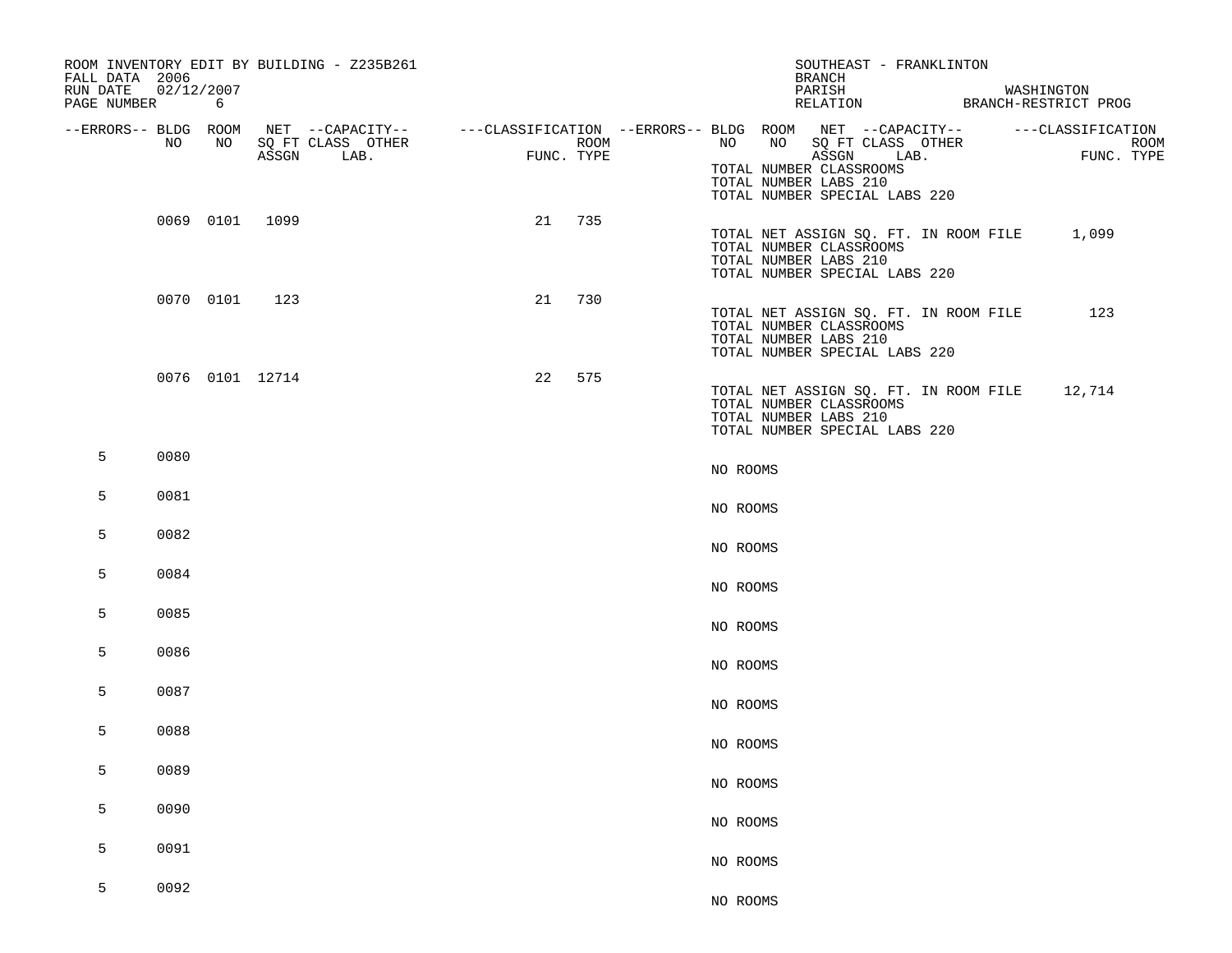5 0093

NO ROOMS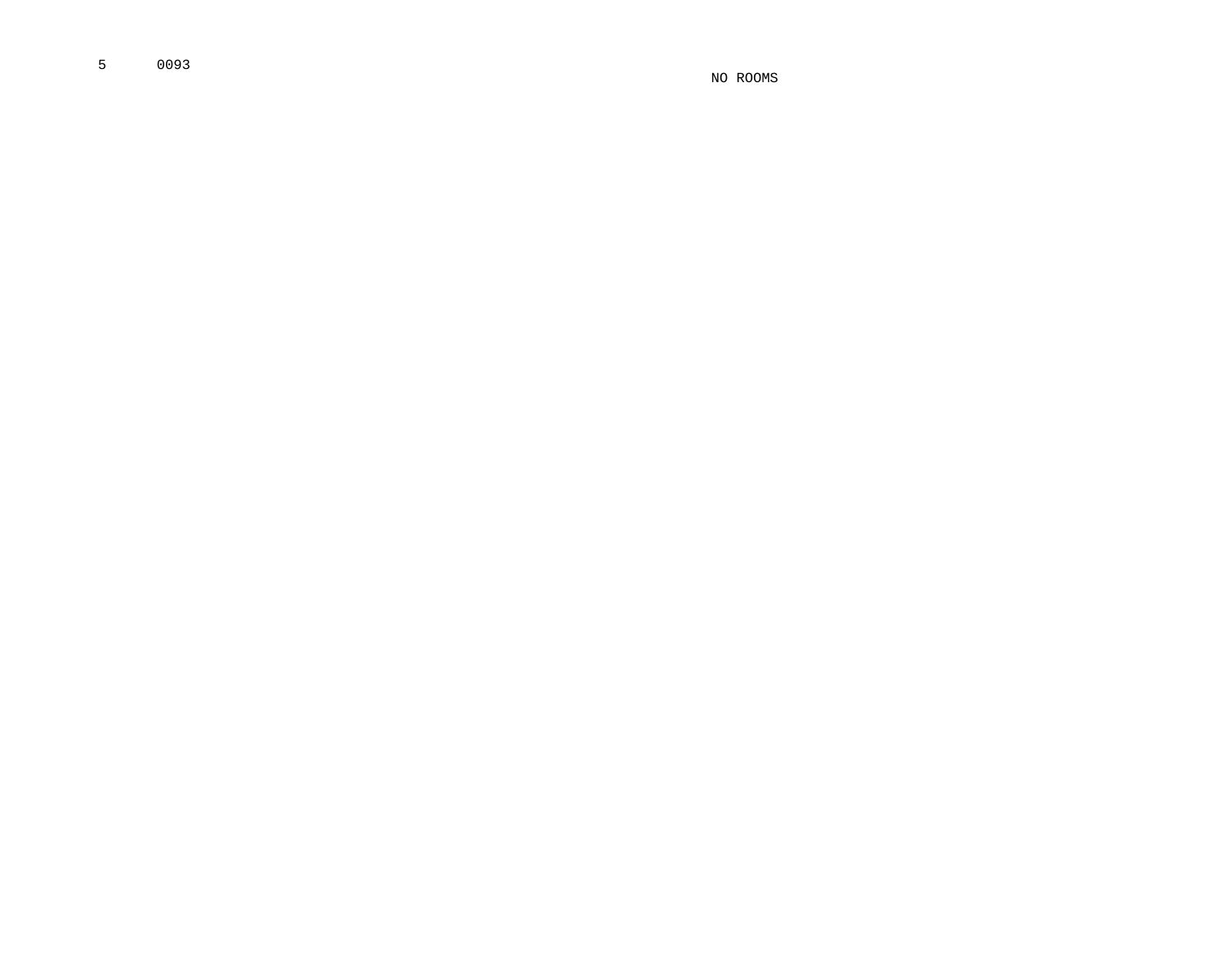ERROR LEGEND SOUTHEAST - FRANKLINTON ERROR 1 BLD NUMBER OF THE ROOM FILE DOES NOT MATCH THE BLD NUMBER OF THE BLD FILE. THE BUILDING NUMBERS SHOULD BE EXACTLY THE SAME ON THE BUILDING FILE AND THE ROOM FILE. ERROR 2 DUPLICATE RECORD IN THE ROOM FILE. ERROR 3 NET ASSIGNABLE SQUARE FEET IS BLANK. ERROR 4 CAPACITY IS NOT ENTERED FOR ROOM TYPE 110, 210, 220, 230, 250, 410, 430, 610, 910, 920. ERROR 5 BUILDING DOES NOT CONTAIN ANY ROOMS. 13 IF THE BUILDING IS A WAREHOUSE, BARN, ETC. WITH NO ROOMS, CODE ONE ROOM WITH THE GROSS AND NET EQUAL. ERROR 6 FUNCTION USE OF ROOMS IS 00 AND ROOM TYPE NOT 010, 020, 030, 051, 052, OR 053. 1 ERROR 7 ROOM TYPE IS NOT A VALID ROOM USE CODE OR PCS FUNCTION USE CODE IS NOT A VALID CODE 1 ERROR 8 ROOM TYPE IS WRONG (000). TOTAL ERRORS 16 #9 WARNING ONLY - RATIO OF NET ASSIGN SQ. FT. TO CAPACITY IS NOT 5 TO 50 SQ. FT. FOR ROOM TYPES 110 410 430 OR IS NOT 10 TO 400 SQ. FT. FOR ROOM TYPES 210 220 230 250 OR IS NOT 5 TO 25 SQ. FT. FOR ROOM TYPE 610. TOTAL NUMBER OF ROOM RECORDS 108 TOTAL CLASSROOM CAPACITY TOTAL LAB CAPACITY 37 TOTAL OTHER CAPACITY 95 TOTAL NON ASSIGN AREA - ROOMS (FUNCT 00) 1117 TOTAL UNASSIGNED AREA - ROOMS (FUNCT 81, 82, 83) TOTAL FACIL IN USE – ROOMS (FUNCT 10 THROUGH 70)<br>TOTAL ASSIGNARLE AREA – ROOMS (FUNCT 10 THROUGH 83) TOTAL ASSIGNABLE AREA - ROOMS (FUNCT 10 THROUGH 83) TOTAL NUMBER OF NON-ASSIGN ROOMS (FUNCT 00) 13 TOTAL NUMBER OF INSTRUCTIONAL, RESEARCH, ACADEMIC SUPPORT, AND STUDENT SERVICE ROOMS (FUNCTS 10, 20, 40 AND 50) 66 TOTAL NUMBER OF PUBLIC SERVICE, INSTITUTIONAL SUPPORT AND INDEPENDENT OPERATIONS ROOMS (FUNCTS 30, 60 AND 70) 19 TOTAL NUMBER OF UNASSIGNED ROOMS (FUNCT 81, 82, 83) TOTAL NUMBER OF ASSIGNABLE ROOMS (FUNCT 10 TO 83) 95 TOTAL NUMBER OF CLASSROOMS (110)

TOTAL NUMBER OF LABS (210)

TOTAL NUMBER OF SPECIAL LABS (220)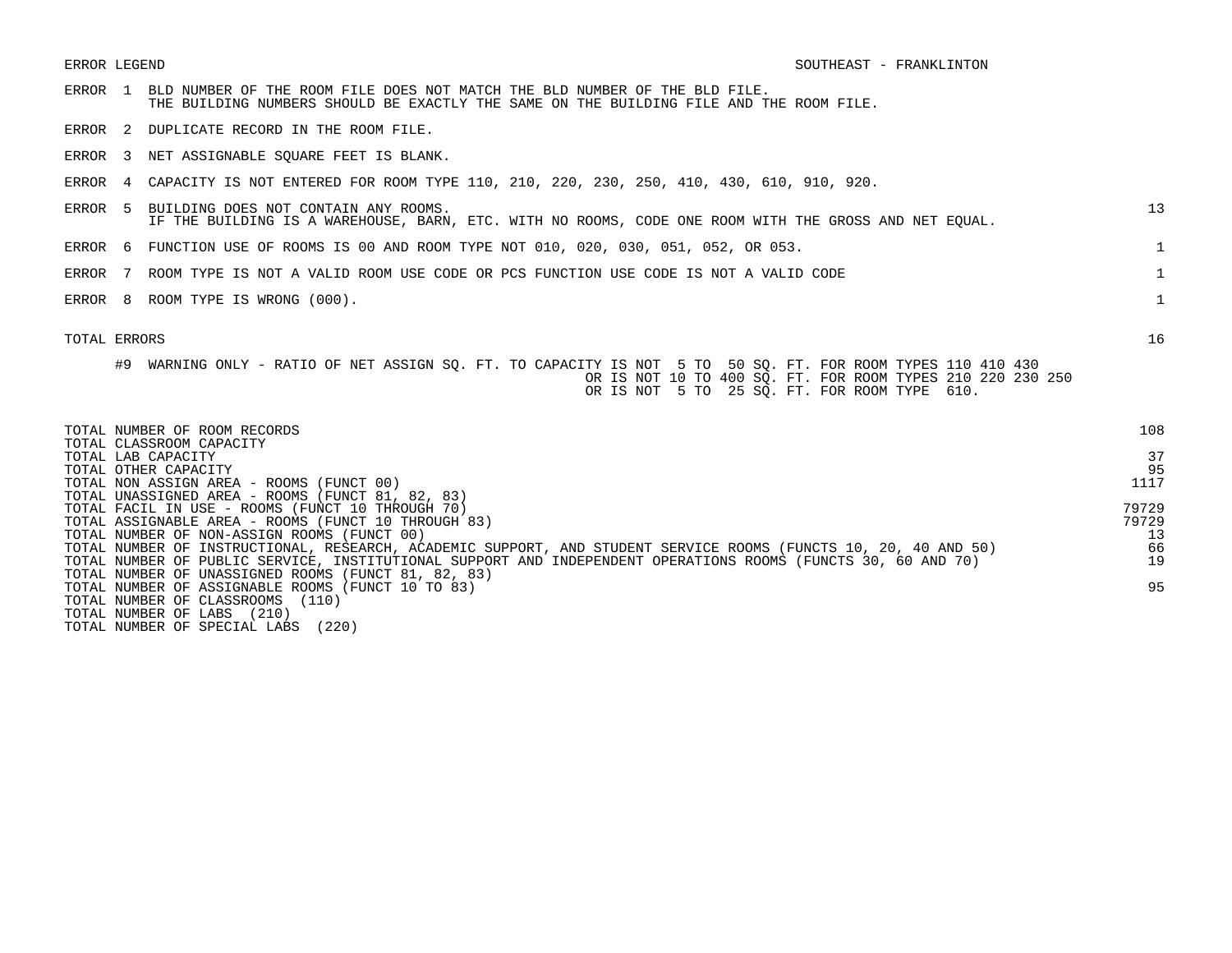| ROOM INVENTORY EDIT BY BUILDING - Z235B261<br>FALL DATA 2006 |                |       |                                                                                                                     |                |      |           |                | BRANCH                                           | SWEET POTATO - CHASE                                                   |                                           |             |
|--------------------------------------------------------------|----------------|-------|---------------------------------------------------------------------------------------------------------------------|----------------|------|-----------|----------------|--------------------------------------------------|------------------------------------------------------------------------|-------------------------------------------|-------------|
| RUN DATE<br>02/12/2007<br>PAGE NUMBER 1                      |                |       |                                                                                                                     |                |      |           |                | PARISH                                           |                                                                        | FRANKLIN<br>RELATION BRANCH-RESTRICT PROG |             |
| --ERRORS-- BLDG ROOM<br>NO                                   | NO             |       | NET --CAPACITY-- - ---CLASSIFICATION --ERRORS-- BLDG ROOM NET --CAPACITY-- - ---CLASSIFICATION<br>SQ FT CLASS OTHER |                | ROOM | NO        | NO             |                                                  | SQ FT CLASS OTHER                                                      |                                           | <b>ROOM</b> |
|                                                              |                | ASSGN | LAB.                                                                                                                | FUNC. TYPE     |      |           |                | ASSGN                                            | LAB.                                                                   |                                           | FUNC. TYPE  |
|                                                              | 0001 0101      | 1130  |                                                                                                                     | 21             | 730  |           | 0001 0101A     | 126                                              |                                                                        | 00                                        | 030         |
|                                                              | 0001 0102      | 430   |                                                                                                                     | 21             | 730  | 0001 0104 |                | 435                                              |                                                                        | 21                                        | 730         |
|                                                              | 0001 0105      | 432   |                                                                                                                     | 21             | 730  | 0001 0106 |                | 392                                              |                                                                        | 21                                        | 730         |
|                                                              | 0001 0106A     | 80    |                                                                                                                     | 21             | 730  |           | 0001 0106B     | 84                                               |                                                                        | 21                                        | 730         |
|                                                              | 0001 0106C     | 88    |                                                                                                                     | 21             | 730  |           |                | TOTAL NUMBER CLASSROOMS<br>TOTAL NUMBER LABS 210 | TOTAL NET ASSIGN SQ. FT. IN ROOM FILE<br>TOTAL NUMBER SPECIAL LABS 220 | 3,071                                     |             |
|                                                              | 0002 0001 2150 |       |                                                                                                                     | 92             | 970  |           |                | TOTAL NUMBER CLASSROOMS<br>TOTAL NUMBER LABS 210 | TOTAL NET ASSIGN SQ. FT. IN ROOM FILE<br>TOTAL NUMBER SPECIAL LABS 220 | 2,150                                     |             |
|                                                              | 0005 0001 1300 |       |                                                                                                                     | 92             | 970  |           |                | TOTAL NUMBER CLASSROOMS<br>TOTAL NUMBER LABS 210 | TOTAL NET ASSIGN SQ. FT. IN ROOM FILE<br>TOTAL NUMBER SPECIAL LABS 220 | 1,300                                     |             |
|                                                              | 0006 0101      | 550   |                                                                                                                     | 21             | 350  | 0006 0102 |                | 420                                              | 8                                                                      | 21                                        | 250         |
|                                                              | 0006 0103      | 92    |                                                                                                                     | 21             | 730  | 0006 0104 |                | 50                                               |                                                                        | 00 <sup>o</sup>                           | 030         |
|                                                              | 0006 0105      | 60    |                                                                                                                     | 0 <sup>0</sup> | 030  |           |                | TOTAL NUMBER CLASSROOMS<br>TOTAL NUMBER LABS 210 | TOTAL NET ASSIGN SQ. FT. IN ROOM FILE<br>TOTAL NUMBER SPECIAL LABS 220 | 1,062                                     |             |
|                                                              | 0011 0001 1200 |       |                                                                                                                     | 92             | 970  |           |                | TOTAL NUMBER CLASSROOMS<br>TOTAL NUMBER LABS 210 | TOTAL NET ASSIGN SQ. FT. IN ROOM FILE<br>TOTAL NUMBER SPECIAL LABS 220 | 1,200                                     |             |
|                                                              | 0012 0001 1000 |       |                                                                                                                     | 92             | 970  |           |                | TOTAL NUMBER CLASSROOMS<br>TOTAL NUMBER LABS 210 | TOTAL NET ASSIGN SQ. FT. IN ROOM FILE<br>TOTAL NUMBER SPECIAL LABS 220 | 1,000                                     |             |
|                                                              | 0013 0101 1200 |       |                                                                                                                     | 21             | 580  |           | 0013 0102 1200 |                                                  | TOTAL NET ASSIGN SQ. FT. IN ROOM FILE                                  | 2,400                                     | 21 580      |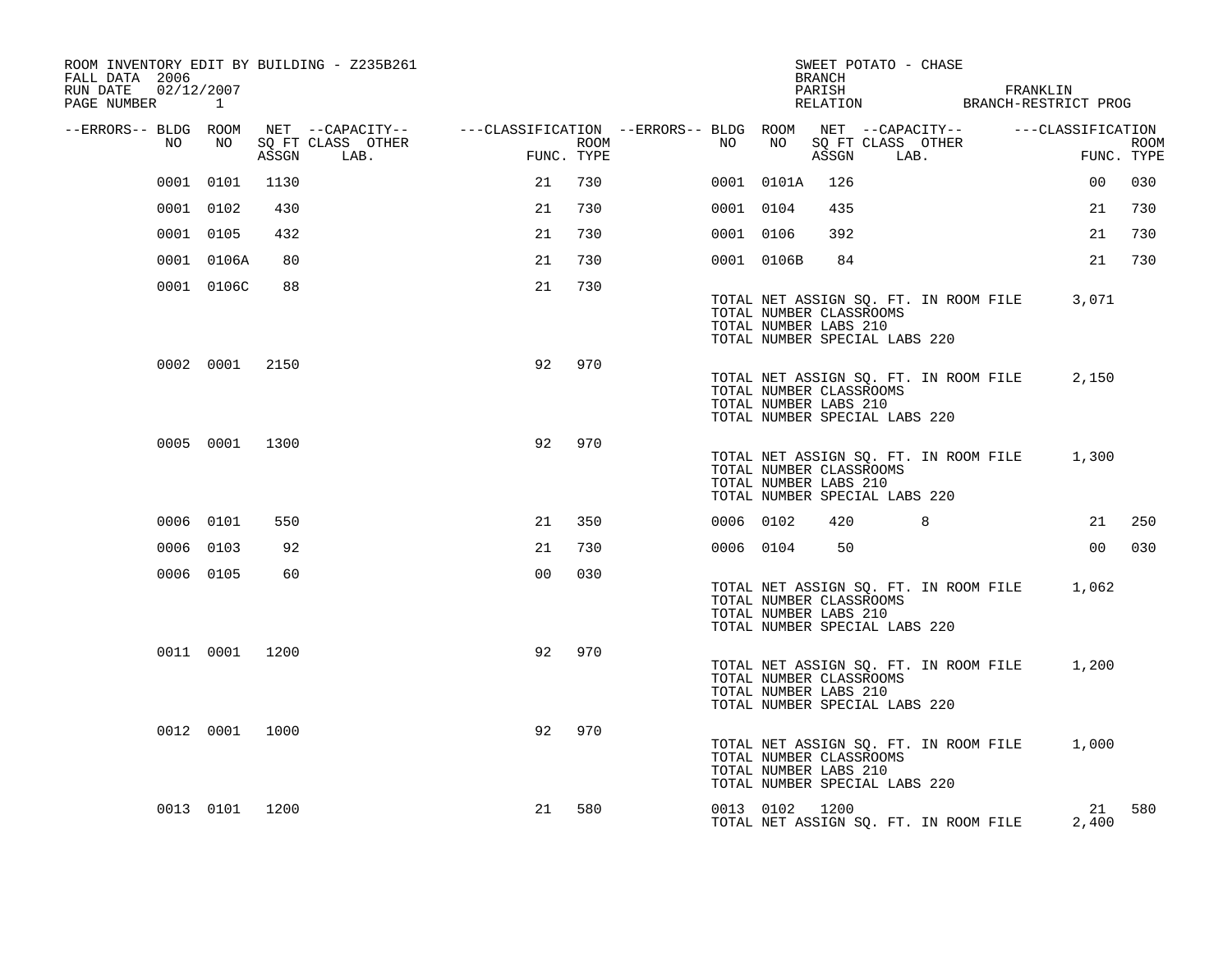| FALL DATA 2006<br>RUN DATE<br>PAGE NUMBER | 02/12/2007 | 2              |       | ROOM INVENTORY EDIT BY BUILDING - Z235B261                                                              |                    |      |           |               | SWEET POTATO - CHASE<br><b>BRANCH</b><br>PARISH<br>PARISH FRANKLIN FRANKLIN RELATION BRANCH-RESTRICT PROG                         |              |                            |                    |
|-------------------------------------------|------------|----------------|-------|---------------------------------------------------------------------------------------------------------|--------------------|------|-----------|---------------|-----------------------------------------------------------------------------------------------------------------------------------|--------------|----------------------------|--------------------|
| --ERRORS-- BLDG ROOM                      | NO         | NO             | ASSGN | NET --CAPACITY-- - ---CLASSIFICATION --ERRORS-- BLDG ROOM NET --CAPACITY--<br>SQ FT CLASS OTHER<br>LAB. | FUNC<br>FUNC. TYPE | ROOM |           |               | NO NO SQ FT CLASS OTHER<br>ASSGN LAB.<br>TOTAL NUMBER CLASSROOMS                                                                  |              | ---CLASSIFICATION<br>FUNC. | ROOM<br>FUNC. TYPE |
|                                           |            |                |       |                                                                                                         |                    |      |           |               | TOTAL NUMBER LABS 210<br>TOTAL NUMBER SPECIAL LABS 220                                                                            |              |                            |                    |
|                                           |            | 0014 0101      | 497   |                                                                                                         | 21                 | 730  | 0014 0102 |               | 180                                                                                                                               |              | 21                         | 730                |
| 7                                         |            | 0014 0103      | 2850  |                                                                                                         | 0 <sub>0</sub>     | 040  |           | 0014 0104 382 | TOTAL NET ASSIGN SQ. FT. IN ROOM FILE<br>TOTAL NUMBER CLASSROOMS<br>TOTAL NUMBER LABS 210<br>TOTAL NUMBER SPECIAL LABS 220        |              | 21<br>1,059                | 720                |
|                                           |            | 0018 0101 1800 |       |                                                                                                         | 21                 | 730  |           |               | TOTAL NET ASSIGN SQ. FT. IN ROOM FILE 1,800<br>TOTAL NUMBER CLASSROOMS<br>TOTAL NUMBER LABS 210<br>TOTAL NUMBER SPECIAL LABS 220  |              |                            |                    |
|                                           |            | 0020 0001      | 1     |                                                                                                         | 21                 | 560  | 0020 0002 |               | 1                                                                                                                                 |              | 21                         | 730                |
|                                           |            | 0020 0003      | 1     |                                                                                                         | 21                 | 730  | 0020 0101 |               | 60                                                                                                                                |              | 21                         | 730                |
|                                           |            | 0020 0101A     | 220   |                                                                                                         | 21                 | 730  |           | 0020 0101B    | 350<br>TOTAL NET ASSIGN SQ. FT. IN ROOM FILE<br>TOTAL NUMBER CLASSROOMS<br>TOTAL NUMBER LABS 210<br>TOTAL NUMBER SPECIAL LABS 220 |              | 21<br>633                  | 730                |
|                                           |            | 0021 0101      | 178   | $\mathbf{1}$                                                                                            | 21                 | 310  |           | 0021 0101A    | 20                                                                                                                                |              | 21                         | 730                |
|                                           | 0021 0102  |                | 220   | $\mathbf{1}$                                                                                            | 21                 | 310  | 0021 0103 |               | 113                                                                                                                               | $\mathbf{1}$ | 21                         | 310                |
|                                           | 0021 0104  |                | 110   | $\mathbf{1}$                                                                                            | 21                 | 310  | 0021 0105 |               | 110                                                                                                                               |              | 21                         | 650                |
|                                           |            | 0021 0105A     | 21    |                                                                                                         | 21                 | 730  | 0021 0106 |               | 110                                                                                                                               | $\mathbf{1}$ | 21                         | 310                |
|                                           |            | 0021 0107      | 70    |                                                                                                         | 0 <sub>0</sub>     | 030  | 0021 0108 |               | 110                                                                                                                               | $\mathbf{1}$ | 21                         | 310                |
|                                           |            | 0021 0109      | 73    |                                                                                                         | 0 <sub>0</sub>     | 030  | 0021 0110 |               | 15<br>TOTAL NET ASSIGN SQ. FT. IN ROOM FILE<br>TOTAL NUMBER CLASSROOMS<br>TOTAL NUMBER LABS 210<br>TOTAL NUMBER SPECIAL LABS 220  |              | 0 <sub>0</sub><br>992      | 010                |
|                                           | 0026 0101  |                | 304   |                                                                                                         | 22                 | 730  | 0026 0102 |               | 304                                                                                                                               |              | 22                         | 730                |
|                                           | 0026 0103  |                | 304   |                                                                                                         | 22                 | 730  | 0026 0104 |               | 304                                                                                                                               |              | 22                         | 730                |
|                                           | 0026 0105  |                | 304   |                                                                                                         | 22                 | 730  | 0026 0106 |               | 304<br>TOTAL NET ASSIGN SQ. FT. IN ROOM FILE<br>TOTAL NUMBER CLASSROOMS                                                           |              | 22<br>1,824                | 730                |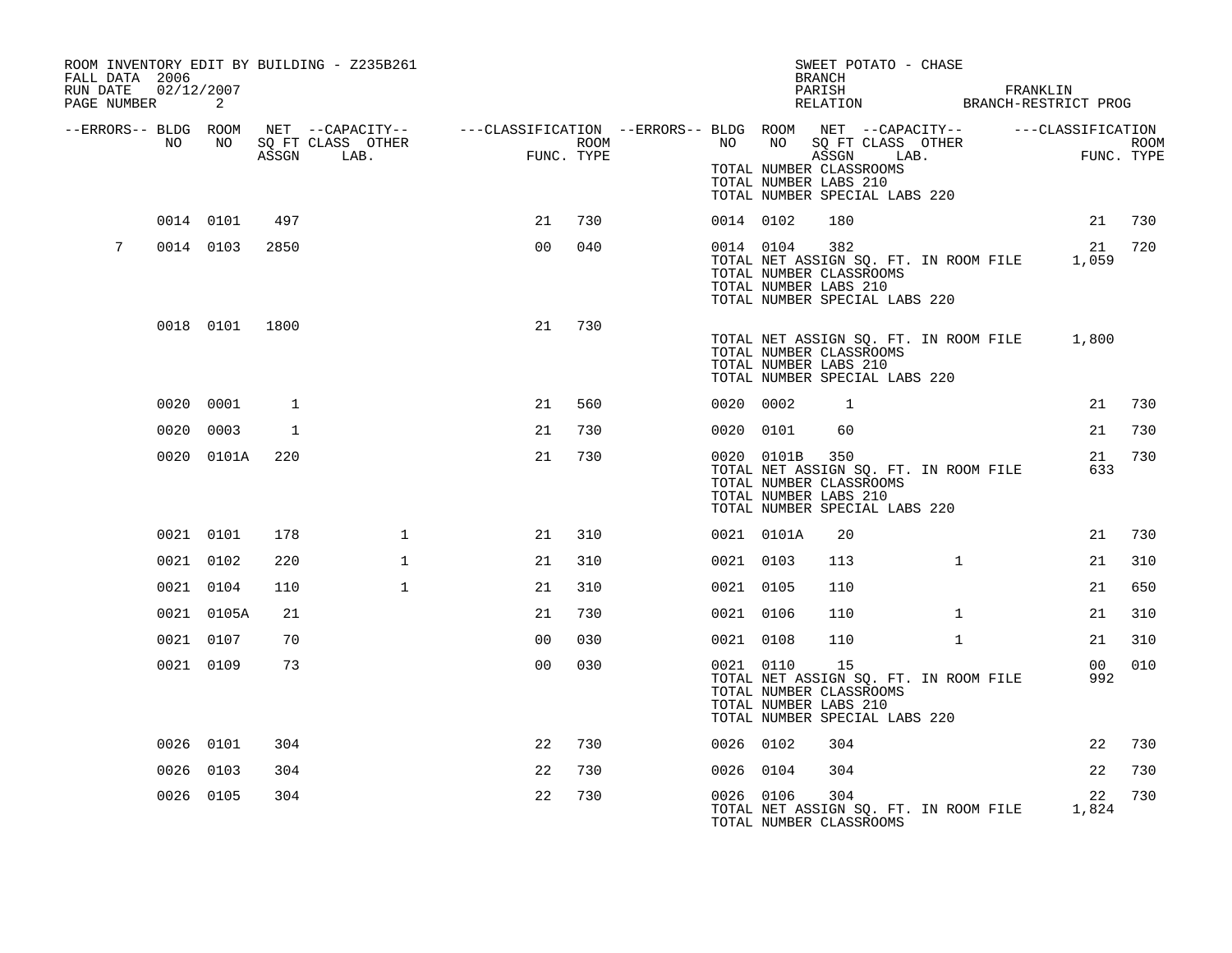| FALL DATA 2006<br>RUN DATE<br>PAGE NUMBER | 02/12/2007 | 3         |       | ROOM INVENTORY EDIT BY BUILDING - Z235B261    |    |                    |          | SWEET POTATO - CHASE<br><b>BRANCH</b><br>PARISH<br>RELATION                                                                |                                 |  | FRANKLIN<br>BRANCH-RESTRICT PROG |                           |
|-------------------------------------------|------------|-----------|-------|-----------------------------------------------|----|--------------------|----------|----------------------------------------------------------------------------------------------------------------------------|---------------------------------|--|----------------------------------|---------------------------|
| --ERRORS-- BLDG ROOM                      | NO         | NO        | ASSGN | NET --CAPACITY--<br>SQ FT CLASS OTHER<br>LAB. |    | ROOM<br>FUNC. TYPE | NO       | ---CLASSIFICATION --ERRORS-- BLDG ROOM NET --CAPACITY--<br>NO<br>TOTAL NUMBER LABS 210<br>TOTAL NUMBER SPECIAL LABS 220    | SQ FT CLASS OTHER<br>ASSGN LAB. |  | ---CLASSIFICATION                | <b>ROOM</b><br>FUNC. TYPE |
|                                           | 0029 0101  |           | 960   |                                               | 21 | 580                |          | TOTAL NET ASSIGN SQ. FT. IN ROOM FILE<br>TOTAL NUMBER CLASSROOMS<br>TOTAL NUMBER LABS 210<br>TOTAL NUMBER SPECIAL LABS 220 |                                 |  | 960                              |                           |
|                                           |            | 0034 0101 | 2023  |                                               | 22 | 730                |          | TOTAL NET ASSIGN SQ. FT. IN ROOM FILE<br>TOTAL NUMBER CLASSROOMS<br>TOTAL NUMBER LABS 210<br>TOTAL NUMBER SPECIAL LABS 220 |                                 |  | 2,023                            |                           |
| 5                                         | 0037       |           |       |                                               |    |                    | NO ROOMS |                                                                                                                            |                                 |  |                                  |                           |
| 5                                         | 0041       |           |       |                                               |    |                    | NO ROOMS |                                                                                                                            |                                 |  |                                  |                           |
| 5                                         | 0042       |           |       |                                               |    |                    | NO ROOMS |                                                                                                                            |                                 |  |                                  |                           |
| 5                                         | 0043       |           |       |                                               |    |                    | NO ROOMS |                                                                                                                            |                                 |  |                                  |                           |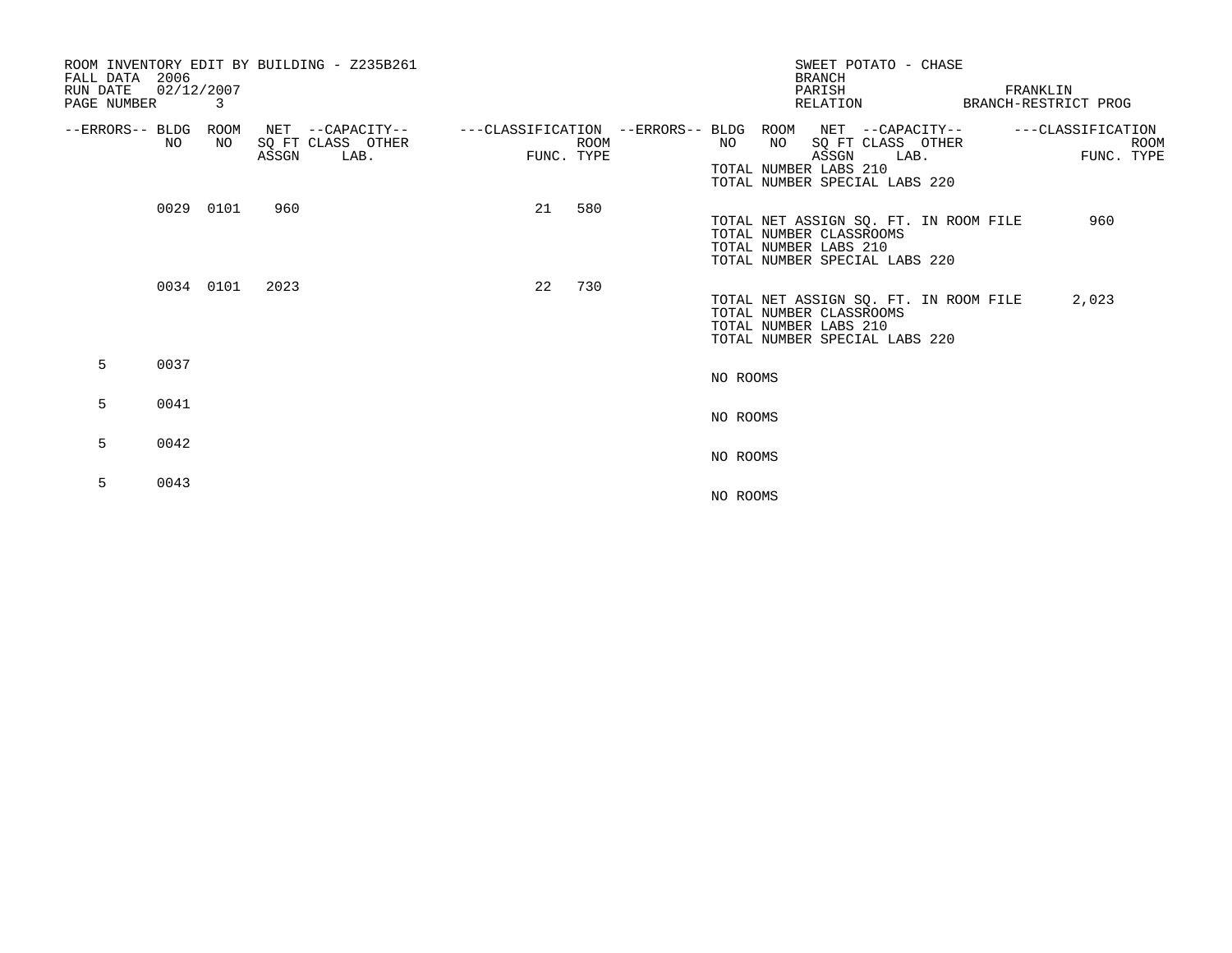- ERROR 1 BLD NUMBER OF THE ROOM FILE DOES NOT MATCH THE BLD NUMBER OF THE BLD FILE. THE BUILDING NUMBERS SHOULD BE EXACTLY THE SAME ON THE BUILDING FILE AND THE ROOM FILE.
- ERROR 2 DUPLICATE RECORD IN THE ROOM FILE.
- ERROR 3 NET ASSIGNABLE SQUARE FEET IS BLANK.
- ERROR 4 CAPACITY IS NOT ENTERED FOR ROOM TYPE 110, 210, 220, 230, 250, 410, 430, 610, 910, 920.
- ERROR 5 BUILDING DOES NOT CONTAIN ANY ROOMS. 4 IF THE BUILDING IS A WAREHOUSE, BARN, ETC. WITH NO ROOMS, CODE ONE ROOM WITH THE GROSS AND NET EQUAL.
- ERROR 6 FUNCTION USE OF ROOMS IS 00 AND ROOM TYPE NOT 010, 020, 030, 051, 052, OR 053.
- ERROR 7 ROOM TYPE IS NOT A VALID ROOM USE CODE OR PCS FUNCTION USE CODE IS NOT A VALID CODE 1
- ERROR 8 ROOM TYPE IS WRONG (000).

| TOTAL NUMBER OF ROOM RECORDS                                                                                    | 51    |
|-----------------------------------------------------------------------------------------------------------------|-------|
| TOTAL CLASSROOM CAPACITY<br>TOTAL LAB CAPACITY                                                                  | 8     |
| TOTAL OTHER CAPACITY                                                                                            | 6     |
| TOTAL NON ASSIGN AREA - ROOMS (FUNCT 00)                                                                        | 3244  |
| TOTAL UNASSIGNED AREA - ROOMS (FUNCT 81, 82, 83)                                                                |       |
| TOTAL FACIL IN USE - ROOMS (FUNCT 10 THROUGH 70)                                                                | 21474 |
| TOTAL ASSIGNABLE AREA - ROOMS (FUNCT 10 THROUGH 83)                                                             | 21474 |
| TOTAL NUMBER OF NON-ASSIGN ROOMS (FUNCT 00)                                                                     |       |
| TOTAL NUMBER OF INSTRUCTIONAL, RESEARCH, ACADEMIC SUPPORT, AND STUDENT SERVICE ROOMS (FUNCTS 10, 20, 40 AND 50) | 40    |
| TOTAL NUMBER OF PUBLIC SERVICE, INSTITUTIONAL SUPPORT AND INDEPENDENT OPERATIONS ROOMS (FUNCTS 30, 60 AND 70)   |       |
| TOTAL NUMBER OF UNASSIGNED ROOMS (FUNCT 81, 82, 83)                                                             |       |
| TOTAL NUMBER OF ASSIGNABLE ROOMS (FUNCT 10 TO 83)                                                               | 44    |
| TOTAL NUMBER OF CLASSROOMS<br>(110)                                                                             |       |
| TOTAL NUMBER OF LABS<br>(210)                                                                                   |       |
| (220)<br>TOTAL NUMBER OF SPECIAL LABS                                                                           |       |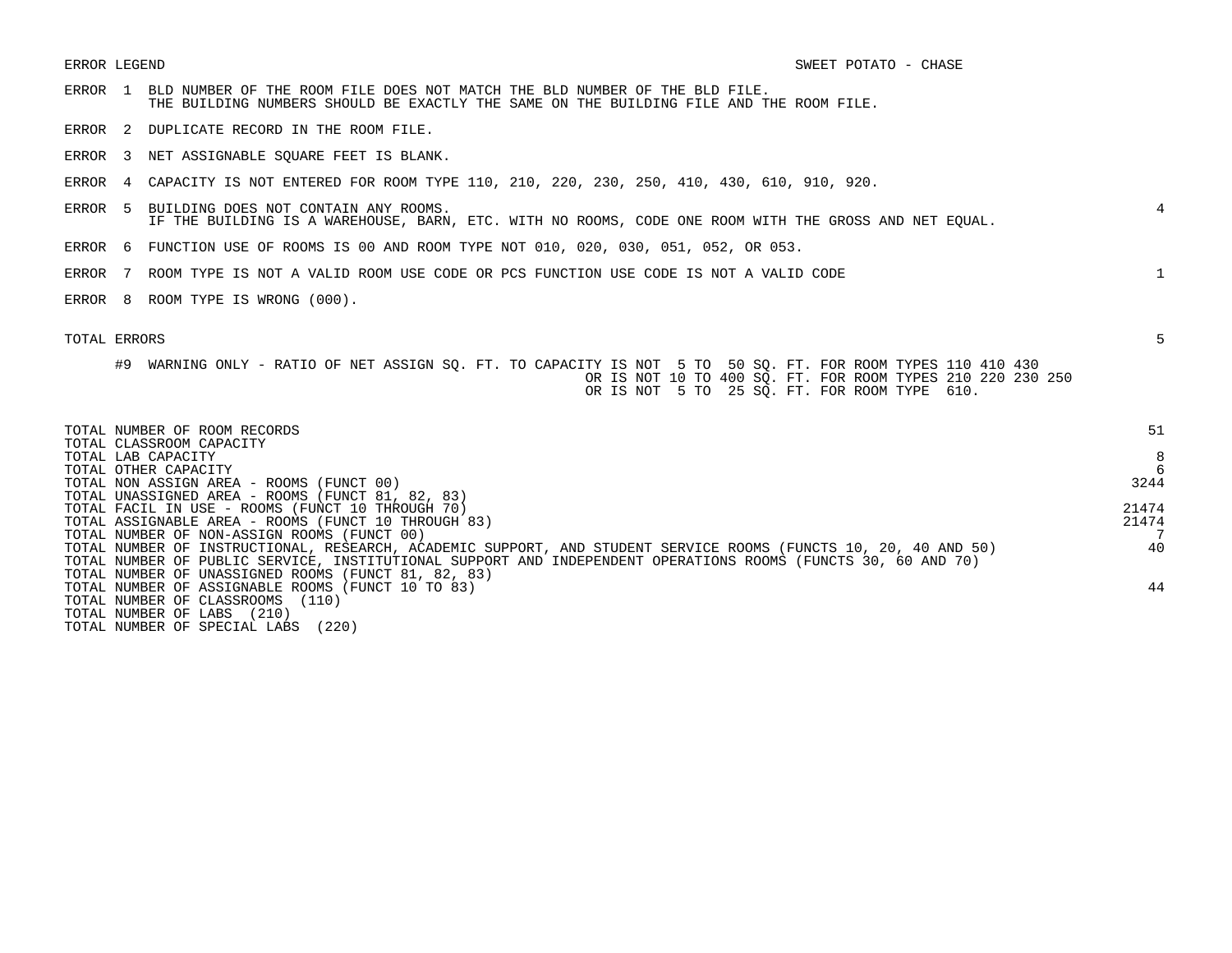| FALL DATA 2006<br>RUN DATE<br>PAGE NUMBER | $\sim$ 1 | 02/12/2007 |                | ROOM INVENTORY EDIT BY BUILDING - Z235B261                                                       |                |      |           |            | <b>BRANCH</b><br>PARISH                                                                  |      | WEST LOUISIANA - ROSEPINE                  | VERNON | RELATION BRANCH-RESTRICT PROG |      |
|-------------------------------------------|----------|------------|----------------|--------------------------------------------------------------------------------------------------|----------------|------|-----------|------------|------------------------------------------------------------------------------------------|------|--------------------------------------------|--------|-------------------------------|------|
| --ERRORS-- BLDG ROOM<br>NO                |          | NO         |                | NET --CAPACITY--    ---CLASSIFICATION --ERRORS-- BLDG ROOM NET --CAPACITY--<br>SQ FT CLASS OTHER |                | ROOM | NO        | NO         | SQ FT CLASS OTHER                                                                        |      |                                            |        | ---CLASSIFICATION             | ROOM |
|                                           |          |            | ASSGN          | LAB.                                                                                             | FUNC. TYPE     |      |           |            | ASSGN                                                                                    | LAB. |                                            |        | FUNC. TYPE                    |      |
|                                           |          | 0001 0001  | 3290           |                                                                                                  | 92             | 970  |           |            | TOTAL NUMBER CLASSROOMS<br>TOTAL NUMBER LABS 210<br>TOTAL NUMBER SPECIAL LABS 220        |      | TOTAL NET ASSIGN SQ. FT. IN ROOM FILE      |        | 3,290                         |      |
|                                           |          | 0002 0001  | 100            | $\mathbf{1}$                                                                                     | 21             | 310  |           | 0002 0001A | 20                                                                                       |      |                                            |        | 0 <sub>0</sub>                | 020  |
| 0002                                      |          | 0002       | 54             |                                                                                                  | 00             | 030  | 0002 0003 |            | 144                                                                                      |      | $\mathbf{1}$                               |        | 21                            | 310  |
|                                           |          | 0002 0004  | 120            | $\mathbf{1}$                                                                                     | 21             | 310  |           | 0002 0004A | 30                                                                                       |      |                                            |        | 00                            | 020  |
|                                           |          | 0002 0004B | 30             |                                                                                                  | 0 <sub>0</sub> | 010  | 0002 0005 |            | 204                                                                                      |      | $\mathbf{1}$                               |        | 21                            | 310  |
|                                           |          | 0002 0006  | 120            |                                                                                                  | 21             | 315  | 0002 0007 |            | 120                                                                                      |      |                                            |        | 0 <sub>0</sub>                | 030  |
|                                           |          | 0002 0008  | 1149           |                                                                                                  | 21             | 350  | 0002 0009 |            | 150<br>TOTAL NUMBER CLASSROOMS<br>TOTAL NUMBER LABS 210<br>TOTAL NUMBER SPECIAL LABS 220 |      | TOTAL NET ASSIGN SQ. FT. IN ROOM FILE      |        | 21<br>1,987                   | 650  |
|                                           |          | 0003 0001  | 1512           |                                                                                                  | 21             | 740  | 0003 0002 |            | 1296                                                                                     |      |                                            |        | 21                            | 575  |
|                                           |          | 0003 0003  | 768            |                                                                                                  | 21             | 740  | 0003 0004 |            | 132                                                                                      |      |                                            |        | 00 <sub>o</sub>               | 030  |
|                                           |          | 0003 0005  | 384            |                                                                                                  | 0 <sub>0</sub> | 030  |           |            | TOTAL NUMBER CLASSROOMS<br>TOTAL NUMBER LABS 210<br>TOTAL NUMBER SPECIAL LABS 220        |      | TOTAL NET ASSIGN SQ. FT. IN ROOM FILE      |        | 3,576                         |      |
|                                           |          | 0004 0001  | 2177           |                                                                                                  | 92             | 970  |           |            | TOTAL NUMBER CLASSROOMS<br>TOTAL NUMBER LABS 210<br>TOTAL NUMBER SPECIAL LABS 220        |      | TOTAL NET ASSIGN SQ. FT. IN ROOM FILE      |        | 2,177                         |      |
|                                           |          |            | 0005 0001 1789 |                                                                                                  | 92             | 970  |           |            | TOTAL NUMBER CLASSROOMS<br>TOTAL NUMBER LABS 210<br>TOTAL NUMBER SPECIAL LABS 220        |      | TOTAL NET ASSIGN SQ. FT. IN ROOM FILE      |        | 1,789                         |      |
|                                           |          | 0006 0001  | 84             |                                                                                                  | 21             | 575  | 0006 0002 |            | 98                                                                                       |      |                                            |        | 21                            | 575  |
|                                           |          | 0006 0003  | 161            | 3                                                                                                | 21             | 250  | 0006 0004 |            | 105                                                                                      |      |                                            |        | 21                            | 575  |
|                                           |          | 0006 0005  | 306            | 6                                                                                                | 21             | 250  |           | 0006 0006  | 161                                                                                      |      | 3<br>TOTAL NET ASSIGN SQ. FT. IN ROOM FILE |        | 21<br>915                     | 250  |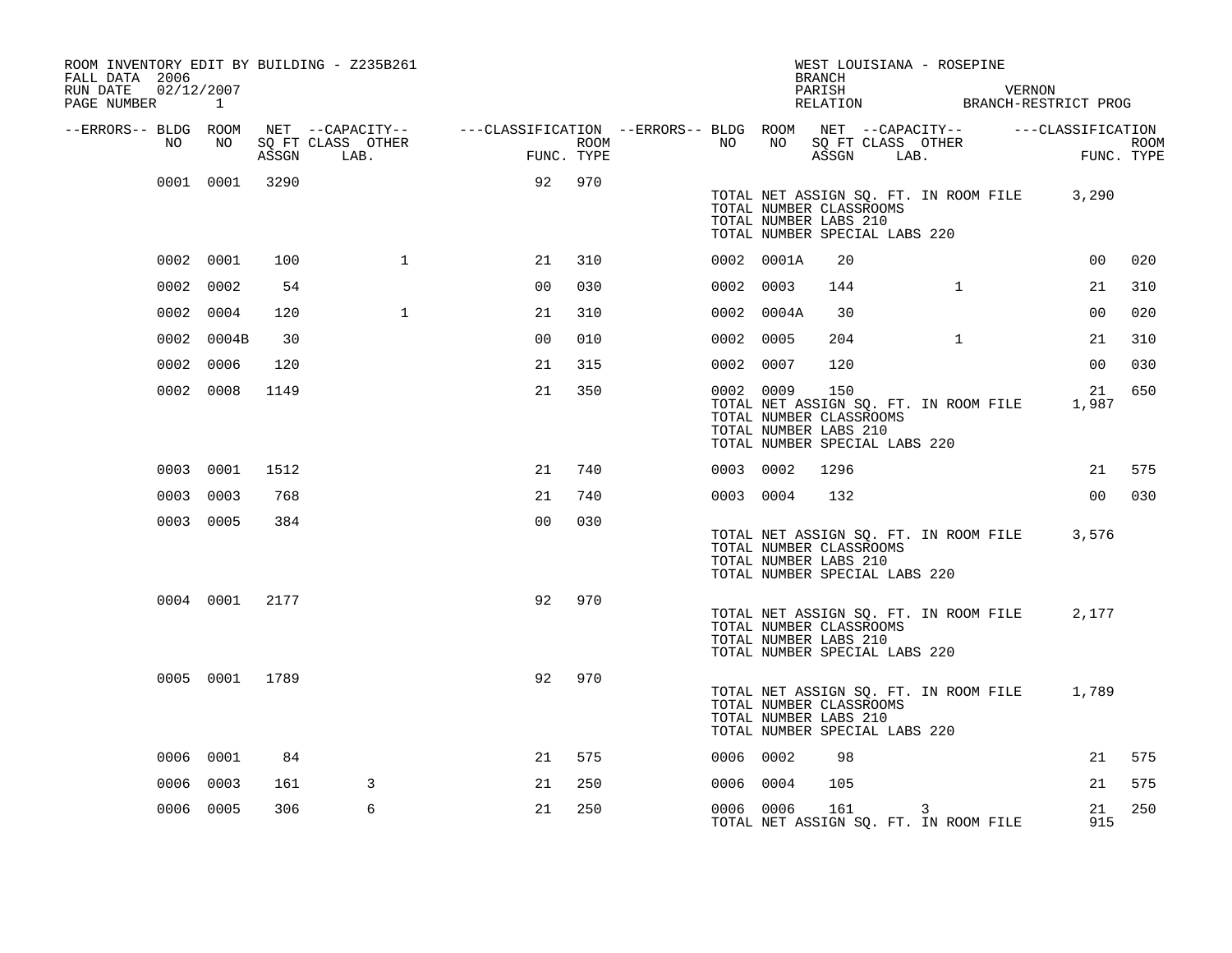| FALL DATA 2006<br>RUN DATE 02/12/2007 |       | ROOM INVENTORY EDIT BY BUILDING - Z235B261 |                |     | WEST LOUISIANA - ROSEPINE<br>BRANCH<br>PARISH<br>VERNON                                                                                                                                                    |
|---------------------------------------|-------|--------------------------------------------|----------------|-----|------------------------------------------------------------------------------------------------------------------------------------------------------------------------------------------------------------|
| PAGE NUMBER 2                         |       |                                            |                |     | PARISH VERNON<br>RELATION BRANCH-RESTRICT PROG                                                                                                                                                             |
| --ERRORS-- BLDG ROOM<br>NO            | NO 11 |                                            |                |     | NET --CAPACITY-- ----CLASSIFICATION --ERRORS-- BLDG ROOM NET --CAPACITY-- -----CLASSIFICATION<br>SQ FT CLASS OTHER ROOM ROOM NO SQ FT CLASS OTHER ROOM ROOM<br>ASSGN LAB. FUNC. TYPE ASSGN LAB. FUNC. TYPE |
|                                       |       |                                            |                |     | TOTAL NUMBER CLASSROOMS<br>TOTAL NUMBER LABS 210<br>TOTAL NUMBER SPECIAL LABS 220                                                                                                                          |
|                                       |       | 0007 0001 1580                             | 21             | 570 | 0007 0002 1580<br>21 590<br>TOTAL NET ASSIGN SQ. FT. IN ROOM FILE<br>3,160<br>TOTAL NUMBER CLASSROOMS<br>TOTAL NUMBER LABS 210<br>TOTAL NUMBER SPECIAL LABS 220                                            |
|                                       |       | 0008 0001 1915                             | 92             | 970 | TOTAL NET ASSIGN SQ. FT. IN ROOM FILE 1,915<br>TOTAL NUMBER CLASSROOMS<br>TOTAL NUMBER LABS 210<br>TOTAL NUMBER SPECIAL LABS 220                                                                           |
|                                       |       | 0009 0001 1431                             | 92             | 970 | TOTAL NET ASSIGN SQ. FT. IN ROOM FILE<br>1,431<br>TOTAL NUMBER CLASSROOMS<br>TOTAL NUMBER LABS 210<br>TOTAL NUMBER SPECIAL LABS 220                                                                        |
|                                       |       | 0010 0001 1402                             | 92             | 970 | TOTAL NET ASSIGN SQ. FT. IN ROOM FILE 1,402<br>TOTAL NUMBER CLASSROOMS<br>TOTAL NUMBER LABS 210<br>TOTAL NUMBER SPECIAL LABS 220                                                                           |
|                                       |       | 0012 0001 4100                             | 21             | 575 | TOTAL NET ASSIGN SQ. FT. IN ROOM FILE 4,100<br>TOTAL NUMBER CLASSROOMS<br>TOTAL NUMBER LABS 210<br>TOTAL NUMBER SPECIAL LABS 220                                                                           |
| 0013 0001                             |       | 408                                        | 21             | 570 | 21 570<br>0013 0002<br>408                                                                                                                                                                                 |
| 0013 0003                             |       | 408                                        | 21             | 570 | 0013 0004<br>408<br>570<br>21<br>TOTAL NET ASSIGN SQ. FT. IN ROOM FILE 1,632<br>TOTAL NUMBER CLASSROOMS<br>TOTAL NUMBER LABS 210<br>TOTAL NUMBER SPECIAL LABS 220                                          |
| 0015 0001                             |       | 100                                        | 0 <sup>0</sup> | 030 | 22 590<br>0015 0101 100<br>TOTAL NET ASSIGN SQ. FT. IN ROOM FILE<br>100<br>TOTAL NUMBER CLASSROOMS<br>TOTAL NUMBER LABS 210<br>TOTAL NUMBER SPECIAL LABS 220                                               |
| 0016 0001                             |       | 87                                         | 22             | 590 | 87<br>TOTAL NET ASSIGN SQ. FT. IN ROOM FILE<br>TOTAL NUMBER CLASSROOMS                                                                                                                                     |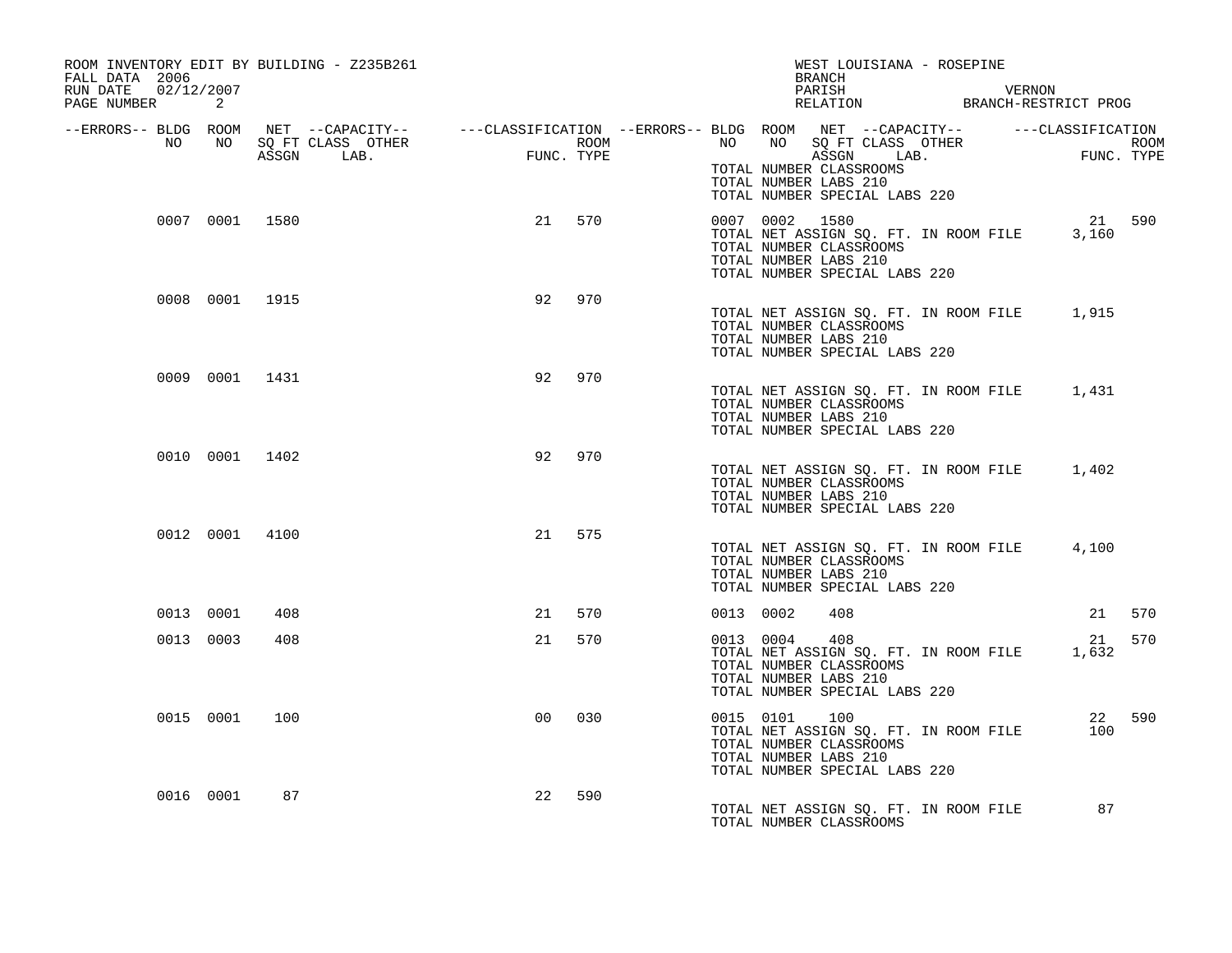| FALL DATA 2006<br>RUN DATE 02/12/2007<br>PAGE NUMBER 3 |    |                |              | ROOM INVENTORY EDIT BY BUILDING - Z235B261                                                                                                                                                                 |                |     |           |               | WEST LOUISIANA - ROSEPINE<br>BRANCH<br>PARISH VERNON RELATION BRANCH-RESTRICT PROG                                                                 |  |        |        |
|--------------------------------------------------------|----|----------------|--------------|------------------------------------------------------------------------------------------------------------------------------------------------------------------------------------------------------------|----------------|-----|-----------|---------------|----------------------------------------------------------------------------------------------------------------------------------------------------|--|--------|--------|
| --ERRORS-- BLDG ROOM                                   | NO | NO             |              | NET --CAPACITY-- ----CLASSIFICATION --ERRORS-- BLDG ROOM NET --CAPACITY-- -----CLASSIFICATION<br>SQ FT CLASS OTHER ROOM ROOM NO SQ FT CLASS OTHER ROOM ROOM<br>ASSGN LAB. FUNC. TYPE ASSGN LAB. FUNC. TYPE |                |     |           |               |                                                                                                                                                    |  |        |        |
|                                                        |    |                |              |                                                                                                                                                                                                            |                |     |           |               | NO NO SOFT CLASS OTHER<br>ASSGN LAB. FUNC.<br>TOTAL NUMBER LABS 210<br>TOTAL NUMBER SPECIAL LABS 220                                               |  |        |        |
|                                                        |    | 0017 0001 4860 |              |                                                                                                                                                                                                            | 0 <sub>0</sub> | 030 |           |               | 0017 0101 4860<br>TOTAL NET ASSIGN SQ. FT. IN ROOM FILE 4,860<br>TOTAL NUMBER CLASSROOMS<br>TOTAL NUMBER LABS 210<br>TOTAL NUMBER SPECIAL LABS 220 |  | 22 730 |        |
|                                                        |    | 0018 0001      | 180          |                                                                                                                                                                                                            | 0 <sub>0</sub> | 030 |           | 0018 0101 180 | TOTAL NET ASSIGN SQ. FT. IN ROOM FILE<br>TOTAL NUMBER CLASSROOMS<br>TOTAL NUMBER LABS 210<br>TOTAL NUMBER SPECIAL LABS 220                         |  | 180    | 22 590 |
|                                                        |    | 0019 0001      | $\mathbf{1}$ |                                                                                                                                                                                                            | 21             | 720 | 0019 0002 |               | 1                                                                                                                                                  |  | 21     | 730    |
|                                                        |    | 0019 0002A     | 1            |                                                                                                                                                                                                            | 0 <sub>0</sub> | 030 | 0019 0003 |               | 90                                                                                                                                                 |  | 00     | 030    |
| 7                                                      |    | 0019 0004      | 190          |                                                                                                                                                                                                            | 0 <sub>0</sub> | 040 | 0019 0005 |               | 140                                                                                                                                                |  | 00     | 0.30   |
|                                                        |    | 0019 0006      | 5000         |                                                                                                                                                                                                            | 21             | 725 |           |               | TOTAL NET ASSIGN SQ. FT. IN ROOM FILE<br>TOTAL NUMBER CLASSROOMS<br>TOTAL NUMBER LABS 210<br>TOTAL NUMBER SPECIAL LABS 220                         |  | 5,002  |        |
|                                                        |    | 0020 0001      | 72           |                                                                                                                                                                                                            | 21             | 590 |           | 0020 0002     | 396                                                                                                                                                |  |        | 21 590 |
|                                                        |    | 0020 0003      | 252          |                                                                                                                                                                                                            | 21             | 590 |           |               | TOTAL NET ASSIGN SQ. FT. IN ROOM FILE<br>TOTAL NUMBER CLASSROOMS<br>TOTAL NUMBER LABS 210<br>TOTAL NUMBER SPECIAL LABS 220                         |  | 720    |        |
|                                                        |    | 0023 0101 3000 |              |                                                                                                                                                                                                            | 21             | 720 |           |               | TOTAL NET ASSIGN SO. FT. IN ROOM FILE<br>TOTAL NUMBER CLASSROOMS<br>TOTAL NUMBER LABS 210<br>TOTAL NUMBER SPECIAL LABS 220                         |  | 3,000  |        |
|                                                        |    | 0024 0101      | 140          |                                                                                                                                                                                                            | 21             | 745 |           |               | TOTAL NET ASSIGN SQ. FT. IN ROOM FILE<br>TOTAL NUMBER CLASSROOMS<br>TOTAL NUMBER LABS 210<br>TOTAL NUMBER SPECIAL LABS 220                         |  | 140    |        |
|                                                        |    | 0025 0101      | 800          |                                                                                                                                                                                                            | 21             | 575 |           |               | TOTAL NET ASSIGN SQ. FT. IN ROOM FILE<br>TOTAL NUMBER CLASSROOMS<br>TOTAL NUMBER LABS 210                                                          |  | 800    |        |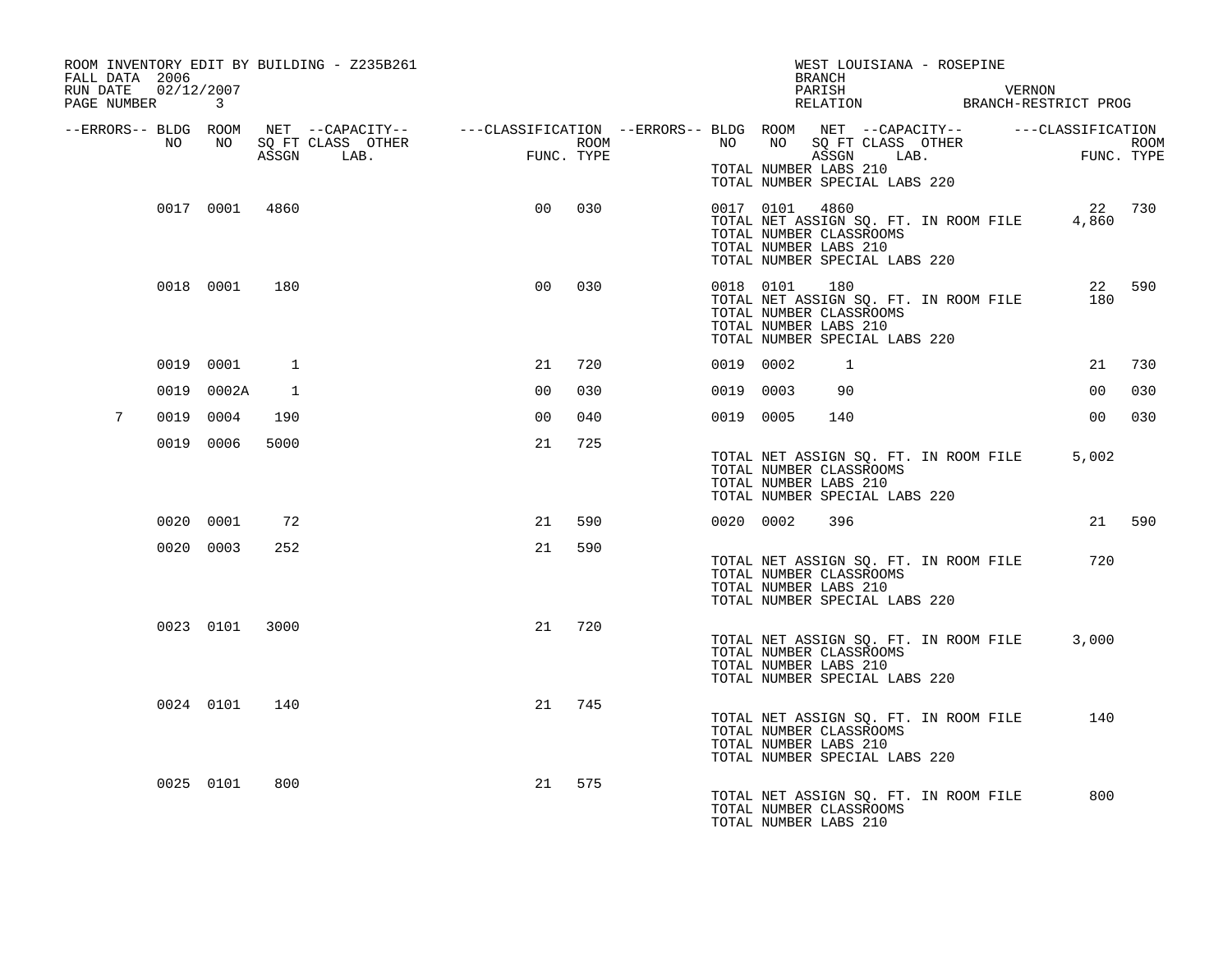| FALL DATA 2006<br>RUN DATE<br>02/12/2007<br>PAGE NUMBER | 4         | ROOM INVENTORY EDIT BY BUILDING - Z235B261             |                                                         |                    |                       | WEST LOUISIANA - ROSEPINE<br><b>BRANCH</b><br>PARISH<br>RELATION                                  | VERNON<br>BRANCH-RESTRICT PROG          |
|---------------------------------------------------------|-----------|--------------------------------------------------------|---------------------------------------------------------|--------------------|-----------------------|---------------------------------------------------------------------------------------------------|-----------------------------------------|
| --ERRORS-- BLDG ROOM<br>NO                              | NO        | NET --CAPACITY--<br>SO FT CLASS OTHER<br>ASSGN<br>LAB. | ---CLASSIFICATION --ERRORS-- BLDG ROOM NET --CAPACITY-- | ROOM<br>FUNC. TYPE | NO<br>NO              | SQ FT CLASS OTHER<br>ASSGN<br>LAB.<br>TOTAL NUMBER SPECIAL LABS 220                               | ---CLASSIFICATION<br>ROOM<br>FUNC. TYPE |
|                                                         | 0026 0101 | 800                                                    | 21                                                      | 575                | TOTAL NUMBER LABS 210 | TOTAL NET ASSIGN SQ. FT. IN ROOM FILE<br>TOTAL NUMBER CLASSROOMS<br>TOTAL NUMBER SPECIAL LABS 220 | 800                                     |
|                                                         | 0027 0101 | 800                                                    | 21                                                      | 575                | TOTAL NUMBER LABS 210 | TOTAL NET ASSIGN SQ. FT. IN ROOM FILE<br>TOTAL NUMBER CLASSROOMS<br>TOTAL NUMBER SPECIAL LABS 220 | 800                                     |
|                                                         | 0028 0101 | 800                                                    |                                                         | 21 575             | TOTAL NUMBER LABS 210 | TOTAL NET ASSIGN SO. FT. IN ROOM FILE<br>TOTAL NUMBER CLASSROOMS<br>TOTAL NUMBER SPECIAL LABS 220 | 800                                     |
|                                                         | 0029 0101 | 800                                                    | 21                                                      | 575                | TOTAL NUMBER LABS 210 | TOTAL NET ASSIGN SQ. FT. IN ROOM FILE<br>TOTAL NUMBER CLASSROOMS<br>TOTAL NUMBER SPECIAL LABS 220 | 800                                     |
|                                                         | 0030 0101 | 504                                                    | 21                                                      | 575                | TOTAL NUMBER LABS 210 | TOTAL NET ASSIGN SQ. FT. IN ROOM FILE<br>TOTAL NUMBER CLASSROOMS<br>TOTAL NUMBER SPECIAL LABS 220 | 504                                     |
|                                                         | 0031 0101 | 120                                                    | 21                                                      | 590                | TOTAL NUMBER LABS 210 | TOTAL NET ASSIGN SQ. FT. IN ROOM FILE<br>TOTAL NUMBER CLASSROOMS<br>TOTAL NUMBER SPECIAL LABS 220 | 120                                     |
| 5<br>0034                                               |           |                                                        |                                                         |                    | NO ROOMS              |                                                                                                   |                                         |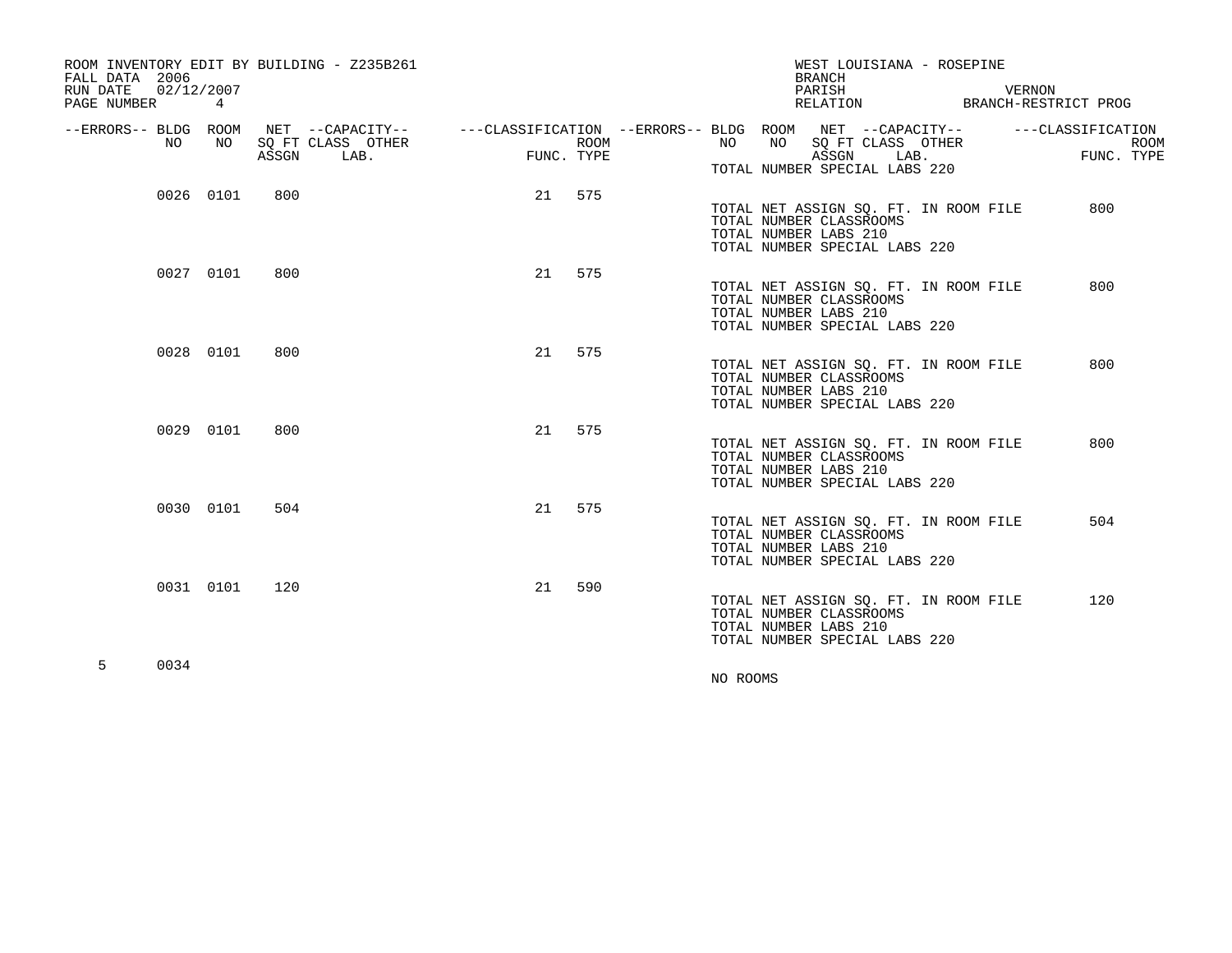- ERROR 1 BLD NUMBER OF THE ROOM FILE DOES NOT MATCH THE BLD NUMBER OF THE BLD FILE. THE BUILDING NUMBERS SHOULD BE EXACTLY THE SAME ON THE BUILDING FILE AND THE ROOM FILE.
- ERROR 2 DUPLICATE RECORD IN THE ROOM FILE.
- ERROR 3 NET ASSIGNABLE SQUARE FEET IS BLANK.
- ERROR 4 CAPACITY IS NOT ENTERED FOR ROOM TYPE 110, 210, 220, 230, 250, 410, 430, 610, 910, 920.
- ERROR 5 BUILDING DOES NOT CONTAIN ANY ROOMS. 1 IF THE BUILDING IS A WAREHOUSE, BARN, ETC. WITH NO ROOMS, CODE ONE ROOM WITH THE GROSS AND NET EQUAL.
- ERROR 6 FUNCTION USE OF ROOMS IS 00 AND ROOM TYPE NOT 010, 020, 030, 051, 052, OR 053.
- ERROR 7 ROOM TYPE IS NOT A VALID ROOM USE CODE OR PCS FUNCTION USE CODE IS NOT A VALID CODE 1
- ERROR 8 ROOM TYPE IS WRONG (000).

| TOTAL NUMBER OF ROOM RECORDS                                                                                    | 62    |
|-----------------------------------------------------------------------------------------------------------------|-------|
| TOTAL CLASSROOM CAPACITY<br>TOTAL LAB CAPACITY                                                                  | 12    |
|                                                                                                                 | 4     |
| TOTAL OTHER CAPACITY                                                                                            |       |
| TOTAL NON ASSIGN AREA - ROOMS (FUNCT 00)                                                                        | 6331  |
| TOTAL UNASSIGNED AREA - ROOMS (FUNCT 81, 82, 83)                                                                |       |
| TOTAL FACIL IN USE - ROOMS (FUNCT 10 THROUGH 70)                                                                | 46087 |
| TOTAL ASSIGNABLE AREA - ROOMS (FUNCT 10 THROUGH 83)                                                             | 46087 |
| TOTAL NUMBER OF NON-ASSIGN ROOMS (FUNCT 00)                                                                     | 14    |
| TOTAL NUMBER OF INSTRUCTIONAL, RESEARCH, ACADEMIC SUPPORT, AND STUDENT SERVICE ROOMS (FUNCTS 10, 20, 40 AND 50) | 42    |
| TOTAL NUMBER OF PUBLIC SERVICE, INSTITUTIONAL SUPPORT AND INDEPENDENT OPERATIONS ROOMS (FUNCTS 30, 60 AND 70)   |       |
| TOTAL NUMBER OF UNASSIGNED ROOMS (FUNCT 81, 82, 83)                                                             |       |
| TOTAL NUMBER OF ASSIGNABLE ROOMS (FUNCT 10 TO 83)                                                               | 48    |
| TOTAL NUMBER OF CLASSROOMS<br>(110)                                                                             |       |
| TOTAL NUMBER OF LABS<br>(210)                                                                                   |       |
| (220)<br>TOTAL NUMBER OF SPECIAL LABS                                                                           |       |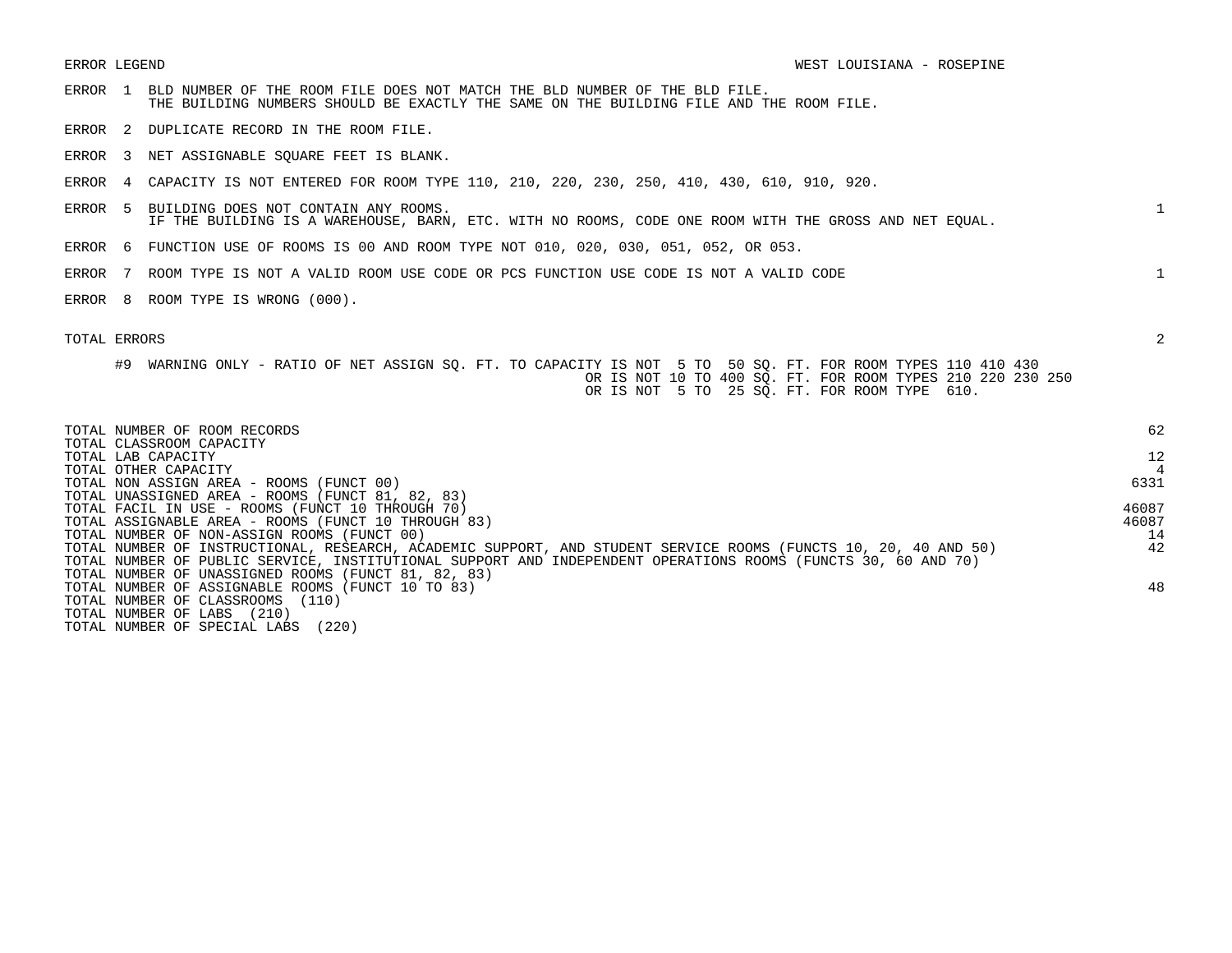| FALL DATA<br>RUN DATE<br>PAGE NUMBER | 2006<br>02/12/2007 | $\overline{1}$  |       | ROOM INVENTORY EDIT BY BUILDING - Z235B261 |            |      |                                         |            | <b>BRANCH</b><br>PARISH<br>RELATION                                               | LIVESTOCK SHOW - COVINGTON            | ST. TAMM.<br>BRANCH-RESTRICT PROG |      |
|--------------------------------------|--------------------|-----------------|-------|--------------------------------------------|------------|------|-----------------------------------------|------------|-----------------------------------------------------------------------------------|---------------------------------------|-----------------------------------|------|
| --ERRORS-- BLDG                      | NO                 | ROOM<br>NO.     |       | NET --CAPACITY--<br>SQ FT CLASS OTHER      |            | ROOM | ---CLASSIFICATION --ERRORS-- BLDG<br>NO | ROOM<br>NO |                                                                                   | NET --CAPACITY--<br>SQ FT CLASS OTHER | ---CLASSIFICATION                 | ROOM |
|                                      |                    |                 | ASSGN | LAB.                                       | FUNC. TYPE |      |                                         |            | ASSGN                                                                             | LAB.                                  | FUNC. TYPE                        |      |
|                                      |                    | 0001 0101 71292 |       |                                            | 32         | 570  |                                         | 0001 0101A | 174                                                                               |                                       | 32                                | 310  |
|                                      | 0001               | 0101B           | 174   | 1                                          | 32         | 310  |                                         | 0001 0102  | 179                                                                               |                                       | 00                                | 030  |
|                                      | 0001 0103          |                 | 179   |                                            | 00         | 030  |                                         |            | TOTAL NUMBER CLASSROOMS<br>TOTAL NUMBER LABS 210<br>TOTAL NUMBER SPECIAL LABS 220 | TOTAL NET ASSIGN SQ. FT. IN ROOM FILE | 71,640                            |      |
|                                      |                    | 0002 0101 12000 |       |                                            | 32         | 570  |                                         |            | TOTAL NUMBER CLASSROOMS<br>TOTAL NUMBER LABS 210<br>TOTAL NUMBER SPECIAL LABS 220 | TOTAL NET ASSIGN SQ. FT. IN ROOM FILE | 12,000                            |      |
| 5.                                   | 0012               |                 |       |                                            |            |      | NO ROOMS                                |            |                                                                                   |                                       |                                   |      |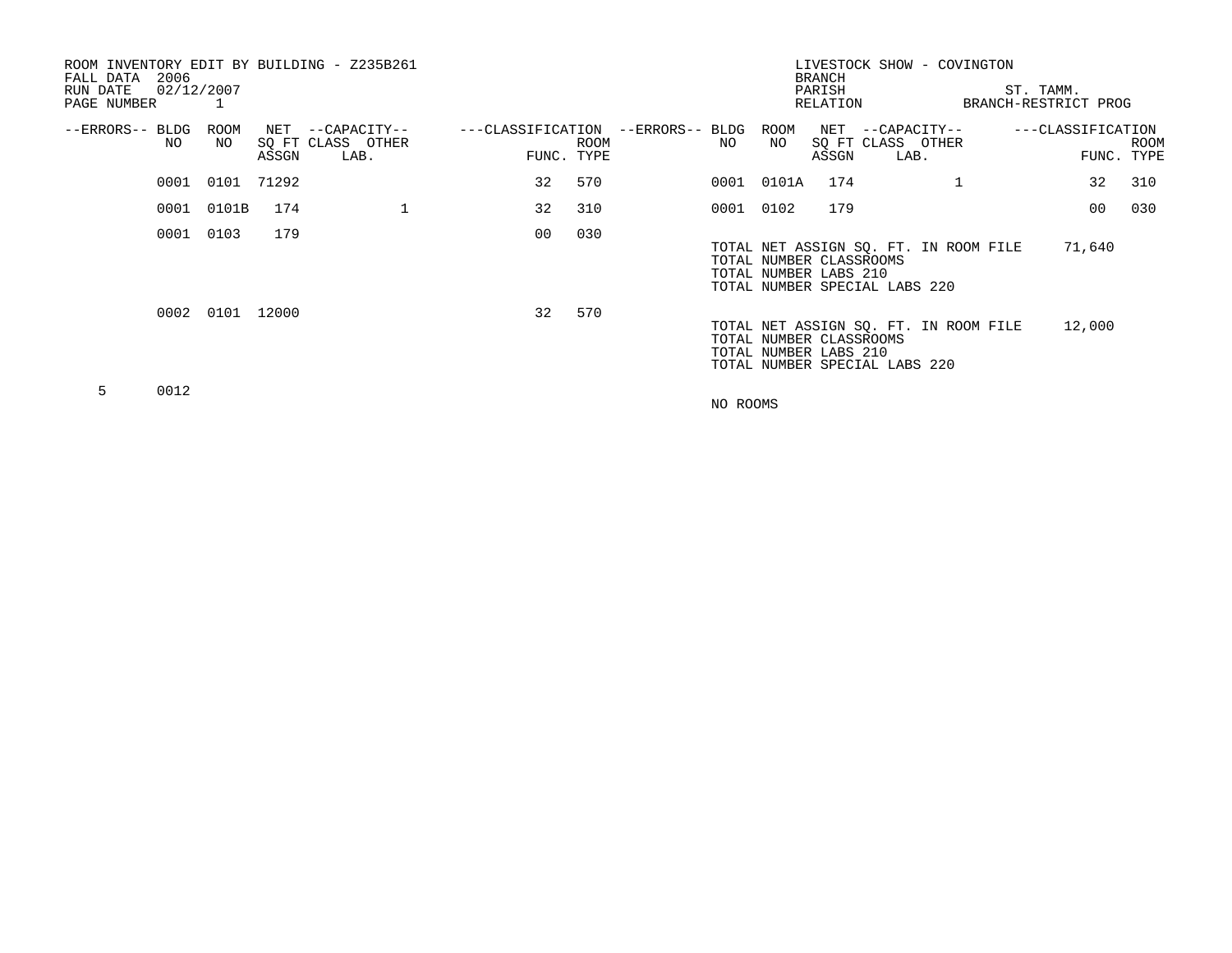- ERROR 1 BLD NUMBER OF THE ROOM FILE DOES NOT MATCH THE BLD NUMBER OF THE BLD FILE. THE BUILDING NUMBERS SHOULD BE EXACTLY THE SAME ON THE BUILDING FILE AND THE ROOM FILE.
- ERROR 2 DUPLICATE RECORD IN THE ROOM FILE.
- ERROR 3 NET ASSIGNABLE SQUARE FEET IS BLANK.
- ERROR 4 CAPACITY IS NOT ENTERED FOR ROOM TYPE 110, 210, 220, 230, 250, 410, 430, 610, 910, 920.
- ERROR 5 BUILDING DOES NOT CONTAIN ANY ROOMS. 1 IF THE BUILDING IS A WAREHOUSE, BARN, ETC. WITH NO ROOMS, CODE ONE ROOM WITH THE GROSS AND NET EQUAL.
- ERROR 6 FUNCTION USE OF ROOMS IS 00 AND ROOM TYPE NOT 010, 020, 030, 051, 052, OR 053.
- ERROR 7 ROOM TYPE IS NOT A VALID ROOM USE CODE OR PCS FUNCTION USE CODE IS NOT A VALID CODE
- ERROR 8 ROOM TYPE IS WRONG (000).

| TOTAL NUMBER OF ROOM RECORDS                                                                                    | 6     |
|-----------------------------------------------------------------------------------------------------------------|-------|
| TOTAL CLASSROOM CAPACITY                                                                                        |       |
| TOTAL LAB CAPACITY                                                                                              |       |
| TOTAL OTHER CAPACITY                                                                                            |       |
| TOTAL NON ASSIGN AREA - ROOMS (FUNCT 00)                                                                        | 358   |
| TOTAL UNASSIGNED AREA - ROOMS (FUNCT 81, 82, 83)                                                                |       |
| TOTAL FACIL IN USE - ROOMS (FUNCT 10 THROUGH 70)                                                                | 83640 |
| TOTAL ASSIGNABLE AREA - ROOMS (FUNCT 10 THROUGH 83)                                                             | 83640 |
| TOTAL NUMBER OF NON-ASSIGN ROOMS (FUNCT 00)                                                                     |       |
| TOTAL NUMBER OF INSTRUCTIONAL, RESEARCH, ACADEMIC SUPPORT, AND STUDENT SERVICE ROOMS (FUNCTS 10, 20, 40 AND 50) |       |
| TOTAL NUMBER OF PUBLIC SERVICE, INSTITUTIONAL SUPPORT AND INDEPENDENT OPERATIONS ROOMS (FUNCTS 30, 60 AND 70)   | 4     |
| TOTAL NUMBER OF UNASSIGNED ROOMS (FUNCT 81, 82, 83)                                                             |       |
| TOTAL NUMBER OF ASSIGNABLE ROOMS (FUNCT 10 TO 83)                                                               | 4     |
| TOTAL NUMBER OF CLASSROOMS<br>(110)                                                                             |       |
| TOTAL NUMBER OF LABS<br>(210)                                                                                   |       |
| (220)<br>TOTAL NUMBER OF SPECIAL LABS                                                                           |       |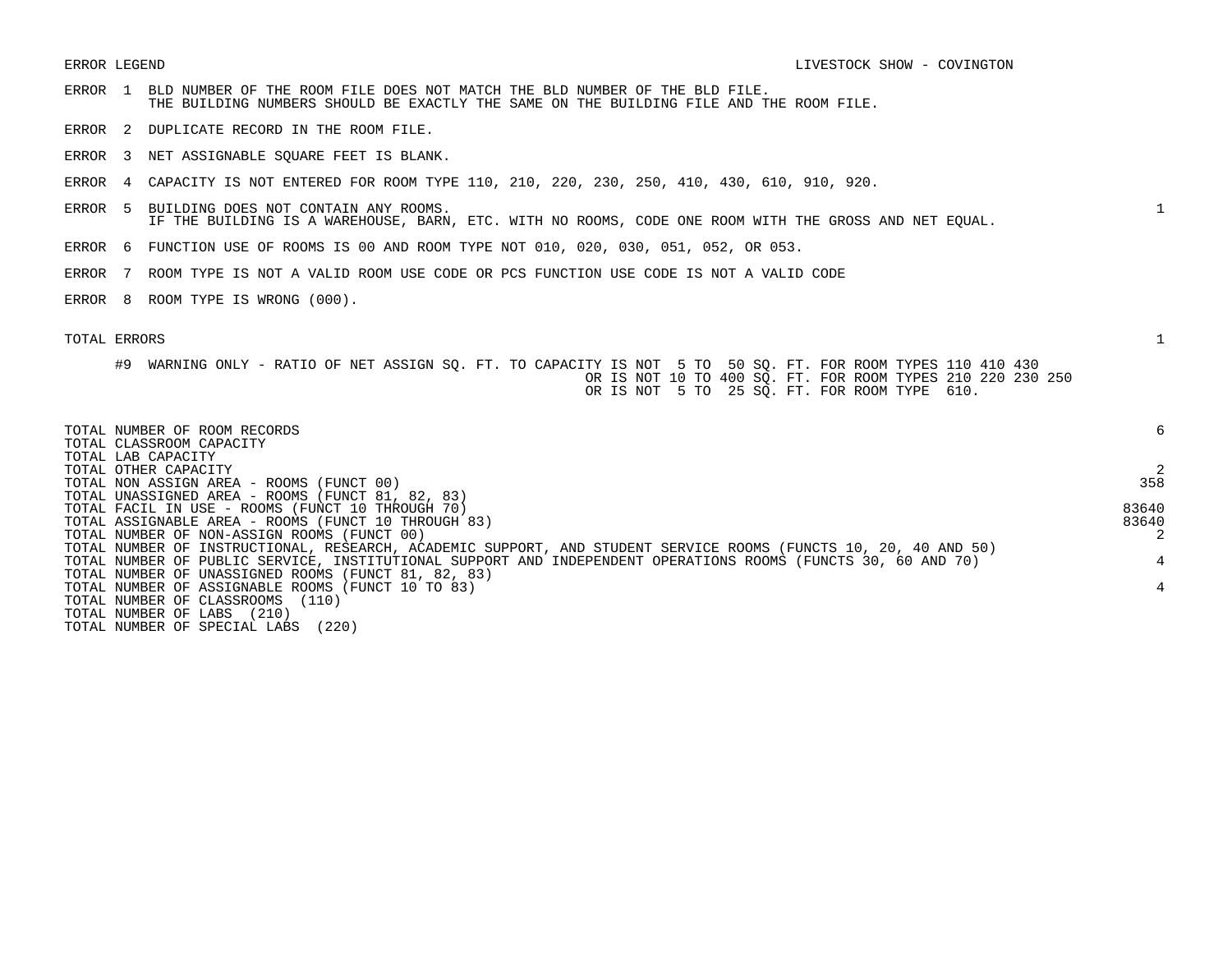| ROOM INVENTORY EDIT BY BUILDING - Z235B261<br>FALL DATA 2006<br>02/12/2007<br>RUN DATE |            |       |                                               |                                                      |             |           |            | <b>BRANCH</b><br>PARISH                                                                  |      | LIVESTOCK SHOW - DELHI                | RICHLAND             |                           |
|----------------------------------------------------------------------------------------|------------|-------|-----------------------------------------------|------------------------------------------------------|-------------|-----------|------------|------------------------------------------------------------------------------------------|------|---------------------------------------|----------------------|---------------------------|
| PAGE NUMBER 1                                                                          |            |       |                                               |                                                      |             |           |            | RELATION                                                                                 |      |                                       | BRANCH-RESTRICT PROG |                           |
| --ERRORS-- BLDG ROOM<br>NO.                                                            | NO.        | ASSGN | NET --CAPACITY--<br>SQ FT CLASS OTHER<br>LAB. | ---CLASSIFICATION --ERRORS-- BLDG ROOM<br>FUNC. TYPE | <b>ROOM</b> | NO.       | NO         | SQ FT CLASS OTHER<br>ASSGN                                                               | LAB. | NET --CAPACITY--                      | ---CLASSIFICATION    | <b>ROOM</b><br>FUNC. TYPE |
|                                                                                        | 0001 0101  | 4277  |                                               | 32                                                   | 620         |           |            | TOTAL NUMBER CLASSROOMS<br>TOTAL NUMBER LABS 210<br>TOTAL NUMBER SPECIAL LABS 220        |      | TOTAL NET ASSIGN SQ. FT. IN ROOM FILE | 4,277                |                           |
|                                                                                        | 0002 0101  | 744   | $\mathbf 1$                                   | 32                                                   | 310         |           | 0002 0101A | 396                                                                                      |      | 1                                     | 32                   | 310                       |
| 0002                                                                                   | 0101B      | 227   | $\mathbf{1}$                                  | 32                                                   | 310         |           | 0002 0101C | 150                                                                                      |      |                                       | 0 <sub>0</sub>       | 030                       |
| 0002                                                                                   | 0101D      | 127   |                                               | 0 <sub>0</sub>                                       | 030         |           |            | TOTAL NUMBER CLASSROOMS<br>TOTAL NUMBER LABS 210<br>TOTAL NUMBER SPECIAL LABS 220        |      | TOTAL NET ASSIGN SQ. FT. IN ROOM FILE | 1,367                |                           |
| 0003                                                                                   | 0101 24000 |       |                                               | 32                                                   | 570         |           |            | TOTAL NUMBER CLASSROOMS<br>TOTAL NUMBER LABS 210<br>TOTAL NUMBER SPECIAL LABS 220        |      | TOTAL NET ASSIGN SO. FT. IN ROOM FILE | 24,000               |                           |
|                                                                                        | 0004 0101  | 192   |                                               | 0 <sub>0</sub>                                       | 030         | 0004 0102 |            | 192<br>TOTAL NUMBER CLASSROOMS<br>TOTAL NUMBER LABS 210<br>TOTAL NUMBER SPECIAL LABS 220 |      | TOTAL NET ASSIGN SQ. FT. IN ROOM FILE | 00                   | 030                       |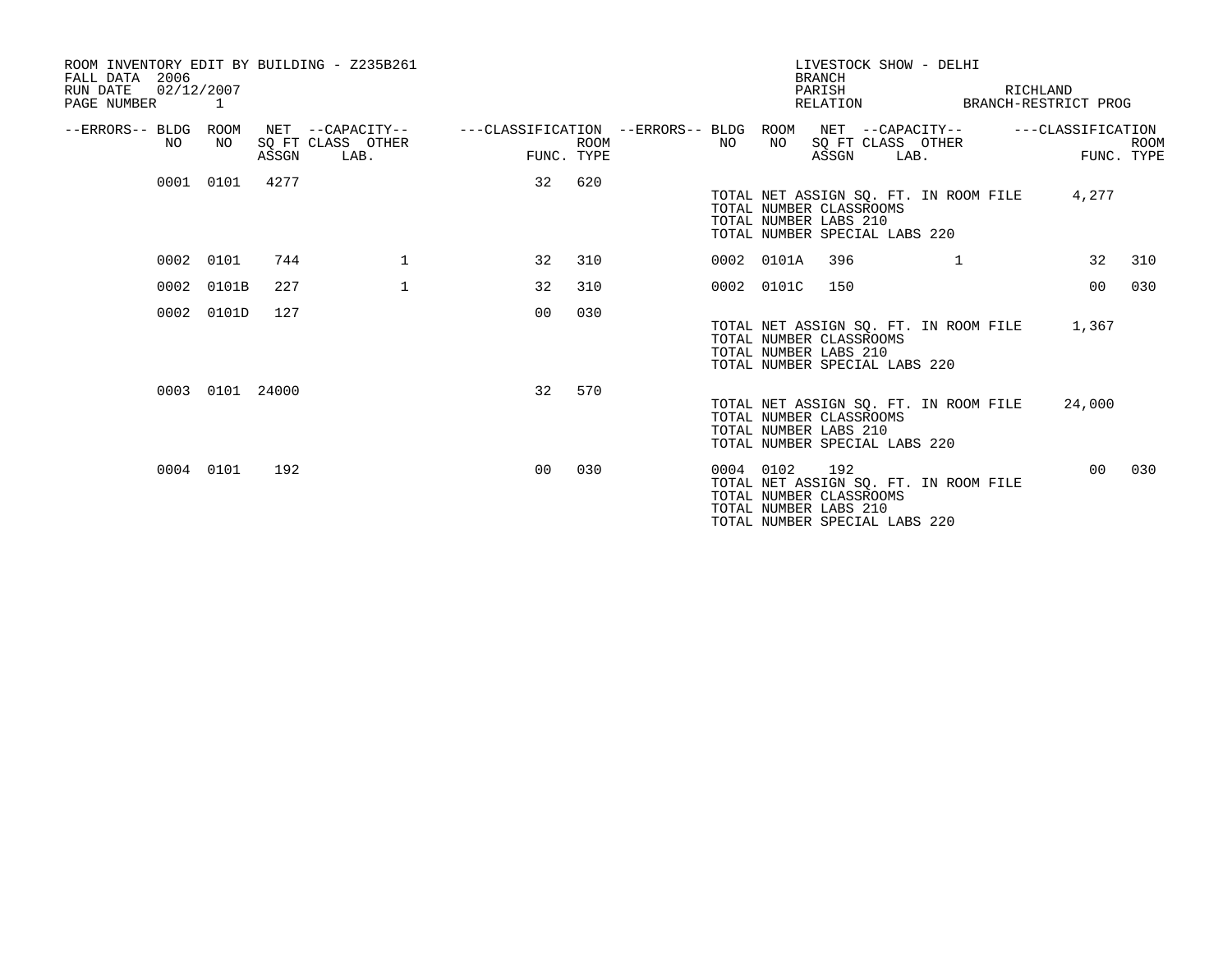- ERROR 1 BLD NUMBER OF THE ROOM FILE DOES NOT MATCH THE BLD NUMBER OF THE BLD FILE. THE BUILDING NUMBERS SHOULD BE EXACTLY THE SAME ON THE BUILDING FILE AND THE ROOM FILE.
- ERROR 2 DUPLICATE RECORD IN THE ROOM FILE.
- ERROR 3 NET ASSIGNABLE SQUARE FEET IS BLANK.
- ERROR 4 CAPACITY IS NOT ENTERED FOR ROOM TYPE 110, 210, 220, 230, 250, 410, 430, 610, 910, 920.
- ERROR 5 BUILDING DOES NOT CONTAIN ANY ROOMS. IF THE BUILDING IS A WAREHOUSE, BARN, ETC. WITH NO ROOMS, CODE ONE ROOM WITH THE GROSS AND NET EQUAL.
- ERROR 6 FUNCTION USE OF ROOMS IS 00 AND ROOM TYPE NOT 010, 020, 030, 051, 052, OR 053.
- ERROR 7 ROOM TYPE IS NOT A VALID ROOM USE CODE OR PCS FUNCTION USE CODE IS NOT A VALID CODE
- ERROR 8 ROOM TYPE IS WRONG (000).

| TOTAL NUMBER OF ROOM RECORDS                                                                                    | 9     |
|-----------------------------------------------------------------------------------------------------------------|-------|
| TOTAL CLASSROOM CAPACITY                                                                                        |       |
| TOTAL LAB CAPACITY                                                                                              |       |
| TOTAL OTHER CAPACITY                                                                                            |       |
| TOTAL NON ASSIGN AREA - ROOMS (FUNCT 00)                                                                        | 661   |
| TOTAL UNASSIGNED AREA - ROOMS (FUNCT 81, 82, 83)                                                                |       |
| TOTAL FACIL IN USE - ROOMS (FUNCT 10 THROUGH 70)                                                                | 29644 |
| TOTAL ASSIGNABLE AREA - ROOMS (FUNCT 10 THROUGH 83)                                                             | 29644 |
| TOTAL NUMBER OF NON-ASSIGN ROOMS (FUNCT 00)                                                                     |       |
| TOTAL NUMBER OF INSTRUCTIONAL, RESEARCH, ACADEMIC SUPPORT, AND STUDENT SERVICE ROOMS (FUNCTS 10, 20, 40 AND 50) |       |
| TOTAL NUMBER OF PUBLIC SERVICE, INSTITUTIONAL SUPPORT AND INDEPENDENT OPERATIONS ROOMS (FUNCTS 30, 60 AND 70)   |       |
| TOTAL NUMBER OF UNASSIGNED ROOMS (FUNCT 81, 82, 83)                                                             |       |
| TOTAL NUMBER OF ASSIGNABLE ROOMS (FUNCT 10 TO 83)                                                               |       |
| TOTAL NUMBER OF CLASSROOMS<br>(110)                                                                             |       |
| TOTAL NUMBER OF LABS<br>(210)                                                                                   |       |
| (220)<br>TOTAL NUMBER OF SPECIAL LABS                                                                           |       |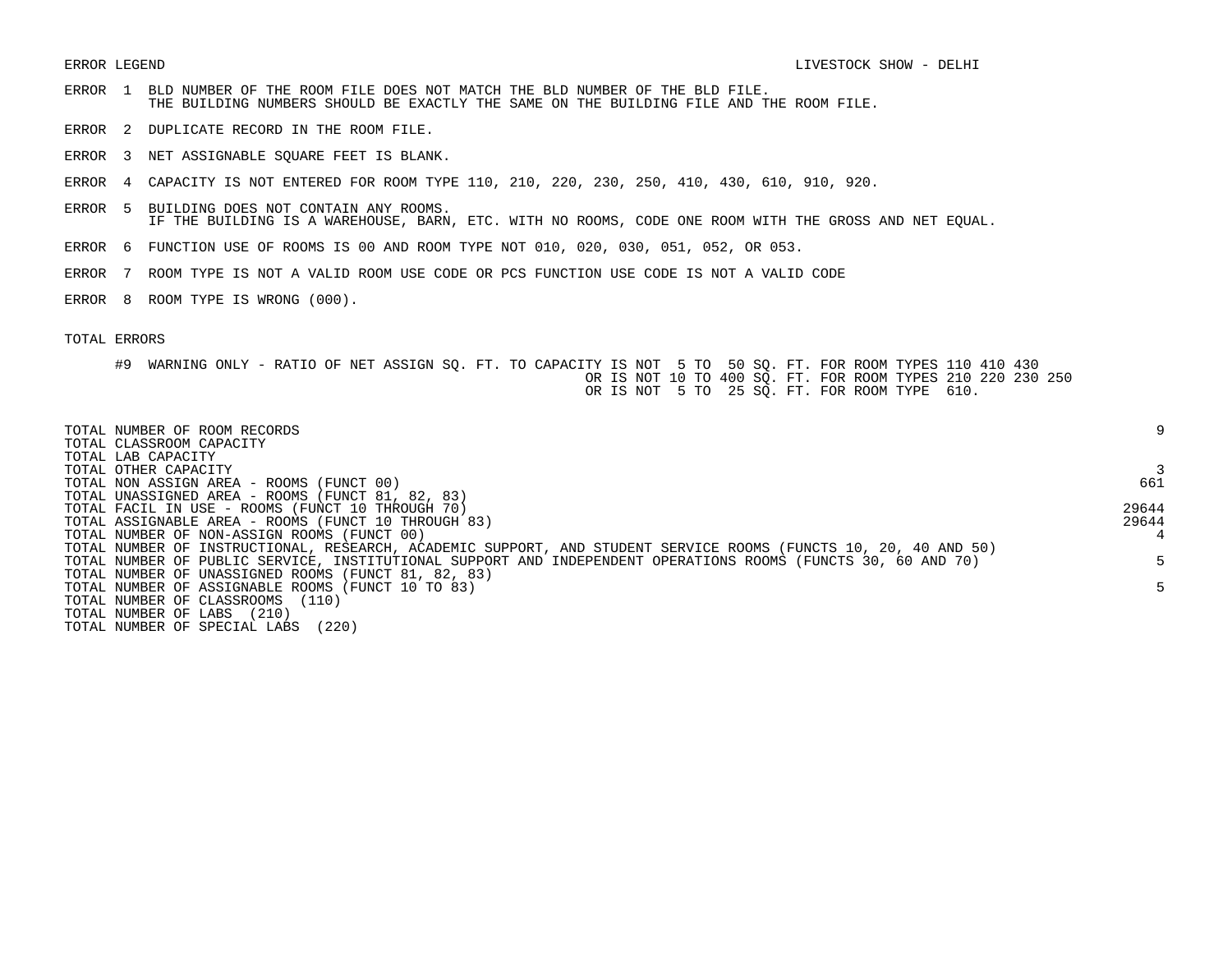| ROOM INVENTORY EDIT BY BUILDING - Z235B261<br>FALL DATA 2006<br>RUN DATE<br>02/12/2007 |                |       |                           |                                                                             |                    |           |                                                               | BRANCH<br>PARISH | MACON RIDGE - WINNSBORO<br>PARISH FRANKLIN<br>RELATION BRANCH-RESTRICT PROG |              | FRANKLIN |                   |                           |
|----------------------------------------------------------------------------------------|----------------|-------|---------------------------|-----------------------------------------------------------------------------|--------------------|-----------|---------------------------------------------------------------|------------------|-----------------------------------------------------------------------------|--------------|----------|-------------------|---------------------------|
| PAGE NUMBER 1                                                                          |                |       |                           |                                                                             |                    |           |                                                               |                  |                                                                             |              |          |                   |                           |
| --ERRORS-- BLDG ROOM<br>NO                                                             | NO             | ASSGN | SQ FT CLASS OTHER<br>LAB. | NET --CAPACITY--    ---CLASSIFICATION --ERRORS-- BLDG ROOM NET --CAPACITY-- | ROOM<br>FUNC. TYPE | NO        | NO                                                            | ASSGN            | SQ FT CLASS OTHER<br>LAB.                                                   |              |          | ---CLASSIFICATION | <b>ROOM</b><br>FUNC. TYPE |
|                                                                                        |                |       |                           |                                                                             |                    |           |                                                               | 138              |                                                                             |              |          |                   |                           |
| 0003                                                                                   | 0101           | 264   |                           | 21                                                                          | 350                | 0003 0102 |                                                               |                  |                                                                             | $\mathbf{1}$ |          | 21                | 310                       |
|                                                                                        | 0003 0103      | 200   | $\mathbf{1}$              | 21                                                                          | 310                | 0003 0104 |                                                               | 90               |                                                                             | $\mathbf{1}$ |          | 21                | 310                       |
|                                                                                        | 0003 0105      | 65    |                           | 0 <sub>0</sub>                                                              | 030                | 0003 0106 |                                                               | 110              |                                                                             | $\mathbf{1}$ |          | 21                | 310                       |
|                                                                                        | 0003 0107      | 110   | $\mathbf{1}$              | 21                                                                          | 310                |           | TOTAL NUMBER CLASSROOMS<br>TOTAL NUMBER LABS 210              |                  | TOTAL NET ASSIGN SQ. FT. IN ROOM FILE<br>TOTAL NUMBER SPECIAL LABS 220      |              |          | 912               |                           |
|                                                                                        | 0007 0001 1440 |       |                           | 92                                                                          | 970                |           | TOTAL NUMBER CLASSROOMS<br>TOTAL NUMBER LABS 210              |                  | TOTAL NET ASSIGN SQ. FT. IN ROOM FILE<br>TOTAL NUMBER SPECIAL LABS 220      |              |          | 1,440             |                           |
|                                                                                        | 0008 0001      | 266   |                           | 21                                                                          | 730                |           | TOTAL NUMBER CLASSROOMS<br>TOTAL NUMBER LABS 210              |                  | TOTAL NET ASSIGN SQ. FT. IN ROOM FILE<br>TOTAL NUMBER SPECIAL LABS 220      |              |          | 266               |                           |
|                                                                                        | 0009 0101      | 48    |                           | 0 <sub>0</sub>                                                              | 030                | 0009 0102 |                                                               | 48               |                                                                             |              |          | 00 <sup>o</sup>   | 030                       |
| 0009                                                                                   | 0103           | 320   | 6                         | 21                                                                          | 250                | 0009 0104 |                                                               | 320              |                                                                             |              |          | 21                | 730                       |
|                                                                                        | 0009 0105      | 320   |                           | 21                                                                          | 730                |           | TOTAL NUMBER CLASSROOMS<br>TOTAL NUMBER LABS 210              |                  | TOTAL NET ASSIGN SQ. FT. IN ROOM FILE<br>TOTAL NUMBER SPECIAL LABS 220      |              |          | 960               |                           |
|                                                                                        | 0010 0101      | 960   |                           | 21                                                                          | 720                |           | 0010 0102<br>TOTAL NUMBER CLASSROOMS<br>TOTAL NUMBER LABS 210 | 5160             | TOTAL NET ASSIGN SQ. FT. IN ROOM FILE<br>TOTAL NUMBER SPECIAL LABS 220      |              |          | 6,120             | 21 740                    |
|                                                                                        | 0019 0101      | 96    |                           | 21                                                                          | 730                | 0019 0102 |                                                               | 64               |                                                                             |              |          | 0 <sub>0</sub>    | 030                       |
|                                                                                        | 0019 0103      | 440   |                           | 21                                                                          | 730                |           | 0019 0104<br>TOTAL NUMBER CLASSROOMS<br>TOTAL NUMBER LABS 210 | 600              | TOTAL NET ASSIGN SQ. FT. IN ROOM FILE<br>TOTAL NUMBER SPECIAL LABS 220      |              |          | 21<br>1,136       | 740                       |
|                                                                                        | 0022 0101      | 800   | 16                        | 21                                                                          | 250                | 0022 0102 |                                                               | 62               |                                                                             |              |          | 0 <sub>0</sub>    | 030                       |
|                                                                                        | 0022 0103      | 18    |                           | 21                                                                          | 730                | 0022 0104 |                                                               | 64               |                                                                             |              |          | 21                | 255                       |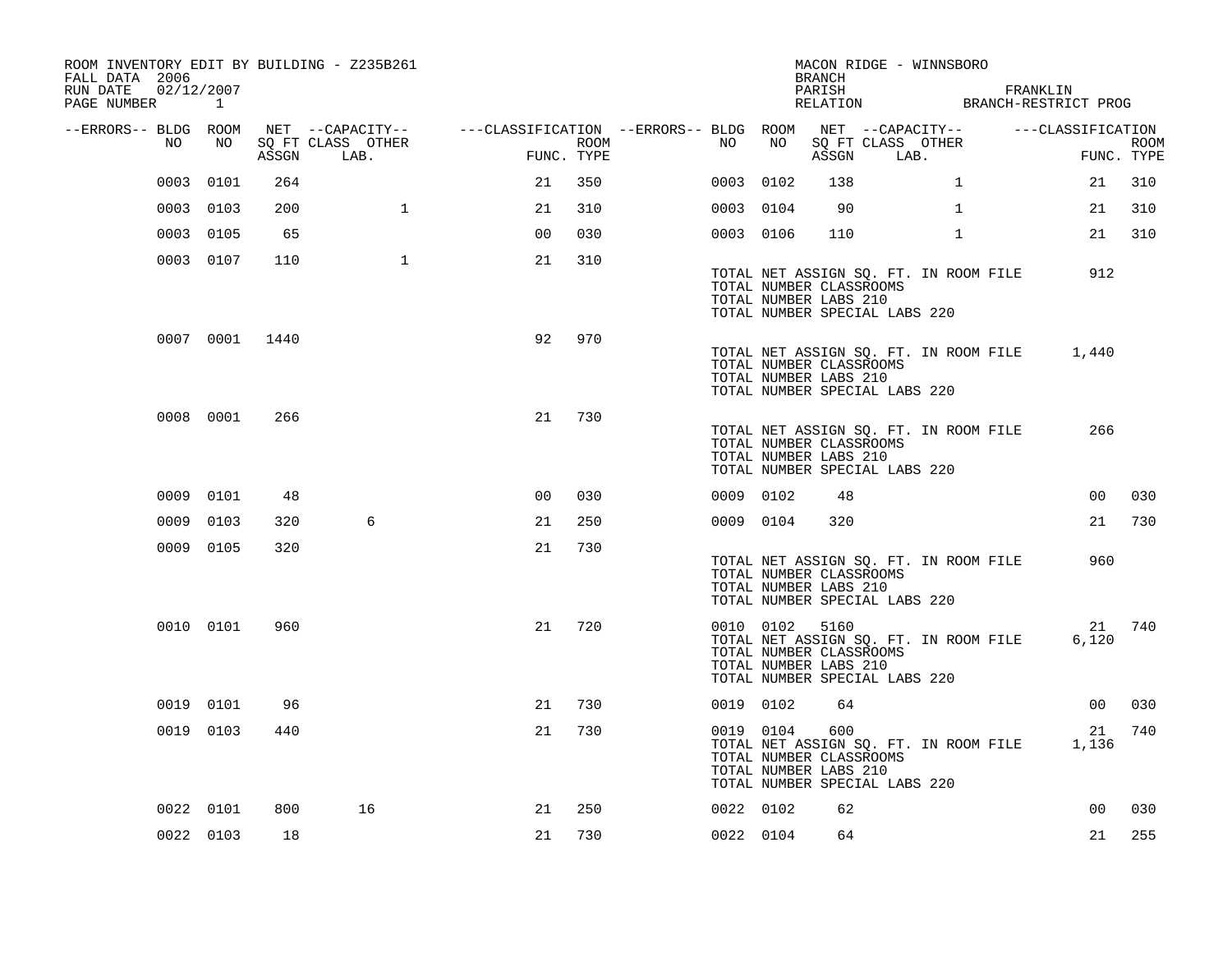| FALL DATA 2006<br>RUN DATE<br>PAGE NUMBER | 02/12/2007 | 2         |       | ROOM INVENTORY EDIT BY BUILDING - Z235B261    |                                                         |                           |           |    | <b>BRANCH</b><br>PARISH                                                           | MACON RIDGE - WINNSBORO<br>RELATION BRANCH-RESTRICT PROG | FRANKLIN                        |             |
|-------------------------------------------|------------|-----------|-------|-----------------------------------------------|---------------------------------------------------------|---------------------------|-----------|----|-----------------------------------------------------------------------------------|----------------------------------------------------------|---------------------------------|-------------|
| --ERRORS-- BLDG ROOM                      | NO.        | NO.       | ASSGN | NET --CAPACITY--<br>SQ FT CLASS OTHER<br>LAB. | ---CLASSIFICATION --ERRORS-- BLDG ROOM NET --CAPACITY-- | <b>ROOM</b><br>FUNC. TYPE | NO        | NO | ASSGN                                                                             | SQ FT CLASS OTHER<br>LAB.                                | ---CLASSIFICATION<br>FUNC. TYPE | <b>ROOM</b> |
|                                           |            | 0022 0105 | 16    |                                               | 00                                                      | 030                       | 0022 0106 |    | 600                                                                               |                                                          |                                 | 21 255      |
|                                           |            | 0022 0107 | 96    |                                               | 0 <sub>0</sub>                                          | 030                       |           |    | TOTAL NUMBER CLASSROOMS<br>TOTAL NUMBER LABS 210<br>TOTAL NUMBER SPECIAL LABS 220 | TOTAL NET ASSIGN SQ. FT. IN ROOM FILE 1,482              |                                 |             |
| 678                                       |            | 0025 0101 | 200   |                                               | 0 <sub>0</sub>                                          | 000                       |           |    | TOTAL NUMBER CLASSROOMS<br>TOTAL NUMBER LABS 210<br>TOTAL NUMBER SPECIAL LABS 220 | TOTAL NET ASSIGN SQ. FT. IN ROOM FILE                    |                                 |             |
|                                           |            | 0031 0101 | 178   | $\mathbf{1}$                                  | 21                                                      | 310                       | 0031 0102 |    | 182                                                                               | $\mathbf{1}$                                             | 21                              | 310         |
|                                           | 0031 0103  |           | 156   | $\mathbf{1}$                                  | 21                                                      | 310                       | 0031 0104 |    | 156                                                                               | $\mathbf{1}$                                             | 21                              | 310         |
|                                           | 0031 0105  |           | 338   |                                               | 21                                                      | 350                       | 0031 0106 |    | 15                                                                                |                                                          | 0 <sub>0</sub>                  | 010         |
|                                           | 0031 0107  |           | 8     |                                               | 0 <sub>0</sub>                                          | 030                       | 0031 0108 |    | 133                                                                               |                                                          | 00                              | 030         |
|                                           | 0031 0109  |           | 123   |                                               | 0 <sub>0</sub>                                          | 030                       | 0031 0110 |    | 156                                                                               | $\mathbf{1}$                                             | 21                              | 310         |
|                                           |            | 0031 0111 | 35    |                                               | 22                                                      | 730                       |           |    | TOTAL NUMBER CLASSROOMS<br>TOTAL NUMBER LABS 210<br>TOTAL NUMBER SPECIAL LABS 220 | TOTAL NET ASSIGN SQ. FT. IN ROOM FILE                    | 1,201                           |             |
|                                           |            | 0033 0101 | 5325  |                                               | 22                                                      | 740                       |           |    | TOTAL NUMBER CLASSROOMS<br>TOTAL NUMBER LABS 210<br>TOTAL NUMBER SPECIAL LABS 220 | TOTAL NET ASSIGN SQ. FT. IN ROOM FILE                    | 5,325                           |             |
| 5                                         | 0035       |           |       |                                               |                                                         |                           | NO ROOMS  |    |                                                                                   |                                                          |                                 |             |
| 5                                         | 0036       |           |       |                                               |                                                         |                           | NO ROOMS  |    |                                                                                   |                                                          |                                 |             |
| 5                                         | 0038       |           |       |                                               |                                                         |                           | NO ROOMS  |    |                                                                                   |                                                          |                                 |             |
| 5                                         | 0039       |           |       |                                               |                                                         |                           | NO ROOMS  |    |                                                                                   |                                                          |                                 |             |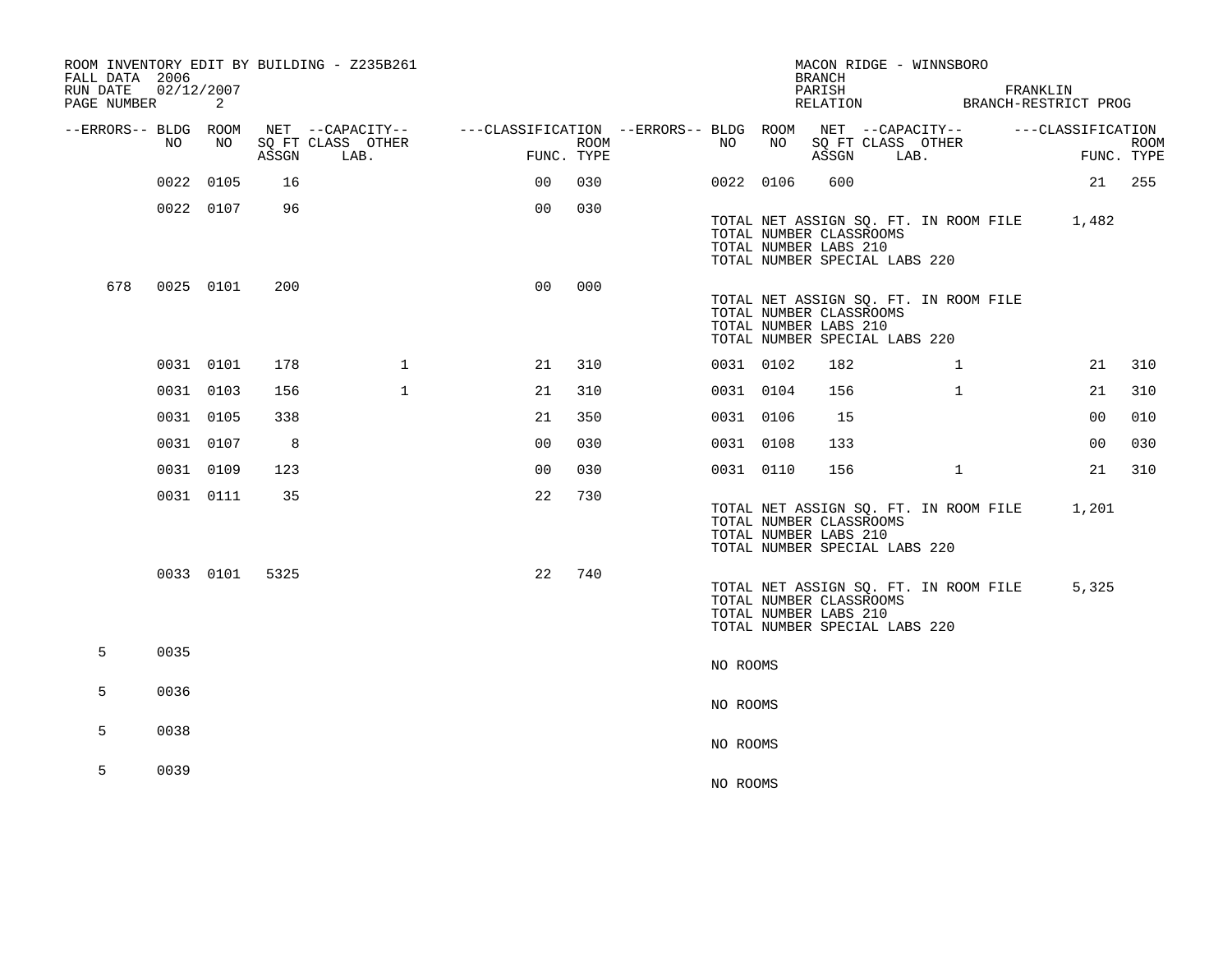ERROR LEGEND MACON RIDGE - WINNSBORO ERROR 1 BLD NUMBER OF THE ROOM FILE DOES NOT MATCH THE BLD NUMBER OF THE BLD FILE. THE BUILDING NUMBERS SHOULD BE EXACTLY THE SAME ON THE BUILDING FILE AND THE ROOM FILE. ERROR 2 DUPLICATE RECORD IN THE ROOM FILE. ERROR 3 NET ASSIGNABLE SQUARE FEET IS BLANK. ERROR 4 CAPACITY IS NOT ENTERED FOR ROOM TYPE 110, 210, 220, 230, 250, 410, 430, 610, 910, 920. ERROR 5 BUILDING DOES NOT CONTAIN ANY ROOMS. 4 IF THE BUILDING IS A WAREHOUSE, BARN, ETC. WITH NO ROOMS, CODE ONE ROOM WITH THE GROSS AND NET EQUAL. ERROR 6 FUNCTION USE OF ROOMS IS 00 AND ROOM TYPE NOT 010, 020, 030, 051, 052, OR 053. 1 ERROR 7 ROOM TYPE IS NOT A VALID ROOM USE CODE OR PCS FUNCTION USE CODE IS NOT A VALID CODE 1 ERROR 8 ROOM TYPE IS WRONG (000). TOTAL ERRORS 7 #9 WARNING ONLY - RATIO OF NET ASSIGN SQ. FT. TO CAPACITY IS NOT 5 TO 50 SQ. FT. FOR ROOM TYPES 110 410 430 OR IS NOT 10 TO 400 SQ. FT. FOR ROOM TYPES 210 220 230 250 OR IS NOT 5 TO 25 SQ. FT. FOR ROOM TYPE 610. TOTAL NUMBER OF ROOM RECORDS 40 TOTAL CLASSROOM CAPACITY TOTAL LAB CAPACITY 22<br>TOTAL LAB CAPACITY 22

| TOTAL OTHER CAPACITY                                                                                            |       |
|-----------------------------------------------------------------------------------------------------------------|-------|
| TOTAL NON ASSIGN AREA - ROOMS (FUNCT 00)                                                                        | 878   |
| TOTAL UNASSIGNED AREA - ROOMS (FUNCT 81, 82, 83)                                                                |       |
| TOTAL FACIL IN USE - ROOMS (FUNCT 10 THROUGH 70)                                                                | 18842 |
| TOTAL ASSIGNABLE AREA - ROOMS (FUNCT 10 THROUGH 83)                                                             | 18842 |
| TOTAL NUMBER OF NON-ASSIGN ROOMS (FUNCT 00)                                                                     | 12    |
| TOTAL NUMBER OF INSTRUCTIONAL, RESEARCH, ACADEMIC SUPPORT, AND STUDENT SERVICE ROOMS (FUNCTS 10, 20, 40 AND 50) | 27    |
| TOTAL NUMBER OF PUBLIC SERVICE, INSTITUTIONAL SUPPORT AND INDEPENDENT OPERATIONS ROOMS (FUNCTS 30, 60 AND 70)   |       |
| TOTAL NUMBER OF UNASSIGNED ROOMS (FUNCT 81, 82, 83)                                                             |       |
| TOTAL NUMBER OF ASSIGNABLE ROOMS (FUNCT 10 TO 83)                                                               | 28    |
| TOTAL NUMBER OF CLASSROOMS (110)                                                                                |       |
| (210)<br>TOTAL NUMBER OF LABS                                                                                   |       |
| $220^\circ$<br>TOTAL NUMBER OF SPECIAL LABS                                                                     |       |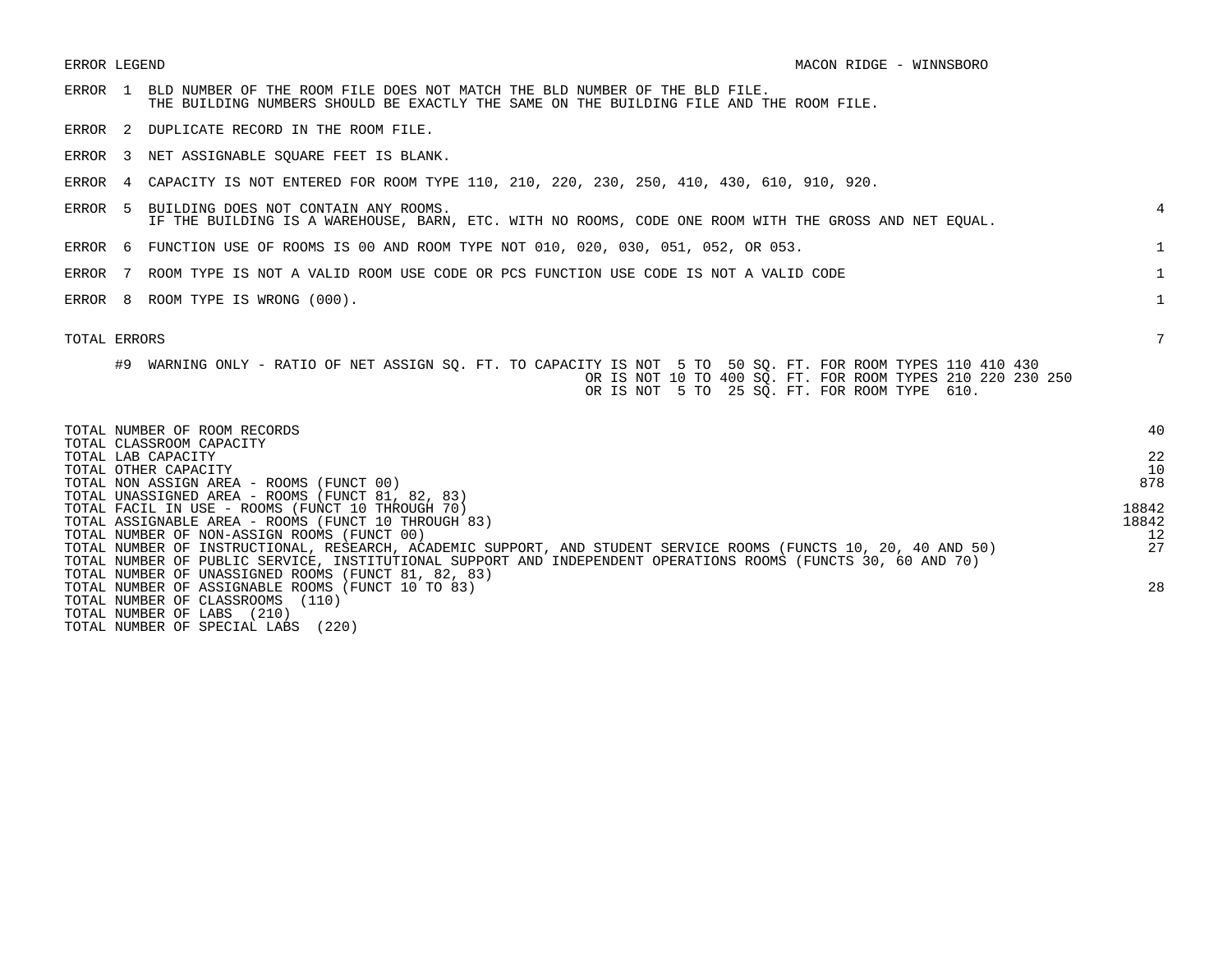| FALL DATA 2006                       |           |           |                | ROOM INVENTORY EDIT BY BUILDING - Z235B261 |    |            |           |                | <b>BRANCH</b>                                                                                      |     | LEE MEMORIAL FOREST - BOGALUSA        |    |                                                 |        |
|--------------------------------------|-----------|-----------|----------------|--------------------------------------------|----|------------|-----------|----------------|----------------------------------------------------------------------------------------------------|-----|---------------------------------------|----|-------------------------------------------------|--------|
| RUN DATE 02/12/2007<br>PAGE NUMBER 1 |           |           |                |                                            |    |            |           |                |                                                                                                    |     |                                       |    | PARISH WASHINGTON RELATION BRANCH-RESTRICT PROG |        |
| --ERRORS-- BLDG ROOM                 | NO        | NO        |                |                                            |    |            |           |                |                                                                                                    |     |                                       |    |                                                 |        |
|                                      |           |           | ASSGN          | LAB.                                       |    | FUNC. TYPE |           |                |                                                                                                    |     | ASSGN LAB.                            |    | FUNC. TYPE                                      |        |
|                                      |           |           | 0001 0001 1270 |                                            |    | 92 970     |           |                | TOTAL NUMBER CLASSROOMS<br>TOTAL NUMBER LABS 210<br>TOTAL NUMBER SPECIAL LABS 220                  |     |                                       |    | TOTAL NET ASSIGN SQ. FT. IN ROOM FILE 1,270     |        |
|                                      |           | 0002 0101 | 120            |                                            | 11 | 730        |           |                | TOTAL NUMBER CLASSROOMS<br>TOTAL NUMBER LABS 210<br>TOTAL NUMBER SPECIAL LABS 220                  |     | TOTAL NET ASSIGN SQ. FT. IN ROOM FILE |    | 120                                             |        |
|                                      |           | 0003 0101 |                | 614 38                                     | 11 | 110        | 0003 0102 |                | 336                                                                                                |     |                                       |    | 91                                              | 630    |
|                                      | 0003 0103 |           | 339            |                                            | 91 | 635        | 0003 0104 |                | 150                                                                                                |     |                                       |    | 91                                              | 635    |
|                                      | 0003 0105 |           | 837            | 22                                         | 91 | 910        |           | 0003 0106      |                                                                                                    | 406 |                                       | 12 |                                                 | 91 910 |
|                                      |           | 0003 0107 | 247            |                                            | 91 | 919        |           |                | TOTAL NUMBER CLASSROOMS<br>TOTAL NUMBER LABS 210<br>TOTAL NUMBER SPECIAL LABS 220                  |     | TOTAL NET ASSIGN SQ. FT. IN ROOM FILE |    | 2,929<br>$\mathbf{1}$                           |        |
|                                      |           | 0004 0101 | 176            | 2                                          | 92 | 920        |           | 0004 0102 72   |                                                                                                    |     |                                       |    |                                                 | 92 919 |
|                                      |           | 0004 0103 | 126            | 2                                          | 92 | 920        |           |                | TOTAL NUMBER CLASSROOMS<br>TOTAL NUMBER LABS 210<br>TOTAL NUMBER SPECIAL LABS 220                  |     | TOTAL NET ASSIGN SQ. FT. IN ROOM FILE |    | 374                                             |        |
|                                      |           | 0029 0101 | 852            |                                            | 21 | 740        |           |                | 0029 0102 756<br>TOTAL NUMBER CLASSROOMS<br>TOTAL NUMBER LABS 210<br>TOTAL NUMBER SPECIAL LABS 220 |     | TOTAL NET ASSIGN SQ. FT. IN ROOM FILE |    | 1,608                                           | 21 745 |
|                                      |           | 0036 0101 | 822            |                                            | 21 | 740        |           | 0036 0101A 270 |                                                                                                    |     |                                       |    |                                                 | 21 730 |
|                                      |           | 0036 0102 | 405            |                                            | 21 | 740        |           |                | TOTAL NUMBER CLASSROOMS<br>TOTAL NUMBER LABS 210<br>TOTAL NUMBER SPECIAL LABS 220                  |     |                                       |    | TOTAL NET ASSIGN SQ. FT. IN ROOM FILE 1,497     |        |
|                                      |           |           | 0037 0001 1448 |                                            | 92 | 970        |           |                | TOTAL NUMBER CLASSROOMS<br>TOTAL NUMBER LABS 210                                                   |     |                                       |    | TOTAL NET ASSIGN SQ. FT. IN ROOM FILE 1,448     |        |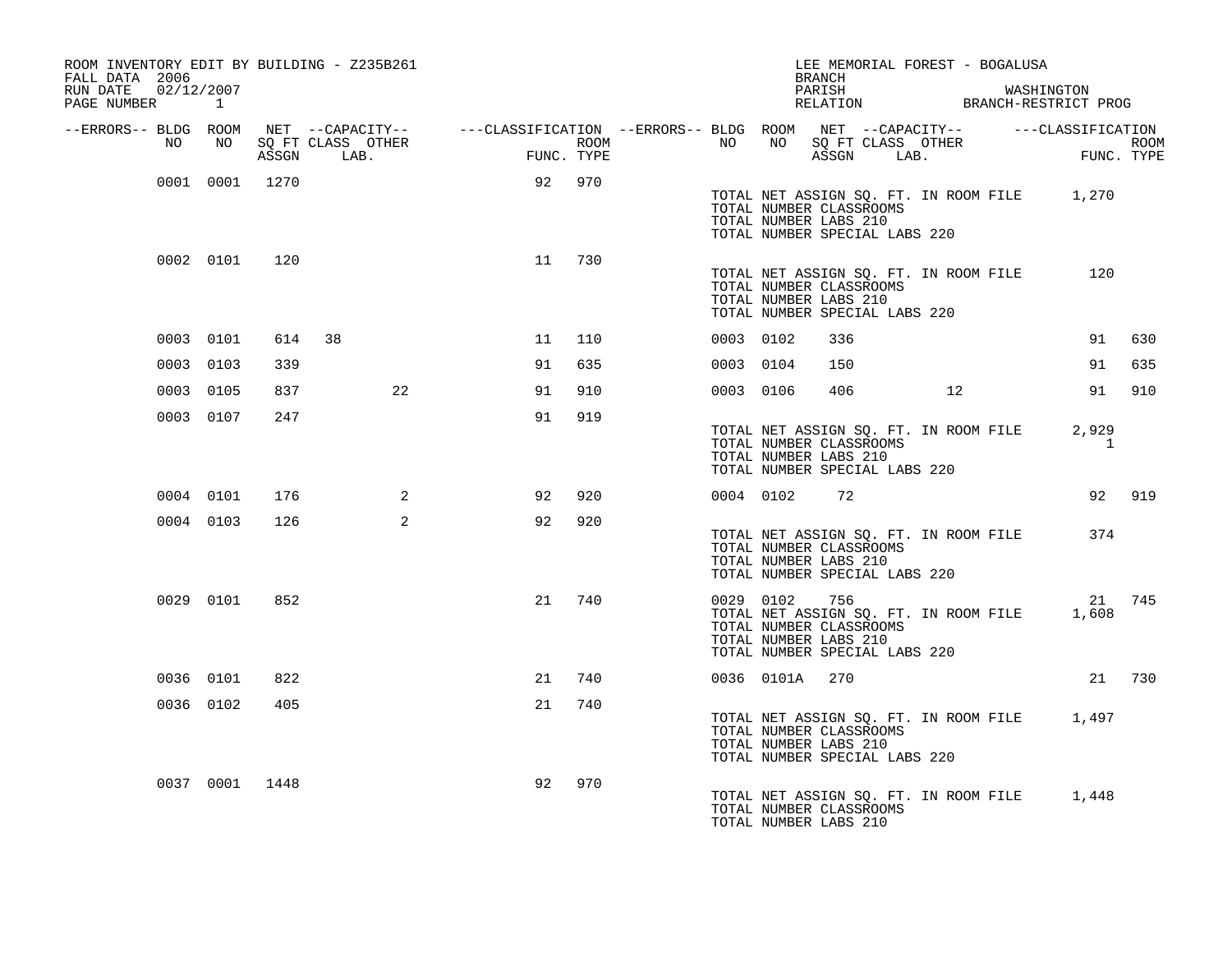| ROOM INVENTORY EDIT BY BUILDING - Z235B261<br>FALL DATA 2006<br>RUN DATE 02/12/2007<br>PAGE NUMBER | 2              |                 |              |                                                                                                                                                                                                                        |     |  |               | <b>BRANCH</b>                                    | LEE MEMORIAL FOREST - BOGALUSA<br>PARISH WASHINGTON RELATION BRANCH-RESTRICT PROG |    |          |        |
|----------------------------------------------------------------------------------------------------|----------------|-----------------|--------------|------------------------------------------------------------------------------------------------------------------------------------------------------------------------------------------------------------------------|-----|--|---------------|--------------------------------------------------|-----------------------------------------------------------------------------------|----|----------|--------|
|                                                                                                    |                |                 |              | ERRORS-- BLDG ROOM NET --CAPACITY--- --CLASSIFICATION--ERRORS-- BLDG ROOM NET --CAPACITY---------------------<br>NO NO SQ FT CLASS OTHER ROOM ROOM NO SQ FT CLASS OTHER ROOM ROOM NO SQ FT CLASS OTHER ROOM ASSGN LAB. |     |  |               |                                                  |                                                                                   |    |          |        |
|                                                                                                    |                |                 |              |                                                                                                                                                                                                                        |     |  |               |                                                  | TOTAL NUMBER SPECIAL LABS 220                                                     |    |          |        |
|                                                                                                    | 0045 0101      | 258             | $\mathbf{1}$ | 21                                                                                                                                                                                                                     | 310 |  | 0045 0101A    | 36                                               |                                                                                   |    |          | 21 730 |
|                                                                                                    | 0045 0102      | 150             |              | 91                                                                                                                                                                                                                     | 919 |  | 0045 0103     |                                                  | 420 and $\sim$                                                                    | 12 |          | 91 910 |
|                                                                                                    | 0045 0103A     | $\overline{30}$ |              | 91                                                                                                                                                                                                                     | 730 |  |               | TOTAL NUMBER CLASSROOMS<br>TOTAL NUMBER LABS 210 | TOTAL NET ASSIGN SQ. FT. IN ROOM FILE<br>TOTAL NUMBER SPECIAL LABS 220            |    | 894      |        |
|                                                                                                    | 0050 0101 1300 |                 | 26           | 11                                                                                                                                                                                                                     | 220 |  |               | TOTAL NUMBER CLASSROOMS<br>TOTAL NUMBER LABS 210 | TOTAL NET ASSIGN SQ. FT. IN ROOM FILE 1,300<br>TOTAL NUMBER SPECIAL LABS 220      |    | $\sim$ 1 |        |
|                                                                                                    | 0055 0101      | 210             |              | 21                                                                                                                                                                                                                     | 750 |  | 0055 0102 120 | TOTAL NUMBER CLASSROOMS<br>TOTAL NUMBER LABS 210 | TOTAL NET ASSIGN SQ. FT. IN ROOM FILE<br>TOTAL NUMBER SPECIAL LABS 220            |    | 330      | 21 750 |
|                                                                                                    | 0057 0101      | 329             |              | 21                                                                                                                                                                                                                     | 919 |  |               | TOTAL NUMBER CLASSROOMS<br>TOTAL NUMBER LABS 210 | TOTAL NET ASSIGN SQ. FT. IN ROOM FILE<br>TOTAL NUMBER SPECIAL LABS 220            |    | 329      |        |
|                                                                                                    | 0058 0101      | 237             |              | 21                                                                                                                                                                                                                     | 745 |  |               | TOTAL NUMBER CLASSROOMS<br>TOTAL NUMBER LABS 210 | TOTAL NET ASSIGN SQ. FT. IN ROOM FILE<br>TOTAL NUMBER SPECIAL LABS 220            |    | 237      |        |
|                                                                                                    | 0059 0101      | 224             |              | 21                                                                                                                                                                                                                     | 580 |  |               | TOTAL NUMBER CLASSROOMS<br>TOTAL NUMBER LABS 210 | TOTAL NET ASSIGN SQ. FT. IN ROOM FILE<br>TOTAL NUMBER SPECIAL LABS 220            |    | 224      |        |
|                                                                                                    | 0072 0101 1150 |                 |              | 92                                                                                                                                                                                                                     | 650 |  | 0072 0201 400 | TOTAL NUMBER CLASSROOMS<br>TOTAL NUMBER LABS 210 | TOTAL NET ASSIGN SQ. FT. IN ROOM FILE<br>TOTAL NUMBER SPECIAL LABS 220            |    | 1,550    | 92 935 |
|                                                                                                    | 0073 0101      | 504             |              | 21                                                                                                                                                                                                                     | 740 |  |               | TOTAL NUMBER CLASSROOMS                          | TOTAL NET ASSIGN SQ. FT. IN ROOM FILE                                             |    | 504      |        |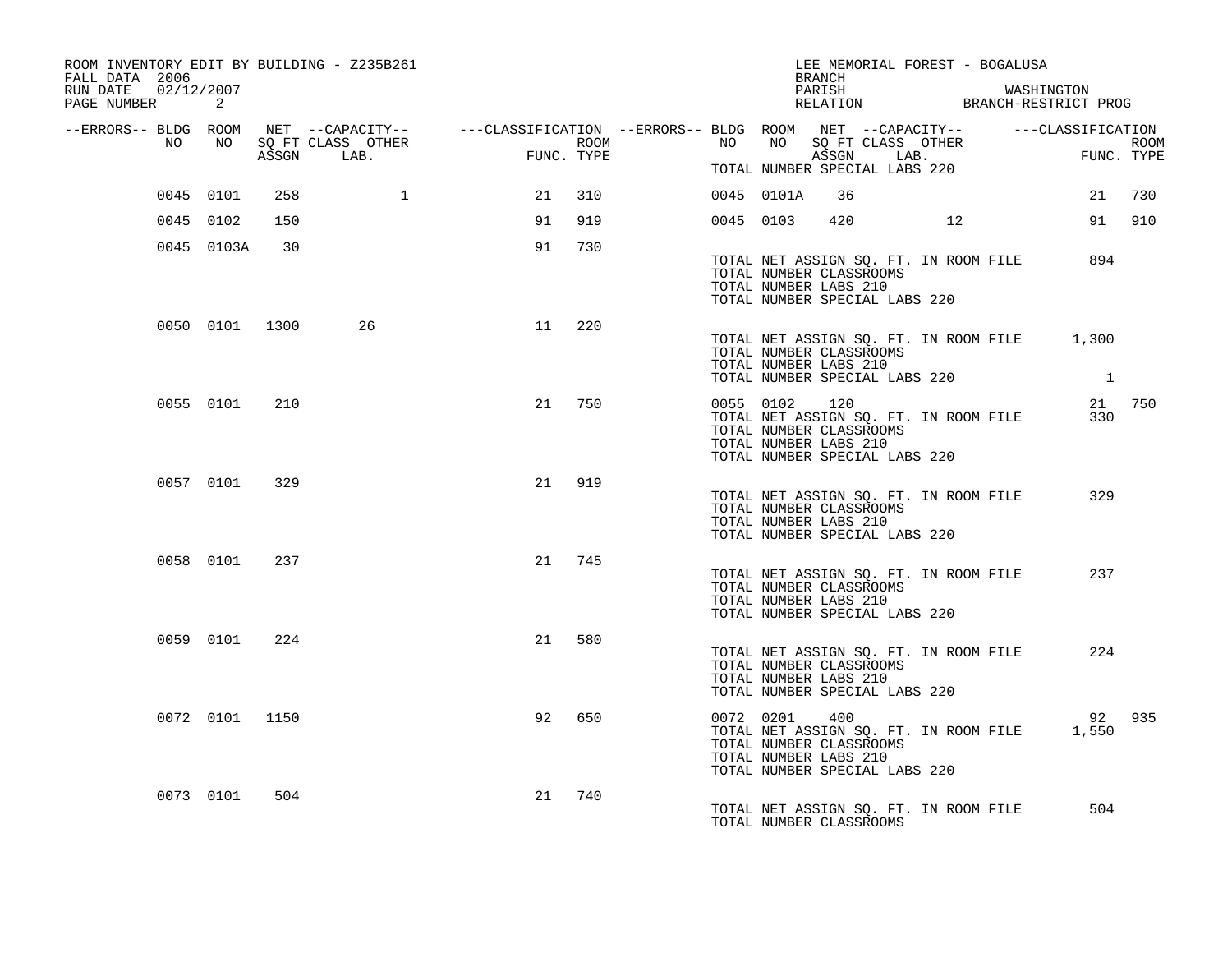| 2006<br>FALL DATA<br>02/12/2007<br>RUN DATE<br>PAGE NUMBER<br>$\sim$ 3 | ROOM INVENTORY EDIT BY BUILDING - Z235B261                            |                                         | LEE MEMORIAL FOREST - BOGALUSA<br><b>BRANCH</b><br>PARISH<br>RELATION                                                                                    | WASHINGTON<br>BRANCH-RESTRICT PROG             |
|------------------------------------------------------------------------|-----------------------------------------------------------------------|-----------------------------------------|----------------------------------------------------------------------------------------------------------------------------------------------------------|------------------------------------------------|
| --ERRORS-- BLDG<br>NO                                                  | ROOM<br>NET --CAPACITY--<br>NO.<br>SQ FT CLASS OTHER<br>LAB.<br>ASSGN | ---CLASSIFICATION<br>ROOM<br>FUNC. TYPE | --ERRORS-- BLDG<br>ROOM<br>NET --CAPACITY--<br>NO<br>SQ FT CLASS OTHER<br>NO.<br>ASSGN<br>LAB.<br>TOTAL NUMBER LABS 210<br>TOTAL NUMBER SPECIAL LABS 220 | ---CLASSIFICATION<br><b>ROOM</b><br>FUNC. TYPE |
| 0074 0101                                                              | 2632                                                                  | 570<br>21                               | 0074 0101A 144                                                                                                                                           | 21<br>575                                      |
| 0074 0101B                                                             | 144                                                                   | 575<br>21                               | 0074 0101C<br>2632                                                                                                                                       | 21<br>570                                      |
| 0074 0102                                                              | 144                                                                   | 575<br>21                               | 0074 0103<br>144                                                                                                                                         | 21<br>575                                      |
| 0074 0201                                                              | 1550                                                                  | 575<br>21                               | TOTAL NET ASSIGN SQ. FT. IN ROOM FILE<br>TOTAL NUMBER CLASSROOMS<br>TOTAL NUMBER LABS 210<br>TOTAL NUMBER SPECIAL LABS 220                               | 7,390                                          |
| 0083                                                                   |                                                                       |                                         |                                                                                                                                                          |                                                |

NO ROOMS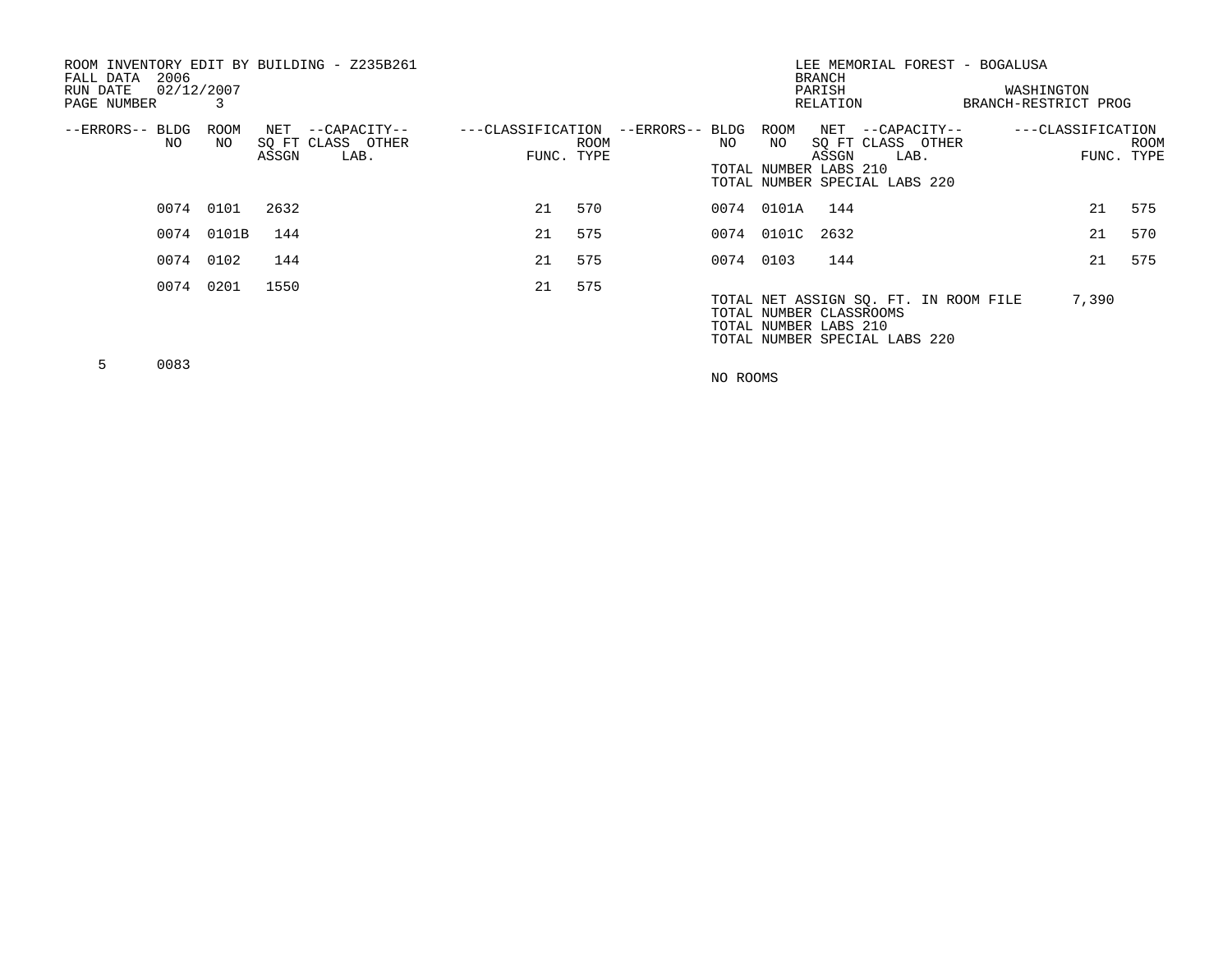- ERROR 1 BLD NUMBER OF THE ROOM FILE DOES NOT MATCH THE BLD NUMBER OF THE BLD FILE. THE BUILDING NUMBERS SHOULD BE EXACTLY THE SAME ON THE BUILDING FILE AND THE ROOM FILE.
- ERROR 2 DUPLICATE RECORD IN THE ROOM FILE.
- ERROR 3 NET ASSIGNABLE SQUARE FEET IS BLANK.
- ERROR 4 CAPACITY IS NOT ENTERED FOR ROOM TYPE 110, 210, 220, 230, 250, 410, 430, 610, 910, 920.
- ERROR 5 BUILDING DOES NOT CONTAIN ANY ROOMS. 1 IF THE BUILDING IS A WAREHOUSE, BARN, ETC. WITH NO ROOMS, CODE ONE ROOM WITH THE GROSS AND NET EQUAL.
- ERROR 6 FUNCTION USE OF ROOMS IS 00 AND ROOM TYPE NOT 010, 020, 030, 051, 052, OR 053.
- ERROR 7 ROOM TYPE IS NOT A VALID ROOM USE CODE OR PCS FUNCTION USE CODE IS NOT A VALID CODE
- ERROR 8 ROOM TYPE IS WRONG (000).

| TOTAL NUMBER OF ROOM RECORDS<br>TOTAL CLASSROOM CAPACITY<br>TOTAL LAB CAPACITY<br>TOTAL OTHER CAPACITY<br>TOTAL NON ASSIGN AREA - ROOMS (FUNCT 00) | 39<br>38<br>26<br>51 |
|----------------------------------------------------------------------------------------------------------------------------------------------------|----------------------|
| TOTAL UNASSIGNED AREA - ROOMS (FUNCT 81, 82, 83)                                                                                                   |                      |
| TOTAL FACIL IN USE - ROOMS (FUNCT 10 THROUGH 70)                                                                                                   | 22004                |
| TOTAL ASSIGNABLE AREA - ROOMS (FUNCT 10 THROUGH 83)                                                                                                | 22004                |
| TOTAL NUMBER OF NON-ASSIGN ROOMS (FUNCT 00)                                                                                                        |                      |
| TOTAL NUMBER OF INSTRUCTIONAL, RESEARCH, ACADEMIC SUPPORT, AND STUDENT SERVICE ROOMS (FUNCTS 10, 20, 40 AND 50)                                    | 23                   |
| TOTAL NUMBER OF PUBLIC SERVICE, INSTITUTIONAL SUPPORT AND INDEPENDENT OPERATIONS ROOMS (FUNCTS 30, 60 AND 70)                                      |                      |
| TOTAL NUMBER OF UNASSIGNED ROOMS (FUNCT 81, 82, 83)                                                                                                |                      |
| TOTAL NUMBER OF ASSIGNABLE ROOMS (FUNCT 10 TO 83)                                                                                                  | 39                   |
| TOTAL NUMBER OF CLASSROOMS<br>(110)                                                                                                                |                      |
| TOTAL NUMBER OF LABS<br>(210)                                                                                                                      |                      |
| TOTAL NUMBER OF SPECIAL LABS<br>(220)                                                                                                              |                      |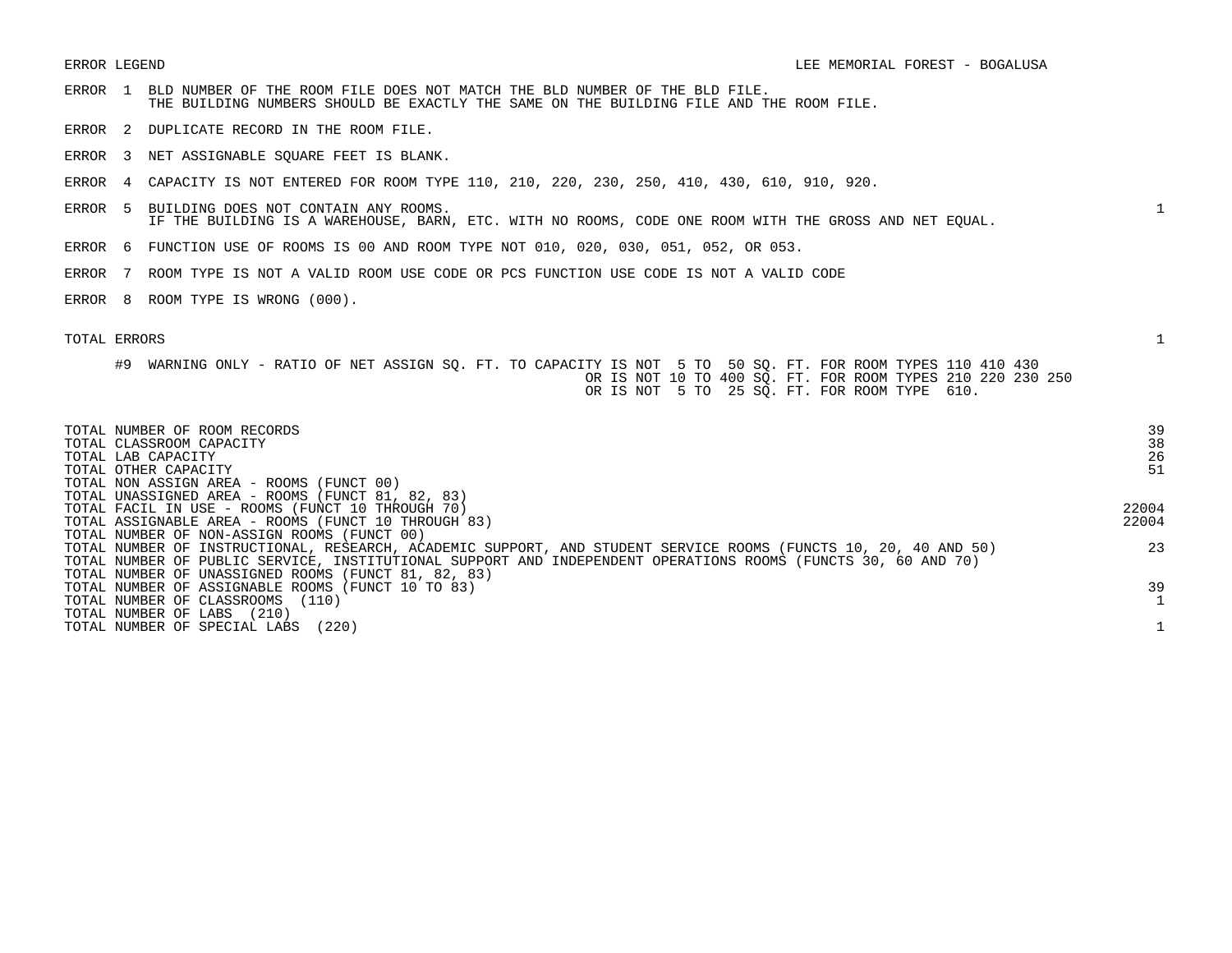| ROOM INVENTORY EDIT BY BUILDING - Z235B261<br>FALL DATA 2006<br>RUN DATE<br>PAGE NUMBER 1 | 02/12/2007      |     |                                 |                                                                                                                                                                                                                                              |     |                  |           |           | <b>BRANCH</b><br>PARISH                                                                 | CAMP GRANT WALKER - POLLOCK<br>PARISH GRANT<br>RELATION BRANCH-RESTRICT PROG | GRANT |           |                    |
|-------------------------------------------------------------------------------------------|-----------------|-----|---------------------------------|----------------------------------------------------------------------------------------------------------------------------------------------------------------------------------------------------------------------------------------------|-----|------------------|-----------|-----------|-----------------------------------------------------------------------------------------|------------------------------------------------------------------------------|-------|-----------|--------------------|
| --ERRORS-- BLDG ROOM                                                                      |                 |     |                                 | NET --CAPACITY-- - ---CLASSIFICATION --ERRORS-- BLDG ROOM NET --CAPACITY-- - ---CLASSIFICATION                                                                                                                                               |     |                  |           |           |                                                                                         |                                                                              |       |           |                    |
| NO                                                                                        | NO <sub>1</sub> |     | SQ FT CLASS OTHER<br>ASSGN LAB. | and a straight for the state of the state of the state of the state of the state of the state of the state of the state of the state of the state of the state of the state of the state of the state of the state of the stat<br>FUNC. TYPE |     | ROOM <b>ROOM</b> | NO        |           | ASSGN LAB.                                                                              | NO SQ FT CLASS OTHER                                                         |       |           | ROOM<br>FUNC. TYPE |
|                                                                                           | 0002 0101       | 160 |                                 | 32                                                                                                                                                                                                                                           | 590 |                  |           |           |                                                                                         |                                                                              |       |           |                    |
|                                                                                           |                 |     |                                 |                                                                                                                                                                                                                                              |     |                  |           |           | TOTAL NUMBER CLASSROOMS<br>TOTAL NUMBER LABS 210<br>TOTAL NUMBER SPECIAL LABS 220       | TOTAL NET ASSIGN SQ. FT. IN ROOM FILE                                        |       | 160       |                    |
|                                                                                           | 0003 0101       | 192 |                                 | 32                                                                                                                                                                                                                                           | 590 |                  |           |           | TOTAL NUMBER CLASSROOMS<br>TOTAL NUMBER LABS 210<br>TOTAL NUMBER SPECIAL LABS 220       | TOTAL NET ASSIGN SQ. FT. IN ROOM FILE                                        |       | 192       |                    |
|                                                                                           | 0004 0101       | 147 | 2                               | 32                                                                                                                                                                                                                                           | 920 |                  | 0004 0102 |           | 290                                                                                     | $4\overline{ }$                                                              |       | 32        | 920                |
|                                                                                           | 0004 0102A      | 42  |                                 | 32                                                                                                                                                                                                                                           | 919 |                  | 0004 0103 |           | 195                                                                                     | 2                                                                            |       | 32        | 920                |
|                                                                                           | 0004 0104       | 195 | 2                               | 32                                                                                                                                                                                                                                           | 920 |                  |           | 0004 0105 | 60<br>TOTAL NUMBER CLASSROOMS<br>TOTAL NUMBER LABS 210<br>TOTAL NUMBER SPECIAL LABS 220 | TOTAL NET ASSIGN SQ. FT. IN ROOM FILE                                        |       | 32<br>929 | 730                |
|                                                                                           | 0005 0101       | 140 | 2                               | 32                                                                                                                                                                                                                                           | 920 |                  | 0005 0102 |           | 350                                                                                     | $\overline{4}$                                                               |       | 32        | 920                |
|                                                                                           | 0005 0102A      | 32  |                                 | 32                                                                                                                                                                                                                                           | 919 |                  |           | 0005 0103 | 195                                                                                     | 2                                                                            |       | 32        | 920                |
|                                                                                           | 0005 0104       | 195 | 2                               | 32                                                                                                                                                                                                                                           | 920 |                  |           |           | TOTAL NUMBER CLASSROOMS<br>TOTAL NUMBER LABS 210<br>TOTAL NUMBER SPECIAL LABS 220       | TOTAL NET ASSIGN SQ. FT. IN ROOM FILE                                        |       | 912       |                    |
|                                                                                           | 0006 0101       | 270 | 2                               | 32                                                                                                                                                                                                                                           | 920 |                  | 0006 0102 |           | 360                                                                                     | 2                                                                            |       | 32        | 920                |
|                                                                                           | 0006 0102A      | 53  |                                 | 32                                                                                                                                                                                                                                           | 919 |                  |           | 0006 0103 | 140                                                                                     | 2                                                                            |       | 32        | 920                |
|                                                                                           | 0006 0104       | 53  |                                 | 32                                                                                                                                                                                                                                           | 730 |                  |           |           | TOTAL NUMBER CLASSROOMS<br>TOTAL NUMBER LABS 210<br>TOTAL NUMBER SPECIAL LABS 220       | TOTAL NET ASSIGN SQ. FT. IN ROOM FILE                                        |       | 876       |                    |
|                                                                                           | 0007 0101 3200  |     | 350                             | 32                                                                                                                                                                                                                                           | 610 |                  |           |           | TOTAL NUMBER CLASSROOMS<br>TOTAL NUMBER LABS 210<br>TOTAL NUMBER SPECIAL LABS 220       | TOTAL NET ASSIGN SQ. FT. IN ROOM FILE                                        |       | 3,200     |                    |
|                                                                                           | 0008 0101       | 290 | 2                               | 32                                                                                                                                                                                                                                           | 920 |                  | 0008 0102 |           | 319                                                                                     | 2                                                                            |       | 32        | 920                |
|                                                                                           | 0008 0103       | 72  | $\overline{a}$                  | 32                                                                                                                                                                                                                                           | 920 |                  |           | 0008 0104 | 120                                                                                     | 2                                                                            |       | 32        | 920                |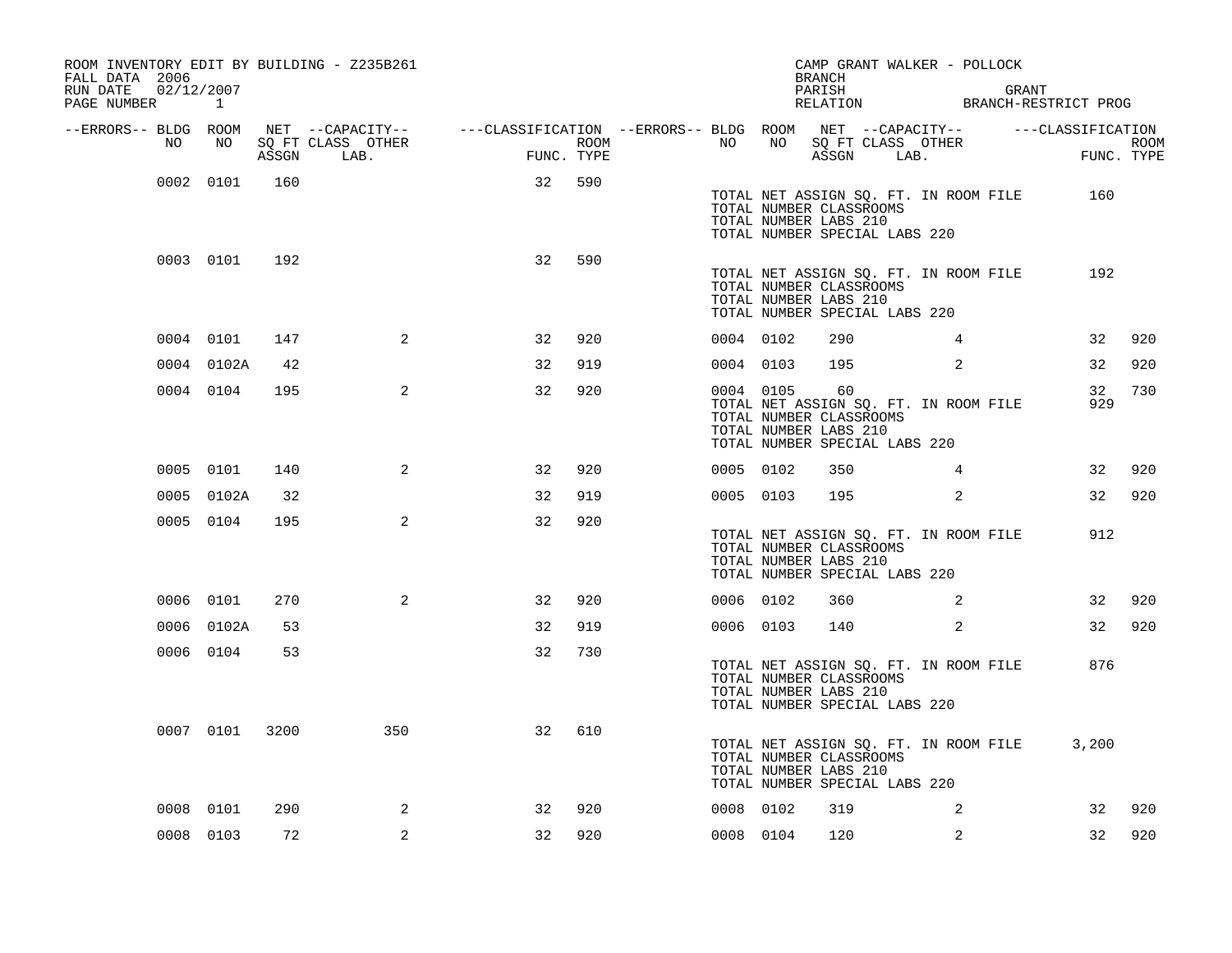| ROOM INVENTORY EDIT BY BUILDING - Z235B261<br>FALL DATA 2006<br>RUN DATE<br>PAGE NUMBER | 02/12/2007<br>2 |      |                                                                                                |                |            |                  |           |                | CAMP GRANT WALKER - POLLOCK<br><b>BRANCH</b><br>PARISH<br>PARISH GRANT<br>RELATION BRANCH-RESTRICT PROG                          |    | GRANT |                 |                    |
|-----------------------------------------------------------------------------------------|-----------------|------|------------------------------------------------------------------------------------------------|----------------|------------|------------------|-----------|----------------|----------------------------------------------------------------------------------------------------------------------------------|----|-------|-----------------|--------------------|
| --ERRORS-- BLDG ROOM                                                                    |                 |      | NET --CAPACITY-- - ---CLASSIFICATION --ERRORS-- BLDG ROOM NET --CAPACITY-- - ---CLASSIFICATION |                |            |                  |           |                |                                                                                                                                  |    |       |                 |                    |
| NO                                                                                      | NO              |      | SQ FT CLASS OTHER<br>ASSGN LAB.                                                                |                | FUNC. TYPE | ROOM <b>ROOM</b> | NO        | NO 11          | SQ FT CLASS OTHER<br>ASSGN LAB.                                                                                                  |    |       |                 | ROOM<br>FUNC. TYPE |
|                                                                                         | 0008 0104A      | 40   |                                                                                                | 32             | 919        |                  |           |                | TOTAL NET ASSIGN SQ. FT. IN ROOM FILE<br>TOTAL NUMBER CLASSROOMS<br>TOTAL NUMBER LABS 210<br>TOTAL NUMBER SPECIAL LABS 220       |    |       | 841             |                    |
|                                                                                         | 0009 0101 2400  |      | 100                                                                                            | 32             | 610        |                  |           |                | TOTAL NET ASSIGN SQ. FT. IN ROOM FILE<br>TOTAL NUMBER CLASSROOMS<br>TOTAL NUMBER LABS 210<br>TOTAL NUMBER SPECIAL LABS 220       |    |       | 2,400           |                    |
|                                                                                         | 0010 0101       | 298  |                                                                                                | 32             | 730        |                  | 0010 0102 |                | 280                                                                                                                              |    |       | 32              | 730                |
|                                                                                         | 0010 0103       | 112  |                                                                                                | 32             | 730        |                  | 0010 0104 |                | 40                                                                                                                               |    |       | 00              | 030                |
|                                                                                         | 0010 0105       | 212  |                                                                                                | 32             | 730        |                  |           |                | TOTAL NET ASSIGN SQ. FT. IN ROOM FILE<br>TOTAL NUMBER CLASSROOMS<br>TOTAL NUMBER LABS 210<br>TOTAL NUMBER SPECIAL LABS 220       |    |       | 902             |                    |
|                                                                                         | 0011 0101 1030  |      |                                                                                                | 32             | 685        |                  | 0011 0102 |                | 170                                                                                                                              |    |       | 32              | 730                |
|                                                                                         | 0011 0102A      | 40   |                                                                                                | 0 <sub>0</sub> | 030        |                  | 0011 0103 |                | 40                                                                                                                               |    |       | 00 <sup>o</sup> | 030                |
|                                                                                         | 0011 0104       | 1010 | 100                                                                                            | 32             | 680        |                  | 0011 0105 |                | 960                                                                                                                              | 60 |       | 32              | 680                |
|                                                                                         | 0011 0106       | 950  | 60                                                                                             | 32             | 680        |                  |           |                | TOTAL NET ASSIGN SQ. FT. IN ROOM FILE 4,120<br>TOTAL NUMBER CLASSROOMS<br>TOTAL NUMBER LABS 210<br>TOTAL NUMBER SPECIAL LABS 220 |    |       |                 |                    |
|                                                                                         | 0012 0101 4170  |      |                                                                                                | 32             | 670        |                  |           |                | TOTAL NET ASSIGN SQ. FT. IN ROOM FILE<br>TOTAL NUMBER CLASSROOMS<br>TOTAL NUMBER LABS 210<br>TOTAL NUMBER SPECIAL LABS 220       |    |       | 4,170           |                    |
|                                                                                         | 0013 0101       | 1970 |                                                                                                | 32             | 725        |                  |           | 0013 0101A     | 30                                                                                                                               |    |       | 00 <sub>o</sub> | 030                |
|                                                                                         | 0013 0102       | 2000 |                                                                                                | 32             | 730        |                  |           | 0013 0103 1000 | TOTAL NET ASSIGN SQ. FT. IN ROOM FILE<br>TOTAL NUMBER CLASSROOMS<br>TOTAL NUMBER LABS 210<br>TOTAL NUMBER SPECIAL LABS 220       |    |       | 32<br>4,970     | 730                |
|                                                                                         | 0014 0101 1695  |      | 50                                                                                             | 32             | 910        |                  |           | 0014 0101A     | 35                                                                                                                               |    |       | 32              | 730                |
|                                                                                         | 0014 0101B      | 35   |                                                                                                | 00             | 030        |                  |           | 0014 0101C     | 35                                                                                                                               |    |       | 00              | 030                |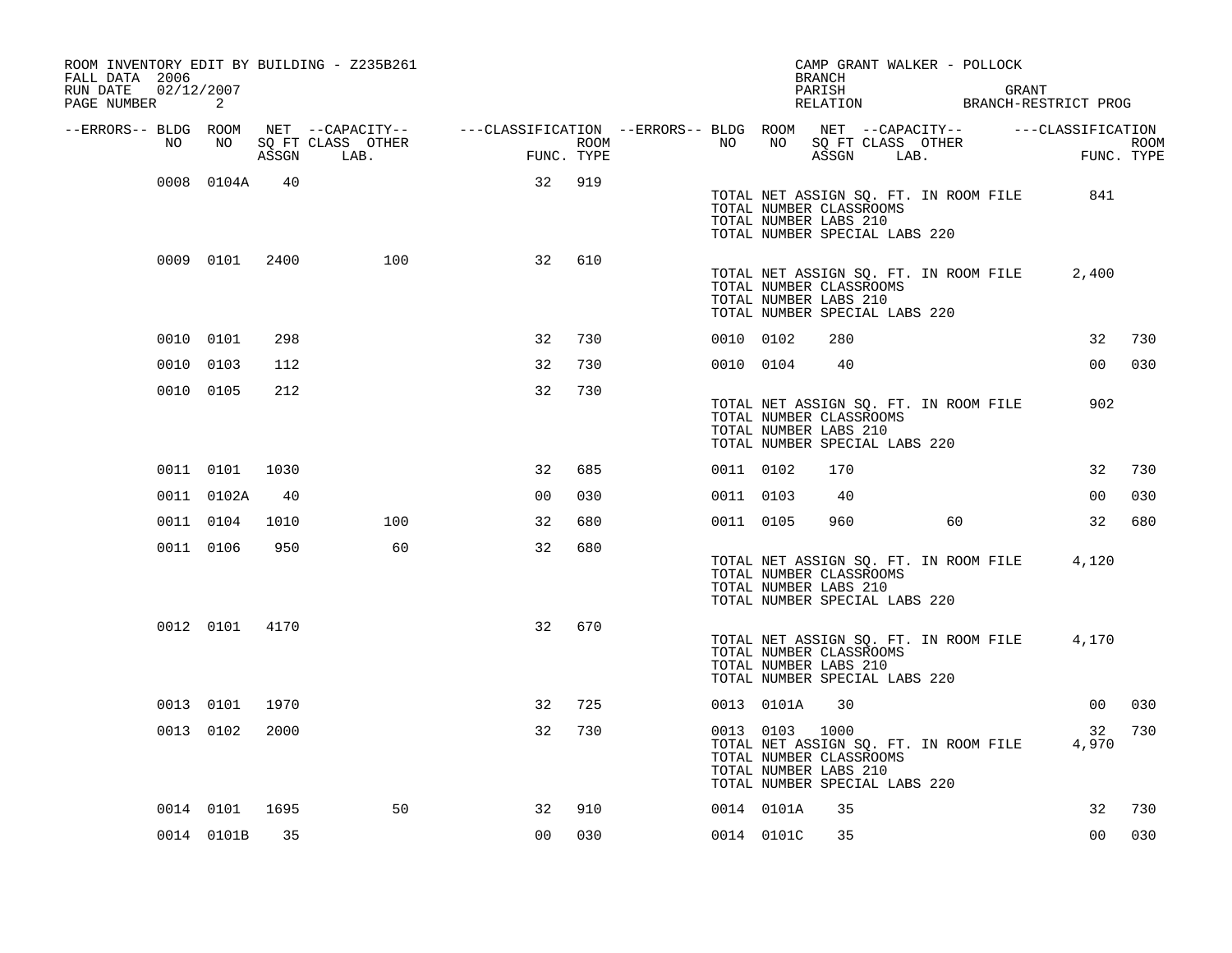| ROOM INVENTORY EDIT BY BUILDING - Z235B261<br>FALL DATA 2006<br>RUN DATE 02/12/2007<br>PAGE NUMBER 3                                                                                                   |                |    |    |                |     |  | <b>BRANCH</b>                          | CAMP GRANT WALKER - POLLOCK                              |    | PARISH GRANT GRANT RELATION BRANCH-RESTRICT PROG                                      |        |
|--------------------------------------------------------------------------------------------------------------------------------------------------------------------------------------------------------|----------------|----|----|----------------|-----|--|----------------------------------------|----------------------------------------------------------|----|---------------------------------------------------------------------------------------|--------|
| ERRORS-- BLDG ROOM NET --CAPACITY--------CLASSIFICATION--ERRORS-- BLDG ROOM NET --CAPACITY------------CLASSIFICATION--<br>NO NO SQ FT CLASS OTHER<br>ASSGN LAB. FUNC. TYPE PURC. TYPE ASSGN ASSGN LAB. |                |    |    |                |     |  |                                        |                                                          |    | ROOM NO NO SQ FT CLASS OTHER ROOM<br>TYPE TOTAL NET ASSIGN SQ. FT. IN ROOM FILE 1,730 |        |
|                                                                                                                                                                                                        |                |    |    |                |     |  | TOTAL NUMBER LABS 210                  | TOTAL NUMBER CLASSROOMS<br>TOTAL NUMBER SPECIAL LABS 220 |    |                                                                                       |        |
|                                                                                                                                                                                                        | 0015 0101 1695 |    | 50 | 32             | 910 |  | 0015 0101A                             | 35                                                       |    |                                                                                       | 32 730 |
|                                                                                                                                                                                                        | 0015 0101B 35  |    |    | 0 <sub>0</sub> | 030 |  | 0015 0101C 35<br>TOTAL NUMBER LABS 210 | TOTAL NUMBER CLASSROOMS<br>TOTAL NUMBER SPECIAL LABS 220 |    | TOTAL NET ASSIGN SQ. FT. IN ROOM FILE 1,765                                           | 32 730 |
|                                                                                                                                                                                                        | 0016 0101 1695 |    | 50 | 32             | 910 |  | 0016 0101A                             | 35                                                       |    |                                                                                       | 32 730 |
|                                                                                                                                                                                                        | 0016 0101B 35  |    |    | 0 <sub>0</sub> | 030 |  | 0016 0101C 35<br>TOTAL NUMBER LABS 210 | TOTAL NUMBER CLASSROOMS<br>TOTAL NUMBER SPECIAL LABS 220 |    | 32<br>TOTAL NET ASSIGN SQ. FT. IN ROOM FILE 1,765                                     | 730    |
|                                                                                                                                                                                                        | 0017 0101 1695 |    | 50 | 32             | 910 |  | 0017 0101A                             | 35                                                       |    |                                                                                       | 32 730 |
|                                                                                                                                                                                                        | 0017 0101B 35  |    |    | 0 <sub>0</sub> | 030 |  | 0017 0101C 35<br>TOTAL NUMBER LABS 210 | TOTAL NUMBER CLASSROOMS<br>TOTAL NUMBER SPECIAL LABS 220 |    | 32<br>TOTAL NET ASSIGN SQ. FT. IN ROOM FILE 1,765                                     | 730    |
|                                                                                                                                                                                                        | 0018 0101 1695 |    | 50 | 32             | 910 |  | 0018 0101A                             | 35                                                       |    |                                                                                       | 32 730 |
|                                                                                                                                                                                                        | 0018 0101B 35  |    |    | 0 <sub>0</sub> | 030 |  | 0018 0101C 35<br>TOTAL NUMBER LABS 210 | TOTAL NUMBER CLASSROOMS<br>TOTAL NUMBER SPECIAL LABS 220 |    | 32<br>TOTAL NET ASSIGN SQ. FT. IN ROOM FILE 1,765                                     | 730    |
|                                                                                                                                                                                                        | 0019 0101 1695 |    | 50 | 32             | 910 |  | 0019 0101A                             | 35                                                       |    |                                                                                       | 32 730 |
|                                                                                                                                                                                                        | 0019 0101B     | 35 |    | 0 <sub>0</sub> | 030 |  | 0019 0101C 35<br>TOTAL NUMBER LABS 210 | TOTAL NUMBER CLASSROOMS<br>TOTAL NUMBER SPECIAL LABS 220 |    | 32<br>TOTAL NET ASSIGN SQ. FT. IN ROOM FILE 1,765                                     | 730    |
|                                                                                                                                                                                                        | 0020 0101 1695 |    | 50 | 32             | 910 |  | 0020 0101A                             | 35                                                       | 35 |                                                                                       | 32 730 |
|                                                                                                                                                                                                        | 0020 0101B     | 35 |    | 0 <sub>0</sub> | 030 |  | 0020 0101C 35<br>TOTAL NUMBER LABS 210 | TOTAL NUMBER CLASSROOMS                                  |    | 32<br>TOTAL NET ASSIGN SQ. FT. IN ROOM FILE 1,765                                     | 730    |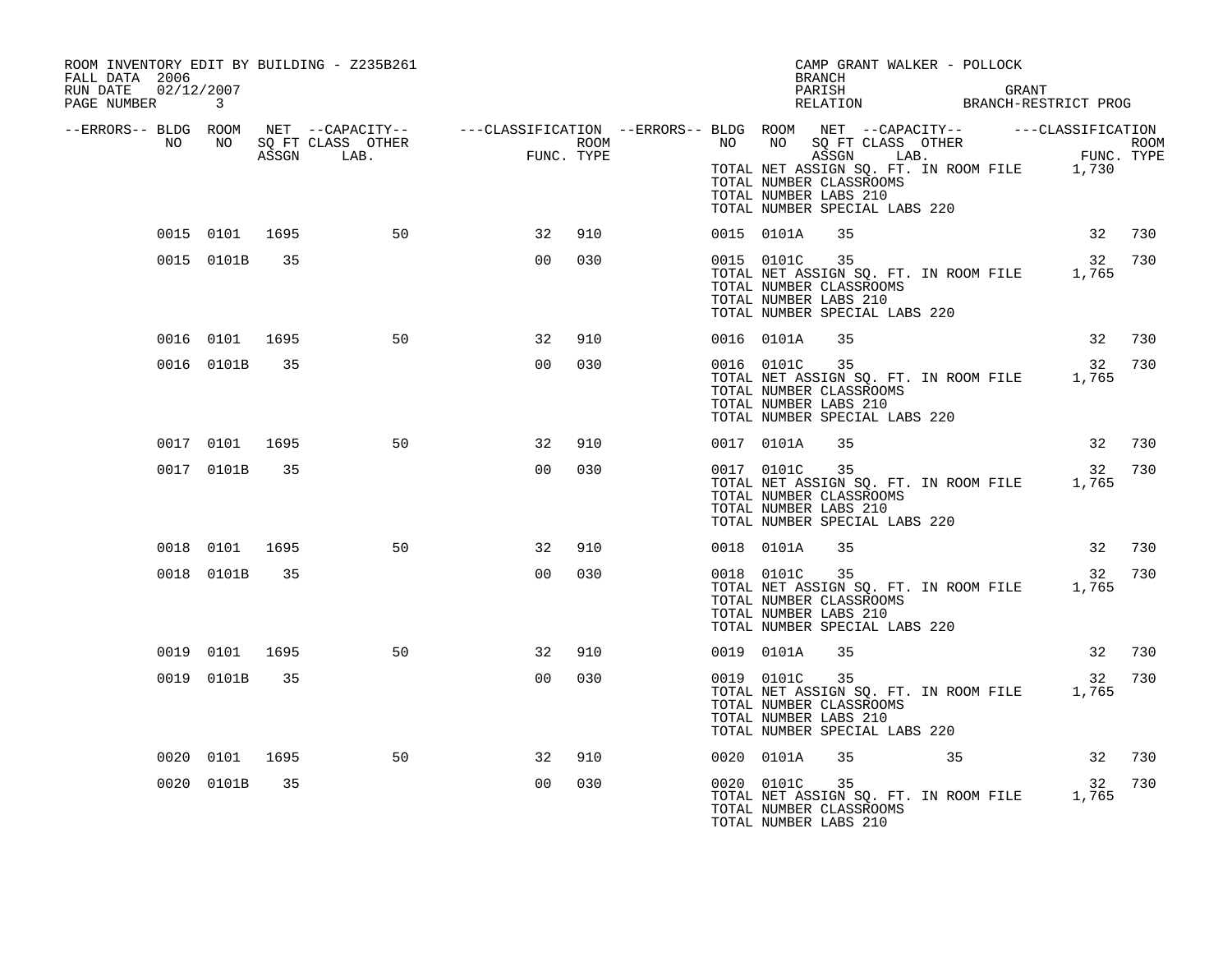| ROOM INVENTORY EDIT BY BUILDING - Z235B261<br>FALL DATA 2006<br>RUN DATE<br>PAGE NUMBER 4 | 02/12/2007     |       |                   |                                                                                                |      |           |                | <b>BRANCH</b>                                          | CAMP GRANT WALKER - POLLOCK                                                            | PARISH GRANT GRANT RELATION BRANCH-RESTRICT PROG |             |
|-------------------------------------------------------------------------------------------|----------------|-------|-------------------|------------------------------------------------------------------------------------------------|------|-----------|----------------|--------------------------------------------------------|----------------------------------------------------------------------------------------|--------------------------------------------------|-------------|
| --ERRORS-- BLDG ROOM<br>NO                                                                | NO             |       | SO FT CLASS OTHER | NET --CAPACITY-- - ---CLASSIFICATION --ERRORS-- BLDG ROOM NET --CAPACITY-- - ---CLASSIFICATION | ROOM | NO        |                |                                                        | NO SOFT CLASS OTHER                                                                    |                                                  | <b>ROOM</b> |
|                                                                                           |                | ASSGN | LAB.              | FUNC. TYPE                                                                                     |      |           |                | ASSGN                                                  | LAB.<br>TOTAL NUMBER SPECIAL LABS 220                                                  |                                                  | FUNC. TYPE  |
|                                                                                           | 0021 0101 1695 |       | 50                | 32                                                                                             | 910  |           | 0021 0101A     | 35                                                     | 35                                                                                     | 32                                               | 730         |
|                                                                                           | 0021 0101B     | 35    |                   | 00                                                                                             | 030  |           | 0021 0101C     | 35<br>TOTAL NUMBER CLASSROOMS<br>TOTAL NUMBER LABS 210 | TOTAL NET ASSIGN SQ. FT. IN ROOM FILE 1,765<br>TOTAL NUMBER SPECIAL LABS 220           | 32                                               | 730         |
|                                                                                           | 0022 0101 1695 |       | 50                | 32                                                                                             | 910  |           | 0022 0101A     | 35                                                     | 35                                                                                     | 32                                               | 730         |
|                                                                                           | 0022 0101B     | 35    |                   | 0 <sub>0</sub>                                                                                 | 030  |           | 0022 0101C     | 35<br>TOTAL NUMBER CLASSROOMS<br>TOTAL NUMBER LABS 210 | TOTAL NET ASSIGN SQ. FT. IN ROOM FILE<br>TOTAL NUMBER SPECIAL LABS 220                 | 32<br>1,765                                      | 730         |
|                                                                                           | 0023 0001      | 2113  |                   | 92                                                                                             | 970  |           |                | TOTAL NUMBER CLASSROOMS<br>TOTAL NUMBER LABS 210       | TOTAL NET ASSIGN SQ. FT. IN ROOM FILE<br>TOTAL NUMBER SPECIAL LABS 220                 | 2,113                                            |             |
|                                                                                           | 0024 0101      | 283   |                   | 32                                                                                             | 635  | 0024 0102 |                | 144                                                    |                                                                                        | 0 <sub>0</sub>                                   | 030         |
|                                                                                           | 0024 0103      | 144   |                   | 0 <sub>0</sub>                                                                                 | 030  | 0024 0104 |                | 302                                                    |                                                                                        | 32                                               | 810         |
|                                                                                           | 0024 0104A     | 19    |                   | 0 <sub>0</sub>                                                                                 | 030  | 0024 0105 |                | 260                                                    | $4^{\circ}$                                                                            | 32                                               | 920         |
|                                                                                           | 0024 0105A     | 83    |                   | 32                                                                                             | 919  | 0024 0106 |                | 173                                                    | $\mathbf{1}$                                                                           | 32                                               | 310         |
|                                                                                           | 0024 0107      | 4352  | 200               | 32                                                                                             | 610  |           | 0024 0107A     | 52                                                     |                                                                                        | 0 <sub>0</sub>                                   | 030         |
|                                                                                           | 0024 0107B     | 78    |                   | 32                                                                                             | 730  |           | 0024 0107C     | 52                                                     |                                                                                        | 32                                               | 730         |
|                                                                                           | 0024 0107D     | 52    |                   | 0 <sub>0</sub>                                                                                 | 030  |           | 0024 0107E     | 78                                                     |                                                                                        | 32                                               | 730         |
|                                                                                           | 0024 0107F     | 52    |                   | 32                                                                                             | 730  |           | 0024 0108      | 1554                                                   |                                                                                        | 32                                               | 635         |
|                                                                                           | 0024 0108A     | 33    |                   | 0 <sub>0</sub>                                                                                 | 030  |           | 0024 0108B     | 33                                                     |                                                                                        | 00                                               | 030         |
|                                                                                           | 0024 0108C     | 105   |                   | 32                                                                                             | 730  |           | 0024 0108D     | 50<br>TOTAL NUMBER CLASSROOMS<br>TOTAL NUMBER LABS 210 | $\mathbf{1}$<br>TOTAL NET ASSIGN SQ. FT. IN ROOM FILE<br>TOTAL NUMBER SPECIAL LABS 220 | 32<br>7,422                                      | 310         |
|                                                                                           | 0025 0001      | 1     |                   | 0 <sub>0</sub>                                                                                 | 030  |           | 0025 0101 1962 | TOTAL NUMBER CLASSROOMS                                | TOTAL NET ASSIGN SQ. FT. IN ROOM FILE                                                  | 00                                               | 030         |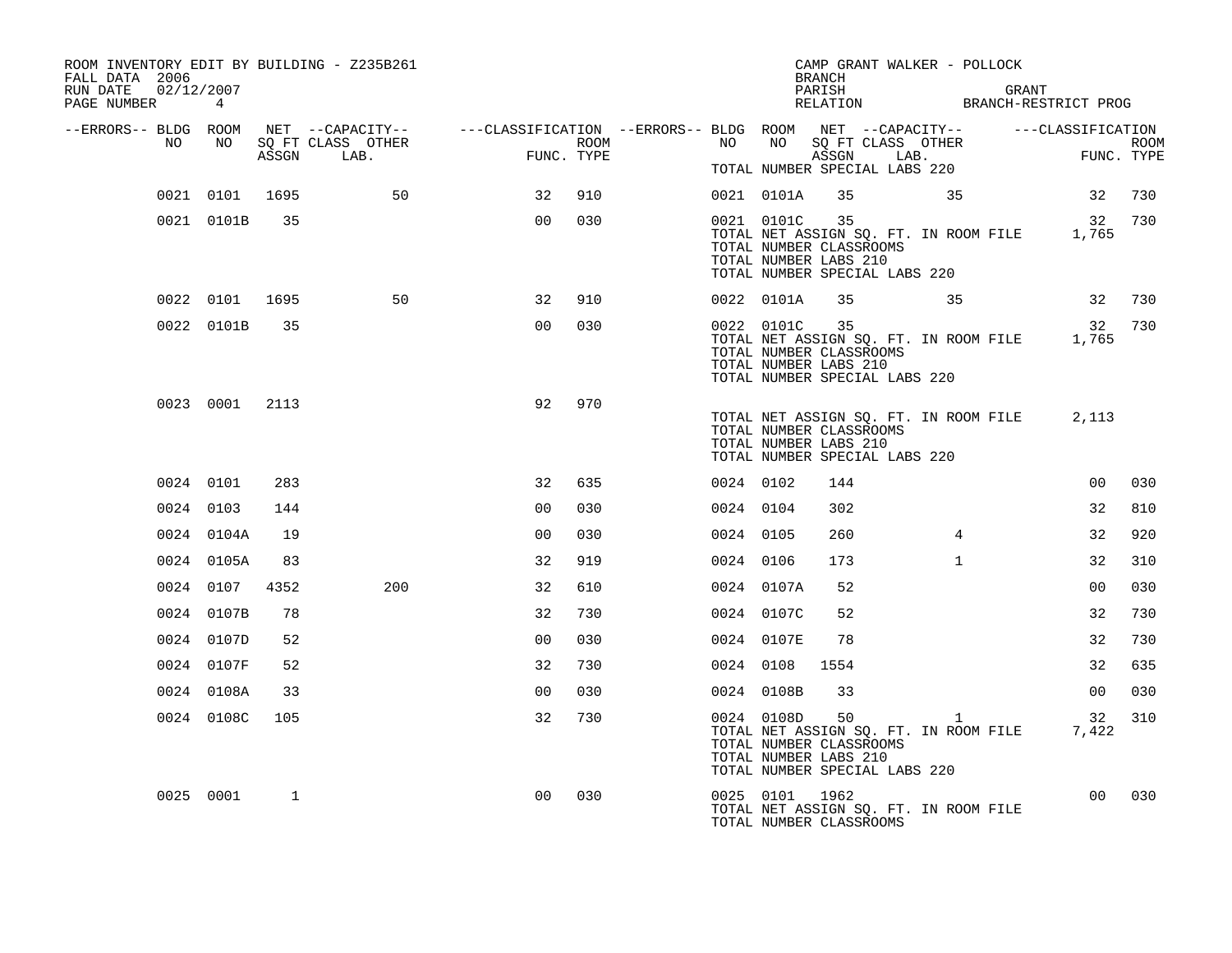| FALL DATA 2006<br>RUN DATE 02/12/2007<br>PAGE NUMBER 5 |    |                |       | ROOM INVENTORY EDIT BY BUILDING - Z235B261 |                                                                                                |      |    |               | CAMP GRANT WALKER - POLLOCK<br><b>BRANCH</b><br>PARISH                                                                           |  | GRANT<br>PARISH GRANT<br>RELATION BRANCH-RESTRICT PROG |            |
|--------------------------------------------------------|----|----------------|-------|--------------------------------------------|------------------------------------------------------------------------------------------------|------|----|---------------|----------------------------------------------------------------------------------------------------------------------------------|--|--------------------------------------------------------|------------|
| --ERRORS-- BLDG ROOM                                   | NO | NO             |       | SQ FT CLASS OTHER                          | NET --CAPACITY-- - ---CLASSIFICATION --ERRORS-- BLDG ROOM NET --CAPACITY-- - ---CLASSIFICATION | ROOM | NO | NO            | SQ FT CLASS OTHER                                                                                                                |  |                                                        | ROOM       |
|                                                        |    |                | ASSGN | LAB.                                       | FUNC<br>FUNC. TYPE                                                                             |      |    |               | ASSGN LAB.<br>TOTAL NUMBER LABS 210<br>TOTAL NUMBER SPECIAL LABS 220                                                             |  | FUN                                                    | FUNC. TYPE |
|                                                        |    | 0026 0101 1695 |       | 50                                         | 32                                                                                             | 910  |    | 0026 0101A    | 35                                                                                                                               |  |                                                        | 32 730     |
|                                                        |    | 0026 0101B     | 35    |                                            | 0 <sub>0</sub>                                                                                 | 030  |    | 0026 0101C    | 35<br>TOTAL NET ASSIGN SQ. FT. IN ROOM FILE<br>TOTAL NUMBER CLASSROOMS<br>TOTAL NUMBER LABS 210<br>TOTAL NUMBER SPECIAL LABS 220 |  | 32<br>1,765                                            | 730        |
|                                                        |    | 0027 0101 1962 |       |                                            | 00                                                                                             | 030  |    |               | TOTAL NET ASSIGN SQ. FT. IN ROOM FILE<br>TOTAL NUMBER CLASSROOMS<br>TOTAL NUMBER LABS 210<br>TOTAL NUMBER SPECIAL LABS 220       |  |                                                        |            |
|                                                        |    | 0028 0101 1695 |       | 50                                         | 32                                                                                             | 910  |    | 0028 0101A    | 35                                                                                                                               |  | 32                                                     | 730        |
|                                                        |    | 0028 0101B     | 35    |                                            | 0 <sub>0</sub>                                                                                 | 030  |    | 0028 0101C 35 | TOTAL NUMBER CLASSROOMS<br>TOTAL NUMBER LABS 210<br>TOTAL NUMBER SPECIAL LABS 220                                                |  | 32<br>TOTAL NET ASSIGN SQ. FT. IN ROOM FILE 1,765      | 730        |
|                                                        |    | 0030 0101 2304 |       |                                            | 32                                                                                             | 590  |    |               | TOTAL NET ASSIGN SQ. FT. IN ROOM FILE<br>TOTAL NUMBER CLASSROOMS<br>TOTAL NUMBER LABS 210<br>TOTAL NUMBER SPECIAL LABS 220       |  | 2,304                                                  |            |
|                                                        |    | 0032 0101      | 284   |                                            | 0 <sub>0</sub>                                                                                 | 030  |    | 0032 0101A    | 36<br>TOTAL NET ASSIGN SQ. FT. IN ROOM FILE<br>TOTAL NUMBER CLASSROOMS<br>TOTAL NUMBER LABS 210<br>TOTAL NUMBER SPECIAL LABS 220 |  | 36                                                     | 32 730     |
|                                                        |    | 0033 0101      | 800   |                                            | 32                                                                                             | 550  |    |               | TOTAL NET ASSIGN SQ. FT. IN ROOM FILE<br>TOTAL NUMBER CLASSROOMS<br>TOTAL NUMBER LABS 210<br>TOTAL NUMBER SPECIAL LABS 220       |  | 800                                                    |            |
|                                                        |    | 0058 0101 1500 |       |                                            | 32                                                                                             | 590  |    |               | TOTAL NUMBER CLASSROOMS<br>TOTAL NUMBER LABS 210<br>TOTAL NUMBER SPECIAL LABS 220                                                |  | TOTAL NET ASSIGN SQ. FT. IN ROOM FILE 1,500            |            |
| 678                                                    |    | 0059 0101      | 200   |                                            | 00                                                                                             | 000  |    |               | TOTAL NET ASSIGN SQ. FT. IN ROOM FILE                                                                                            |  |                                                        |            |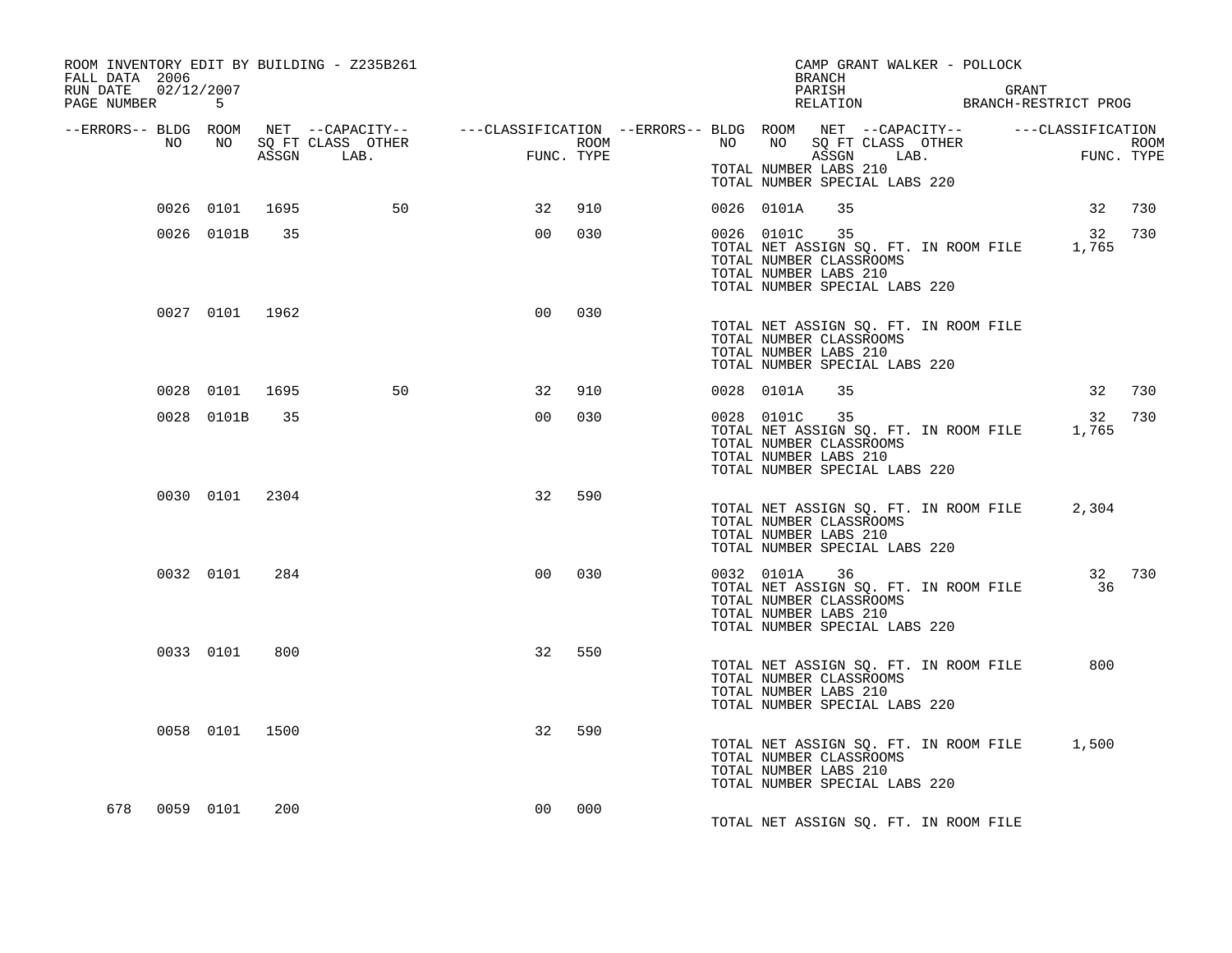| FALL DATA<br>RUN DATE<br>PAGE NUMBER | 2006<br>02/12/2007<br>6 |       | ROOM INVENTORY EDIT BY BUILDING - Z235B261    |                                                         |          | <b>BRANCH</b><br>PARISH<br>RELATION                                     | CAMP GRANT WALKER - POLLOCK                                                    | GRANT<br>BRANCH-RESTRICT PROG                  |  |
|--------------------------------------|-------------------------|-------|-----------------------------------------------|---------------------------------------------------------|----------|-------------------------------------------------------------------------|--------------------------------------------------------------------------------|------------------------------------------------|--|
| --ERRORS-- BLDG                      | ROOM<br>NO<br>NO.       | ASSGN | NET --CAPACITY--<br>SQ FT CLASS OTHER<br>LAB. | ---CLASSIFICATION --ERRORS-- BLDG<br>ROOM<br>FUNC. TYPE | NO       | ROOM<br>NO<br>ASSGN<br>TOTAL NUMBER CLASSROOMS<br>TOTAL NUMBER LABS 210 | NET --CAPACITY--<br>SQ FT CLASS OTHER<br>LAB.<br>TOTAL NUMBER SPECIAL LABS 220 | ---CLASSIFICATION<br><b>ROOM</b><br>FUNC. TYPE |  |
| 5                                    | 0061                    |       |                                               |                                                         | NO ROOMS |                                                                         |                                                                                |                                                |  |
| 5                                    | 0062                    |       |                                               |                                                         | NO ROOMS |                                                                         |                                                                                |                                                |  |
| 5                                    | 0063                    |       |                                               |                                                         | NO ROOMS |                                                                         |                                                                                |                                                |  |
| 5                                    | 0065                    |       |                                               |                                                         | NO ROOMS |                                                                         |                                                                                |                                                |  |
| 5                                    | 0066                    |       |                                               |                                                         | NO ROOMS |                                                                         |                                                                                |                                                |  |
| 5                                    | 0067                    |       |                                               |                                                         | NO ROOMS |                                                                         |                                                                                |                                                |  |
| 5                                    | 0068                    |       |                                               |                                                         | NO ROOMS |                                                                         |                                                                                |                                                |  |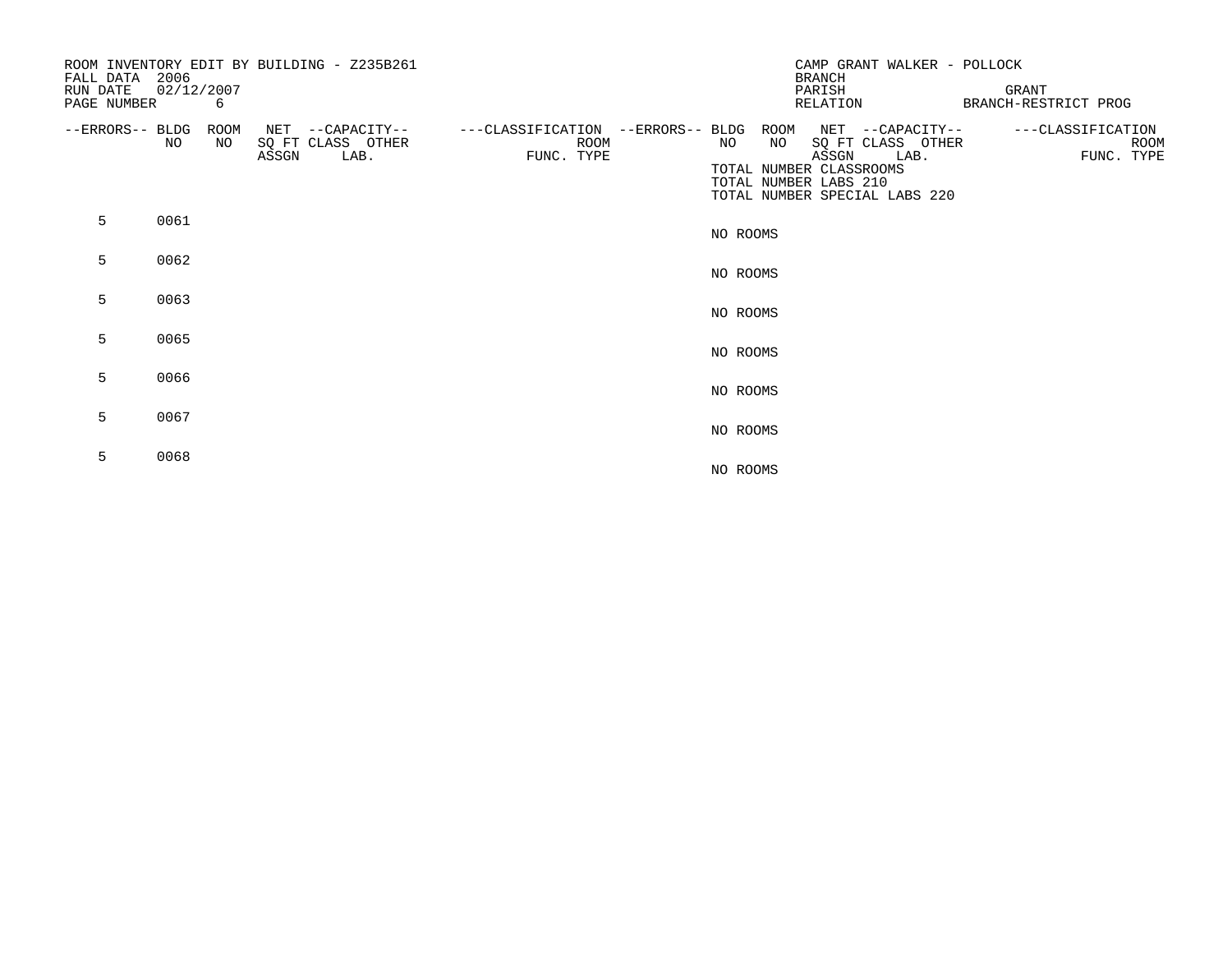ERROR LEGEND CAMP GRANT WALKER - POLLOCK ERROR 1 BLD NUMBER OF THE ROOM FILE DOES NOT MATCH THE BLD NUMBER OF THE BLD FILE. THE BUILDING NUMBERS SHOULD BE EXACTLY THE SAME ON THE BUILDING FILE AND THE ROOM FILE. ERROR 2 DUPLICATE RECORD IN THE ROOM FILE. ERROR 3 NET ASSIGNABLE SQUARE FEET IS BLANK. ERROR 4 CAPACITY IS NOT ENTERED FOR ROOM TYPE 110, 210, 220, 230, 250, 410, 430, 610, 910, 920. ERROR 5 BUILDING DOES NOT CONTAIN ANY ROOMS.  $7$ IF THE BUILDING IS A WAREHOUSE, BARN, ETC. WITH NO ROOMS, CODE ONE ROOM WITH THE GROSS AND NET EQUAL. ERROR 6 FUNCTION USE OF ROOMS IS 00 AND ROOM TYPE NOT 010, 020, 030, 051, 052, OR 053. 1 ERROR 7 ROOM TYPE IS NOT A VALID ROOM USE CODE OR PCS FUNCTION USE CODE IS NOT A VALID CODE 1 ERROR 8 ROOM TYPE IS WRONG (000). TOTAL ERRORS 10 #9 WARNING ONLY - RATIO OF NET ASSIGN SQ. FT. TO CAPACITY IS NOT 5 TO 50 SQ. FT. FOR ROOM TYPES 110 410 430 OR IS NOT 10 TO 400 SQ. FT. FOR ROOM TYPES 210 220 230 250 OR IS NOT 5 TO 25 SQ. FT. FOR ROOM TYPE 610. TOTAL NUMBER OF ROOM RECORDS 116 TOTAL CLASSROOM CAPACITY TOTAL LAB CAPACITY TOTAL OTHER CAPACITY 1565 TOTAL NON ASSIGN AREA - ROOMS (FUNCT 00) 5456 TOTAL UNASSIGNED AREA - ROOMS (FUNCT 81, 82, 83) TOTAL FACIL IN USE - ROOMS (FUNCT 10 THROUGH 70)<br>TOTAL ASSIGNABLE AREA - ROOMS (FUNCT 10 THROUGH 83) SAND BEATLE SERVICE SUPERFOUND ASSIGNABLE AREA - FORMS (FUNCT 10 THROUGH 83) TOTAL ASSIGNABLE AREA - ROOMS (FUNCT 10 THROUGH 83) TOTAL NUMBER OF NON-ASSIGN ROOMS (FUNCT 00) 28 TOTAL NUMBER OF INSTRUCTIONAL, RESEARCH, ACADEMIC SUPPORT, AND STUDENT SERVICE ROOMS (FUNCTS 10, 20, 40 AND 50) TOTAL NUMBER OF PUBLIC SERVICE, INSTITUTIONAL SUPPORT AND INDEPENDENT OPERATIONS ROOMS (FUNCTS 30, 60 AND 70) 87 TOTAL NUMBER OF UNASSIGNED ROOMS (FUNCT 81, 82, 83) TOTAL NUMBER OF ASSIGNABLE ROOMS (FUNCT 10 TO 83) 88 TOTAL NUMBER OF CLASSROOMS (110)

TOTAL NUMBER OF LABS (210)

TOTAL NUMBER OF SPECIAL LABS (220)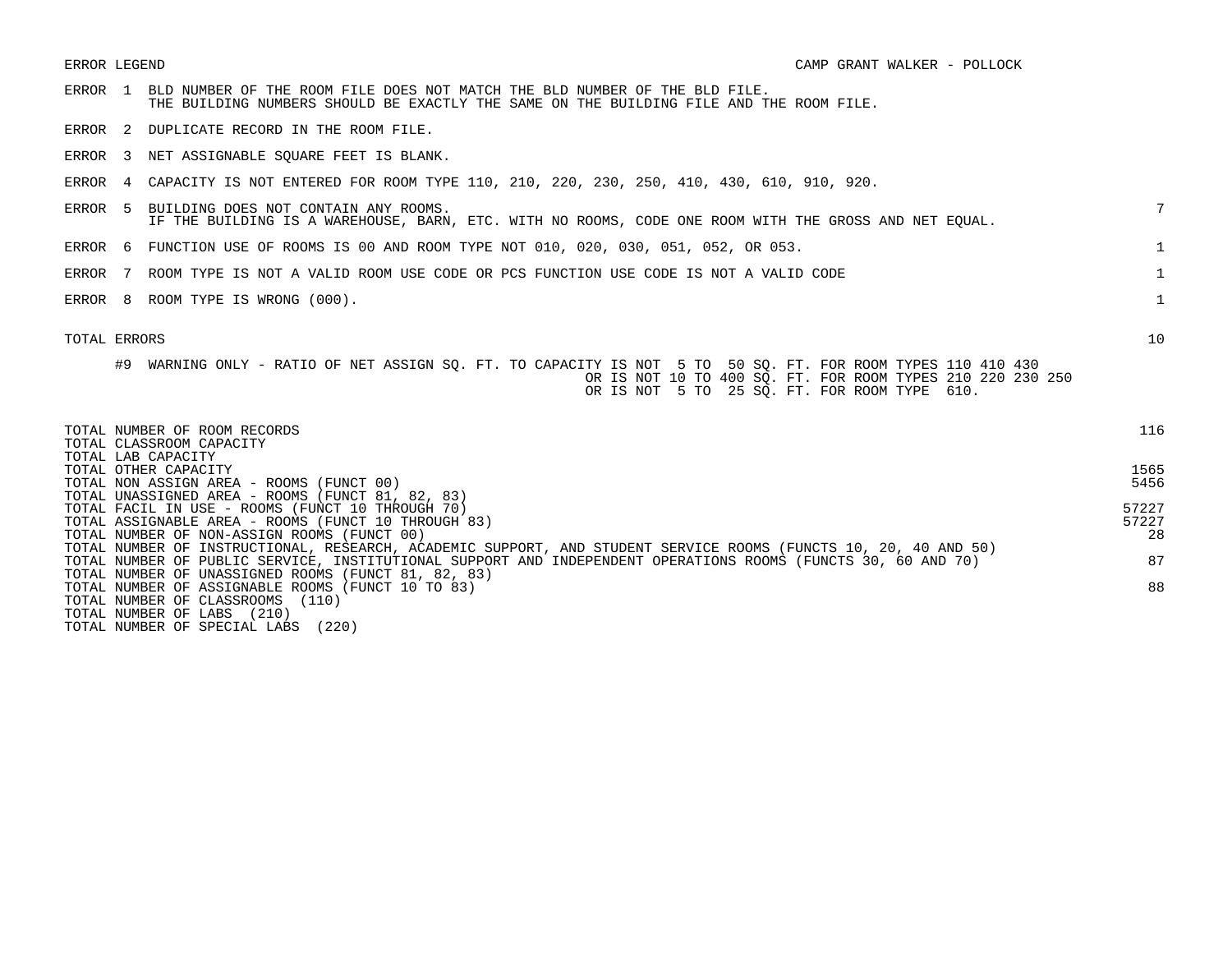| ROOM INVENTORY EDIT BY BUILDING - Z235B261<br>2006<br>FALL DATA<br>02/12/2007<br>RUN DATE<br>PAGE NUMBER |      |            |              |                                           |                   | PARISH OFFICE<br>BRANCH<br>PARISH<br>RELATION |                 |     |                                                  |                             |                                                                        | BRANCH-RESTRICT PROG |                                 |      |
|----------------------------------------------------------------------------------------------------------|------|------------|--------------|-------------------------------------------|-------------------|-----------------------------------------------|-----------------|-----|--------------------------------------------------|-----------------------------|------------------------------------------------------------------------|----------------------|---------------------------------|------|
| --ERRORS-- BLDG                                                                                          | NO.  | ROOM<br>NO | NET<br>ASSGN | --CAPACITY--<br>SO FT CLASS OTHER<br>LAB. | ---CLASSIFICATION | <b>ROOM</b><br>FUNC. TYPE                     | --ERRORS-- BLDG | NO. | ROOM<br>NO.                                      | NET<br>SO FT CLASS<br>ASSGN | --CAPACITY--<br>OTHER<br>LAB.                                          |                      | ---CLASSIFICATION<br>FUNC. TYPE | ROOM |
|                                                                                                          | 0105 | 0101       | 5625         |                                           | 21                | 300                                           |                 |     | TOTAL NUMBER CLASSROOMS<br>TOTAL NUMBER LABS 210 |                             | TOTAL NET ASSIGN SO. FT. IN ROOM FILE<br>TOTAL NUMBER SPECIAL LABS 220 |                      | 5,625                           |      |